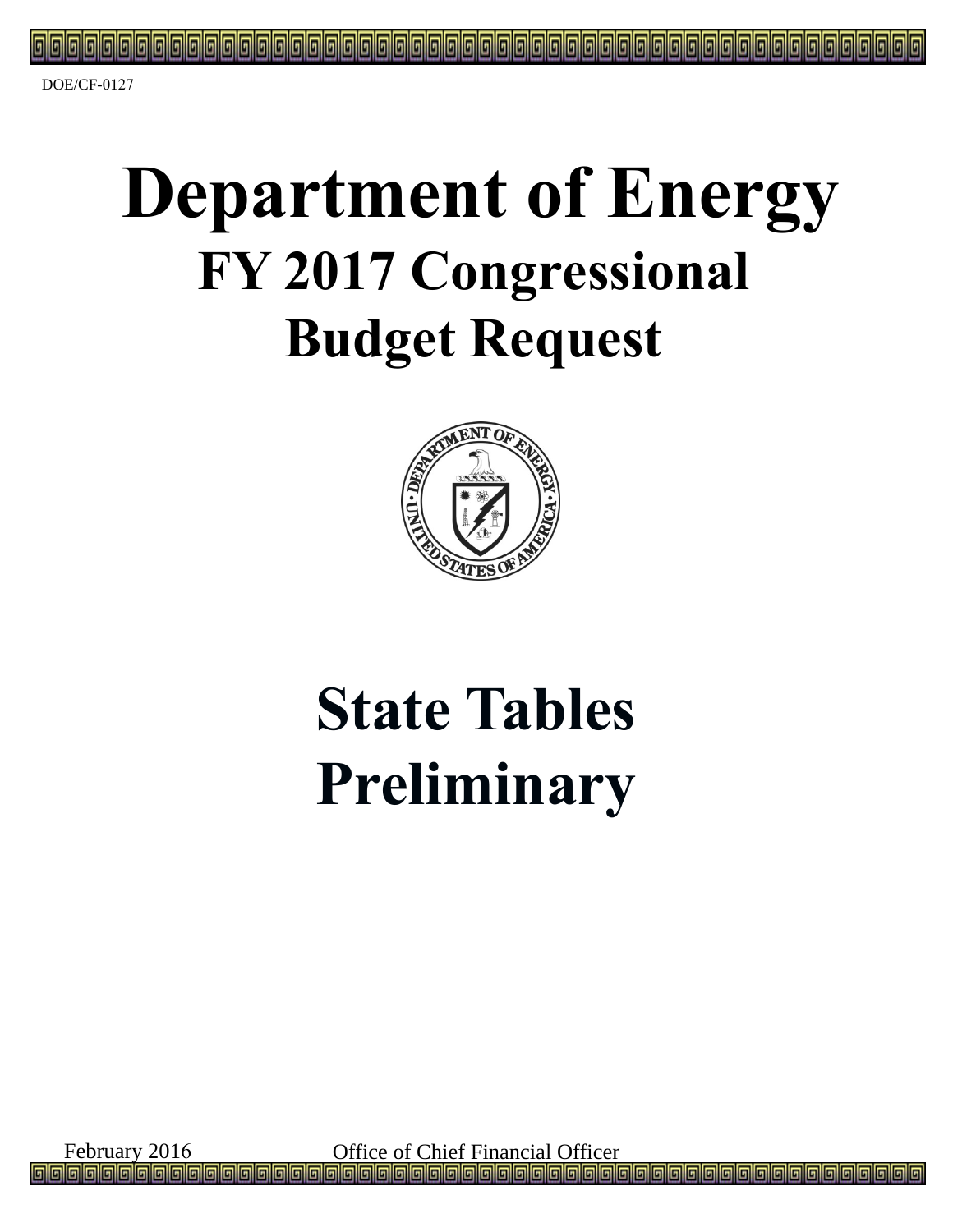#### DOE/CF-0127

# **Department of Energy FY 2017 Congressional Budget Request**



# **State Tables Preliminary**

The numbers depicted in this document represent the gross level of DOE budget authority for the years displayed. The figures include both the discretionary and mandatory funding in the budget. They do not consider revenues/receipts, use of prior year balances, deferrals, rescissions, or other adjustments appropriated as offsets to the DOE appropriations by the Congress**.**

February 2016 Office of Chief Financial Officer

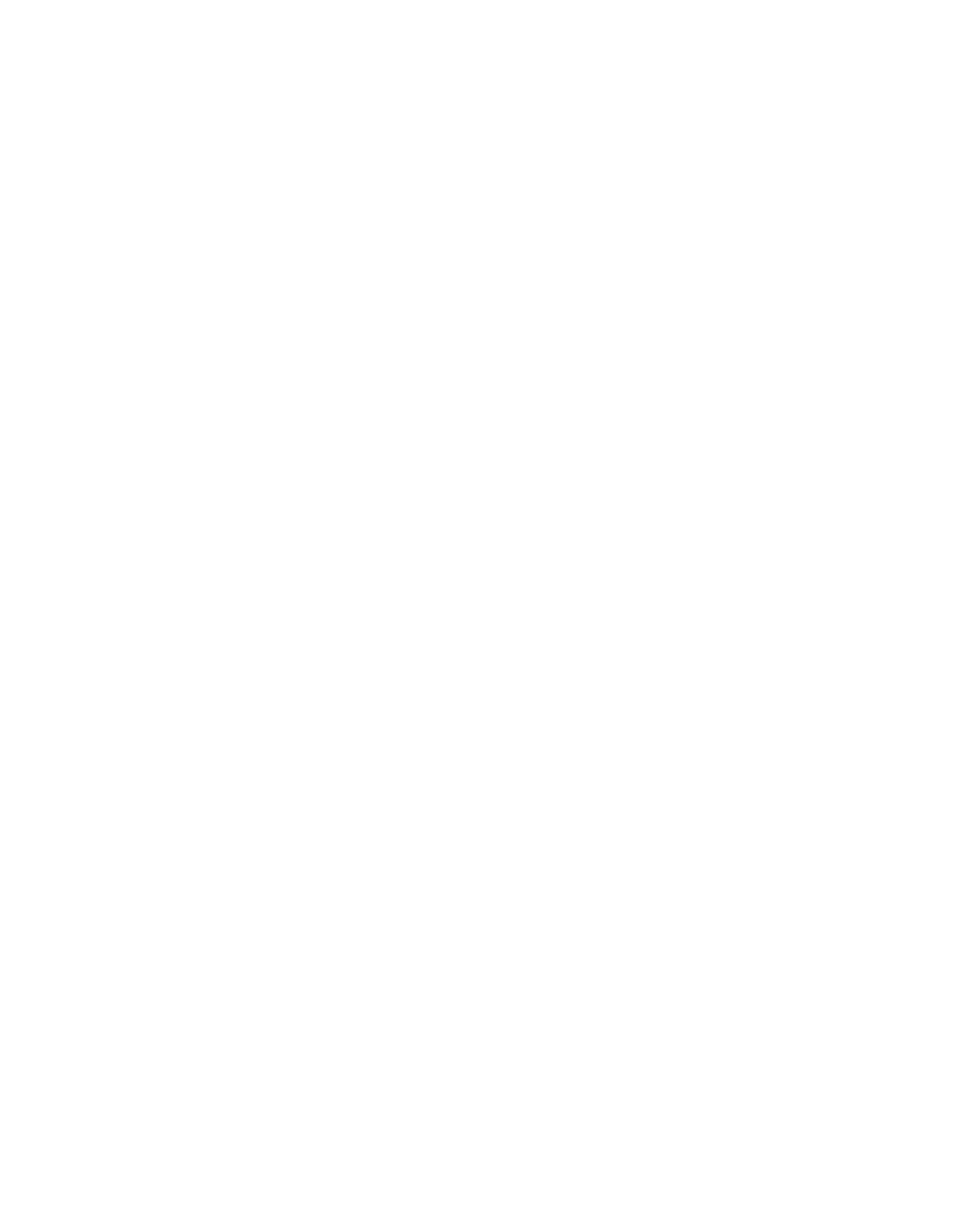# FY 2017 Congressional Budget

#### (Dollars In Thousands)

11:55:08AM State Table **Page 1 of 2** 

| Page<br>Number | State Index          | FY 2015<br>Current | FY 2016<br>Enacted | FY 2017<br>Request |
|----------------|----------------------|--------------------|--------------------|--------------------|
| 1              | Alabama              | \$31,785           | \$26,871           | \$33,123           |
| 3              | Alaska               | \$2,514            | \$3,366            | \$4,466            |
| 4              | All Other (Foreign)  | \$300              | \$652              | \$0                |
| 5              | American Samoa       | \$355              | \$372              | \$418              |
| 6              | Arizona              | \$122,701          | \$109,966          | \$125,334          |
| 8              | Arkansas             | \$16,755           | \$14,503           | \$13,150           |
| 9              | California           | \$2,753,265        | \$2,821,402        | \$2,766,559        |
| 15             | Colorado             | \$1,182,708        | \$1,232,247        | \$1,559,183        |
| 19             | Connecticut          | \$28,255           | \$15,113           | \$14,177           |
| 21             | Delaware             | \$6,421            | \$4,443            | \$4,691            |
| 22             | District Of Columbia | \$3,672,065        | \$4,106,140        | \$5,017,315        |
| 33             | Florida              | \$31,861           | \$19,896           | \$19,090           |
| 35             | Georgia              | \$91,358           | \$78,248           | \$70,129           |
| 37             | Guam                 | \$365              | \$384              | \$431              |
| 38             | Hawaii               | \$2,359            | \$2,038            | \$2,343            |
| 39             | Idaho                | \$1,309,124        | \$1,401,808        | \$1,339,005        |
| 44             | Illinois             | \$1,082,788        | \$1,318,848        | \$1,362,281        |
| 48             | Indiana              | \$31,092           | \$21,171           | \$20,939           |
| 49             | lowa                 | \$75,893           | \$86,463           | \$83,507           |
| 51             | Kansas               | \$9,829            | \$6,754            | \$7,337            |
| 52             | Kentucky             | \$291,188          | \$290,534          | \$295,661          |
| 54             | Louisiana            | \$149,301          | \$159,106          | \$183,714          |
| 55             | Maine                | \$2,945            | \$3,394            | \$3,444            |
| 56             | Maryland             | \$77,058           | \$65,634           | \$65,887           |
| 58             | Massachusetts        | \$132,602          | \$66,230           | \$53,208           |
| 60             | Michigan             | \$147,396          | \$129,094          | \$129,398          |
| 61             | Minnesota            | \$29,949           | \$36,447           | \$36,458           |
| 63             | Mississippi          | \$3,335            | \$2,676            | \$2,897            |
| 64             | Missouri             | \$704,655          | \$734,199          | \$872,958          |
| 68             | Montana              | \$63,033           | \$60,829           | \$62,463           |
| 70             | Nebraska             | \$27,628           | \$41,376           | \$41,785           |
| 71             | Nevada               | \$548,987          | \$543,787          | \$566,383          |
| 75             | New Hampshire        | \$7,471            | \$2,584            | \$2,208            |
| 76             | New Jersey           | \$116,798          | \$88,540           | \$89,544           |
| 78             | New Mexico           | \$4,670,313        | \$5,075,819        | \$4,892,061        |
| 85             | New York             | \$1,209,880        | \$1,254,135        | \$1,258,695        |
|                |                      |                    |                    |                    |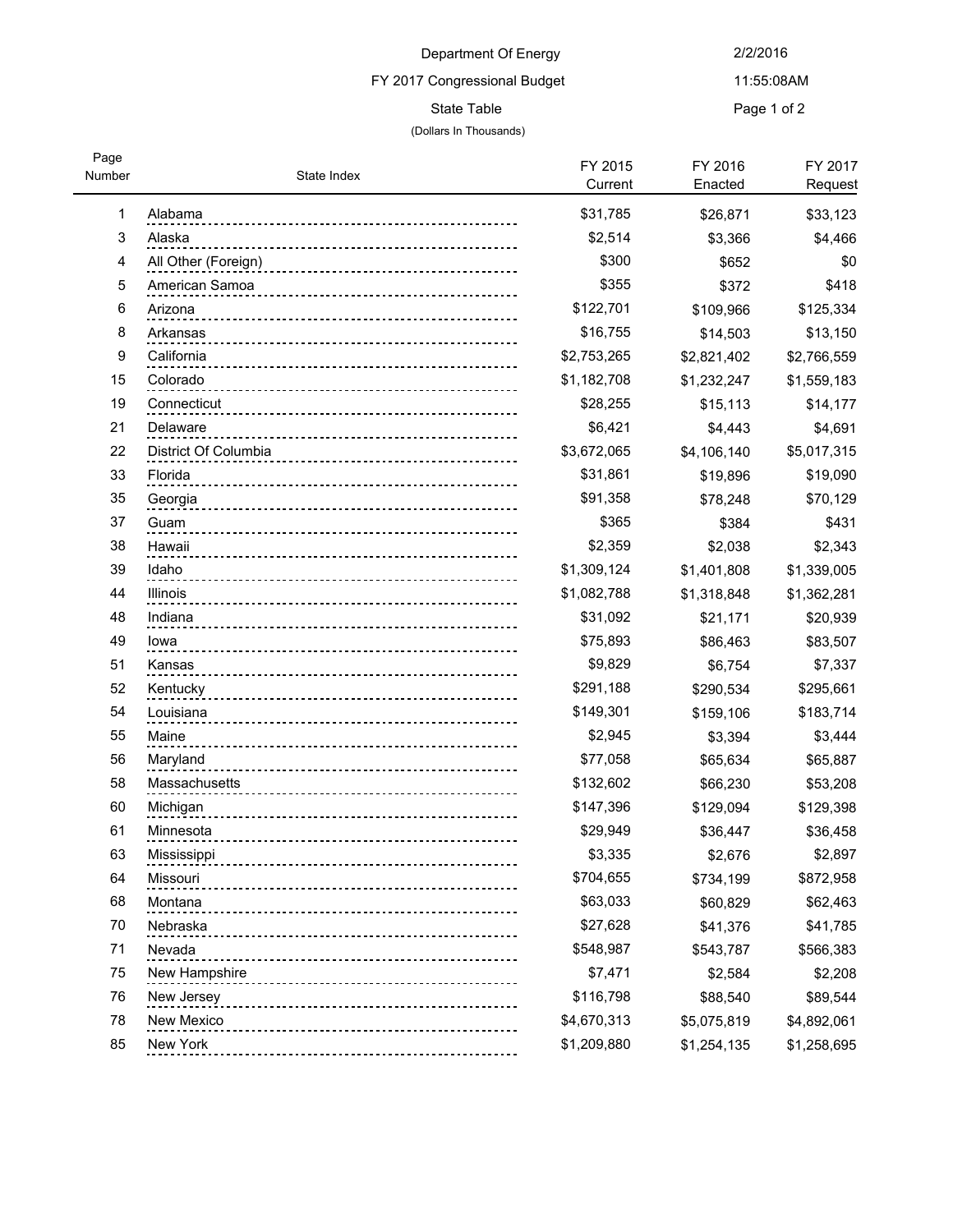### FY 2017 Congressional Budget

#### (Dollars In Thousands)

11:55:08AM

State Table **Page 2 of 2** 

| Page<br>Number | State Index                       | FY 2015<br>Current | FY 2016<br>Enacted | FY 2017<br>Request |
|----------------|-----------------------------------|--------------------|--------------------|--------------------|
| 89             | North Carolina                    | \$32,318           | \$20,389           | \$14,888           |
| 91             | North Dakota                      | \$64,426           | \$98,563           | \$97,534           |
| 93             | Northern Mariana Islands          | \$355              | \$372              | \$844              |
| 94             | Ohio                              | \$402,435          | \$401,837          | \$415,335          |
| 97             | Oklahoma                          | \$41,648           | \$41,623           | \$35,535           |
| 99             | Oregon                            | \$9,390            | \$6,345            | \$5,041            |
| 101            | Pennsylvania                      | \$573,857          | \$542,827          | \$565,408          |
| 103            | Puerto Rico                       | \$1,268            | \$1,347            | \$850              |
| 104            | Rhode Island                      | \$6,999            | \$4,792            | \$5,769            |
| 105            | South Carolina                    | \$1,983,757        | \$2,049,516        | \$2,142,831        |
| 110            | South Dakota                      | \$52,817           | \$61,798           | \$62,856           |
| 111            | Tennessee                         | \$2,877,416        | \$2,927,966        | \$3,020,083        |
| 117            | Texas                             | \$669,358          | \$739,499          | \$797,907          |
| 120            | <b>Undesignated State</b>         | \$502,557          | \$457,120          | \$652,963          |
| 123            | Utah                              | \$72,052           | \$70,828           | \$67,561           |
| 125            | Vermont                           | \$1,651            | \$1,476            | \$1,576            |
| 126            | Virgin Islands                    | \$383              | \$401              | \$447              |
| 127            | Virginia                          | \$189,316          | \$168,650          | \$174,141          |
| 129            | Washington                        | \$2,932,892        | \$3,098,230        | \$2,922,095        |
| 134            | West Virginia                     | \$412,644          | \$665,509          | \$919,401          |
| 137            | Wisconsin                         | \$59,988           | \$42,452           | \$41,955           |
| 138            | Wyoming                           | \$30,908           | \$19,653           | \$15,268           |
|                | <b>Total Department of Energy</b> | \$29,552,767       | \$31,246,262       | \$32,960,530       |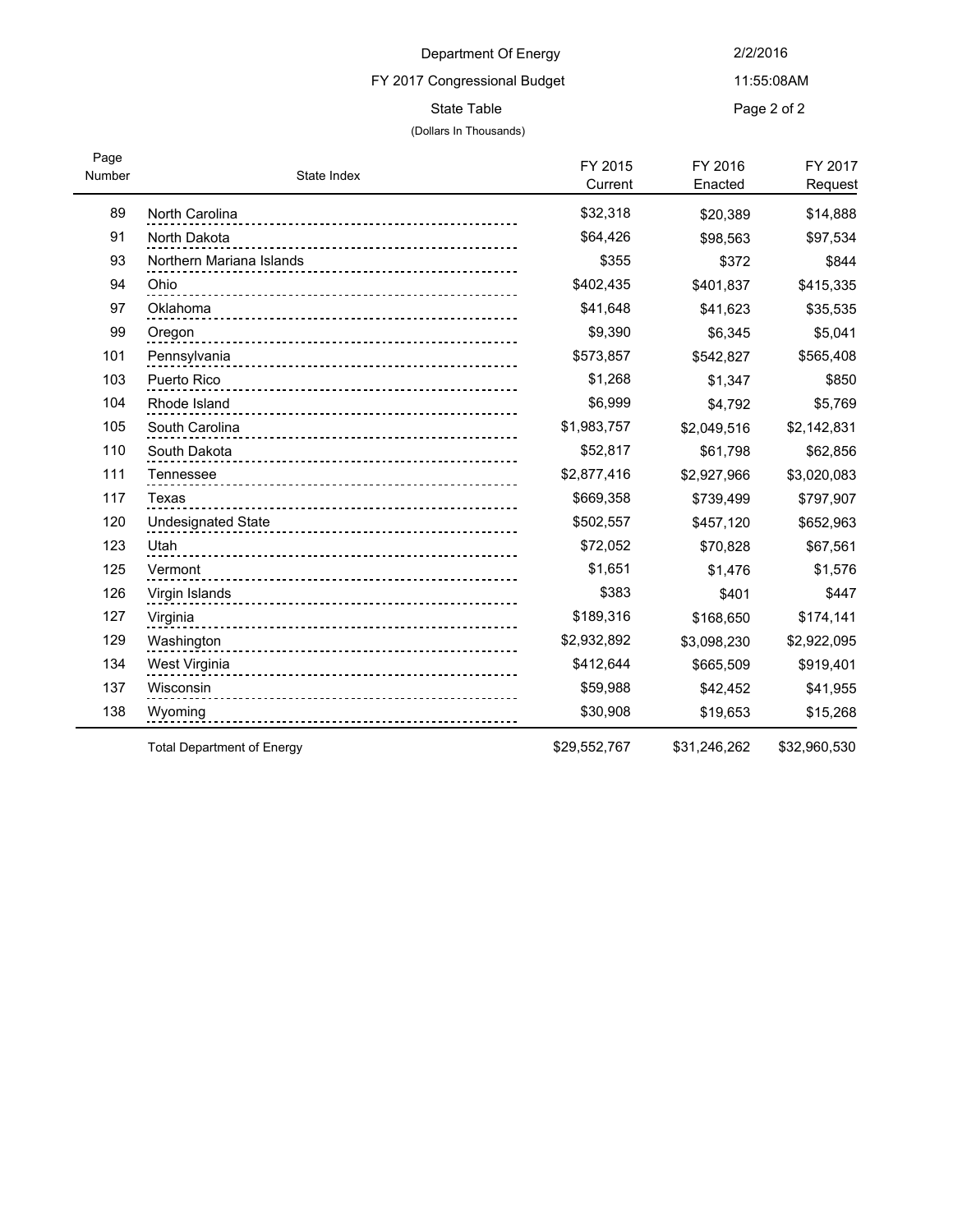| Department Of Energy                                                                                                 |                    | 2/2/2016           |                    |
|----------------------------------------------------------------------------------------------------------------------|--------------------|--------------------|--------------------|
| FY 2017 Congressional Budget<br><b>State Table</b>                                                                   |                    | 11:55:08AM         |                    |
|                                                                                                                      |                    | Page 1 of 139      |                    |
| (Dollars In Thousands)                                                                                               |                    |                    |                    |
| Alabama                                                                                                              | FY 2015<br>Current | FY 2016<br>Enacted | FY 2017<br>Request |
| <b>Nuclear Energy</b>                                                                                                |                    |                    |                    |
| Program Direction-NE<br>Program Direction-NE                                                                         | \$243              | \$265              | \$265              |
| <b>Total Program Direction-NE</b>                                                                                    | \$243              | \$265              | \$265              |
| Supercritical Transformational Electric Power Generation<br>Supercritical Transformational Electric Power Generation | \$0                | \$4,760            | \$0                |
| <b>Total Supercritical Transformational Electric Power Generation</b>                                                | \$0                | \$4,760            | \$0                |
| <b>Total Nuclear Energy</b>                                                                                          | \$243              | \$5,025            | \$265              |
| Energy Efficiency and Renewable Energy                                                                               |                    |                    |                    |
| Energy Efficiency and Renewable Energy<br>Hydrogen & Fuel Cell Technologies                                          | \$200              | \$400              | \$600              |
| <b>Weatherization Assistance</b>                                                                                     | \$2,021            | \$2,254            | \$2,403            |
| State Energy Program                                                                                                 | \$619              | \$619              | \$728              |
| <b>Bioenergy Technologies</b>                                                                                        | \$6,234            | \$2,456            | \$1,740            |
| <b>Total Energy Efficiency and Renewable Energy</b>                                                                  | \$9,074            | \$5,729            | \$5,471            |
| <b>Total Energy Efficiency and Renewable Energy</b>                                                                  | \$9,074            | \$5,729            | \$5,471            |
| Science                                                                                                              |                    |                    |                    |
| <b>Basic Energy Sciences</b><br><b>Basic Energy Sciences</b>                                                         | \$72               | \$80               | \$80               |
|                                                                                                                      |                    |                    |                    |
| <b>Total Basic Energy Sciences</b>                                                                                   | \$72               | \$80               | \$80               |
| <b>Fusion Energy Sciences</b><br><b>Fusion Energy Sciences</b>                                                       | \$1,931            | \$0                | \$0                |
| <b>Total Fusion Energy Sciences</b>                                                                                  | \$1,931            | \$0                | \$0                |
| <b>High Energy Physics</b><br><b>High Energy Physics</b>                                                             | \$585              | \$465              | \$465              |
| <b>Total High Energy Physics</b>                                                                                     | \$585              | \$465              | \$465              |
| <b>Nuclear Physics</b>                                                                                               |                    |                    |                    |
| <b>Nuclear Physics</b>                                                                                               | \$340              | \$0                | \$0                |
| <b>Total Nuclear Physics</b>                                                                                         | \$340              | \$0                | \$0                |
| Small Business Innovation/Technology Transfer Research<br>Small Business Innovation/Technology Transfer Research     | \$2,304            | \$0                | \$0                |
| Total Small Business Innovation/Technology Transfer Research                                                         | \$2,304            | \$0                | \$0                |
| <b>Total Science</b>                                                                                                 | \$5,232            | \$545              | \$545              |
| Southeastern Power Admin. - Operation & Maint.                                                                       |                    |                    |                    |
| Purchase Power and Wheeling                                                                                          |                    |                    |                    |
| Purchase Power and Wheeling                                                                                          | \$2,853            | \$2,887            | \$2,889            |
| <b>Total Purchase Power and Wheeling</b>                                                                             | \$2,853            | \$2,887            | \$2,889            |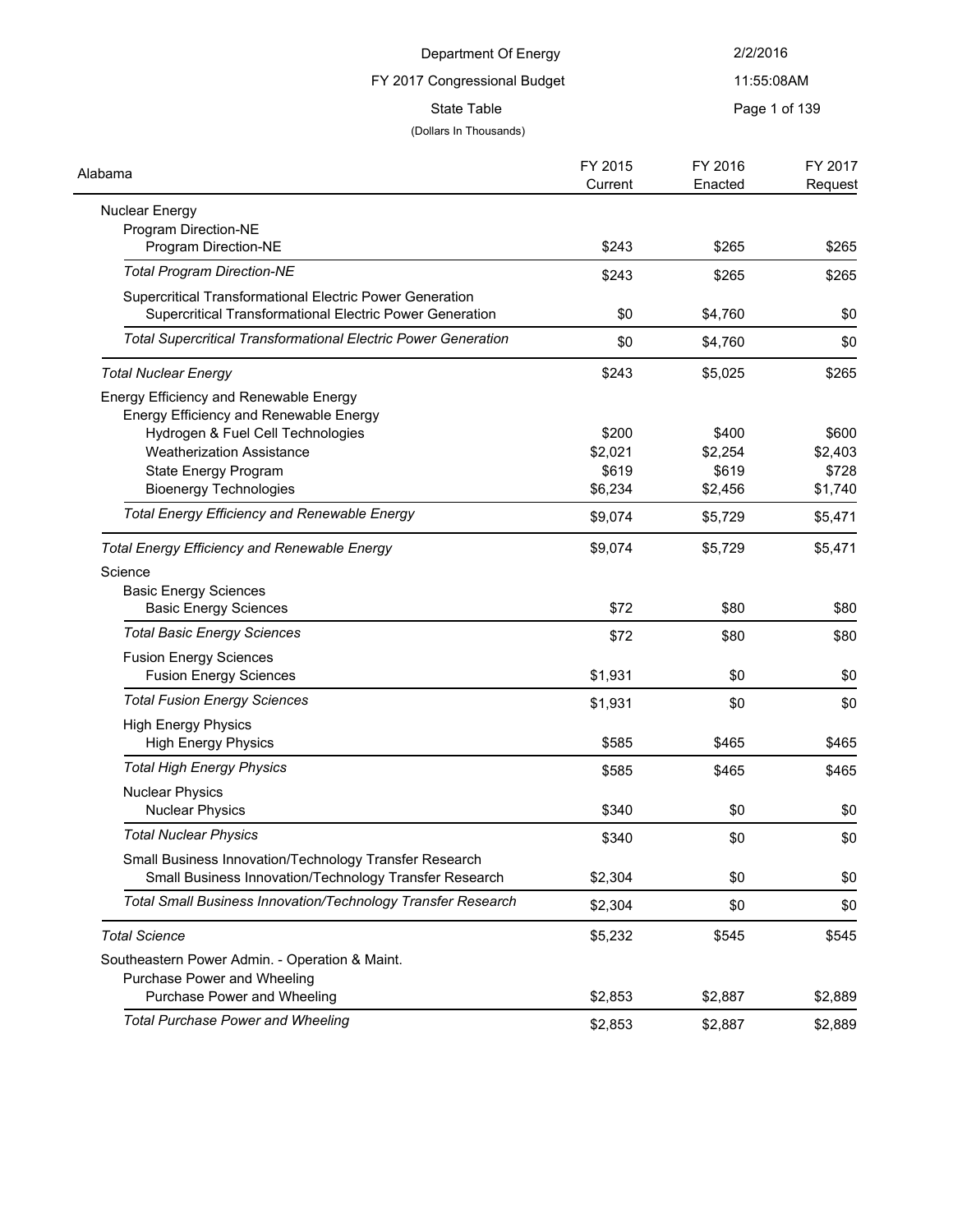| Department Of Energy                                                   |                              | 2/2/2016           |                    |
|------------------------------------------------------------------------|------------------------------|--------------------|--------------------|
|                                                                        | FY 2017 Congressional Budget |                    | 11:55:08AM         |
| State Table                                                            |                              |                    | Page 2 of 139      |
| (Dollars In Thousands)                                                 |                              |                    |                    |
| Alabama                                                                | FY 2015<br>Current           | FY 2016<br>Enacted | FY 2017<br>Request |
| Total Southeastern Power Admin. - Operation & Maint.                   | \$2,853                      | \$2,887            | \$2,889            |
| <b>Fossil Energy Research and Development</b><br>CCS and Power Systems |                              |                    |                    |
| Carbon Capture                                                         | \$4,444                      | \$12,132           | \$0                |
| <b>Advanced Energy Systems</b>                                         | \$9,789                      | \$553              | \$0                |
| <b>Cross Cutting Reasearch</b>                                         | \$150                        | \$0                | \$0                |
| <b>Total CCS and Power Systems</b>                                     | \$14,383                     | \$12,685           | \$0                |
| CCS and Advanced Power Systems<br><b>Carbon Capture</b>                | \$0                          | \$0                | \$23,953           |
| <b>Total CCS and Advanced Power Systems</b>                            | \$0                          | \$0                | \$23,953           |

Total Fossil Energy Research and Development **\$14,383** \$14,383 \$12,685 \$23,953

Total Alabama \$31,785 \$26,871 \$33,123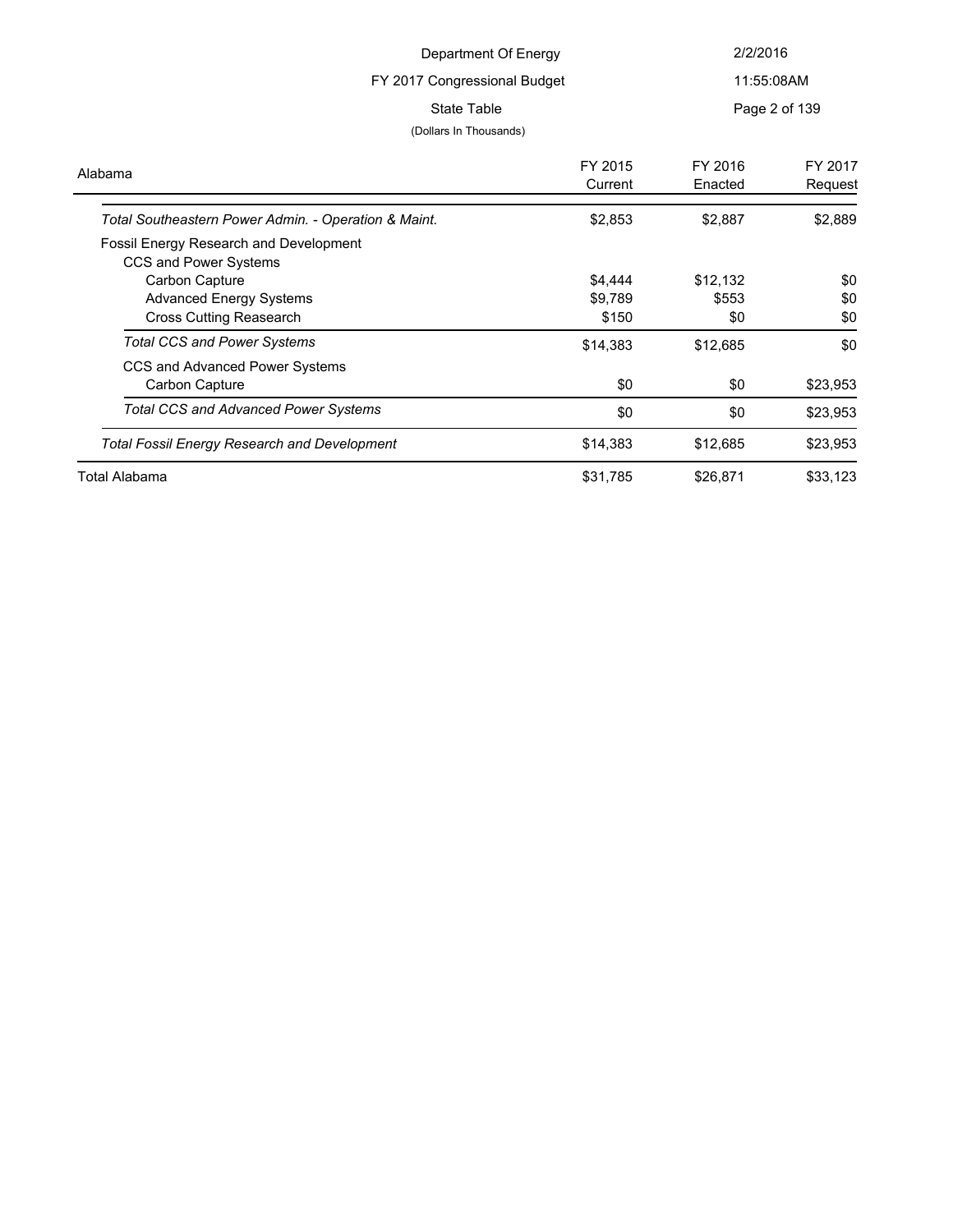| Department Of Energy                                                                                    |                        | 2/2/2016           |                    |  |
|---------------------------------------------------------------------------------------------------------|------------------------|--------------------|--------------------|--|
| FY 2017 Congressional Budget                                                                            |                        | 11:55:08AM         |                    |  |
| <b>State Table</b>                                                                                      | (Dollars In Thousands) |                    | Page 3 of 139      |  |
| Alaska                                                                                                  | FY 2015<br>Current     | FY 2016<br>Enacted | FY 2017<br>Request |  |
| Energy Efficiency and Renewable Energy                                                                  |                        |                    |                    |  |
| Energy Efficiency and Renewable Energy<br><b>Weatherization Assistance</b><br>State Energy Program      | \$1,425<br>\$300       | \$1,589<br>\$300   | \$1,705<br>\$361   |  |
| <b>Total Energy Efficiency and Renewable Energy</b>                                                     | \$1,725                | \$1,889            | \$2,066            |  |
| <b>Total Energy Efficiency and Renewable Energy</b>                                                     | \$1,725                | \$1,889            | \$2,066            |  |
| Indian Energy Policy and Programs<br>Indian Energy Policy and Programs<br><b>Technical Assistance</b>   | \$689                  | \$1,077            | \$2,400            |  |
| <b>Total Indian Energy Policy and Programs</b>                                                          | \$689                  | \$1,077            | \$2,400            |  |
| <b>Total Indian Energy Policy and Programs</b>                                                          | \$689                  | \$1,077            | \$2,400            |  |
| Science<br><b>Biological and Environmental Research</b><br><b>Biological and Environmental Research</b> | \$100                  | \$0                | \$0                |  |
| <b>Total Biological and Environmental Research</b>                                                      | \$100                  | \$0                | \$0                |  |
| <b>Total Science</b>                                                                                    | \$100                  | \$0                | \$0                |  |
| Fossil Energy Research and Development<br>Natural Gas Technologies                                      |                        |                    |                    |  |
| Natural Gas Technologies                                                                                | \$0                    | \$400              | \$0                |  |
| <b>Total Natural Gas Technologies</b>                                                                   | \$0                    | \$400              | \$0                |  |
| <b>Total Fossil Energy Research and Development</b>                                                     | \$0                    | \$400              | \$0                |  |
| <b>Total Alaska</b>                                                                                     | \$2,514                | \$3,366            | \$4,466            |  |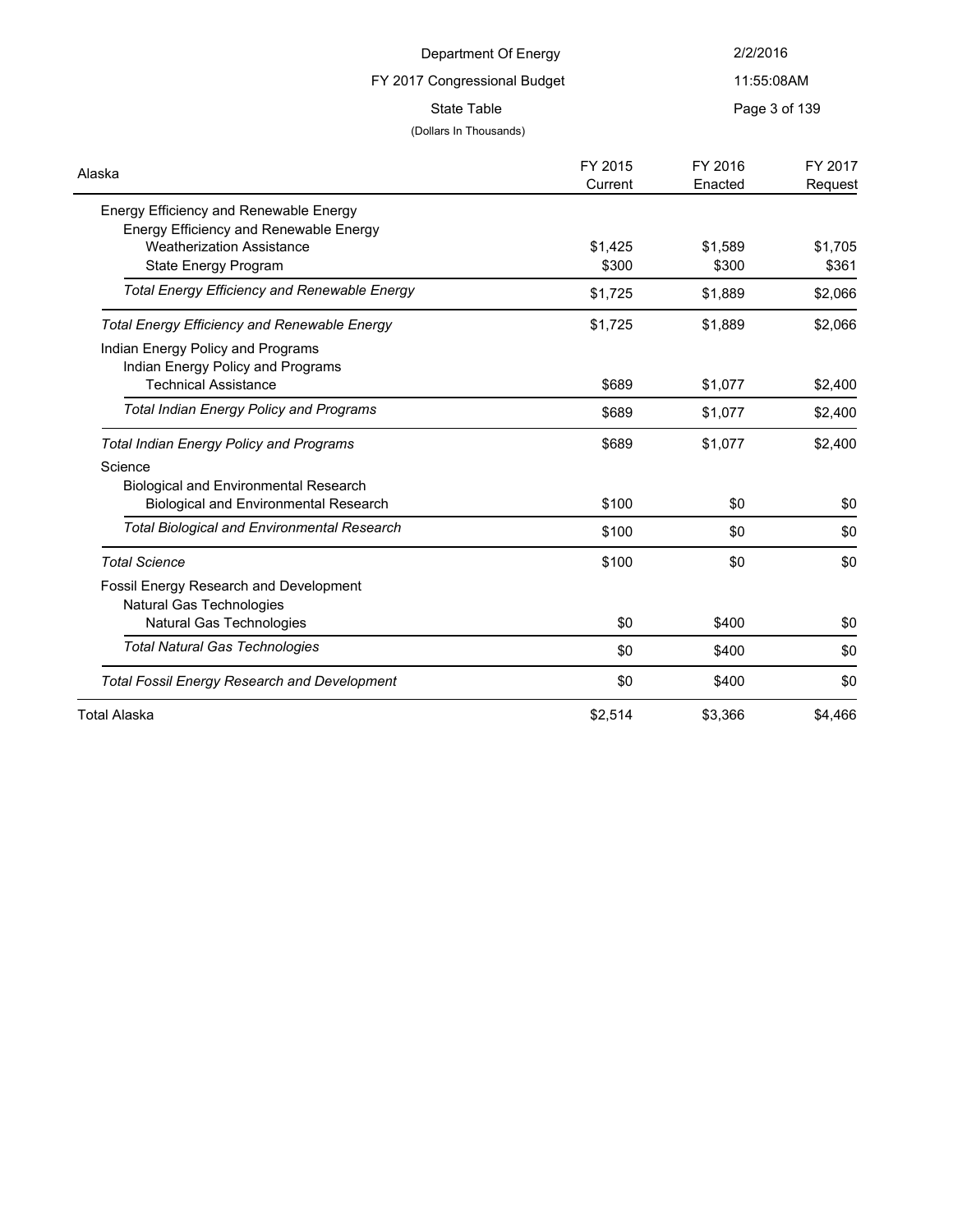| Department Of Energy                                                                        |                              | 2/2/2016           |                    |  |
|---------------------------------------------------------------------------------------------|------------------------------|--------------------|--------------------|--|
|                                                                                             | FY 2017 Congressional Budget |                    | 11:55:08AM         |  |
| State Table                                                                                 |                              |                    | Page 4 of 139      |  |
| (Dollars In Thousands)                                                                      |                              |                    |                    |  |
| All Other (Foreign)                                                                         | FY 2015<br>Current           | FY 2016<br>Enacted | FY 2017<br>Request |  |
| Science<br>Advanced Scientific Computing Research<br>Advanced Scientific Computing Research | \$0                          | \$352              | \$0                |  |
| <b>Total Advanced Scientific Computing Research</b>                                         | \$0                          | \$352              | \$0                |  |
| <b>Total Science</b>                                                                        | \$0                          | \$352              | \$0                |  |
| Fossil Energy Research and Development<br>CCS and Power Systems<br>Carbon Storage           | \$300                        | \$300              | \$0                |  |
| <b>Total CCS and Power Systems</b>                                                          | \$300                        | \$300              | \$0                |  |
| <b>Total Fossil Energy Research and Development</b>                                         | \$300                        | \$300              | \$0                |  |
| Total All Other (Foreign)                                                                   | \$300                        | \$652              | \$0                |  |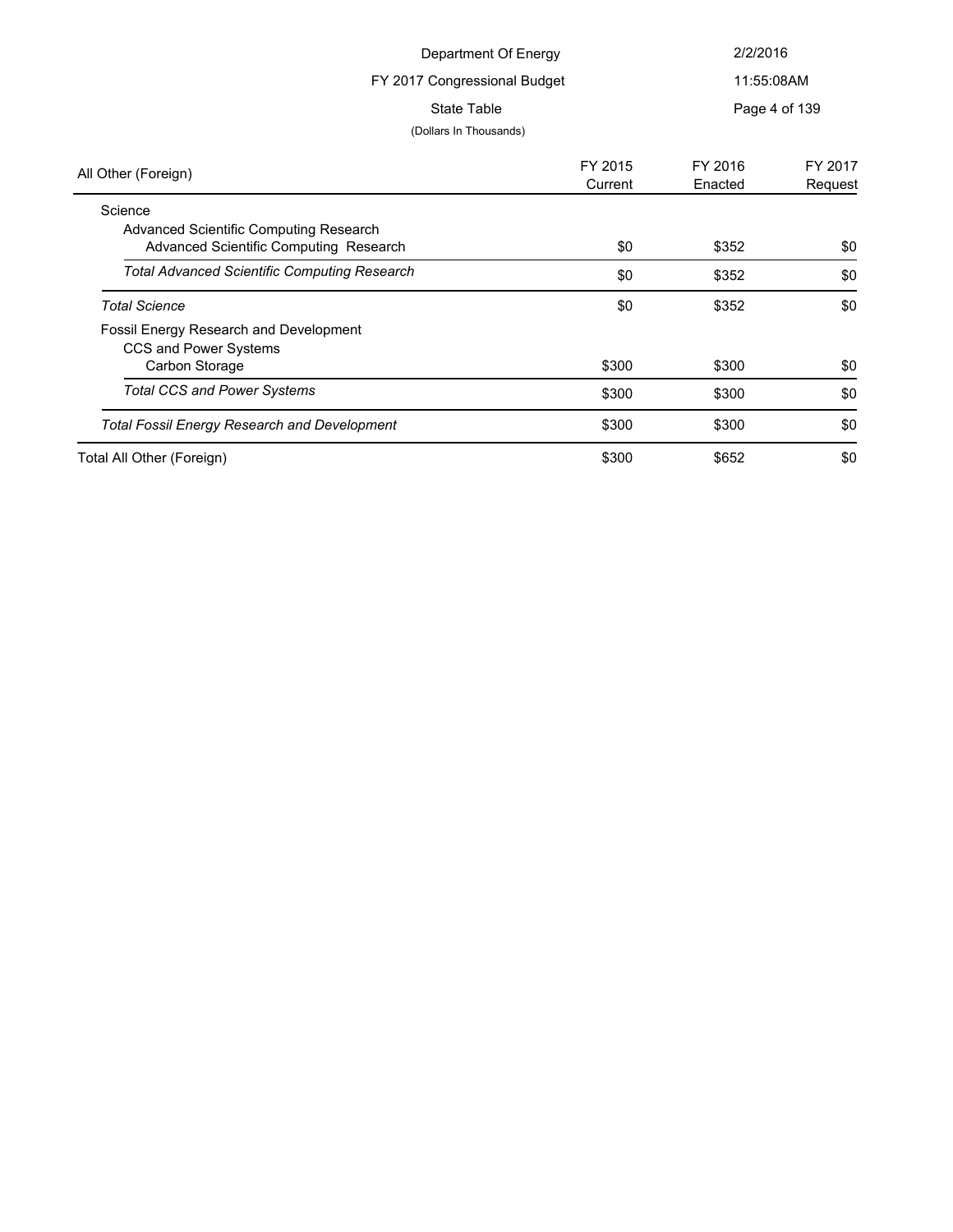| Department Of Energy                                |         | 2/2/2016   |               |
|-----------------------------------------------------|---------|------------|---------------|
| FY 2017 Congressional Budget                        |         | 11:55:08AM |               |
| State Table                                         |         |            | Page 5 of 139 |
| (Dollars In Thousands)                              |         |            |               |
| American Samoa                                      | FY 2015 | FY 2016    | FY 2017       |
|                                                     | Current | Enacted    | Request       |
| Energy Efficiency and Renewable Energy              |         |            |               |
| Energy Efficiency and Renewable Energy              |         |            |               |
| <b>Weatherization Assistance</b>                    | \$159   | \$176      | \$185         |
| State Energy Program                                | \$196   | \$196      | \$233         |
| <b>Total Energy Efficiency and Renewable Energy</b> | \$355   | \$372      | \$418         |
| <b>Total Energy Efficiency and Renewable Energy</b> | \$355   | \$372      | \$418         |
| <b>Total American Samoa</b>                         | \$355   | \$372      | \$418         |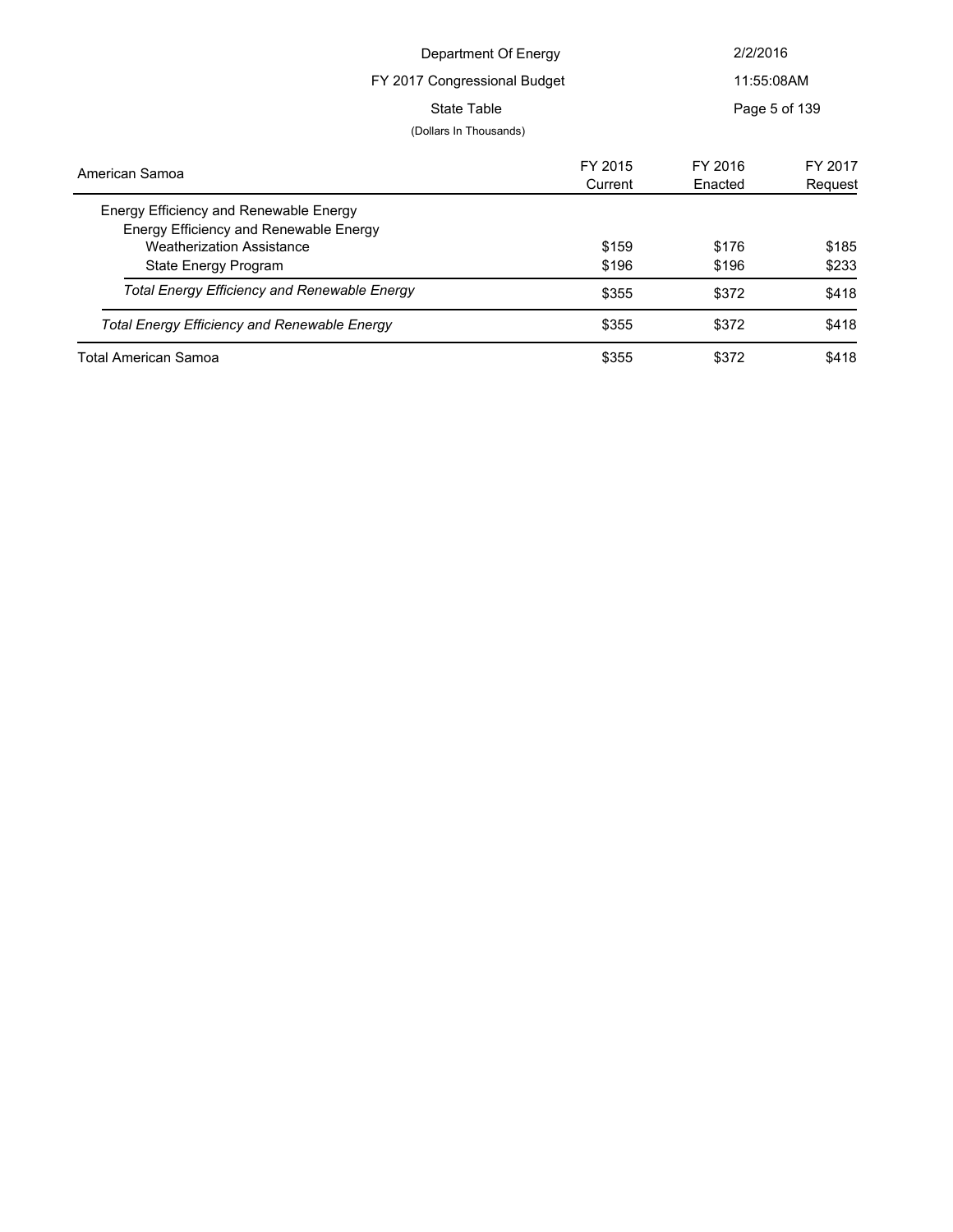| Department Of Energy                                                                                                                         |                    | 2/2/2016                    |                    |
|----------------------------------------------------------------------------------------------------------------------------------------------|--------------------|-----------------------------|--------------------|
| FY 2017 Congressional Budget<br><b>State Table</b>                                                                                           |                    | 11:55:08AM<br>Page 6 of 139 |                    |
|                                                                                                                                              |                    |                             |                    |
| Arizona                                                                                                                                      | FY 2015<br>Current | FY 2016<br>Enacted          | FY 2017<br>Request |
| Energy Efficiency and Renewable Energy<br>Energy Efficiency and Renewable Energy<br><b>Weatherization Assistance</b><br>State Energy Program | \$944<br>\$582     | \$1,054<br>\$582            | \$1,409<br>\$682   |
| <b>Total Energy Efficiency and Renewable Energy</b>                                                                                          | \$1,526            | \$1,636                     | \$2,091            |
| <b>Total Energy Efficiency and Renewable Energy</b>                                                                                          | \$1,526            | \$1,636                     | \$2,091            |
| Science<br><b>Advanced Scientific Computing Research</b><br>Advanced Scientific Computing Research                                           | \$9                | \$525                       | \$0                |
| <b>Total Advanced Scientific Computing Research</b>                                                                                          | \$9                | \$525                       | \$0                |
| <b>Basic Energy Sciences</b><br><b>Basic Energy Sciences</b>                                                                                 | \$1,910            | \$755                       | \$755              |
| <b>Total Basic Energy Sciences</b>                                                                                                           | \$1,910            | \$755                       | \$755              |
| <b>Biological and Environmental Research</b><br><b>Biological and Environmental Research</b>                                                 | \$2,495            | \$722                       | \$470              |
| <b>Total Biological and Environmental Research</b>                                                                                           | \$2,495            | \$722                       | \$470              |
| <b>High Energy Physics</b><br><b>High Energy Physics</b>                                                                                     | \$1,407            | \$350                       | \$1,895            |
| <b>Total High Energy Physics</b>                                                                                                             | \$1,407            | \$350                       | \$1,895            |
| Small Business Innovation/Technology Transfer Research<br>Small Business Innovation/Technology Transfer Research                             | \$1,744            | \$0                         | \$0                |
| Total Small Business Innovation/Technology Transfer Research                                                                                 | \$1,744            | \$0                         | \$0                |
| <b>Total Science</b>                                                                                                                         | \$7,565            | \$2,352                     | \$3,120            |
| Western Area Power Admin. Const., Rehab., O&M<br>Systems Operation and Maintenance<br>Systems Operation and Maintenance                      | \$22,810           | \$14,809                    | \$29,028           |
| <b>Total Systems Operation and Maintenance</b>                                                                                               | \$22,810           | \$14,809                    | \$29,028           |
| Program Direction<br>Program Direction                                                                                                       | \$41,585           | \$43,224                    | \$41,147           |
| <b>Total Program Direction</b>                                                                                                               | \$41,585           | \$43,224                    | \$41,147           |
| Total Western Area Power Admin. Const., Rehab., O&M                                                                                          | \$64,395           | \$58,033                    | \$70,175           |
| Colorado River Basins Power Marketing Fund<br>Equipment, Contracts and Other Related Expenses<br>Colorado River Storage Project              | \$41,109           | \$38,392                    | \$41,693           |
| <b>Total Equipment, Contracts and Other Related Expenses</b>                                                                                 | \$41,109           | \$38,392                    | \$41,693           |
| Program Direction<br>Program Direction                                                                                                       | \$8,106            | \$8,206                     | \$8,255            |
| <b>Total Program Direction</b>                                                                                                               | \$8,106            | \$8,206                     | \$8,255            |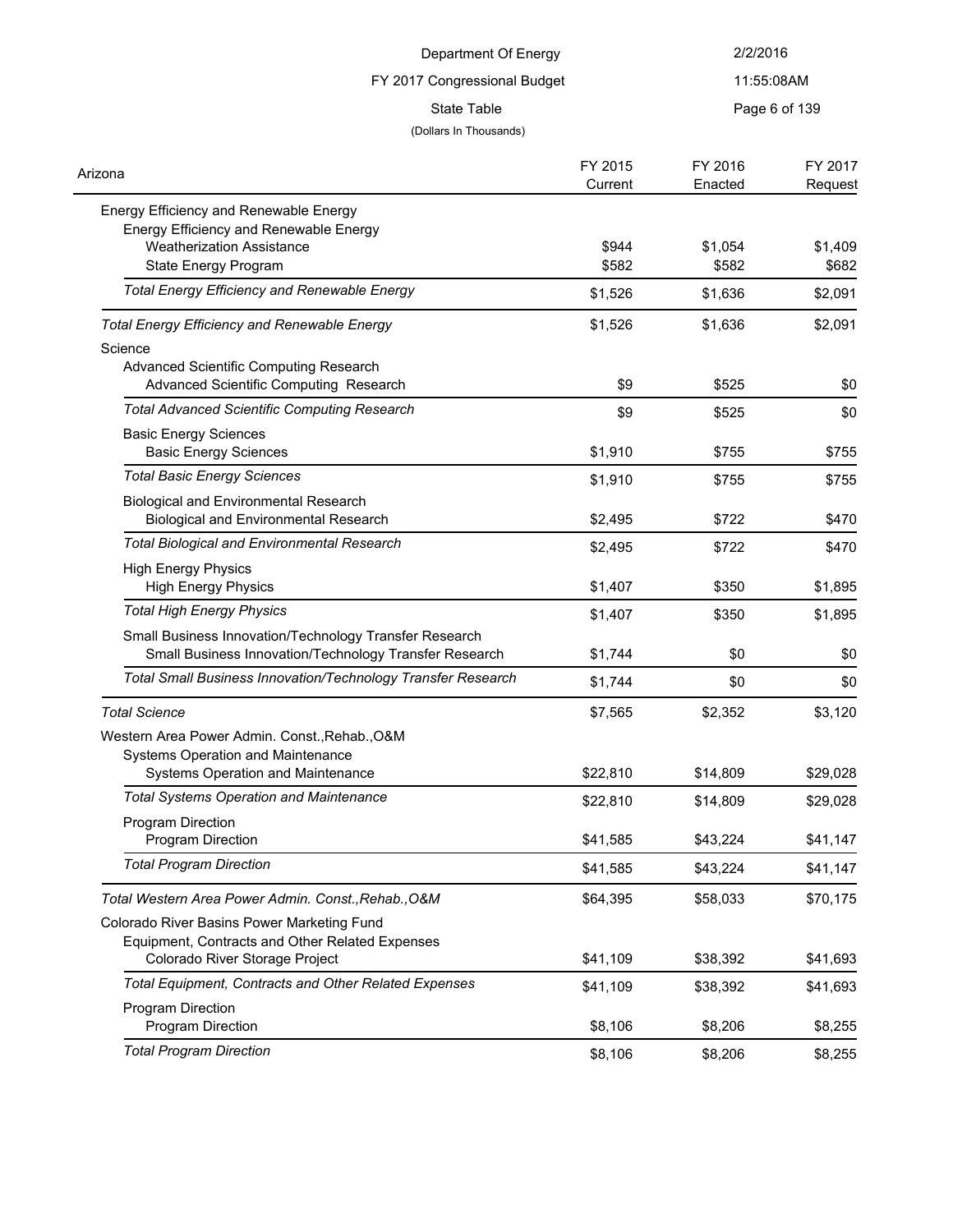| Department Of Energy<br>FY 2017 Congressional Budget<br>State Table |                    | 2/2/2016           |                    |
|---------------------------------------------------------------------|--------------------|--------------------|--------------------|
|                                                                     |                    |                    | 11:55:08AM         |
|                                                                     |                    |                    | Page 7 of 139      |
| (Dollars In Thousands)                                              |                    |                    |                    |
| Arizona                                                             | FY 2015<br>Current | FY 2016<br>Enacted | FY 2017<br>Request |
| <b>Total Colorado River Basins Power Marketing Fund</b>             | \$49,215           | \$46,598           | \$49,948           |
| Fossil Energy Research and Development<br>CCS and Power Systems     |                    |                    |                    |
| Carbon Capture                                                      | \$0                | \$1,347            | \$0                |
| <b>Total CCS and Power Systems</b>                                  | \$0                | \$1,347            | \$0                |
| <b>Total Fossil Energy Research and Development</b>                 | \$0                | \$1,347            | \$0                |
| <b>Total Arizona</b>                                                | \$122,701          | \$109,966          | \$125,334          |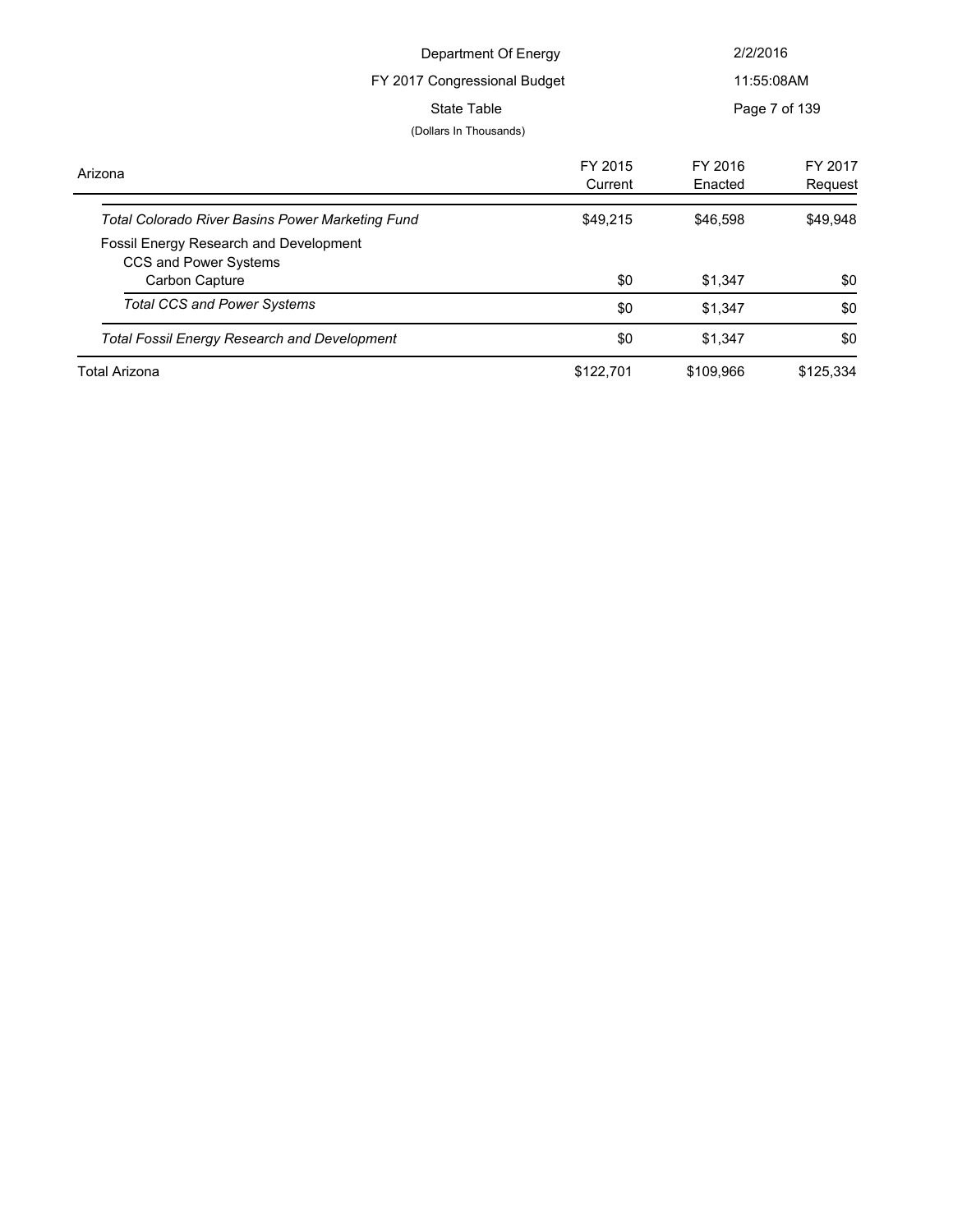| Department Of Energy                                                |          | 2/2/2016 |               |  |
|---------------------------------------------------------------------|----------|----------|---------------|--|
| FY 2017 Congressional Budget                                        |          |          |               |  |
|                                                                     |          |          | 11:55:08AM    |  |
| <b>State Table</b>                                                  |          |          | Page 8 of 139 |  |
| (Dollars In Thousands)                                              |          |          |               |  |
| Arkansas                                                            | FY 2015  | FY 2016  | FY 2017       |  |
|                                                                     | Current  | Enacted  | Request       |  |
| Energy Efficiency and Renewable Energy                              |          |          |               |  |
| Energy Efficiency and Renewable Energy                              |          |          |               |  |
| <b>Weatherization Assistance</b>                                    | \$1,740  | \$1,941  | \$1,963       |  |
| State Energy Program                                                | \$481    | \$481    | \$558         |  |
| <b>Total Energy Efficiency and Renewable Energy</b>                 | \$2,221  | \$2,422  | \$2,521       |  |
| <b>Total Energy Efficiency and Renewable Energy</b>                 | \$2,221  | \$2,422  | \$2,521       |  |
| Science                                                             |          |          |               |  |
| <b>Basic Energy Sciences</b>                                        |          |          |               |  |
| <b>Basic Energy Sciences</b>                                        | \$150    | \$150    | \$150         |  |
| <b>Total Basic Energy Sciences</b>                                  | \$150    | \$150    | \$150         |  |
| Small Business Innovation/Technology Transfer Research              |          |          |               |  |
| Small Business Innovation/Technology Transfer Research              | \$1,296  | \$0      | \$0           |  |
| <b>Total Small Business Innovation/Technology Transfer Research</b> | \$1,296  | \$0      | \$0           |  |
| <b>Total Science</b>                                                | \$1,446  | \$150    | \$150         |  |
| Southwestern Power Admin. - Operation & Maint.                      |          |          |               |  |
| Systems Operation and Maintenance                                   |          |          |               |  |
| Systems Operation and Maintenance                                   | \$5,075  | \$4,769  | \$3,990       |  |
| <b>Total Systems Operation and Maintenance</b>                      | \$5,075  | \$4,769  | \$3,990       |  |
| <b>SWPA Construction</b>                                            |          |          |               |  |
| Construction                                                        | \$4,541  | \$3,675  | \$3,284       |  |
| <b>Total SWPA Construction</b>                                      | \$4,541  | \$3,675  | \$3,284       |  |
| Program Direction                                                   |          |          |               |  |
| Program Direction                                                   | \$3,472  | \$3,487  | \$3,205       |  |
| <b>Total Program Direction</b>                                      | \$3,472  | \$3,487  | \$3,205       |  |
| Total Southwestern Power Admin. - Operation & Maint.                | \$13,088 | \$11,931 | \$10,479      |  |
| <b>Total Arkansas</b>                                               | \$16,755 | \$14,503 | \$13,150      |  |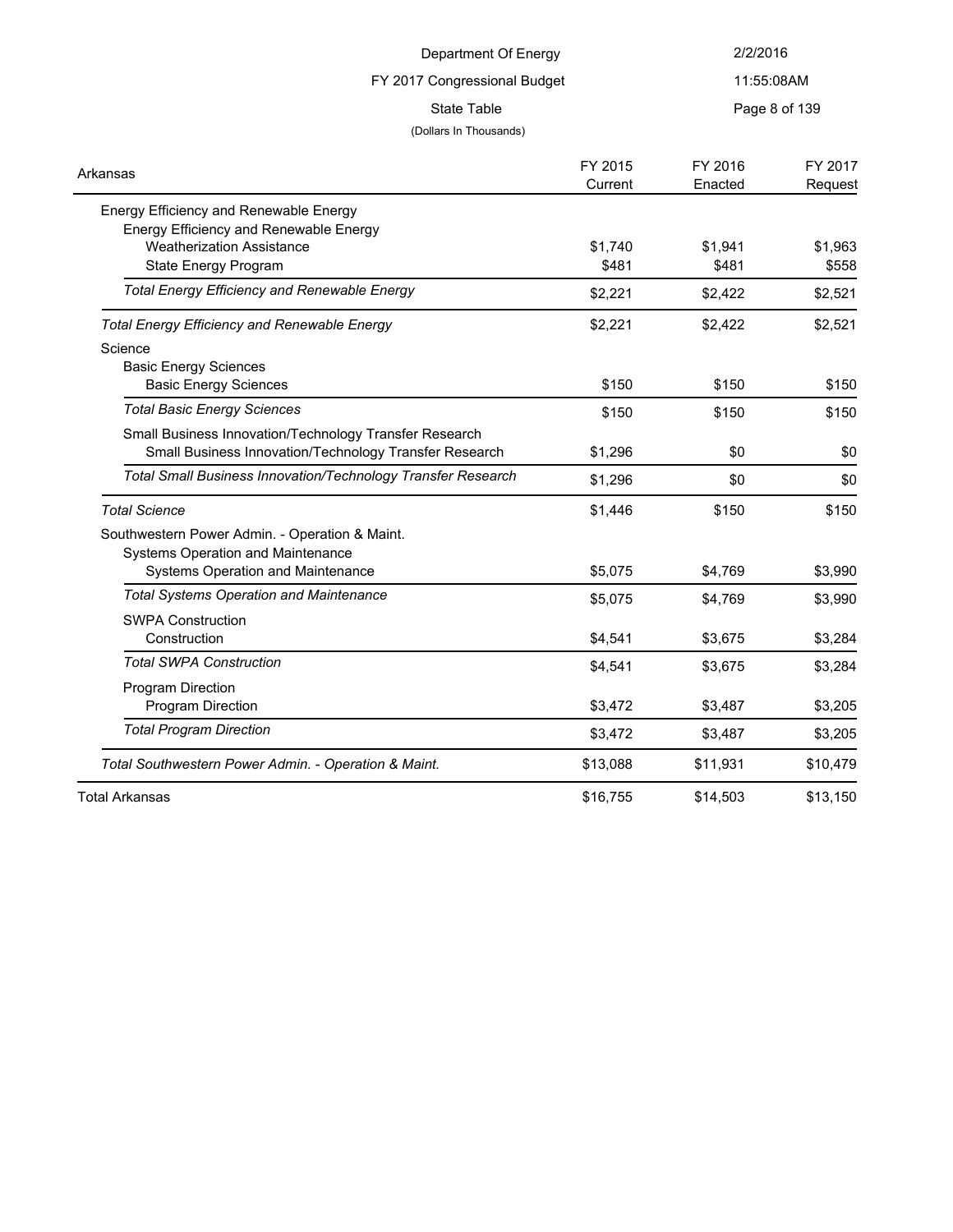| Department Of Energy<br>FY 2017 Congressional Budget                                 |                    | 2/2/2016           |                    |
|--------------------------------------------------------------------------------------|--------------------|--------------------|--------------------|
|                                                                                      |                    | 11:55:08AM         |                    |
| <b>State Table</b>                                                                   |                    |                    | Page 9 of 139      |
| (Dollars In Thousands)                                                               |                    |                    |                    |
| California                                                                           | FY 2015<br>Current | FY 2016<br>Enacted | FY 2017<br>Request |
| Non-Defense Environmental Cleanup                                                    |                    |                    |                    |
| <b>Small Sites</b>                                                                   |                    |                    |                    |
| <b>Small Sites</b>                                                                   | \$8,959            | \$27,459           | \$10,459           |
| <b>Total Small Sites</b>                                                             | \$8,959            | \$27,459           | \$10,459           |
| <b>Total Non-Defense Environmental Cleanup</b>                                       | \$8,959            | \$27,459           | \$10,459           |
| Electricity Delivery and Energy Reliability                                          |                    |                    |                    |
| <b>Electricity Delivery and Energy Reliability</b>                                   |                    |                    |                    |
| Clean Energy Transmission and Reliability                                            | \$5,495            | \$4,175            | \$400              |
| Smart Grid                                                                           | \$1,951            | \$2,375            | \$2,375            |
| Infrastructure Security & Energy Restoration                                         | \$54               | \$0                | \$0                |
| <b>Energy Storage</b>                                                                | \$6,079            | \$10,400           | \$22,576           |
| <b>Cybersecurity for Energy Delivery Systems</b>                                     | \$155              | \$458              | \$464              |
| <b>National Electricity Delivery</b>                                                 | \$3,105            | \$3,250            | \$2,550            |
| Transformer Resilience and Advanced Components                                       | \$0                | \$0                | \$1,000            |
| <b>Total Electricity Delivery and Energy Reliability</b>                             | \$16,839           | \$20,658           | \$29,365           |
| <b>Total Electricity Delivery and Energy Reliability</b>                             | \$16,839           | \$20,658           | \$29,365           |
| <b>Nuclear Energy</b>                                                                |                    |                    |                    |
| Fuel Cycle R & D                                                                     |                    |                    |                    |
| Fuel Cycle R & D                                                                     | \$3,600            | \$4,200            | \$5,000            |
| Total Fuel Cycle R & D                                                               |                    |                    |                    |
|                                                                                      | \$3,600            | \$4,200            | \$5,000            |
| <b>Nuclear Energy Enabling Technologies</b>                                          |                    |                    |                    |
| <b>Nuclear Energy Enabling Technologies</b>                                          | \$1,100            | \$1,200            | \$990              |
| <b>Total Nuclear Energy Enabling Technologies</b>                                    | \$1,100            | \$1,200            | \$990              |
| Reactors Concepts RD&D                                                               |                    |                    |                    |
| Reactors Concepts RD&D                                                               | \$80               | \$50               | \$50               |
| <b>Total Reactors Concepts RD&amp;D</b>                                              | \$80               | \$50               | \$50               |
| International Nuclear Energy Cooperation<br>International Nuclear Energy Cooperation | \$0                | \$190              | \$0                |
| <b>Total International Nuclear Energy Cooperation</b>                                |                    |                    |                    |
|                                                                                      | \$0                | \$190              | \$0                |
| <b>Total Nuclear Energy</b>                                                          | \$4,780            | \$5,640            | \$6,040            |
| Energy Efficiency and Renewable Energy                                               |                    |                    |                    |
| Energy Efficiency and Renewable Energy                                               |                    |                    |                    |
| Wind Energy                                                                          | \$2,036            | \$1,638            | \$2,401            |
| Geothermal Technologies                                                              | \$4,575            | \$2,914            | \$5,148            |
| Hydrogen & Fuel Cell Technologies                                                    | \$4,150            | \$4,400            | \$2,900            |
| <b>Water Power</b>                                                                   | \$70               | \$0                | \$0                |
| Solar Energy                                                                         | \$1,422            | \$1,443            | \$4,326            |
| Vehicle Technologies                                                                 | \$13,029           | \$14,821           | \$14,821           |
| <b>Building Technologies</b>                                                         | \$22,504           | \$28,224           | \$19,538           |
| Federal Energy Management Program                                                    | \$2,856            | \$3,104            | \$4,944            |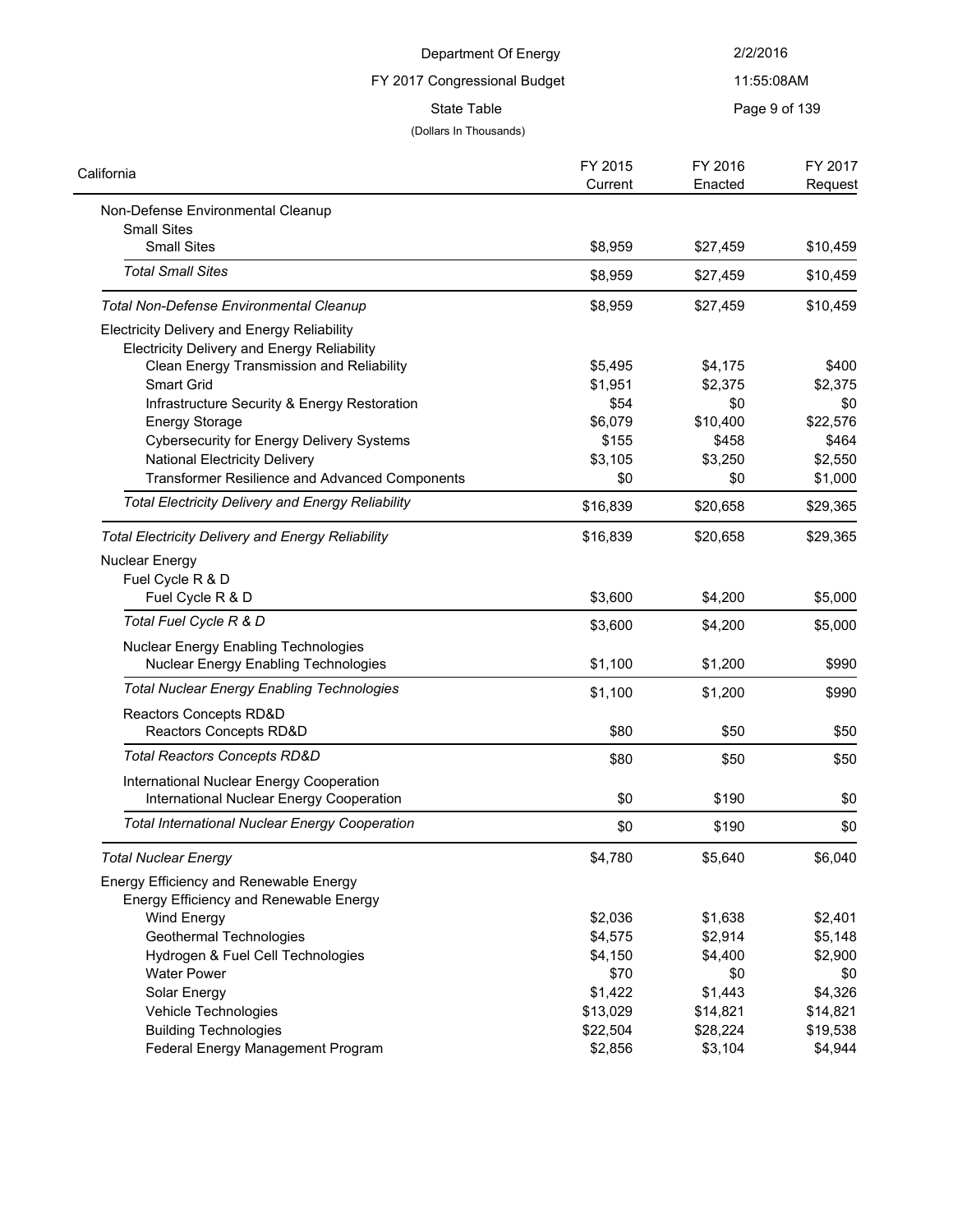FY 2017 Congressional Budget

(Dollars In Thousands)

11:55:08AM

State Table **Page 10 of 139** 

#### FY 2017 Request FY 2016 Enacted FY 2015 **Current** California Weatherization Assistance **being the set of the set of the set of the set of the set of the set of the set of the set of the set of the set of the set of the set of the set of the set of the set of the set of the set of th** State Energy Program **63,359** \$3,811 Advanced Manufacturing **810,958** \$11,988 \$16,500 Strategic Programs  $$1,390$   $$1,665$   $$4,690$ Bioenergy Technologies **66,626** \$5,678 \$1,263 Total Energy Efficiency and Renewable Energy **\$78,384** \$85,262 \$87,059 *Total Energy Efficiency and Renewable Energy* \$78,384 \$85,262 \$87,059 Science Advanced Scientific Computing Research Advanced Scientific Computing Research  $$218,251$   $$154,652$   $$152,661$ Total Advanced Scientific Computing Research **\$218,251** \$154,652 \$152,661 Basic Energy Sciences Basic Energy Sciences **1980 1991 12:33 1360,227** \$560,227 \$592,136 *Total Basic Energy Sciences* \$560,227 \$597,884 \$592,136 Biological and Environmental Research Biological and Environmental Research  $$196,967$  \$180,115 \$162,928 Total Biological and Environmental Research **\$196,967** \$180,115 \$162,928 Fusion Energy Sciences Fusion Energy Sciences \$111,027 \$78,237 \$79,885 **Total Fusion Energy Sciences 5111,027** \$78,237 \$79,885 High Energy Physics High Energy Physics **6187,577** \$201,418 \$198,356 **Total High Energy Physics**  $$187,577$   $$201,418$   $$198,356$ Nuclear Physics Nuclear Physics \$20,195 \$19,764 **Total Nuclear Physics**  $$22,672$   $$20,195$   $$19,764$ Workforce Development for Teachers and Scientists Workforce Development for Teachers and Scientists  $$2,356$   $$0$   $$0$ *Total Workforce Development for Teachers and Scientists*  $$2,356$   $$0$   $$0$   $$0$ Science Laboratories Infrastructure Science Laboratories Infrastructure **\$30,010** \$54,800 \$58,561 **Total Science Laboratories Infrastructure**  $$30,010$  \$54,800 \$58,561 Safeguards and Security Safeguards and Security **810,143** \$11,181 \$11,424 **Total Safeguards and Security 10.143 511,181 511,424 511,424** Program Direction Program Direction \$5,985 \$5,642 \$6,156

**Total Program Direction**  $$5,985$   $$5,642$   $$6,156$ 

Small Business Innovation/Technology Transfer Research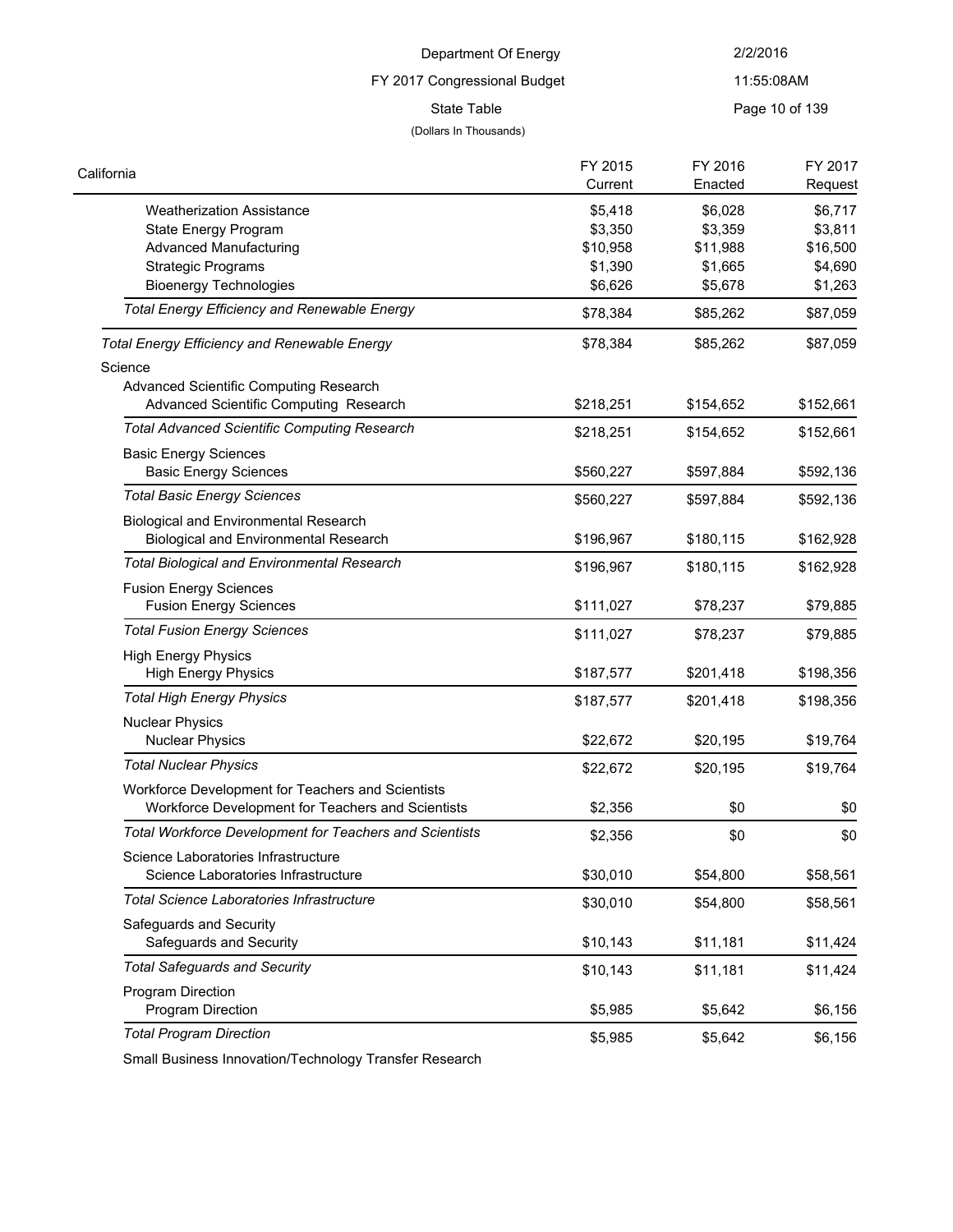| Department Of Energy<br>FY 2017 Congressional Budget                                                        |                    | 2/2/2016           |                    |
|-------------------------------------------------------------------------------------------------------------|--------------------|--------------------|--------------------|
|                                                                                                             |                    |                    | 11:55:08AM         |
| <b>State Table</b><br>(Dollars In Thousands)                                                                |                    |                    | Page 11 of 139     |
| California                                                                                                  | FY 2015<br>Current | FY 2016<br>Enacted | FY 2017<br>Request |
| Small Business Innovation/Technology Transfer Research                                                      | \$32,729           | \$0                | \$0                |
| Total Small Business Innovation/Technology Transfer Research                                                | \$32,729           | \$0                | \$0                |
| <b>Total Science</b>                                                                                        | \$1,377,944        | \$1,304,124        | \$1,281,871        |
| <b>Weapons Activities</b>                                                                                   |                    |                    |                    |
| Directed Stockpile Work<br>Directed Stockpile Work                                                          | \$135,886          | \$202,052          | \$181,444          |
| <b>Total Directed Stockpile Work</b>                                                                        | \$135,886          | \$202,052          | \$181,444          |
| Science<br>Science Campaign                                                                                 | \$121,833          | \$118,190          | \$127,391          |
| <b>Total Science</b>                                                                                        | \$121,833          | \$118,190          | \$127,391          |
| Site Stewardship<br>Site Stewardship                                                                        | \$25,989           | \$0                | \$0                |
| <b>Total Site Stewardship</b>                                                                               | \$25,989           | \$0                | \$0                |
| Counterterrorism and Counterproliferation Programs<br>Counterterrorism and Counterproliferation Programs    | \$14,900           | \$0                | \$0                |
| Total Counterterrorism and Counterproliferation Programs                                                    | \$14,900           | \$0                | \$0                |
| Engineering<br><b>Engineering Campaign</b>                                                                  | \$21,278           | \$19,355           | \$17,310           |
| <b>Total Engineering</b>                                                                                    | \$21,278           | \$19,355           | \$17,310           |
| Inertial Confinement Fusion Ignition High Yield<br>Inertial Confinement Fusion Ignition High Yield Campaign | \$351,132          | \$350,591          | \$338,501          |
| <b>Total Inertial Confinement Fusion Ignition High Yield</b>                                                | \$351,132          | \$350,591          | \$338,501          |
| <b>Advanced Simulation &amp; Computing</b><br>Advanced Simulation & Computing Campaign                      | \$196,513          | \$221,676          | \$171,803          |
| <b>Total Advanced Simulation &amp; Computing</b>                                                            | \$196,513          | \$221,676          | \$171,803          |
| Defense Nuclear Security<br><b>Defense Nuclear Security</b>                                                 | \$52,024           | \$51,538           | \$52,569           |
| <b>Total Defense Nuclear Security</b>                                                                       | \$52,024           | \$51,538           | \$52,569           |
| Information technology and Cybersecurity<br>Information technology and Cybersecurity                        | \$16,212           | \$13,125           | \$13,125           |
| Total Information technology and Cybersecurity                                                              | \$16,212           | \$13,125           | \$13,125           |
| Infrastructure and Operations<br>Infrastructure and Operations                                              | \$110,032          | \$135,746          | \$184,240          |
| <b>Total Infrastructure and Operations</b>                                                                  | \$110,032          | \$135,746          | \$184,240          |
| Nuclear Counterterrorism Incident Response<br>Nuclear Counterterrorism Incident Response                    | \$20,204           | \$0                | \$0                |
| Total Nuclear Counterterrorism Incident Response                                                            | \$20,204           | \$0                | \$0                |

Advanced Manufacturing Development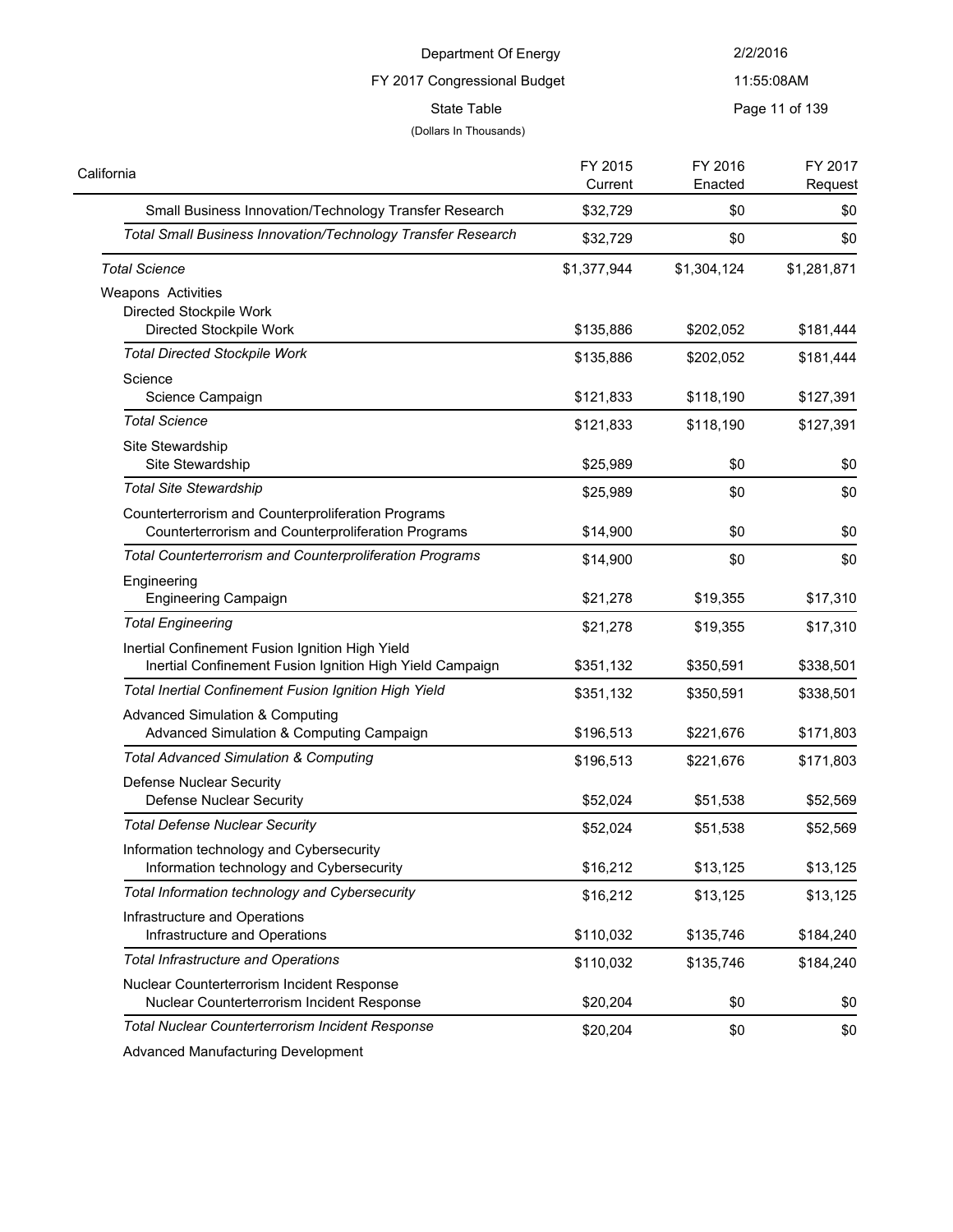| Department Of Energy<br>FY 2017 Congressional Budget                                                                       |                    | 2/2/2016<br>11:55:08AM |                    |
|----------------------------------------------------------------------------------------------------------------------------|--------------------|------------------------|--------------------|
|                                                                                                                            |                    |                        |                    |
| lifornia                                                                                                                   | FY 2015<br>Current | FY 2016<br>Enacted     | FY 2017<br>Request |
| Advanced Manufacturing Development                                                                                         | \$7,695            | \$10,800               | \$8,010            |
| <b>Total Advanced Manufacturing Development</b>                                                                            | \$7,695            | \$10,800               | \$8,010            |
| <b>Total Weapons Activities</b>                                                                                            | \$1,073,698        | \$1,123,073            | \$1,094,393        |
| <b>Other Defense Activities</b><br>Environment, Health, Safety and Security<br>Environment, Health, Safety and Security    | \$4,550            | \$3,050                | \$3,050            |
| Total Environment, Health, Safety and Security                                                                             | \$4,550            | \$3,050                | \$3,050            |
| <b>Total Other Defense Activities</b>                                                                                      | \$4,550            | \$3,050                | \$3,050            |
| Defense Nuclear Nonproliferation<br><b>Global Threat Reduction Initiative</b><br><b>Global Threat Reduction Initiative</b> | \$3,305            | \$0                    | \$0                |
| <b>Total Global Threat Reduction Initiative</b>                                                                            | \$3,305            | \$0                    | \$0                |
| Nonproliferation and Verification R&D<br>Nonproliferation and Verification R&D                                             | \$0                | \$0                    | \$0                |
| Total Nonproliferation and Verification R&D                                                                                | \$0                | \$0                    | \$0                |
| Defense Nuclear Nonproliferation R&D<br>Defense Nuclear Nonproliferation R&D                                               | \$47,006           | \$40,603               | \$45,897           |
| Total Defense Nuclear Nonproliferation R&D                                                                                 | \$47,006           | \$40,603               | \$45,897           |
| Nonproliferation and International Security<br>Nonproliferation and International Security                                 | \$21,590           | \$0                    | \$0                |
| <b>Total Nonproliferation and International Security</b>                                                                   | \$21,590           | \$0                    | \$0                |
| International Material Protection and Cooperation<br>International Material Protection and Cooperation                     | \$2.780            | \$0                    | \$0                |

| International Material Protection and Cooperation<br>International Material Protection and Cooperation | \$2,780 | \$0      | \$0      |
|--------------------------------------------------------------------------------------------------------|---------|----------|----------|
| <b>Total International Material Protection and Cooperation</b>                                         | \$2,780 | \$0      | \$0      |
| <b>Fissile Materials Disposition</b><br><b>Fissile Materials Disposition</b>                           | \$300   | \$0      | \$0      |
| <b>Total Fissile Materials Disposition</b>                                                             | \$300   | \$0      | \$0      |
| Nuclear Counterterrorism and Incident Response<br>Nuclear Counterterrorism Incident Response           | \$0     | \$81,249 | \$89,897 |
| <b>Total Nuclear Counterterrorism and Incident Response</b>                                            | \$0     | \$81,249 | \$89,897 |
| <b>Global Material Security</b><br><b>Global Material Security</b>                                     | \$0     | \$10,190 | \$12,793 |
| Total Global Material Security                                                                         | \$0     | \$10,190 | \$12,793 |
| Nonproliferation and Arms Control<br>Nonproliferation and Arms Control                                 | \$0     | \$18,202 | \$16,537 |
| <b>Total Nonproliferation and Arms Control</b>                                                         | \$0     | \$18,202 | \$16,537 |
|                                                                                                        |         |          |          |

**Total Defense Nuclear Nonproliferation 574,981** \$150,244 \$165,124

California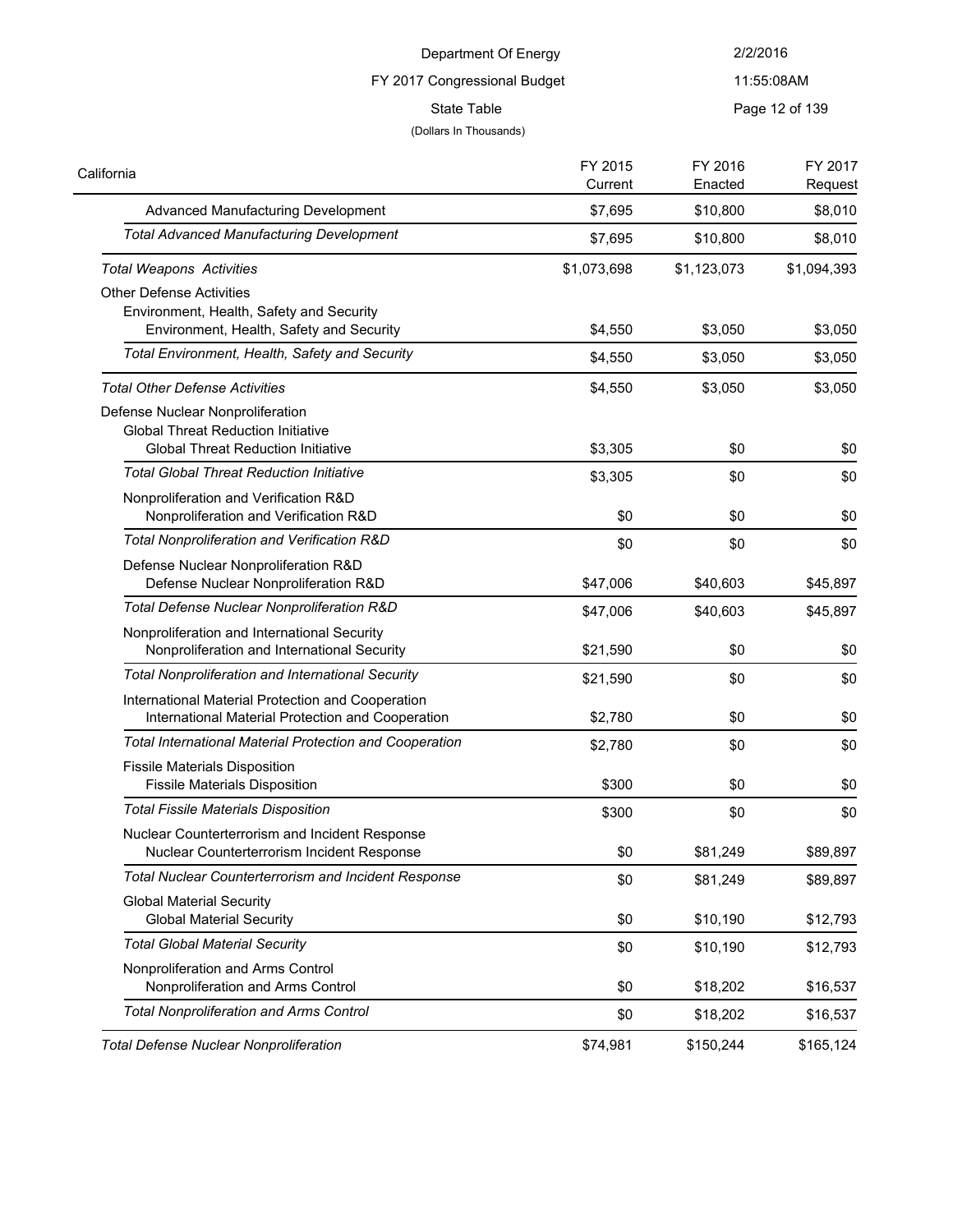| Department Of Energy                                                         |                    | 2/2/2016           |                    |
|------------------------------------------------------------------------------|--------------------|--------------------|--------------------|
| FY 2017 Congressional Budget                                                 |                    | 11:55:08AM         |                    |
| <b>State Table</b>                                                           |                    |                    | Page 13 of 139     |
| (Dollars In Thousands)                                                       |                    |                    |                    |
| California                                                                   | FY 2015<br>Current | FY 2016<br>Enacted | FY 2017<br>Request |
| <b>Federal Salaries and Expenses</b>                                         |                    |                    |                    |
| <b>Federal Salaries and Expenses</b><br><b>Federal Salaries and Expenses</b> | \$16,689           | \$18,074           | \$18,579           |
| <b>Total Federal Salaries and Expenses</b>                                   | \$16,689           | \$18,074           | \$18,579           |
|                                                                              |                    |                    |                    |
| <b>Total Federal Salaries and Expenses</b>                                   | \$16,689           | \$18,074           | \$18,579           |
| Office of the Administrator<br>Office of the Administrator                   |                    |                    |                    |
| Office of the Administrator                                                  | \$0                | \$0                | \$0                |
| <b>Total Office of the Administrator</b>                                     | \$0                | \$0                | \$0                |
| <b>Total Office of the Administrator</b>                                     | \$0                | \$0                | \$0                |
| Departmental Administration                                                  |                    |                    |                    |
| <b>Strategic Partnership Projects</b>                                        |                    |                    |                    |
| <b>Strategic Partnership Projects</b>                                        | \$0                | \$4,634            | \$1,415            |
| <b>Total Strategic Partnership Projects</b>                                  | \$0                | \$4,634            | \$1,415            |
| Cost of Work for Others                                                      |                    |                    |                    |
| Cost of Work for Others                                                      | \$1,392            | \$0                | \$0                |
| <b>Total Cost of Work for Others</b>                                         | \$1,392            | \$0                | \$0                |
| Chief Information Officer                                                    |                    |                    |                    |
| <b>Cybersecurity and Secure Management</b>                                   | \$2,700            | \$0                | \$0                |
| <b>Total Chief Information Officer</b>                                       | \$2,700            | \$0                | \$0                |
| <b>Total Departmental Administration</b>                                     | \$4,092            | \$4,634            | \$1,415            |
| Western Area Power Admin. Const., Rehab., O&M                                |                    |                    |                    |
| Systems Operation and Maintenance                                            |                    |                    |                    |
| Systems Operation and Maintenance                                            | \$6,731            | \$3,655            | \$5,234            |
| <b>Total Systems Operation and Maintenance</b>                               | \$6,731            | \$3,655            | \$5,234            |
| Program Direction                                                            |                    |                    |                    |
| Program Direction                                                            | \$36,853           | \$38,661           | \$36,613           |
| <b>Total Program Direction</b>                                               | \$36,853           | \$38,661           | \$36,613           |
| Total Western Area Power Admin. Const., Rehab., O&M                          | \$43,584           | \$42,316           | \$41,847           |
| Fossil Energy Research and Development                                       |                    |                    |                    |
| CCS and Power Systems                                                        |                    |                    |                    |
| Carbon Capture                                                               | \$10,043           | \$9,373            | \$0                |
| Carbon Storage                                                               | \$1,354            | \$1,345            | \$0                |
| <b>Advanced Energy Systems</b>                                               | \$1,641            | \$2,500            | \$0                |
| <b>Cross Cutting Reasearch</b>                                               | \$6,935            | \$4,771            | \$0                |
| <b>Total CCS and Power Systems</b>                                           | \$19,973           | \$17,989           | \$0                |
| Natural Gas Technologies                                                     |                    |                    |                    |
| Natural Gas Technologies                                                     | \$1,199            | \$3,168            | \$0                |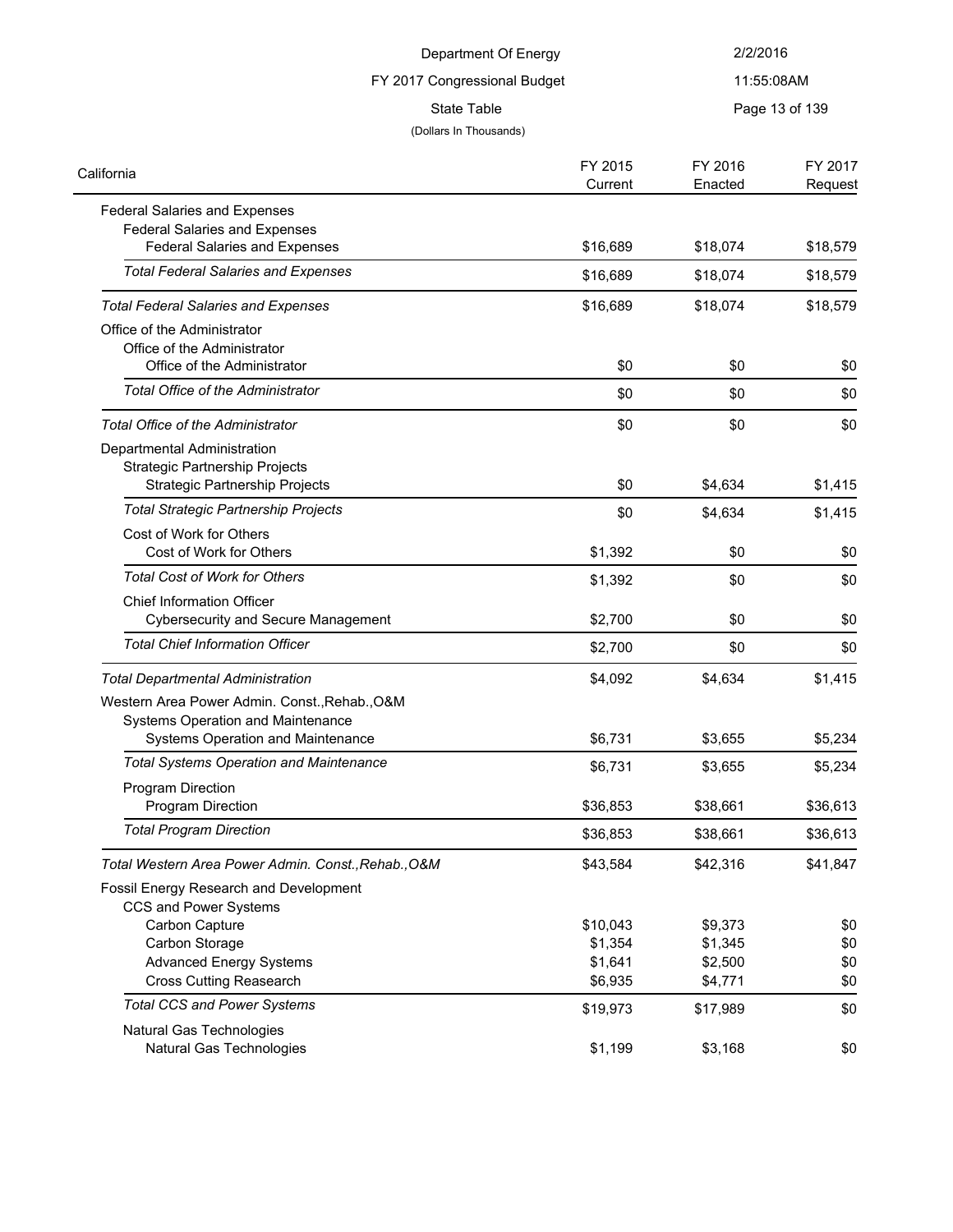# FY 2017 Congressional Budget

# 11:55:08AM

State Table **Page 14 of 139** 

#### (Dollars In Thousands)

| California                                                                                                                      | FY 2015<br>Current | FY 2016<br>Enacted  | FY 2017<br>Request          |
|---------------------------------------------------------------------------------------------------------------------------------|--------------------|---------------------|-----------------------------|
| <b>Total Natural Gas Technologies</b>                                                                                           | \$1,199            | \$3,168             | \$0                         |
| Fuel Supply Impact Mitigation                                                                                                   |                    |                     |                             |
| Fuel Supply Impact Mitigation                                                                                                   | \$0                | \$0                 | \$1,773                     |
| <b>Total Fuel Supply Impact Mitigation</b>                                                                                      | \$0                | \$0                 | \$1,773                     |
| Unconventional Fossil Energy Technologies<br>Unconventional Fossil Energy Technologies                                          | \$659              | \$700               | \$0                         |
| <b>Total Unconventional Fossil Energy Technologies</b>                                                                          | \$659              | \$700               | \$0                         |
| CCS and Advanced Power Systems<br>Carbon Capture<br>Carbon Storage<br><b>Crosscutting Research and Analysis</b>                 | \$0<br>\$0<br>\$0  | \$0<br>\$0<br>\$0   | \$5,534<br>\$949<br>\$3,810 |
| <b>Total CCS and Advanced Power Systems</b>                                                                                     | \$0                | \$0                 | \$10,293                    |
|                                                                                                                                 |                    |                     |                             |
| <b>Total Fossil Energy Research and Development</b>                                                                             | \$21,831           | \$21,857            | \$12,066                    |
| Naval Petroleum and Oil Shale Reserves<br>Naval Petroleum and Oil Shale Reserves<br><b>Productions Operations</b><br>Management | \$8,680<br>\$1,000 | \$12,330<br>\$1,000 | \$12,580<br>\$1,000         |
| <b>Total Naval Petroleum and Oil Shale Reserves</b>                                                                             | \$9,680            | \$13,330            | \$13,580                    |
|                                                                                                                                 |                    |                     |                             |
| Total Naval Petroleum and Oil Shale Reserves<br>Elk Hills School Lands Fund<br>Elk Hills School Lands Fund                      | \$9,680            | \$13,330            | \$13,580                    |
| <b>Elk Hills School Lands Funds</b>                                                                                             | \$15,580           | \$0                 | \$0                         |
| Total Elk Hills School Lands Fund                                                                                               | \$15,580           | \$0                 | \$0                         |
| <b>Total Elk Hills School Lands Fund</b>                                                                                        | \$15,580           | \$0                 | \$0                         |
| Defense Environmental Cleanup<br><b>NNSA Sites</b>                                                                              |                    |                     |                             |
| <b>NNSA Sites</b>                                                                                                               | \$1,366            | \$1,366             | \$1,396                     |
| <b>Total NNSA Sites</b>                                                                                                         | \$1,366            | \$1,366             | \$1,396                     |
| <b>Total Defense Environmental Cleanup</b>                                                                                      | \$1,366            | \$1,366             | \$1,396                     |
| Energy Information Administration<br><b>Energy Information Administration</b><br>National Energy Information System             | \$308              | \$315               | \$315                       |
| <b>Total Energy Information Administration</b>                                                                                  |                    |                     |                             |
|                                                                                                                                 | \$308              | \$315               | \$315                       |
| <b>Total Energy Information Administration</b>                                                                                  | \$308              | \$315               | \$315                       |
| <b>Total California</b>                                                                                                         | \$2,753,265        | \$2,821,402         | \$2,766,559                 |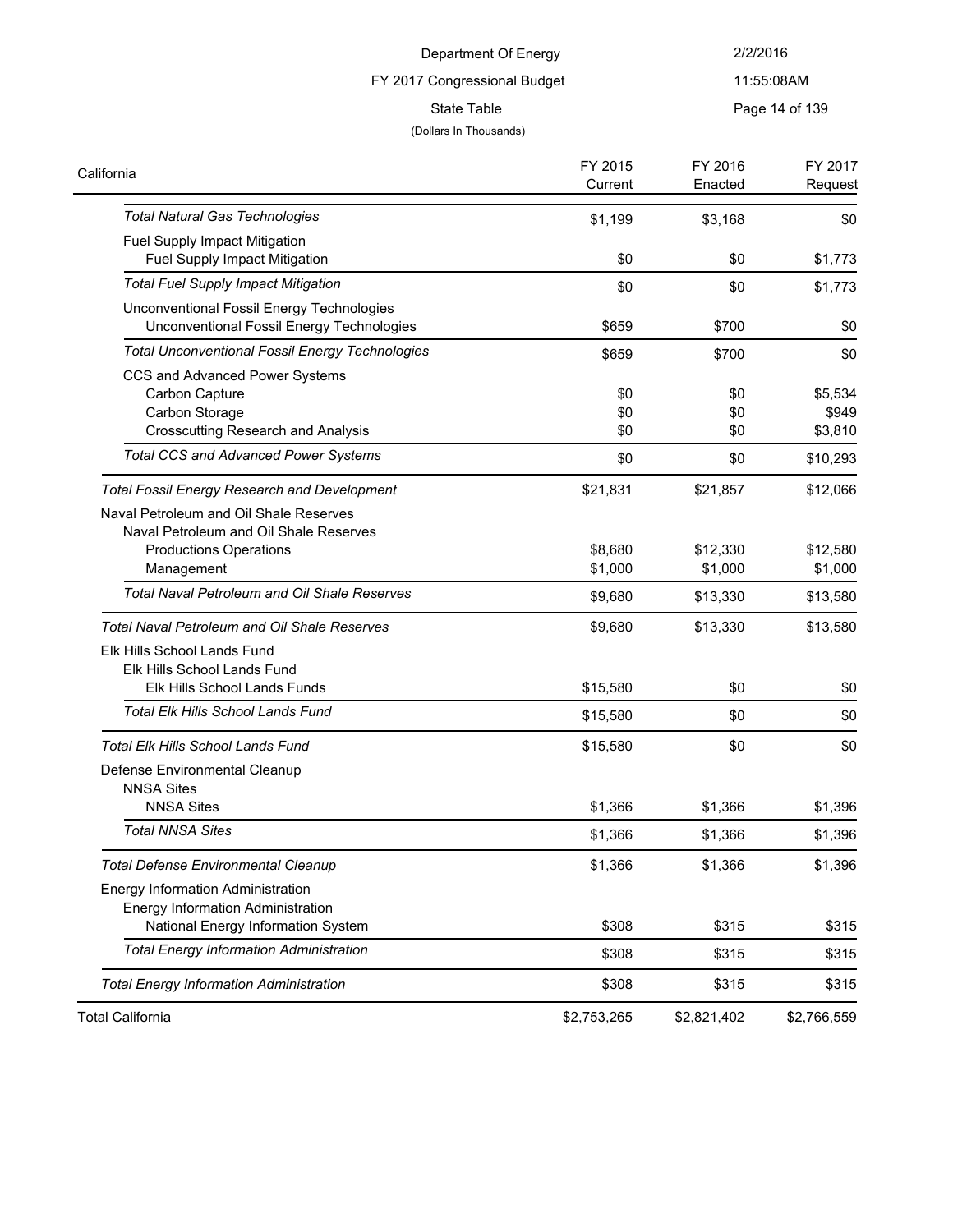# FY 2017 Congressional Budget

11:55:08AM

### State Table **Page 15 of 139**

#### (Dollars In Thousands)

| Colorado                                                 | FY 2015   | FY 2016   | FY 2017     |
|----------------------------------------------------------|-----------|-----------|-------------|
|                                                          | Current   | Enacted   | Request     |
| <b>Electricity Delivery and Energy Reliability</b>       |           |           |             |
| <b>Electricity Delivery and Energy Reliability</b>       |           |           |             |
| Program Direction                                        | \$7       | \$0       | \$0         |
| Clean Energy Transmission and Reliability                | \$400     | \$0       | \$0         |
| <b>Smart Grid</b>                                        | \$675     | \$3,350   | \$3,050     |
| Infrastructure Security & Energy Restoration             | \$50      | \$0       | \$0         |
| <b>Cybersecurity for Energy Delivery Systems</b>         | \$50      | \$109     | \$109       |
| <b>National Electricity Delivery</b>                     | \$195     | \$125     | \$125       |
| <b>Transformer Resilience and Advanced Components</b>    | \$0       | \$0       | \$1,000     |
| <b>Total Electricity Delivery and Energy Reliability</b> | \$1,377   | \$3,584   | \$4,284     |
| <b>Total Electricity Delivery and Energy Reliability</b> | \$1,377   | \$3,584   | \$4,284     |
| Energy Efficiency and Renewable Energy                   |           |           |             |
| Energy Efficiency and Renewable Energy                   |           |           |             |
| <b>Wind Energy</b>                                       | \$81,702  | \$70,301  | \$116,942   |
| Facilities and Infrastructure                            | \$56,000  | \$62,000  | \$92,000    |
| Program Direction                                        | \$27,919  | \$27,394  | \$27,085    |
| Geothermal Technologies                                  | \$7,971   | \$19,670  | \$34,550    |
| Hydrogen & Fuel Cell Technologies                        | \$52,050  | \$55,850  | \$60,300    |
| <b>Water Power</b>                                       | \$37,265  | \$50,080  | \$51,014    |
| Solar Energy                                             | \$208,104 | \$217,452 | \$249,160   |
| Vehicle Technologies                                     | \$23,985  | \$27,283  | \$27,283    |
| <b>Building Technologies</b>                             | \$35,004  | \$60,201  | \$149,485   |
| Federal Energy Management Program                        | \$10,166  | \$11,050  | \$17,598    |
| <b>Weatherization Assistance</b>                         | \$6,586   | \$7,019   | \$8,352     |
| State Energy Program                                     | \$8,189   | \$8,115   | \$22,325    |
| <b>Tribal Energy Activities</b>                          | \$0       | \$0       | \$0         |
| <b>Advanced Manufacturing</b>                            | \$121,318 | \$146,195 | \$176,725   |
| <b>Strategic Programs</b>                                | \$10,248  | \$11,931  | \$15,690    |
| <b>Bioenergy Technologies</b>                            | \$101,979 | \$102,257 | \$182,298   |
| <b>Total Energy Efficiency and Renewable Energy</b>      | \$788,486 | \$876,798 | \$1,230,807 |
| <b>Total Energy Efficiency and Renewable Energy</b>      | \$788,486 | \$876,798 | \$1,230,807 |
| Indian Energy Policy and Programs                        |           |           |             |
| Indian Energy Policy and Programs                        |           |           |             |
| Program Direction                                        | \$0       | \$660     | \$700       |
| <b>Technical Assistance</b>                              | \$2,300   | \$1,098   | \$2,850     |
| <b>Tribal Energy Program</b>                             | \$10,990  | \$9,900   | \$12,130    |
| <b>Total Indian Energy Policy and Programs</b>           | \$13,290  | \$11,658  | \$15,680    |
| <b>Total Indian Energy Policy and Programs</b>           | \$13,290  | \$11,658  | \$15,680    |
| Science                                                  |           |           |             |
| Advanced Scientific Computing Research                   |           |           |             |
| Advanced Scientific Computing Research                   | \$1,062   | \$476     | \$200       |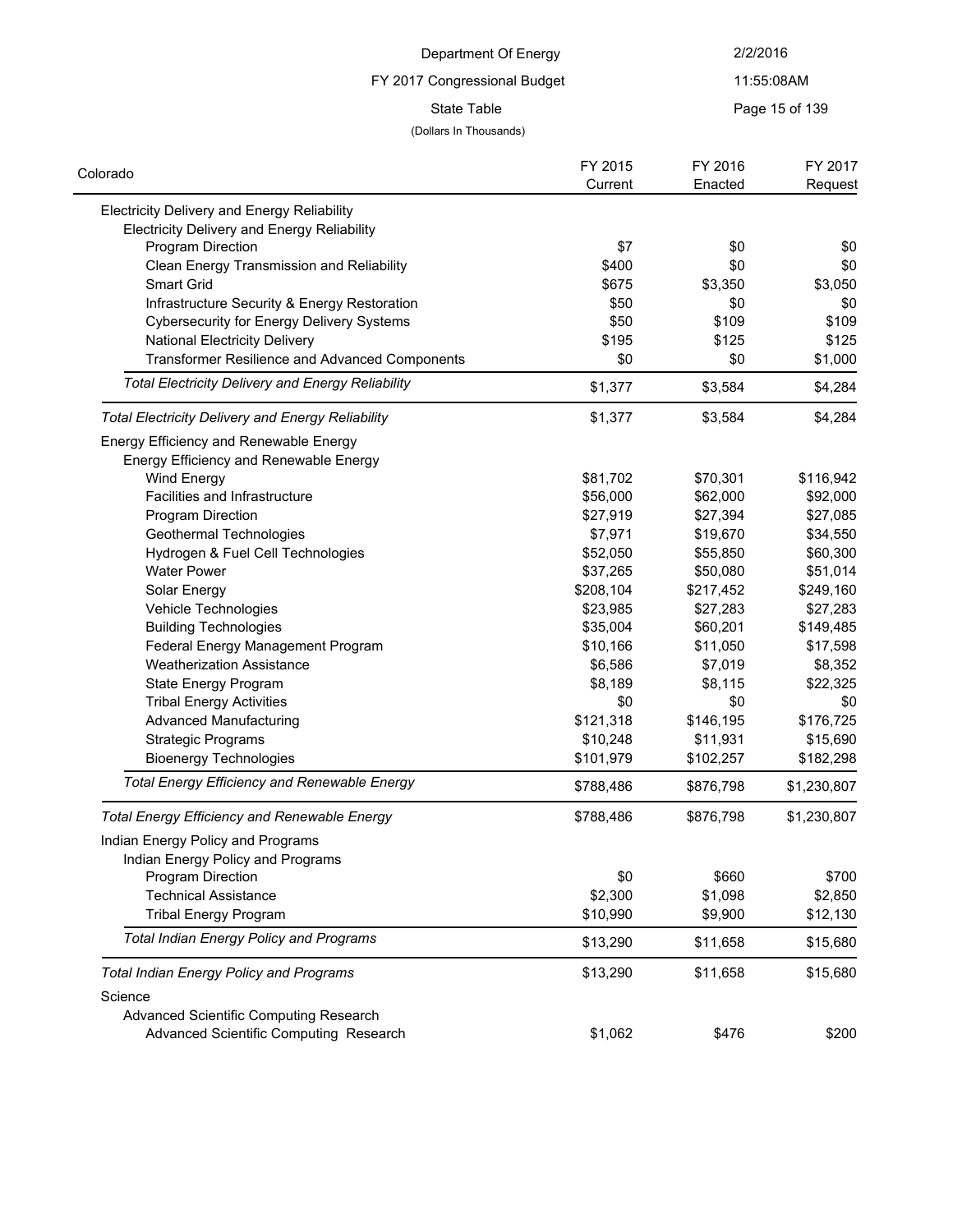#### FY 2017 Congressional Budget

11:55:08AM

State Table **Page 16 of 139** 

#### (Dollars In Thousands)

| Colorado                                                                                                         | FY 2015<br>Current | FY 2016<br>Enacted | FY 2017<br>Request |
|------------------------------------------------------------------------------------------------------------------|--------------------|--------------------|--------------------|
| <b>Total Advanced Scientific Computing Research</b>                                                              | \$1,062            | \$476              | \$200              |
| <b>Basic Energy Sciences</b><br><b>Basic Energy Sciences</b>                                                     | \$20,030           | \$15,277           | \$15,277           |
| <b>Total Basic Energy Sciences</b>                                                                               | \$20,030           | \$15,277           | \$15,277           |
| <b>Biological and Environmental Research</b><br><b>Biological and Environmental Research</b>                     | \$13,766           | \$8,906            | \$5,165            |
| <b>Total Biological and Environmental Research</b>                                                               | \$13,766           | \$8,906            | \$5,165            |
| <b>Fusion Energy Sciences</b><br><b>Fusion Energy Sciences</b>                                                   | \$2,841            | \$730              | \$510              |
| <b>Total Fusion Energy Sciences</b>                                                                              | \$2,841            | \$730              | \$510              |
| <b>High Energy Physics</b><br><b>High Energy Physics</b>                                                         | \$3,032            | \$2,675            | \$2,420            |
| <b>Total High Energy Physics</b>                                                                                 | \$3,032            | \$2,675            | \$2,420            |
| <b>Nuclear Physics</b><br><b>Nuclear Physics</b>                                                                 | \$850              | \$0                | \$0                |
| <b>Total Nuclear Physics</b>                                                                                     | \$850              | \$0                | \$0                |
| Workforce Development for Teachers and Scientists<br>Workforce Development for Teachers and Scientists           | \$968              | \$0                | \$0                |
| <b>Total Workforce Development for Teachers and Scientists</b>                                                   | \$968              | \$0                | \$0                |
| Small Business Innovation/Technology Transfer Research<br>Small Business Innovation/Technology Transfer Research | \$16,392           | \$0                | \$0                |
| Total Small Business Innovation/Technology Transfer Research                                                     | \$16,392           | \$0                | \$0                |
| <b>Total Science</b>                                                                                             | \$58,941           | \$28,064           | \$23,572           |
| <b>Other Defense Activities</b><br>Office of Legacy Management                                                   |                    |                    |                    |
| Legacy Management                                                                                                | \$88,494           | \$87,610           | \$76,810           |
| <b>Total Office of Legacy Management</b>                                                                         | \$88,494           | \$87,610           | \$76,810           |
| <b>Total Other Defense Activities</b>                                                                            | \$88,494           | \$87,610           | \$76,810           |
| Departmental Administration                                                                                      |                    |                    |                    |
| <b>Strategic Partnership Projects</b>                                                                            |                    |                    |                    |
| <b>Strategic Partnership Projects</b>                                                                            | \$0                | \$510              | \$200              |
| <b>Total Strategic Partnership Projects</b>                                                                      | \$0                | \$510              | \$200              |
| Cost of Work for Others<br>Cost of Work for Others                                                               | \$360              | \$0                | \$0                |
| <b>Total Cost of Work for Others</b>                                                                             | \$360              | \$0                | \$0                |
| <b>Total Departmental Administration</b>                                                                         | \$360              | \$510              | \$200              |

Western Area Power Admin. Const.,Rehab.,O&M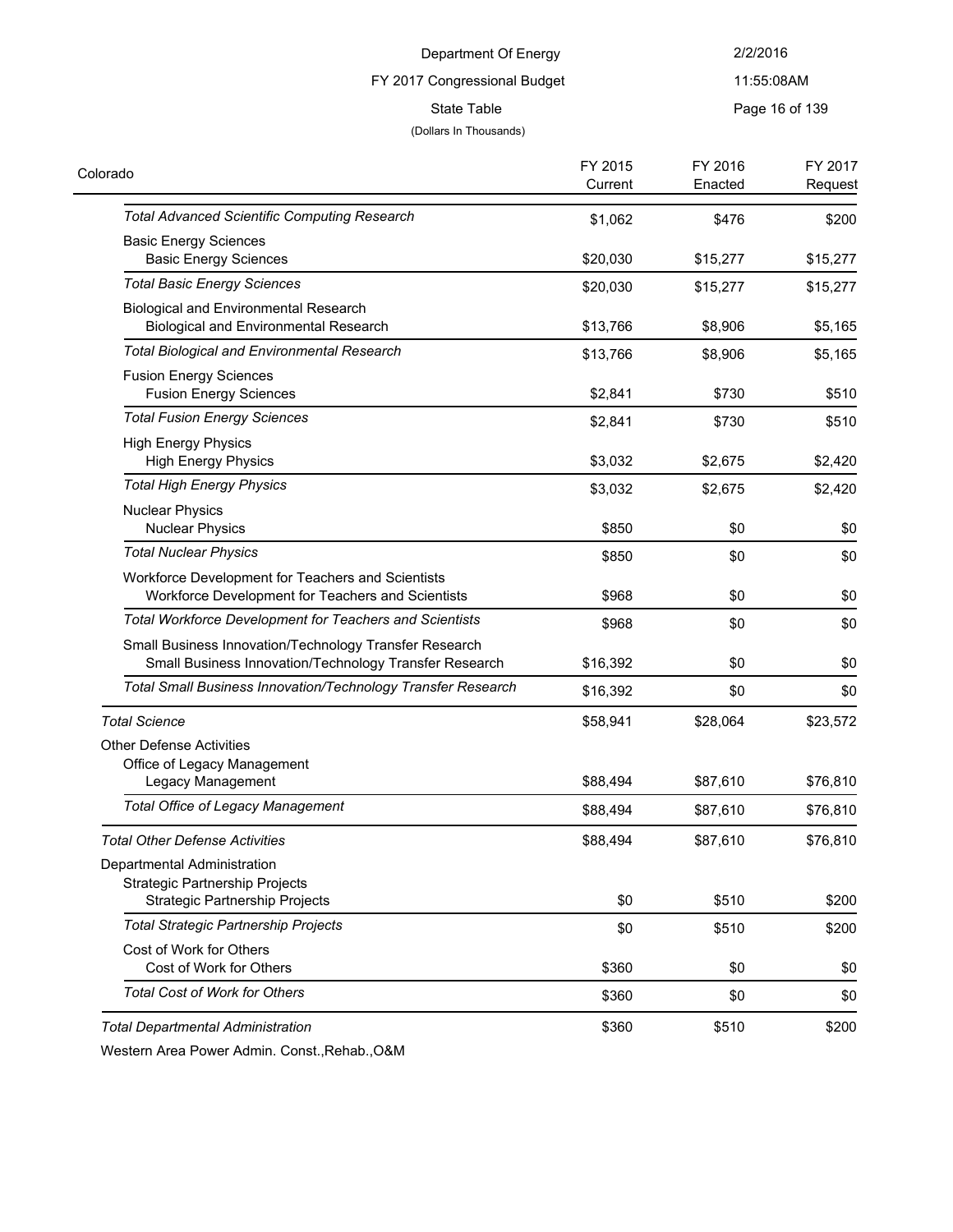| Department Of Energy                                                                                                            |           | 2/2/2016   |                |
|---------------------------------------------------------------------------------------------------------------------------------|-----------|------------|----------------|
| FY 2017 Congressional Budget                                                                                                    |           | 11:55:08AM |                |
| State Table                                                                                                                     |           |            | Page 17 of 139 |
| (Dollars In Thousands)                                                                                                          |           |            |                |
| orado                                                                                                                           | FY 2015   | FY 2016    | FY 2017        |
|                                                                                                                                 | Current   | Enacted    | Request        |
| Systems Operation and Maintenance<br>Systems Operation and Maintenance                                                          | \$47,852  | \$61,117   | \$49,969       |
| <b>Total Systems Operation and Maintenance</b>                                                                                  | \$47,852  | \$61,117   | \$49,969       |
| Program Direction<br><b>Program Direction</b>                                                                                   | \$75,002  | \$77,887   | \$74,182       |
| <b>Total Program Direction</b>                                                                                                  | \$75,002  | \$77,887   | \$74,182       |
| Total Western Area Power Admin. Const.,Rehab.,O&M                                                                               | \$122,854 | \$139,004  | \$124,151      |
| Colorado River Basins Power Marketing Fund<br>Equipment, Contracts and Other Related Expenses<br>Colorado River Storage Project | \$61,323  | \$37,993   | \$39,244       |
| <b>Total Equipment, Contracts and Other Related Expenses</b>                                                                    | \$61,323  | \$37,993   | \$39,244       |
| <b>Program Direction</b>                                                                                                        |           |            |                |

Program Direction **1990 1991 1991 1991 1992 1993 1991 1992 1993 1993 1993 1993 1993 1993 1993 1993 1993 1993 1993 1993 1993 1994 1995 1995 1995 1995 1995 1995 1995** *Total Program Direction* \$31,909 \$32,328 \$32,501

Carbon Capture **\$11,284** \$9,746 \$0 Carbon Storage **\$159** \$618 \$00 Cross Cutting Reasearch **\$0** \$45 \$0 **Total CCS and Power Systems**  $$11,443$   $$10,409$   $$0$ 

Natural Gas Technologies \$150 \$0 \$0 **Total Natural Gas Technologies**  $$0$   $$0$   $$0$ 

Carbon Capture  $$0$  \$2,825 **Total CCS and Advanced Power Systems \$1** \$0 \$2,825

Rocky Flats \$3,389 \$3,589 \$8,389 **Total Closure Sites** \$3,389 \$8,389

National Energy Information System **\$692** \$700 \$720 Total Energy Information Administration<br>
\$720 \$720

*Total Fossil Energy Research and Development* \$11,593 \$10,409 \$2,825

**Total Defense Environmental Cleanup 53,389** \$3,389 \$3,589 \$8,389

Total Colorado River Basins Power Marketing Fund<br> **Total Colorado River Basins Power Marketing Fund**<br> **Following Structure 3**89,232 \$70,321 \$71,745

Colorado

Fossil Energy Research and Development

CCS and Advanced Power Systems

CCS and Power Systems

Natural Gas Technologies

Defense Environmental Cleanup

Energy Information Administration Energy Information Administration

Closure Sites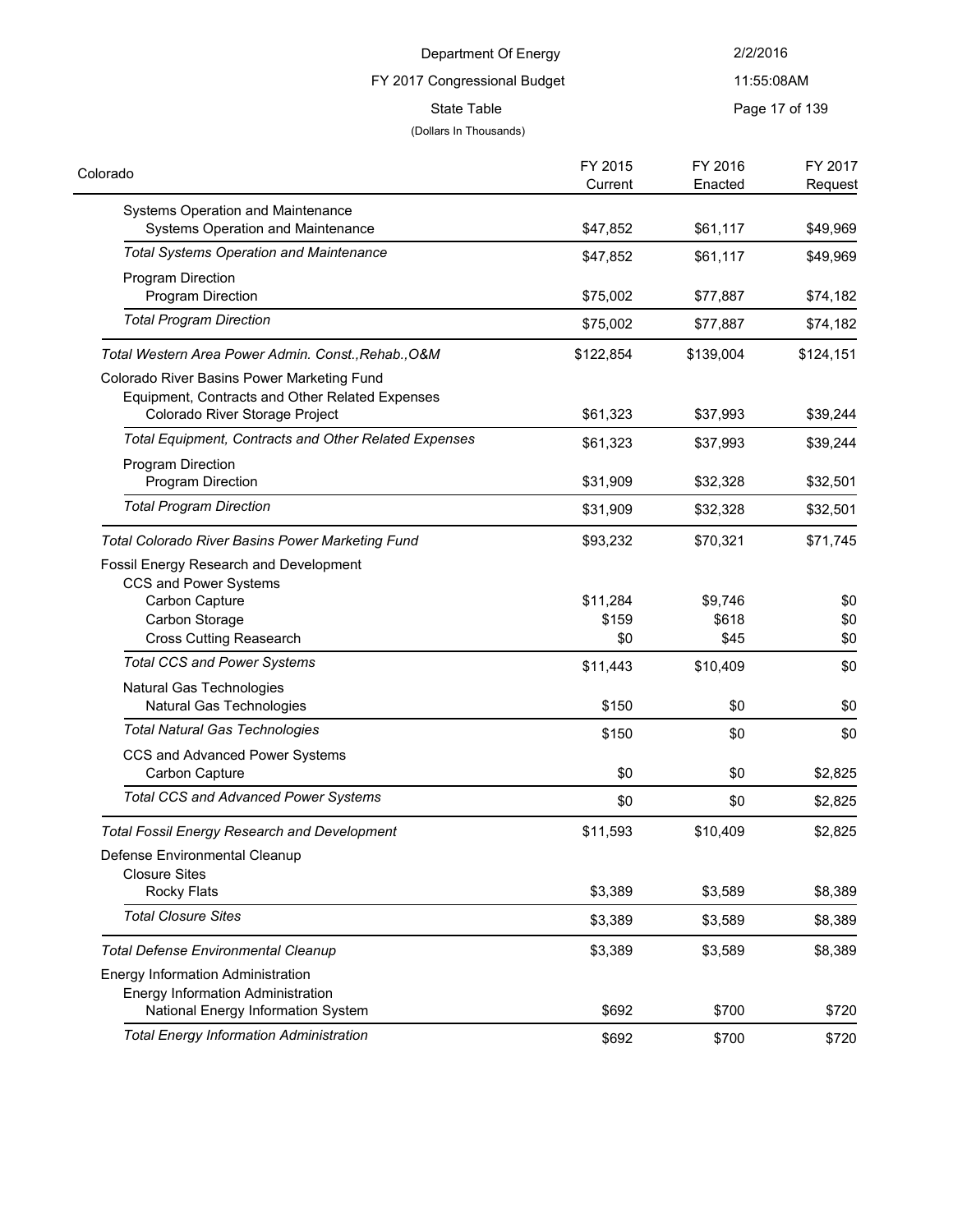| Department Of Energy                           |                              |             | 2/2/2016       |
|------------------------------------------------|------------------------------|-------------|----------------|
|                                                | FY 2017 Congressional Budget |             | 11:55:08AM     |
|                                                | State Table                  |             | Page 18 of 139 |
|                                                | (Dollars In Thousands)       |             |                |
| Colorado                                       | FY 2015                      | FY 2016     | FY 2017        |
|                                                | Current                      | Enacted     | Request        |
| <b>Total Energy Information Administration</b> | \$692                        | \$700       | \$720          |
| <b>Total Colorado</b>                          | \$1,182,708                  | \$1,232,247 | \$1,559,183    |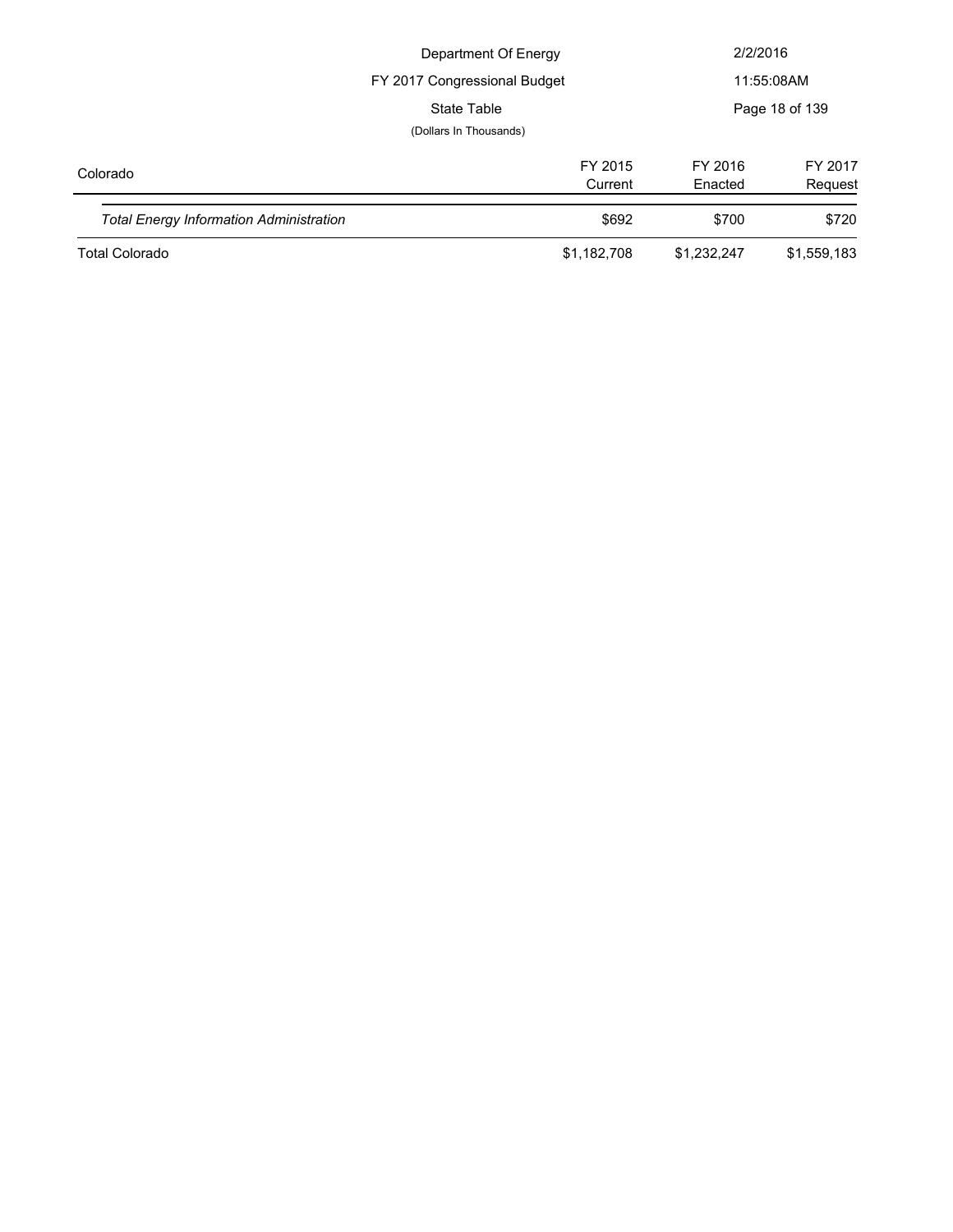| Department Of Energy                                                                                             |                  | 2/2/2016         |                  |
|------------------------------------------------------------------------------------------------------------------|------------------|------------------|------------------|
| FY 2017 Congressional Budget                                                                                     |                  | 11:55:08AM       |                  |
| <b>State Table</b>                                                                                               |                  |                  | Page 19 of 139   |
| (Dollars In Thousands)                                                                                           |                  |                  |                  |
|                                                                                                                  | FY 2015          | FY 2016          | FY 2017          |
| Connecticut                                                                                                      | Current          | Enacted          | Request          |
| Energy Efficiency and Renewable Energy                                                                           |                  |                  |                  |
| Energy Efficiency and Renewable Energy                                                                           |                  |                  |                  |
| Vehicle Technologies<br><b>Weatherization Assistance</b>                                                         | \$500<br>\$2,117 | \$569<br>\$2,361 | \$569<br>\$2,599 |
| State Energy Program                                                                                             | \$563            | \$563            | \$646            |
|                                                                                                                  |                  |                  |                  |
| <b>Total Energy Efficiency and Renewable Energy</b>                                                              | \$3,180          | \$3,493          | \$3,814          |
| <b>Total Energy Efficiency and Renewable Energy</b>                                                              | \$3,180          | \$3,493          | \$3,814          |
| Science                                                                                                          |                  |                  |                  |
| <b>Basic Energy Sciences</b>                                                                                     |                  |                  |                  |
| <b>Basic Energy Sciences</b>                                                                                     | \$4,778          | \$1,963          | \$1,963          |
| <b>Total Basic Energy Sciences</b>                                                                               | \$4,778          | \$1,963          | \$1,963          |
| <b>Biological and Environmental Research</b><br><b>Biological and Environmental Research</b>                     | \$488            | \$439            | \$466            |
| <b>Total Biological and Environmental Research</b>                                                               | \$488            | \$439            | \$466            |
| <b>High Energy Physics</b>                                                                                       |                  |                  |                  |
| <b>High Energy Physics</b>                                                                                       | \$2,862          | \$3,005          | \$2,475          |
| <b>Total High Energy Physics</b>                                                                                 | \$2,862          | \$3,005          | \$2,475          |
| <b>Nuclear Physics</b>                                                                                           |                  |                  |                  |
| <b>Nuclear Physics</b>                                                                                           | \$5,281          | \$0              | \$0              |
| <b>Total Nuclear Physics</b>                                                                                     | \$5,281          | \$0              | \$0              |
| Small Business Innovation/Technology Transfer Research<br>Small Business Innovation/Technology Transfer Research | \$2,746          | \$0              | \$0              |
| Total Small Business Innovation/Technology Transfer Research                                                     | \$2,746          | \$0              | \$0              |
| <b>Total Science</b>                                                                                             | \$16,155         | \$5,407          | \$4.904          |
| Fossil Energy Research and Development                                                                           |                  |                  |                  |
| CCS and Power Systems                                                                                            |                  |                  |                  |
| Carbon Capture                                                                                                   | \$0              | \$5,917          | \$0              |
| <b>Advanced Energy Systems</b>                                                                                   | \$5,850          | \$0              | \$0              |
| <b>Cross Cutting Reasearch</b>                                                                                   | \$0              | \$296            | \$0              |
| <b>Total CCS and Power Systems</b>                                                                               | \$5,850          | \$6,213          | \$0              |
| CCS and Advanced Power Systems                                                                                   |                  |                  |                  |
| Carbon Capture                                                                                                   | \$0              | \$0              | \$5,459          |
| <b>Total CCS and Advanced Power Systems</b>                                                                      | \$0              | \$0              | \$5,459          |
| <b>Total Fossil Energy Research and Development</b>                                                              | \$5,850          | \$6,213          | \$5,459          |
| Northeast Home Heating Oil Reserve Account                                                                       |                  |                  |                  |
| Northeast Home Heating Oil Reserve                                                                               |                  |                  |                  |
| Northeast Home Heating Oil Reserve                                                                               | \$3,070          | \$0              | \$0              |
| <b>Total Northeast Home Heating Oil Reserve</b>                                                                  | \$3,070          | \$0              | \$0              |
|                                                                                                                  |                  |                  |                  |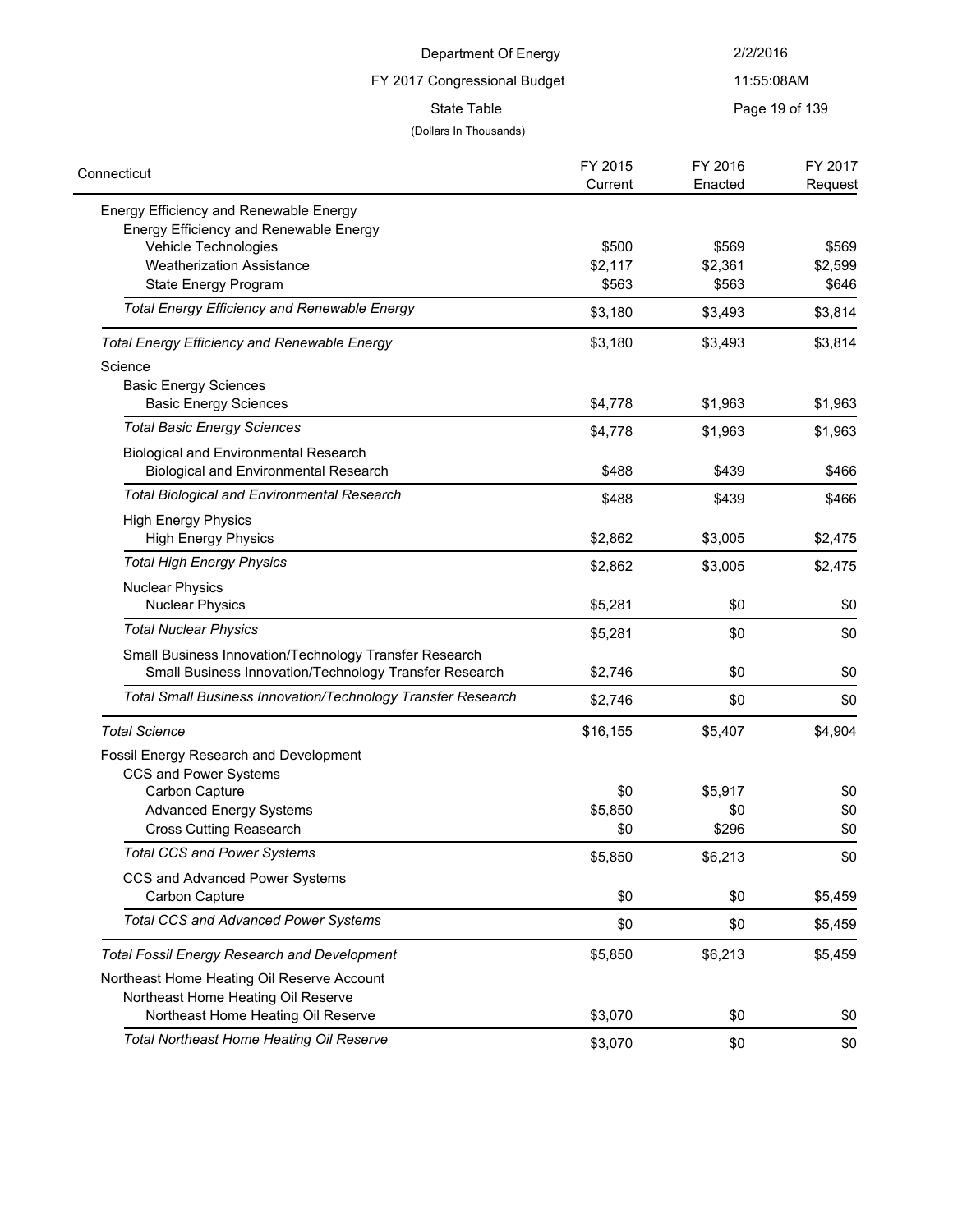| Department Of Energy                             |                    |                    | 2/2/2016           |  |
|--------------------------------------------------|--------------------|--------------------|--------------------|--|
| FY 2017 Congressional Budget                     |                    | 11:55:08AM         |                    |  |
| State Table                                      |                    | Page 20 of 139     |                    |  |
| (Dollars In Thousands)                           |                    |                    |                    |  |
| Connecticut                                      | FY 2015<br>Current | FY 2016<br>Enacted | FY 2017<br>Request |  |
| Total Northeast Home Heating Oil Reserve Account | \$3,070            | \$0                | \$0                |  |
| <b>Total Connecticut</b>                         | \$28,255           | \$15,113           | \$14,177           |  |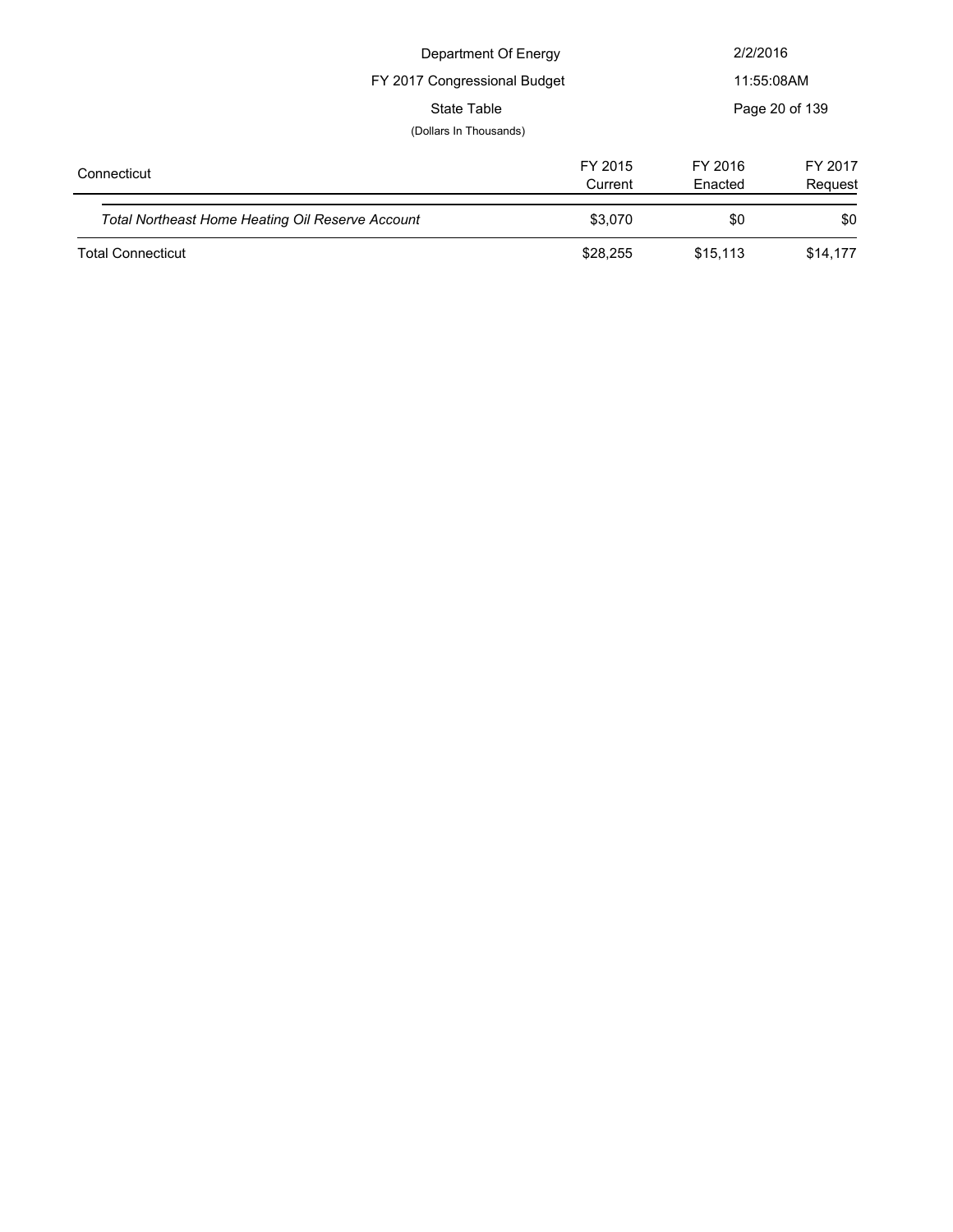| Department Of Energy                                                                                                   |         | 2/2/2016   |                |
|------------------------------------------------------------------------------------------------------------------------|---------|------------|----------------|
| FY 2017 Congressional Budget                                                                                           |         | 11:55:08AM |                |
| <b>State Table</b>                                                                                                     |         |            | Page 21 of 139 |
| (Dollars In Thousands)                                                                                                 |         |            |                |
|                                                                                                                        | FY 2015 | FY 2016    | FY 2017        |
| Delaware                                                                                                               | Current | Enacted    | Request        |
| Energy Efficiency and Renewable Energy                                                                                 |         |            |                |
| Energy Efficiency and Renewable Energy                                                                                 |         |            |                |
| <b>Weatherization Assistance</b>                                                                                       | \$487   | \$544      | \$602          |
| State Energy Program                                                                                                   | \$270   | \$270      | \$319          |
| <b>Total Energy Efficiency and Renewable Energy</b>                                                                    | \$757   | \$814      | \$921          |
| <b>Total Energy Efficiency and Renewable Energy</b>                                                                    | \$757   | \$814      | \$921          |
| Science                                                                                                                |         |            |                |
| Advanced Scientific Computing Research                                                                                 |         |            |                |
| Advanced Scientific Computing Research                                                                                 | \$300   | \$0        | \$0            |
| <b>Total Advanced Scientific Computing Research</b>                                                                    | \$300   | \$0        | \$0            |
| <b>Basic Energy Sciences</b>                                                                                           |         |            |                |
| <b>Basic Energy Sciences</b><br><b>Total Basic Energy Sciences</b>                                                     | \$4,220 | \$3,140    | \$3,140        |
|                                                                                                                        | \$4,220 | \$3,140    | \$3,140        |
| <b>Biological and Environmental Research</b><br><b>Biological and Environmental Research</b>                           | \$15    | \$0        | \$0            |
| <b>Total Biological and Environmental Research</b>                                                                     | \$15    | \$0        | \$0            |
| <b>High Energy Physics</b>                                                                                             |         |            |                |
| <b>High Energy Physics</b>                                                                                             | \$420   | \$0        | \$630          |
| <b>Total High Energy Physics</b>                                                                                       | \$420   | \$0        | \$630          |
| Small Business Innovation/Technology Transfer Research                                                                 |         |            |                |
| Small Business Innovation/Technology Transfer Research<br>Total Small Business Innovation/Technology Transfer Research | \$709   | \$0        | \$0            |
|                                                                                                                        | \$709   | \$0        | \$0            |
| <b>Total Science</b>                                                                                                   | \$5,664 | \$3,140    | \$3,770        |
| Fossil Energy Research and Development                                                                                 |         |            |                |
| CCS and Power Systems                                                                                                  |         |            |                |
| Carbon Capture                                                                                                         | \$0     | \$489      | \$0            |
| <b>Total CCS and Power Systems</b>                                                                                     | \$0     | \$489      | \$0            |
| <b>Total Fossil Energy Research and Development</b>                                                                    | \$0     | \$489      | \$0            |
| <b>Total Delaware</b>                                                                                                  | \$6,421 | \$4,443    | \$4,691        |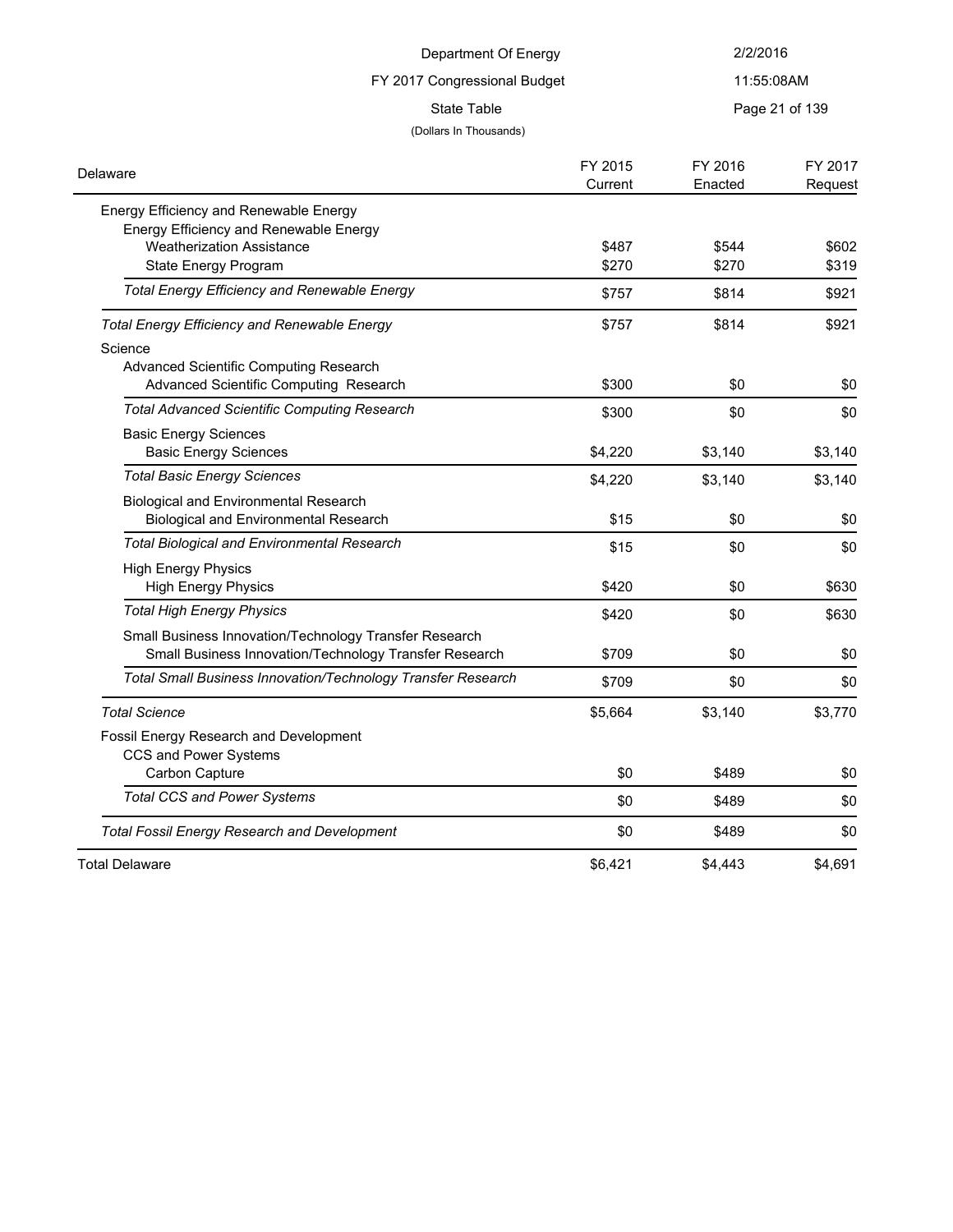| Department Of Energy                                                     |                    | 2/2/2016           |                    |
|--------------------------------------------------------------------------|--------------------|--------------------|--------------------|
| FY 2017 Congressional Budget<br>State Table                              |                    | 11:55:08AM         |                    |
|                                                                          |                    |                    | Page 22 of 139     |
| (Dollars In Thousands)                                                   |                    |                    |                    |
| District Of Columbia                                                     | FY 2015<br>Current | FY 2016<br>Enacted | FY 2017<br>Request |
| Innovative Tech Loan Guarantee Prog                                      |                    |                    |                    |
| <b>Administrative Operations</b><br><b>Administrative Operations</b>     | \$42,000           | \$42,000           | \$37,000           |
| <b>Total Administrative Operations</b>                                   | \$42,000           | \$42,000           | \$37,000           |
| Total Innovative Tech Loan Guarantee Prog                                | \$42,000           | \$42,000           | \$37,000           |
| Non-Defense Environmental Cleanup                                        |                    |                    |                    |
| Mercury Storage Facility<br><b>Mercury Storage Facility</b>              | \$0                | \$1,300            | \$0                |
| <b>Total Mercury Storage Facility</b>                                    | \$0                | \$1,300            | \$0                |
| <b>Total Non-Defense Environmental Cleanup</b>                           | \$0                | \$1,300            | \$0                |
| <b>Electricity Delivery and Energy Reliability</b>                       |                    |                    |                    |
| <b>Electricity Delivery and Energy Reliability</b>                       |                    |                    |                    |
| Program Direction                                                        | \$21,002           | \$21,030           | \$21,898           |
| National Electricity Delivery                                            | \$1,340            | \$1,500            | \$1,500            |
| <b>Grid Institute</b>                                                    | \$0                | \$0                | \$14,000           |
| <b>Energy Assurance</b>                                                  | \$0                | \$0                | \$15,000           |
| <b>Total Electricity Delivery and Energy Reliability</b>                 | \$22,342           | \$22,530           | \$52,398           |
| <b>Total Electricity Delivery and Energy Reliability</b>                 | \$22,342           | \$22,530           | \$52,398           |
| Nuclear Energy                                                           |                    |                    |                    |
| Fuel Cycle R & D                                                         |                    |                    |                    |
| Fuel Cycle R & D                                                         | \$4,642            | \$19,000           | \$18,838           |
| Total Fuel Cycle R & D                                                   | \$4,642            | \$19,000           | \$18,838           |
| Radiological Facilities Management<br>Radiological Facilities Management | \$122              | \$70               | \$0                |
| <b>Total Radiological Facilities Management</b>                          | \$122              | \$70               | \$0                |
| Idaho Facilities Management<br>Idaho Facilities Management               | \$1,091            | \$1,389            | \$500              |
| <b>Total Idaho Facilities Management</b>                                 | \$1,091            | \$1,389            | \$500              |
| Idaho Sitewide Safeguards and Security                                   |                    |                    |                    |
| Idaho Sitewide Safeguards and Security                                   | \$419              | \$442              | \$0                |
| Total Idaho Sitewide Safeguards and Security                             | \$419              | \$442              | \$0                |
| Transfer from State Department<br>Transfer from State Department         | \$2,150            | \$0                | \$0                |
| <b>Total Transfer from State Department</b>                              | \$2,150            | \$0                | \$0                |
| Program Direction-NE<br>Program Direction-NE                             | \$70,531           | \$70,509           | \$76,569           |
| <b>Total Program Direction-NE</b>                                        | \$70,531           | \$70,509           | \$76,569           |
|                                                                          |                    |                    |                    |

Nuclear Energy Enabling Technologies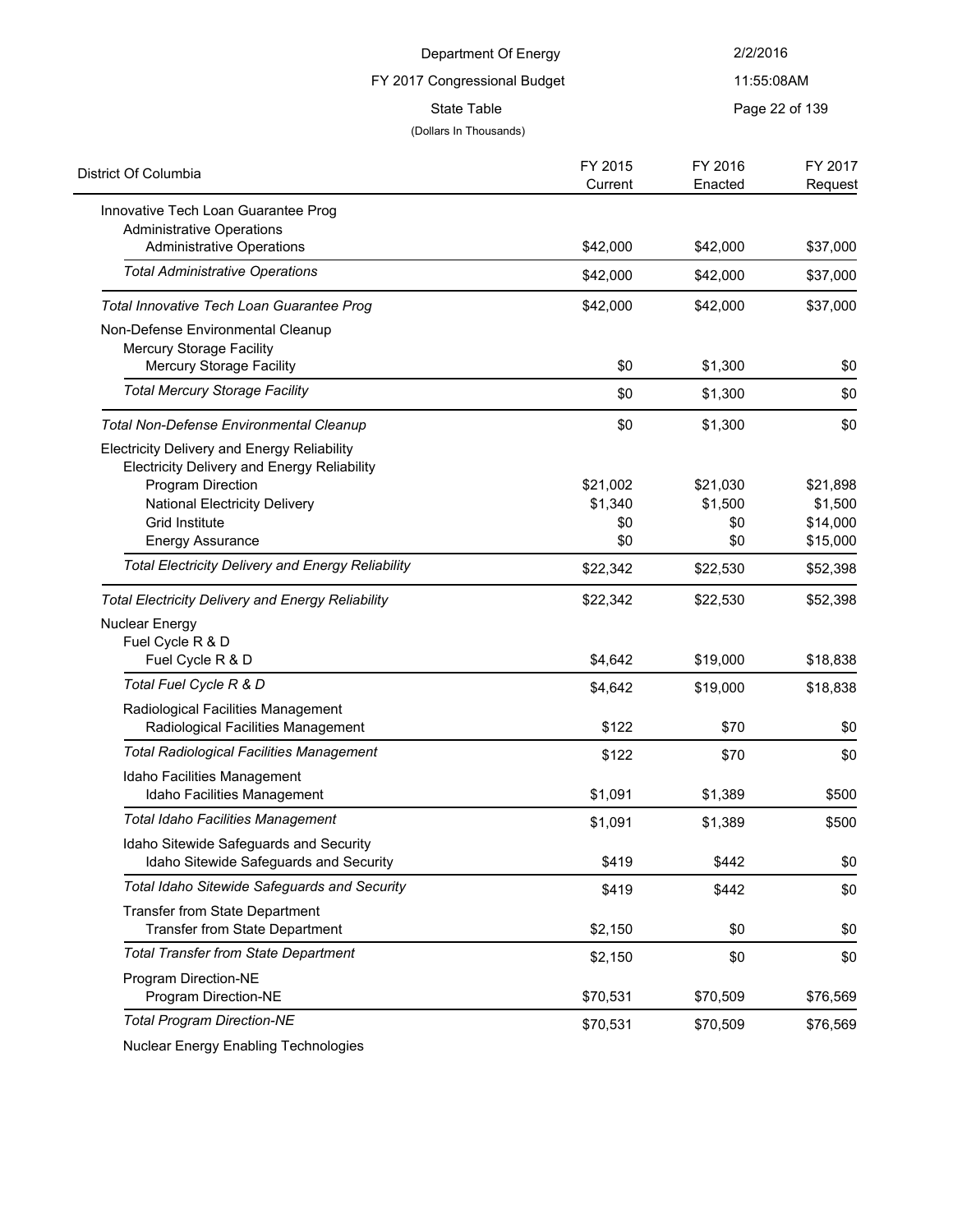### FY 2017 Congressional Budget

11:55:08AM

State Table **Page 23 of 139** 

#### (Dollars In Thousands)

| Page 23 of 13 |  |
|---------------|--|
|---------------|--|

| District Of Columbia                                                  | FY 2015<br>Current | FY 2016<br>Enacted | FY 2017<br>Request |
|-----------------------------------------------------------------------|--------------------|--------------------|--------------------|
| Nuclear Energy Enabling Technologies                                  | \$1,343            | \$19,141           | \$21,307           |
| <b>Total Nuclear Energy Enabling Technologies</b>                     | \$1,343            | \$19,141           | \$21,307           |
| Reactors Concepts RD&D                                                |                    |                    |                    |
| Reactors Concepts RD&D                                                | \$947              | \$9,973            | \$7,945            |
| <b>Total Reactors Concepts RD&amp;D</b>                               | \$947              | \$9,973            | \$7,945            |
| International Nuclear Energy Cooperation                              |                    |                    |                    |
| International Nuclear Energy Cooperation                              | \$115              | \$335              | \$1,378            |
| <b>Total International Nuclear Energy Cooperation</b>                 | \$115              | \$335              | \$1,378            |
| <b>SMR Licensing Technical Support</b>                                |                    |                    |                    |
| <b>SMR Licensing Technical Support</b>                                | \$0                | \$500              | \$500              |
| <b>Total SMR Licensing Technical Support</b>                          | \$0                | \$500              | \$500              |
| Supercritical Transformational Electric Power Generation              |                    |                    |                    |
| Supercritical Transformational Electric Power Generation              | \$20               | \$240              | \$0                |
| <b>Total Supercritical Transformational Electric Power Generation</b> | \$20               | \$240              | \$0                |
| <b>Total Nuclear Energy</b>                                           | \$81,380           | \$121,599          | \$127,037          |
| Energy Efficiency and Renewable Energy                                |                    |                    |                    |
| Energy Efficiency and Renewable Energy                                |                    |                    |                    |
| Wind Energy                                                           | \$8,600            | \$16,612           | \$18,602           |
| Program Direction                                                     | \$118,636          | \$112,772          | \$128,939          |
| Geothermal Technologies                                               | \$28,618           | \$3,950            | \$5,400            |
| Hydrogen & Fuel Cell Technologies                                     | \$2,630            | \$2,800            | \$3,300            |
| Solar Energy                                                          | \$1,828            | \$6,010            | \$10,000           |
| <b>Building Technologies</b>                                          | \$39,757           | \$60,642           | \$71,937           |
| Federal Energy Management Program                                     | \$8,148            | \$7,487            | \$11,923           |
| <b>Weatherization Assistance</b>                                      | \$1,252            | \$1,415            | \$1,633            |
| State Energy Program                                                  | \$2,655            | \$2,655            | \$2,699            |
| <b>Tribal Energy Activities</b>                                       | \$0                | \$0                | \$0                |
| <b>Advanced Manufacturing</b>                                         | \$9,080            | \$10,092           | \$9,500            |
| <b>Strategic Programs</b>                                             | \$7,487            | \$6,344            | \$6,140            |
| <b>Bioenergy Technologies</b>                                         | \$5,576            | \$59,991           | \$45,283           |
| Total Energy Efficiency and Renewable Energy                          | \$234,267          | \$290,770          | \$315,356          |
| <b>Total Energy Efficiency and Renewable Energy</b>                   | \$234,267          | \$290,770          | \$315,356          |
| Advanced Researched Projects Agency-Energy                            |                    |                    |                    |
| Advanced Researched Projects Agency-Energy                            |                    |                    |                    |
| Projects                                                              | \$252,000          | \$261,750          | \$318,000          |
| Program Direction                                                     | \$28,000           | \$29,250           | \$32,000           |
| Total Advanced Researched Projects Agency-Energy                      | \$280,000          | \$291,000          | \$350,000          |
| <b>Total Advanced Researched Projects Agency-Energy</b>               | \$280,000          | \$291,000          | \$350,000          |
|                                                                       |                    |                    |                    |

Indian Energy Policy and Programs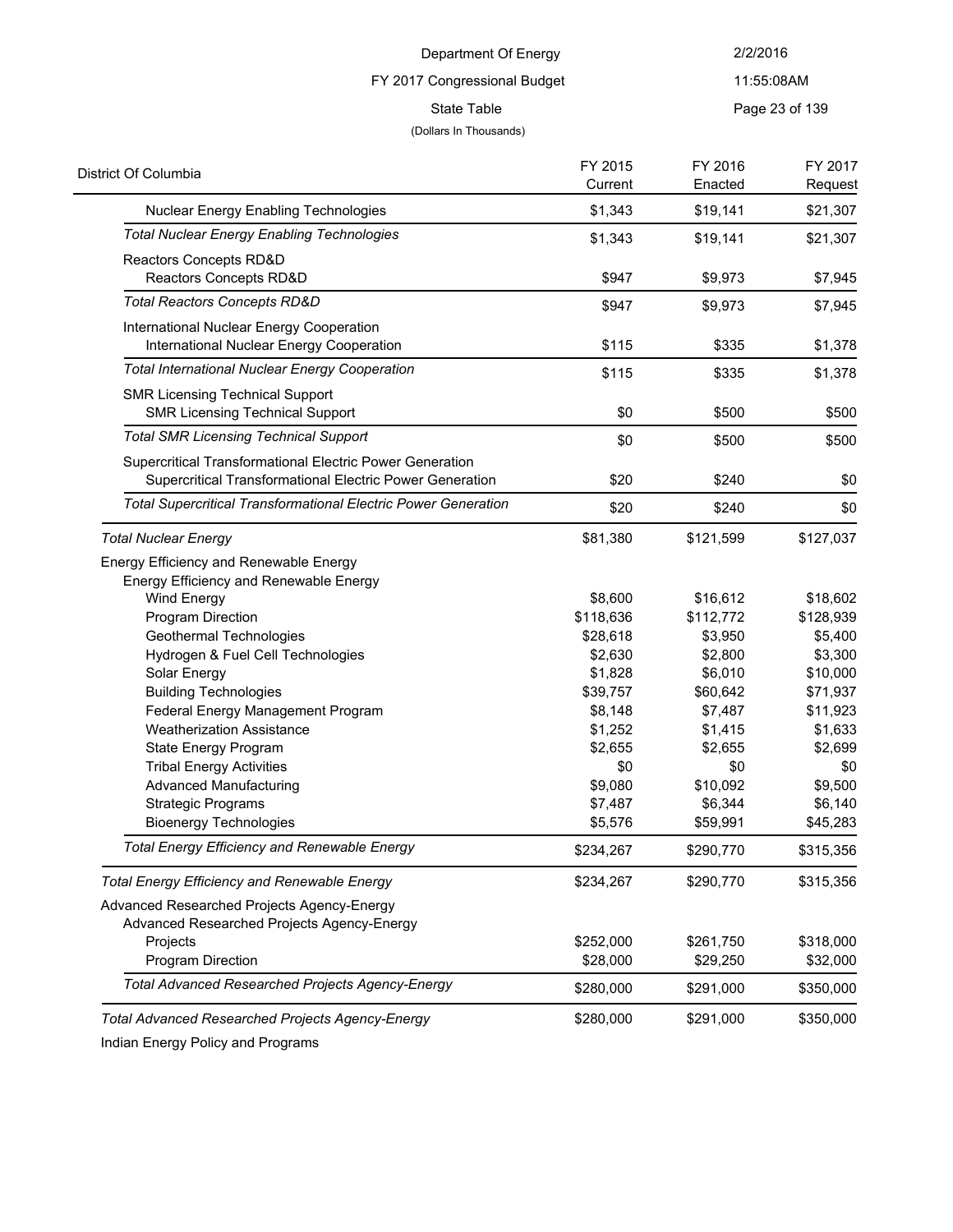| Department Of Energy<br>FY 2017 Congressional Budget                                                                                             |                    | 2/2/2016              |                       |  |
|--------------------------------------------------------------------------------------------------------------------------------------------------|--------------------|-----------------------|-----------------------|--|
|                                                                                                                                                  |                    |                       | 11:55:08AM            |  |
| <b>State Table</b><br>(Dollars In Thousands)                                                                                                     |                    |                       | Page 24 of 139        |  |
| District Of Columbia                                                                                                                             | FY 2015<br>Current | FY 2016<br>Enacted    | FY 2017<br>Request    |  |
| Indian Energy Policy and Programs<br>Program Direction                                                                                           | \$1,271            | \$2,540               | \$4,100               |  |
| <b>Total Indian Energy Policy and Programs</b>                                                                                                   | \$1,271            | \$2,540               | \$4,100               |  |
| <b>Total Indian Energy Policy and Programs</b><br>Advance Technology Vehicles Man Loan Program<br><b>Energy Transformation Acceleration Fund</b> | \$1,271            | \$2,540               | \$4,100               |  |
| <b>Administrative Expenses</b>                                                                                                                   | \$4,000            | \$6,000               | \$5,000               |  |
| <b>Total Energy Transformation Acceleration Fund</b>                                                                                             | \$4,000            | \$6,000               | \$5,000               |  |
| Total Advance Technology Vehicles Man Loan Program<br>Uranium Enrichment Decon. & Decom. Fund                                                    | \$4,000            | \$6,000               | \$5,000               |  |
| <b>U/TH Reimbursements</b><br><b>U/TH Reimbursements</b>                                                                                         | \$10,000           | \$32,959              | \$30,000              |  |
| <b>Total U/TH Reimbursements</b>                                                                                                                 | \$10,000           | \$32,959              | \$30,000              |  |
| Science<br>Advanced Scientific Computing Research<br>Advanced Scientific Computing Research                                                      | \$1,530            | \$189,976             | \$290,937             |  |
| <b>Total Advanced Scientific Computing Research</b><br><b>Basic Energy Sciences</b>                                                              | \$1,530            | \$189,976             | \$290,937             |  |
| <b>Basic Energy Sciences</b>                                                                                                                     | \$10,336           | \$127,409             | \$183,303             |  |
| <b>Total Basic Energy Sciences</b><br><b>Biological and Environmental Research</b>                                                               | \$10,336           | \$127,409             | \$183,303             |  |
| <b>Biological and Environmental Research</b><br><b>Total Biological and Environmental Research</b>                                               | \$3,548            | \$84,575              | \$184,463             |  |
| <b>Fusion Energy Sciences</b><br><b>Fusion Energy Sciences</b>                                                                                   | \$3,548<br>\$1,779 | \$84,575<br>\$122,900 | \$184,463<br>\$78,830 |  |
| <b>Total Fusion Energy Sciences</b>                                                                                                              | \$1,779            | \$122,900             | \$78,830              |  |
| <b>High Energy Physics</b><br><b>High Energy Physics</b>                                                                                         | \$3,158            | \$57,792              | \$56,876              |  |
| <b>Total High Energy Physics</b>                                                                                                                 | \$3,158            | \$57,792              | \$56,876              |  |
| <b>Nuclear Physics</b><br><b>Nuclear Physics</b>                                                                                                 | \$22,029           | \$54,783              | \$71,075              |  |
| <b>Total Nuclear Physics</b>                                                                                                                     | \$22,029           | \$54,783              | \$71,075              |  |
| Workforce Development for Teachers and Scientists<br>Workforce Development for Teachers and Scientists                                           | \$30               | \$17,000              | \$20,925              |  |
| <b>Total Workforce Development for Teachers and Scientists</b>                                                                                   | \$30               | \$17,000              | \$20,925              |  |

Science Laboratories Infrastructure

Science Laboratories Infrastructure  $$26,212$  \$0  $$0$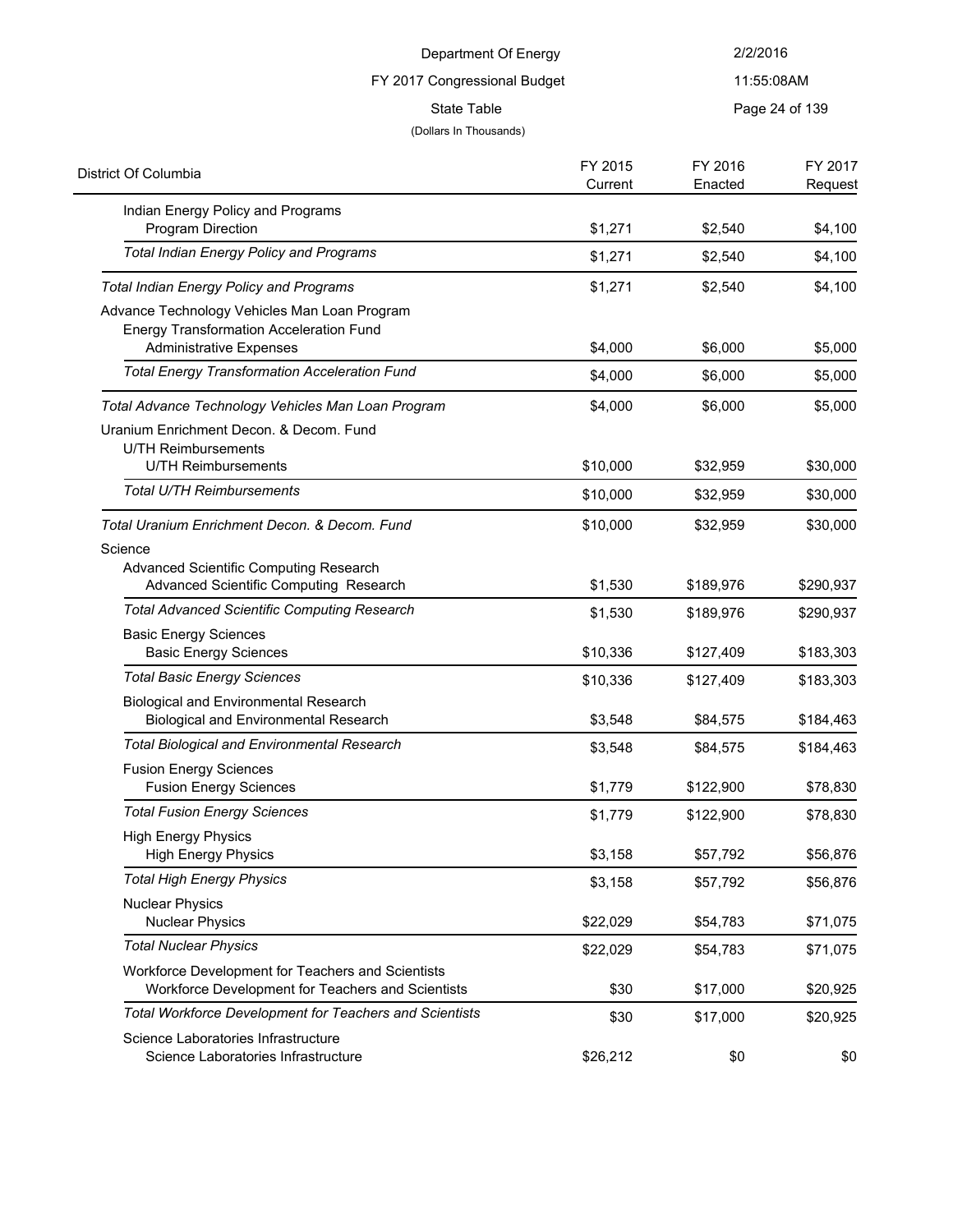# FY 2017 Congressional Budget

11:55:08AM

State Table **Page 25 of 139** 

#### (Dollars In Thousands)

| District Of Columbia                                                | FY 2015   | FY 2016   | FY 2017   |
|---------------------------------------------------------------------|-----------|-----------|-----------|
|                                                                     | Current   | Enacted   | Request   |
| <b>Total Science Laboratories Infrastructure</b>                    | \$26,212  | \$0       | \$0       |
| Safeguards and Security                                             |           |           |           |
| Safeguards and Security                                             | \$7,784   | \$10,433  | \$8,504   |
| <b>Total Safeguards and Security</b>                                | \$7,784   | \$10,433  | \$8,504   |
| Program Direction                                                   |           |           |           |
| Program Direction                                                   | \$81,724  | \$89,315  | \$102,355 |
| <b>Total Program Direction</b>                                      | \$81,724  | \$89,315  | \$102,355 |
| Small Business Innovation/Technology Transfer Research              |           |           |           |
| Small Business Innovation/Technology Transfer Research              | \$45      | \$0       | \$0       |
| <b>Total Small Business Innovation/Technology Transfer Research</b> | \$45      | \$0       | \$0       |
| <b>Total Science</b>                                                | \$158,175 | \$754,183 | \$997,268 |
| Office of Technology Transitions                                    |           |           |           |
| Office of Technology Transitions                                    |           |           |           |
| Office of Technology Transitions                                    | \$0       | \$0       | \$8,400   |
| Total Office of Technology Transitions                              | \$0       | \$0       | \$8,400   |
| <b>Total Office of Technology Transitions</b>                       | \$0       | \$0       | \$8,400   |
| Weapons Activities                                                  |           |           |           |
| Directed Stockpile Work                                             |           |           |           |
| Directed Stockpile Work                                             | \$82,461  | \$87,593  | \$161,660 |
| <b>Total Directed Stockpile Work</b>                                | \$82,461  | \$87,593  | \$161,660 |
| Science                                                             |           |           |           |
| Science Campaign                                                    | \$12,358  | \$27,759  | \$40,741  |
| <b>Total Science</b>                                                | \$12,358  | \$27,759  | \$40,741  |
| Site Stewardship                                                    |           |           |           |
| Site Stewardship                                                    | \$13,050  | \$0       | \$0       |
| <b>Total Site Stewardship</b>                                       | \$13,050  | \$0       | \$0       |
| Counterterrorism and Counterproliferation Programs                  |           |           |           |
| Counterterrorism and Counterproliferation Programs                  | \$4,500   | \$0       | \$0       |
| Total Counterterrorism and Counterproliferation Programs            | \$4,500   | \$0       | \$0       |
| Engineering                                                         |           |           |           |
| <b>Engineering Campaign</b>                                         | \$1,974   | \$98      | \$4,185   |
| <b>Total Engineering</b>                                            | \$1,974   | \$98      | \$4,185   |
| Inertial Confinement Fusion Ignition High Yield                     |           |           |           |
| Inertial Confinement Fusion Ignition High Yield Campaign            | \$16,963  | \$15,316  | \$49,806  |
| <b>Total Inertial Confinement Fusion Ignition High Yield</b>        | \$16,963  | \$15,316  | \$49,806  |
| <b>Advanced Simulation &amp; Computing</b>                          |           |           |           |
| Advanced Simulation & Computing Campaign                            | \$5,765   | \$6,028   | \$166,993 |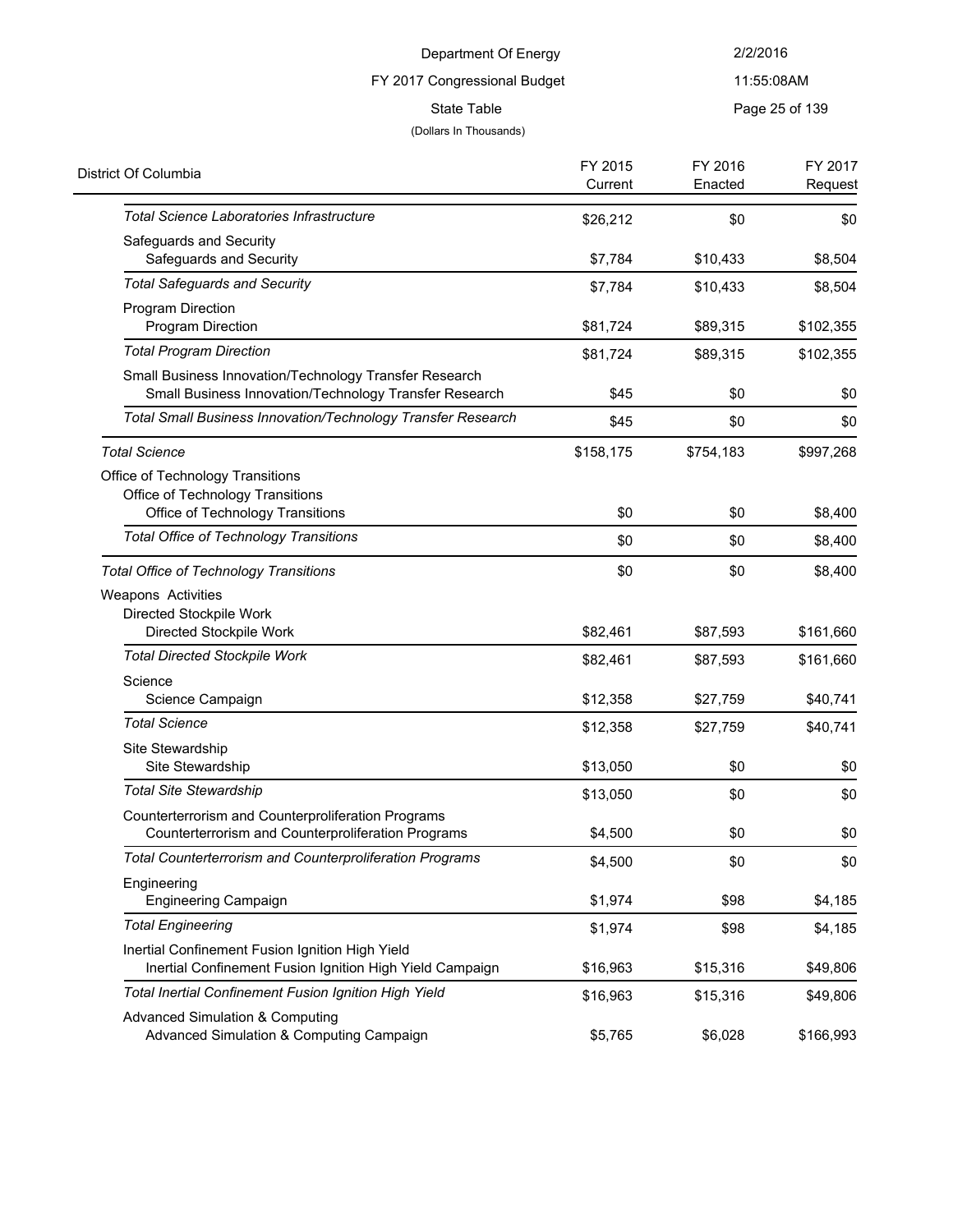### FY 2017 Congressional Budget

11:55:08AM

State Table **Page 26 of 139** 

#### (Dollars In Thousands)

 $\overline{\phantom{0}}$ 

| District Of Columbia                                                                                                                                     | FY 2015<br>Current   | FY 2016<br>Enacted   | FY 2017<br>Request   |
|----------------------------------------------------------------------------------------------------------------------------------------------------------|----------------------|----------------------|----------------------|
| <b>Total Advanced Simulation &amp; Computing</b>                                                                                                         | \$5,765              | \$6,028              | \$166,993            |
| Defense Nuclear Security<br><b>Defense Nuclear Security</b>                                                                                              | \$37,575             | \$64,048             | \$33,641             |
| <b>Total Defense Nuclear Security</b>                                                                                                                    | \$37,575             | \$64,048             | \$33,641             |
| Readiness Campaign<br>Readiness Campaign                                                                                                                 | \$0                  | \$0                  | \$0                  |
| <b>Total Readiness Campaign</b>                                                                                                                          | \$0                  | \$0                  | \$0                  |
| <b>Legacy Contractor Pensions</b><br><b>Legacy Contractor Pensions</b>                                                                                   | \$307,058            | \$283,887            | \$248,492            |
| <b>Total Legacy Contractor Pensions</b>                                                                                                                  | \$307,058            | \$283,887            | \$248,492            |
| Information technology and Cybersecurity<br>Information technology and Cybersecurity                                                                     | \$97,525             | \$85,151             | \$104,155            |
| Total Information technology and Cybersecurity                                                                                                           | \$97,525             | \$85,151             | \$104,155            |
| Infrastructure and Operations<br>Infrastructure and Operations                                                                                           | \$51,552             | \$100,005            | \$121,099            |
| <b>Total Infrastructure and Operations</b>                                                                                                               | \$51,552             | \$100,005            | \$121,099            |
| Secure Transportation Asset<br>Secure Transportation Asset                                                                                               | \$14                 | \$0                  | \$0                  |
| <b>Total Secure Transportation Asset</b>                                                                                                                 | \$14                 | \$0                  | \$0                  |
| Nuclear Counterterrorism Incident Response<br>Nuclear Counterterrorism Incident Response                                                                 | \$7,440              | \$0                  | \$0                  |
| Total Nuclear Counterterrorism Incident Response                                                                                                         | \$7,440              | \$0                  | \$0                  |
| Advanced Manufacturing Development<br>Advanced Manufacturing Development                                                                                 | \$1,223              | \$1,174              | \$1,758              |
| <b>Total Advanced Manufacturing Development</b>                                                                                                          | \$1,223              | \$1,174              | \$1,758              |
| <b>Total Weapons Activities</b>                                                                                                                          | \$639,458            | \$671,059            | \$932,530            |
| <b>Other Defense Activities</b><br>Environment, Health, Safety and Security<br>Environment, Health, Safety and Security<br><b>Enterprise Assessments</b> | \$102,744            | \$102,244            | \$114,174            |
| <b>Enterprise Assessments</b><br>Program Direction                                                                                                       | \$21,793<br>\$49,466 | \$23,793<br>\$49,466 | \$24,170<br>\$51,893 |
| <b>Total Enterprise Assessments</b>                                                                                                                      | \$174,003            | \$175,503            | \$190,237            |
| <b>Specialized Security Activities</b><br><b>Specialized Security Activities</b>                                                                         | \$203,152            | \$230,377            | \$237,912            |
| <b>Total Specialized Security Activities</b>                                                                                                             | \$203,152            | \$230,377            | \$237,912            |
| <b>Hearings and Appeals</b><br>Program Direction                                                                                                         | \$5,500              | \$5,500              | \$5,919              |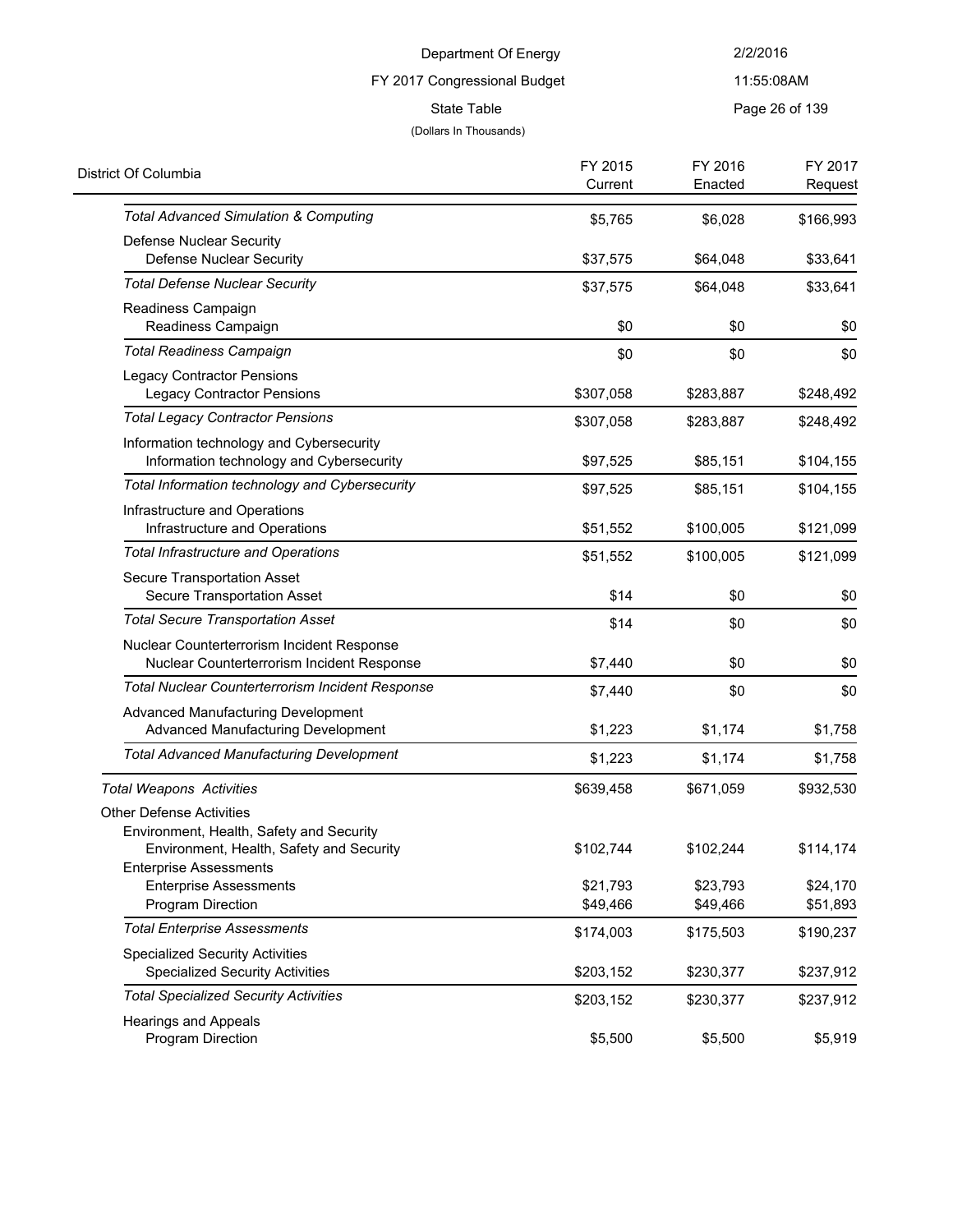| Department Of Energy                                                                                   |                                            | 2/2/2016       |           |
|--------------------------------------------------------------------------------------------------------|--------------------------------------------|----------------|-----------|
|                                                                                                        | 11:55:08AM<br>FY 2017 Congressional Budget |                |           |
| State Table                                                                                            |                                            | Page 27 of 139 |           |
| (Dollars In Thousands)                                                                                 |                                            |                |           |
| District Of Columbia                                                                                   | FY 2015                                    | FY 2016        | FY 2017   |
|                                                                                                        | Current                                    | Enacted        | Request   |
| <b>Total Hearings and Appeals</b>                                                                      | \$5,500                                    | \$5,500        | \$5,919   |
| Office of Legacy Management                                                                            |                                            |                |           |
| Legacy Management<br><b>Total Office of Legacy Management</b>                                          | \$14,644                                   | \$14,403       | \$15,317  |
|                                                                                                        | \$14,644                                   | \$14,403       | \$15,317  |
| <b>Total Other Defense Activities</b>                                                                  | \$397,299                                  | \$425,783      | \$449,385 |
| Defense Nuclear Nonproliferation                                                                       |                                            |                |           |
| <b>Global Threat Reduction Initiative</b><br><b>Global Threat Reduction Initiative</b>                 | \$4,503                                    | \$0            | \$0       |
| <b>Total Global Threat Reduction Initiative</b>                                                        | \$4,503                                    | \$0            | \$0       |
| Nonproliferation and Verification R&D                                                                  |                                            |                |           |
| Nonproliferation and Verification R&D                                                                  | \$0                                        | \$0            | \$0       |
| Total Nonproliferation and Verification R&D                                                            | \$0                                        | \$0            | \$0       |
| Defense Nuclear Nonproliferation R&D<br>Defense Nuclear Nonproliferation R&D                           | \$8,336                                    | \$39,598       | \$37,210  |
| Total Defense Nuclear Nonproliferation R&D                                                             | \$8,336                                    | \$39,598       | \$37,210  |
| Nonproliferation and International Security<br>Nonproliferation and International Security             | \$13,919                                   | \$0            | \$0       |
| <b>Total Nonproliferation and International Security</b>                                               | \$13,919                                   | \$0            | \$0       |
| International Material Protection and Cooperation<br>International Material Protection and Cooperation | \$2,721                                    | \$0            | \$0       |
| <b>Total International Material Protection and Cooperation</b>                                         | \$2,721                                    | \$0            | \$0       |
| <b>Fissile Materials Disposition</b><br><b>Fissile Materials Disposition</b>                           | \$4,870                                    | \$0            | \$0       |
| <b>Total Fissile Materials Disposition</b>                                                             |                                            |                |           |
| Nuclear Counterterrorism and Incident Response                                                         | \$4,870                                    | \$0            | \$0       |
| Nuclear Counterterrorism Incident Response                                                             | \$0                                        | \$17,508       | \$31,573  |
| <b>Total Nuclear Counterterrorism and Incident Response</b>                                            | \$0                                        | \$17,508       | \$31,573  |
| <b>Legacy Contractor Pensions</b>                                                                      |                                            |                |           |
| <b>Legacy Contractor Pensions</b>                                                                      | \$102,909                                  | \$94,617       | \$83,208  |
| <b>Total Legacy Contractor Pensions</b>                                                                | \$102,909                                  | \$94,617       | \$83,208  |
| <b>Global Material Security</b><br><b>Global Material Security</b>                                     | \$0                                        | \$10,664       | \$3,011   |
| <b>Total Global Material Security</b>                                                                  | \$0                                        | \$10,664       | \$3,011   |
| Material Management and Minimization<br>Material Management and Minimization                           | \$0                                        | \$4,312        | \$2,955   |
| <b>Total Material Management and Minimization</b>                                                      | \$0                                        | \$4,312        | \$2,955   |
| Nonproliferation and Arms Control<br>Nonproliferation and Arms Control                                 | \$0                                        | \$14,422       | \$14,185  |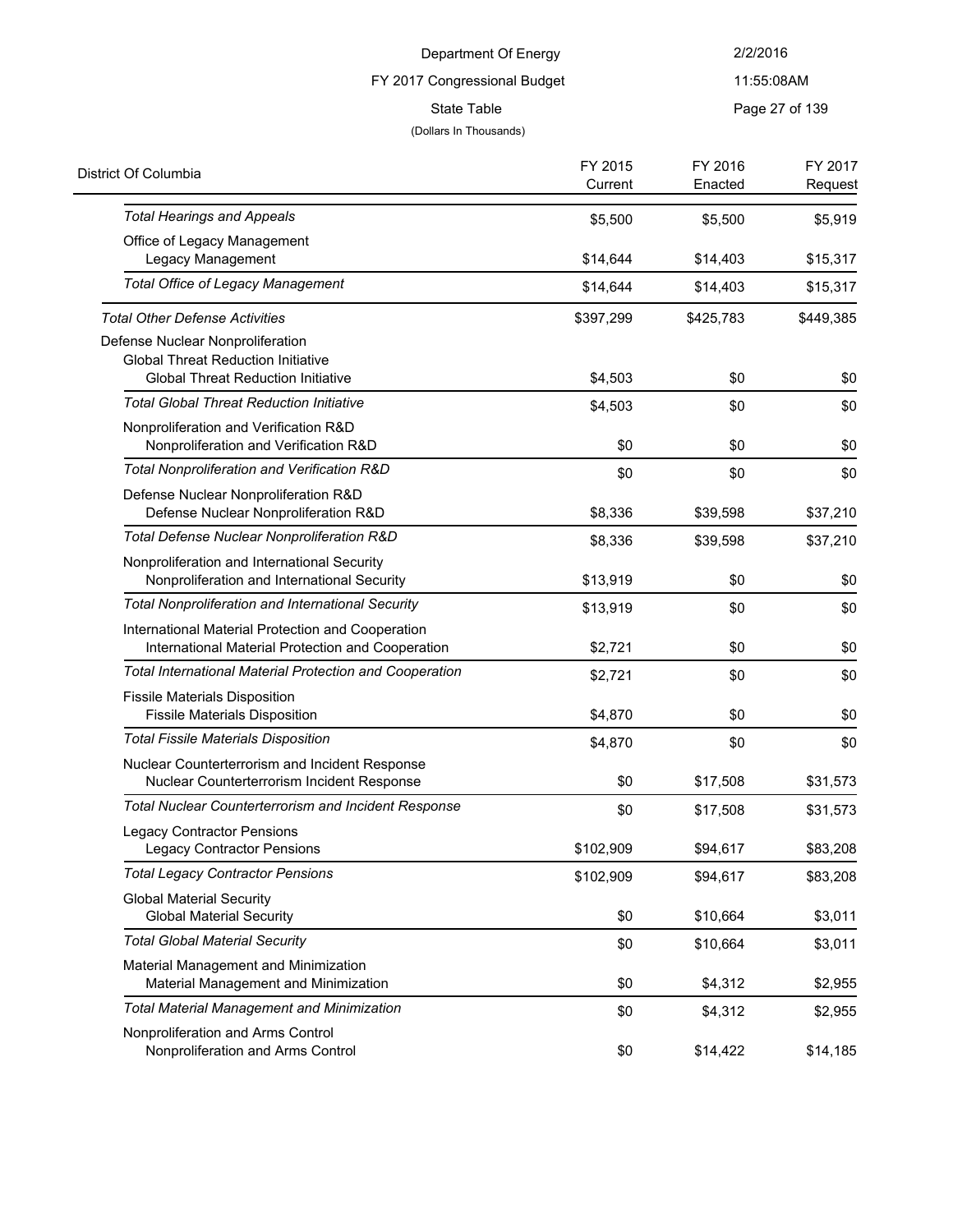|                                                                                                                      | Department Of Energy         | 2/2/2016            |                     |
|----------------------------------------------------------------------------------------------------------------------|------------------------------|---------------------|---------------------|
|                                                                                                                      | FY 2017 Congressional Budget |                     | 11:55:08AM          |
| <b>State Table</b><br>(Dollars In Thousands)                                                                         |                              |                     | Page 28 of 139      |
| District Of Columbia                                                                                                 | FY 2015<br>Current           | FY 2016<br>Enacted  | FY 2017<br>Request  |
| <b>Total Nonproliferation and Arms Control</b>                                                                       | \$0                          | \$14,422            | \$14,185            |
| <b>Total Defense Nuclear Nonproliferation</b>                                                                        | \$137,258                    | \$181,121           | \$172,142           |
| <b>Naval Reactors</b><br>Naval Reactors Program<br>Naval Reactors Program                                            | \$84,790                     | \$102,222           | \$103,639           |
| <b>Total Naval Reactors Program</b>                                                                                  |                              |                     |                     |
| Program Direction                                                                                                    | \$84,790                     | \$102,222           | \$103,639           |
| Program Direction                                                                                                    | \$41,500                     | \$42,504            | \$47,100            |
| <b>Total Program Direction</b>                                                                                       | \$41,500                     | \$42,504            | \$47,100            |
| <b>Total Naval Reactors</b>                                                                                          | \$126,290                    | \$144,726           | \$150,739           |
| <b>Federal Salaries and Expenses</b><br><b>Federal Salaries and Expenses</b><br><b>Federal Salaries and Expenses</b> | \$267,935                    | \$273,681           | \$299,429           |
| <b>Total Federal Salaries and Expenses</b>                                                                           | \$267,935                    | \$273,681           | \$299,429           |
|                                                                                                                      |                              |                     |                     |
| <b>Total Federal Salaries and Expenses</b>                                                                           | \$267,935                    | \$273,681           | \$299,429           |
| Office of the Administrator<br>Office of the Administrator                                                           |                              |                     |                     |
| Office of the Administrator                                                                                          | \$0                          | \$0                 | \$0                 |
| Total Office of the Administrator                                                                                    | \$0                          | \$0                 | \$0                 |
| Total Office of the Administrator                                                                                    | \$0                          | \$0                 | \$0                 |
| Departmental Administration<br><b>Energy Policy and Sysems Analysis</b>                                              |                              |                     |                     |
| <b>Energy Policy and Sysems Analysis</b><br>Small and Disadvantaged Business Utilization<br>Program Direction        | \$31,181<br>\$2,253          | \$31,297<br>\$3,000 | \$31,000<br>\$3,300 |
| Energy Jobs Development<br>Energy Jobs Development                                                                   | \$0                          | \$0                 | \$3,700             |
| <b>Total Energy Jobs Development</b>                                                                                 | \$33,434                     | \$34,297            | \$38,000            |
| <b>International Affairs</b><br>Program Direction                                                                    | \$24,943                     | \$18,000            | \$19,107            |
| <b>Total International Affairs</b>                                                                                   | \$24,943                     | \$18,000            | \$19,107            |
| <b>Strategic Partnership Projects</b><br>Strategic Partnership Projects                                              | \$0                          | \$1,108             | \$0                 |
| <b>Total Strategic Partnership Projects</b>                                                                          | \$0                          | \$1,108             | \$0                 |
| <b>Chief Financial Officer</b><br>Program Direction                                                                  | \$29,566                     | \$31,549            | \$34,630            |

Program Direction **\$24,500** \$24,500 \$25,424

Program Direction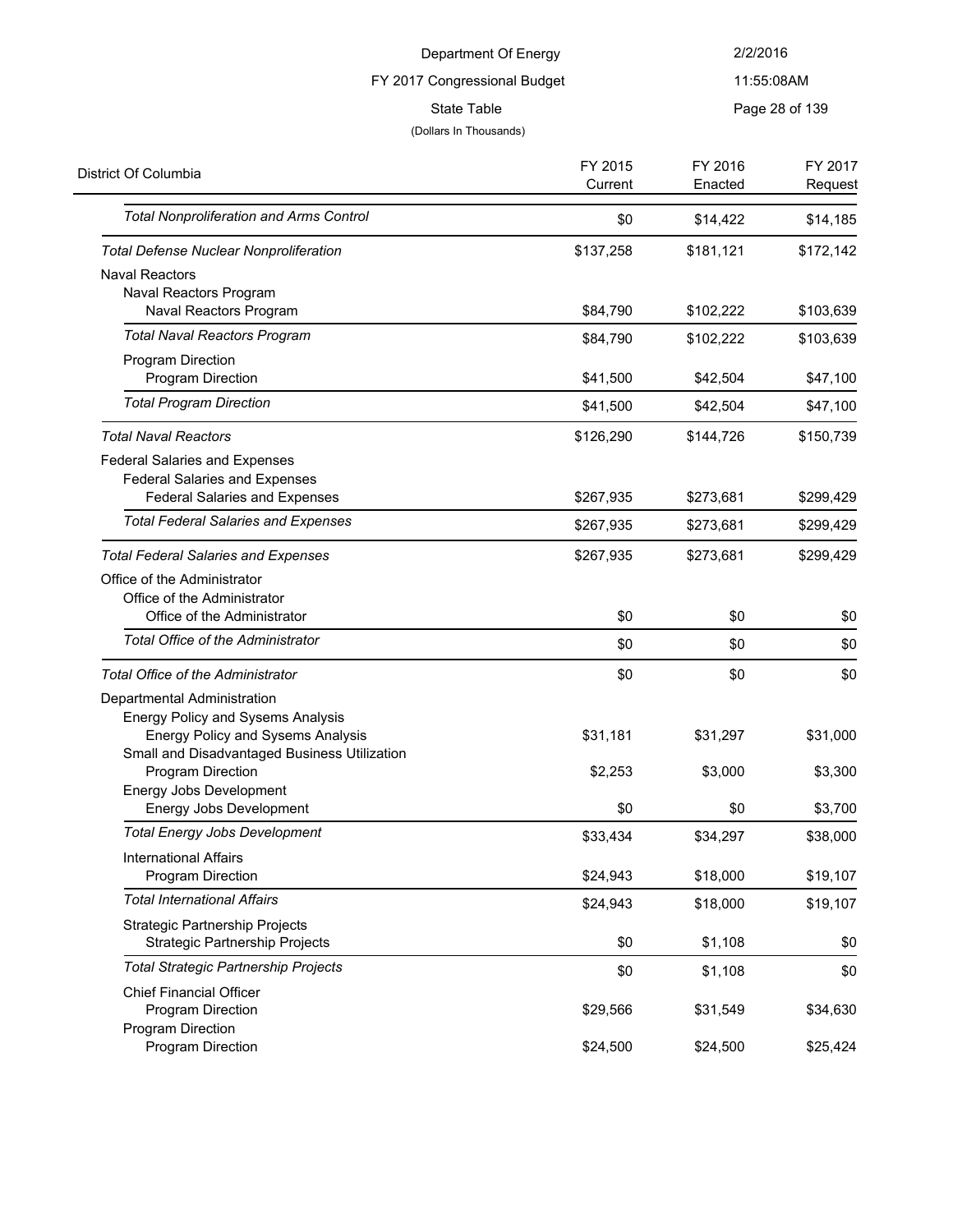### FY 2017 Congressional Budget

11:55:08AM

State Table **Page 29 of 139** 

#### (Dollars In Thousands)

 $\overline{\phantom{0}}$ 

| District Of Columbia                                                                                                            | FY 2015<br>Current | FY 2016<br>Enacted | FY 2017<br>Request |
|---------------------------------------------------------------------------------------------------------------------------------|--------------------|--------------------|--------------------|
| <b>Total Program Direction</b>                                                                                                  | \$54,066           | \$56,049           | \$60,054           |
| Congressional, and Intergovernmental Affairs                                                                                    |                    |                    |                    |
| Program Direction                                                                                                               | \$5,846            | \$6,300            | \$6,200            |
| Total Congressional, and Intergovernmental Affairs                                                                              | \$5,846            | \$6,300            | \$6,200            |
| <b>Public Affairs</b><br>Program Direction                                                                                      | \$3,231            | \$3,431            | \$3,431            |
| <b>Total Public Affairs</b>                                                                                                     | \$3,231            | \$3,431            | \$3,431            |
| <b>General Counsel</b><br>Program Direction                                                                                     | \$32,554           | \$33,000           | \$33,000           |
| <b>Total General Counsel</b>                                                                                                    | \$32,554           | \$33,000           | \$33,000           |
| Office of the Secretary<br><b>Program Direction</b>                                                                             | \$5,008            | \$5,008            | \$5,300            |
| Total Office of the Secretary                                                                                                   | \$5,008            | \$5,008            | \$5,300            |
| Management<br>Program Direction                                                                                                 | \$35,383           | \$36,140           | \$33,233           |
| <b>Total Management</b>                                                                                                         | \$35,383           | \$36,140           | \$33,233           |
| Economic Impact & Diversity<br>Program Direction                                                                                | \$8,800            | \$10,000           | \$11,319           |
| <b>Total Economic Impact &amp; Diversity</b>                                                                                    | \$8,800            | \$10,000           | \$11,319           |
| <b>Chief Information Officer</b>                                                                                                |                    |                    |                    |
| Program Direction                                                                                                               | \$33,188           | \$31,988           | \$35,770           |
| <b>Cybersecurity and Secure Management</b>                                                                                      | \$12,764           | \$21,006           | \$20,026           |
| Corporate IT Program Support                                                                                                    | \$19,612           | \$20,224           | \$33,278           |
| <b>Total Chief Information Officer</b>                                                                                          | \$65,564           | \$73,218           | \$89,074           |
| <b>Total Departmental Administration</b>                                                                                        | \$268,829          | \$276,551          | \$298,718          |
| Office of the Inspector General                                                                                                 |                    |                    |                    |
| Office of the Inspector General<br>Office of the Inspector General                                                              | \$40,500           | \$46,424           | \$44,424           |
| Total Office of the Inspector General                                                                                           | \$40,500           | \$46,424           | \$44,424           |
| Total Office of the Inspector General                                                                                           | \$40,500           | \$46,424           | \$44,424           |
| Western Area Power Admin. Const., Rehab., O&M<br>Program Direction                                                              |                    |                    |                    |
| Program Direction                                                                                                               | \$747              | \$762              | \$733              |
| <b>Total Program Direction</b>                                                                                                  | \$747              | \$762              | \$733              |
| Total Western Area Power Admin. Const., Rehab., O&M                                                                             | \$747              | \$762              | \$733              |
| Colorado River Basins Power Marketing Fund<br>Equipment, Contracts and Other Related Expenses<br>Colorado River Storage Project | \$0                | \$0                | \$0                |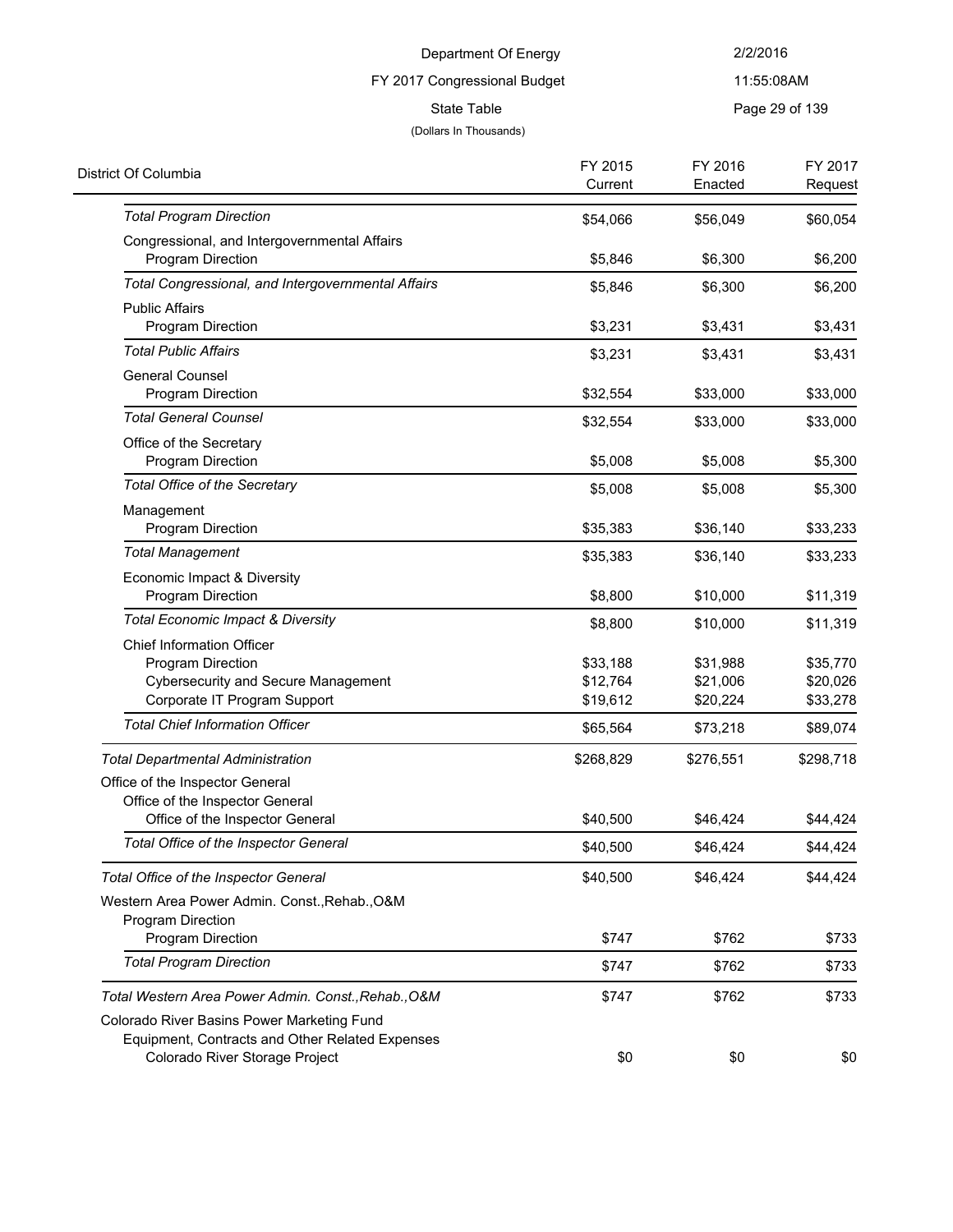FY 2017 Congressional Budget

11:55:08AM

State Table **Page 30 of 139** 

#### (Dollars In Thousands)

| District Of Columbia                                                                                     | FY 2015<br>Current | FY 2016<br>Enacted | FY 2017<br>Request |
|----------------------------------------------------------------------------------------------------------|--------------------|--------------------|--------------------|
| Total Equipment, Contracts and Other Related Expenses                                                    | \$0                | \$0                | \$0                |
| Total Colorado River Basins Power Marketing Fund                                                         | \$0                | \$0                | \$0                |
| Federal Energy Regulatory Commission                                                                     |                    |                    |                    |
| Just and Reasonable Rates, Terms and Conditions<br>Just and Reasonable Rates, Terms and Conditions       | \$142,574          | \$148,921          | \$159,650          |
| Total Just and Reasonable Rates, Terms and Conditions                                                    | \$142,574          | \$148,921          | \$159,650          |
| Safe, Reliable, Secure, & Efficient Infrastructure<br>Safe, Reliable, Secure, & Efficient Infrastructure | \$106,004          | \$112,507          | \$123,576          |
| Total Safe, Reliable, Secure, & Efficient Infrastructure                                                 | \$106,004          | \$112,507          | \$123,576          |
| Mission Support through Organizational Excellence<br>Mission Support through Organizational Excellence   | \$55,811           | \$58,372           | \$63,574           |
| Total Mission Support through Organizational Excellence                                                  | \$55,811           | \$58,372           | \$63,574           |
| <b>Total Federal Energy Regulatory Commission</b>                                                        | \$304,389          | \$319,800          | \$346,800          |
| Fossil Energy Research and Development<br><b>CCS and Power Systems</b>                                   |                    |                    |                    |
| Carbon Storage                                                                                           | \$4.786            | \$1,122            | \$0                |
| <b>Cross Cutting Reasearch</b>                                                                           | \$1,946            | \$4,060            | \$0                |
| <b>Total CCS and Power Systems</b>                                                                       | \$6,732            | \$5,182            | \$0                |
| Natural Gas Technologies<br>Natural Gas Technologies                                                     | \$1,877            | \$3,065            | \$0                |
| <b>Total Natural Gas Technologies</b>                                                                    | \$1,877            | \$3,065            | \$0                |
| Fuel Supply Impact Mitigation<br>Fuel Supply Impact Mitigation                                           | \$0                | \$0                | \$2,396            |
| <b>Total Fuel Supply Impact Mitigation</b>                                                               | \$0                | \$0                | \$2,396            |
| <b>Fossil Energy Environmental Restoration</b><br><b>Fossil Energy Environmental Restoration</b>         | \$75               | \$75               | \$0                |
| <b>Total Fossil Energy Environmental Restoration</b>                                                     | \$75               | \$75               | \$0                |
| Unconventional Fossil Energy Technologies<br>Unconventional Fossil Energy Technologies                   | \$292              | \$900              | \$0                |
| <b>Total Unconventional Fossil Energy Technologies</b>                                                   | \$292              | \$900              | \$0                |
| CCS and Advanced Power Systems<br>Carbon Capture                                                         |                    |                    | \$8,341            |
| Carbon Storage                                                                                           | \$0<br>\$0         | \$0<br>\$0         | \$1,114            |
| <b>Advanced Energy Systems</b>                                                                           | \$0                | \$0                | \$459              |
| <b>Crosscutting Research and Analysis</b>                                                                | \$0                | \$0                | \$15,717           |
| <b>Total CCS and Advanced Power Systems</b>                                                              | \$0                | \$0                | \$25,631           |
| <b>Total Fossil Energy Research and Development</b>                                                      | \$8,976            | \$9,222            | \$28,027           |

Naval Petroleum and Oil Shale Reserves

 $\overline{a}$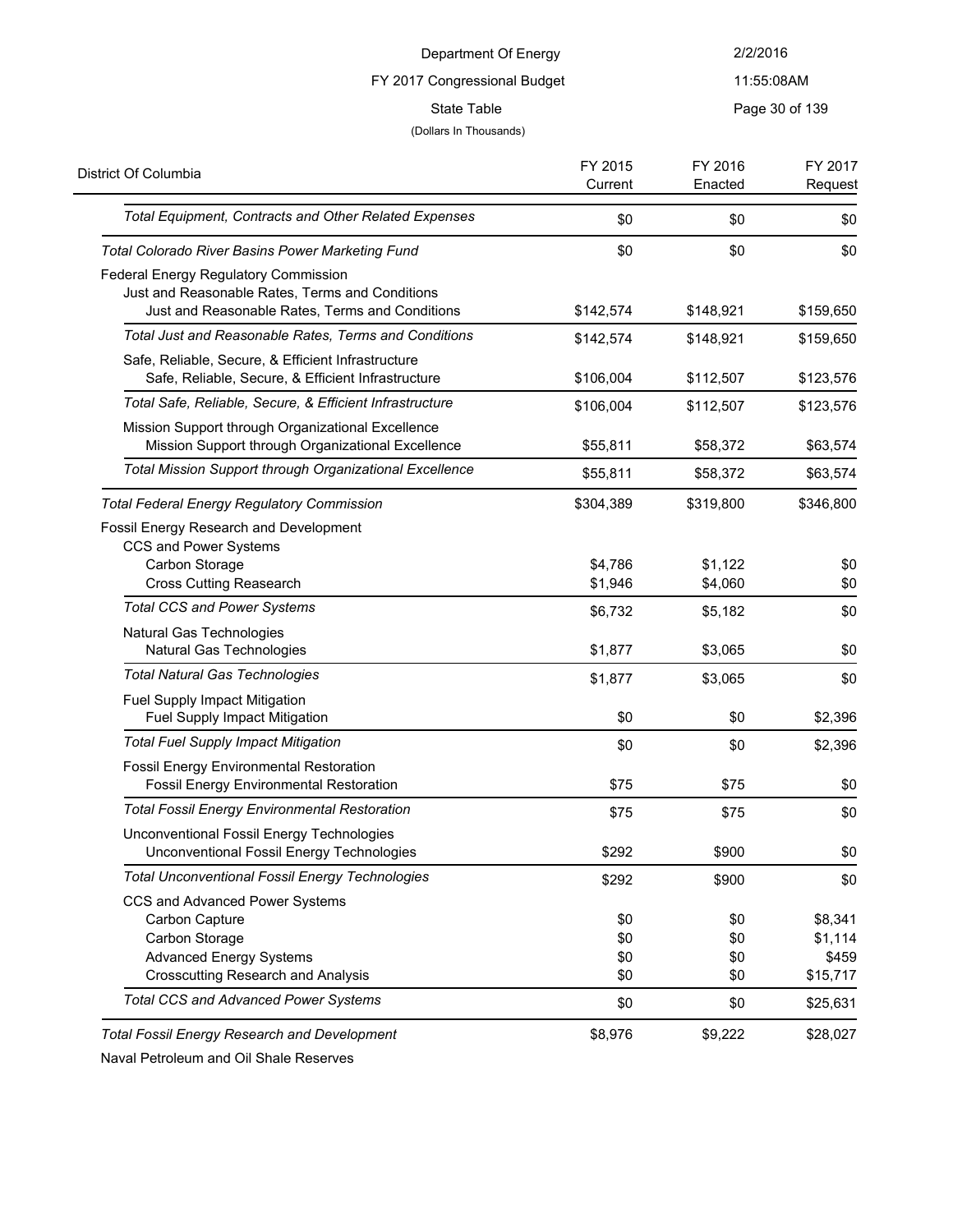| 2/2/2016           |                      |
|--------------------|----------------------|
|                    | 11:55:08AM           |
|                    | Page 31 of 139       |
| FY 2016<br>Enacted | FY 2017<br>Request   |
| \$1,070            | \$1,070              |
| \$1,070            | \$1,070              |
| \$1,070            | \$1,070              |
| \$73,456           | \$71,530             |
| \$73,456           | \$71,530             |
| \$14,979           | \$14,979             |
| \$14,979           | \$14,979             |
| \$0                | \$155,100            |
| \$0                | \$155,100            |
| \$20,000           | \$0                  |
| \$20,000           | \$0                  |
| \$0                | \$30,000             |
| \$0                | \$30,000             |
| \$108,435          | \$271,609            |
| \$7,246            | \$10,087             |
| \$7,246            | \$10,087             |
| \$7,246            | \$10,087             |
|                    |                      |
| \$7,600            | \$10,500             |
| \$7,600            | \$10,500             |
| \$7,600            | \$10,500             |
|                    |                      |
|                    | \$74,563<br>\$74,563 |
|                    | \$67,779<br>\$67,779 |

Total Energy Information Administration **\$68,817** \$68,817 \$67,779 \$74,563

 $\overline{\phantom{0}}$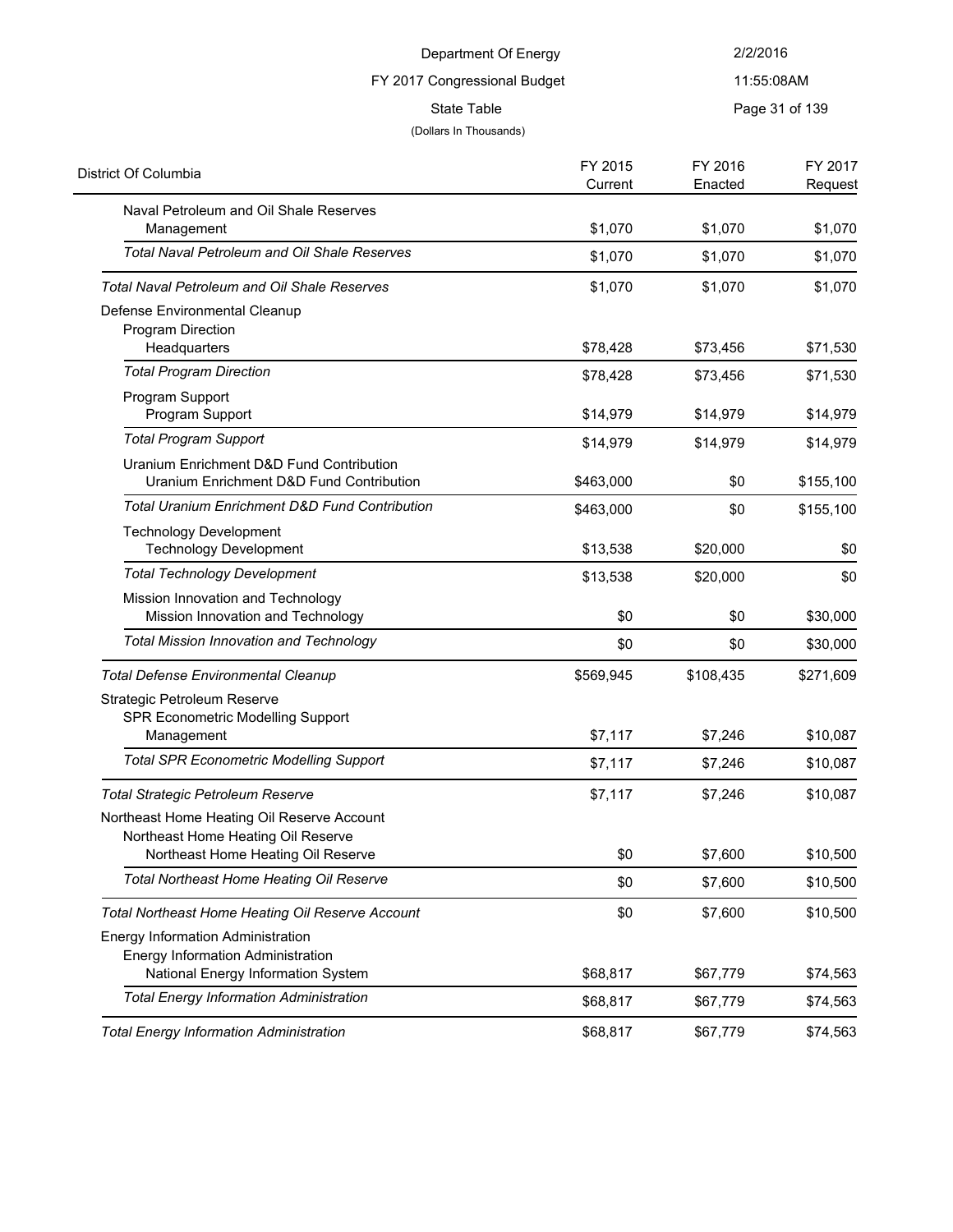|                            | Department Of Energy         |                    | 2/2/2016           |  |
|----------------------------|------------------------------|--------------------|--------------------|--|
|                            | FY 2017 Congressional Budget |                    | 11:55:08AM         |  |
|                            | State Table                  |                    | Page 32 of 139     |  |
|                            | (Dollars In Thousands)       |                    |                    |  |
| District Of Columbia       | FY 2015<br>Current           | FY 2016<br>Enacted | FY 2017<br>Request |  |
| Total District Of Columbia | \$3,672,065                  | \$4,106,140        | \$5,017,315        |  |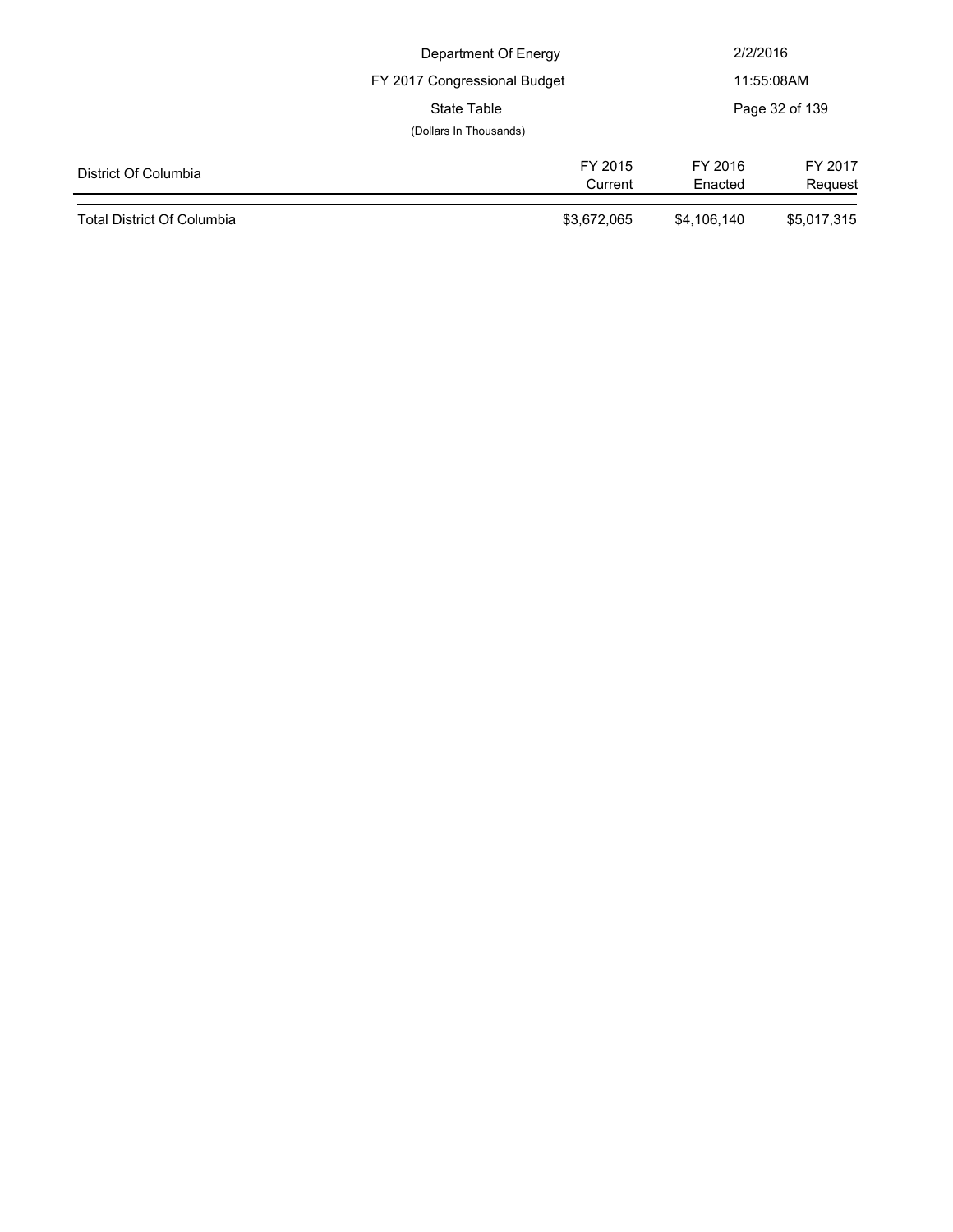| Department Of Energy<br>FY 2017 Congressional Budget                                         |                    | 2/2/2016           |                    |
|----------------------------------------------------------------------------------------------|--------------------|--------------------|--------------------|
|                                                                                              |                    | 11:55:08AM         |                    |
| State Table                                                                                  |                    |                    | Page 33 of 139     |
| (Dollars In Thousands)                                                                       |                    |                    |                    |
| Florida                                                                                      | FY 2015<br>Current | FY 2016<br>Enacted | FY 2017<br>Request |
| Energy Efficiency and Renewable Energy                                                       |                    |                    |                    |
| Energy Efficiency and Renewable Energy                                                       |                    |                    |                    |
| <b>Weatherization Assistance</b>                                                             | \$1,591            | \$1,774            | \$2,412            |
| State Energy Program                                                                         | \$1,375            | \$1,375            | \$1,616            |
| <b>Total Energy Efficiency and Renewable Energy</b>                                          | \$2,966            | \$3,149            | \$4,028            |
| <b>Total Energy Efficiency and Renewable Energy</b>                                          | \$2,966            | \$3,149            | \$4,028            |
| Science                                                                                      |                    |                    |                    |
| Advanced Scientific Computing Research                                                       |                    |                    |                    |
| Advanced Scientific Computing Research                                                       | \$473              | \$773              | \$200              |
| <b>Total Advanced Scientific Computing Research</b>                                          | \$473              | \$773              | \$200              |
| <b>Basic Energy Sciences</b>                                                                 |                    |                    |                    |
| <b>Basic Energy Sciences</b>                                                                 | \$5,775            | \$1,532            | \$1,532            |
| <b>Total Basic Energy Sciences</b>                                                           | \$5,775            | \$1,532            | \$1,532            |
| <b>Biological and Environmental Research</b><br><b>Biological and Environmental Research</b> | \$1,210            | \$164              | \$0                |
| <b>Total Biological and Environmental Research</b>                                           | \$1,210            | \$164              | \$0                |
| <b>Fusion Energy Sciences</b><br><b>Fusion Energy Sciences</b>                               | \$156              | \$0                | \$0                |
| <b>Total Fusion Energy Sciences</b>                                                          | \$156              | \$0                | \$0                |
| <b>High Energy Physics</b><br><b>High Energy Physics</b>                                     | \$4,412            | \$2,805            | \$3,370            |
| <b>Total High Energy Physics</b>                                                             | \$4,412            |                    | \$3,370            |
| <b>Nuclear Physics</b>                                                                       |                    | \$2,805            |                    |
| <b>Nuclear Physics</b>                                                                       | \$1,043            | \$0                | \$0                |
| <b>Total Nuclear Physics</b>                                                                 | \$1,043            | \$0                | \$0                |
| Small Business Innovation/Technology Transfer Research                                       |                    |                    |                    |
| Small Business Innovation/Technology Transfer Research                                       | \$3,884            | \$0                | \$0                |
| Total Small Business Innovation/Technology Transfer Research                                 | \$3,884            | \$0                | \$0                |
| <b>Total Science</b>                                                                         | \$16,953           | \$5,274            | \$5,102            |
| <b>Other Defense Activities</b>                                                              |                    |                    |                    |
| Office of Legacy Management                                                                  |                    |                    |                    |
| Legacy Management                                                                            | \$7,218            | \$7,643            | \$6,130            |
| <b>Total Office of Legacy Management</b>                                                     | \$7,218            | \$7,643            | \$6,130            |
| <b>Total Other Defense Activities</b>                                                        | \$7,218            | \$7,643            | \$6,130            |
| Southeastern Power Admin. - Operation & Maint.                                               |                    |                    |                    |
| Purchase Power and Wheeling                                                                  |                    |                    |                    |
| Purchase Power and Wheeling                                                                  | \$2,830            | \$3,830            | \$3,830            |
| <b>Total Purchase Power and Wheeling</b>                                                     | \$2,830            | \$3,830            | \$3,830            |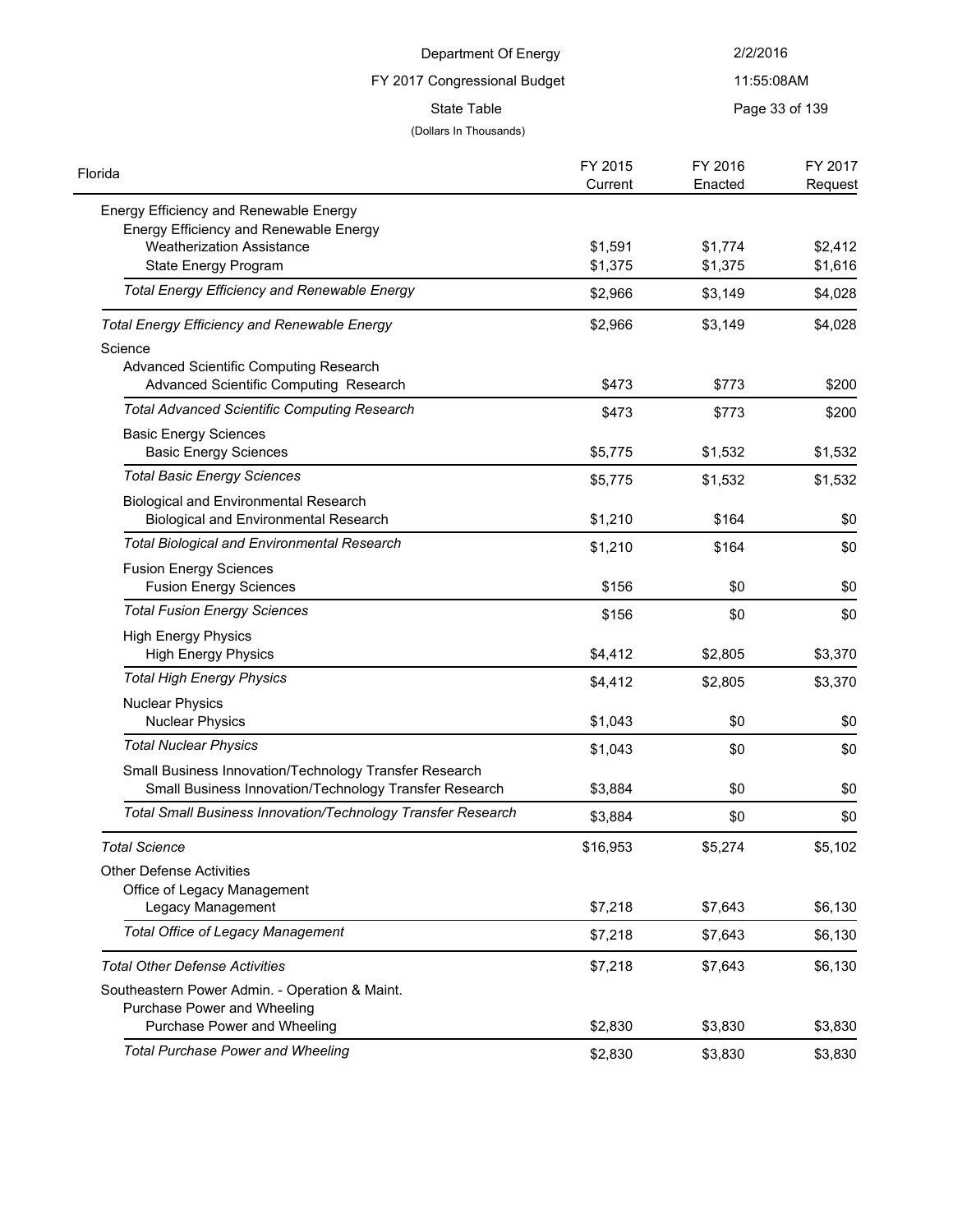| Department Of Energy                                            |                    | 2/2/2016           |                    |  |
|-----------------------------------------------------------------|--------------------|--------------------|--------------------|--|
| FY 2017 Congressional Budget                                    |                    |                    | 11:55:08AM         |  |
| State Table                                                     |                    |                    | Page 34 of 139     |  |
| (Dollars In Thousands)                                          |                    |                    |                    |  |
| Florida                                                         | FY 2015<br>Current | FY 2016<br>Enacted | FY 2017<br>Request |  |
| Total Southeastern Power Admin. - Operation & Maint.            | \$2,830            | \$3,830            | \$3,830            |  |
| Fossil Energy Research and Development<br>CCS and Power Systems |                    |                    |                    |  |
| <b>Advanced Energy Systems</b>                                  | \$1,876            | \$0                | \$0                |  |
| Cross Cutting Reasearch                                         | \$18               | \$0                | \$0                |  |
| <b>Total CCS and Power Systems</b>                              | \$1,894            | \$0                | \$0                |  |
| Total Fossil Energy Research and Development                    | \$1,894            | \$0                | \$0                |  |
| <b>Total Florida</b>                                            | \$31,861           | \$19,896           | \$19,090           |  |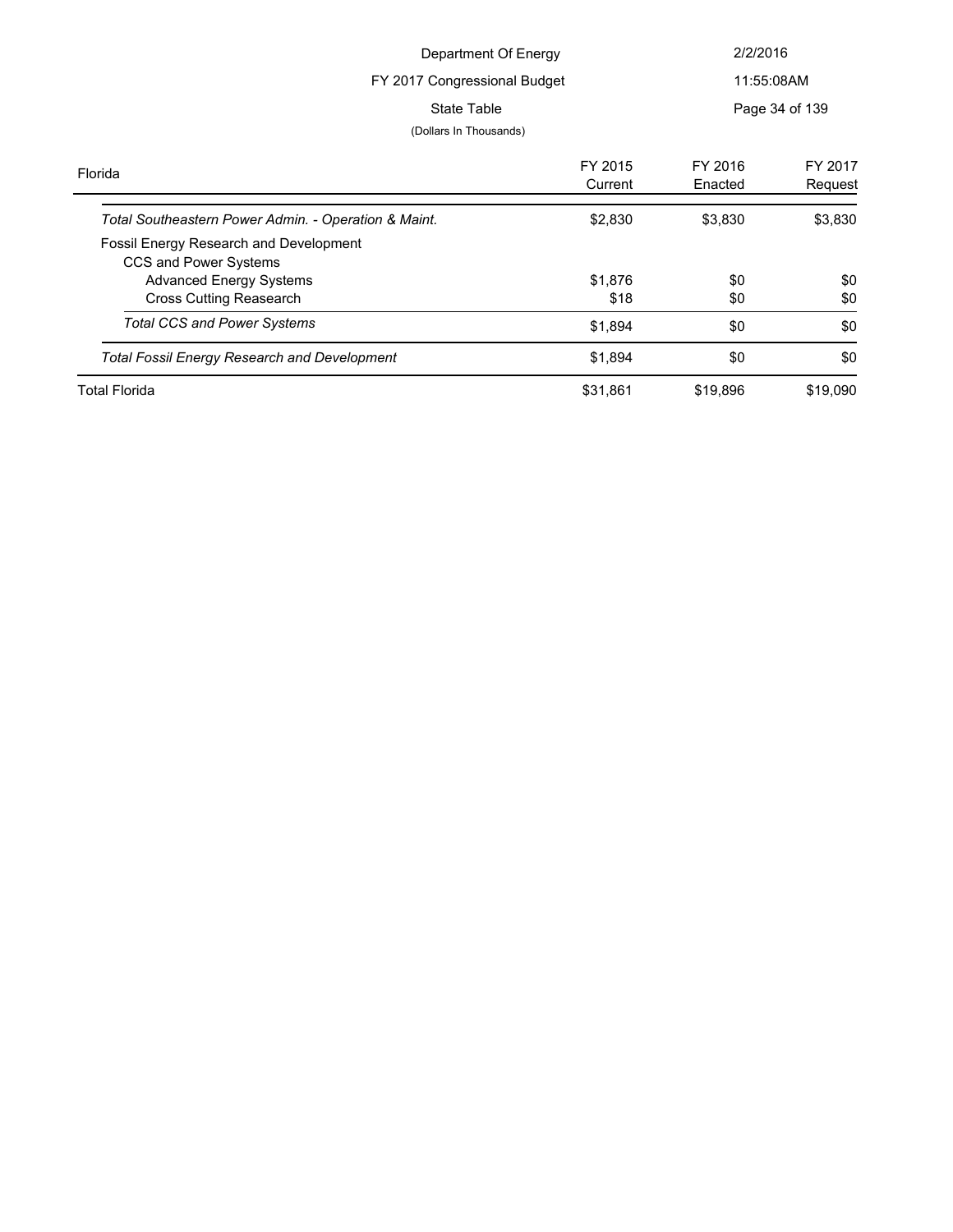| Department Of Energy<br>FY 2017 Congressional Budget           |                    | 2/2/2016           |                    |
|----------------------------------------------------------------|--------------------|--------------------|--------------------|
|                                                                |                    | 11:55:08AM         |                    |
| <b>State Table</b>                                             |                    |                    | Page 35 of 139     |
| (Dollars In Thousands)                                         |                    |                    |                    |
| Georgia                                                        | FY 2015<br>Current | FY 2016<br>Enacted | FY 2017<br>Request |
| Energy Efficiency and Renewable Energy                         |                    |                    |                    |
| Energy Efficiency and Renewable Energy<br>Solar Energy         | \$2,097            | \$2,129            | \$482              |
| <b>Weatherization Assistance</b>                               | \$2,453            | \$2,735            | \$3,093            |
| State Energy Program                                           | \$891              | \$891              | \$1,048            |
| <b>Total Energy Efficiency and Renewable Energy</b>            | \$5,441            | \$5,755            | \$4,623            |
| <b>Total Energy Efficiency and Renewable Energy</b>            | \$5,441            | \$5,755            | \$4,623            |
| Science                                                        |                    |                    |                    |
| Advanced Scientific Computing Research                         |                    |                    |                    |
| Advanced Scientific Computing Research                         | \$356              | \$125              | \$0                |
| <b>Total Advanced Scientific Computing Research</b>            | \$356              | \$125              | \$0                |
| <b>Basic Energy Sciences</b><br><b>Basic Energy Sciences</b>   | \$8,254            | \$5,203            | \$5,333            |
| <b>Total Basic Energy Sciences</b>                             | \$8,254            | \$5,203            | \$5,333            |
| <b>Biological and Environmental Research</b>                   |                    |                    |                    |
| <b>Biological and Environmental Research</b>                   | \$778              | \$343              | \$0                |
| <b>Total Biological and Environmental Research</b>             | \$778              | \$343              | \$0                |
| <b>Fusion Energy Sciences</b><br><b>Fusion Energy Sciences</b> | \$140              | \$100              | \$0                |
| <b>Total Fusion Energy Sciences</b>                            | \$140              | \$100              | \$0                |
| <b>Nuclear Physics</b><br><b>Nuclear Physics</b>               | \$106              | \$0                | \$0                |
| <b>Total Nuclear Physics</b>                                   | \$106              | \$0                | \$0                |
| Small Business Innovation/Technology Transfer Research         |                    |                    |                    |
| Small Business Innovation/Technology Transfer Research         | \$450              | \$0                | \$0                |
| Total Small Business Innovation/Technology Transfer Research   | \$450              | \$0                | \$0                |
| <b>Total Science</b>                                           | \$10,084           | \$5,771            | \$5,333            |
| Southeastern Power Admin. - Operation & Maint.                 |                    |                    |                    |
| Purchase Power and Wheeling                                    |                    |                    |                    |
| Purchase Power and Wheeling                                    | \$68,285           | \$59,822           | \$54,173           |
| <b>Total Purchase Power and Wheeling</b>                       | \$68,285           | \$59,822           | \$54,173           |
| Program Direction                                              |                    |                    |                    |
| Program Direction                                              | \$7,220            | \$6,900            | \$6,000            |
| <b>Total Program Direction</b>                                 | \$7,220            | \$6,900            | \$6,000            |
| Total Southeastern Power Admin. - Operation & Maint.           | \$75,505           | \$66,722           | \$60,173           |
| Fossil Energy Research and Development                         |                    |                    |                    |
| Natural Gas Technologies<br>Natural Gas Technologies           | \$328              | \$0                | \$0                |
|                                                                |                    |                    |                    |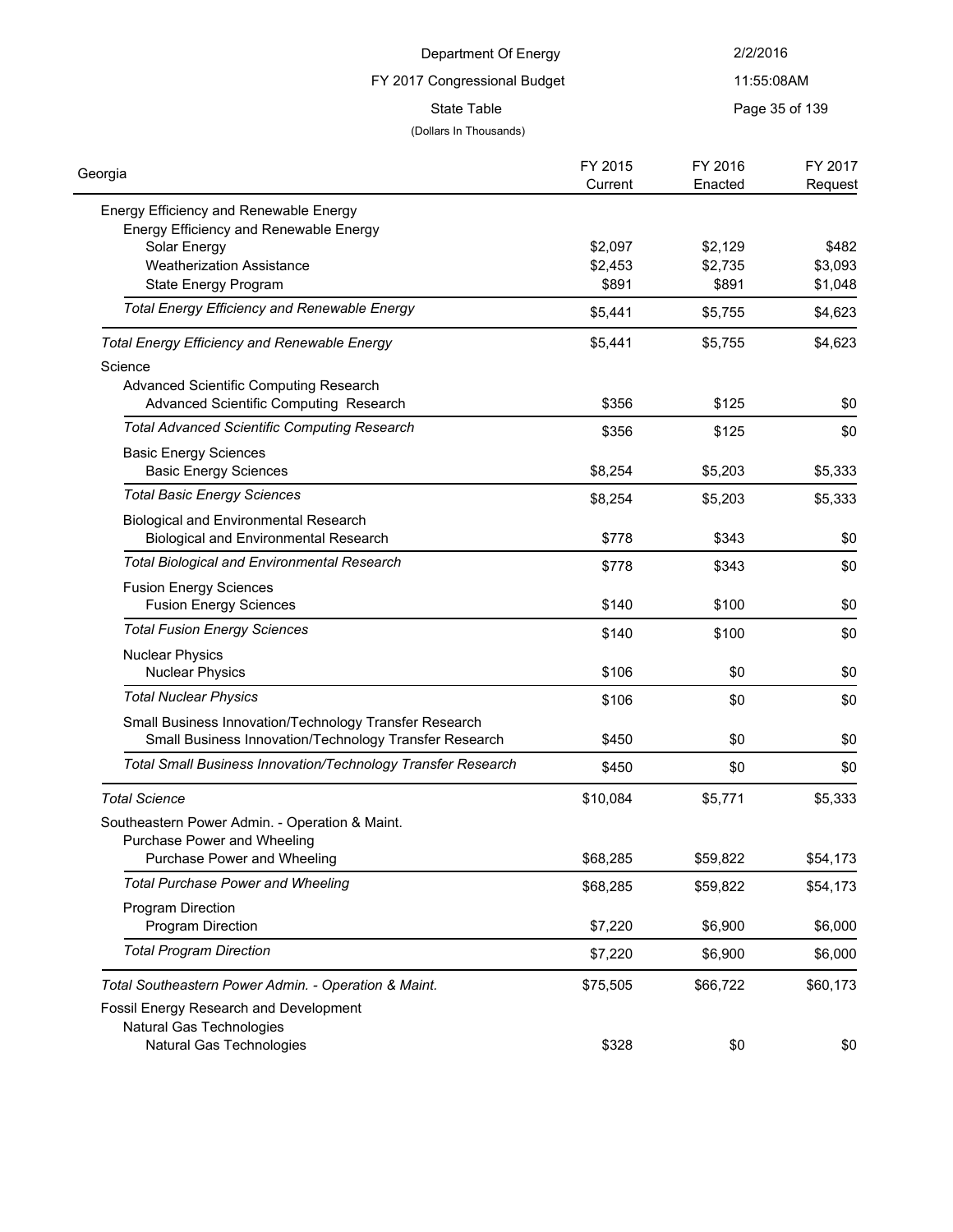| Department Of Energy                                |                        |                    | 2/2/2016           |  |
|-----------------------------------------------------|------------------------|--------------------|--------------------|--|
| FY 2017 Congressional Budget                        |                        |                    | 11:55:08AM         |  |
| State Table                                         |                        |                    | Page 36 of 139     |  |
|                                                     | (Dollars In Thousands) |                    |                    |  |
| Georgia                                             | FY 2015<br>Current     | FY 2016<br>Enacted | FY 2017<br>Request |  |
| <b>Total Natural Gas Technologies</b>               | \$328                  | \$0                | \$0                |  |
| <b>Total Fossil Energy Research and Development</b> | \$328                  | \$0                | \$0                |  |
| <b>Total Georgia</b>                                | \$91,358               | \$78,248           | \$70,129           |  |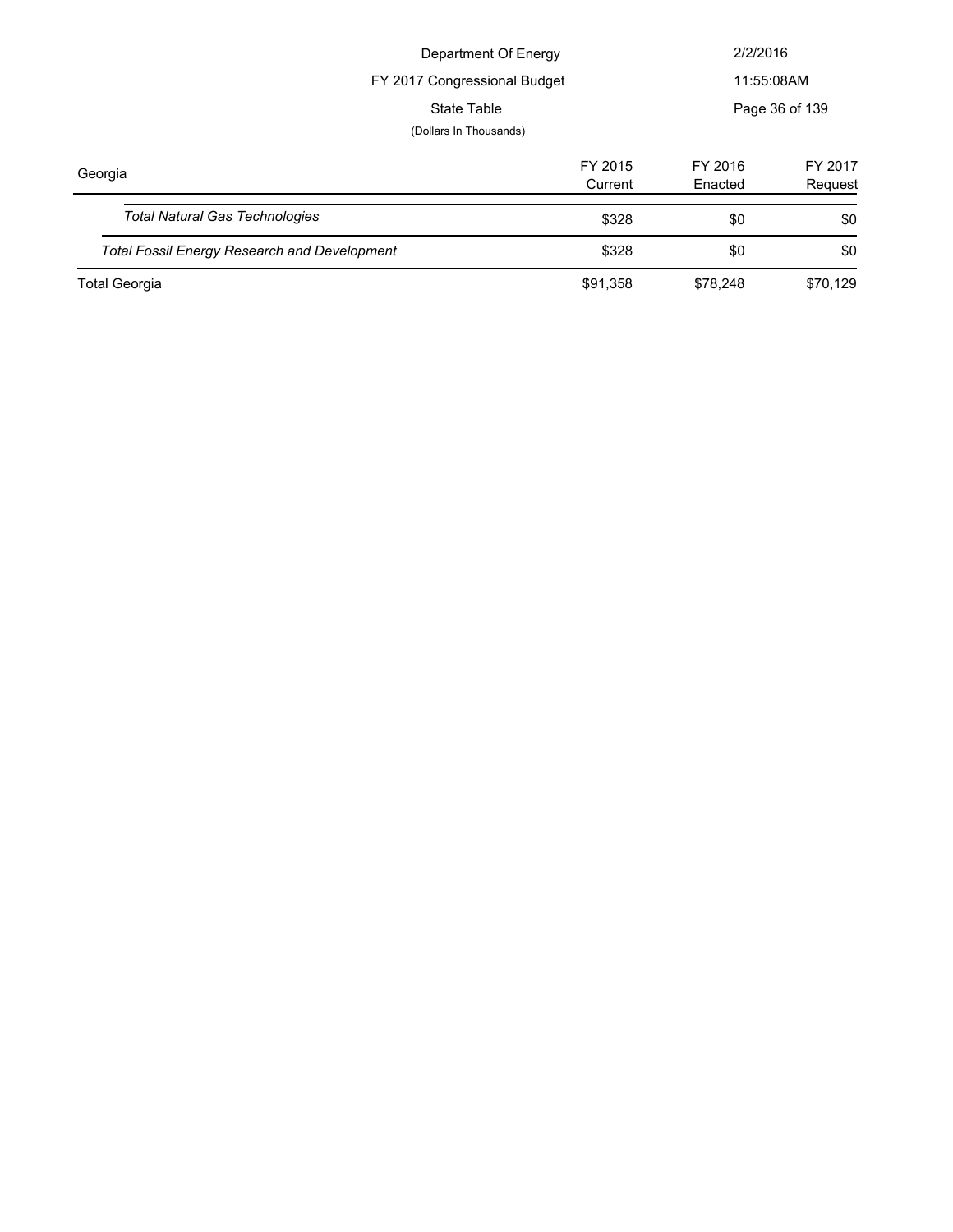| Department Of Energy                                |         | 2/2/2016   |                |
|-----------------------------------------------------|---------|------------|----------------|
| FY 2017 Congressional Budget                        |         | 11:55:08AM |                |
| State Table                                         |         |            | Page 37 of 139 |
| (Dollars In Thousands)                              |         |            |                |
| Guam                                                | FY 2015 | FY 2016    | FY 2017        |
|                                                     | Current | Enacted    | Request        |
| Energy Efficiency and Renewable Energy              |         |            |                |
| Energy Efficiency and Renewable Energy              |         |            |                |
| <b>Weatherization Assistance</b>                    | \$162   | \$181      | \$188          |
| State Energy Program                                | \$203   | \$203      | \$243          |
| <b>Total Energy Efficiency and Renewable Energy</b> | \$365   | \$384      | \$431          |
| <b>Total Energy Efficiency and Renewable Energy</b> | \$365   | \$384      | \$431          |
| <b>Total Guam</b>                                   | \$365   | \$384      | \$431          |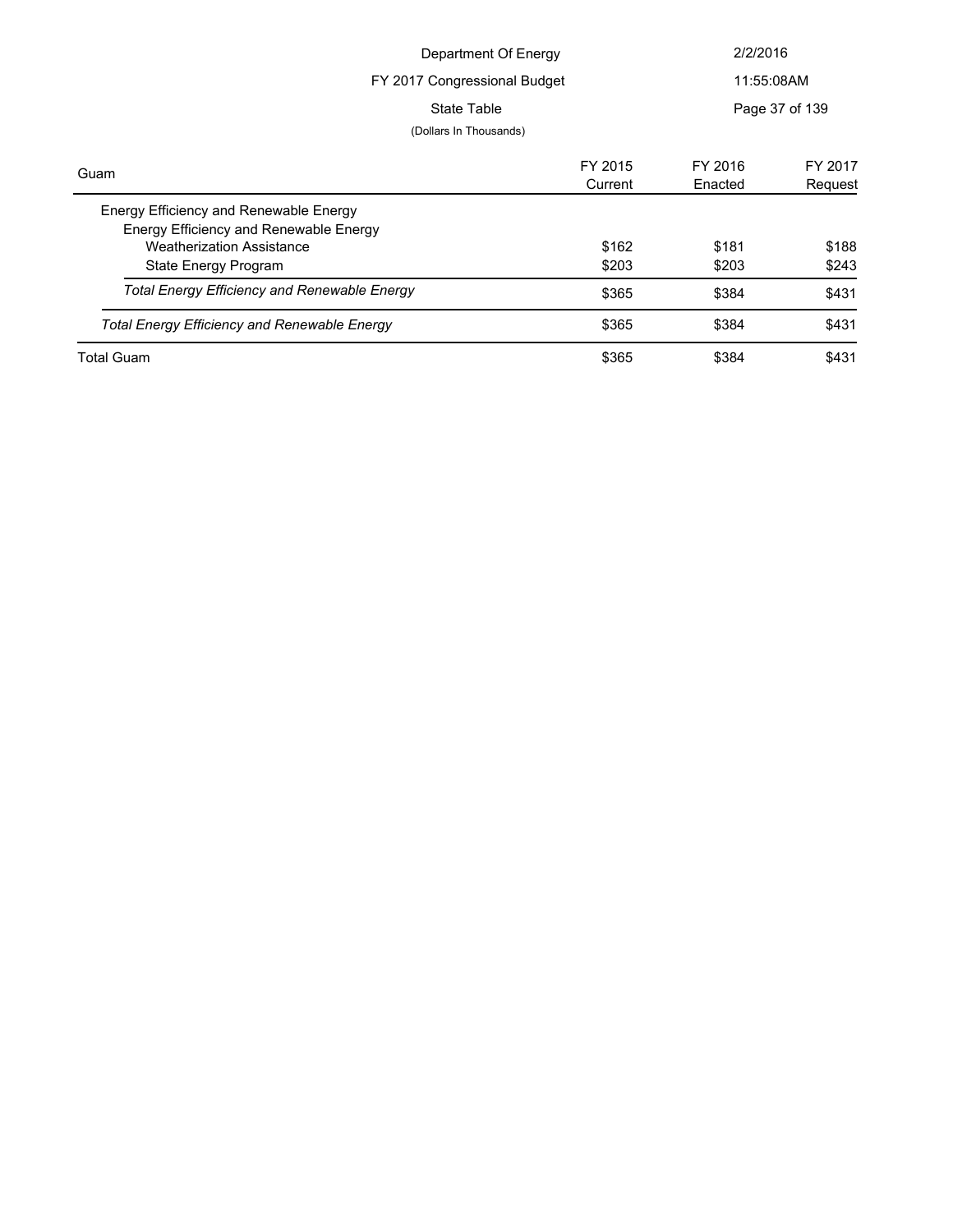|                                                     | Department Of Energy | 2/2/2016           |                    |
|-----------------------------------------------------|----------------------|--------------------|--------------------|
| FY 2017 Congressional Budget                        |                      | 11:55:08AM         |                    |
| <b>State Table</b><br>(Dollars In Thousands)        |                      | Page 38 of 139     |                    |
| Hawaii                                              | FY 2015<br>Current   | FY 2016<br>Enacted | FY 2017<br>Request |
| Energy Efficiency and Renewable Energy              |                      |                    |                    |
| Energy Efficiency and Renewable Energy              |                      |                    |                    |
| <b>Weatherization Assistance</b>                    | \$173                | \$194              | \$214              |
| <b>State Energy Program</b>                         | \$283                | \$283              | \$334              |
| <b>Total Energy Efficiency and Renewable Energy</b> | \$456                | \$477              | \$548              |
| <b>Total Energy Efficiency and Renewable Energy</b> | \$456                | \$477              | \$548              |
| Science                                             |                      |                    |                    |
| <b>Basic Energy Sciences</b>                        |                      |                    |                    |
| <b>Basic Energy Sciences</b>                        | \$272                | \$285              | \$285              |
| <b>Total Basic Energy Sciences</b>                  | \$272                | \$285              | \$285              |
| <b>Biological and Environmental Research</b>        |                      |                    |                    |
| <b>Biological and Environmental Research</b>        | \$0                  | \$0                | \$0                |
| <b>Total Biological and Environmental Research</b>  | \$0                  | \$0                | \$0                |
| <b>High Energy Physics</b>                          |                      |                    |                    |
| <b>High Energy Physics</b>                          | \$1,530              | \$1,176            | \$1,405            |
| <b>Total High Energy Physics</b>                    | \$1,530              | \$1,176            | \$1,405            |
| <b>Total Science</b>                                | \$1,802              | \$1,461            | \$1,690            |
| <b>Energy Information Administration</b>            |                      |                    |                    |
| <b>Energy Information Administration</b>            |                      |                    |                    |
| National Energy Information System                  | \$101                | \$100              | \$105              |
| <b>Total Energy Information Administration</b>      | \$101                | \$100              | \$105              |
| <b>Total Energy Information Administration</b>      | \$101                | \$100              | \$105              |
| Total Hawaii                                        | \$2,359              | \$2,038            | \$2.343            |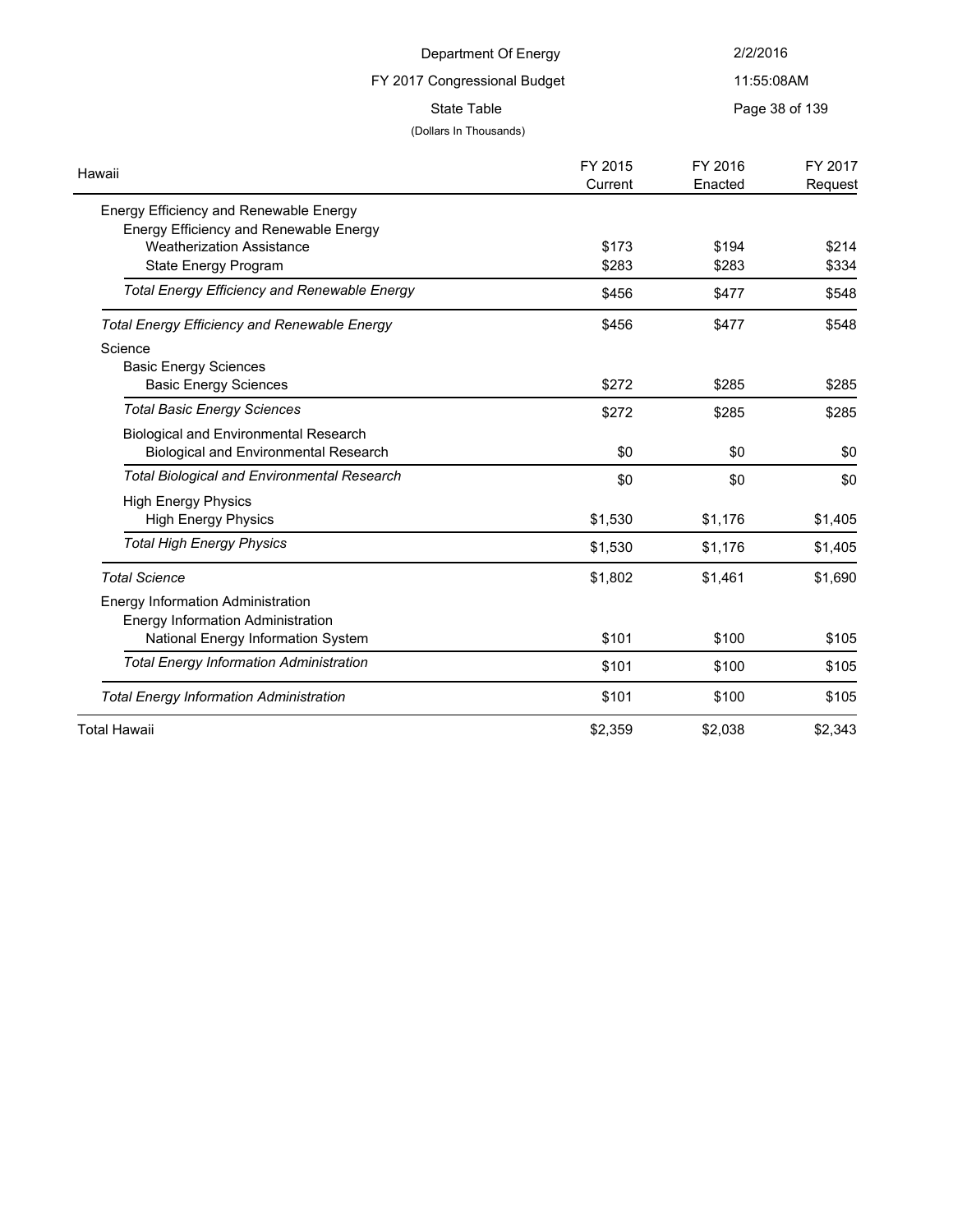| Department Of Energy<br>FY 2017 Congressional Budget                                              |                    | 2/2/2016           |                    |
|---------------------------------------------------------------------------------------------------|--------------------|--------------------|--------------------|
|                                                                                                   |                    |                    | 11:55:08AM         |
| <b>State Table</b>                                                                                |                    |                    | Page 39 of 139     |
| (Dollars In Thousands)                                                                            |                    |                    |                    |
| Idaho                                                                                             | FY 2015<br>Current | FY 2016<br>Enacted | FY 2017<br>Request |
| Non-Defense Environmental Cleanup                                                                 |                    |                    |                    |
| <b>Small Sites</b><br><b>Small Sites</b>                                                          | \$24,726           | \$5,919            | \$8,000            |
| <b>Total Small Sites</b>                                                                          | \$24,726           | \$5,919            | \$8,000            |
| <b>Total Non-Defense Environmental Cleanup</b>                                                    | \$24,726           | \$5,919            | \$8,000            |
| Electricity Delivery and Energy Reliability<br><b>Electricity Delivery and Energy Reliability</b> |                    |                    |                    |
| Clean Energy Transmission and Reliability                                                         | \$100              | \$0                | \$0                |
| <b>Energy Storage</b><br><b>Cybersecurity for Energy Delivery Systems</b>                         | \$50<br>\$1,149    | \$0<br>\$181       | \$0<br>\$254       |
| <b>National Electricity Delivery</b>                                                              | \$200              | \$75               | \$50               |
| Transformer Resilience and Advanced Components                                                    | \$0                | \$300              | \$1,000            |
| <b>Total Electricity Delivery and Energy Reliability</b>                                          | \$1,499            | \$556              | \$1,304            |
| <b>Total Electricity Delivery and Energy Reliability</b>                                          | \$1,499            | \$556              | \$1,304            |
| Nuclear Energy<br>University Research Program<br><b>University Research</b>                       | \$4,980            | \$4,980            | \$0                |
| <b>Total University Research Program</b>                                                          | \$4,980            | \$4,980            | \$0                |
| Fuel Cycle R & D                                                                                  |                    |                    |                    |
| Fuel Cycle R & D                                                                                  | \$102,300          | \$101,600          | \$126,900          |
| Total Fuel Cycle R & D                                                                            | \$102,300          | \$101,600          | \$126,900          |
| Radiological Facilities Management<br>Radiological Facilities Management                          | \$4,980            | \$6,800            | \$7,000            |
| <b>Total Radiological Facilities Management</b>                                                   | \$4,980            | \$6,800            | \$7,000            |
| Idaho Facilities Management<br>Idaho Facilities Management                                        | \$204,709          | \$220,993          | \$225,885          |
| <b>Total Idaho Facilities Management</b>                                                          | \$204,709          | \$220,993          | \$225,885          |
| Idaho Sitewide Safeguards and Security<br>Idaho Sitewide Safeguards and Security                  | \$103,581          | \$125,719          | \$129,303          |
| Total Idaho Sitewide Safeguards and Security                                                      | \$103,581          | \$125,719          | \$129,303          |
| Program Direction-NE<br>Program Direction-NE                                                      | \$8,700            | \$8,700            | \$10,575           |
| <b>Total Program Direction-NE</b>                                                                 | \$8,700            | \$8,700            | \$10,575           |
| Nuclear Energy Enabling Technologies<br>Nuclear Energy Enabling Technologies                      | \$61,035           | \$56,960           | \$34,312           |
| <b>Total Nuclear Energy Enabling Technologies</b>                                                 | \$61,035           | \$56,960           | \$34,312           |
| Reactors Concepts RD&D<br>Reactors Concepts RD&D                                                  | \$91,461           | \$89,810           | \$67,240           |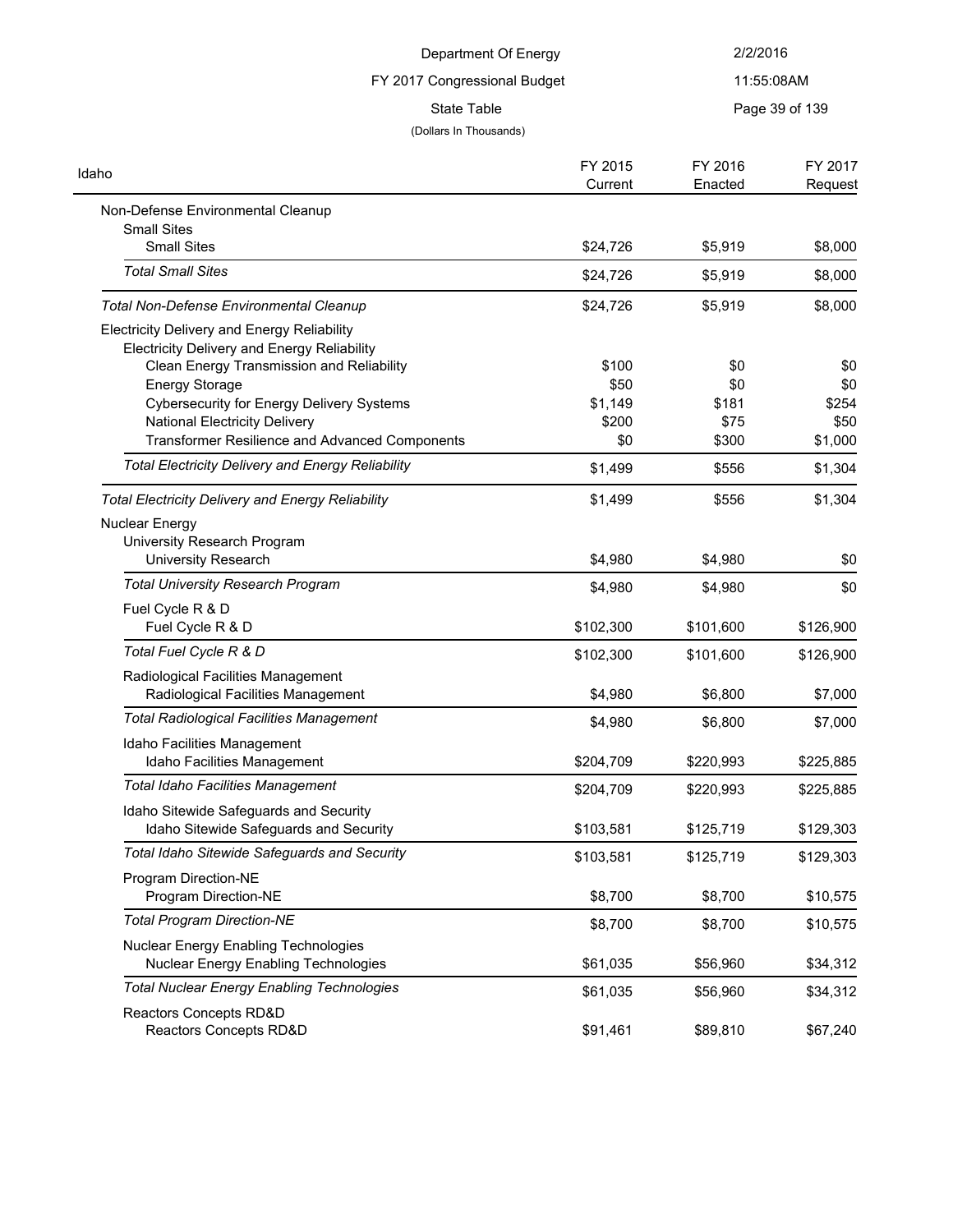## FY 2017 Congressional Budget

11:55:08AM

#### State Table **Page 40 of 139**

#### (Dollars In Thousands)

| . ugo .o o. .oo |  |
|-----------------|--|
|                 |  |
|                 |  |
|                 |  |
|                 |  |

| Idaho                                                                 | FY 2015   | FY 2016   | FY 2017   |
|-----------------------------------------------------------------------|-----------|-----------|-----------|
|                                                                       | Current   | Enacted   | Request   |
| <b>Total Reactors Concepts RD&amp;D</b>                               | \$91,461  | \$89,810  | \$67,240  |
| International Nuclear Energy Cooperation                              |           |           |           |
| International Nuclear Energy Cooperation                              | \$1,375   | \$1,190   | \$1,522   |
| <b>Total International Nuclear Energy Cooperation</b>                 | \$1,375   | \$1,190   | \$1,522   |
| <b>SMR Licensing Technical Support</b>                                |           |           |           |
| <b>SMR Licensing Technical Support</b>                                | \$54,500  | \$61,600  | \$89,100  |
| <b>Total SMR Licensing Technical Support</b>                          | \$54,500  | \$61,600  | \$89,100  |
| Supercritical Transformational Electric Power Generation              |           |           |           |
| Supercritical Transformational Electric Power Generation              | \$4,815   | \$0       | \$0       |
| <b>Total Supercritical Transformational Electric Power Generation</b> | \$4,815   | \$0       | \$0       |
| <b>Total Nuclear Energy</b>                                           | \$642,436 | \$678,352 | \$691,837 |
| Energy Efficiency and Renewable Energy                                |           |           |           |
| Energy Efficiency and Renewable Energy                                |           |           |           |
| Wind Energy                                                           | \$870     | \$297     | \$0       |
| Geothermal Technologies                                               | \$2,807   | \$1,900   | \$3,874   |
| Hydrogen & Fuel Cell Technologies                                     | \$1,200   | \$100     | \$2,300   |
| Vehicle Technologies                                                  | \$9,640   | \$10,966  | \$10,966  |
| Federal Energy Management Program                                     | \$237     | \$258     | \$410     |
| <b>Weatherization Assistance</b>                                      | \$1,671   | \$1,864   | \$2,016   |
| State Energy Program                                                  | \$317     | \$317     | \$368     |
| <b>Advanced Manufacturing</b>                                         | \$250     | \$200     | \$250     |
| <b>Strategic Programs</b>                                             | \$225     | \$0       | \$0       |
| <b>Bioenergy Technologies</b>                                         | \$15,438  | \$14,890  | \$13,864  |
| <b>Total Energy Efficiency and Renewable Energy</b>                   | \$32,655  | \$30,792  | \$34,048  |
| <b>Total Energy Efficiency and Renewable Energy</b>                   | \$32,655  | \$30,792  | \$34,048  |
| Science                                                               |           |           |           |
| <b>Basic Energy Sciences</b>                                          |           |           |           |
| <b>Basic Energy Sciences</b>                                          | \$500     | \$0       | \$0       |
| <b>Total Basic Energy Sciences</b>                                    | \$500     | \$0       | \$0       |
| <b>Biological and Environmental Research</b>                          |           |           |           |
| <b>Biological and Environmental Research</b>                          | \$600     | \$0       | \$0       |
| <b>Total Biological and Environmental Research</b>                    | \$600     | \$0       | \$0       |
| <b>Fusion Energy Sciences</b>                                         |           |           |           |
| <b>Fusion Energy Sciences</b>                                         | \$3,101   | \$2,700   | \$2,500   |
| <b>Total Fusion Energy Sciences</b>                                   | \$3,101   | \$2,700   | \$2,500   |
| <b>Nuclear Physics</b>                                                |           |           |           |
| <b>Nuclear Physics</b>                                                | \$315     | \$0       | \$0       |
| <b>Total Nuclear Physics</b>                                          | \$315     | \$0       | \$0       |

Workforce Development for Teachers and Scientists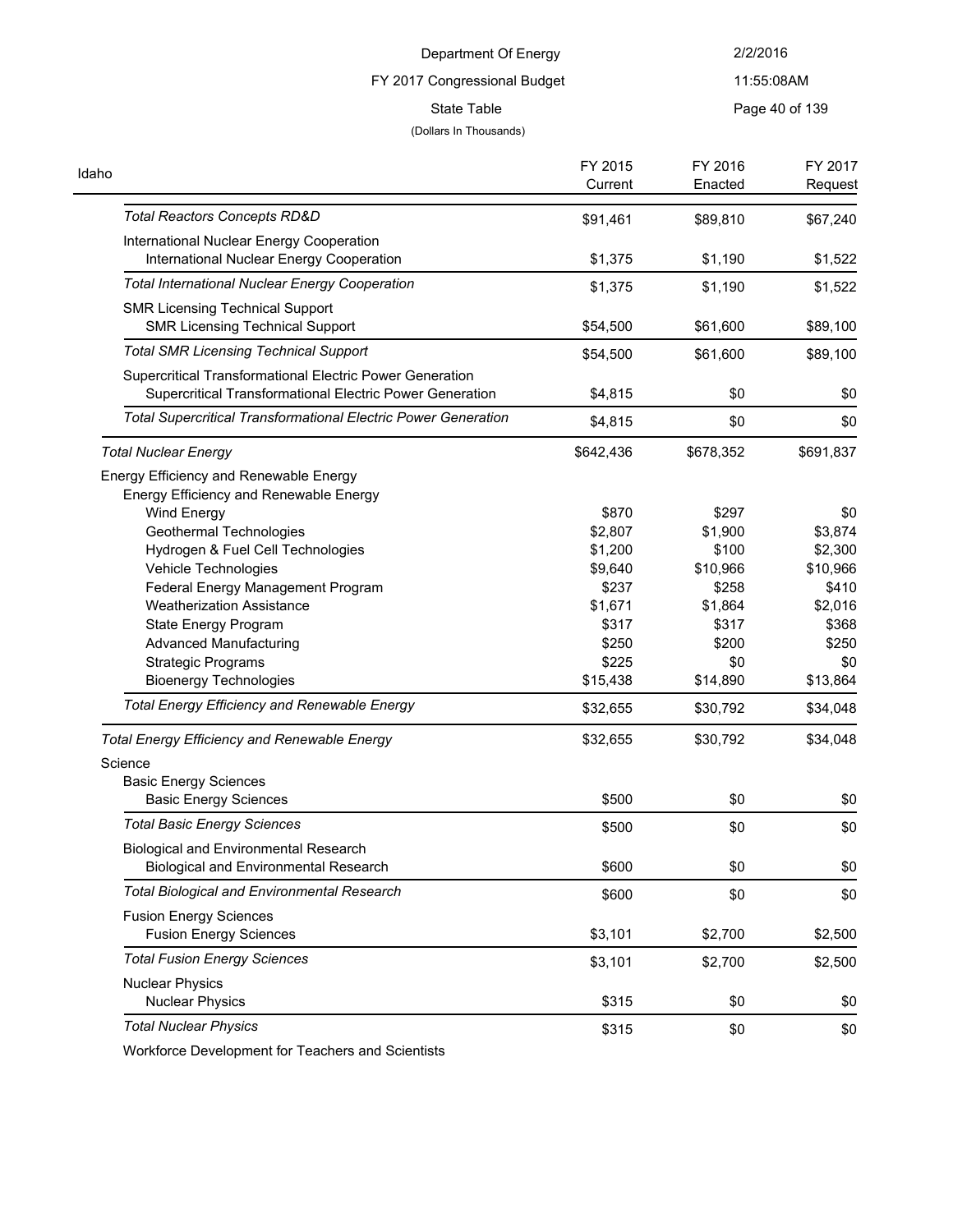# FY 2017 Congressional Budget

11:55:08AM

State Table **Page 41 of 139** 

### (Dollars In Thousands)

| Idaho                                                          | FY 2015<br>Current | FY 2016<br>Enacted | FY 2017<br>Request |
|----------------------------------------------------------------|--------------------|--------------------|--------------------|
| Workforce Development for Teachers and Scientists              | \$436              | \$0                | \$0                |
| <b>Total Workforce Development for Teachers and Scientists</b> | \$436              | \$0                | \$0                |
| <b>Total Science</b>                                           | \$4,952            | \$2,700            | \$2,500            |
| Weapons Activities                                             |                    |                    |                    |
| Directed Stockpile Work                                        |                    |                    |                    |
| Directed Stockpile Work                                        | \$2,605            | \$5,285            | \$3,065            |
| <b>Total Directed Stockpile Work</b>                           | \$2,605            | \$5,285            | \$3,065            |
| Infrastructure and Operations                                  |                    |                    |                    |
| Infrastructure and Operations                                  | \$0                | \$745              | \$0                |
| <b>Total Infrastructure and Operations</b>                     | \$0                | \$745              | \$0                |
| Nuclear Counterterrorism Incident Response                     |                    |                    |                    |
| Nuclear Counterterrorism Incident Response                     | \$3,582            | \$0                | \$0                |
| Total Nuclear Counterterrorism Incident Response               | \$3,582            | \$0                | \$0                |
| <b>Total Weapons Activities</b>                                | \$6,187            | \$6,030            | \$3,065            |
| <b>Other Defense Activities</b>                                |                    |                    |                    |
| Environment, Health, Safety and Security                       |                    |                    |                    |
| Environment, Health, Safety and Security                       | \$550              | \$550              | \$550              |
| Total Environment, Health, Safety and Security                 | \$550              | \$550              | \$550              |
| <b>Total Other Defense Activities</b>                          | \$550              | \$550              | \$550              |
| Defense Nuclear Nonproliferation                               |                    |                    |                    |
| <b>Global Threat Reduction Initiative</b>                      |                    |                    |                    |
| <b>Global Threat Reduction Initiative</b>                      | \$63,842           | \$0                | \$0                |
| Total Global Threat Reduction Initiative                       | \$63,842           | \$0                | \$0                |
| Nonproliferation and Verification R&D                          |                    |                    |                    |
| Nonproliferation and Verification R&D                          | \$0                | \$0                | \$0                |
| Total Nonproliferation and Verification R&D                    | \$0                | \$0                | \$0                |
| Defense Nuclear Nonproliferation R&D                           |                    |                    |                    |
| Defense Nuclear Nonproliferation R&D                           | \$7,495            | \$5,857            | \$5,533            |
| Total Defense Nuclear Nonproliferation R&D                     | \$7,495            | \$5,857            | \$5,533            |
| Nonproliferation and International Security                    |                    |                    |                    |
| Nonproliferation and International Security                    | \$3,600            | \$0                | \$0                |
| <b>Total Nonproliferation and International Security</b>       | \$3,600            | \$0                | \$0                |
| International Material Protection and Cooperation              |                    |                    |                    |
| International Material Protection and Cooperation              | \$937              | \$0                | \$0                |
| <b>Total International Material Protection and Cooperation</b> | \$937              | \$0                | \$0                |
| Nuclear Counterterrorism and Incident Response                 |                    |                    |                    |
| Nuclear Counterterrorism Incident Response                     | \$0                | \$3,455            | \$3,745            |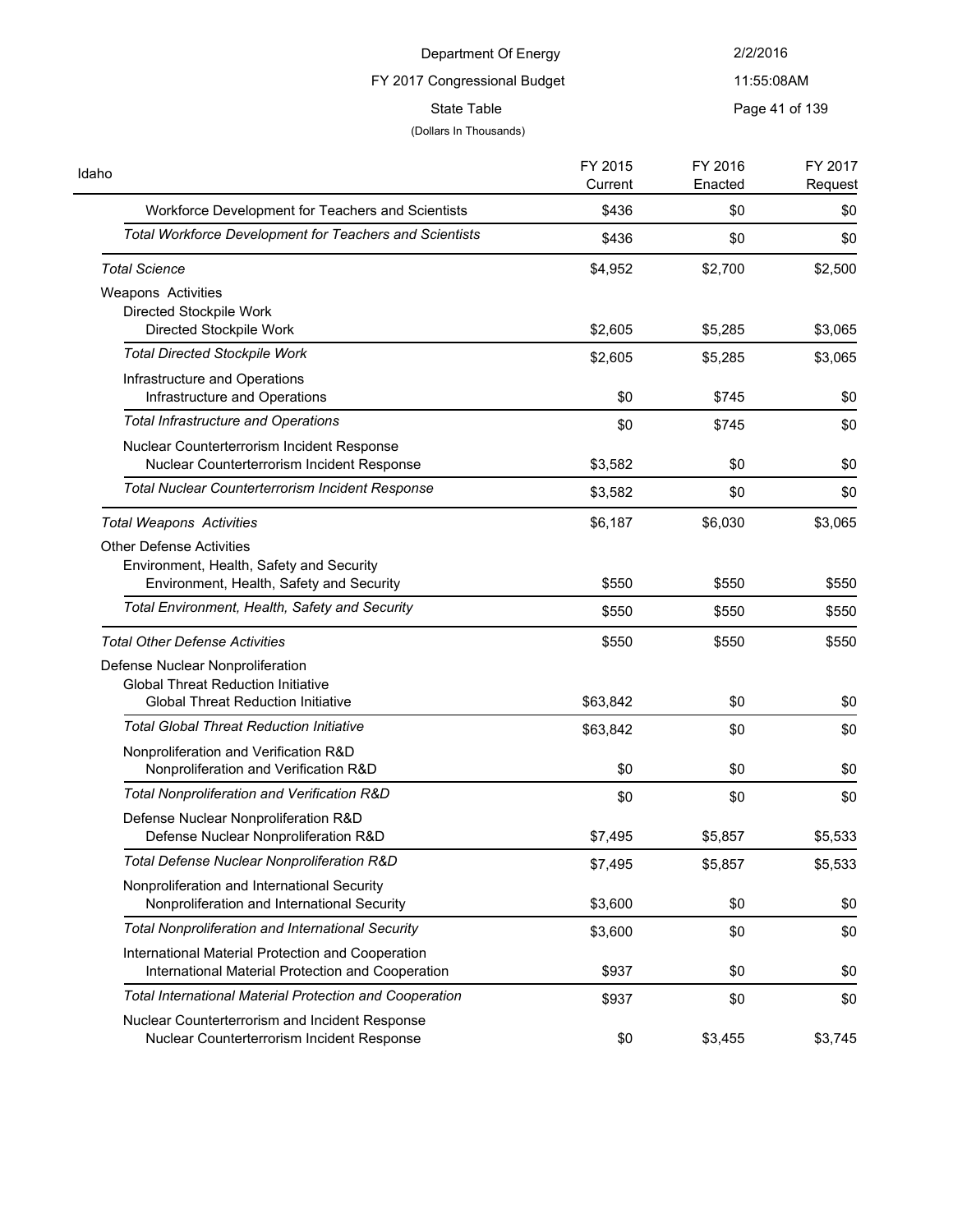FY 2017 Congressional Budget

11:55:08AM

# (Dollars In Thousands)

State Table **Page 42 of 139** 

| Idaho                                                                                                             | FY 2015<br>Current | FY 2016    | FY 2017        |
|-------------------------------------------------------------------------------------------------------------------|--------------------|------------|----------------|
|                                                                                                                   |                    | Enacted    | Request        |
| <b>Total Nuclear Counterterrorism and Incident Response</b>                                                       | \$0                | \$3,455    | \$3,745        |
| <b>Global Material Security</b><br><b>Global Material Security</b>                                                | \$0                | \$4,695    | \$2,675        |
| <b>Total Global Material Security</b>                                                                             | \$0                | \$4,695    | \$2,675        |
| Material Management and Minimization<br>Material Management and Minimization                                      | \$0                | \$106,643  | \$60,386       |
| <b>Total Material Management and Minimization</b>                                                                 | \$0                | \$106,643  | \$60,386       |
| Nonproliferation and Arms Control<br>Nonproliferation and Arms Control                                            | \$0                | \$2,475    | \$2,435        |
| <b>Total Nonproliferation and Arms Control</b>                                                                    | \$0                | \$2,475    | \$2,435        |
| <b>Total Defense Nuclear Nonproliferation</b>                                                                     | \$75,874           | \$123,125  | \$74,774       |
| <b>Naval Reactors</b><br>Naval Reactors Program                                                                   |                    |            |                |
| Naval Reactors Program                                                                                            | \$131,460          | \$148,115  | \$150,976      |
| <b>Total Naval Reactors Program</b>                                                                               | \$131,460          | \$148,115  | \$150,976      |
| <b>Total Naval Reactors</b>                                                                                       | \$131,460          | \$148,115  | \$150,976      |
| Departmental Administration                                                                                       |                    |            |                |
| <b>Strategic Partnership Projects</b><br><b>Strategic Partnership Projects</b>                                    | \$0                | \$1,000    | \$1,000        |
| <b>Total Strategic Partnership Projects</b>                                                                       | \$0                | \$1,000    | \$1,000        |
| Cost of Work for Others<br>Cost of Work for Others                                                                | \$1,000            | \$0        | \$0            |
| <b>Total Cost of Work for Others</b>                                                                              | \$1,000            | \$0        | \$0            |
| <b>Total Departmental Administration</b>                                                                          | \$1,000            | \$1,000    | \$1,000        |
| Fossil Energy Research and Development<br>CCS and Power Systems                                                   |                    |            |                |
| Carbon Storage                                                                                                    | \$377              | \$377      | \$0            |
| <b>Cross Cutting Reasearch</b>                                                                                    | \$125              | \$250      | \$0            |
| <b>Total CCS and Power Systems</b>                                                                                | \$502              | \$627      | \$0            |
| CCS and Advanced Power Systems                                                                                    |                    |            |                |
| Carbon Storage<br><b>Crosscutting Research and Analysis</b>                                                       | \$0<br>\$0         | \$0<br>\$0 | \$386          |
| <b>Total CCS and Advanced Power Systems</b>                                                                       | \$0                | \$0        | \$125<br>\$511 |
|                                                                                                                   |                    |            |                |
| <b>Total Fossil Energy Research and Development</b><br>Defense Environmental Cleanup<br>Idaho National Laboratory | \$502              | \$627      | \$511          |
| Idaho Community and Regulatory Support                                                                            | \$2,910            | \$3,000    | \$3,000        |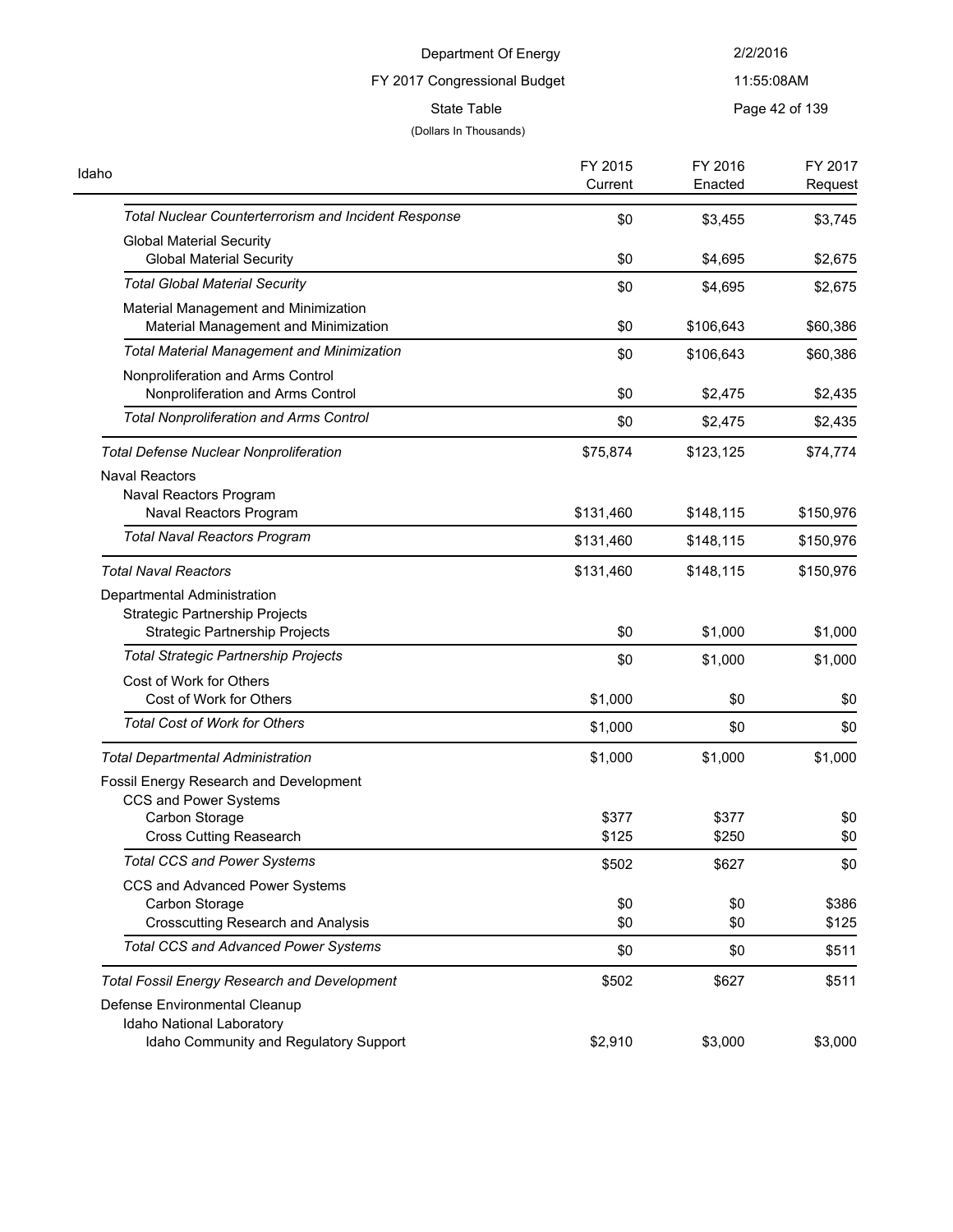| Department Of Energy                 |                              |                    | 2/2/2016           |  |
|--------------------------------------|------------------------------|--------------------|--------------------|--|
|                                      | FY 2017 Congressional Budget |                    | 11:55:08AM         |  |
|                                      | State Table                  |                    | Page 43 of 139     |  |
|                                      | (Dollars In Thousands)       |                    |                    |  |
|                                      | FY 2015<br>Current           | FY 2016<br>Enacted | FY 2017<br>Request |  |
| Idaho Clean-up and Waste Disposition | \$377,293                    | \$393,000          | \$359,088          |  |
| Total Idaho National Laboratory      | \$380,203                    | \$396,000          | \$362,088          |  |
| Program Direction<br>Idaho           | \$6.931                      | \$7.882            | \$8.192            |  |

Idaho \$6,931 \$7,882 \$8,192 **Total Program Direction**  $$6,931$   $$7,882$   $$8,192$ 

National Energy Information System **\$149** \$160 \$160 \$160 **Total Energy Information Administration 1998 <b>\$149** \$160 \$160 \$160

**Total Defense Environmental Cleanup 5387,134** \$403,882 \$370,280

**Total Energy Information Administration 5160** \$149 \$160 \$160

Energy Information Administration Energy Information Administration

Idaho

Total Idaho \$1,309,124 \$1,401,808 \$1,339,005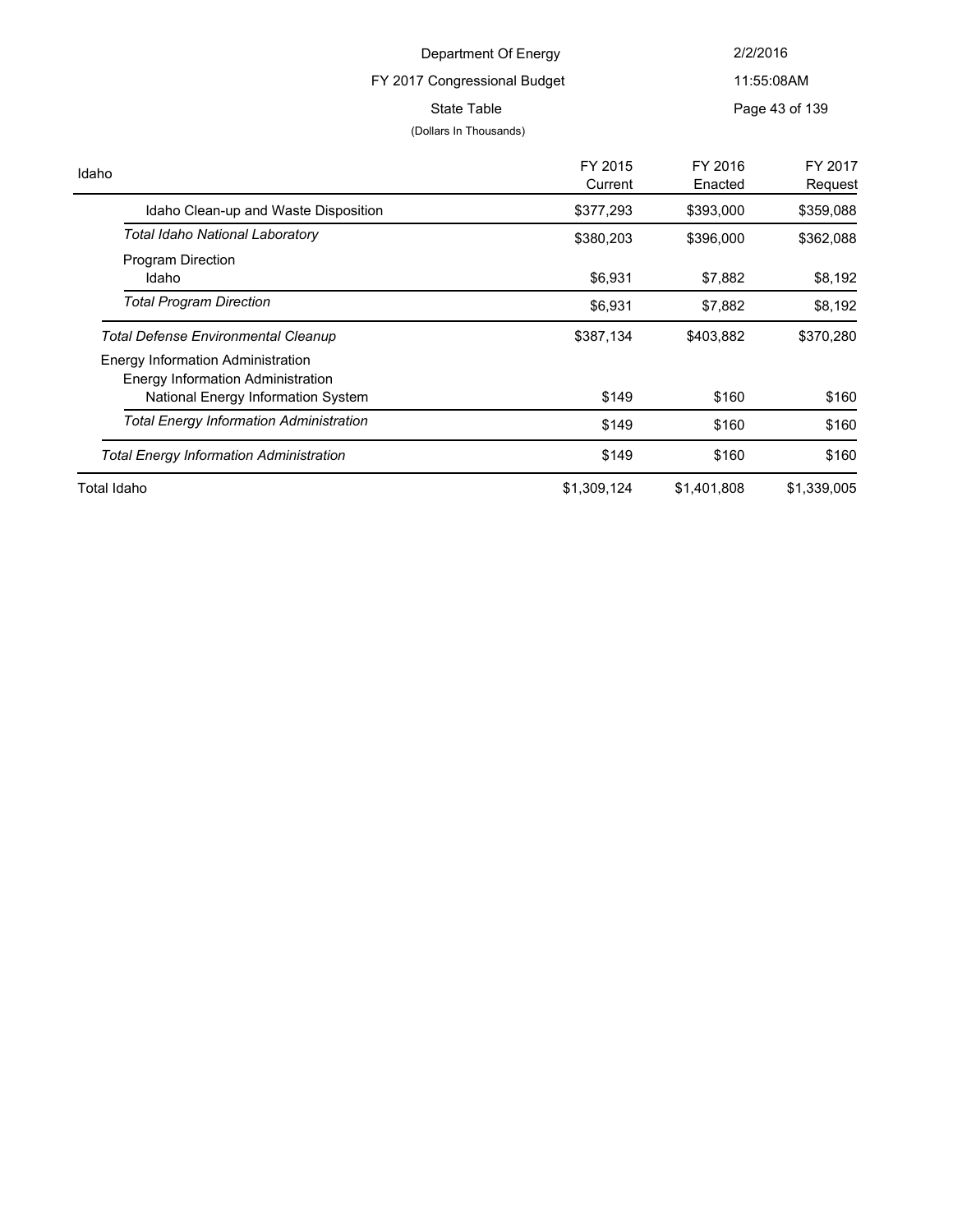| Department Of Energy<br>FY 2017 Congressional Budget                                       | 2/2/2016           |                    |
|--------------------------------------------------------------------------------------------|--------------------|--------------------|
|                                                                                            |                    |                    |
|                                                                                            | 11:55:08AM         |                    |
| State Table                                                                                |                    | Page 44 of 139     |
| (Dollars In Thousands)                                                                     |                    |                    |
| FY 2015<br>ois<br>Current                                                                  | FY 2016<br>Enacted | FY 2017<br>Request |
| Electricity Delivery and Energy Reliability<br>Electricity Delivery and Energy Reliability |                    |                    |
| Clean Energy Transmission and Reliability<br>\$2.150                                       | \$6.305            | \$0                |
| <b>Smart Grid</b><br>\$2,369                                                               | \$1.773            | \$1,658            |
| \$1,000<br>Cybersecurity for Energy Delivery Systems                                       | \$1.909            | \$1,500            |

National Electricity Delivery \$357 \$250 \$250 Total Electricity Delivery and Energy Reliability **\$5,876** \$10,237 \$3,408

Fuel Cycle R & D  $$12,500$   $$10,100$   $$12,600$ **Total Fuel Cycle R & D**  $$12,500$   $$10,100$   $$12,600$ 

*Total Electricity Delivery and Energy Reliability* \$5,876 \$10,237 \$3,408

| Nuclear Energy Enabling Technologies<br><b>Nuclear Energy Enabling Technologies</b> | \$5,243  | \$5,525  | \$4,760  |
|-------------------------------------------------------------------------------------|----------|----------|----------|
| <b>Total Nuclear Energy Enabling Technologies</b>                                   | \$5,243  | \$5,525  | \$4,760  |
| Reactors Concepts RD&D                                                              |          |          |          |
| <b>Reactors Concepts RD&amp;D</b>                                                   | \$14,684 | \$17,560 | \$13,760 |
| <b>Total Reactors Concepts RD&amp;D</b>                                             | \$14,684 | \$17,560 | \$13,760 |
| International Nuclear Energy Cooperation                                            |          |          |          |
| International Nuclear Energy Cooperation                                            | \$918    | \$725    | \$990    |
| <b>Total International Nuclear Energy Cooperation</b>                               | \$918    | \$725    | \$990    |
| Total Nuclear Energy                                                                | \$33,345 | \$33,910 | \$32,110 |
| Energy Efficiency and Renewable Energy                                              |          |          |          |
| Energy Efficiency and Renewable Energy                                              |          |          |          |
| <b>Wind Energy</b>                                                                  | \$1,601  | \$700    | \$1,799  |
| Geothermal Technologies                                                             | \$150    | \$0      | \$0      |
| Hydrogen & Fuel Cell Technologies                                                   | \$10,600 | \$11,500 | \$9,000  |
| <b>Water Power</b>                                                                  | \$206    | \$0      | \$795    |
| Solar Energy                                                                        | \$580    | \$589    | \$2,358  |
| Vehicle Technologies                                                                | \$38,510 | \$43,805 | \$43,805 |
| <b>Building Technologies</b>                                                        | \$288    | \$260    | \$0      |
| Federal Energy Management Program                                                   | \$900    | \$0      | \$0      |
| <b>Weatherization Assistance</b>                                                    | \$11,684 | \$13,027 | \$13,438 |
| State Energy Program                                                                | \$1,597  | \$1,597  | \$1,794  |
| <b>Advanced Manufacturing</b>                                                       | \$1,887  | \$3,730  | \$4,000  |
| <b>Strategic Programs</b>                                                           | \$160    | \$0      | \$0      |
| <b>Bioenergy Technologies</b>                                                       | \$5,661  | \$5,271  | \$4,919  |

Total Energy Efficiency and Renewable Energy **\$73,824** \$80,479 \$81,908

**Total Energy Efficiency and Renewable Energy**  $$73,824$  $$80,479$  $$81,908$ 

Science

Illinois

Nuclear Energy

Fuel Cycle R & D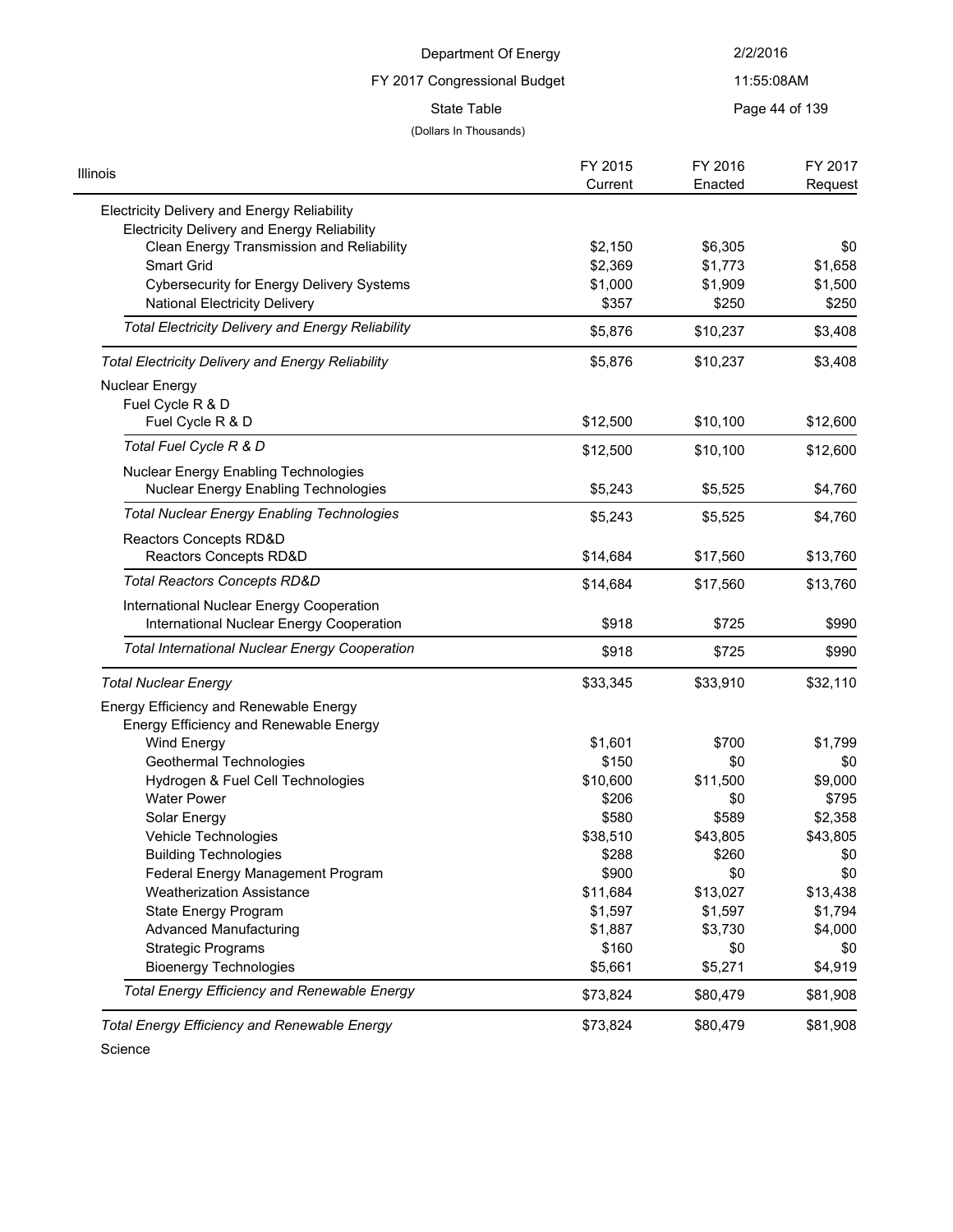# FY 2017 Congressional Budget

11:55:08AM

State Table **Page 45 of 139** 

### (Dollars In Thousands)

| FY 2015   | FY 2016            | FY 2017<br>Request |
|-----------|--------------------|--------------------|
|           |                    |                    |
| \$111,805 | \$115,749          | \$85,472           |
| \$111,805 | \$115,749          | \$85,472           |
| \$267,662 | \$379,071          | \$434,033          |
| \$267,662 | \$379,071          | \$434,033          |
| \$34,148  | \$45,897           | \$58,978           |
| \$34,148  | \$45,897           | \$58,978           |
| \$1,392   | \$5,148            | \$2,840            |
| \$1,392   | \$5,148            | \$2,840            |
| \$391,976 | \$397,798          | \$417,015          |
| \$391,976 | \$397,798          | \$417,015          |
| \$30,747  | \$101,895          | \$102,891          |
| \$30,747  | \$101,895          | \$102,891          |
| \$1,456   | \$0                | \$0                |
| \$1,456   | \$0                | \$0                |
| \$13,301  | \$39,423           | \$26,257           |
| \$13,301  | \$39,423           | \$26,257           |
| \$13,422  | \$13,967           | \$14,566           |
| \$13,422  | \$13,967           | \$14,566           |
| \$38,166  | \$35,005           | \$36,130           |
| \$38,166  | \$35,005           | \$36,130           |
| \$13,566  | \$0                | \$0                |
| \$13,566  | \$0                | \$0                |
| \$917,641 | \$1,133,953        | \$1,178,182        |
|           |                    |                    |
|           | \$0                | \$0                |
| \$1,300   | \$0                | \$0                |
|           | Current<br>\$1,300 | Enacted            |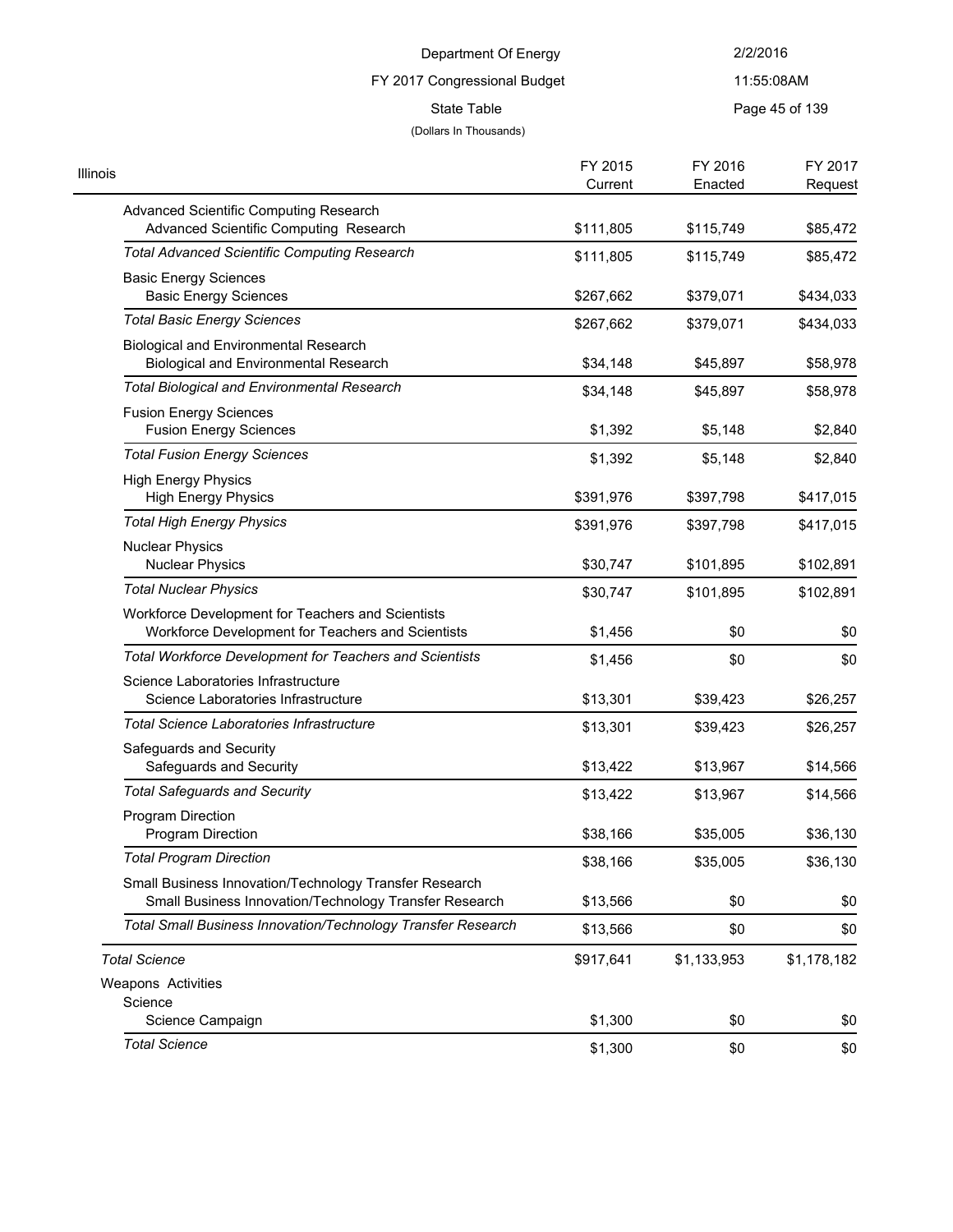## FY 2017 Congressional Budget

11:55:08AM

State Table **Page 46 of 139** 

#### (Dollars In Thousands)

| Illinois                                                                                                | FY 2015  | FY 2016  | FY 2017  |
|---------------------------------------------------------------------------------------------------------|----------|----------|----------|
|                                                                                                         | Current  | Enacted  | Request  |
| <b>Advanced Simulation &amp; Computing</b><br>Advanced Simulation & Computing Campaign                  | \$2,580  | \$790    | \$0      |
| <b>Total Advanced Simulation &amp; Computing</b>                                                        | \$2,580  | \$790    | \$0      |
| Infrastructure and Operations<br>Infrastructure and Operations                                          | \$20     | \$10     | \$0      |
| <b>Total Infrastructure and Operations</b>                                                              | \$20     | \$10     | \$0      |
| Nuclear Counterterrorism Incident Response<br>Nuclear Counterterrorism Incident Response                | \$2,290  | \$0      | \$0      |
| <b>Total Nuclear Counterterrorism Incident Response</b>                                                 | \$2,290  | \$0      | \$0      |
| <b>Total Weapons Activities</b>                                                                         | \$6,190  | \$800    | \$0      |
| <b>Other Defense Activities</b>                                                                         |          |          |          |
| Environment, Health, Safety and Security                                                                |          |          |          |
| Environment, Health, Safety and Security                                                                | \$995    | \$995    | \$995    |
| Total Environment, Health, Safety and Security                                                          | \$995    | \$995    | \$995    |
| <b>Total Other Defense Activities</b>                                                                   | \$995    | \$995    | \$995    |
| Defense Nuclear Nonproliferation                                                                        |          |          |          |
| <b>Global Threat Reduction Initiative</b>                                                               |          |          |          |
| <b>Global Threat Reduction Initiative</b>                                                               | \$28,002 | \$0      | \$0      |
| <b>Total Global Threat Reduction Initiative</b>                                                         | \$28,002 | \$0      | \$0      |
| Nonproliferation and Verification R&D<br>Nonproliferation and Verification R&D                          | \$0      | \$0      | \$0      |
| Total Nonproliferation and Verification R&D                                                             | \$0      | \$0      | \$0      |
| Defense Nuclear Nonproliferation R&D<br>Defense Nuclear Nonproliferation R&D                            | \$2,490  | \$4,072  | \$3,854  |
| Total Defense Nuclear Nonproliferation R&D                                                              | \$2,490  | \$4,072  | \$3,854  |
| Nonproliferation and International Security<br>Nonproliferation and International Security              | \$8,475  | \$0      | \$0      |
| <b>Total Nonproliferation and International Security</b>                                                |          |          |          |
| International Material Protection and Cooperation                                                       | \$8,475  | \$0      | \$0      |
| International Material Protection and Cooperation                                                       | \$430    | \$0      | \$0      |
| <b>Total International Material Protection and Cooperation</b>                                          | \$430    | \$0      | \$0      |
| <b>Global Material Security</b><br><b>Global Material Security</b>                                      | \$0      | \$1,143  | \$785    |
| <b>Total Global Material Security</b>                                                                   | \$0      | \$1,143  | \$785    |
| Material Management and Minimization<br>Material Management and Minimization                            | \$0      | \$32,560 | \$36,355 |
| <b>Total Material Management and Minimization</b>                                                       | \$0      | \$32,560 | \$36,355 |
| $\mathbf{B}$ $\mathbf{B}$ and $\mathbf{B}$ are solved as $\mathbf{A}$ and $\mathbf{A}$ and $\mathbf{A}$ |          |          |          |

Nonproliferation and Arms Control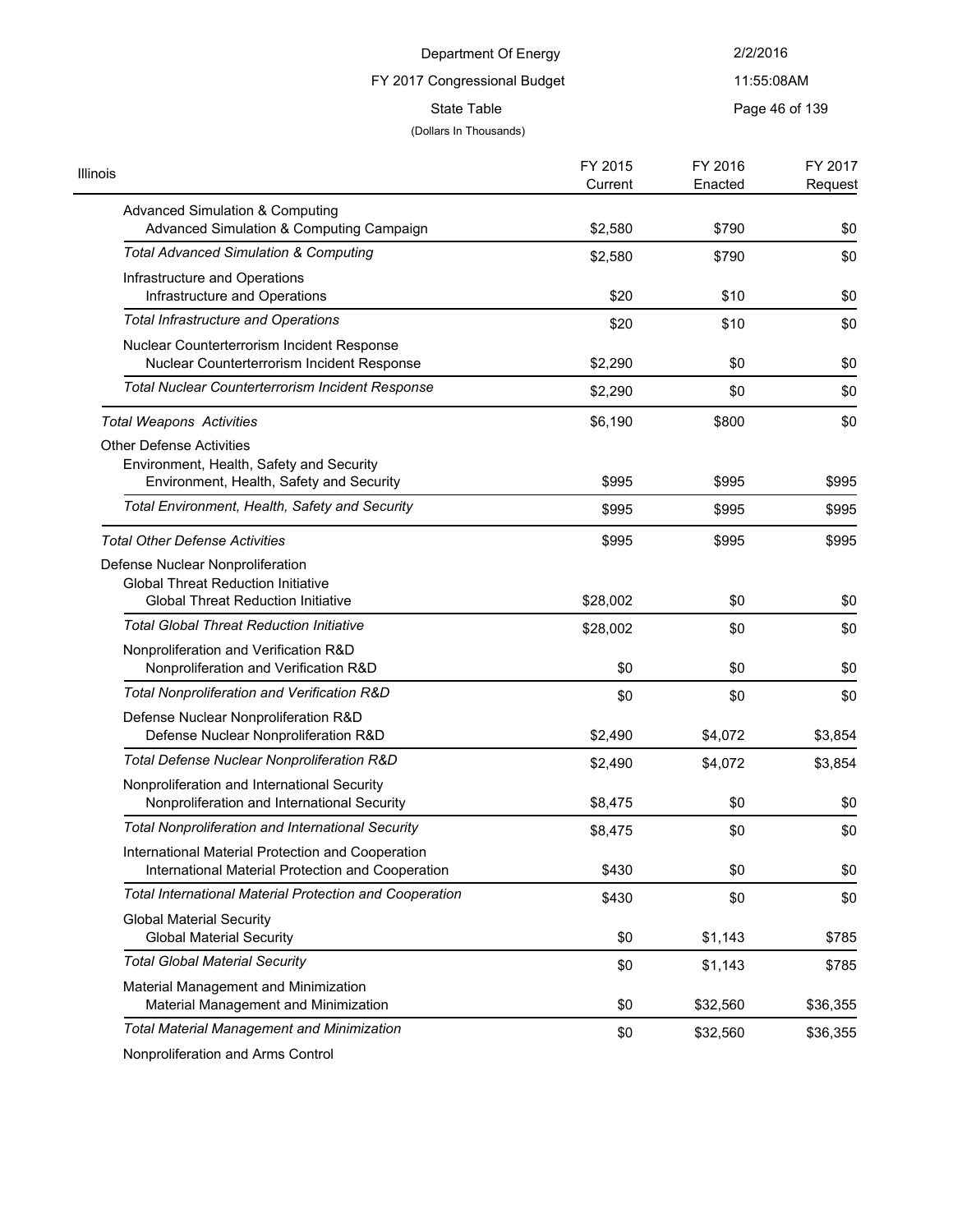## FY 2017 Congressional Budget

11:55:08AM

State Table **Page 47 of 139** 

### (Dollars In Thousands)

 $\frac{1}{2}$ 

| <b>Illinois</b>                                        | FY 2015<br>Current | FY 2016<br>Enacted | FY 2017<br>Request |
|--------------------------------------------------------|--------------------|--------------------|--------------------|
| Nonproliferation and Arms Control                      | \$0                | \$8,929            | \$8,788            |
| <b>Total Nonproliferation and Arms Control</b>         | \$0                | \$8,929            | \$8,788            |
| <b>Total Defense Nuclear Nonproliferation</b>          | \$39,397           | \$46,704           | \$49,782           |
| Departmental Administration                            |                    |                    |                    |
| <b>Strategic Partnership Projects</b>                  |                    |                    |                    |
| <b>Strategic Partnership Projects</b>                  | \$0                | \$200              | \$13,200           |
| <b>Total Strategic Partnership Projects</b>            | \$0                | \$200              | \$13,200           |
| Cost of Work for Others                                |                    |                    |                    |
| Cost of Work for Others                                | \$400              | \$0                | \$0                |
| <b>Total Cost of Work for Others</b>                   | \$400              | \$0                | \$0                |
| <b>Total Departmental Administration</b>               | \$400              | \$200              | \$13,200           |
| Fossil Energy Research and Development                 |                    |                    |                    |
| <b>CCS and Power Systems</b>                           |                    |                    |                    |
| Carbon Capture                                         | \$3,708            | \$4,519            | \$0                |
| <b>Advanced Energy Systems</b>                         | \$225              | \$500              | \$0                |
| <b>Cross Cutting Reasearch</b>                         | \$379              | \$284              | \$0                |
| <b>Total CCS and Power Systems</b>                     | \$4,312            | \$5,303            | \$0                |
| Natural Gas Technologies<br>Natural Gas Technologies   | \$550              | \$240              | \$0                |
| <b>Total Natural Gas Technologies</b>                  |                    |                    |                    |
|                                                        | \$550              | \$240              | \$0                |
| Unconventional Fossil Energy Technologies              |                    |                    |                    |
| Unconventional Fossil Energy Technologies              | \$0                | \$5,762            | \$0                |
| <b>Total Unconventional Fossil Energy Technologies</b> | \$0                | \$5,762            | \$0                |
| CCS and Advanced Power Systems                         |                    |                    |                    |
| Carbon Capture                                         | \$0                | \$0                | \$1,925            |
| <b>Advanced Energy Systems</b>                         | \$0                | \$0                | \$300              |
| <b>Crosscutting Research and Analysis</b>              | \$0                | \$0                | \$206              |
| <b>Total CCS and Advanced Power Systems</b>            | \$0                | \$0                | \$2,431            |
| Total Fossil Energy Research and Development           | \$4,862            | \$11,305           | \$2,431            |
| <b>Energy Information Administration</b>               |                    |                    |                    |
| Energy Information Administration                      |                    |                    |                    |
| National Energy Information System                     | \$258              | \$265              | \$265              |
| <b>Total Energy Information Administration</b>         | \$258              | \$265              | \$265              |
| <b>Total Energy Information Administration</b>         | \$258              | \$265              | \$265              |
| <b>Total Illinois</b>                                  | \$1,082,788        | \$1,318,848        | \$1,362,281        |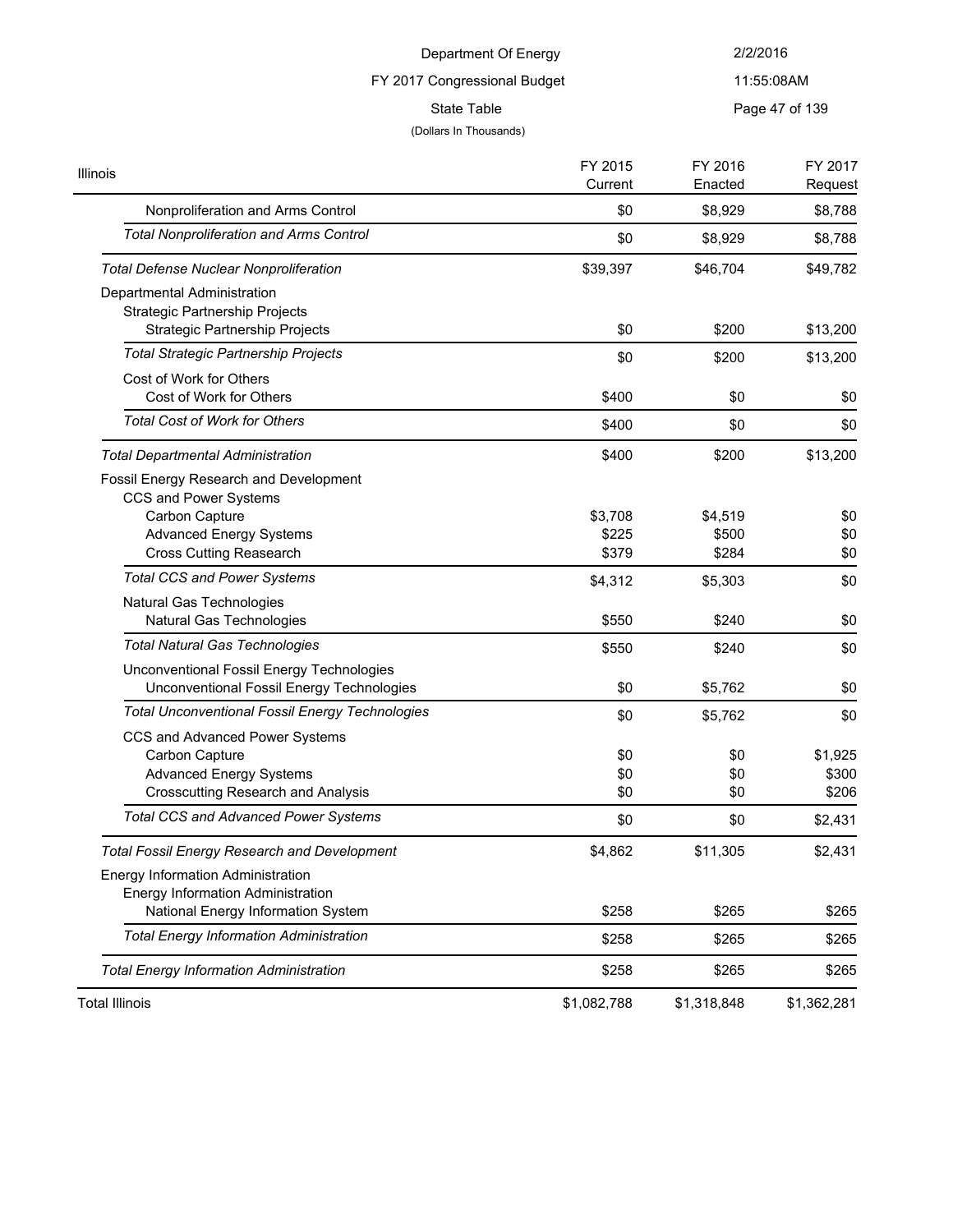| Department Of Energy                                                                         |                    | 2/2/2016           |                    |
|----------------------------------------------------------------------------------------------|--------------------|--------------------|--------------------|
| FY 2017 Congressional Budget                                                                 |                    | 11:55:08AM         |                    |
| <b>State Table</b>                                                                           |                    |                    | Page 48 of 139     |
| (Dollars In Thousands)                                                                       |                    |                    |                    |
| Indiana                                                                                      | FY 2015<br>Current | FY 2016<br>Enacted | FY 2017<br>Request |
| Energy Efficiency and Renewable Energy                                                       |                    |                    |                    |
| Energy Efficiency and Renewable Energy                                                       |                    |                    |                    |
| <b>Weatherization Assistance</b>                                                             | \$5,531            | \$6,167            | \$6,627            |
| State Energy Program                                                                         | \$936              | \$936              | \$1,072            |
| <b>Total Energy Efficiency and Renewable Energy</b>                                          | \$6,467            | \$7,103            | \$7,699            |
| <b>Total Energy Efficiency and Renewable Energy</b>                                          | \$6,467            | \$7,103            | \$7,699            |
| Science                                                                                      |                    |                    |                    |
| Advanced Scientific Computing Research                                                       |                    |                    |                    |
| Advanced Scientific Computing Research                                                       | \$1,500            | \$150              | \$150              |
| <b>Total Advanced Scientific Computing Research</b>                                          | \$1,500            | \$150              | \$150              |
| <b>Basic Energy Sciences</b>                                                                 |                    |                    |                    |
| <b>Basic Energy Sciences</b>                                                                 | \$15,792           | \$10,860           | \$10,860           |
| <b>Total Basic Energy Sciences</b>                                                           | \$15,792           | \$10,860           | \$10,860           |
| <b>Biological and Environmental Research</b><br><b>Biological and Environmental Research</b> | \$2,134            | \$1,193            | \$0                |
|                                                                                              |                    |                    |                    |
| <b>Total Biological and Environmental Research</b>                                           | \$2,134            | \$1,193            | \$0                |
| <b>Fusion Energy Sciences</b>                                                                | \$150              | \$0                |                    |
| <b>Fusion Energy Sciences</b>                                                                |                    |                    | \$0                |
| <b>Total Fusion Energy Sciences</b>                                                          | \$150              | \$0                | \$0                |
| <b>High Energy Physics</b><br><b>High Energy Physics</b>                                     | \$2,444            | \$1,790            | \$2,230            |
| <b>Total High Energy Physics</b>                                                             | \$2,444            | \$1,790            | \$2,230            |
| <b>Nuclear Physics</b>                                                                       |                    |                    |                    |
| <b>Nuclear Physics</b>                                                                       | \$1,605            | \$75               | \$0                |
| <b>Total Nuclear Physics</b>                                                                 | \$1,605            | \$75               | \$0                |
| Small Business Innovation/Technology Transfer Research                                       |                    |                    |                    |
| Small Business Innovation/Technology Transfer Research                                       | \$1,000            | \$0                | \$0                |
| Total Small Business Innovation/Technology Transfer Research                                 | \$1,000            | \$0                | \$0                |
| <b>Total Science</b>                                                                         | \$24,625           | \$14,068           | \$13,240           |
| <b>Total Indiana</b>                                                                         | \$31,092           | \$21,171           | \$20,939           |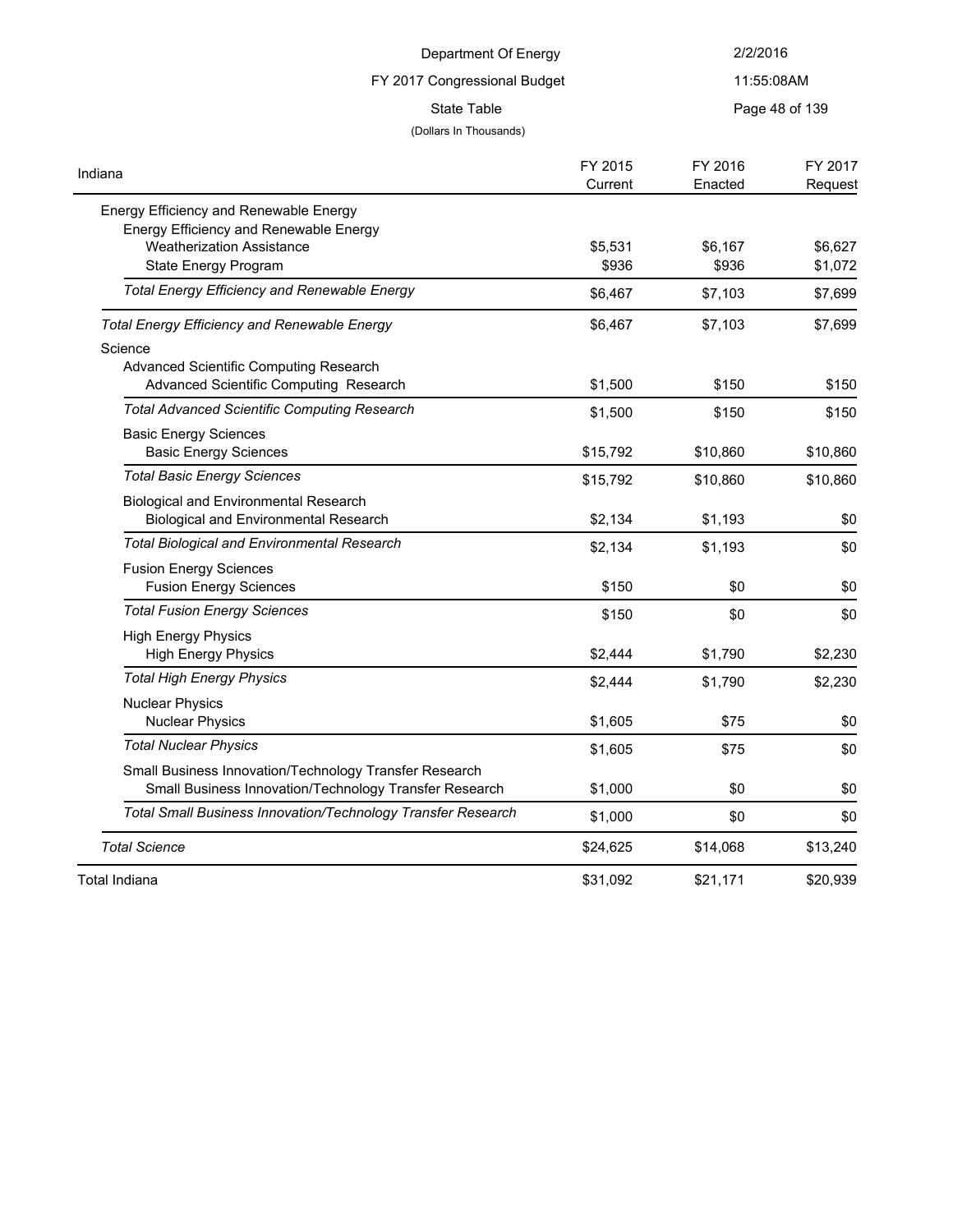| Department Of Energy                                                                                                                                                                                      |                              | 2/2/2016                     |                              |
|-----------------------------------------------------------------------------------------------------------------------------------------------------------------------------------------------------------|------------------------------|------------------------------|------------------------------|
| FY 2017 Congressional Budget                                                                                                                                                                              |                              | 11:55:08AM                   |                              |
| <b>State Table</b>                                                                                                                                                                                        |                              | Page 49 of 139               |                              |
| (Dollars In Thousands)                                                                                                                                                                                    |                              |                              |                              |
| Iowa                                                                                                                                                                                                      | FY 2015<br>Current           | FY 2016<br>Enacted           | FY 2017<br>Request           |
| <b>Electricity Delivery and Energy Reliability</b><br><b>Electricity Delivery and Energy Reliability</b><br>Clean Energy Transmission and Reliability<br><b>Cybersecurity for Energy Delivery Systems</b> | \$100<br>\$50                | \$100<br>\$0                 | \$0<br>\$0                   |
| <b>Total Electricity Delivery and Energy Reliability</b>                                                                                                                                                  | \$150                        | \$100                        | \$0                          |
| <b>Total Electricity Delivery and Energy Reliability</b>                                                                                                                                                  | \$150                        | \$100                        | \$0                          |
| Energy Efficiency and Renewable Energy<br>Energy Efficiency and Renewable Energy<br><b>Weatherization Assistance</b><br>State Energy Program<br><b>Advanced Manufacturing</b>                             | \$4,217<br>\$567<br>\$25,000 | \$4,701<br>\$567<br>\$25,000 | \$4,996<br>\$629<br>\$20,000 |
| <b>Total Energy Efficiency and Renewable Energy</b>                                                                                                                                                       | \$29,784                     | \$30,268                     | \$25,625                     |
| <b>Total Energy Efficiency and Renewable Energy</b><br>Science<br>Advanced Scientific Computing Research                                                                                                  | \$29,784                     | \$30,268                     | \$25,625                     |
| Advanced Scientific Computing Research<br><b>Total Advanced Scientific Computing Research</b>                                                                                                             | \$3,095                      | \$10,098                     | \$10,000                     |
| <b>Basic Energy Sciences</b><br><b>Basic Energy Sciences</b>                                                                                                                                              | \$3,095<br>\$23,478          | \$10,098<br>\$19,711         | \$10,000<br>\$19,711         |
| <b>Total Basic Energy Sciences</b>                                                                                                                                                                        | \$23,478                     | \$19,711                     | \$19,711                     |
| <b>Biological and Environmental Research</b><br><b>Biological and Environmental Research</b>                                                                                                              | \$1,627                      | \$802                        | \$819                        |
| <b>Total Biological and Environmental Research</b>                                                                                                                                                        | \$1,627                      | \$802                        | \$819                        |
| <b>Fusion Energy Sciences</b><br><b>Fusion Energy Sciences</b>                                                                                                                                            | \$1,125                      | \$0                          | \$0                          |
| <b>Total Fusion Energy Sciences</b>                                                                                                                                                                       | \$1,125                      | \$0                          | \$0                          |
| <b>High Energy Physics</b><br><b>High Energy Physics</b>                                                                                                                                                  | \$1,230                      | \$340                        | \$1,085                      |
| <b>Total High Energy Physics</b>                                                                                                                                                                          | \$1,230                      | \$340                        | \$1,085                      |
| <b>Nuclear Physics</b><br><b>Nuclear Physics</b>                                                                                                                                                          | \$847                        | \$200                        | \$0                          |
| <b>Total Nuclear Physics</b>                                                                                                                                                                              | \$847                        | \$200                        | \$0                          |
| Workforce Development for Teachers and Scientists<br>Workforce Development for Teachers and Scientists                                                                                                    | \$480                        | \$0                          | \$0                          |
| <b>Total Workforce Development for Teachers and Scientists</b>                                                                                                                                            | \$480                        | \$0                          | \$0                          |
| Science Laboratories Infrastructure<br>Science Laboratories Infrastructure                                                                                                                                | \$0                          | \$0                          | \$2,000                      |
| <b>Total Science Laboratories Infrastructure</b>                                                                                                                                                          | \$0                          | \$0                          | \$2,000                      |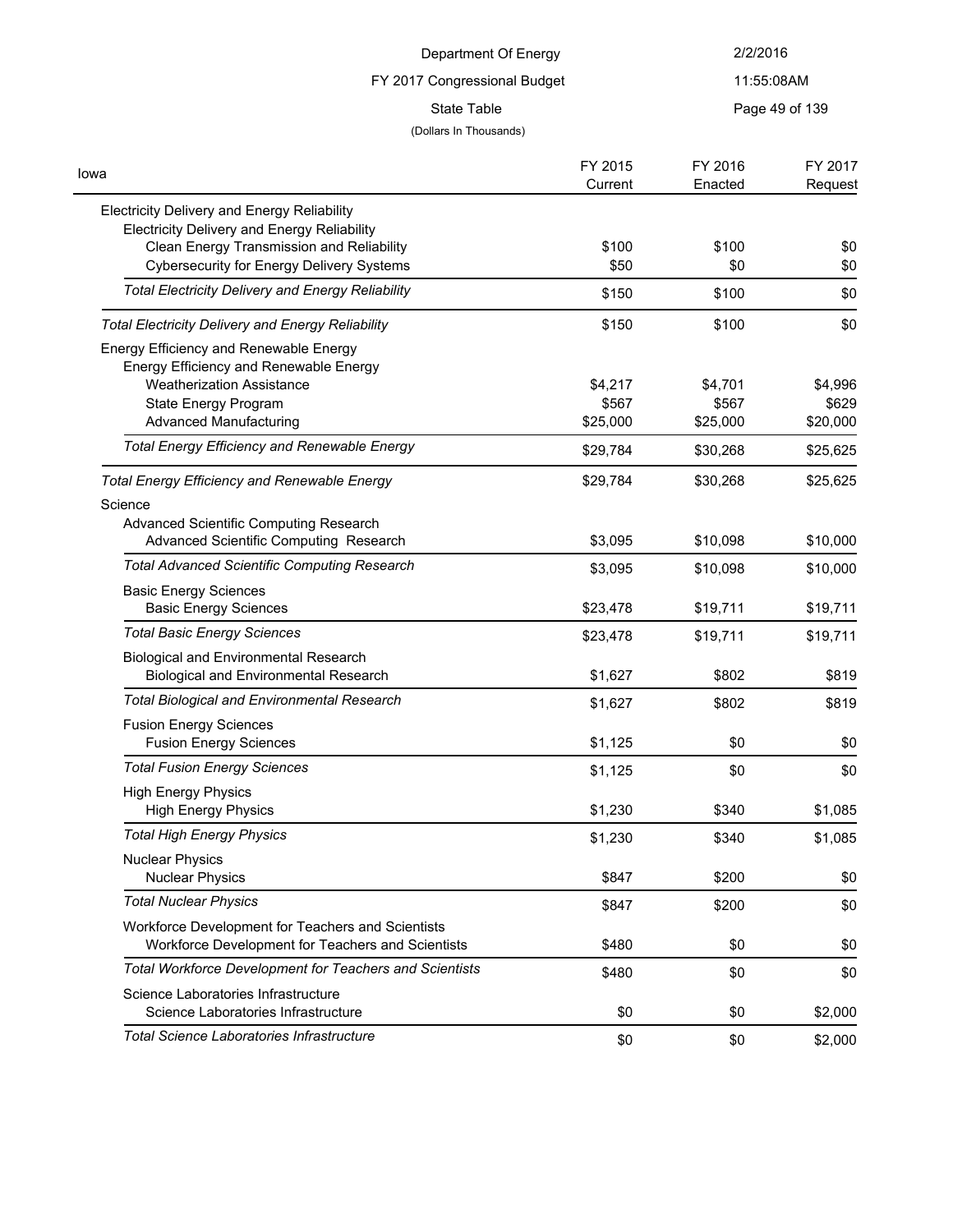| Department Of Energy<br>FY 2017 Congressional Budget                                                                             |                    | 2/2/2016           |                    |  |
|----------------------------------------------------------------------------------------------------------------------------------|--------------------|--------------------|--------------------|--|
|                                                                                                                                  |                    | 11:55:08AM         |                    |  |
| State Table<br>(Dollars In Thousands)                                                                                            |                    |                    | Page 50 of 139     |  |
| Iowa                                                                                                                             | FY 2015<br>Current | FY 2016<br>Enacted | FY 2017<br>Request |  |
| Safeguards and Security<br>Safeguards and Security                                                                               | \$1,084            | \$1,219            | \$1,231            |  |
| <b>Total Safeguards and Security</b>                                                                                             | \$1,084            | \$1,219            | \$1,231            |  |
| Program Direction<br>Program Direction                                                                                           | \$460              | \$474              | \$489              |  |
| <b>Total Program Direction</b>                                                                                                   | \$460              | \$474              | \$489              |  |
| <b>Total Science</b>                                                                                                             | \$33,426           | \$32,844           | \$35,335           |  |
| Defense Nuclear Nonproliferation<br>Nuclear Counterterrorism and Incident Response<br>Nuclear Counterterrorism Incident Response | \$0                | \$2,764            | \$2,976            |  |
| Total Nuclear Counterterrorism and Incident Response                                                                             | \$0                | \$2,764            | \$2,976            |  |
|                                                                                                                                  |                    |                    |                    |  |
| <b>Total Defense Nuclear Nonproliferation</b><br>Western Area Power Admin. Const., Rehab., O&M                                   | \$0                | \$2,764            | \$2,976            |  |
| Systems Operation and Maintenance<br>Systems Operation and Maintenance                                                           | \$8,147            | \$14,450           | \$14,165           |  |
| <b>Total Systems Operation and Maintenance</b>                                                                                   | \$8,147            | \$14,450           | \$14,165           |  |
| Program Direction<br>Program Direction                                                                                           | \$2,616            | \$2,666            | \$2,566            |  |
| <b>Total Program Direction</b>                                                                                                   | \$2,616            | \$2,666            | \$2,566            |  |
| Total Western Area Power Admin. Const., Rehab., O&M                                                                              | \$10,763           | \$17,116           | \$16,731           |  |
| Colorado River Basins Power Marketing Fund<br>Equipment, Contracts and Other Related Expenses<br>Colorado River Storage Project  | \$845              | \$1,616            | \$1,590            |  |
| Total Equipment, Contracts and Other Related Expenses                                                                            | \$845              | \$1,616            | \$1,590            |  |
| <b>Total Colorado River Basins Power Marketing Fund</b>                                                                          | \$845              | \$1,616            | \$1,590            |  |
| Fossil Energy Research and Development<br>CCS and Power Systems                                                                  |                    |                    |                    |  |
| <b>Advanced Energy Systems</b><br><b>Cross Cutting Reasearch</b>                                                                 | \$0<br>\$925       | \$500<br>\$1,255   | \$0<br>\$0         |  |
| <b>Total CCS and Power Systems</b>                                                                                               | \$925              | \$1,755            | \$0                |  |
| CCS and Advanced Power Systems<br><b>Advanced Energy Systems</b><br><b>Crosscutting Research and Analysis</b>                    | \$0<br>\$0         | \$0<br>\$0         | \$500<br>\$750     |  |
| <b>Total CCS and Advanced Power Systems</b>                                                                                      | \$0                | \$0                | \$1,250            |  |
| <b>Total Fossil Energy Research and Development</b>                                                                              | \$925              | \$1,755            | \$1,250            |  |
| <b>Total lowa</b>                                                                                                                | \$75,893           | \$86,463           | \$83,507           |  |
|                                                                                                                                  |                    |                    |                    |  |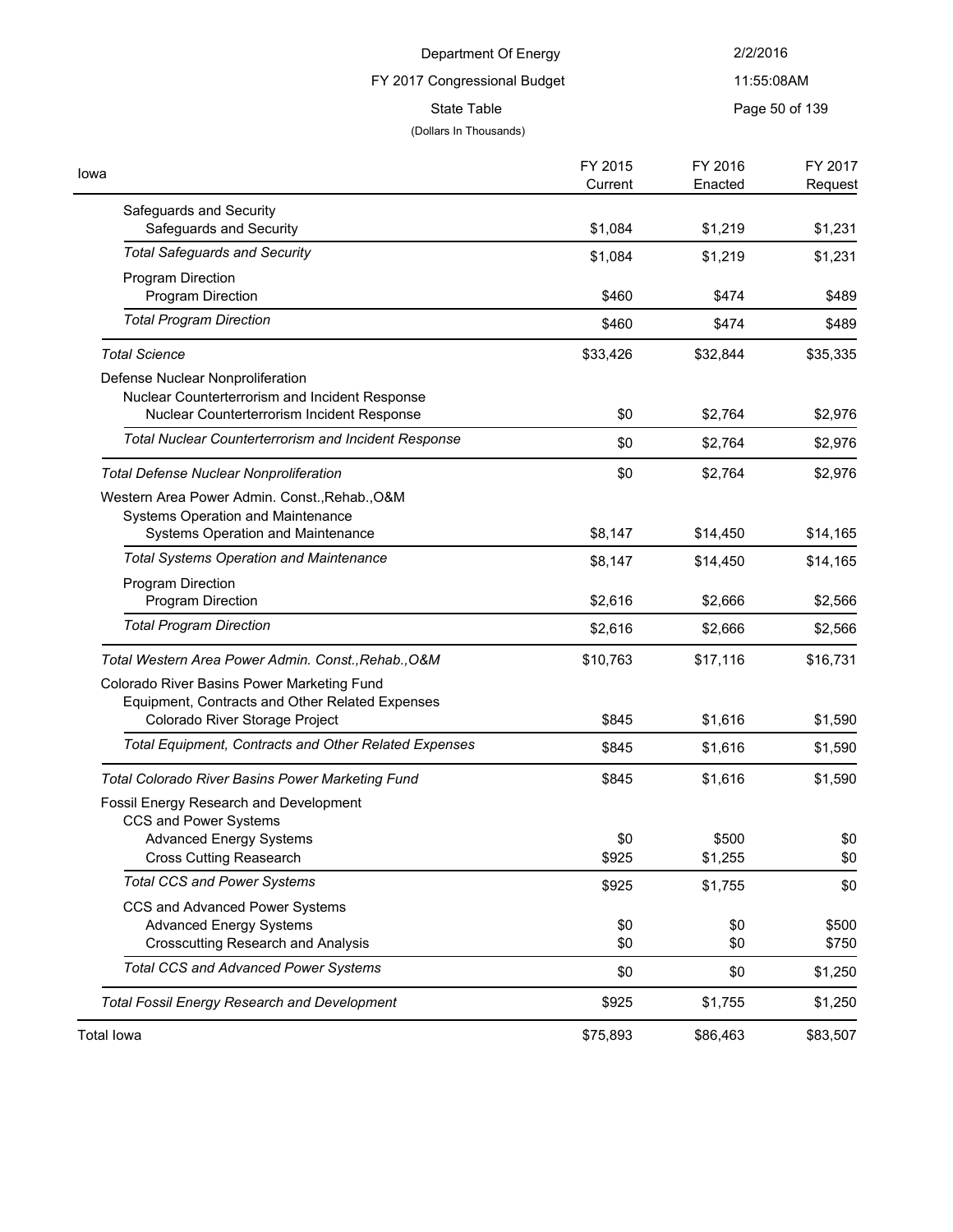| Department Of Energy                                                             |         | 2/2/2016   |                |
|----------------------------------------------------------------------------------|---------|------------|----------------|
| FY 2017 Congressional Budget                                                     |         | 11:55:08AM |                |
| <b>State Table</b>                                                               |         |            | Page 51 of 139 |
| (Dollars In Thousands)                                                           |         |            |                |
| Kansas                                                                           | FY 2015 | FY 2016    | FY 2017        |
|                                                                                  | Current | Enacted    | Request        |
| Energy Efficiency and Renewable Energy<br>Energy Efficiency and Renewable Energy |         |            |                |
| <b>Weatherization Assistance</b>                                                 | \$2,135 | \$2,381    | \$2,570        |
| State Energy Program                                                             | \$502   | \$502      | \$575          |
| <b>Total Energy Efficiency and Renewable Energy</b>                              | \$2,637 | \$2,883    | \$3,145        |
| <b>Total Energy Efficiency and Renewable Energy</b>                              | \$2,637 | \$2,883    | \$3,145        |
| Science                                                                          |         |            |                |
| <b>Basic Energy Sciences</b>                                                     |         |            |                |
| <b>Basic Energy Sciences</b>                                                     | \$3,577 | \$3,127    | \$3,127        |
| <b>Total Basic Energy Sciences</b>                                               | \$3,577 | \$3,127    | \$3,127        |
| <b>High Energy Physics</b><br><b>High Energy Physics</b>                         | \$890   | \$744      | \$1,065        |
| <b>Total High Energy Physics</b>                                                 | \$890   | \$744      | \$1,065        |
| <b>Nuclear Physics</b><br><b>Nuclear Physics</b>                                 | \$460   | \$0        | \$0            |
| <b>Total Nuclear Physics</b>                                                     | \$460   | \$0        | \$0            |
| Small Business Innovation/Technology Transfer Research                           |         |            |                |
| Small Business Innovation/Technology Transfer Research                           | \$150   | \$0        | \$0            |
| Total Small Business Innovation/Technology Transfer Research                     | \$150   | \$0        | \$0            |
| <b>Total Science</b>                                                             | \$5,077 | \$3,871    | \$4,192        |
| Fossil Energy Research and Development                                           |         |            |                |
| CCS and Power Systems                                                            |         |            |                |
| Carbon Storage                                                                   | \$2,115 | \$0        | \$0            |
| <b>Total CCS and Power Systems</b>                                               | \$2,115 | \$0        | \$0            |
| <b>Total Fossil Energy Research and Development</b>                              | \$2,115 | \$0        | \$0            |
| Total Kansas                                                                     | \$9,829 | \$6,754    | \$7,337        |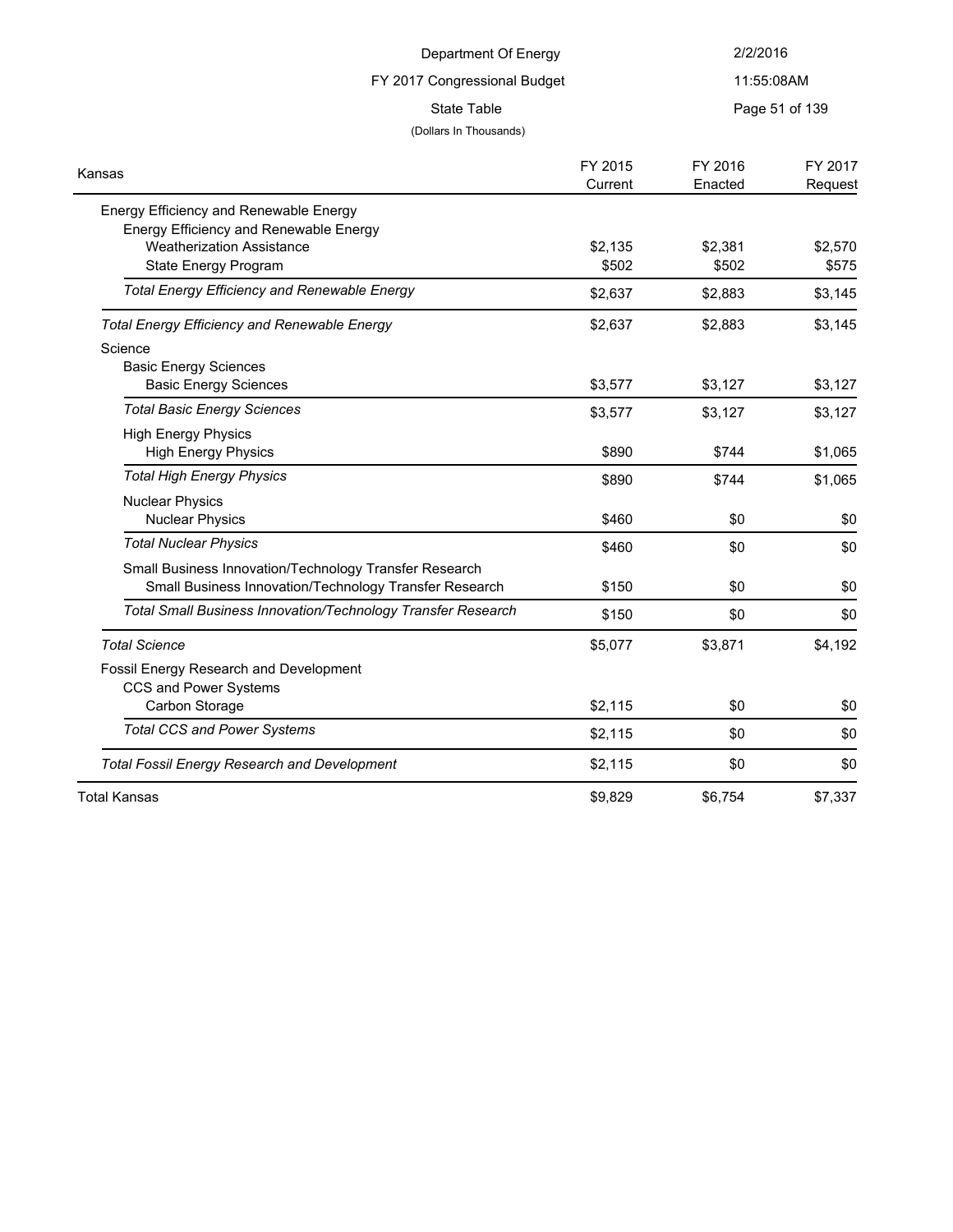| Department Of Energy                                                                                                                           |                      | 2/2/2016             |                      |
|------------------------------------------------------------------------------------------------------------------------------------------------|----------------------|----------------------|----------------------|
| FY 2017 Congressional Budget                                                                                                                   |                      | 11:55:08AM           |                      |
| State Table                                                                                                                                    |                      |                      | Page 52 of 139       |
| (Dollars In Thousands)                                                                                                                         |                      |                      |                      |
| Kentucky                                                                                                                                       | FY 2015<br>Current   | FY 2016<br>Enacted   | FY 2017<br>Request   |
| Non-Defense Environmental Cleanup<br><b>Gaseous Diffusion Plants</b><br><b>Gaseous Diffusion Plants</b>                                        | \$52,886             | \$52,886             | \$50,345             |
| <b>Total Gaseous Diffusion Plants</b>                                                                                                          | \$52,886             | \$52,886             | \$50,345             |
| <b>Total Non-Defense Environmental Cleanup</b>                                                                                                 | \$52,886             | \$52,886             | \$50,345             |
| Energy Efficiency and Renewable Energy<br>Energy Efficiency and Renewable Energy                                                               |                      |                      |                      |
| <b>Weatherization Assistance</b>                                                                                                               | \$3,816              | \$4,255              | \$4,470              |
| <b>State Energy Program</b>                                                                                                                    | \$641                | \$641                | \$740                |
| <b>Total Energy Efficiency and Renewable Energy</b>                                                                                            | \$4,457              | \$4,896              | \$5,210              |
| <b>Total Energy Efficiency and Renewable Energy</b>                                                                                            | \$4,457              | \$4,896              | \$5,210              |
| Uranium Enrichment Decon. & Decom. Fund<br>Uranium Enrichment D&D Fund<br>Pens & Comm & Reg Support Paducah<br>Paducah Gaseous Diffusion Plant | \$2,375<br>\$207,215 | \$2,375<br>\$199,925 | \$2,386<br>\$205,530 |
| <b>Total Uranium Enrichment D&amp;D Fund</b>                                                                                                   | \$209,590            | \$202,300            | \$207,916            |
|                                                                                                                                                |                      |                      |                      |
| Total Uranium Enrichment Decon. & Decom. Fund<br>Science<br><b>Nuclear Physics</b><br><b>Nuclear Physics</b>                                   | \$209,590<br>\$915   | \$202,300<br>\$0     | \$207,916<br>\$0     |
| <b>Total Nuclear Physics</b>                                                                                                                   |                      |                      |                      |
| Small Business Innovation/Technology Transfer Research<br>Small Business Innovation/Technology Transfer Research                               | \$915<br>\$296       | \$0<br>\$0           | \$0<br>\$0           |
| Total Small Business Innovation/Technology Transfer Research                                                                                   | \$296                | \$0                  | \$0                  |
| <b>Total Science</b>                                                                                                                           | \$1,211              | \$0                  | \$0                  |
| <b>Other Defense Activities</b>                                                                                                                |                      |                      |                      |
| Environment, Health, Safety and Security<br>Environment, Health, Safety and Security                                                           | \$200                | \$200                | \$200                |
| Total Environment, Health, Safety and Security                                                                                                 | \$200                | \$200                | \$200                |
| Office of Legacy Management<br>Legacy Management                                                                                               | \$3,000              | \$3,000              | \$2,933              |
| <b>Total Office of Legacy Management</b>                                                                                                       | \$3,000              | \$3,000              | \$2,933              |
| <b>Total Other Defense Activities</b>                                                                                                          | \$3,200              | \$3,200              | \$3,133              |
| Fossil Energy Research and Development<br>CCS and Power Systems<br>Carbon Capture                                                              | \$657                | \$681                | \$0                  |
| <b>Advanced Energy Systems</b>                                                                                                                 | \$20                 | \$1,280              | \$0                  |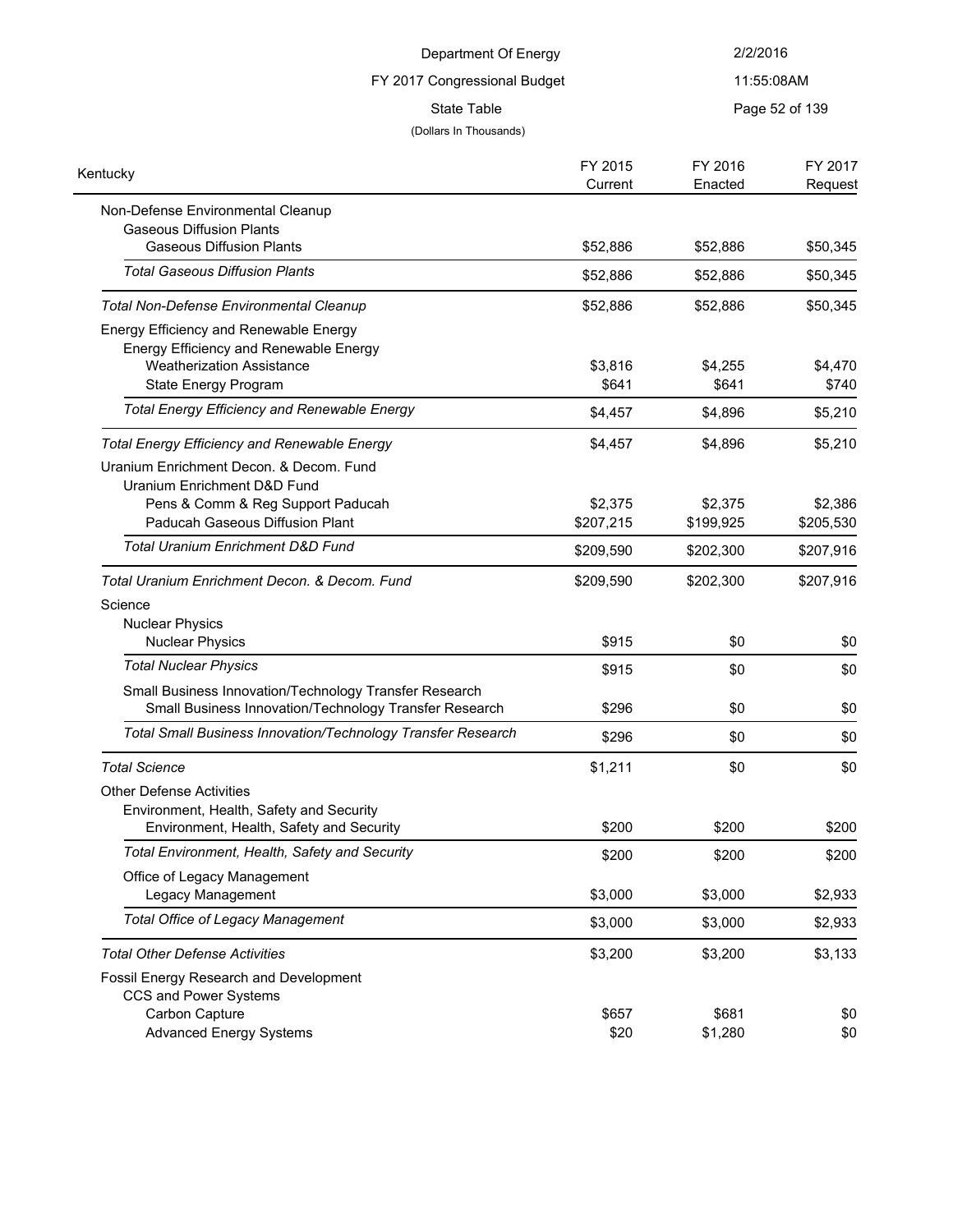| Department Of Energy                                                            |                                       | 2/2/2016           |                    |  |
|---------------------------------------------------------------------------------|---------------------------------------|--------------------|--------------------|--|
|                                                                                 | FY 2017 Congressional Budget          | 11:55:08AM         |                    |  |
|                                                                                 | State Table<br>(Dollars In Thousands) |                    | Page 53 of 139     |  |
| าtuckv                                                                          | FY 2015<br>Current                    | FY 2016<br>Enacted | FY 2017<br>Request |  |
| <b>Total CCS and Power Systems</b>                                              | \$677                                 | \$1.961            | \$0                |  |
| <b>Total Fossil Energy Research and Development</b>                             | \$677                                 | \$1,961            | \$0                |  |
| Defense Environmental Cleanup<br><b>Program Direction</b><br>Daducah/Dortemouth | <b>411 870</b>                        | <b>412 075</b>     | <b>C15 008</b>     |  |

Kentucky

| Paducah/Portsmouth                         | \$11,870  | \$12,075  | \$15,008  |
|--------------------------------------------|-----------|-----------|-----------|
| <b>Total Program Direction</b>             | \$11,870  | \$12,075  | \$15,008  |
| Safeguards and Security<br>Paducah         | \$7.297   | \$13,216  | \$14,049  |
| <b>Total Safequards and Security</b>       | \$7.297   | \$13,216  | \$14,049  |
| <b>Total Defense Environmental Cleanup</b> | \$19.167  | \$25.291  | \$29,057  |
| <b>Total Kentucky</b>                      | \$291,188 | \$290,534 | \$295,661 |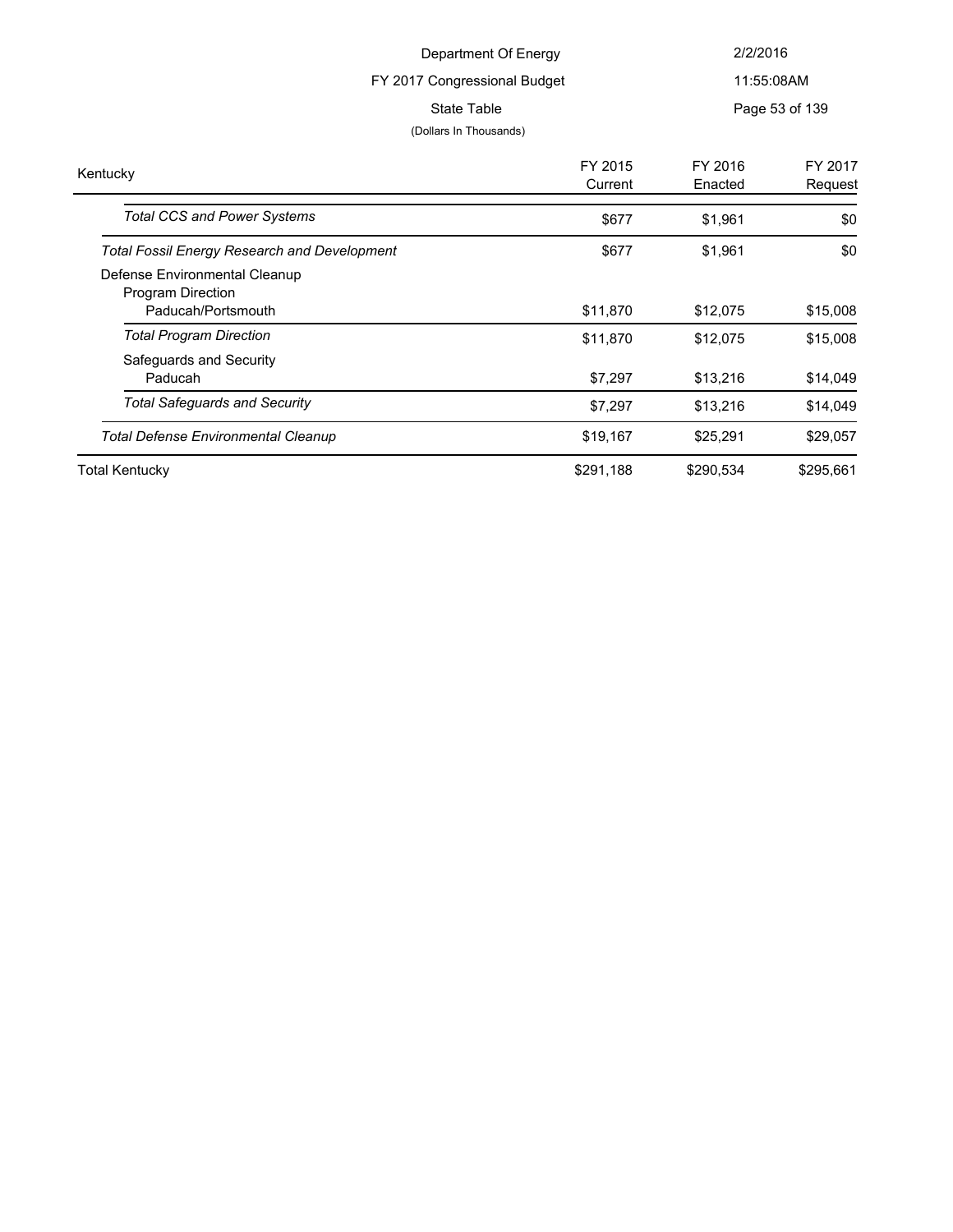| Department Of Energy                                                                         |                    | 2/2/2016           |                    |
|----------------------------------------------------------------------------------------------|--------------------|--------------------|--------------------|
| FY 2017 Congressional Budget                                                                 |                    |                    | 11:55:08AM         |
| State Table                                                                                  |                    |                    | Page 54 of 139     |
| (Dollars In Thousands)                                                                       |                    |                    |                    |
| Louisiana                                                                                    | FY 2015<br>Current | FY 2016<br>Enacted | FY 2017<br>Request |
| Energy Efficiency and Renewable Energy                                                       |                    |                    |                    |
| Energy Efficiency and Renewable Energy                                                       |                    |                    |                    |
| <b>Weatherization Assistance</b><br>State Energy Program                                     | \$1,437<br>\$778   | \$1,602<br>\$778   | \$1,458<br>\$896   |
| <b>Total Energy Efficiency and Renewable Energy</b>                                          | \$2,215            | \$2,380            | \$2,354            |
|                                                                                              |                    |                    |                    |
| <b>Total Energy Efficiency and Renewable Energy</b>                                          | \$2,215            | \$2,380            | \$2,354            |
| Science<br>Advanced Scientific Computing Research                                            |                    |                    |                    |
| Advanced Scientific Computing Research                                                       | \$250              | \$0                | \$0                |
| <b>Total Advanced Scientific Computing Research</b>                                          | \$250              | \$0                | \$0                |
| <b>Basic Energy Sciences</b>                                                                 |                    |                    |                    |
| <b>Basic Energy Sciences</b>                                                                 | \$3,541            | \$2,754            | \$2,754            |
| <b>Total Basic Energy Sciences</b>                                                           | \$3,541            | \$2,754            | \$2,754            |
| <b>Biological and Environmental Research</b><br><b>Biological and Environmental Research</b> | \$0                | \$0                | \$0                |
| <b>Total Biological and Environmental Research</b>                                           | \$0                | \$0                | \$0                |
| <b>High Energy Physics</b>                                                                   |                    |                    |                    |
| <b>High Energy Physics</b>                                                                   | \$656              | \$375              | \$320              |
| <b>Total High Energy Physics</b>                                                             | \$656              | \$375              | \$320              |
| <b>Nuclear Physics</b>                                                                       |                    |                    |                    |
| <b>Nuclear Physics</b>                                                                       | \$960              | \$0                | \$0                |
| <b>Total Nuclear Physics</b>                                                                 | \$960              | \$0                | \$0                |
| <b>Total Science</b>                                                                         | \$5,407            | \$3,129            | \$3,074            |
| Strategic Petroleum Reserve                                                                  |                    |                    |                    |
| SPR Geotechnical Analytical Support                                                          |                    |                    |                    |
| SPR - Facilities Development                                                                 | \$124,285          | \$136,203          | \$159,932          |
| <b>Total SPR Geotechnical Analytical Support</b>                                             | \$124,285          | \$136,203          | \$159,932          |
| SPR Econometric Modelling Support                                                            |                    |                    |                    |
| Management                                                                                   | \$17,394           | \$17,394           | \$18,354           |
| <b>Total SPR Econometric Modelling Support</b>                                               | \$17,394           | \$17,394           | \$18,354           |
| Total Strategic Petroleum Reserve                                                            | \$141,679          | \$153,597          | \$178,286          |
| <b>Total Louisiana</b>                                                                       | \$149,301          | \$159,106          | \$183,714          |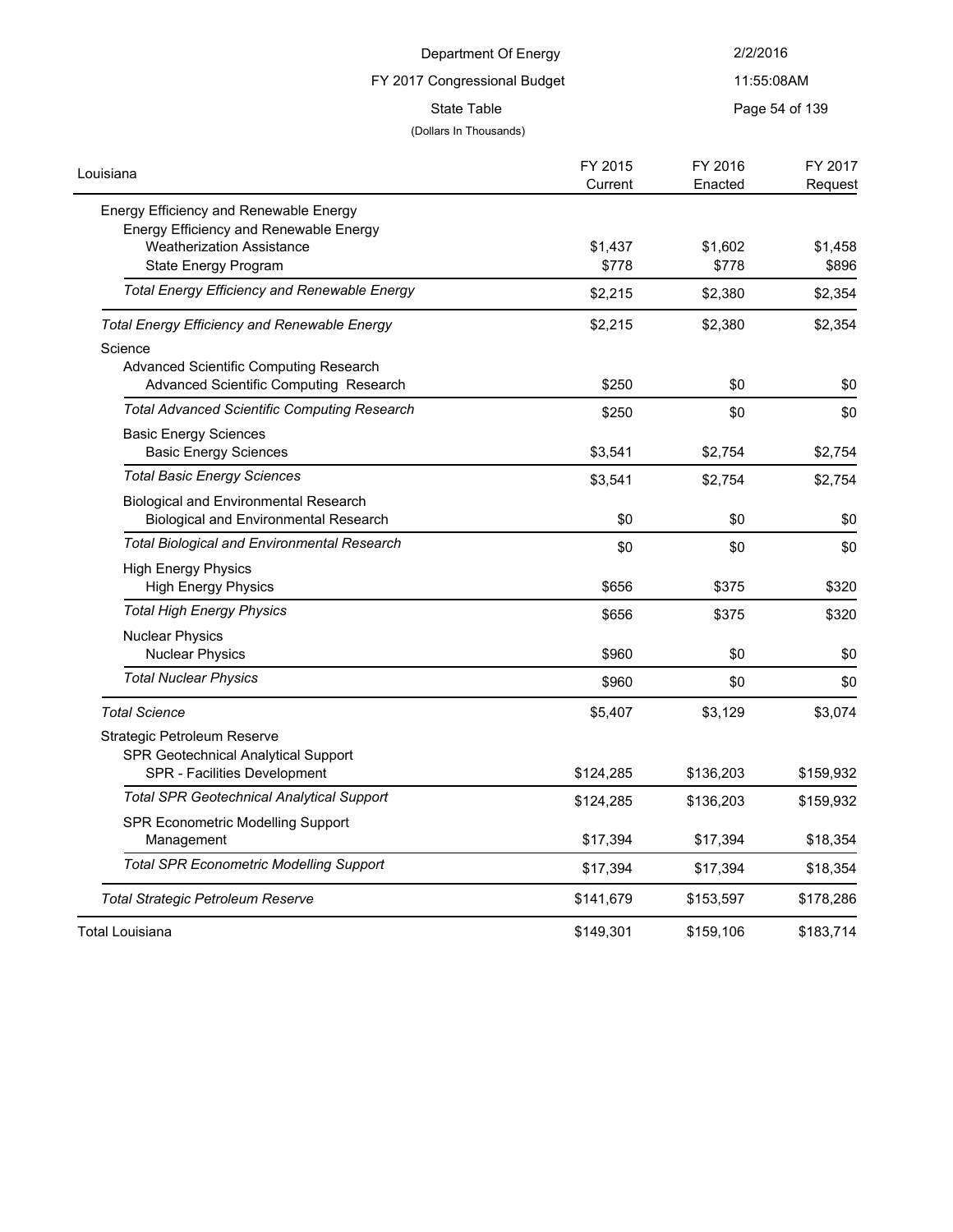| Department Of Energy                                                       |         | 2/2/2016   |                |
|----------------------------------------------------------------------------|---------|------------|----------------|
| FY 2017 Congressional Budget                                               |         | 11:55:08AM |                |
| State Table                                                                |         |            | Page 55 of 139 |
| (Dollars In Thousands)                                                     |         |            |                |
|                                                                            | FY 2015 | FY 2016    | FY 2017        |
| Maine                                                                      | Current | Enacted    | Request        |
| Energy Efficiency and Renewable Energy                                     |         |            |                |
| Energy Efficiency and Renewable Energy<br><b>Weatherization Assistance</b> | \$2,596 | \$2,895    | \$3,037        |
| State Energy Program                                                       | \$349   | \$349      | \$407          |
| <b>Total Energy Efficiency and Renewable Energy</b>                        | \$2,945 | \$3,244    | \$3,444        |
| <b>Total Energy Efficiency and Renewable Energy</b>                        | \$2,945 | \$3,244    | \$3,444        |
| Science                                                                    |         |            |                |
| <b>Biological and Environmental Research</b>                               |         |            |                |
| <b>Biological and Environmental Research</b>                               | \$0     | \$150      | \$0            |
| <b>Total Biological and Environmental Research</b>                         | \$0     | \$150      | \$0            |
| <b>Total Science</b>                                                       | \$0     | \$150      | \$0            |
| <b>Total Maine</b>                                                         | \$2,945 | \$3,394    | \$3,444        |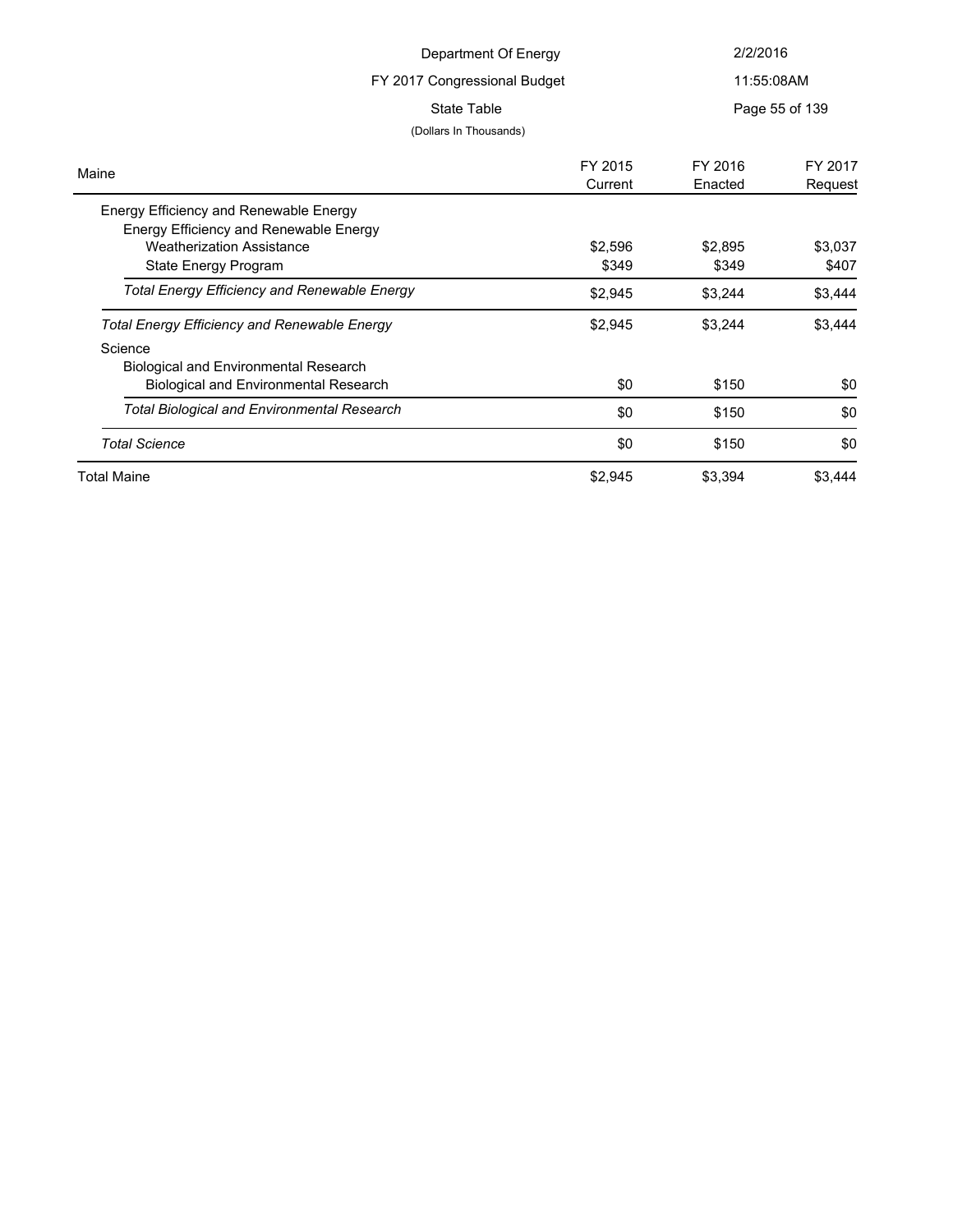| Department Of Energy                                                                                             |                    | 2/2/2016           |                    |
|------------------------------------------------------------------------------------------------------------------|--------------------|--------------------|--------------------|
| FY 2017 Congressional Budget                                                                                     |                    | 11:55:08AM         |                    |
| <b>State Table</b>                                                                                               |                    |                    | Page 56 of 139     |
| (Dollars In Thousands)                                                                                           |                    |                    |                    |
| Maryland                                                                                                         | FY 2015<br>Current | FY 2016<br>Enacted | FY 2017<br>Request |
| Nuclear Energy                                                                                                   |                    |                    |                    |
| University Research Program<br><b>University Research</b>                                                        | \$20               | \$20               | \$0                |
| <b>Total University Research Program</b>                                                                         | \$20               | \$20               | \$0                |
| <b>Total Nuclear Energy</b>                                                                                      | \$20               | \$20               | \$0                |
| Energy Efficiency and Renewable Energy                                                                           |                    |                    |                    |
| Energy Efficiency and Renewable Energy                                                                           |                    |                    |                    |
| <b>Weatherization Assistance</b>                                                                                 | \$2,238            | \$2,496            | \$2,654            |
| State Energy Program                                                                                             | \$715              | \$715              | \$823              |
| <b>Total Energy Efficiency and Renewable Energy</b>                                                              | \$2,953            | \$3,211            | \$3,477            |
| <b>Total Energy Efficiency and Renewable Energy</b>                                                              | \$2,953            | \$3,211            | \$3,477            |
| Science                                                                                                          |                    |                    |                    |
| Advanced Scientific Computing Research                                                                           |                    |                    |                    |
| Advanced Scientific Computing Research                                                                           | \$535              | \$920              | \$0                |
| <b>Total Advanced Scientific Computing Research</b>                                                              | \$535              | \$920              | \$0                |
| <b>Basic Energy Sciences</b>                                                                                     |                    |                    |                    |
| <b>Basic Energy Sciences</b>                                                                                     | \$8,059            | \$5,735            | \$5,735            |
| <b>Total Basic Energy Sciences</b>                                                                               | \$8,059            | \$5,735            | \$5,735            |
| <b>Biological and Environmental Research</b><br><b>Biological and Environmental Research</b>                     | \$3,681            | \$994              | \$35               |
| <b>Total Biological and Environmental Research</b>                                                               | \$3,681            | \$994              | \$35               |
| <b>Fusion Energy Sciences</b>                                                                                    |                    |                    |                    |
| <b>Fusion Energy Sciences</b>                                                                                    | \$1,150            | \$538              | \$0                |
| <b>Total Fusion Energy Sciences</b>                                                                              | \$1,150            | \$538              | \$0                |
| <b>High Energy Physics</b>                                                                                       |                    |                    |                    |
| <b>High Energy Physics</b>                                                                                       | \$1,720            | \$1,735            | \$1,760            |
| <b>Total High Energy Physics</b>                                                                                 | \$1,720            | \$1,735            | \$1,760            |
| <b>Nuclear Physics</b><br><b>Nuclear Physics</b>                                                                 |                    | \$190              |                    |
| <b>Total Nuclear Physics</b>                                                                                     | \$1,299            |                    | \$110              |
|                                                                                                                  | \$1,299            | \$190              | \$110              |
| Small Business Innovation/Technology Transfer Research<br>Small Business Innovation/Technology Transfer Research | \$3,562            | \$0                | \$0                |
| Total Small Business Innovation/Technology Transfer Research                                                     | \$3,562            | \$0                | \$0                |
| <b>Total Science</b>                                                                                             | \$20,006           | \$10,112           | \$7,640            |
| Departmental Administration                                                                                      |                    |                    |                    |
| <b>Chief Financial Officer</b>                                                                                   |                    |                    |                    |
| Program Direction                                                                                                | \$17,434           | \$15,475           | \$18,454           |
| <b>Total Chief Financial Officer</b>                                                                             | \$17,434           | \$15,475           | \$18,454           |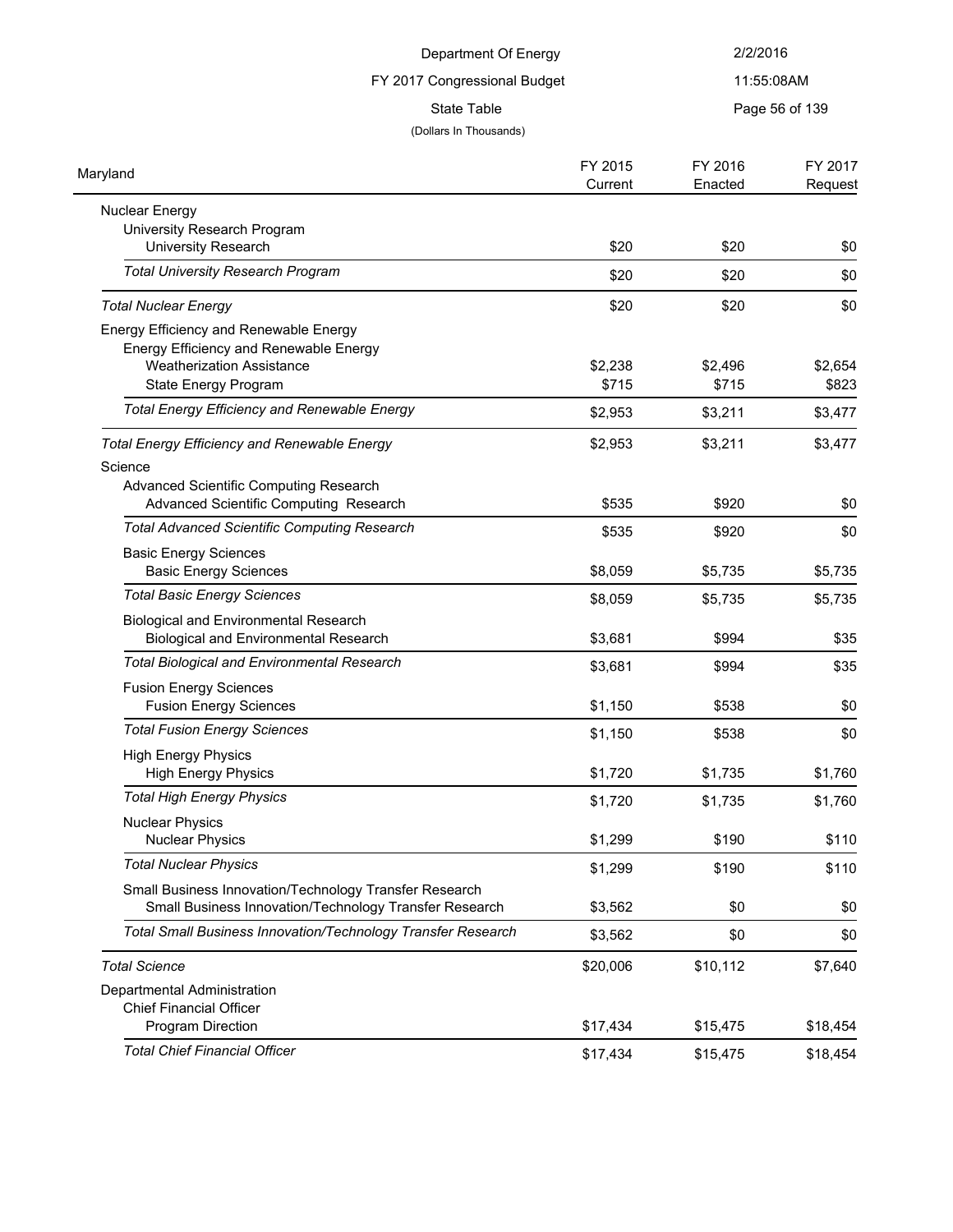|                                                                                                                                      | Department Of Energy                  | 2/2/2016           |                    |
|--------------------------------------------------------------------------------------------------------------------------------------|---------------------------------------|--------------------|--------------------|
|                                                                                                                                      | FY 2017 Congressional Budget          |                    | 11:55:08AM         |
|                                                                                                                                      | State Table<br>(Dollars In Thousands) |                    | Page 57 of 139     |
| Maryland                                                                                                                             | FY 2015<br>Current                    | FY 2016<br>Enacted | FY 2017<br>Request |
| <b>Total Departmental Administration</b>                                                                                             | \$17,434                              | \$15,475           | \$18,454           |
| Fossil Energy Research and Development<br>CCS and Power Systems<br>Carbon Capture                                                    | \$895                                 | \$0                | \$0                |
| <b>Total CCS and Power Systems</b>                                                                                                   | \$895                                 | \$0                | \$0                |
| Program Direction<br><b>Headquarters Program Direction</b>                                                                           | \$17,808                              | \$18,546           | \$17,626           |
| <b>Total Program Direction</b>                                                                                                       | \$17,808                              | \$18,546           | \$17,626           |
| Total Fossil Energy Research and Development<br><b>Energy Information Administration</b><br><b>Energy Information Administration</b> | \$18,703                              | \$18,546           | \$17,626           |
| National Energy Information System                                                                                                   | \$17,942                              | \$18,270           | \$18,690           |
| <b>Total Energy Information Administration</b>                                                                                       | \$17,942                              | \$18,270           | \$18,690           |
| <b>Total Energy Information Administration</b>                                                                                       | \$17,942                              | \$18,270           | \$18,690           |
| <b>Total Maryland</b>                                                                                                                | \$77,058                              | \$65,634           | \$65,887           |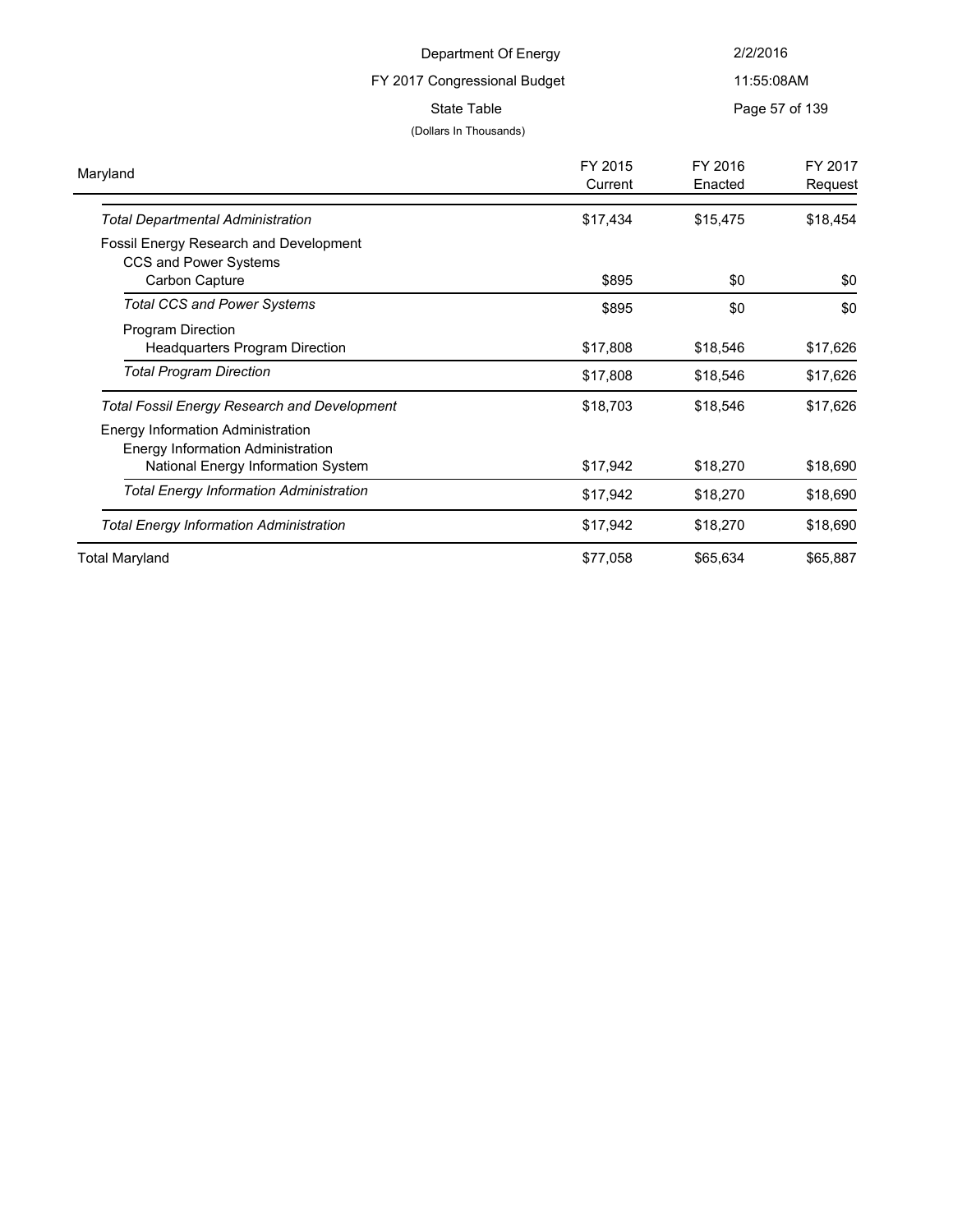| Department Of Energy                                                                         |           | 2/2/2016   |                |
|----------------------------------------------------------------------------------------------|-----------|------------|----------------|
| FY 2017 Congressional Budget                                                                 |           | 11:55:08AM |                |
| <b>State Table</b>                                                                           |           |            | Page 58 of 139 |
| (Dollars In Thousands)                                                                       |           |            |                |
|                                                                                              | FY 2015   | FY 2016    | FY 2017        |
| <b>Massachusetts</b>                                                                         | Current   | Enacted    | Request        |
| Energy Efficiency and Renewable Energy                                                       |           |            |                |
| Energy Efficiency and Renewable Energy                                                       |           |            |                |
| <b>Weatherization Assistance</b>                                                             | \$5,530   | \$6,166    | \$6,492        |
| State Energy Program                                                                         | \$856     | \$856      | \$974          |
| <b>Total Energy Efficiency and Renewable Energy</b>                                          | \$6,386   | \$7,022    | \$7,466        |
| <b>Total Energy Efficiency and Renewable Energy</b>                                          | \$6,386   | \$7,022    | \$7,466        |
| Science                                                                                      |           |            |                |
| Advanced Scientific Computing Research                                                       |           |            |                |
| Advanced Scientific Computing Research                                                       | \$3,062   | \$760      | \$750          |
| <b>Total Advanced Scientific Computing Research</b>                                          | \$3,062   | \$760      | \$750          |
| <b>Basic Energy Sciences</b>                                                                 |           |            |                |
| <b>Basic Energy Sciences</b>                                                                 | \$24,090  | \$16,194   | \$16,194       |
| <b>Total Basic Energy Sciences</b>                                                           | \$24,090  | \$16,194   | \$16,194       |
| <b>Biological and Environmental Research</b><br><b>Biological and Environmental Research</b> | \$9,874   | \$8,394    | \$4,500        |
| <b>Total Biological and Environmental Research</b>                                           | \$9,874   | \$8,394    | \$4,500        |
| <b>Fusion Energy Sciences</b>                                                                |           |            |                |
| <b>Fusion Energy Sciences</b>                                                                | \$27,158  | \$19,875   | \$10,305       |
| <b>Total Fusion Energy Sciences</b>                                                          | \$27,158  | \$19,875   | \$10,305       |
| <b>High Energy Physics</b>                                                                   |           |            |                |
| <b>High Energy Physics</b>                                                                   | \$16,467  | \$11,719   | \$13,893       |
| <b>Total High Energy Physics</b>                                                             | \$16,467  | \$11,719   | \$13,893       |
| <b>Nuclear Physics</b>                                                                       |           |            |                |
| <b>Nuclear Physics</b>                                                                       | \$10,621  | \$271      | \$0            |
| <b>Total Nuclear Physics</b>                                                                 | \$10,621  | \$271      | \$0            |
| Small Business Innovation/Technology Transfer Research                                       |           |            |                |
| Small Business Innovation/Technology Transfer Research                                       | \$29,053  | \$0        | \$0            |
| <b>Total Small Business Innovation/Technology Transfer Research</b>                          | \$29,053  | \$0        | \$0            |
| <b>Total Science</b>                                                                         | \$120,325 | \$57,213   | \$45,642       |
| Fossil Energy Research and Development                                                       |           |            |                |
| <b>CCS and Power Systems</b>                                                                 |           |            |                |
| Carbon Capture                                                                               | \$968     | \$1,695    | \$0            |
| <b>Advanced Energy Systems</b>                                                               | \$0       | \$200      | \$0            |
| <b>Total CCS and Power Systems</b>                                                           | \$968     | \$1,895    | \$0            |
| Natural Gas Technologies<br>Natural Gas Technologies                                         | \$293     | \$0        | \$0            |
| <b>Total Natural Gas Technologies</b>                                                        | \$293     | \$0        | \$0            |
|                                                                                              |           |            |                |
| <b>Total Fossil Energy Research and Development</b>                                          | \$1,261   | \$1,895    | \$0            |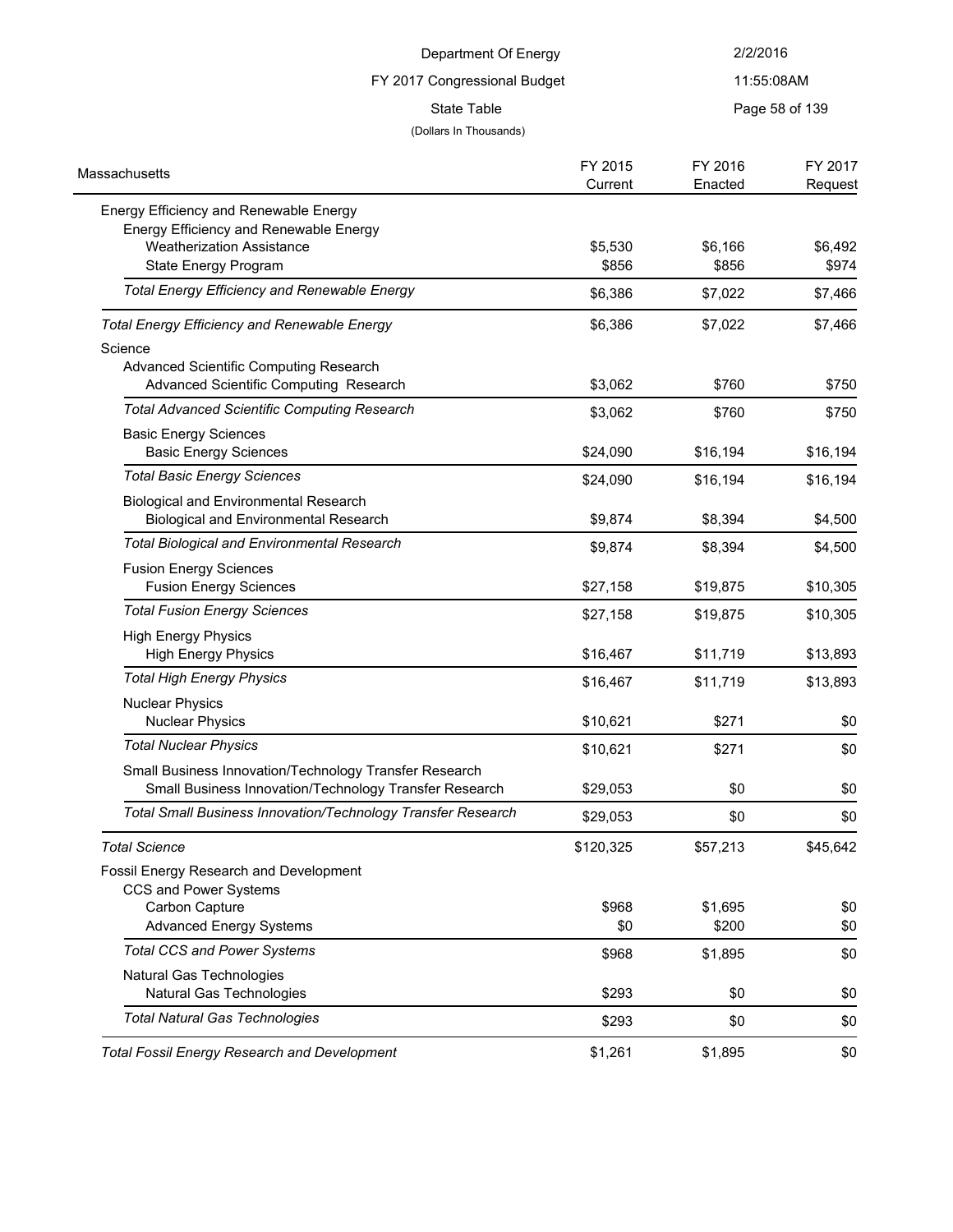| Department Of Energy                                                             |                    | 2/2/2016           |                    |  |
|----------------------------------------------------------------------------------|--------------------|--------------------|--------------------|--|
| FY 2017 Congressional Budget                                                     |                    |                    | 11:55:08AM         |  |
| State Table                                                                      |                    |                    | Page 59 of 139     |  |
| (Dollars In Thousands)                                                           |                    |                    |                    |  |
| Massachusetts                                                                    | FY 2015<br>Current | FY 2016<br>Enacted | FY 2017<br>Request |  |
| Northeast Home Heating Oil Reserve Account<br>Northeast Home Heating Oil Reserve |                    |                    |                    |  |
| Northeast Home Heating Oil Reserve                                               | \$4,530            | \$0                | \$0                |  |
| <b>Total Northeast Home Heating Oil Reserve</b>                                  | \$4,530            | \$0                | \$0                |  |
| Total Northeast Home Heating Oil Reserve Account                                 | \$4,530            | \$0                | \$0                |  |
| Energy Information Administration<br><b>Energy Information Administration</b>    |                    |                    |                    |  |
| National Energy Information System                                               | \$100              | \$100              | \$100              |  |
| <b>Total Energy Information Administration</b>                                   | \$100              | \$100              | \$100              |  |
| <b>Total Energy Information Administration</b>                                   | \$100              | \$100              | \$100              |  |
| <b>Total Massachusetts</b>                                                       | \$132,602          | \$66,230           | \$53,208           |  |
|                                                                                  |                    |                    |                    |  |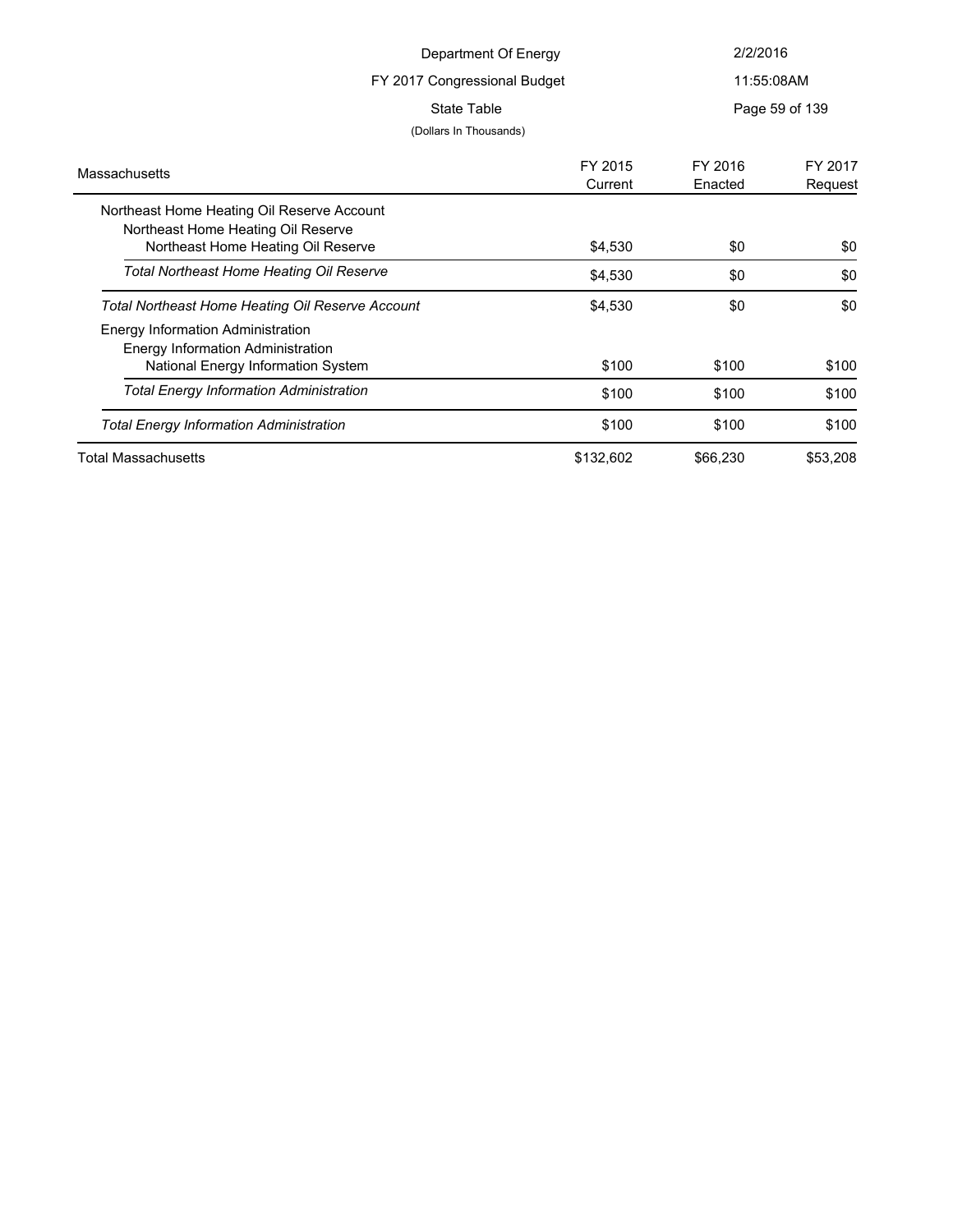| Department Of Energy                                                                                                 |                     | 2/2/2016            |                     |
|----------------------------------------------------------------------------------------------------------------------|---------------------|---------------------|---------------------|
| FY 2017 Congressional Budget                                                                                         |                     |                     | 11:55:08AM          |
| <b>State Table</b><br>(Dollars In Thousands)                                                                         |                     |                     | Page 60 of 139      |
| Michigan                                                                                                             | FY 2015<br>Current  | FY 2016<br>Enacted  | FY 2017<br>Request  |
| Energy Efficiency and Renewable Energy<br>Energy Efficiency and Renewable Energy<br><b>Weatherization Assistance</b> | \$12,833            | \$14,310            | \$15,152            |
| State Energy Program<br><b>Total Energy Efficiency and Renewable Energy</b>                                          | \$1,324<br>\$14,157 | \$1,324<br>\$15,634 | \$1,509<br>\$16,661 |
| <b>Total Energy Efficiency and Renewable Energy</b><br>Science<br>Advanced Scientific Computing Research             | \$14,157            | \$15,634            | \$16,661            |
| Advanced Scientific Computing Research<br><b>Total Advanced Scientific Computing Research</b>                        | \$901               | \$0                 | \$0                 |
| <b>Basic Energy Sciences</b><br><b>Basic Energy Sciences</b>                                                         | \$901<br>\$14,815   | \$0<br>\$8,050      | \$0<br>\$8,050      |
| <b>Total Basic Energy Sciences</b>                                                                                   | \$14,815            | \$8,050             | \$8,050             |
| <b>Biological and Environmental Research</b><br><b>Biological and Environmental Research</b>                         | \$3,178             | \$1,447             | \$1,077             |
| <b>Total Biological and Environmental Research</b>                                                                   | \$3,178             | \$1,447             | \$1,077             |
| <b>Fusion Energy Sciences</b><br><b>Fusion Energy Sciences</b>                                                       | \$1,690             | \$0                 | \$0                 |
| <b>Total Fusion Energy Sciences</b>                                                                                  | \$1,690             | \$0                 | \$0                 |
| <b>High Energy Physics</b><br><b>High Energy Physics</b>                                                             | \$4,245             | \$3,678             | \$3,610             |
| <b>Total High Energy Physics</b>                                                                                     | \$4,245             | \$3,678             | \$3,610             |
| <b>Nuclear Physics</b><br><b>Nuclear Physics</b>                                                                     | \$94,589            | \$100,285           | \$100,000           |
| <b>Total Nuclear Physics</b>                                                                                         | \$94,589            | \$100,285           | \$100,000           |
| Small Business Innovation/Technology Transfer Research<br>Small Business Innovation/Technology Transfer Research     | \$13,821            | \$0                 | \$0                 |
| Total Small Business Innovation/Technology Transfer Research                                                         | \$13,821            | \$0                 | \$0                 |
| <b>Total Science</b>                                                                                                 | \$133,239           | \$113,460           | \$112,737           |
| <b>Total Michigan</b>                                                                                                | \$147,396           | \$129,094           | \$129,398           |
|                                                                                                                      |                     |                     |                     |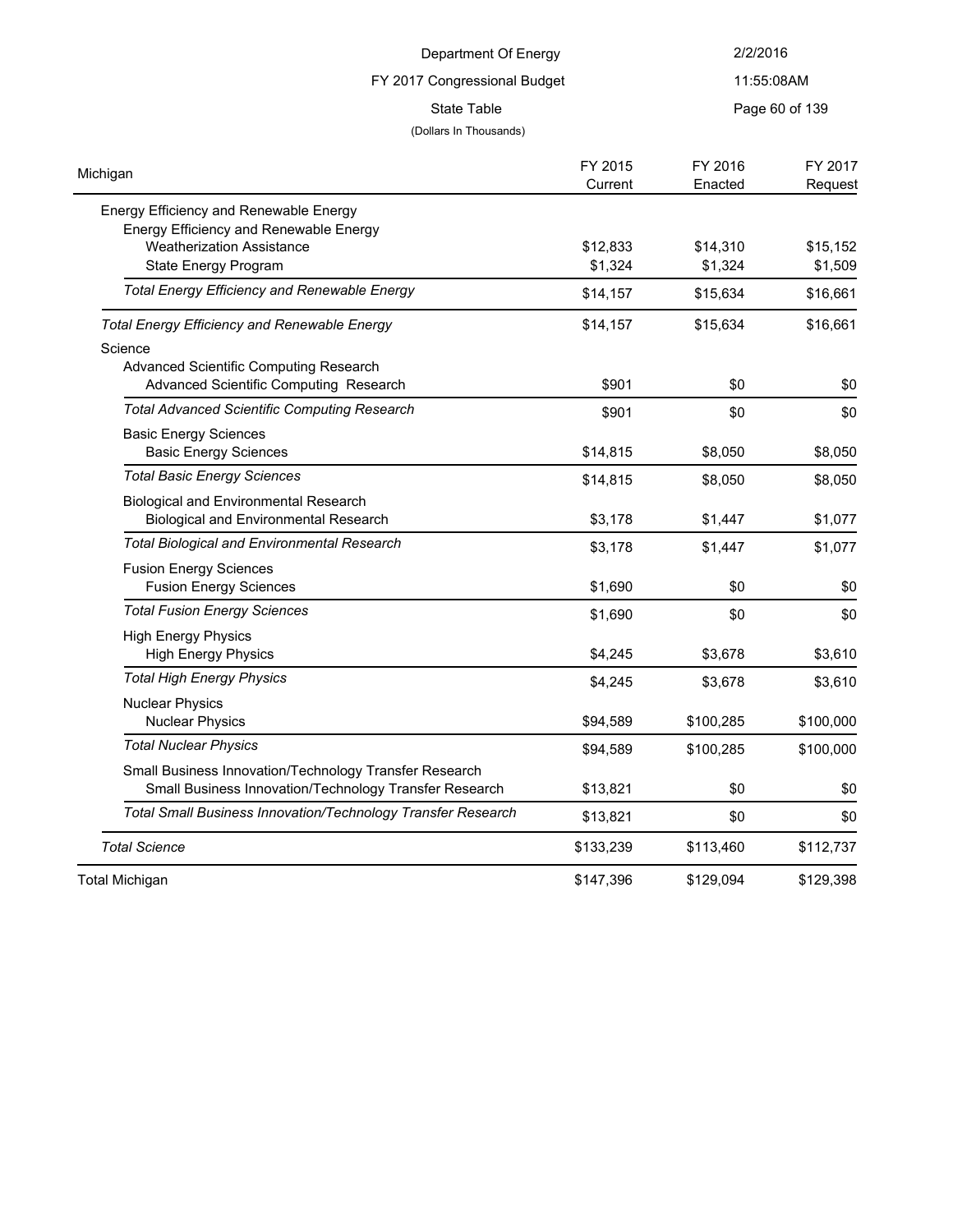| Department Of Energy                                                                                                                               |                    | 2/2/2016           |                    |
|----------------------------------------------------------------------------------------------------------------------------------------------------|--------------------|--------------------|--------------------|
| FY 2017 Congressional Budget                                                                                                                       |                    | 11:55:08AM         |                    |
| State Table                                                                                                                                        |                    |                    | Page 61 of 139     |
| (Dollars In Thousands)                                                                                                                             |                    |                    |                    |
| Minnesota                                                                                                                                          | FY 2015<br>Current | FY 2016<br>Enacted | FY 2017<br>Request |
| Energy Efficiency and Renewable Energy<br>Energy Efficiency and Renewable Energy<br><b>Weatherization Assistance</b>                               | \$8,335            | \$9,294            | \$9,967            |
| State Energy Program<br><b>Total Energy Efficiency and Renewable Energy</b>                                                                        | \$826<br>\$9,161   | \$826<br>\$10,120  | \$927<br>\$10,894  |
|                                                                                                                                                    |                    |                    |                    |
| <b>Total Energy Efficiency and Renewable Energy</b><br>Science<br>Advanced Scientific Computing Research<br>Advanced Scientific Computing Research | \$9,161<br>\$121   | \$10,120<br>\$123  | \$10,894<br>\$0    |
| <b>Total Advanced Scientific Computing Research</b>                                                                                                | \$121              | \$123              | \$0                |
| <b>Basic Energy Sciences</b><br><b>Basic Energy Sciences</b>                                                                                       | \$6,860            | \$5,147            | \$5,147            |
| <b>Total Basic Energy Sciences</b>                                                                                                                 | \$6,860            | \$5,147            | \$5,147            |
| <b>Biological and Environmental Research</b><br><b>Biological and Environmental Research</b>                                                       | \$892              | \$895              | \$450              |
| <b>Total Biological and Environmental Research</b>                                                                                                 | \$892              | \$895              | \$450              |
| <b>High Energy Physics</b><br><b>High Energy Physics</b>                                                                                           | \$2,479            | \$2,495            | \$2,535            |
| <b>Total High Energy Physics</b>                                                                                                                   | \$2,479            | \$2,495            | \$2,535            |
| <b>Nuclear Physics</b><br><b>Nuclear Physics</b>                                                                                                   | \$395              | \$0                | \$0                |
| <b>Total Nuclear Physics</b>                                                                                                                       | \$395              | \$0                | \$0                |
| Small Business Innovation/Technology Transfer Research<br>Small Business Innovation/Technology Transfer Research                                   | \$300              | \$0                | \$0                |
| <b>Total Small Business Innovation/Technology Transfer Research</b>                                                                                | \$300              | \$0                | \$0                |
| <b>Total Science</b>                                                                                                                               | \$11,047           | \$8,660            | \$8,132            |
| Western Area Power Admin. Const., Rehab., O&M<br>Systems Operation and Maintenance                                                                 |                    |                    |                    |
| Systems Operation and Maintenance                                                                                                                  | \$8,457            | \$15,491           | \$15,292           |
| <b>Total Systems Operation and Maintenance</b><br>Program Direction                                                                                | \$8,457            | \$15,491           | \$15,292           |
| Program Direction                                                                                                                                  | \$187              | \$190              | \$183              |
| <b>Total Program Direction</b>                                                                                                                     | \$187              | \$190              | \$183              |
| Total Western Area Power Admin. Const., Rehab., O&M                                                                                                | \$8,644            | \$15,681           | \$15,475           |
| Colorado River Basins Power Marketing Fund<br>Equipment, Contracts and Other Related Expenses                                                      |                    |                    |                    |
| Colorado River Storage Project                                                                                                                     | \$965              | \$1,846            | \$1,817            |
| Total Equipment, Contracts and Other Related Expenses                                                                                              | \$965              | \$1,846            | \$1,817            |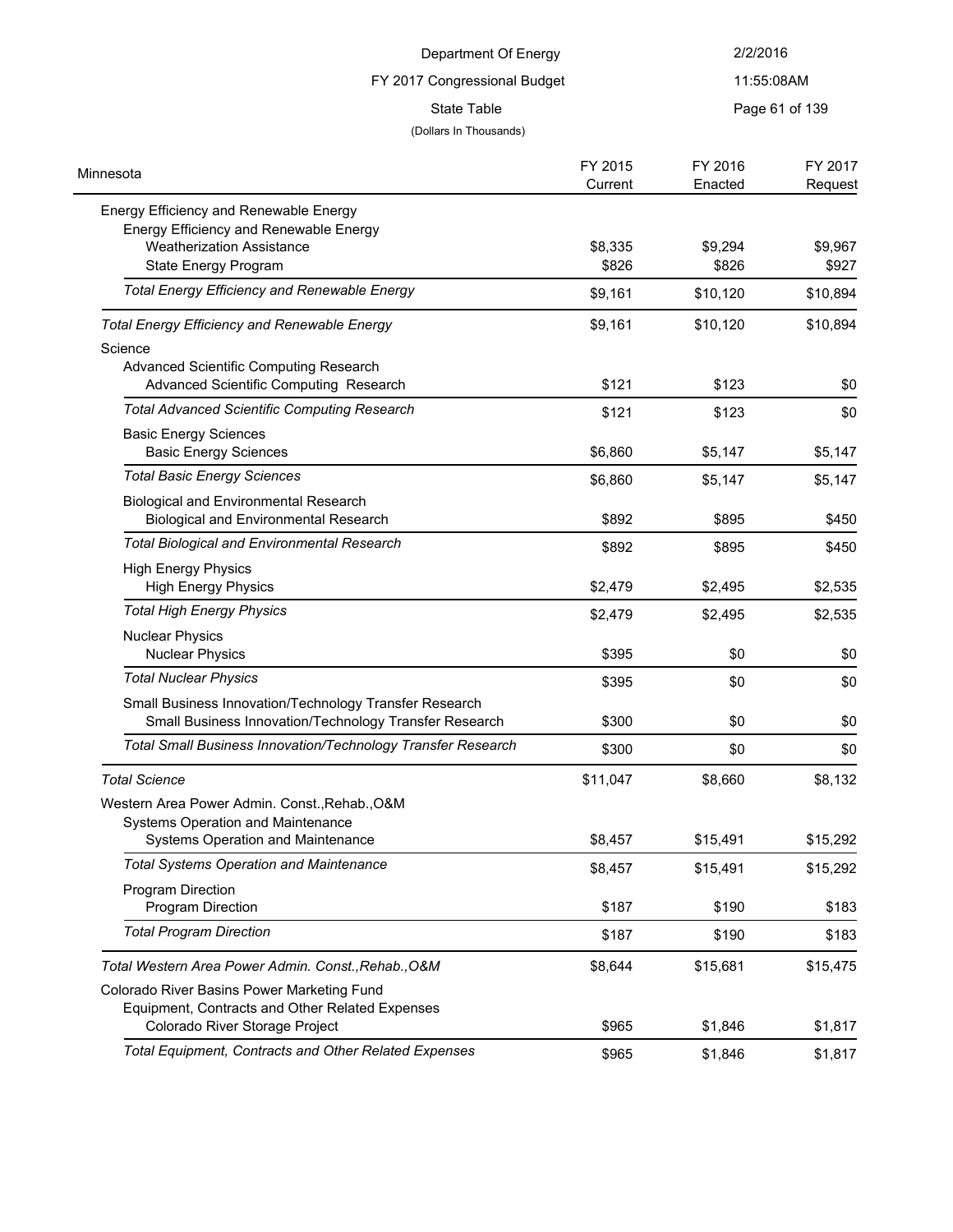| Department Of Energy<br>FY 2017 Congressional Budget                                                                              |                    | 2/2/2016<br>11:55:08AM |                    |
|-----------------------------------------------------------------------------------------------------------------------------------|--------------------|------------------------|--------------------|
| State Table<br>(Dollars In Thousands)                                                                                             |                    |                        | Page 62 of 139     |
| Minnesota                                                                                                                         | FY 2015<br>Current | FY 2016<br>Enacted     | FY 2017<br>Request |
| <b>Total Colorado River Basins Power Marketing Fund</b><br>Energy Information Administration<br>Energy Information Administration | \$965              | \$1,846                | \$1,817            |
| National Energy Information System                                                                                                | \$132              | \$140                  | \$140              |
| <b>Total Energy Information Administration</b>                                                                                    | \$132              | \$140                  | \$140              |
| <b>Total Energy Information Administration</b>                                                                                    | \$132              | \$140                  | \$140              |
| Total Minnesota                                                                                                                   | \$29,949           | \$36,447               | \$36,458           |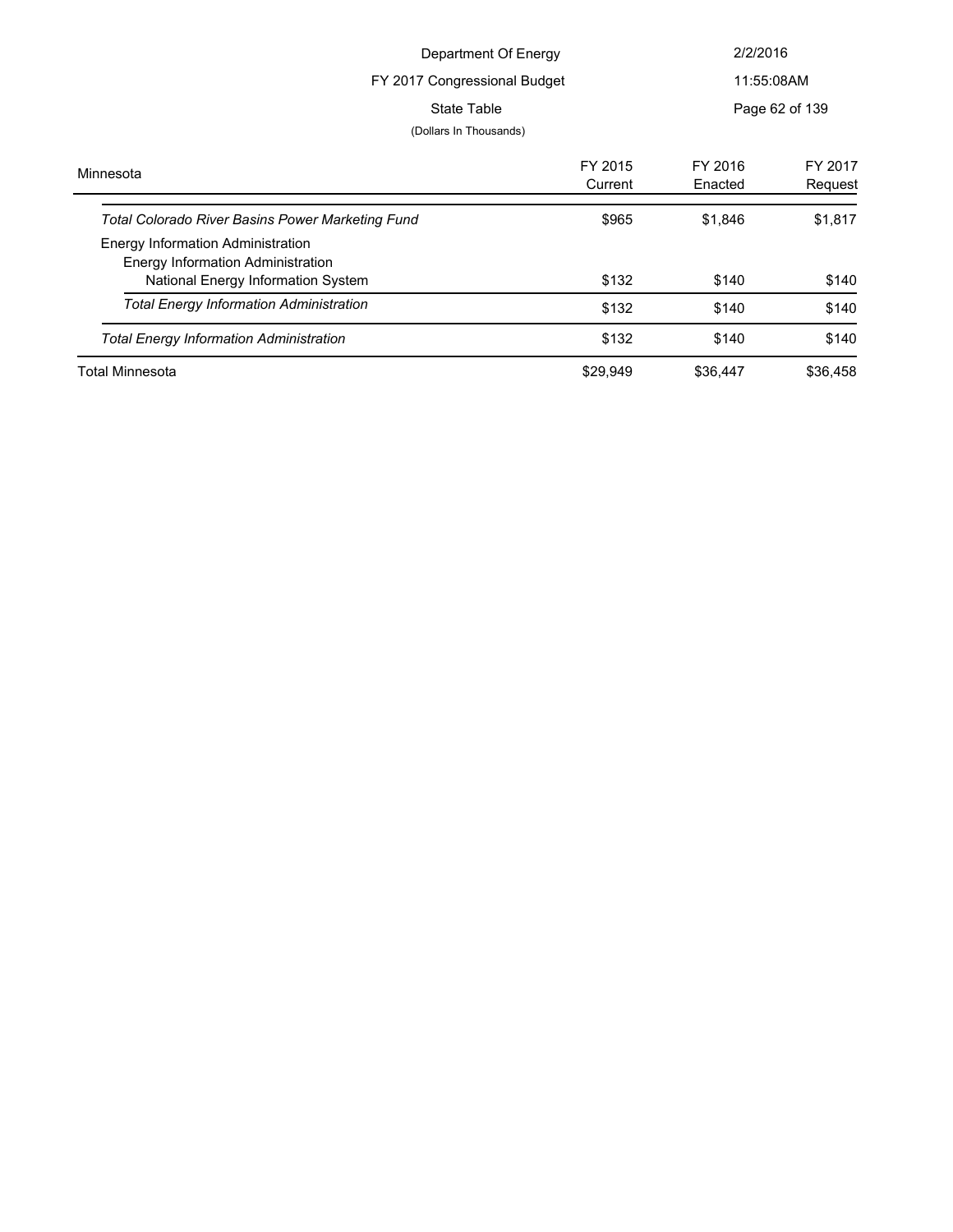| Department Of Energy                                |                    | 2/2/2016           |                    |
|-----------------------------------------------------|--------------------|--------------------|--------------------|
| FY 2017 Congressional Budget                        |                    | 11:55:08AM         |                    |
| <b>State Table</b><br>(Dollars In Thousands)        |                    |                    | Page 63 of 139     |
| Mississippi                                         | FY 2015<br>Current | FY 2016<br>Enacted | FY 2017<br>Request |
| Energy Efficiency and Renewable Energy              |                    |                    |                    |
| Energy Efficiency and Renewable Energy              |                    |                    |                    |
| <b>Weatherization Assistance</b>                    | \$1,383            | \$1,541            | \$1,638            |
| State Energy Program                                | \$455              | \$455              | \$535              |
| <b>Total Energy Efficiency and Renewable Energy</b> | \$1,838            | \$1,996            | \$2,173            |
| <b>Total Energy Efficiency and Renewable Energy</b> | \$1,838            | \$1,996            | \$2,173            |
| Science                                             |                    |                    |                    |
| <b>Basic Energy Sciences</b>                        |                    |                    |                    |
| <b>Basic Energy Sciences</b>                        | \$150              | \$0                | \$0                |
| <b>Total Basic Energy Sciences</b>                  | \$150              | \$0                | \$0                |
| <b>High Energy Physics</b>                          |                    |                    |                    |
| <b>High Energy Physics</b>                          | \$412              | \$421              | \$465              |
| <b>Total High Energy Physics</b>                    | \$412              | \$421              | \$465              |
| <b>Nuclear Physics</b>                              |                    |                    |                    |
| <b>Nuclear Physics</b>                              | \$676              | \$0                | \$0                |
| <b>Total Nuclear Physics</b>                        | \$676              | \$0                | \$0                |
| <b>Total Science</b>                                | \$1,238            | \$421              | \$465              |
| <b>Other Defense Activities</b>                     |                    |                    |                    |
| Environment, Health, Safety and Security            |                    |                    |                    |
| Environment, Health, Safety and Security            | \$259              | \$259              | \$259              |
| Total Environment, Health, Safety and Security      | \$259              | \$259              | \$259              |
| <b>Total Other Defense Activities</b>               | \$259              | \$259              | \$259              |
| <b>Total Mississippi</b>                            | \$3,335            | \$2.676            | \$2,897            |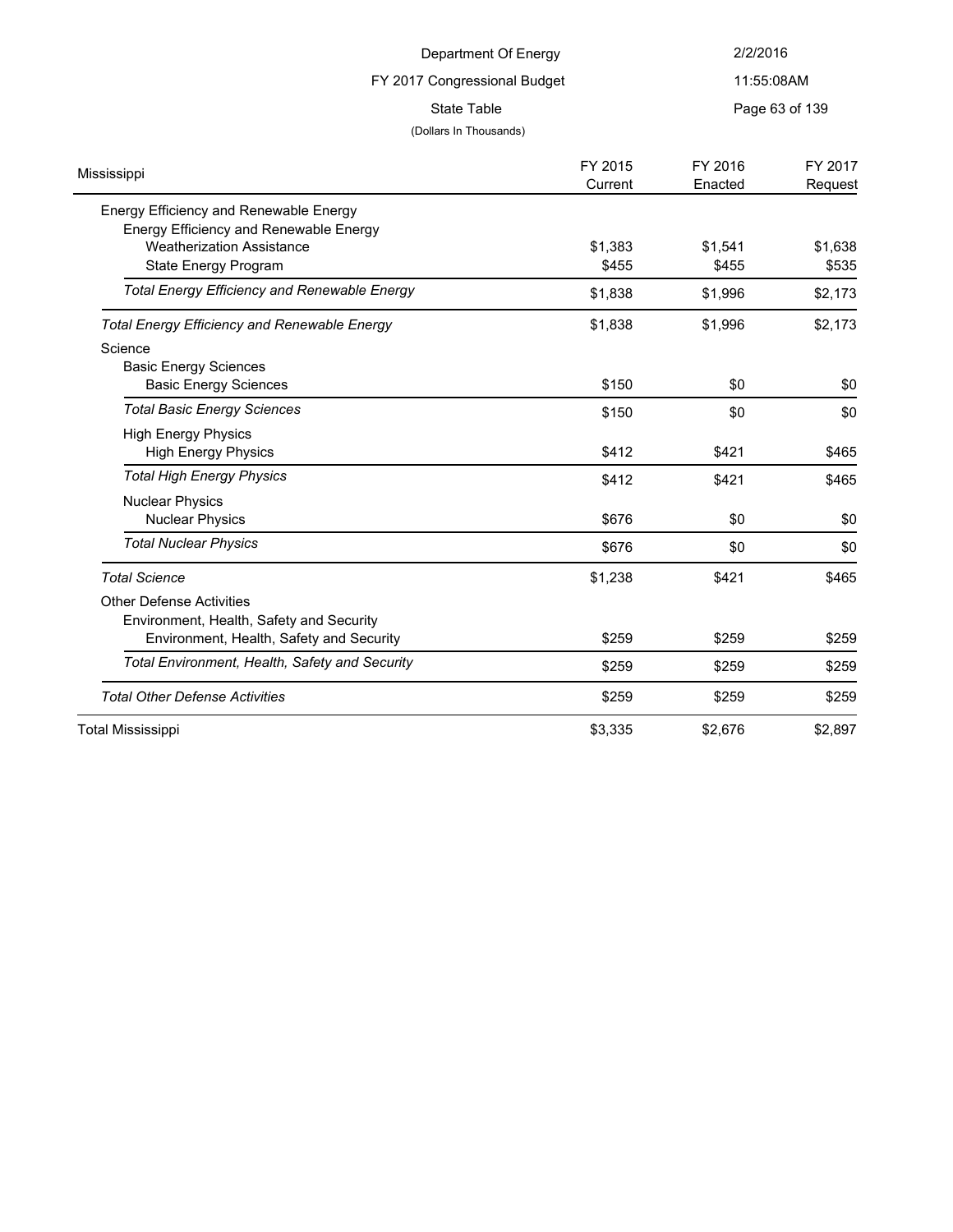|                                                                                                                  | Department Of Energy<br>FY 2017 Congressional Budget<br><b>State Table</b> |           | 2/2/2016       |
|------------------------------------------------------------------------------------------------------------------|----------------------------------------------------------------------------|-----------|----------------|
|                                                                                                                  |                                                                            |           | 11:55:08AM     |
|                                                                                                                  |                                                                            |           | Page 64 of 139 |
| (Dollars In Thousands)                                                                                           |                                                                            |           |                |
| Missouri                                                                                                         | FY 2015                                                                    | FY 2016   | FY 2017        |
|                                                                                                                  | Current                                                                    | Enacted   | Request        |
| <b>Nuclear Energy</b>                                                                                            |                                                                            |           |                |
| Idaho Facilities Management                                                                                      |                                                                            |           |                |
| Idaho Facilities Management                                                                                      | \$200                                                                      | \$200     | \$200          |
| <b>Total Idaho Facilities Management</b>                                                                         | \$200                                                                      | \$200     | \$200          |
| <b>Total Nuclear Energy</b>                                                                                      | \$200                                                                      | \$200     | \$200          |
| Energy Efficiency and Renewable Energy                                                                           |                                                                            |           |                |
| <b>Energy Efficiency and Renewable Energy</b>                                                                    |                                                                            |           |                |
| <b>Weatherization Assistance</b>                                                                                 | \$5,063                                                                    | \$5,644   | \$6,026        |
| State Energy Program                                                                                             | \$771                                                                      | \$771     | \$880          |
| <b>Total Energy Efficiency and Renewable Energy</b>                                                              | \$5,834                                                                    | \$6,415   | \$6,906        |
| <b>Total Energy Efficiency and Renewable Energy</b>                                                              | \$5,834                                                                    | \$6,415   | \$6,906        |
| Science                                                                                                          |                                                                            |           |                |
| <b>Basic Energy Sciences</b>                                                                                     |                                                                            |           |                |
| <b>Basic Energy Sciences</b>                                                                                     | \$7,250                                                                    | \$4,114   | \$4,114        |
| <b>Total Basic Energy Sciences</b>                                                                               | \$7,250                                                                    | \$4,114   | \$4,114        |
| <b>Biological and Environmental Research</b>                                                                     |                                                                            |           |                |
| <b>Biological and Environmental Research</b>                                                                     | \$5,334                                                                    | \$5,244   | \$1,400        |
| <b>Total Biological and Environmental Research</b>                                                               | \$5,334                                                                    | \$5,244   | \$1,400        |
| <b>High Energy Physics</b>                                                                                       |                                                                            |           |                |
| <b>High Energy Physics</b>                                                                                       | \$480                                                                      | \$380     | \$345          |
| <b>Total High Energy Physics</b>                                                                                 | \$480                                                                      | \$380     | \$345          |
| <b>Nuclear Physics</b>                                                                                           |                                                                            |           |                |
| <b>Nuclear Physics</b>                                                                                           | \$370                                                                      | \$0       | \$0            |
| <b>Total Nuclear Physics</b>                                                                                     | \$370                                                                      | \$0       | \$0            |
| Small Business Innovation/Technology Transfer Research<br>Small Business Innovation/Technology Transfer Research | \$1,149                                                                    | \$0       | \$0            |
| Total Small Business Innovation/Technology Transfer Research                                                     | \$1,149                                                                    | \$0       | \$0            |
|                                                                                                                  |                                                                            |           |                |
| <b>Total Science</b>                                                                                             | \$14,583                                                                   | \$9,738   | \$5,859        |
| Weapons Activities                                                                                               |                                                                            |           |                |
| Directed Stockpile Work                                                                                          |                                                                            |           |                |
| Directed Stockpile Work                                                                                          | \$300,949                                                                  | \$331,385 | \$323,669      |
| <b>Total Directed Stockpile Work</b>                                                                             | \$300,949                                                                  | \$331,385 | \$323,669      |
| Site Stewardship                                                                                                 |                                                                            |           |                |
| Site Stewardship                                                                                                 | \$6,049                                                                    | \$0       | \$0            |
| <b>Total Site Stewardship</b>                                                                                    | \$6,049                                                                    | \$0       | \$0            |
| Counterterrorism and Counterproliferation Programs                                                               |                                                                            |           |                |
| Counterterrorism and Counterproliferation Programs                                                               | \$250                                                                      | \$0       | \$0            |
| <b>Total Counterterrorism and Counterproliferation Programs</b>                                                  | \$250                                                                      | \$0       | \$0            |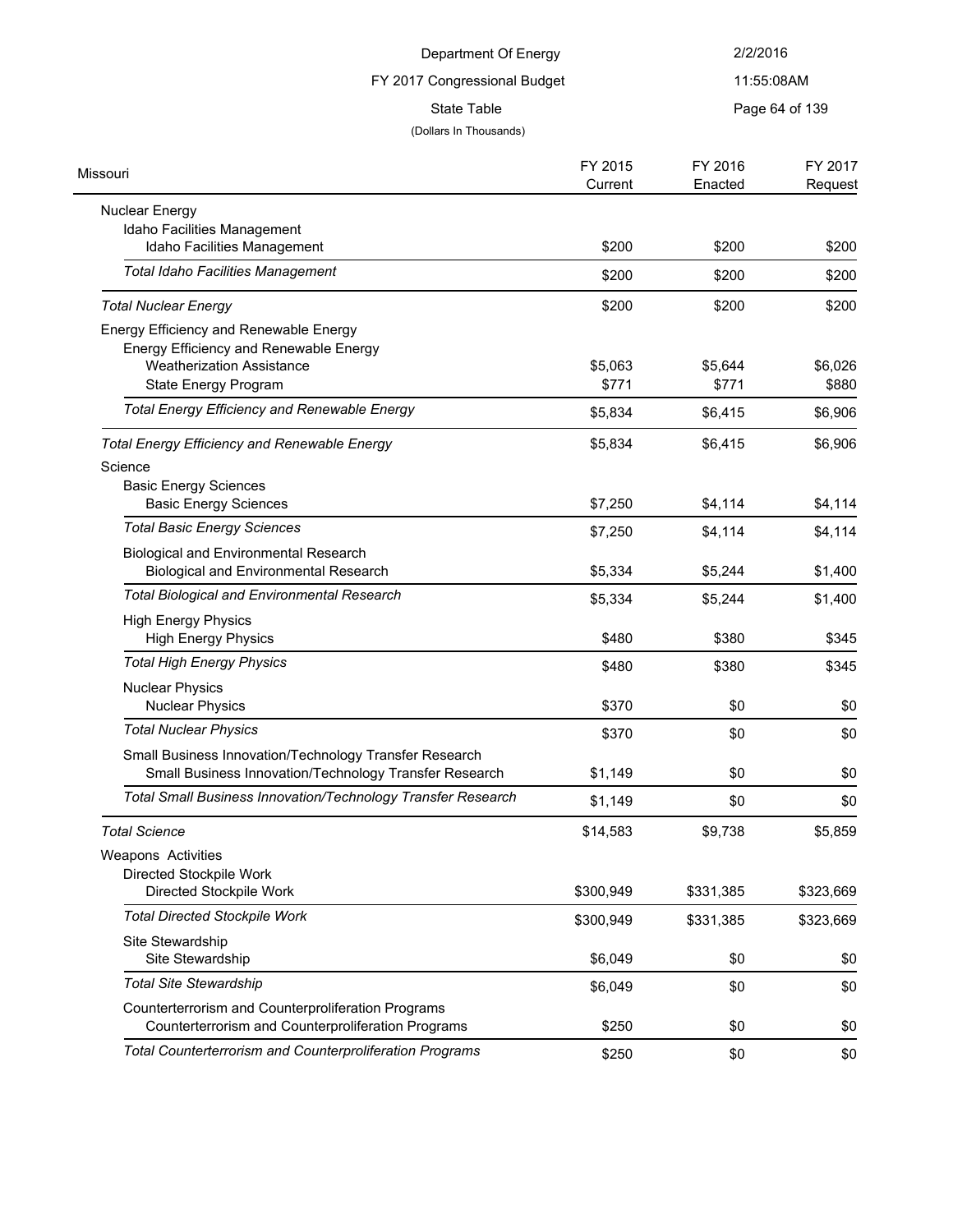## FY 2017 Congressional Budget

11:55:08AM

State Table **Page 65 of 139** 

#### (Dollars In Thousands)

| Missouri                                                                                                                | FY 2015<br>Current | FY 2016<br>Enacted | FY 2017<br>Request |
|-------------------------------------------------------------------------------------------------------------------------|--------------------|--------------------|--------------------|
| Engineering                                                                                                             |                    |                    |                    |
| <b>Engineering Campaign</b>                                                                                             | \$2,707            | \$3,102            | \$2,428            |
| <b>Total Engineering</b>                                                                                                | \$2,707            | \$3,102            | \$2,428            |
| <b>Advanced Simulation &amp; Computing</b><br>Advanced Simulation & Computing Campaign                                  | \$500              | \$500              | \$0                |
| <b>Total Advanced Simulation &amp; Computing</b>                                                                        | \$500              | \$500              | \$0                |
| Defense Nuclear Security<br>Defense Nuclear Security                                                                    | \$11,530           | \$11,423           | \$11,651           |
| <b>Total Defense Nuclear Security</b>                                                                                   | \$11,530           | \$11,423           | \$11,651           |
| Readiness Campaign<br>Readiness Campaign                                                                                | \$0                | \$0                | \$0                |
| <b>Total Readiness Campaign</b>                                                                                         | \$0                | \$0                | \$0                |
| Information technology and Cybersecurity<br>Information technology and Cybersecurity                                    | \$6,656            | \$5,576            | \$5,576            |
| Total Information technology and Cybersecurity                                                                          | \$6,656            | \$5,576            | \$5,576            |
| Infrastructure and Operations<br>Infrastructure and Operations                                                          | \$174,592          | \$179,655          | \$339,112          |
| <b>Total Infrastructure and Operations</b>                                                                              | \$174,592          | \$179,655          | \$339,112          |
| Secure Transportation Asset<br>Secure Transportation Asset                                                              | \$14,415           | \$17,700           | \$17,676           |
| <b>Total Secure Transportation Asset</b>                                                                                | \$14,415           | \$17,700           | \$17,676           |
| Nuclear Counterterrorism Incident Response<br>Nuclear Counterterrorism Incident Response                                | \$18,322           | \$0                | \$0                |
| <b>Total Nuclear Counterterrorism Incident Response</b>                                                                 | \$18,322           | \$0                | \$0                |
| Advanced Manufacturing Development<br>Advanced Manufacturing Development                                                | \$51,249           | \$46,344           | \$15,338           |
| <b>Total Advanced Manufacturing Development</b>                                                                         | \$51,249           | \$46,344           | \$15,338           |
| <b>Total Weapons Activities</b>                                                                                         | \$587,219          | \$595,685          | \$715,450          |
| <b>Other Defense Activities</b><br>Environment, Health, Safety and Security<br>Environment, Health, Safety and Security | \$10               | \$10               | \$10               |
| Total Environment, Health, Safety and Security                                                                          | \$10               | \$10               | \$10               |
| Office of Legacy Management<br>Legacy Management                                                                        | \$5,020            | \$3,061            | \$7,911            |
| <b>Total Office of Legacy Management</b>                                                                                | \$5,020            | \$3,061            | \$7,911            |
| <b>Total Other Defense Activities</b>                                                                                   | \$5,030            | \$3,071            | \$7,921            |

Defense Nuclear Nonproliferation

Defense Nuclear Nonproliferation R&D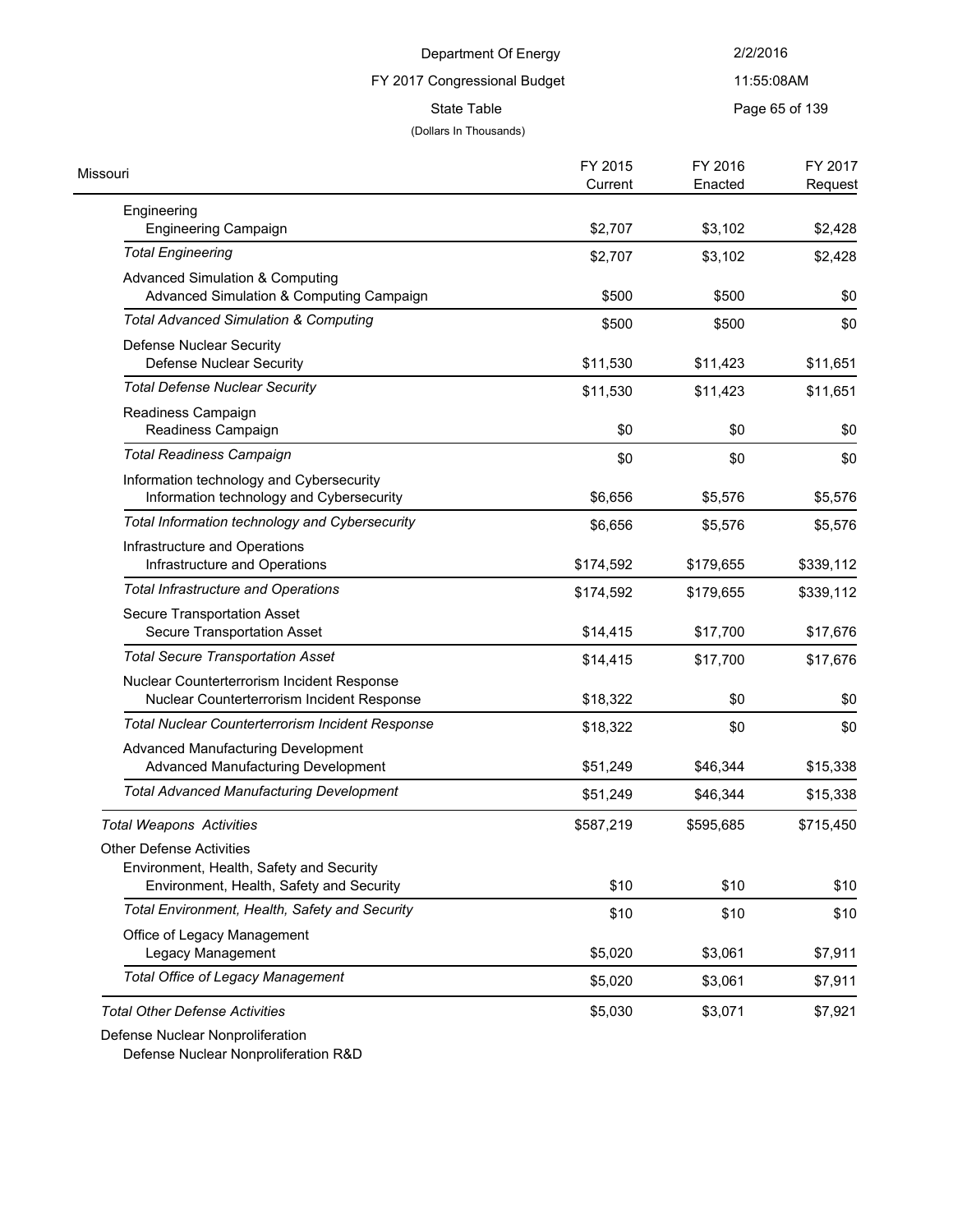## FY 2017 Congressional Budget

State Table **Page 66 of 139** 

11:55:08AM

### (Dollars In Thousands)

| Missouri                                                                                                             | FY 2015<br>Current | FY 2016<br>Enacted | FY 2017<br>Request |
|----------------------------------------------------------------------------------------------------------------------|--------------------|--------------------|--------------------|
| Defense Nuclear Nonproliferation R&D                                                                                 | \$14               | \$296              | \$281              |
| Total Defense Nuclear Nonproliferation R&D                                                                           | \$14               | \$296              | \$281              |
| Nonproliferation and International Security<br>Nonproliferation and International Security                           | \$2,400            | \$0                | \$0                |
| <b>Total Nonproliferation and International Security</b>                                                             | \$2,400            | \$0                | \$0                |
| Nuclear Counterterrorism and Incident Response<br>Nuclear Counterterrorism Incident Response                         | \$0                | \$17,972           | \$27,534           |
| <b>Total Nuclear Counterterrorism and Incident Response</b>                                                          | \$0                | \$17,972           | \$27,534           |
| Nonproliferation and Arms Control<br>Nonproliferation and Arms Control                                               | \$0                | \$1,684            | \$1,657            |
| <b>Total Nonproliferation and Arms Control</b>                                                                       | \$0                | \$1,684            | \$1,657            |
| <b>Total Defense Nuclear Nonproliferation</b>                                                                        | \$2,414            | \$19,952           | \$29,472           |
| <b>Federal Salaries and Expenses</b><br><b>Federal Salaries and Expenses</b><br><b>Federal Salaries and Expenses</b> | \$6,796            | \$7,328            | \$7,550            |
| <b>Total Federal Salaries and Expenses</b>                                                                           | \$6,796            | \$7,328            | \$7,550            |
| <b>Total Federal Salaries and Expenses</b>                                                                           | \$6,796            | \$7,328            | \$7,550            |
| Office of the Administrator<br>Office of the Administrator<br>Office of the Administrator                            | \$0                | \$0                | \$0                |
| Total Office of the Administrator                                                                                    | \$0                | \$0                | \$0                |
| Total Office of the Administrator                                                                                    | \$0                | \$0                | \$0                |
| Southwestern Power Admin. - Operation & Maint.<br>Systems Operation and Maintenance                                  |                    |                    |                    |
| Systems Operation and Maintenance                                                                                    | \$4,643            | \$5,827            | \$4,410            |
| <b>Total Systems Operation and Maintenance</b>                                                                       | \$4,643            | \$5,827            | \$4,410            |
| Purchase Power and Wheeling<br>Purchase Power and Wheeling                                                           | \$63,000           | \$73,000           | \$83,000           |
| <b>Total Purchase Power and Wheeling</b>                                                                             | \$63,000           | \$73,000           | \$83,000           |
| <b>SWPA Construction</b><br>Construction                                                                             | \$4,174            | \$4,073            | \$3,640            |
| <b>Total SWPA Construction</b>                                                                                       | \$4,174            | \$4,073            | \$3,640            |
| <b>Program Direction</b><br>Program Direction                                                                        | \$8,528            | \$8,665            | \$8,550            |
| <b>Total Program Direction</b>                                                                                       | \$8,528            | \$8,665            | \$8,550            |
| Total Southwestern Power Admin. - Operation & Maint.                                                                 | \$80,345           | \$91,565           | \$99,600           |

Fossil Energy Research and Development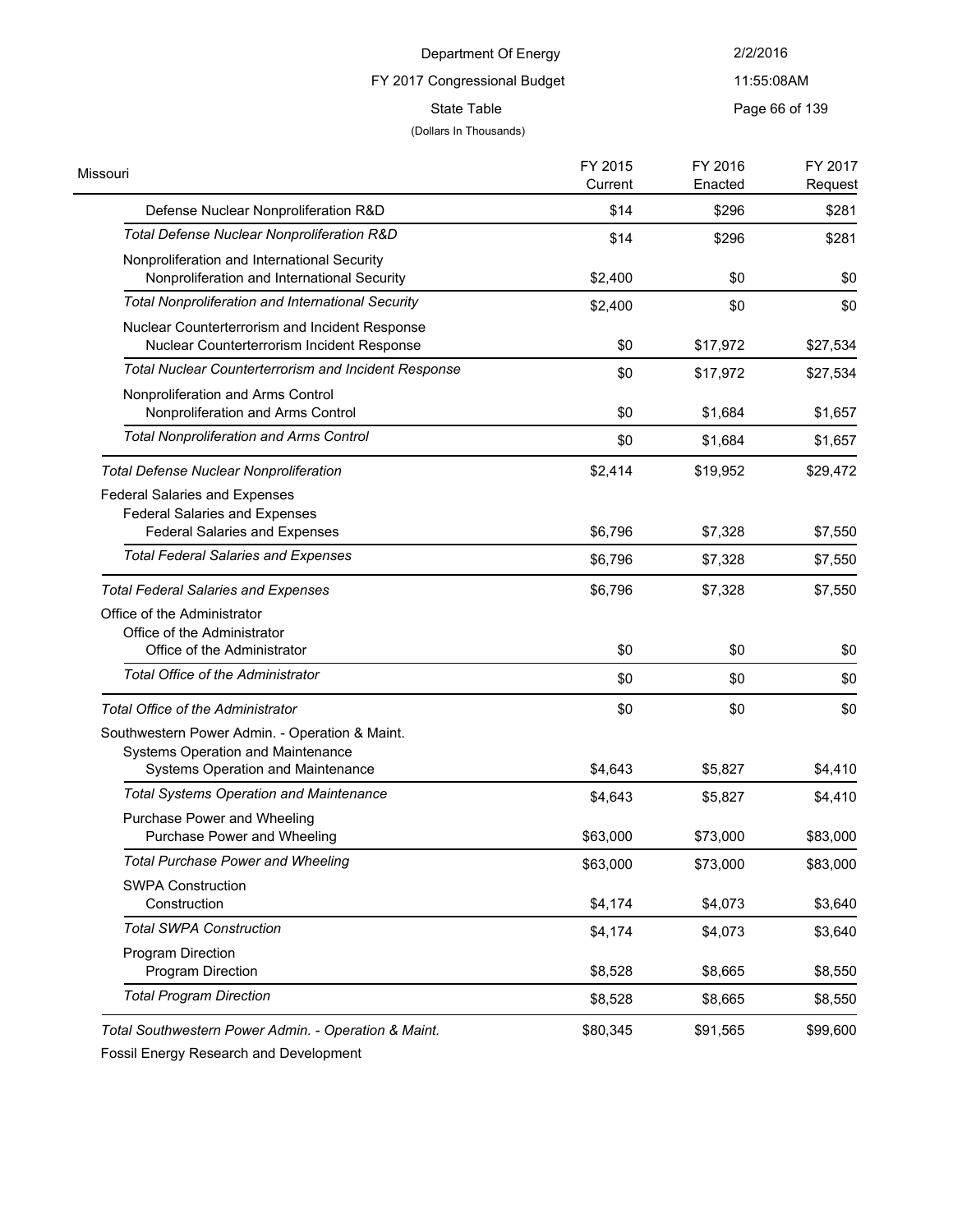|                                                     | Department Of Energy   |           | 2/2/2016       |  |
|-----------------------------------------------------|------------------------|-----------|----------------|--|
| FY 2017 Congressional Budget                        |                        |           | 11:55:08AM     |  |
|                                                     | State Table            |           | Page 67 of 139 |  |
|                                                     | (Dollars In Thousands) |           |                |  |
| Missouri                                            | FY 2015                | FY 2016   | FY 2017        |  |
|                                                     | Current                | Enacted   | Request        |  |
| CCS and Power Systems                               |                        |           |                |  |
| Carbon Capture                                      | \$1,489                | \$0       | \$0            |  |
| <b>Advanced Energy Systems</b>                      | \$250                  | \$0       | \$0            |  |
| Cross Cutting Reasearch                             | \$495                  | \$245     | \$0            |  |
| <b>Total CCS and Power Systems</b>                  | \$2,234                | \$245     | \$0            |  |
| <b>Total Fossil Energy Research and Development</b> | \$2,234                | \$245     | \$0            |  |
| Total Missouri                                      | \$704,655              | \$734,199 | \$872,958      |  |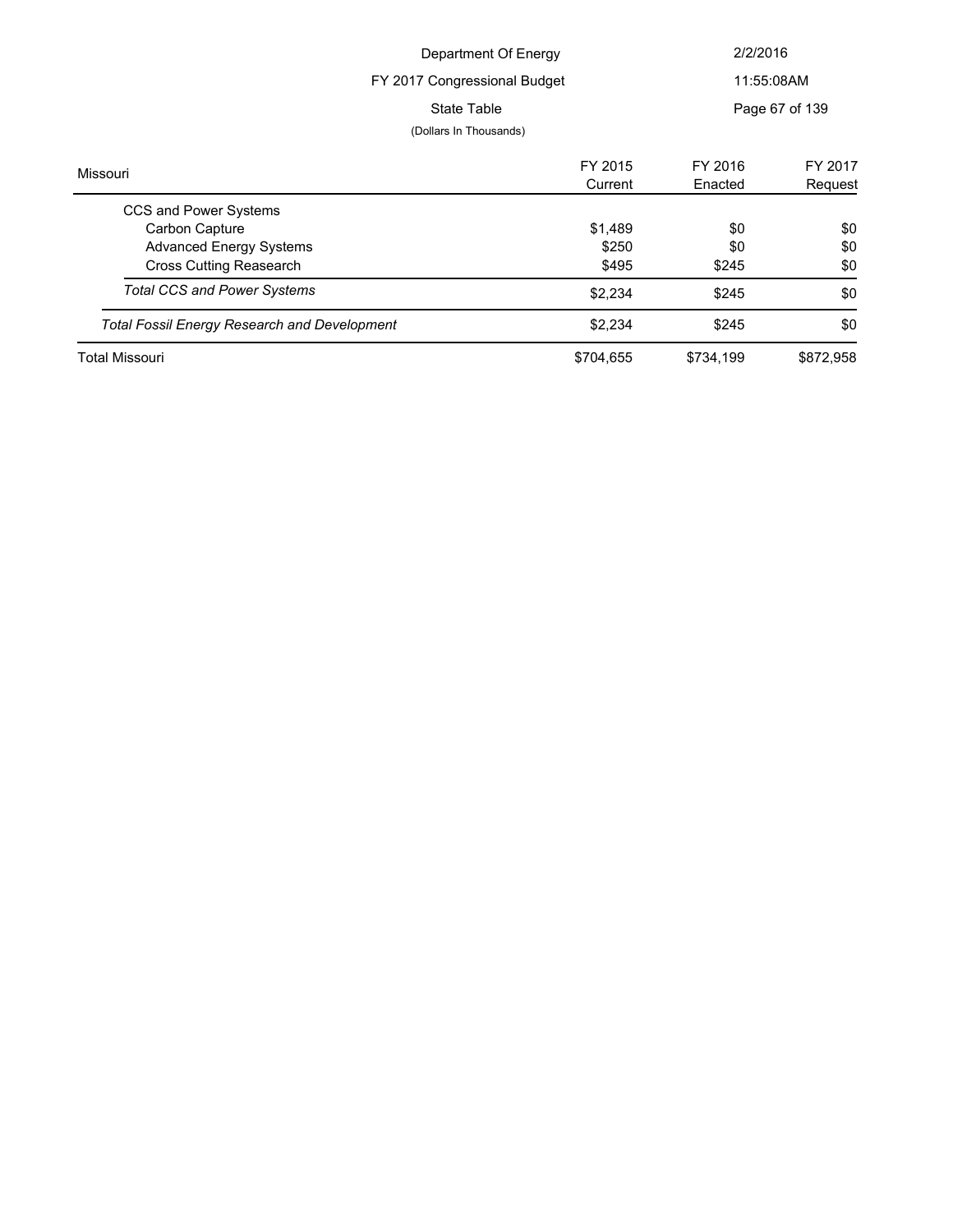| Department Of Energy                                                                                             |                    | 2/2/2016                     |                    |
|------------------------------------------------------------------------------------------------------------------|--------------------|------------------------------|--------------------|
| FY 2017 Congressional Budget<br><b>State Table</b>                                                               |                    | 11:55:08AM<br>Page 68 of 139 |                    |
|                                                                                                                  |                    |                              |                    |
| Montana                                                                                                          | FY 2015<br>Current | FY 2016<br>Enacted           | FY 2017<br>Request |
| Energy Efficiency and Renewable Energy<br>Energy Efficiency and Renewable Energy                                 |                    |                              |                    |
| <b>Weatherization Assistance</b><br>State Energy Program                                                         | \$2,134<br>\$295   | \$2,378<br>\$295             | \$2,513<br>\$343   |
| <b>Total Energy Efficiency and Renewable Energy</b>                                                              | \$2,429            | \$2,673                      | \$2,856            |
| <b>Total Energy Efficiency and Renewable Energy</b><br>Science                                                   | \$2,429            | \$2,673                      | \$2,856            |
| <b>Advanced Scientific Computing Research</b><br>Advanced Scientific Computing Research                          | \$180              | \$0                          | \$0                |
| <b>Total Advanced Scientific Computing Research</b>                                                              | \$180              | \$0                          | \$0                |
| <b>Basic Energy Sciences</b><br><b>Basic Energy Sciences</b>                                                     | \$2,885            | \$2,135                      | \$2,135            |
| <b>Total Basic Energy Sciences</b>                                                                               | \$2,885            | \$2,135                      | \$2,135            |
| <b>Biological and Environmental Research</b><br><b>Biological and Environmental Research</b>                     | \$27               | \$14                         | \$0                |
| <b>Total Biological and Environmental Research</b>                                                               | \$27               | \$14                         | \$0                |
| Small Business Innovation/Technology Transfer Research<br>Small Business Innovation/Technology Transfer Research | \$2,493            | \$0                          | \$0                |
| Total Small Business Innovation/Technology Transfer Research                                                     | \$2,493            | \$0                          | \$0                |
| <b>Total Science</b>                                                                                             | \$5,585            | \$2,149                      | \$2,135            |
| Western Area Power Admin. Const., Rehab., O&M<br>Systems Operation and Maintenance                               |                    |                              |                    |
| Systems Operation and Maintenance                                                                                | \$6,257            | \$11,224                     | \$10,390           |
| <b>Total Systems Operation and Maintenance</b>                                                                   | \$6,257            | \$11,224                     | \$10,390           |
| Program Direction<br>Program Direction                                                                           | \$6,557            | \$6,869                      | \$6,511            |
| <b>Total Program Direction</b>                                                                                   | \$6,557            | \$6,869                      | \$6,511            |
| Total Western Area Power Admin. Const., Rehab., O&M                                                              | \$12,814           | \$18,093                     | \$16,901           |
| Colorado River Basins Power Marketing Fund<br>Equipment, Contracts and Other Related Expenses                    |                    |                              |                    |
| Colorado River Storage Project                                                                                   | \$21,622           | \$22,434                     | \$14,415           |
| <b>Total Equipment, Contracts and Other Related Expenses</b>                                                     | \$21,622           | \$22,434                     | \$14,415           |
| Program Direction<br>Program Direction                                                                           | \$14,772           | \$14,908                     | \$15,028           |
| <b>Total Program Direction</b>                                                                                   | \$14,772           | \$14,908                     | \$15,028           |
| Total Colorado River Basins Power Marketing Fund                                                                 | \$36,394           | \$37,342                     | \$29,443           |

Fossil Energy Research and Development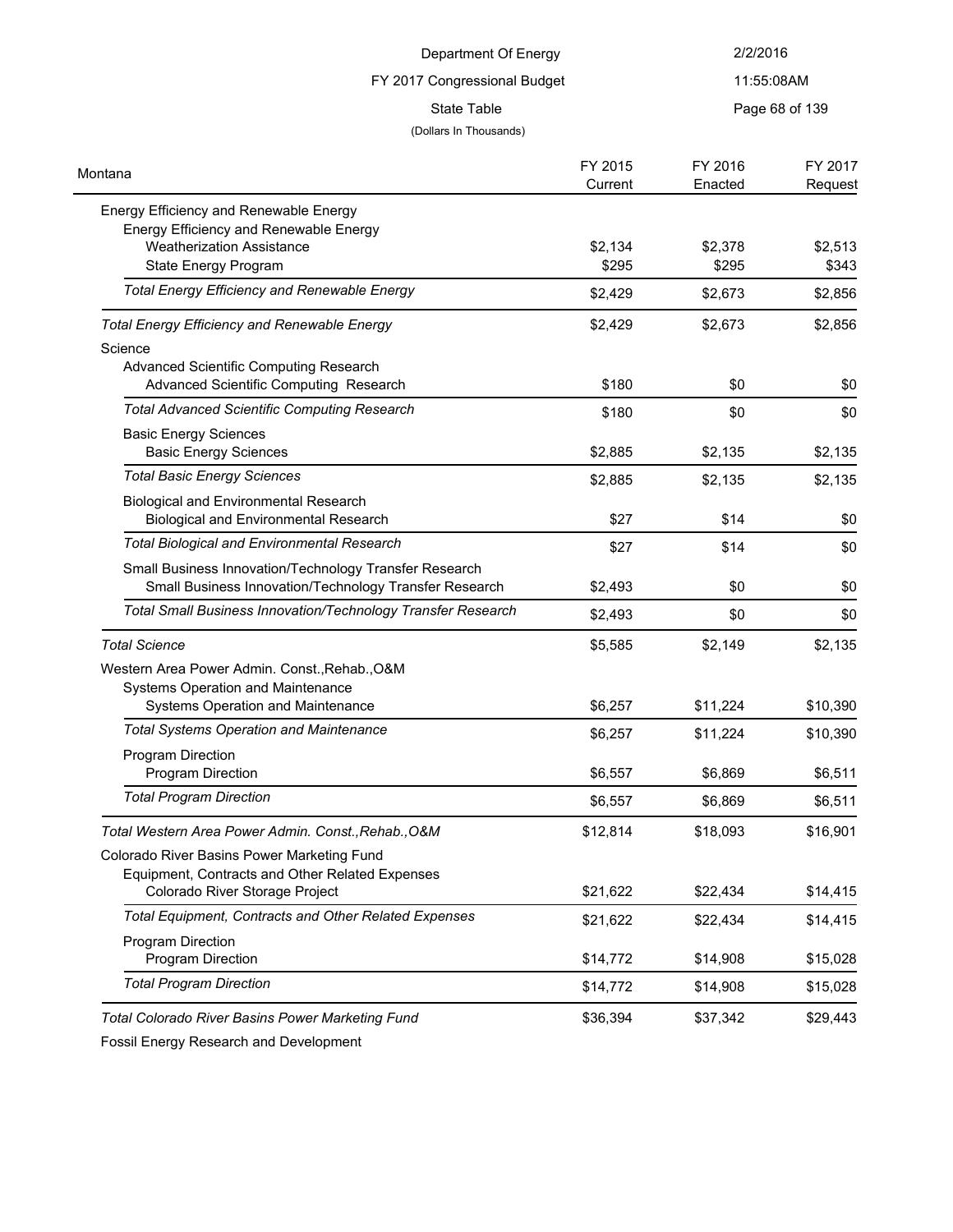| Department Of Energy<br>FY 2017 Congressional Budget |                        |            | 2/2/2016       |  |
|------------------------------------------------------|------------------------|------------|----------------|--|
|                                                      |                        | 11:55:08AM |                |  |
|                                                      | <b>State Table</b>     |            | Page 69 of 139 |  |
|                                                      | (Dollars In Thousands) |            |                |  |
| Montana                                              | FY 2015                | FY 2016    | FY 2017        |  |
|                                                      | Current                | Enacted    | Request        |  |
| CCS and Power Systems                                |                        |            |                |  |
| Carbon Storage                                       | \$5,811                | \$572      | \$0            |  |
| <b>Total CCS and Power Systems</b>                   | \$5,811                | \$572      | \$0            |  |
| CCS and Advanced Power Systems                       |                        |            |                |  |
| Carbon Storage                                       | \$0                    | \$0        | \$11,128       |  |
| <b>Total CCS and Advanced Power Systems</b>          | \$0                    | \$0        | \$11,128       |  |
| <b>Total Fossil Energy Research and Development</b>  | \$5,811                | \$572      | \$11,128       |  |
| Total Montana                                        | \$63,033               | \$60,829   | \$62,463       |  |
|                                                      |                        |            |                |  |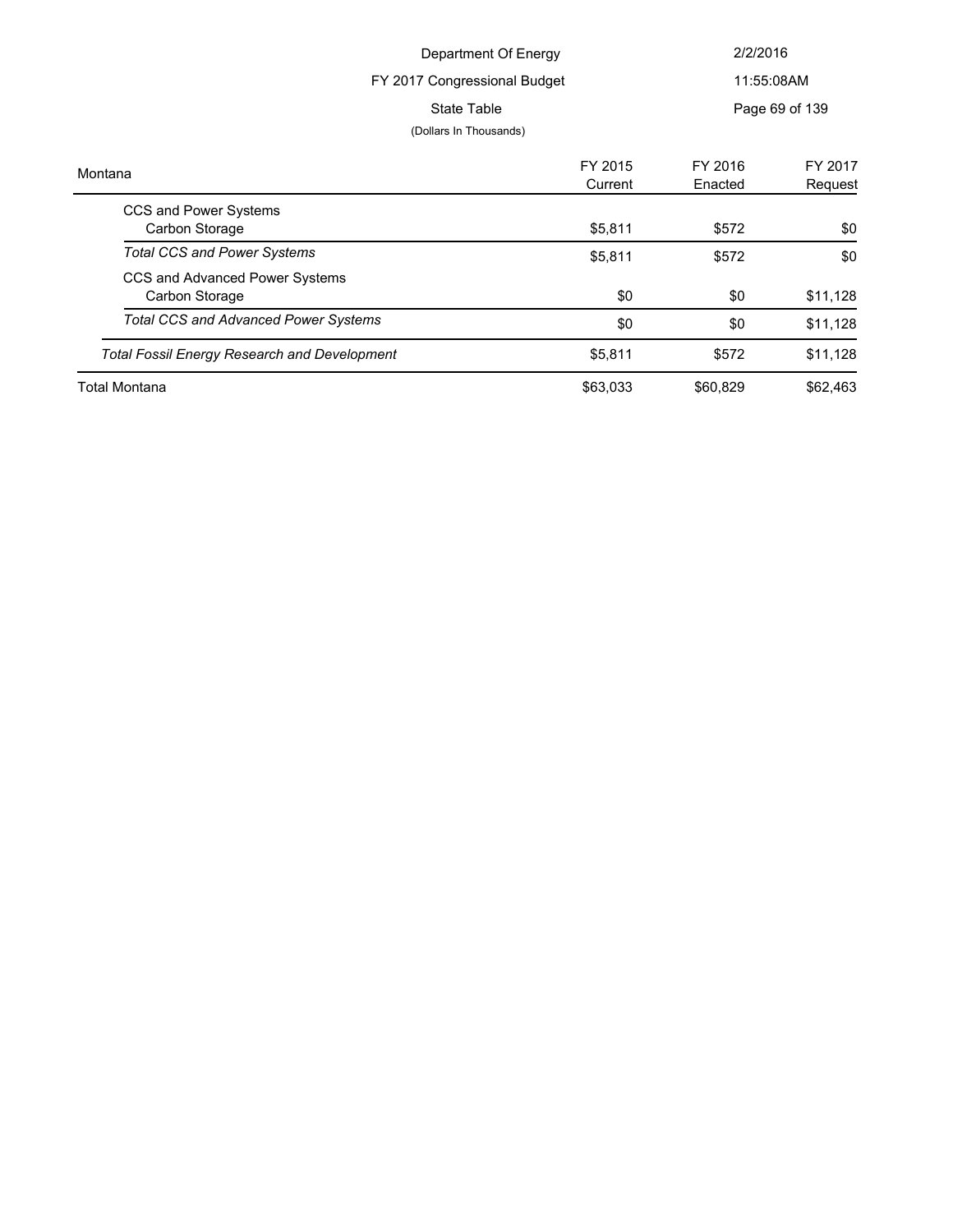| Department Of Energy                                                             |          | 2/2/2016   |                |  |
|----------------------------------------------------------------------------------|----------|------------|----------------|--|
| FY 2017 Congressional Budget                                                     |          | 11:55:08AM |                |  |
| <b>State Table</b>                                                               |          |            | Page 70 of 139 |  |
| (Dollars In Thousands)                                                           |          |            |                |  |
| Nebraska                                                                         | FY 2015  | FY 2016    | FY 2017        |  |
|                                                                                  | Current  | Enacted    | Request        |  |
| Energy Efficiency and Renewable Energy<br>Energy Efficiency and Renewable Energy |          |            |                |  |
| <b>Weatherization Assistance</b>                                                 | \$2,108  | \$2,351    | \$2,531        |  |
| State Energy Program                                                             | \$393    | \$393      | \$442          |  |
| <b>Total Energy Efficiency and Renewable Energy</b>                              | \$2,501  | \$2,744    | \$2,973        |  |
| <b>Total Energy Efficiency and Renewable Energy</b>                              | \$2,501  | \$2,744    | \$2,973        |  |
| Science                                                                          |          |            |                |  |
| <b>Basic Energy Sciences</b>                                                     |          |            |                |  |
| <b>Basic Energy Sciences</b>                                                     | \$1,700  | \$399      | \$399          |  |
| <b>Total Basic Energy Sciences</b>                                               | \$1,700  | \$399      | \$399          |  |
| <b>Biological and Environmental Research</b>                                     |          |            |                |  |
| <b>Biological and Environmental Research</b>                                     | \$2,649  | \$2,633    | \$2,649        |  |
| <b>Total Biological and Environmental Research</b>                               | \$2,649  | \$2,633    | \$2,649        |  |
| <b>Total Science</b>                                                             | \$4,349  | \$3,032    | \$3,048        |  |
| Western Area Power Admin. Const., Rehab., O&M                                    |          |            |                |  |
| Systems Operation and Maintenance                                                |          |            |                |  |
| Systems Operation and Maintenance                                                | \$15,650 | \$28,797   | \$29,143       |  |
| <b>Total Systems Operation and Maintenance</b>                                   | \$15,650 | \$28,797   | \$29,143       |  |
| Program Direction<br>Program Direction                                           | \$3,363  | \$3,428    | \$3,299        |  |
|                                                                                  |          |            |                |  |
| <b>Total Program Direction</b>                                                   | \$3,363  | \$3,428    | \$3,299        |  |
| Total Western Area Power Admin. Const., Rehab., O&M                              | \$19,013 | \$32,225   | \$32,442       |  |
| Colorado River Basins Power Marketing Fund                                       |          |            |                |  |
| Equipment, Contracts and Other Related Expenses                                  |          |            |                |  |
| Colorado River Storage Project                                                   | \$1,765  | \$3,375    | \$3,322        |  |
| Total Equipment, Contracts and Other Related Expenses                            | \$1,765  | \$3,375    | \$3,322        |  |
| <b>Total Colorado River Basins Power Marketing Fund</b>                          | \$1,765  | \$3,375    | \$3,322        |  |
| <b>Total Nebraska</b>                                                            | \$27,628 | \$41,376   | \$41,785       |  |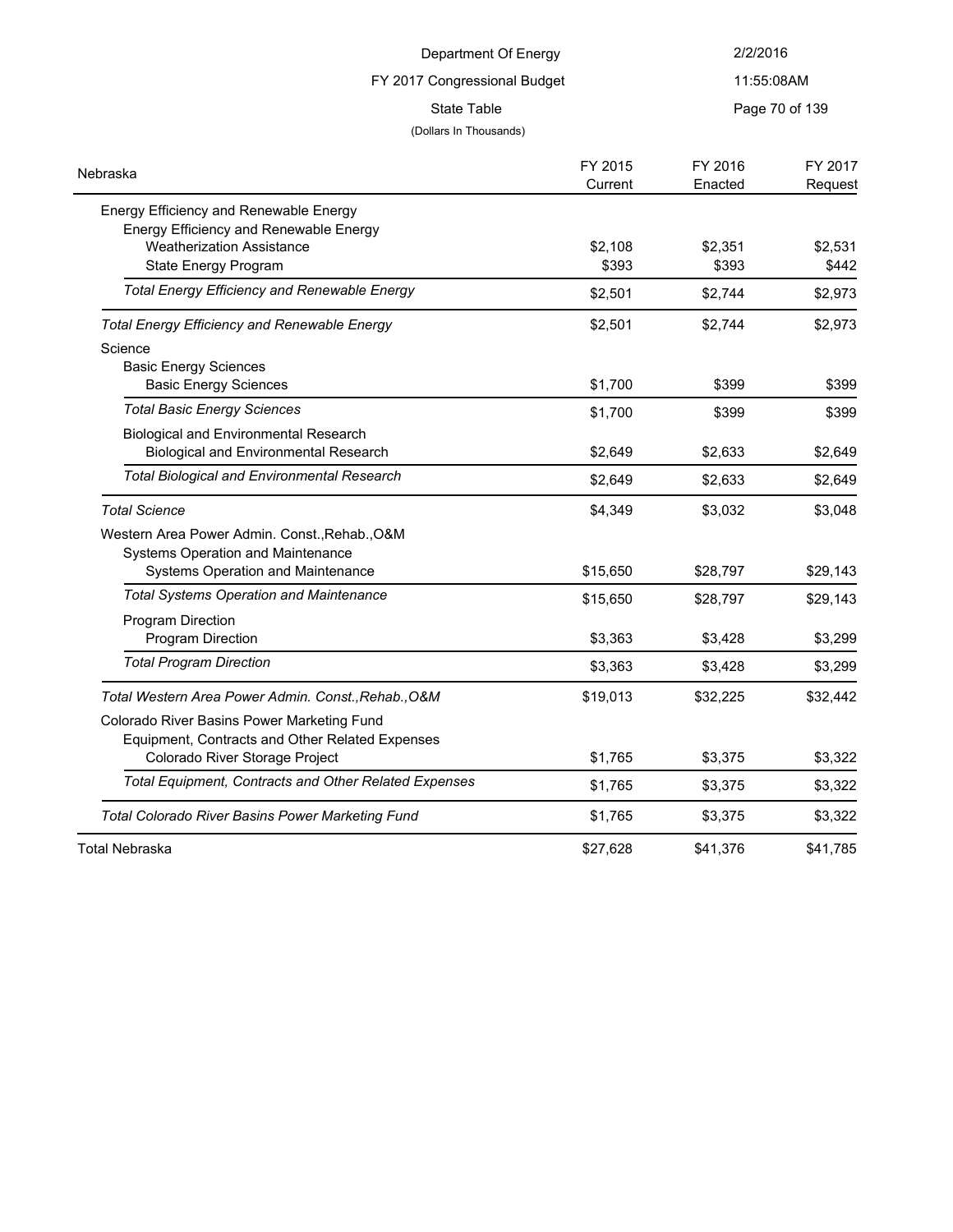| Department Of Energy<br>FY 2017 Congressional Budget<br><b>State Table</b>                                                                         |                    | 2/2/2016<br>11:55:08AM |                    |
|----------------------------------------------------------------------------------------------------------------------------------------------------|--------------------|------------------------|--------------------|
|                                                                                                                                                    |                    |                        |                    |
|                                                                                                                                                    |                    | (Dollars In Thousands) |                    |
| Nevada                                                                                                                                             | FY 2015<br>Current | FY 2016<br>Enacted     | FY 2017<br>Request |
| Energy Efficiency and Renewable Energy<br>Energy Efficiency and Renewable Energy<br><b>Weatherization Assistance</b><br>State Energy Program       | \$707<br>\$344     | \$788<br>\$344         | \$996<br>\$409     |
| <b>Total Energy Efficiency and Renewable Energy</b>                                                                                                | \$1,051            | \$1,132                | \$1,405            |
| <b>Total Energy Efficiency and Renewable Energy</b><br>Science<br>Advanced Scientific Computing Research<br>Advanced Scientific Computing Research | \$1,051<br>\$0     | \$1,132<br>\$0         | \$1,405<br>\$0     |
| <b>Total Advanced Scientific Computing Research</b>                                                                                                | \$0                | \$0                    | \$0                |
| <b>Basic Energy Sciences</b><br><b>Basic Energy Sciences</b>                                                                                       | \$380              | \$0                    | \$0                |
| <b>Total Basic Energy Sciences</b>                                                                                                                 | \$380              | \$0                    | \$0                |
| <b>Biological and Environmental Research</b><br><b>Biological and Environmental Research</b>                                                       | \$2,421            | \$1,333                | \$0                |
| <b>Total Biological and Environmental Research</b>                                                                                                 | \$2,421            | \$1,333                | \$0                |
| <b>Fusion Energy Sciences</b><br><b>Fusion Energy Sciences</b>                                                                                     | \$1,255            | \$0                    | \$0                |
| <b>Total Fusion Energy Sciences</b>                                                                                                                | \$1,255            | \$0                    | \$0                |
| Small Business Innovation/Technology Transfer Research<br>Small Business Innovation/Technology Transfer Research                                   | \$131              | \$0                    | \$0                |
| Total Small Business Innovation/Technology Transfer Research                                                                                       | \$131              | \$0                    | \$0                |
| <b>Total Science</b><br>Weapons Activities                                                                                                         | \$4,187            | \$1,333                | \$0                |
| Directed Stockpile Work<br>Directed Stockpile Work                                                                                                 | \$38,247           | \$48,985               | \$47,964           |
| <b>Total Directed Stockpile Work</b>                                                                                                               | \$38,247           | \$48,985               | \$47,964           |
| Science<br>Science Campaign                                                                                                                        | \$56,516           | \$52,569               | \$47,748           |
| <b>Total Science</b>                                                                                                                               | \$56,516           | \$52,569               | \$47,748           |
| Inertial Confinement Fusion Ignition High Yield<br>Inertial Confinement Fusion Ignition High Yield Campaign                                        | \$10               | \$0                    | \$0                |
| <b>Total Inertial Confinement Fusion Ignition High Yield</b>                                                                                       | \$10               | \$0                    | \$0                |
| <b>Advanced Simulation &amp; Computing</b><br>Advanced Simulation & Computing Campaign                                                             | \$3,352            | \$0                    | \$0                |
| <b>Total Advanced Simulation &amp; Computing</b>                                                                                                   | \$3,352            | \$0                    | \$0                |
| Defense Nuclear Security<br><b>Defense Nuclear Security</b>                                                                                        | \$68,885           | \$81,244               | \$85,057           |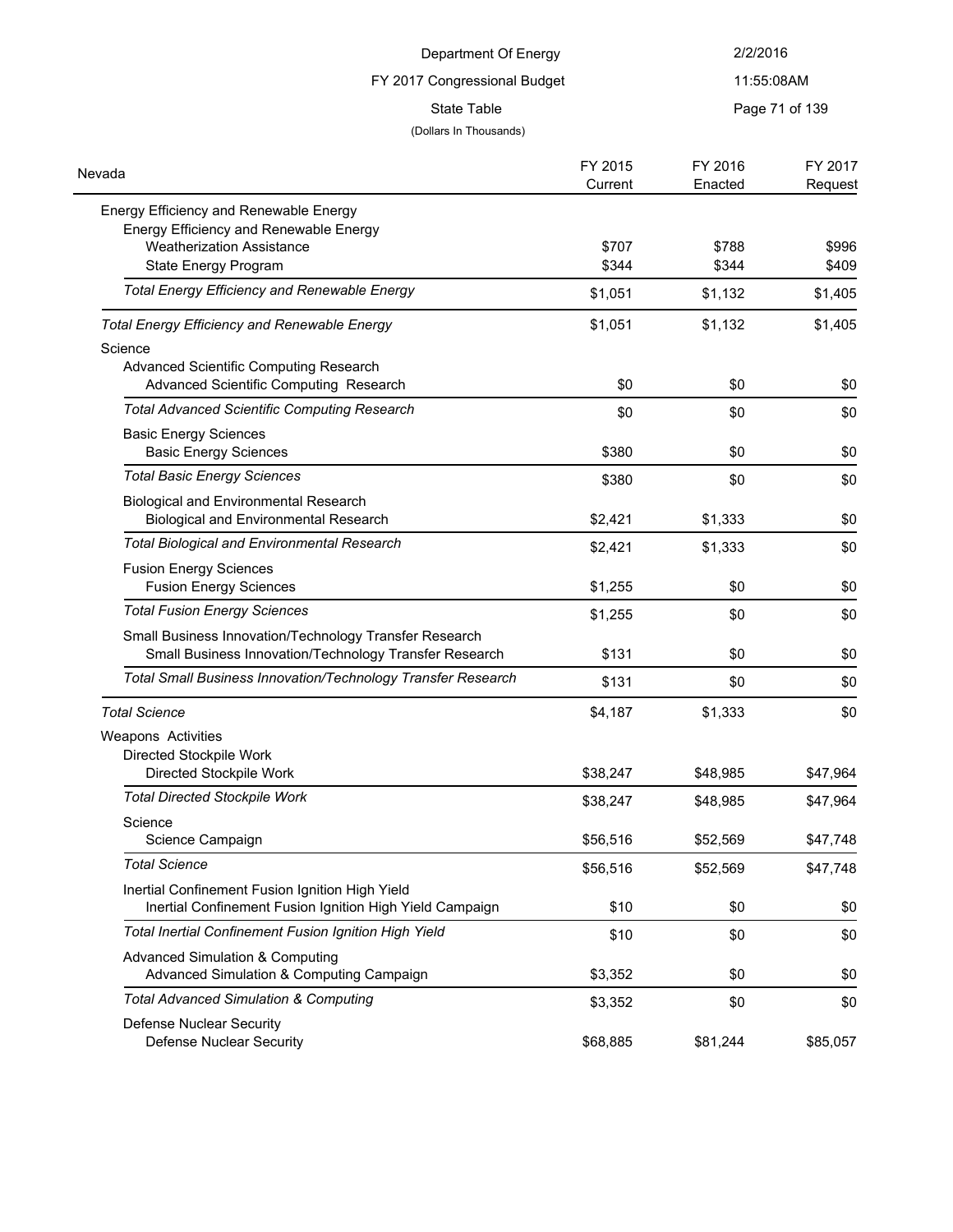#### FY 2017 Congressional Budget

11:55:08AM

# State Table **Page 72 of 139**

|  | (Dollars In Thousands) |
|--|------------------------|
|--|------------------------|

| Nevada                                                   | FY 2015   | FY 2016   | FY 2017   |
|----------------------------------------------------------|-----------|-----------|-----------|
|                                                          | Current   | Enacted   | Request   |
| <b>Total Defense Nuclear Security</b>                    | \$68,885  | \$81,244  | \$85,057  |
| Information technology and Cybersecurity                 |           |           |           |
| Information technology and Cybersecurity                 | \$4,228   | \$4,000   | \$4,000   |
| Total Information technology and Cybersecurity           | \$4,228   | \$4,000   | \$4,000   |
| Infrastructure and Operations                            |           |           |           |
| Infrastructure and Operations                            | \$151,642 | \$152,668 | \$206,188 |
| <b>Total Infrastructure and Operations</b>               | \$151,642 | \$152,668 | \$206,188 |
| Secure Transportation Asset                              |           |           |           |
| Secure Transportation Asset                              | \$209     | \$207     | \$241     |
| <b>Total Secure Transportation Asset</b>                 | \$209     | \$207     | \$241     |
| Nuclear Counterterrorism Incident Response               |           |           |           |
| Nuclear Counterterrorism Incident Response               | \$47,502  | \$0       | \$0       |
| Total Nuclear Counterterrorism Incident Response         | \$47,502  | \$0       | \$0       |
| <b>Total Weapons Activities</b>                          | \$370,591 | \$339,673 | \$391,198 |
| <b>Other Defense Activities</b>                          |           |           |           |
| Environment, Health, Safety and Security                 |           |           |           |
| Environment, Health, Safety and Security                 | \$15      | \$15      | \$15      |
| Total Environment, Health, Safety and Security           | \$15      | \$15      | \$15      |
| Office of Legacy Management                              |           |           |           |
| Legacy Management                                        | \$2,635   | \$2,505   | \$2,475   |
| <b>Total Office of Legacy Management</b>                 | \$2,635   | \$2,505   | \$2,475   |
| <b>Total Other Defense Activities</b>                    | \$2,650   | \$2,520   | \$2,490   |
| Defense Nuclear Nonproliferation                         |           |           |           |
| <b>Global Threat Reduction Initiative</b>                |           |           |           |
| <b>Global Threat Reduction Initiative</b>                | \$3,635   | \$0       | \$0       |
| <b>Total Global Threat Reduction Initiative</b>          | \$3,635   | \$0       | \$0       |
| Nonproliferation and Verification R&D                    |           |           |           |
| Nonproliferation and Verification R&D                    | \$0       | \$0       | \$0       |
| Total Nonproliferation and Verification R&D              | \$0       | \$0       | \$0       |
| Defense Nuclear Nonproliferation R&D                     |           |           |           |
| Defense Nuclear Nonproliferation R&D                     | \$67,951  | \$60,056  | \$29,314  |
| Total Defense Nuclear Nonproliferation R&D               | \$67,951  | \$60,056  | \$29,314  |
| Nonproliferation and International Security              |           |           |           |
| Nonproliferation and International Security              | \$0       | \$0       | \$0       |
| <b>Total Nonproliferation and International Security</b> | \$0       | \$0       | \$0       |
| International Material Protection and Cooperation        |           |           |           |
| International Material Protection and Cooperation        | \$48      | \$0       | \$0       |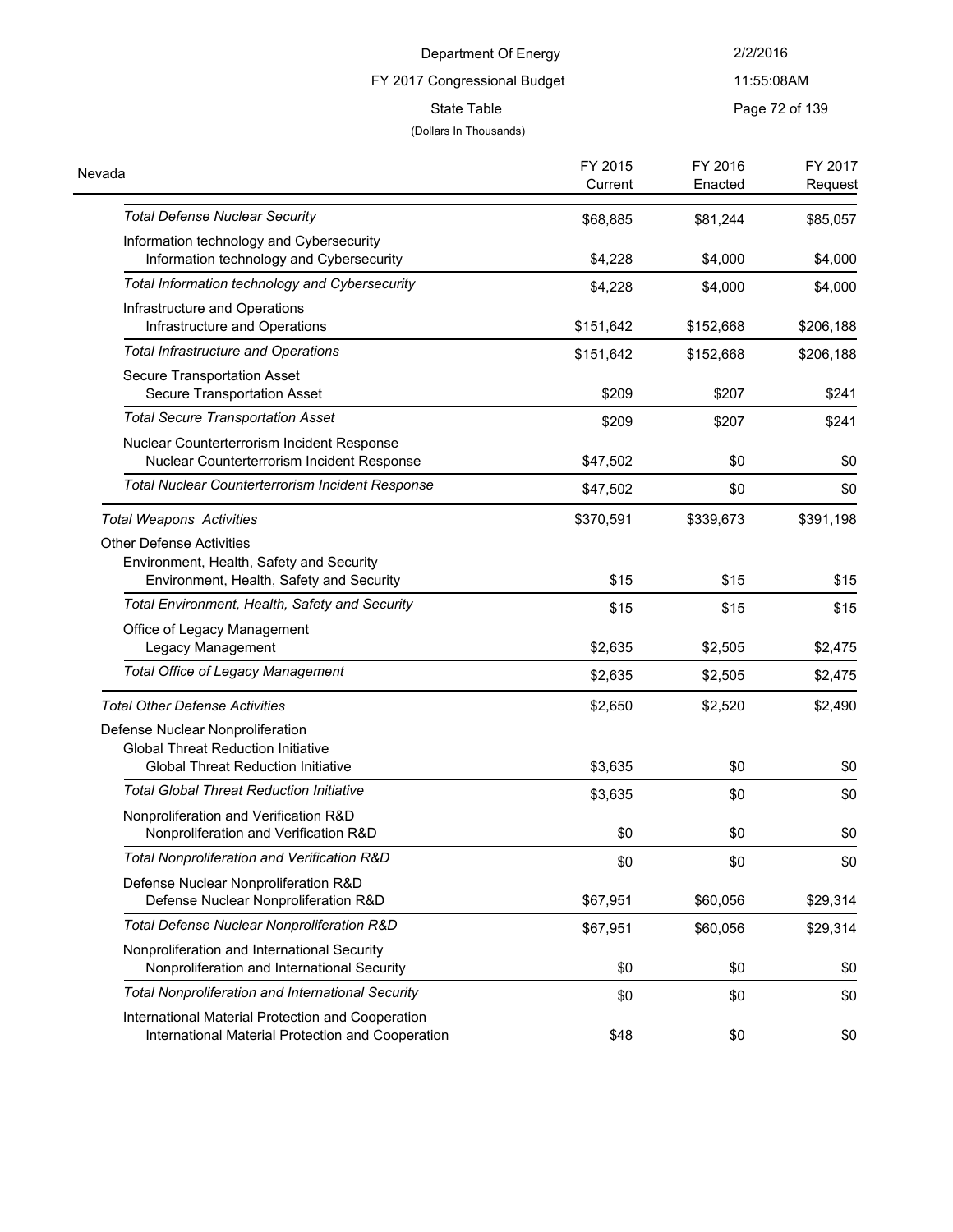FY 2017 Congressional Budget

11:55:08AM

State Table **Page 73 of 139** 

| Nevada                                                         | FY 2015<br>Current | FY 2016<br>Enacted | FY 2017<br>Request |
|----------------------------------------------------------------|--------------------|--------------------|--------------------|
| <b>Total International Material Protection and Cooperation</b> | \$48               | \$0                | \$0                |
| Nuclear Counterterrorism and Incident Response                 |                    |                    |                    |
| Nuclear Counterterrorism Incident Response                     | \$0                | \$47,064           | \$46,640           |
| <b>Total Nuclear Counterterrorism and Incident Response</b>    | \$0                | \$47,064           | \$46,640           |
| <b>Global Material Security</b>                                |                    |                    |                    |
| <b>Global Material Security</b>                                | \$0                | \$2,105            | \$4,669            |
| <b>Total Global Material Security</b>                          | \$0                | \$2,105            | \$4,669            |
| Nonproliferation and Arms Control                              |                    |                    |                    |
| Nonproliferation and Arms Control                              | \$0                | \$600              | \$600              |
| <b>Total Nonproliferation and Arms Control</b>                 | \$0                | \$600              | \$600              |
| <b>Total Defense Nuclear Nonproliferation</b>                  | \$71,634           | \$109,825          | \$81,223           |
| <b>Federal Salaries and Expenses</b>                           |                    |                    |                    |
| <b>Federal Salaries and Expenses</b>                           |                    |                    |                    |
| <b>Federal Salaries and Expenses</b>                           | \$16,239           | \$17,175           | \$17,600           |
| <b>Total Federal Salaries and Expenses</b>                     | \$16,239           | \$17,175           | \$17,600           |
| <b>Total Federal Salaries and Expenses</b>                     | \$16,239           | \$17,175           | \$17,600           |
| Office of the Administrator                                    |                    |                    |                    |
| Office of the Administrator                                    |                    |                    |                    |
| Office of the Administrator                                    | \$0                | \$0                | \$0                |
| <b>Total Office of the Administrator</b>                       | \$0                | \$0                | \$0                |
| <b>Total Office of the Administrator</b>                       | \$0                | \$0                | \$0                |
| Western Area Power Admin. Const., Rehab., O&M                  |                    |                    |                    |
| Systems Operation and Maintenance                              |                    |                    |                    |
| Systems Operation and Maintenance                              | \$13,561           | \$5,109            | \$5,732            |
| <b>Total Systems Operation and Maintenance</b>                 | \$13,561           | \$5,109            | \$5,732            |
| Program Direction                                              |                    |                    |                    |
| Program Direction                                              | \$934              | \$952              | \$916              |
| <b>Total Program Direction</b>                                 | \$934              | \$952              | \$916              |
| Total Western Area Power Admin. Const., Rehab., O&M            | \$14,495           | \$6,061            | \$6,648            |
| Colorado River Basins Power Marketing Fund                     |                    |                    |                    |
| Program Direction                                              |                    |                    |                    |
| Program Direction                                              | \$600              | \$603              | \$610              |
| <b>Total Program Direction</b>                                 | \$600              | \$603              | \$610              |
| <b>Total Colorado River Basins Power Marketing Fund</b>        | \$600              | \$603              | \$610              |
| Fossil Energy Research and Development                         |                    |                    |                    |
| CCS and Power Systems                                          |                    |                    |                    |
| Carbon Storage                                                 | \$19               | \$0                | \$0                |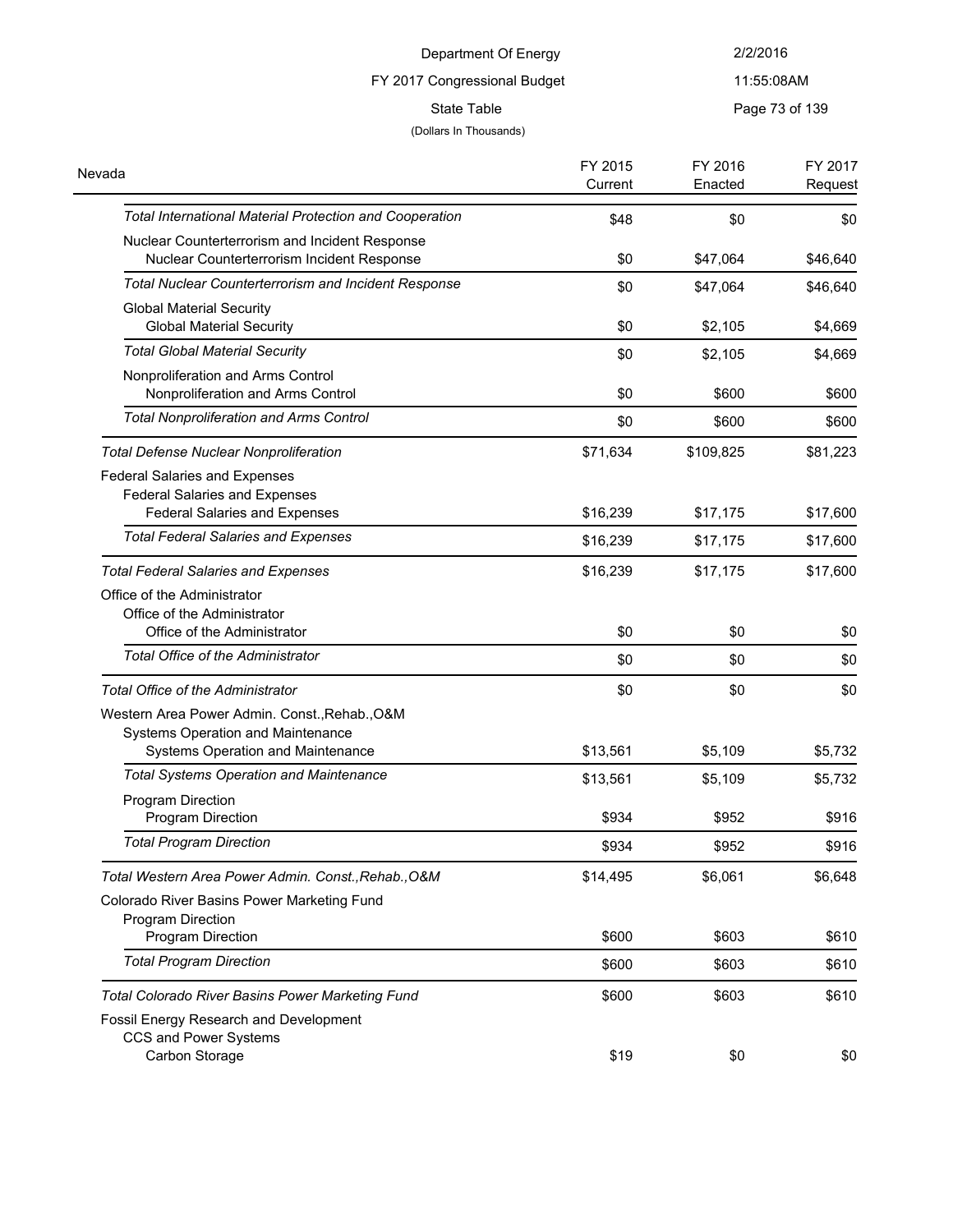| Department Of Energy         |               | 2/2/2016                                              |          |
|------------------------------|---------------|-------------------------------------------------------|----------|
| FY 2017 Congressional Budget |               | 11:55:08AM                                            |          |
| State Table                  |               | Page 74 of 139                                        |          |
| (Dollars In Thousands)       |               |                                                       |          |
|                              | <b>EVACAF</b> | $\Gamma$ $\Gamma$ $\Gamma$ $\Gamma$ $\Gamma$ $\Gamma$ | $\Gamma$ |

|           | FY 2016   | FY 2017   |
|-----------|-----------|-----------|
|           |           | Request   |
| \$19      | \$0       | \$0       |
| \$19      | \$0       | \$0       |
|           |           |           |
|           |           |           |
| \$2,670   | \$3,080   | \$3,033   |
| \$2,670   | \$3,080   | \$3,033   |
|           |           |           |
| \$64,851  | \$62,385  | \$62,176  |
| \$64,851  | \$62,385  | \$62,176  |
| \$67,521  | \$65,465  | \$65,209  |
| \$548,987 | \$543,787 | \$566,383 |
|           | Current   | Enacted   |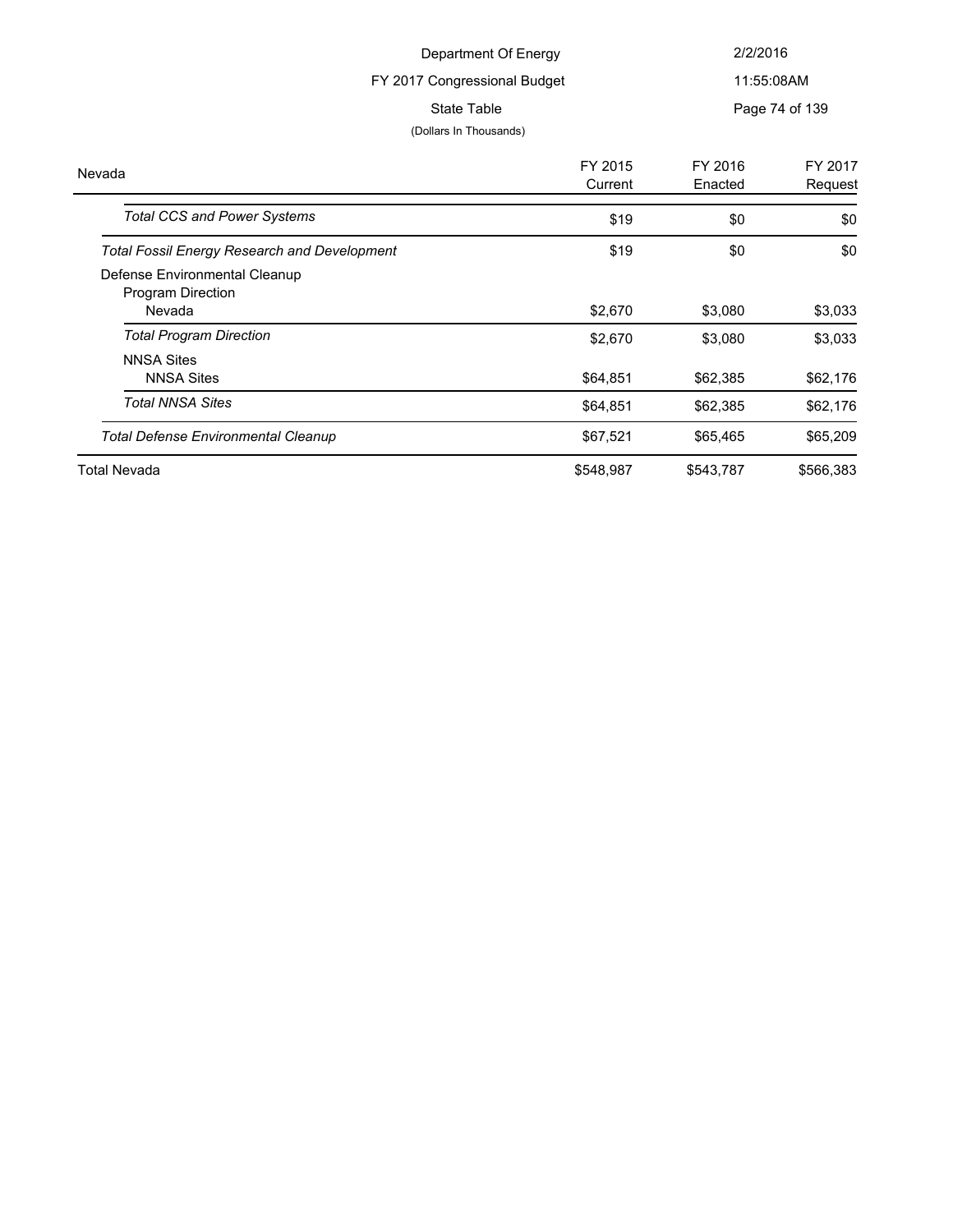| Department Of Energy                                                                                                                         |                    | 2/2/2016                     |                    |
|----------------------------------------------------------------------------------------------------------------------------------------------|--------------------|------------------------------|--------------------|
| FY 2017 Congressional Budget<br><b>State Table</b>                                                                                           |                    | 11:55:08AM<br>Page 75 of 139 |                    |
|                                                                                                                                              |                    |                              |                    |
| New Hampshire                                                                                                                                | FY 2015<br>Current | FY 2016<br>Enacted           | FY 2017<br>Request |
| Energy Efficiency and Renewable Energy<br>Energy Efficiency and Renewable Energy<br><b>Weatherization Assistance</b><br>State Energy Program | \$1,278<br>\$329   | \$1,426<br>\$329             | \$1,508<br>\$381   |
| <b>Total Energy Efficiency and Renewable Energy</b>                                                                                          | \$1,607            | \$1,755                      | \$1,889            |
| <b>Total Energy Efficiency and Renewable Energy</b><br>Science<br>Advanced Scientific Computing Research                                     | \$1,607            | \$1,755                      | \$1,889            |
| Advanced Scientific Computing Research                                                                                                       | \$0                | \$0                          | \$0                |
| <b>Total Advanced Scientific Computing Research</b>                                                                                          | \$0                | \$0                          | \$0                |
| <b>Basic Energy Sciences</b><br><b>Basic Energy Sciences</b>                                                                                 | \$819              | \$319                        | \$319              |
| <b>Total Basic Energy Sciences</b>                                                                                                           | \$819              | \$319                        | \$319              |
| <b>Fusion Energy Sciences</b><br><b>Fusion Energy Sciences</b>                                                                               | \$352              | \$0                          | \$0                |
| <b>Total Fusion Energy Sciences</b>                                                                                                          | \$352              | \$0                          | \$0                |
| <b>High Energy Physics</b><br><b>High Energy Physics</b>                                                                                     | \$200              | \$510                        | \$0                |
| <b>Total High Energy Physics</b>                                                                                                             | \$200              | \$510                        | \$0                |
| <b>Nuclear Physics</b><br><b>Nuclear Physics</b>                                                                                             | \$703              | \$0                          | \$0                |
| <b>Total Nuclear Physics</b>                                                                                                                 | \$703              | \$0                          | \$0                |
| Small Business Innovation/Technology Transfer Research<br>Small Business Innovation/Technology Transfer Research                             | \$3,790            | \$0                          | \$0                |
| Total Small Business Innovation/Technology Transfer Research                                                                                 | \$3,790            | \$0                          | \$0                |
| <b>Total Science</b>                                                                                                                         | \$5,864            | \$829                        | \$319              |
| <b>Total New Hampshire</b>                                                                                                                   | \$7,471            | \$2,584                      | \$2,208            |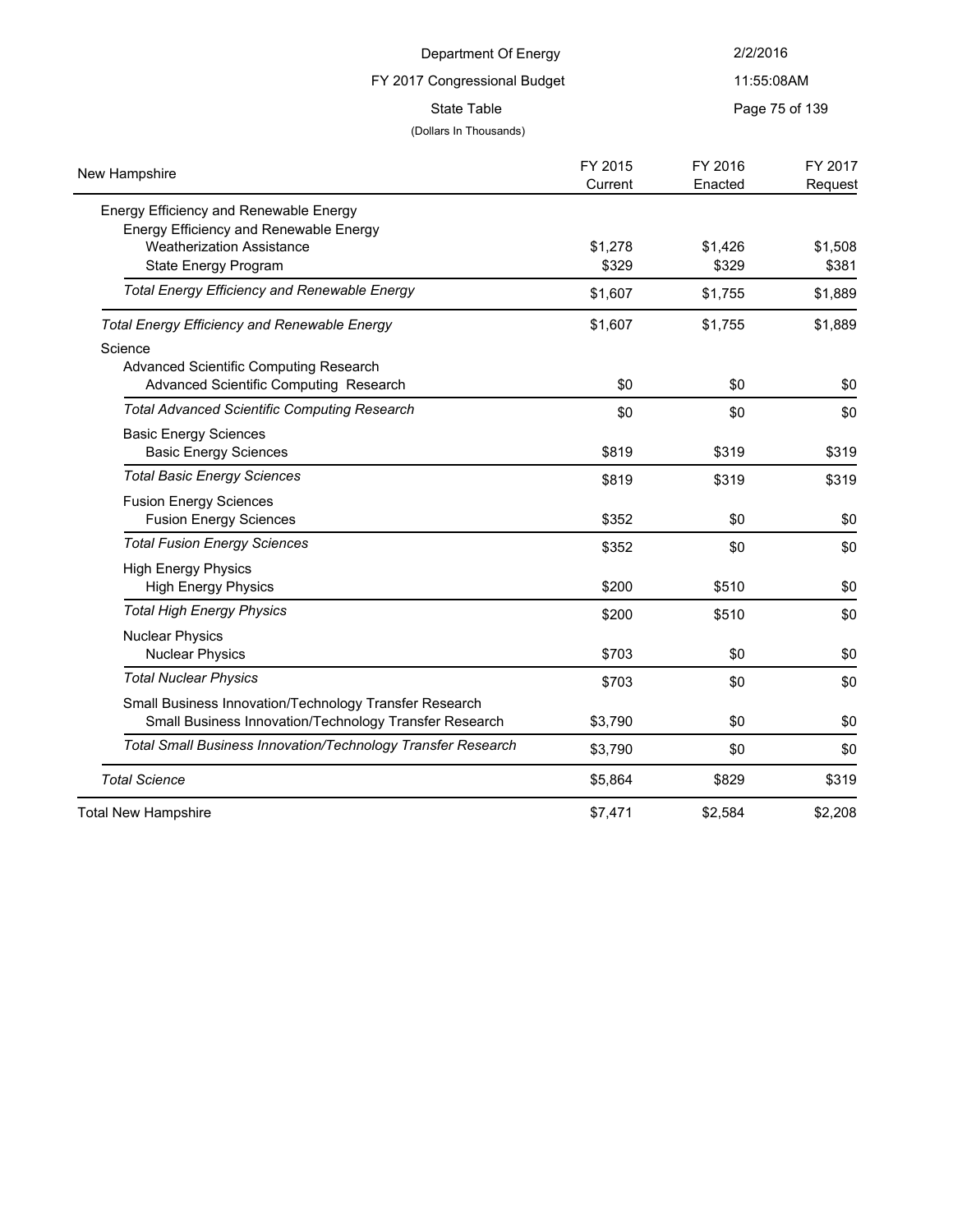| Department Of Energy                                                                                             |           | 2/2/2016   |                |
|------------------------------------------------------------------------------------------------------------------|-----------|------------|----------------|
| FY 2017 Congressional Budget<br><b>State Table</b>                                                               |           | 11:55:08AM |                |
|                                                                                                                  |           |            | Page 76 of 139 |
| (Dollars In Thousands)                                                                                           |           |            |                |
|                                                                                                                  | FY 2015   | FY 2016    | FY 2017        |
| New Jersey                                                                                                       | Current   | Enacted    | Request        |
| Energy Efficiency and Renewable Energy                                                                           |           |            |                |
| Energy Efficiency and Renewable Energy                                                                           |           |            |                |
| <b>Weatherization Assistance</b>                                                                                 | \$4,304   | \$4,798    | \$5,063        |
| State Energy Program                                                                                             | \$1,102   | \$1,102    | \$1,253        |
| <b>Total Energy Efficiency and Renewable Energy</b>                                                              | \$5,406   | \$5,900    | \$6,316        |
| <b>Total Energy Efficiency and Renewable Energy</b>                                                              | \$5,406   | \$5,900    | \$6,316        |
| Science                                                                                                          |           |            |                |
| Advanced Scientific Computing Research                                                                           |           |            |                |
| Advanced Scientific Computing Research                                                                           | \$760     | \$1,232    | \$0            |
| <b>Total Advanced Scientific Computing Research</b>                                                              | \$760     | \$1,232    | \$0            |
| <b>Basic Energy Sciences</b>                                                                                     |           |            |                |
| <b>Basic Energy Sciences</b>                                                                                     | \$6,734   | \$2,393    | \$2,393        |
| <b>Total Basic Energy Sciences</b>                                                                               | \$6,734   | \$2,393    | \$2,393        |
| <b>Biological and Environmental Research</b><br><b>Biological and Environmental Research</b>                     | \$105     | \$113      | \$0            |
| <b>Total Biological and Environmental Research</b>                                                               | \$105     | \$113      | \$0            |
| <b>Fusion Energy Sciences</b>                                                                                    |           |            |                |
| <b>Fusion Energy Sciences</b>                                                                                    | \$89,118  | \$71,872   | \$73,712       |
| <b>Total Fusion Energy Sciences</b>                                                                              | \$89,118  | \$71,872   | \$73,712       |
| <b>High Energy Physics</b>                                                                                       |           |            |                |
| <b>High Energy Physics</b>                                                                                       | \$3,160   | \$3,060    | \$2,880        |
| <b>Total High Energy Physics</b>                                                                                 | \$3,160   | \$3,060    | \$2,880        |
| Workforce Development for Teachers and Scientists                                                                |           |            |                |
| Workforce Development for Teachers and Scientists                                                                | \$148     | \$0        | \$0            |
| <b>Total Workforce Development for Teachers and Scientists</b>                                                   | \$148     | \$0        | \$0            |
| Science Laboratories Infrastructure                                                                              |           |            |                |
| Science Laboratories Infrastructure                                                                              | \$3,100   | \$0        | \$0            |
| <b>Total Science Laboratories Infrastructure</b>                                                                 | \$3,100   | \$0        | \$0            |
| Safeguards and Security<br>Safeguards and Security                                                               | \$2,503   | \$2,477    | \$2,535        |
| <b>Total Safeguards and Security</b>                                                                             | \$2,503   | \$2,477    | \$2,535        |
| Program Direction                                                                                                |           |            |                |
| Program Direction                                                                                                | \$1,419   | \$1,408    | \$1,623        |
| <b>Total Program Direction</b>                                                                                   | \$1,419   | \$1,408    | \$1,623        |
| Small Business Innovation/Technology Transfer Research<br>Small Business Innovation/Technology Transfer Research | \$3,955   | \$0        | \$0            |
| Total Small Business Innovation/Technology Transfer Research                                                     | \$3,955   | \$0        | \$0            |
| <b>Total Science</b>                                                                                             | \$111,002 | \$82,555   | \$83,143       |
|                                                                                                                  |           |            |                |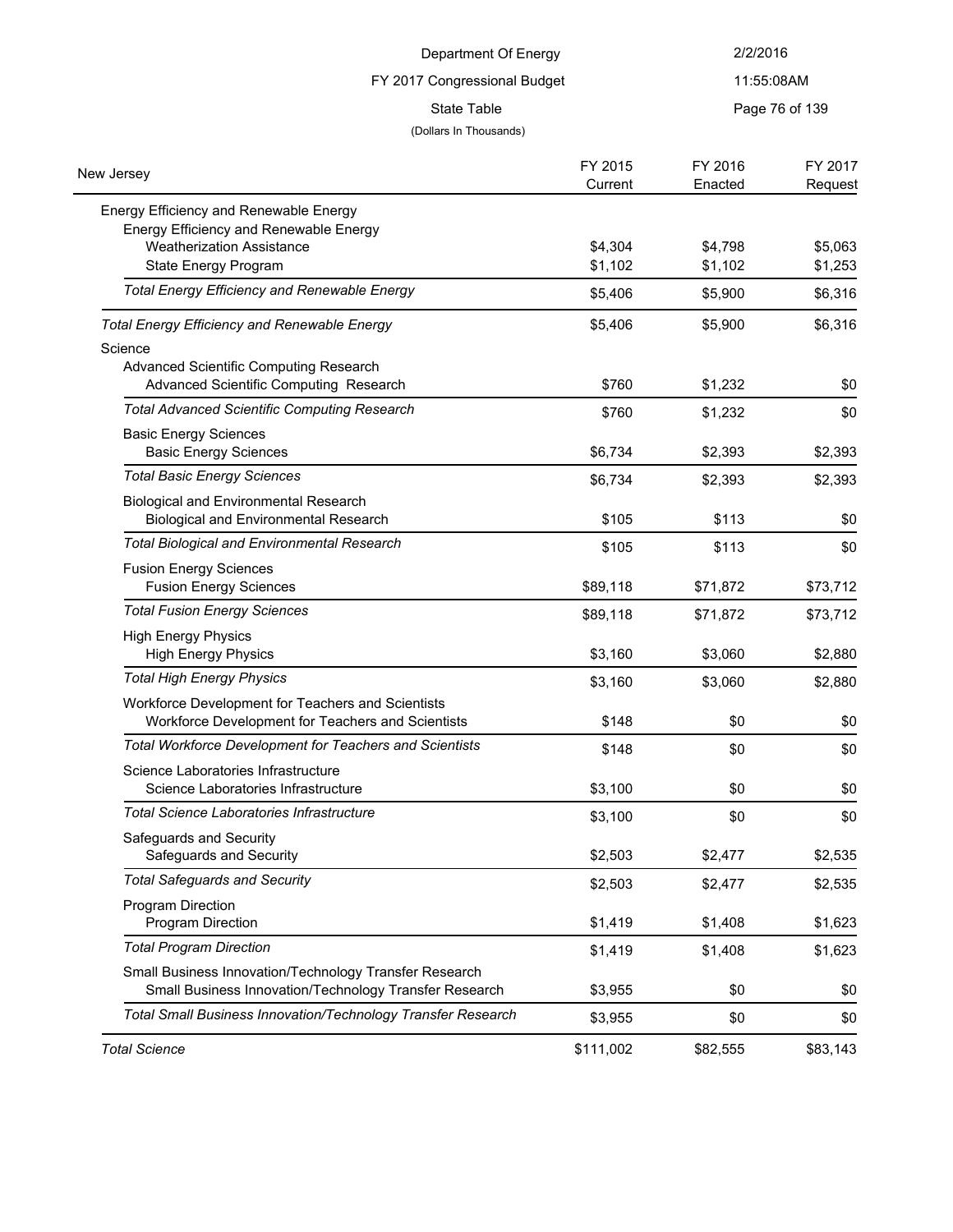| Department Of Energy<br>FY 2017 Congressional Budget |                    | 2/2/2016<br>11:55:08AM |                    |  |
|------------------------------------------------------|--------------------|------------------------|--------------------|--|
|                                                      |                    |                        |                    |  |
| (Dollars In Thousands)                               |                    |                        |                    |  |
| New Jersey                                           | FY 2015<br>Current | FY 2016<br>Enacted     | FY 2017<br>Request |  |
| Defense Nuclear Nonproliferation                     |                    |                        |                    |  |
| Defense Nuclear Nonproliferation R&D                 |                    |                        |                    |  |
| Defense Nuclear Nonproliferation R&D                 | \$200              | \$0                    | \$0                |  |
| Total Defense Nuclear Nonproliferation R&D           | \$200              | \$0                    | \$0                |  |
| <b>Total Defense Nuclear Nonproliferation</b>        | \$200              | \$0                    | \$0                |  |
| Departmental Administration                          |                    |                        |                    |  |
| Cost of Work for Others                              |                    |                        |                    |  |
| Cost of Work for Others                              | \$0                | \$0                    | \$0                |  |
| <b>Total Cost of Work for Others</b>                 | \$0                | \$0                    | \$0                |  |
| <b>Total Departmental Administration</b>             | \$0                | \$0                    | \$0                |  |
| Fossil Energy Research and Development               |                    |                        |                    |  |
| CCS and Power Systems                                |                    |                        |                    |  |
| <b>Advanced Energy Systems</b>                       | \$108              | \$0                    | \$0                |  |
| <b>Total CCS and Power Systems</b>                   | \$108              | \$0                    | \$0                |  |
| <b>Total Fossil Energy Research and Development</b>  | \$108              | \$0                    | \$0                |  |
| <b>Energy Information Administration</b>             |                    |                        |                    |  |
| <b>Energy Information Administration</b>             |                    |                        |                    |  |
| National Energy Information System                   | \$82               | \$85                   | \$85               |  |
| <b>Total Energy Information Administration</b>       | \$82               | \$85                   | \$85               |  |
| <b>Total Energy Information Administration</b>       | \$82               | \$85                   | \$85               |  |
| <b>Total New Jersey</b>                              | \$116,798          | \$88,540               | \$89,544           |  |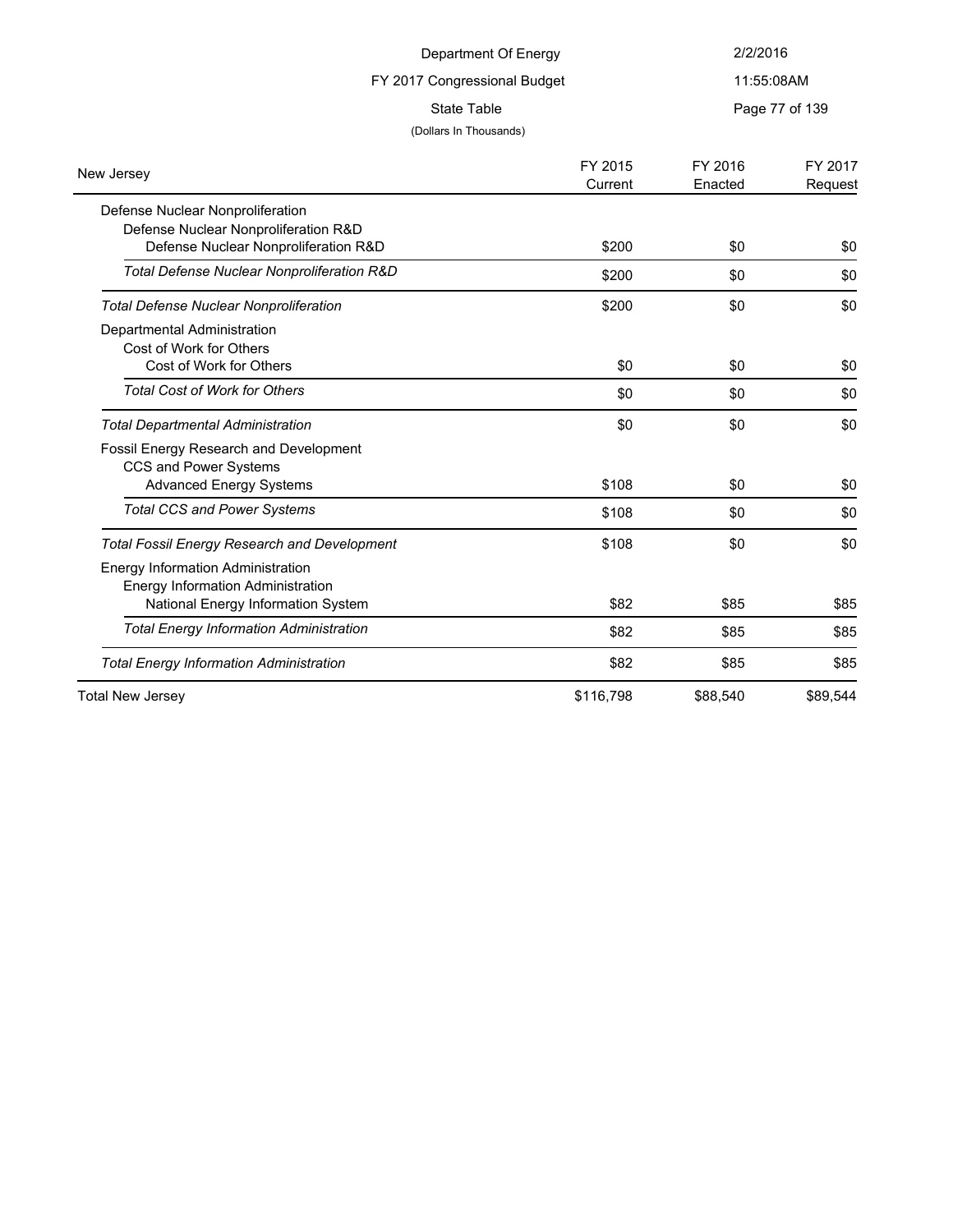|                                                                                                   | Department Of Energy   |          | 2/2/2016       |
|---------------------------------------------------------------------------------------------------|------------------------|----------|----------------|
| FY 2017 Congressional Budget                                                                      |                        |          | 11:55:08AM     |
|                                                                                                   | <b>State Table</b>     |          | Page 78 of 139 |
|                                                                                                   | (Dollars In Thousands) |          |                |
|                                                                                                   |                        |          |                |
| New Mexico                                                                                        | FY 2015                | FY 2016  | FY 2017        |
|                                                                                                   | Current                | Enacted  | Request        |
| Electricity Delivery and Energy Reliability<br><b>Electricity Delivery and Energy Reliability</b> |                        |          |                |
| Clean Energy Transmission and Reliability                                                         | \$1,644                | \$3,750  | \$0            |
| Smart Grid                                                                                        | \$252                  | \$970    | \$1,020        |
| Infrastructure Security & Energy Restoration                                                      | \$50                   | \$0      | \$0            |
| <b>Cybersecurity for Energy Delivery Systems</b>                                                  | \$50                   | \$0      | \$100          |
| <b>Total Electricity Delivery and Energy Reliability</b>                                          | \$1,996                | \$4,720  | \$1,120        |
| <b>Total Electricity Delivery and Energy Reliability</b>                                          | \$1,996                | \$4,720  | \$1,120        |
| <b>Nuclear Energy</b>                                                                             |                        |          |                |
| Fuel Cycle R & D                                                                                  |                        |          |                |
| Fuel Cycle R & D                                                                                  | \$25,300               | \$29,400 | \$35,200       |
| Total Fuel Cycle R & D                                                                            | \$25,300               | \$29,400 | \$35,200       |
| Nuclear Energy Enabling Technologies                                                              |                        |          |                |
| Nuclear Energy Enabling Technologies                                                              | \$2,415                | \$2,535  | \$2,110        |
| <b>Total Nuclear Energy Enabling Technologies</b>                                                 | \$2,415                | \$2,535  | \$2,110        |
| Reactors Concepts RD&D                                                                            |                        |          |                |
| Reactors Concepts RD&D                                                                            | \$2,810                | \$4,070  | \$2,900        |
| <b>Total Reactors Concepts RD&amp;D</b>                                                           | \$2,810                | \$4,070  | \$2,900        |
| International Nuclear Energy Cooperation                                                          |                        |          |                |
| International Nuclear Energy Cooperation                                                          | \$0                    | \$50     | \$0            |
| <b>Total International Nuclear Energy Cooperation</b>                                             | \$0                    | \$50     | \$0            |
| <b>SMR Licensing Technical Support</b>                                                            |                        |          |                |
| <b>SMR Licensing Technical Support</b>                                                            | \$0                    | \$200    | \$0            |
| <b>Total SMR Licensing Technical Support</b>                                                      | \$0                    | \$200    | \$0            |
| <b>Total Nuclear Energy</b>                                                                       | \$30,525               | \$36,255 | \$40,210       |
| Energy Efficiency and Renewable Energy                                                            |                        |          |                |
| Energy Efficiency and Renewable Energy                                                            |                        |          |                |
| Wind Energy                                                                                       | \$6,785                | \$4,248  | \$7,749        |
| Geothermal Technologies                                                                           | \$4,661                | \$3,490  | \$7,225        |
| Hydrogen & Fuel Cell Technologies                                                                 | \$10,950               | \$11,800 | \$13,200       |
| <b>Water Power</b>                                                                                | \$6,759                | \$4,620  | \$6,763        |
| Solar Energy                                                                                      | \$16,769               | \$13,977 | \$12,445       |
| Vehicle Technologies                                                                              | \$8,497                | \$9,665  | \$9,665        |

Federal Energy Management Program **\$83** \$90 \$144 Weatherization Assistance **\$1,460** \$1,627 \$1,906 State Energy Program **\$360** \$360 \$421 Tribal Energy Activities \$0 \$0 \$0 Advanced Manufacturing and the settlement of the settlement of the settlement of the settlement of the settlement of the settlement of the settlement of the settlement of the settlement of the settlement of the settlement Strategic Programs **\$250** \$130 \$300 Bioenergy Technologies 61,199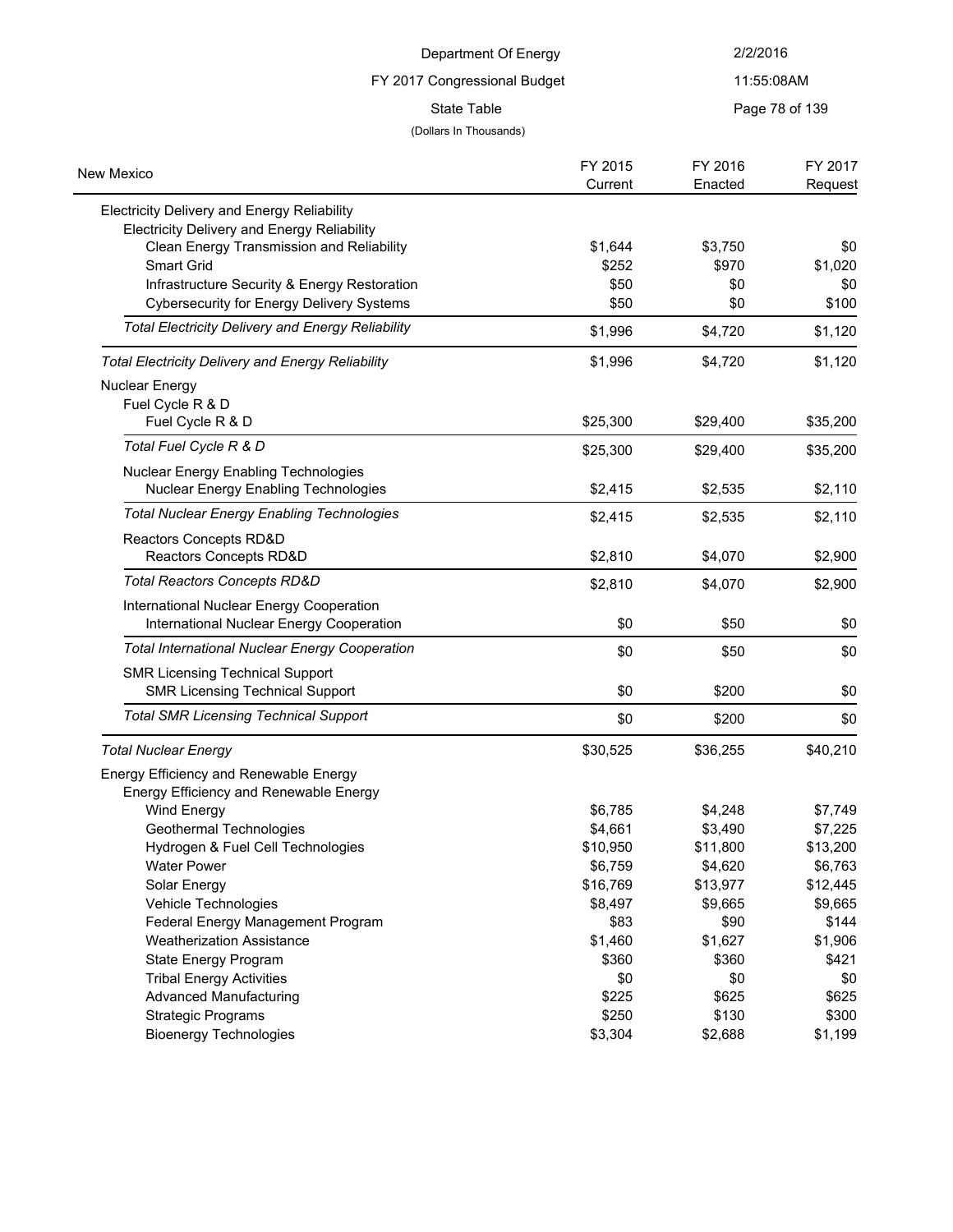| Department Of Energy<br>FY 2017 Congressional Budget<br>State Table |  | 2/2/2016<br>11:55:08AM |                        |          |
|---------------------------------------------------------------------|--|------------------------|------------------------|----------|
|                                                                     |  |                        |                        |          |
|                                                                     |  |                        | (Dollars In Thousands) |          |
| exico                                                               |  | FY 2015                | FY 2016                | FY 2017  |
|                                                                     |  | Current                | Enacted                | Request  |
| <b>Total Energy Efficiency and Renewable Energy</b>                 |  | \$60,103               | \$53,320               | \$61,642 |

New Mexico

| <b>Total Energy Efficiency and Renewable Energy</b>                                                              | \$60,103  | \$53,320  | \$61,642 |
|------------------------------------------------------------------------------------------------------------------|-----------|-----------|----------|
| Indian Energy Policy and Programs<br>Indian Energy Policy and Programs                                           |           |           |          |
| <b>Technical Assistance</b>                                                                                      | \$750     | \$725     | \$750    |
| <b>Total Indian Energy Policy and Programs</b>                                                                   | \$750     | \$725     | \$750    |
| <b>Total Indian Energy Policy and Programs</b>                                                                   | \$750     | \$725     | \$750    |
| Science                                                                                                          |           |           |          |
| Advanced Scientific Computing Research<br>Advanced Scientific Computing Research                                 | \$24,032  | \$15,386  | \$4,285  |
| <b>Total Advanced Scientific Computing Research</b>                                                              | \$24,032  | \$15,386  | \$4,285  |
| <b>Basic Energy Sciences</b><br><b>Basic Energy Sciences</b>                                                     | \$49,334  | \$49,217  | \$49,867 |
| <b>Total Basic Energy Sciences</b>                                                                               | \$49,334  | \$49,217  | \$49,867 |
| <b>Biological and Environmental Research</b><br><b>Biological and Environmental Research</b>                     | \$35,642  | \$32,991  | \$29,105 |
| <b>Total Biological and Environmental Research</b>                                                               | \$35,642  | \$32,991  | \$29,105 |
| <b>Fusion Energy Sciences</b><br><b>Fusion Energy Sciences</b>                                                   | \$6,390   | \$2,636   | \$2,798  |
| <b>Total Fusion Energy Sciences</b>                                                                              | \$6,390   | \$2,636   | \$2,798  |
| <b>High Energy Physics</b><br><b>High Energy Physics</b>                                                         | \$3,872   | \$2,240   | \$2,100  |
| <b>Total High Energy Physics</b>                                                                                 | \$3,872   | \$2,240   | \$2,100  |
| <b>Nuclear Physics</b><br><b>Nuclear Physics</b>                                                                 | \$9,831   | \$10,219  | \$9,704  |
| <b>Total Nuclear Physics</b>                                                                                     | \$9,831   | \$10,219  | \$9,704  |
| Workforce Development for Teachers and Scientists<br>Workforce Development for Teachers and Scientists           | \$632     | \$0       | \$0      |
| <b>Total Workforce Development for Teachers and Scientists</b>                                                   | \$632     | \$0       | \$0      |
| Small Business Innovation/Technology Transfer Research<br>Small Business Innovation/Technology Transfer Research | \$4,447   | \$0       | \$0      |
| Total Small Business Innovation/Technology Transfer Research                                                     | \$4,447   | \$0       | \$0      |
| <b>Total Science</b>                                                                                             | \$134,180 | \$112,689 | \$97,859 |
| Weapons Activities<br>Directed Stockpile Work                                                                    |           |           |          |

Directed Stockpile Work **61,549,208** \$1,549,208 \$1,832,852 \$1,706,185 *Total Directed Stockpile Work* \$1,549,208 \$1,832,852 \$1,706,185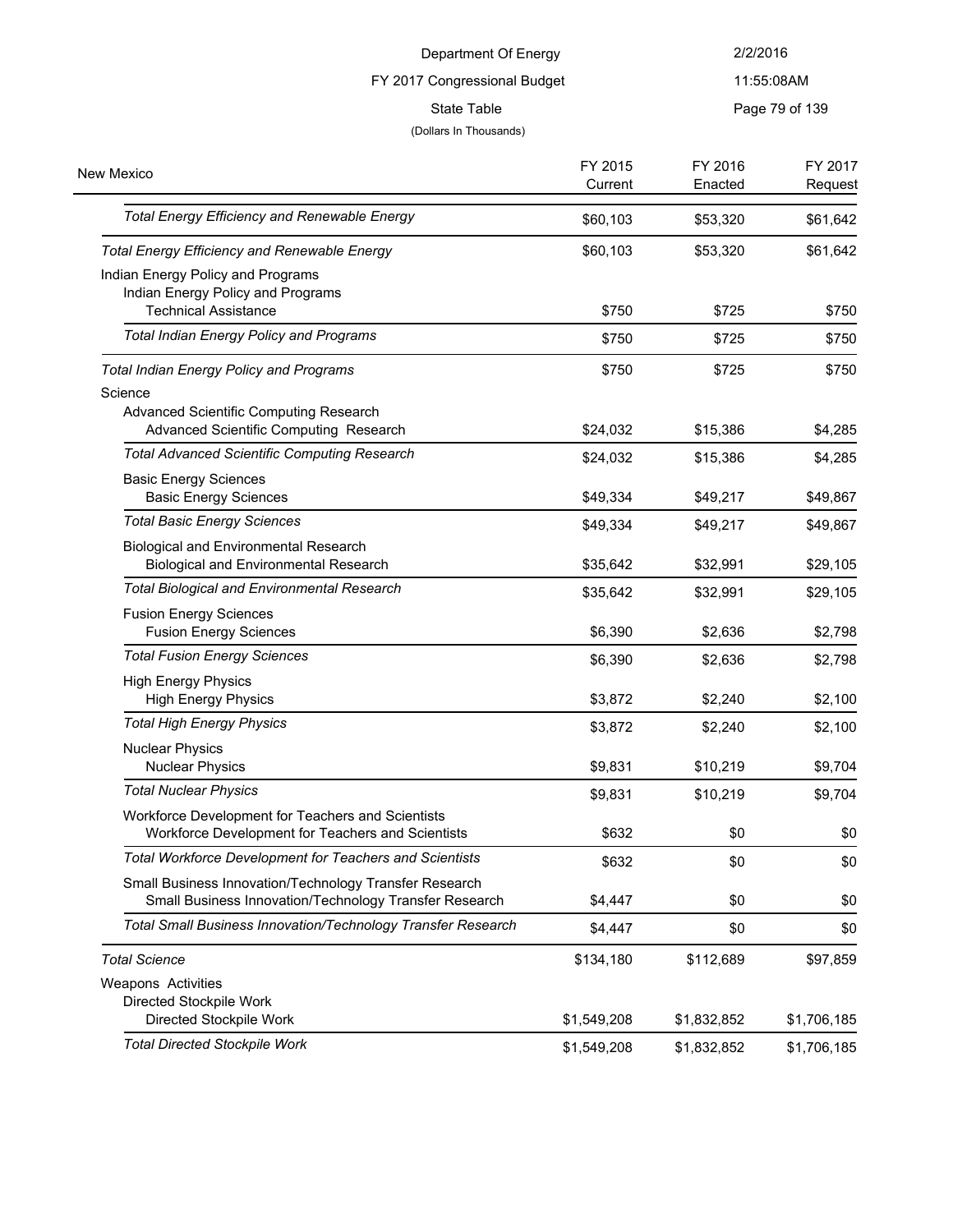# FY 2017 Congressional Budget

11:55:08AM

State Table **Page 80 of 139** 

| New Mexico                                               | FY 2015<br>Current | FY 2016<br>Enacted | FY 2017<br>Request |
|----------------------------------------------------------|--------------------|--------------------|--------------------|
| Science                                                  |                    |                    |                    |
| Science Campaign                                         | \$219,669          | \$224,084          | \$225,804          |
| <b>Total Science</b>                                     | \$219,669          | \$224,084          | \$225,804          |
| Site Stewardship                                         |                    |                    |                    |
| Site Stewardship                                         | \$10,145           | \$0                | \$0                |
| <b>Total Site Stewardship</b>                            | \$10,145           | \$0                | \$0                |
| Counterterrorism and Counterproliferation Programs       |                    |                    |                    |
| Counterterrorism and Counterproliferation Programs       | \$25,193           | \$0                | \$0                |
| Total Counterterrorism and Counterproliferation Programs | \$25,193           | \$0                | \$0                |
| Engineering                                              |                    |                    |                    |
| <b>Engineering Campaign</b>                              | \$101,397          | \$100,538          | \$109,546          |
| <b>Total Engineering</b>                                 | \$101,397          | \$100,538          | \$109,546          |
| Inertial Confinement Fusion Ignition High Yield          |                    |                    |                    |
| Inertial Confinement Fusion Ignition High Yield Campaign | \$76,560           | \$80,819           | \$72,822           |
| Total Inertial Confinement Fusion Ignition High Yield    | \$76,560           | \$80,819           | \$72,822           |
| <b>Advanced Simulation &amp; Computing</b>               |                    |                    |                    |
| Advanced Simulation & Computing Campaign                 | \$388,288          | \$393,601          | \$324,388          |
| <b>Total Advanced Simulation &amp; Computing</b>         | \$388,288          | \$393,601          | \$324,388          |
| Defense Nuclear Security                                 |                    |                    |                    |
| <b>Defense Nuclear Security</b>                          | \$166,793          | \$172,008          | \$175,448          |
| <b>Total Defense Nuclear Security</b>                    | \$166,793          | \$172,008          | \$175,448          |
| Readiness Campaign                                       |                    |                    |                    |
| Readiness Campaign                                       | \$0                | \$0                | \$0                |
| <b>Total Readiness Campaign</b>                          | \$0                | \$0                | \$0                |
| Information technology and Cybersecurity                 |                    |                    |                    |
| Information technology and Cybersecurity                 | \$37,413           | \$31,880           | \$31,880           |
| Total Information technology and Cybersecurity           | \$37,413           | \$31,880           | \$31,880           |
| Infrastructure and Operations                            |                    |                    |                    |
| Infrastructure and Operations                            | \$565,198          | \$736,975          | \$703,870          |
| <b>Total Infrastructure and Operations</b>               | \$565,198          | \$736,975          | \$703,870          |
| Secure Transportation Asset                              |                    |                    |                    |
| Secure Transportation Asset                              | \$199,338          | \$211,025          | \$256,244          |
| <b>Total Secure Transportation Asset</b>                 | \$199,338          | \$211,025          | \$256,244          |
| Nuclear Counterterrorism Incident Response               |                    |                    |                    |
| Nuclear Counterterrorism Incident Response               | \$51,558           | \$0                | \$0                |
| <b>Total Nuclear Counterterrorism Incident Response</b>  | \$51,558           | \$0                | \$0                |
| Advanced Manufacturing Development                       |                    |                    |                    |
| <b>Advanced Manufacturing Development</b>                | \$21,069           | \$33,250           | \$22,253           |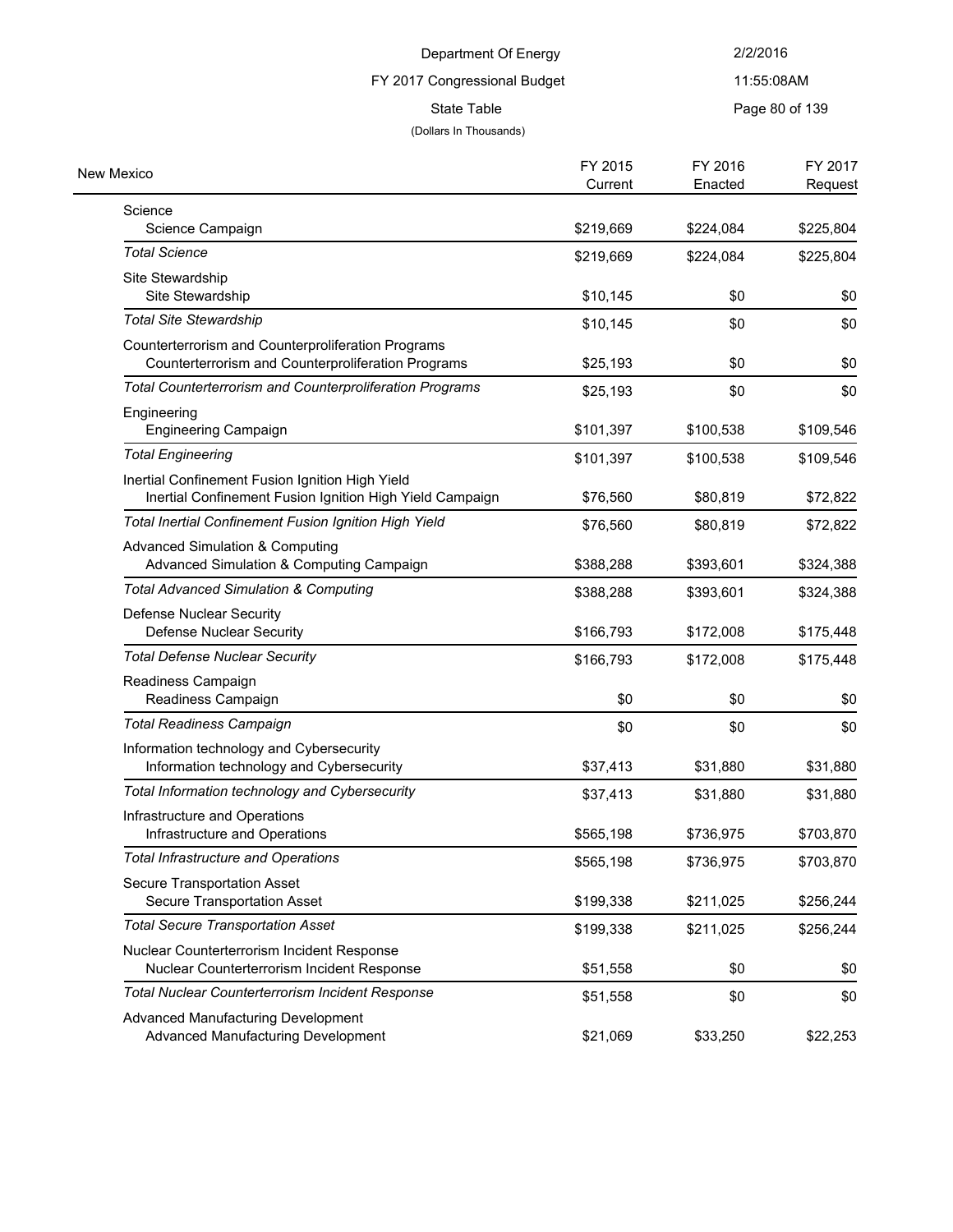| Department Of Energy<br>FY 2017 Congressional Budget                          |             | 2/2/2016<br>11:55:08AM |             |
|-------------------------------------------------------------------------------|-------------|------------------------|-------------|
|                                                                               |             |                        |             |
| (Dollars In Thousands)                                                        |             |                        |             |
|                                                                               | FY 2015     | FY 2016                | FY 2017     |
| New Mexico                                                                    | Current     | Enacted                | Request     |
| <b>Total Advanced Manufacturing Development</b>                               | \$21,069    | \$33,250               | \$22,253    |
| <b>Total Weapons Activities</b>                                               | \$3,411,829 | \$3,817,032            | \$3,628,440 |
| <b>Other Defense Activities</b>                                               |             |                        |             |
| Environment, Health, Safety and Security                                      |             |                        |             |
| Environment, Health, Safety and Security                                      | \$2,305     | \$2,305                | \$2,305     |
| <b>Enterprise Assessments</b><br><b>Enterprise Assessments</b>                | \$150       | \$150                  | \$250       |
| <b>Total Enterprise Assessments</b>                                           | \$2,455     | \$2,455                | \$2,555     |
| <b>Total Other Defense Activities</b>                                         | \$2,455     | \$2,455                | \$2,555     |
|                                                                               |             |                        |             |
| Defense Nuclear Nonproliferation<br><b>Global Threat Reduction Initiative</b> |             |                        |             |
| <b>Global Threat Reduction Initiative</b>                                     | \$82,399    | \$0                    | \$0         |
| <b>Total Global Threat Reduction Initiative</b>                               | \$82,399    | \$0                    | \$0         |
| Nonproliferation and Verification R&D                                         |             |                        |             |
| Nonproliferation and Verification R&D                                         | \$0         | \$0                    | \$0         |
| Total Nonproliferation and Verification R&D                                   | \$0         | \$0                    | \$0         |
| Defense Nuclear Nonproliferation R&D                                          |             |                        |             |
| Defense Nuclear Nonproliferation R&D                                          | \$191,308   | \$213,900              | \$215,351   |
| Total Defense Nuclear Nonproliferation R&D                                    | \$191,308   | \$213,900              | \$215,351   |
| Nonproliferation and International Security                                   |             |                        |             |
| Nonproliferation and International Security                                   | \$37,100    | \$0                    | \$0         |
| <b>Total Nonproliferation and International Security</b>                      | \$37,100    | \$0                    | \$0         |
| International Material Protection and Cooperation                             |             |                        |             |
| International Material Protection and Cooperation                             | \$77,998    | \$0                    | \$0         |
| <b>Total International Material Protection and Cooperation</b>                | \$77,998    | \$0                    | \$0         |
| <b>Fissile Materials Disposition</b><br><b>Fissile Materials Disposition</b>  | \$27,434    | \$0                    | \$0         |
| <b>Total Fissile Materials Disposition</b>                                    | \$27,434    | \$0                    | \$0         |
| Nuclear Counterterrorism and Incident Response                                |             |                        |             |
| Nuclear Counterterrorism Incident Response                                    | \$0         | \$37,343               | \$41,812    |
| <b>Total Nuclear Counterterrorism and Incident Response</b>                   | \$0         | \$37,343               | \$41,812    |
| <b>Global Material Security</b>                                               |             |                        |             |
| <b>Global Material Security</b><br><b>Total Global Material Security</b>      | \$0         | \$139,122              | \$147,523   |
|                                                                               | \$0         | \$139,122              | \$147,523   |
| Material Management and Minimization<br>Material Management and Minimization  | \$0         | \$48,547               | \$73,184    |
| <b>Total Material Management and Minimization</b>                             | \$0         | \$48,547               | \$73,184    |
|                                                                               |             |                        |             |

Nonproliferation and Arms Control

 $\overline{\phantom{0}}$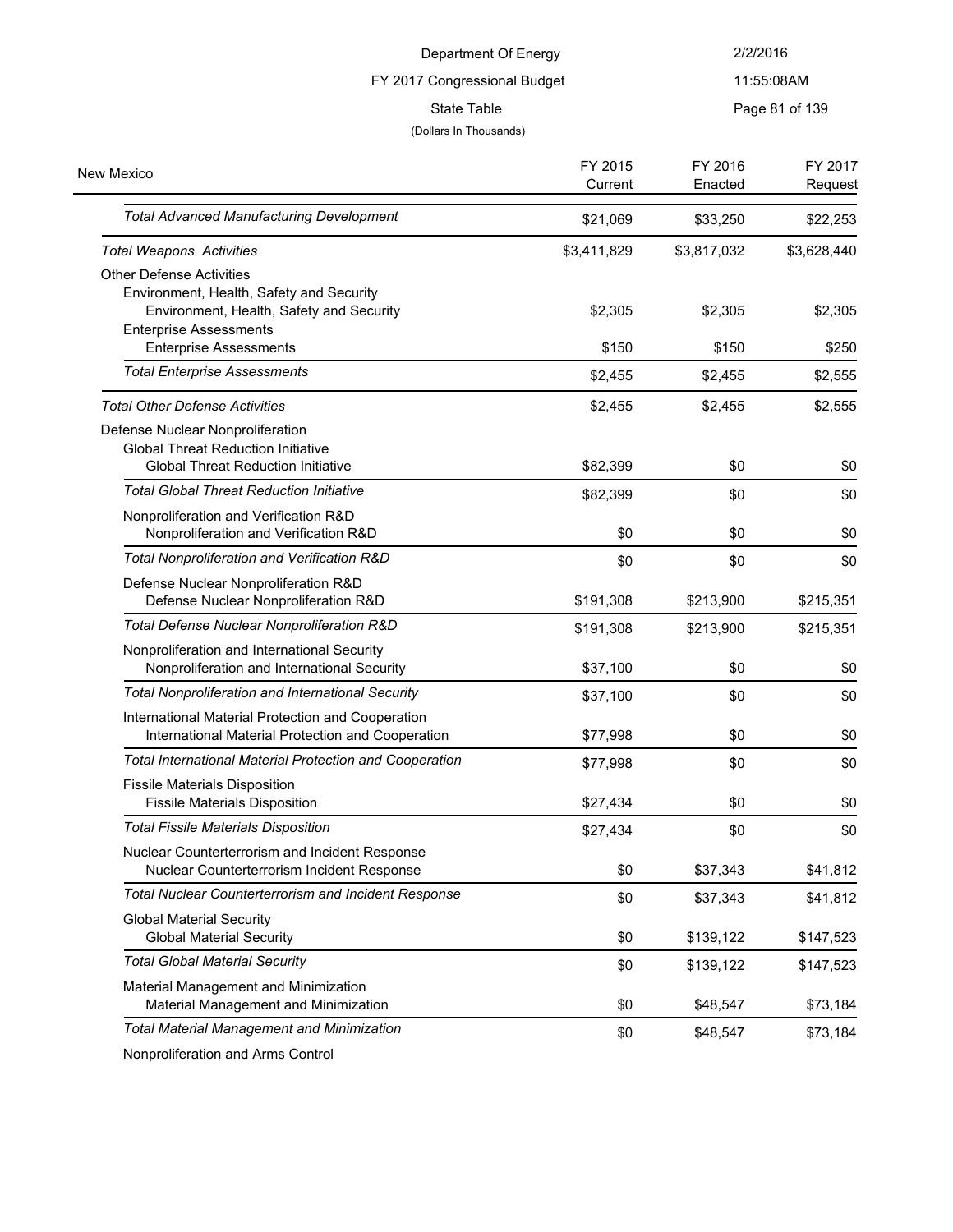| Department Of Energy<br>FY 2017 Congressional Budget                                                                            |                    | 2/2/2016           |                    |
|---------------------------------------------------------------------------------------------------------------------------------|--------------------|--------------------|--------------------|
|                                                                                                                                 |                    |                    | 11:55:08AM         |
| <b>State Table</b><br>(Dollars In Thousands)                                                                                    |                    |                    | Page 82 of 139     |
| New Mexico                                                                                                                      | FY 2015<br>Current | FY 2016<br>Enacted | FY 2017<br>Request |
| Nonproliferation and Arms Control                                                                                               | \$0                | \$32,741           | \$30,944           |
| <b>Total Nonproliferation and Arms Control</b>                                                                                  | \$0                | \$32,741           | \$30,944           |
| <b>Total Defense Nuclear Nonproliferation</b>                                                                                   | \$416,239          | \$471,653          | \$508,814          |
| <b>Federal Salaries and Expenses</b><br><b>Federal Salaries and Expenses</b><br><b>Federal Salaries and Expenses</b>            | \$34,821           | \$36,966           | \$38,284           |
| <b>Total Federal Salaries and Expenses</b>                                                                                      | \$34,821           | \$36,966           | \$38,284           |
| <b>Total Federal Salaries and Expenses</b>                                                                                      | \$34,821           | \$36,966           | \$38,284           |
| Office of the Administrator<br>Office of the Administrator<br>Office of the Administrator                                       | \$0                | \$0                | \$0                |
| <b>Total Office of the Administrator</b>                                                                                        | \$0                | \$0                | \$0                |
| <b>Total Office of the Administrator</b>                                                                                        | \$0                | \$0                | \$0                |
| Departmental Administration<br><b>Strategic Partnership Projects</b><br><b>Strategic Partnership Projects</b>                   | \$0                | \$6,630            | \$7,221            |
| <b>Total Strategic Partnership Projects</b>                                                                                     | \$0                | \$6,630            | \$7,221            |
| Cost of Work for Others<br>Cost of Work for Others                                                                              | \$9,330            | \$0                | \$0                |
| <b>Total Cost of Work for Others</b>                                                                                            | \$9,330            | \$0                | \$0                |
| <b>Total Departmental Administration</b>                                                                                        | \$9,330            | \$6,630            | \$7,221            |
| Western Area Power Admin. Const., Rehab., O&M                                                                                   |                    |                    |                    |
| Systems Operation and Maintenance<br>Systems Operation and Maintenance                                                          | \$65               | \$13               | \$3                |
| <b>Total Systems Operation and Maintenance</b>                                                                                  | \$65               | \$13               | \$3                |
| Total Western Area Power Admin. Const., Rehab., O&M                                                                             | \$65               | \$13               | \$3                |
| Colorado River Basins Power Marketing Fund<br>Equipment, Contracts and Other Related Expenses<br>Colorado River Storage Project | \$15,015           | \$15,792           | \$16,242           |
| <b>Total Equipment, Contracts and Other Related Expenses</b>                                                                    | \$15,015           | \$15,792           | \$16,242           |
| Program Direction<br>Program Direction                                                                                          | \$800              | \$803              | \$813              |
| <b>Total Program Direction</b>                                                                                                  | \$800              | \$803              | \$813              |
| Total Colorado River Basins Power Marketing Fund<br>Eneeil Energy Peegarch and Development                                      | \$15,815           | \$16,595           | \$17,055           |

Fossil Energy Research and Development

CCS and Power Systems

 $\overline{a}$  $\sim 10^{11}$ 

 $Carbon Capture$   $$686$   $$0$   $$0$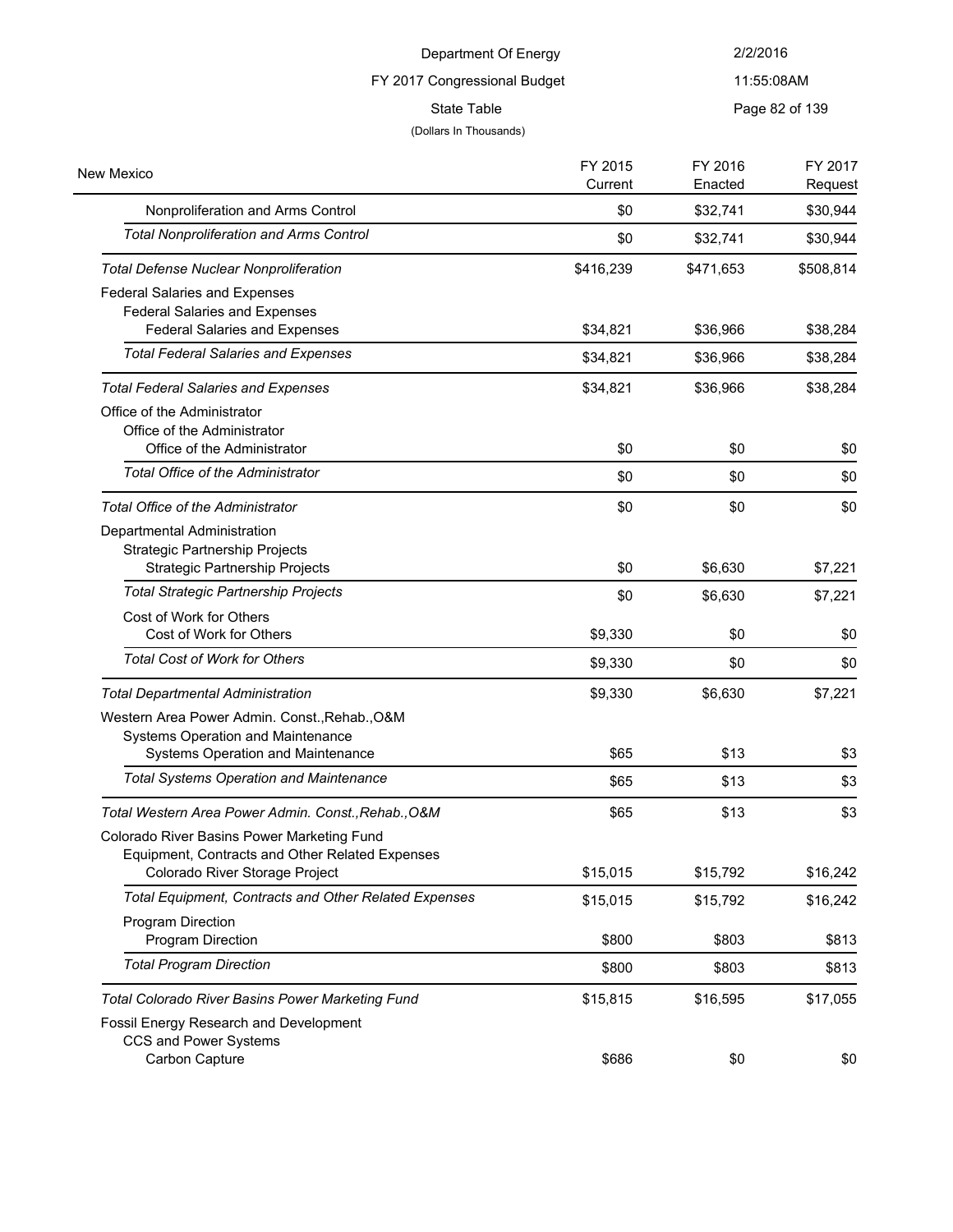11:55:08AM

State Table **Page 83 of 139** 

#### (Dollars In Thousands)

FY 2017 Congressional Budget

| New Mexico                                                                             | FY 2015<br>Current | FY 2016<br>Enacted | FY 2017<br>Request |
|----------------------------------------------------------------------------------------|--------------------|--------------------|--------------------|
| Carbon Storage                                                                         | \$14,237           | \$1,433            | \$0                |
| <b>Cross Cutting Reasearch</b>                                                         | \$3,025            | \$750              | \$0                |
| <b>Total CCS and Power Systems</b>                                                     | \$17,948           | \$2,183            | \$0                |
| Natural Gas Technologies<br>Natural Gas Technologies                                   | \$850              | \$0                | \$0                |
| <b>Total Natural Gas Technologies</b>                                                  | \$850              | \$0                | \$0                |
| Unconventional Fossil Energy Technologies<br>Unconventional Fossil Energy Technologies | \$800              | \$2,700            | \$0                |
| <b>Total Unconventional Fossil Energy Technologies</b>                                 | \$800              | \$2,700            | \$0                |
| CCS and Advanced Power Systems<br>Carbon Storage                                       | \$0                | \$0                | \$1,368            |
| <b>Total CCS and Advanced Power Systems</b>                                            | \$0                | \$0                | \$1,368            |
| <b>Total Fossil Energy Research and Development</b>                                    | \$19,598           | \$4,883            | \$1,368            |
| Defense Environmental Cleanup                                                          |                    |                    |                    |
| Waste Isolation Pilot Plant                                                            |                    |                    |                    |
| Operation and Maintenance<br>Total Waste Isolation Pilot Plant                         | \$320,000          | \$299,978          | \$266,140          |
|                                                                                        | \$320,000          | \$299,978          | \$266,140          |
| <b>Program Direction</b><br>Carlsbad                                                   | \$9,207            | \$12,324           | \$13,061           |
| Los Alamos                                                                             | \$3,209            | \$3,809            | \$6,059            |
| <b>Total Program Direction</b>                                                         | \$12,416           | \$16,133           | \$19,120           |
| <b>NNSA Sites</b>                                                                      |                    |                    |                    |
| <b>NNSA Sites</b>                                                                      | \$187,801          | \$187,500          | \$4,130            |
| Los Alamos National Laboratory                                                         | \$4,600            | \$0                | \$0                |
| <b>Total NNSA Sites</b>                                                                | \$192,401          | \$187,500          | \$4,130            |
| Safeguards and Security<br><b>Waste Isolation Pilot Plant</b>                          |                    |                    |                    |
|                                                                                        | \$4,455            | \$4,860            | \$4,860            |
| <b>Total Safeguards and Security</b>                                                   | \$4,455            | \$4,860            | \$4,860            |
| Los Alamos<br><b>EMLA Cleanup Activities</b>                                           | \$0                | \$0                | \$185,606          |
| <b>EMLA Community and Regulatory Support</b>                                           | \$0                | \$0                | \$3,394            |
| <b>Total Los Alamos</b>                                                                | \$0                | \$0                | \$189,000          |
| <b>Total Defense Environmental Cleanup</b>                                             | \$529,272          | \$508,471          | \$483,250          |
| Strategic Petroleum Reserve                                                            |                    |                    |                    |
| SPR Geotechnical Analytical Support                                                    |                    |                    |                    |
| SPR - Facilities Development                                                           | \$3,335            | \$3,412            | \$3,490            |
| <b>Total SPR Geotechnical Analytical Support</b>                                       | \$3,335            | \$3,412            | \$3,490            |
| <b>Total Strategic Petroleum Reserve</b>                                               | \$3,335            | \$3,412            | \$3,490            |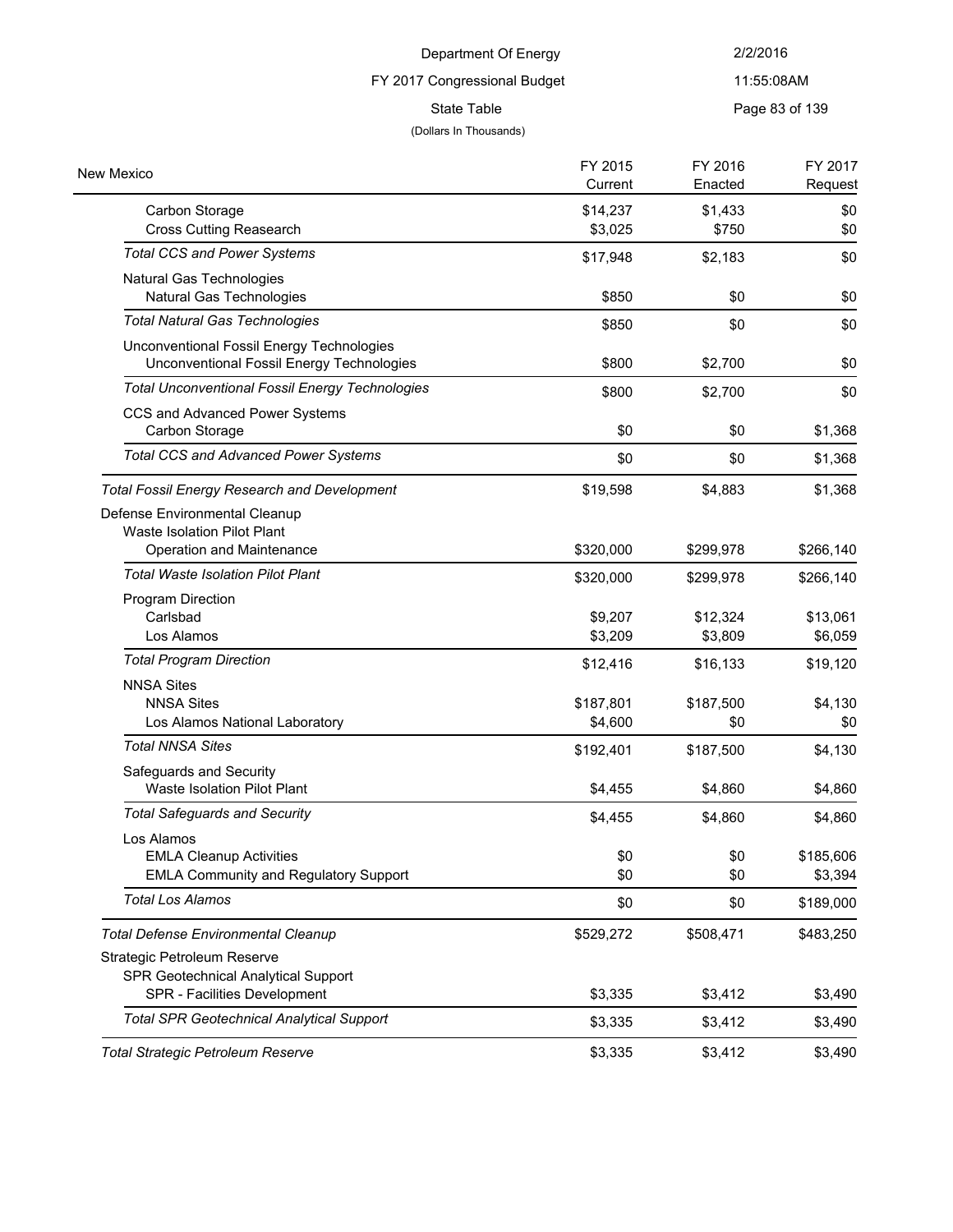|                         | Department Of Energy         |             | 2/2/2016       |  |
|-------------------------|------------------------------|-------------|----------------|--|
|                         | FY 2017 Congressional Budget |             | 11:55:08AM     |  |
|                         | State Table                  |             | Page 84 of 139 |  |
|                         | (Dollars In Thousands)       |             |                |  |
| New Mexico              | FY 2015                      | FY 2016     | FY 2017        |  |
|                         | Current                      | Enacted     | Request        |  |
| <b>Total New Mexico</b> | \$4,670,313                  | \$5,075,819 | \$4,892,061    |  |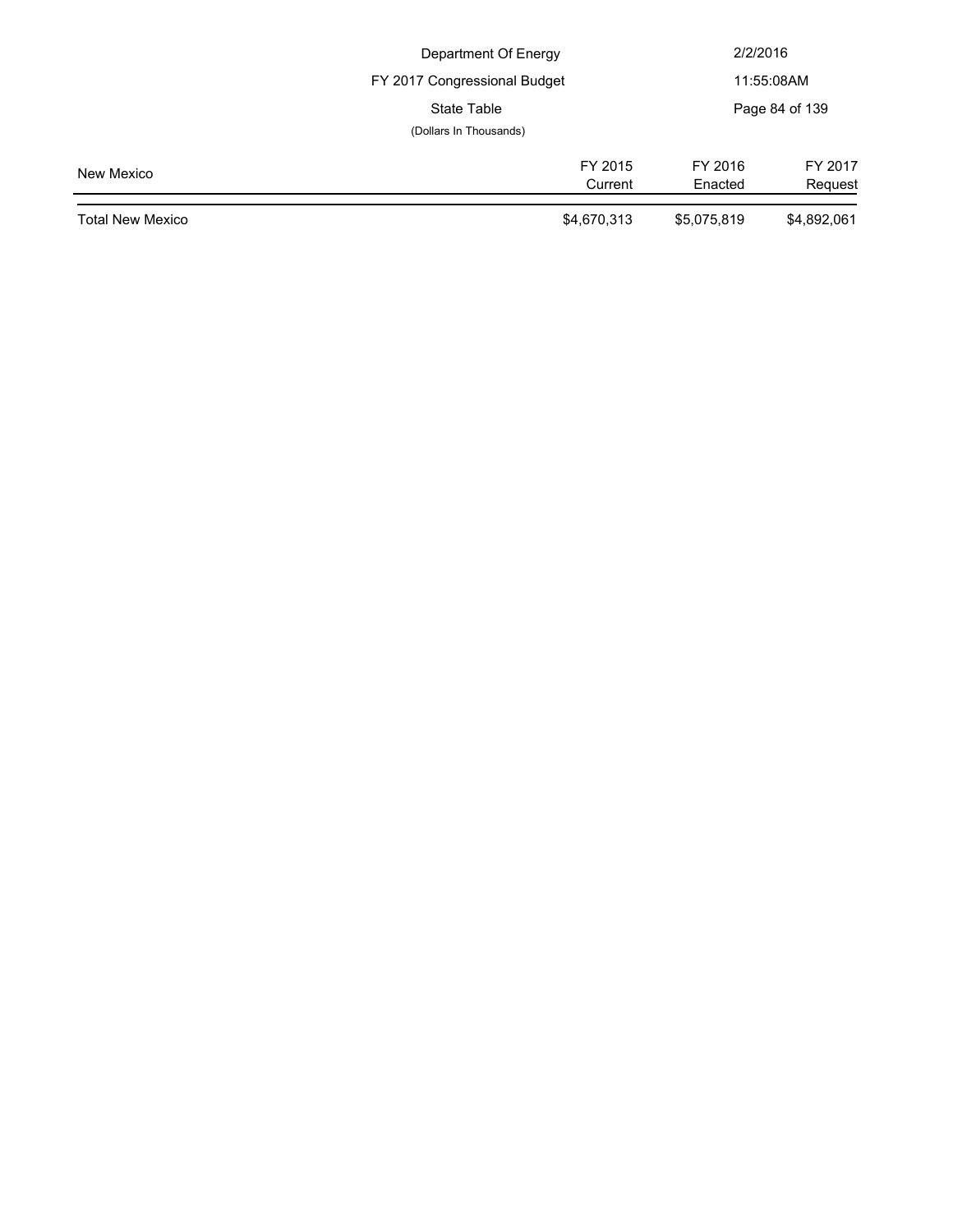| Department Of Energy<br>FY 2017 Congressional Budget                                               |           | 2/2/2016       |           |
|----------------------------------------------------------------------------------------------------|-----------|----------------|-----------|
|                                                                                                    |           | 11:55:08AM     |           |
| <b>State Table</b>                                                                                 |           | Page 85 of 139 |           |
| (Dollars In Thousands)                                                                             |           |                |           |
|                                                                                                    | FY 2015   | FY 2016        | FY 2017   |
| New York                                                                                           | Current   | Enacted        | Request   |
| Non-Defense Environmental Cleanup                                                                  |           |                |           |
| West Valley Demonstration Project                                                                  |           |                |           |
| West Valley Demonstration Project<br><b>Total West Valley Demonstration Project</b>                | \$58,986  | \$59,213       | \$61,613  |
|                                                                                                    | \$58,986  | \$59,213       | \$61,613  |
| Total Non-Defense Environmental Cleanup                                                            | \$58,986  | \$59,213       | \$61,613  |
| <b>Electricity Delivery and Energy Reliability</b>                                                 |           |                |           |
| <b>Electricity Delivery and Energy Reliability</b><br>Infrastructure Security & Energy Restoration | \$50      | \$0            | \$0       |
| <b>Cybersecurity for Energy Delivery Systems</b>                                                   | \$950     | \$0            | \$1,000   |
| <b>Total Electricity Delivery and Energy Reliability</b>                                           | \$1,000   | \$0            | \$1,000   |
| <b>Total Electricity Delivery and Energy Reliability</b>                                           | \$1,000   | \$0            | \$1,000   |
| Nuclear Energy                                                                                     |           |                |           |
| Fuel Cycle R & D                                                                                   |           |                |           |
| Fuel Cycle R & D                                                                                   | \$2,500   | \$1,700        | \$1,100   |
| Total Fuel Cycle R & D                                                                             | \$2,500   | \$1,700        | \$1,100   |
| Reactors Concepts RD&D                                                                             |           |                |           |
| Reactors Concepts RD&D                                                                             | \$105     | \$85           | \$85      |
| <b>Total Reactors Concepts RD&amp;D</b>                                                            | \$105     | \$85           | \$85      |
| International Nuclear Energy Cooperation                                                           |           |                |           |
| International Nuclear Energy Cooperation                                                           | \$25      | \$0            | \$10      |
| <b>Total International Nuclear Energy Cooperation</b>                                              | \$25      | \$0            | \$10      |
| <b>Total Nuclear Energy</b>                                                                        | \$2,630   | \$1,785        | \$1,195   |
| Energy Efficiency and Renewable Energy                                                             |           |                |           |
| Energy Efficiency and Renewable Energy                                                             |           |                |           |
| Geothermal Technologies                                                                            | \$100     | \$500          | \$1,328   |
| Hydrogen & Fuel Cell Technologies                                                                  | \$1,170   | \$1,300        | \$600     |
| Vehicle Technologies                                                                               | \$1,804   | \$2,052        | \$2,052   |
| <b>Weatherization Assistance</b>                                                                   | \$17,011  | \$19,170       | \$19,592  |
| State Energy Program                                                                               | \$2,158   | \$2,158        | \$2,433   |
| <b>Strategic Programs</b>                                                                          | \$0       | \$0            | \$0       |
| <b>Total Energy Efficiency and Renewable Energy</b>                                                | \$22,243  | \$25,180       | \$26,005  |
| <b>Total Energy Efficiency and Renewable Energy</b>                                                | \$22,243  | \$25,180       | \$26,005  |
| Science                                                                                            |           |                |           |
| Advanced Scientific Computing Research                                                             |           |                |           |
| Advanced Scientific Computing Research                                                             | \$2,651   | \$550          | \$350     |
| <b>Total Advanced Scientific Computing Research</b>                                                | \$2,651   | \$550          | \$350     |
| <b>Basic Energy Sciences</b>                                                                       |           |                |           |
| <b>Basic Energy Sciences</b>                                                                       | \$209,016 | \$197,583      | \$182,174 |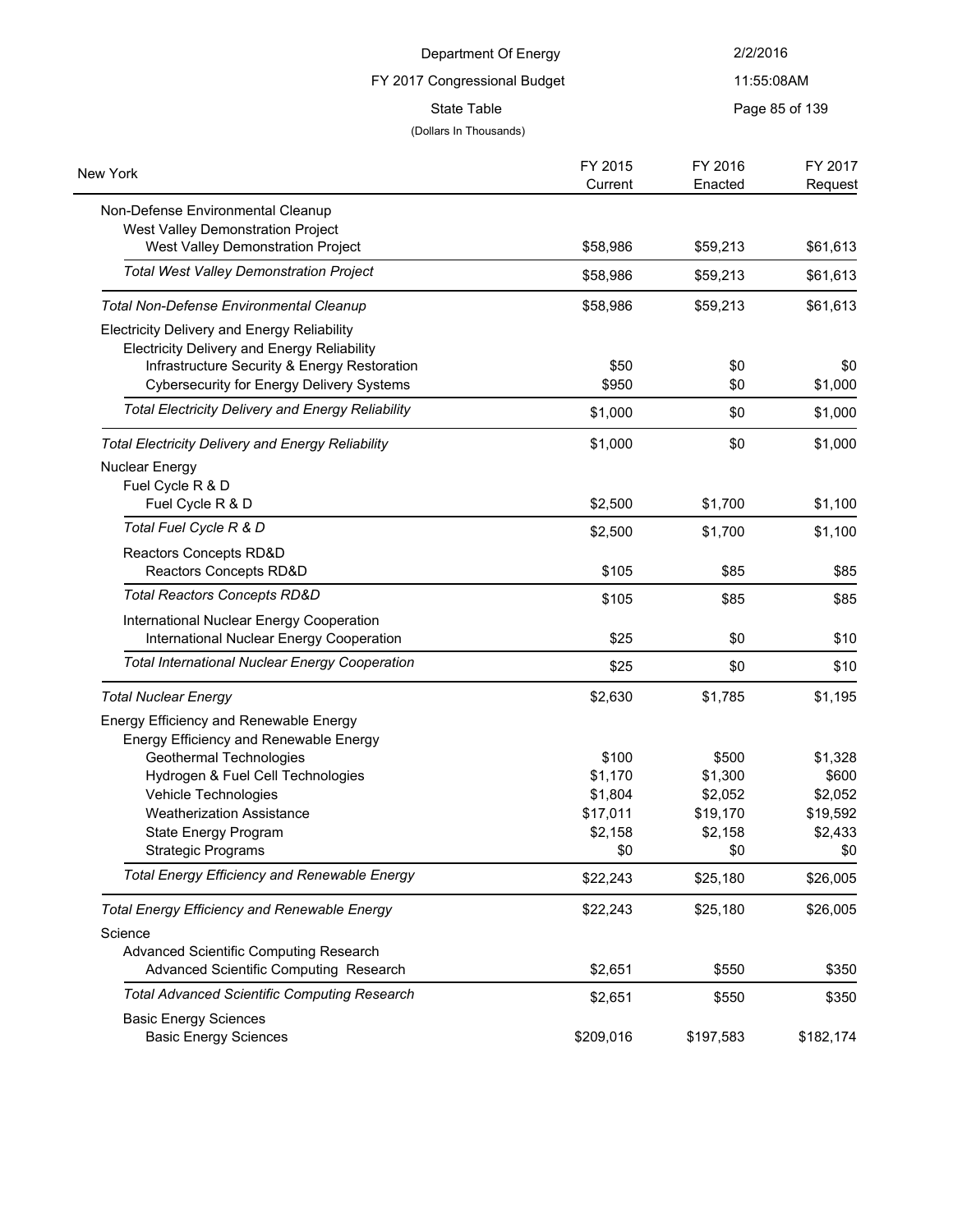# FY 2017 Congressional Budget

11:55:08AM

| State Table | Page 86 of 139 |
|-------------|----------------|
|             |                |

| New York                                                                                                         | FY 2015<br>Current | FY 2016<br>Enacted | FY 2017<br>Request |
|------------------------------------------------------------------------------------------------------------------|--------------------|--------------------|--------------------|
| <b>Total Basic Energy Sciences</b>                                                                               | \$209,016          | \$197,583          | \$182,174          |
| <b>Biological and Environmental Research</b><br><b>Biological and Environmental Research</b>                     | \$18,946           | \$12,790           | \$11,600           |
| <b>Total Biological and Environmental Research</b>                                                               | \$18,946           | \$12,790           | \$11,600           |
| <b>Fusion Energy Sciences</b><br><b>Fusion Energy Sciences</b>                                                   | \$5,551            | \$1,018            | \$485              |
| <b>Total Fusion Energy Sciences</b>                                                                              | \$5,551            | \$1,018            | \$485              |
| <b>High Energy Physics</b><br><b>High Energy Physics</b>                                                         | \$71,335           | \$69,087           | \$68,946           |
| <b>Total High Energy Physics</b>                                                                                 | \$71,335           | \$69,087           | \$68,946           |
| <b>Nuclear Physics</b><br><b>Nuclear Physics</b>                                                                 | \$187,429          | \$190,229          | \$197,547          |
| <b>Total Nuclear Physics</b>                                                                                     | \$187,429          | \$190,229          | \$197,547          |
| Workforce Development for Teachers and Scientists<br>Workforce Development for Teachers and Scientists           | \$2,008            | \$0                | \$0                |
| <b>Total Workforce Development for Teachers and Scientists</b>                                                   | \$2,008            | \$0                | \$0                |
| Science Laboratories Infrastructure<br>Science Laboratories Infrastructure                                       | \$0                | \$0                | \$1,800            |
| <b>Total Science Laboratories Infrastructure</b>                                                                 | \$0                | \$0                | \$1,800            |
| Safeguards and Security<br>Safeguards and Security                                                               | \$12,006           | \$12,151           | \$12,369           |
| <b>Total Safeguards and Security</b>                                                                             | \$12,006           | \$12,151           | \$12,369           |
| Program Direction<br>Program Direction                                                                           | \$4,861            | \$4,818            | \$5,541            |
| <b>Total Program Direction</b>                                                                                   | \$4,861            | \$4,818            | \$5,541            |
| Small Business Innovation/Technology Transfer Research<br>Small Business Innovation/Technology Transfer Research | \$9,995            | \$0                | \$0                |
| Total Small Business Innovation/Technology Transfer Research                                                     | \$9,995            | \$0                | \$0                |
| Total Science                                                                                                    | \$523,798          | \$488,226          | \$480,812          |
| <b>Weapons Activities</b>                                                                                        |                    |                    |                    |
| Counterterrorism and Counterproliferation Programs<br>Counterterrorism and Counterproliferation Programs         | \$50               | \$0                | \$0                |
| <b>Total Counterterrorism and Counterproliferation Programs</b>                                                  | \$50               | \$0                | \$0                |
| Inertial Confinement Fusion Ignition High Yield<br>Inertial Confinement Fusion Ignition High Yield Campaign      | \$67,963           | \$64,264           | \$61,830           |
| <b>Total Inertial Confinement Fusion Ignition High Yield</b>                                                     | \$67,963           | \$64,264           | \$61,830           |
| Infrastructure and Operations<br>Infrastructure and Operations                                                   | \$200              | \$200              | \$235              |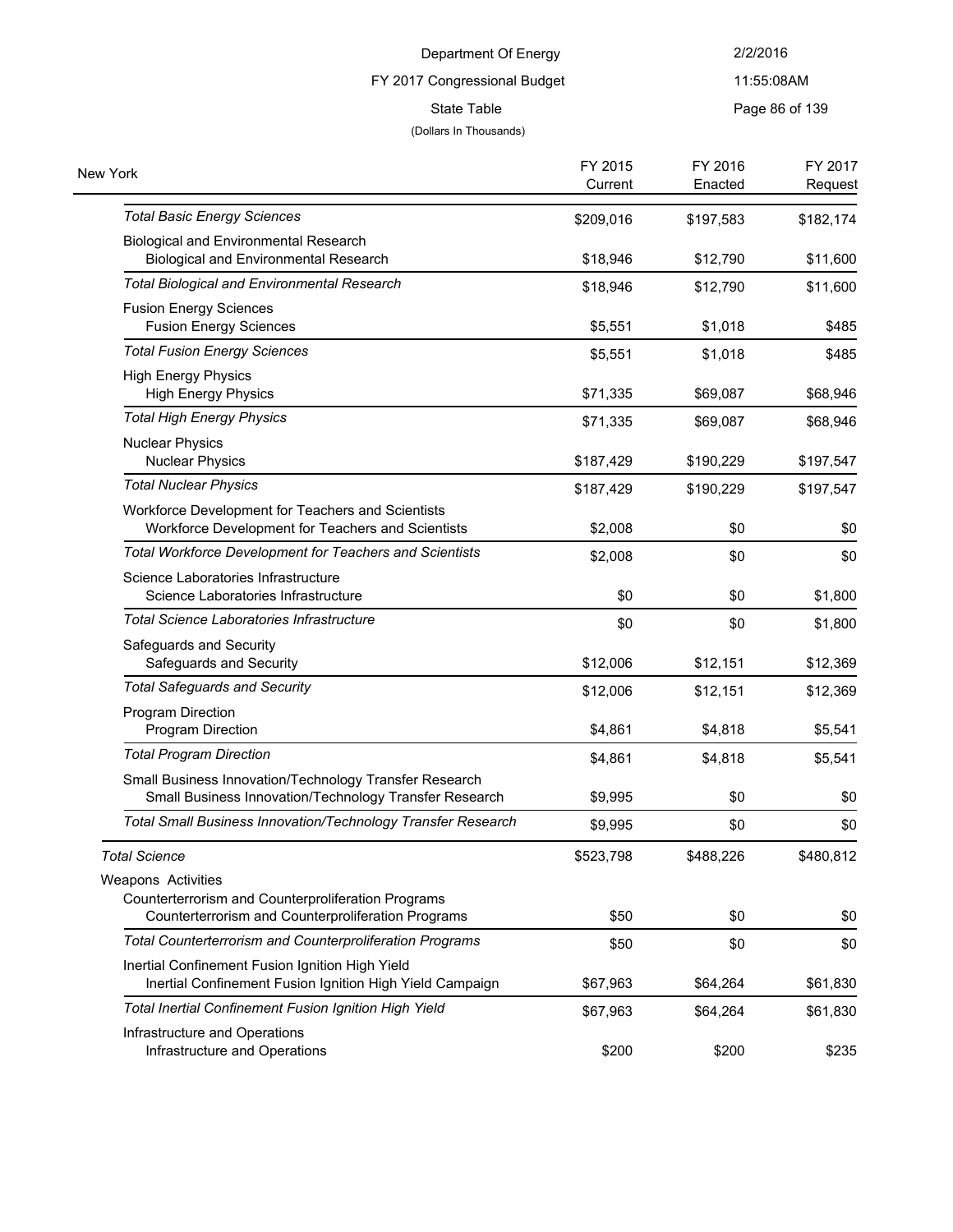#### FY 2017 Congressional Budget

#### 11:55:08AM

State Table **Page 87 of 139** 

| New York                                                       | FY 2015<br>Current | FY 2016<br>Enacted | FY 2017<br>Request |
|----------------------------------------------------------------|--------------------|--------------------|--------------------|
|                                                                |                    |                    |                    |
| <b>Total Infrastructure and Operations</b>                     | \$200              | \$200              | \$235              |
| Nuclear Counterterrorism Incident Response                     |                    |                    |                    |
| Nuclear Counterterrorism Incident Response                     | \$1,635            | \$0                | \$0                |
| <b>Total Nuclear Counterterrorism Incident Response</b>        | \$1,635            | \$0                | \$0                |
| <b>Total Weapons Activities</b>                                | \$69,848           | \$64,464           | \$62,065           |
| <b>Other Defense Activities</b>                                |                    |                    |                    |
| Environment, Health, Safety and Security                       |                    |                    |                    |
| Environment, Health, Safety and Security                       | \$250              | \$250              | \$250              |
| Total Environment, Health, Safety and Security                 | \$250              | \$250              | \$250              |
| <b>Total Other Defense Activities</b>                          | \$250              | \$250              | \$250              |
| Defense Nuclear Nonproliferation                               |                    |                    |                    |
| <b>Global Threat Reduction Initiative</b>                      |                    |                    |                    |
| <b>Global Threat Reduction Initiative</b>                      | \$919              | \$0                | \$0                |
| <b>Total Global Threat Reduction Initiative</b>                | \$919              | \$0                | \$0                |
| Nonproliferation and Verification R&D                          |                    |                    |                    |
| Nonproliferation and Verification R&D                          | \$0                | \$0                | \$0                |
| Total Nonproliferation and Verification R&D                    | \$0                | \$0                | \$0                |
| Defense Nuclear Nonproliferation R&D                           |                    |                    |                    |
| Defense Nuclear Nonproliferation R&D                           | \$1,585            | \$2,542            | \$2,406            |
| Total Defense Nuclear Nonproliferation R&D                     | \$1,585            | \$2,542            | \$2,406            |
| Nonproliferation and International Security                    |                    |                    |                    |
| Nonproliferation and International Security                    | \$5,900            | \$0                | \$0                |
| <b>Total Nonproliferation and International Security</b>       | \$5,900            | \$0                | \$0                |
| International Material Protection and Cooperation              |                    |                    |                    |
| International Material Protection and Cooperation              | \$2,360            | \$0                | \$0                |
| <b>Total International Material Protection and Cooperation</b> | \$2,360            | \$0                | \$0                |
| Nuclear Counterterrorism and Incident Response                 |                    |                    |                    |
| Nuclear Counterterrorism Incident Response                     | \$0                | \$2,670            | \$2,916            |
| Total Nuclear Counterterrorism and Incident Response           | \$0                | \$2,670            | \$2,916            |
| <b>Global Material Security</b>                                |                    |                    |                    |
| <b>Global Material Security</b>                                | \$0                | \$1,344            | \$1,638            |
| <b>Total Global Material Security</b>                          | \$0                | \$1,344            | \$1,638            |
| Material Management and Minimization                           |                    |                    |                    |
| Material Management and Minimization                           | \$0                | \$703              | \$1,013            |
| <b>Total Material Management and Minimization</b>              | \$0                | \$703              | \$1,013            |
| Nonproliferation and Arms Control                              |                    |                    |                    |
| Nonproliferation and Arms Control                              | \$0                | \$4,067            | \$4,003            |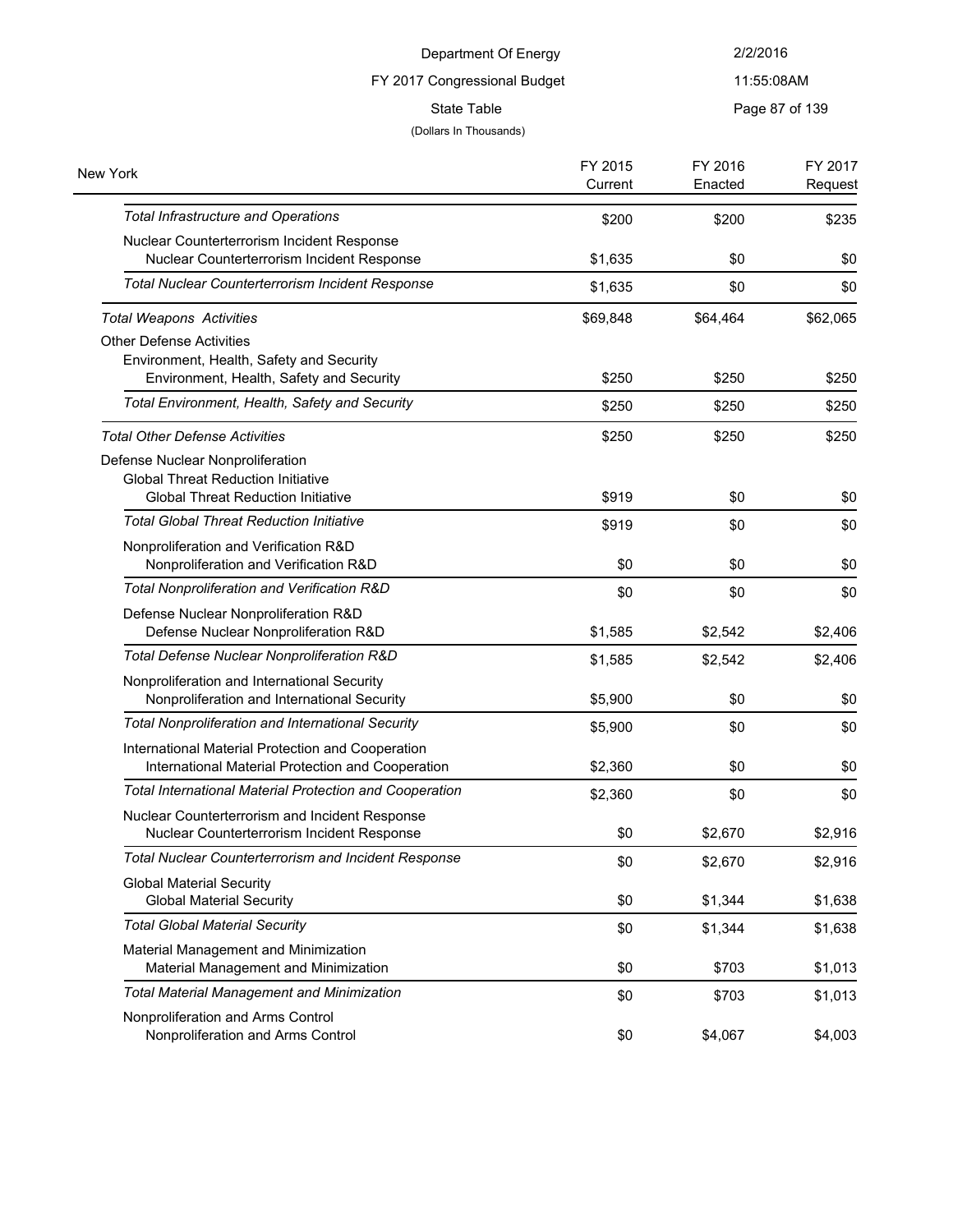|                                                                                                                                                              | Department Of Energy        | 2/2/2016                |                    |
|--------------------------------------------------------------------------------------------------------------------------------------------------------------|-----------------------------|-------------------------|--------------------|
| FY 2017 Congressional Budget                                                                                                                                 |                             |                         | 11:55:08AM         |
| <b>State Table</b><br>(Dollars In Thousands)                                                                                                                 |                             |                         | Page 88 of 139     |
| New York                                                                                                                                                     | FY 2015<br>Current          | FY 2016<br>Enacted      | FY 2017<br>Request |
| <b>Total Nonproliferation and Arms Control</b>                                                                                                               | \$0                         | \$4,067                 | \$4,003            |
| <b>Total Defense Nuclear Nonproliferation</b>                                                                                                                | \$10,764                    | \$11,326                | \$11,976           |
| <b>Naval Reactors</b><br>Naval Reactors Program<br>Naval Reactors Program                                                                                    | \$515,380                   | \$596,959               | \$605,118          |
| <b>Total Naval Reactors Program</b>                                                                                                                          | \$515,380                   | \$596,959               | \$605,118          |
| <b>Total Naval Reactors</b>                                                                                                                                  | \$515,380                   | \$596,959               | \$605,118          |
| Fossil Energy Research and Development<br><b>CCS and Power Systems</b><br>Carbon Capture<br><b>Advanced Energy Systems</b><br><b>Cross Cutting Reasearch</b> | \$1,570<br>\$1,028<br>\$279 | \$3,189<br>\$0<br>\$287 | \$0<br>\$0<br>\$0  |
| <b>Total CCS and Power Systems</b>                                                                                                                           | \$2,877                     | \$3,476                 | \$0                |
| CCS and Advanced Power Systems<br>Carbon Capture                                                                                                             | \$0                         | \$0                     | \$2,286            |
| <b>Total CCS and Advanced Power Systems</b>                                                                                                                  | \$0                         | \$0                     | \$2,286            |
| <b>Total Fossil Energy Research and Development</b><br>Defense Environmental Cleanup<br><b>NNSA Sites</b>                                                    | \$2,877                     | \$3,476                 | \$2,286            |
| <b>NNSA Sites</b><br><b>Total NNSA Sites</b>                                                                                                                 | \$0                         | \$0                     | \$3,685            |
| Safeguards and Security<br><b>West Valley</b>                                                                                                                | \$0<br>\$1,471              | \$0<br>\$2,591          | \$3,685<br>\$2,015 |
| <b>Total Safeguards and Security</b>                                                                                                                         | \$1,471                     | \$2,591                 | \$2,015            |
| <b>Total Defense Environmental Cleanup</b><br>Energy Information Administration                                                                              | \$1,471                     | \$2,591                 | \$5,700            |
| Energy Information Administration<br>National Energy Information System                                                                                      | \$633                       | \$665                   | \$675              |
| <b>Total Energy Information Administration</b>                                                                                                               | \$633                       | \$665                   | \$675              |
| <b>Total Energy Information Administration</b>                                                                                                               | \$633                       | \$665                   | \$675              |
| <b>Total New York</b>                                                                                                                                        | \$1,209,880                 | \$1,254,135             | \$1,258,695        |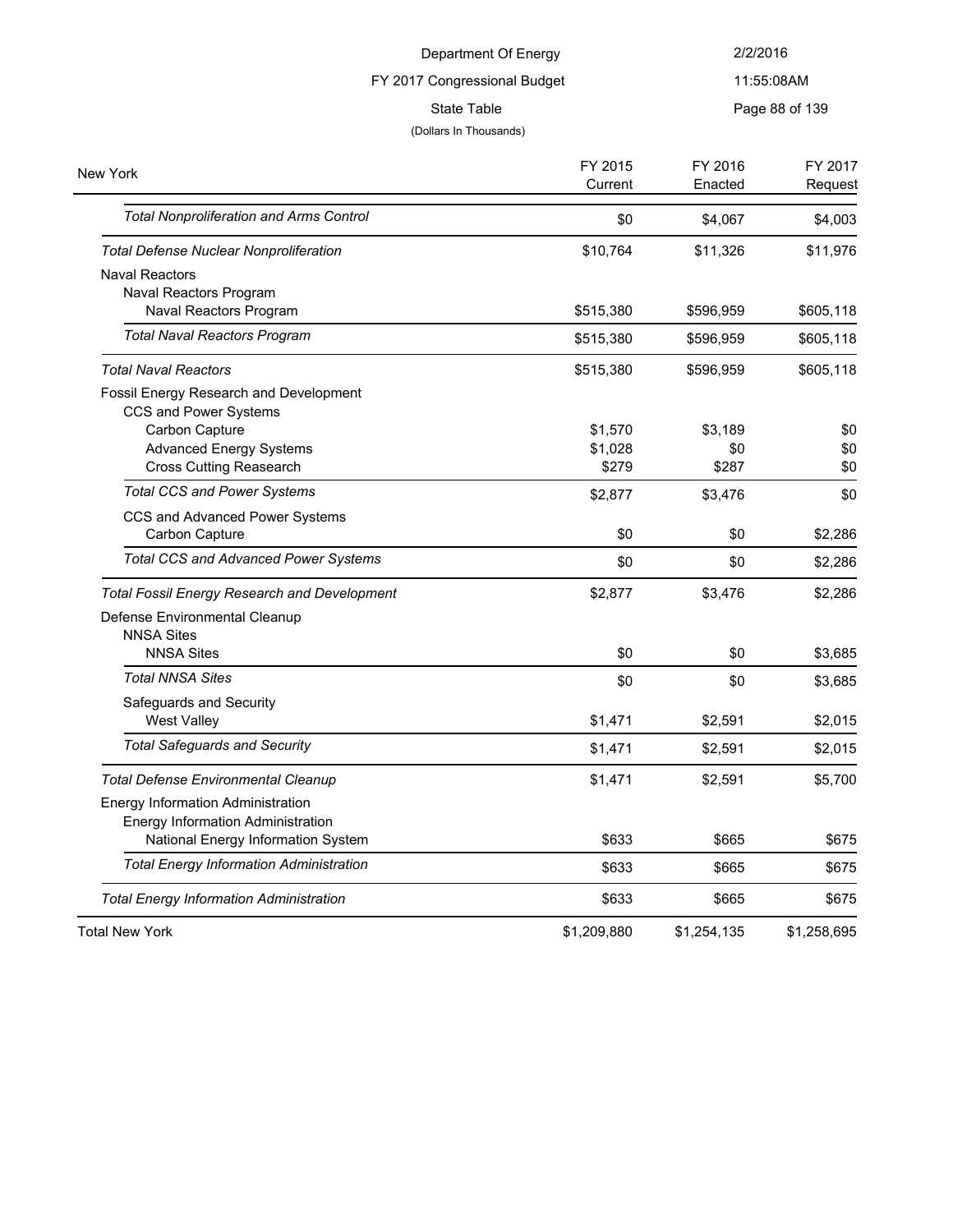| Department Of Energy                                                                                             |          | 2/2/2016   |                |
|------------------------------------------------------------------------------------------------------------------|----------|------------|----------------|
| FY 2017 Congressional Budget                                                                                     |          | 11:55:08AM |                |
| <b>State Table</b>                                                                                               |          |            | Page 89 of 139 |
| (Dollars In Thousands)                                                                                           |          |            |                |
| North Carolina                                                                                                   | FY 2015  | FY 2016    | FY 2017        |
|                                                                                                                  | Current  | Enacted    | Request        |
| Energy Efficiency and Renewable Energy                                                                           |          |            |                |
| Energy Efficiency and Renewable Energy<br><b>Weatherization Assistance</b>                                       | \$3,494  | \$3,896    | \$4,213        |
| State Energy Program                                                                                             | \$900    | \$900      | \$1,043        |
| <b>Total Energy Efficiency and Renewable Energy</b>                                                              | \$4,394  | \$4,796    | \$5,256        |
|                                                                                                                  |          |            |                |
| <b>Total Energy Efficiency and Renewable Energy</b>                                                              | \$4,394  | \$4,796    | \$5,256        |
| Science                                                                                                          |          |            |                |
| Advanced Scientific Computing Research<br>Advanced Scientific Computing Research                                 |          | \$150      | \$0            |
|                                                                                                                  | \$1,157  |            |                |
| <b>Total Advanced Scientific Computing Research</b>                                                              | \$1,157  | \$150      | \$0            |
| <b>Basic Energy Sciences</b><br><b>Basic Energy Sciences</b>                                                     | \$6,101  | \$3,715    | \$3,715        |
| <b>Total Basic Energy Sciences</b>                                                                               | \$6,101  | \$3,715    | \$3,715        |
| <b>Biological and Environmental Research</b>                                                                     |          |            |                |
| <b>Biological and Environmental Research</b>                                                                     | \$2,621  | \$1,237    | \$1,256        |
| <b>Total Biological and Environmental Research</b>                                                               | \$2,621  | \$1,237    | \$1,256        |
| <b>High Energy Physics</b>                                                                                       |          |            |                |
| <b>High Energy Physics</b>                                                                                       | \$2,104  | \$715      | \$1,368        |
| <b>Total High Energy Physics</b>                                                                                 | \$2,104  | \$715      | \$1,368        |
| <b>Nuclear Physics</b>                                                                                           |          |            |                |
| <b>Nuclear Physics</b>                                                                                           | \$8,617  | \$115      | \$0            |
| <b>Total Nuclear Physics</b>                                                                                     | \$8,617  | \$115      | \$0            |
| Small Business Innovation/Technology Transfer Research<br>Small Business Innovation/Technology Transfer Research | \$2,748  | \$0        | \$0            |
| <b>Total Small Business Innovation/Technology Transfer Research</b>                                              |          |            |                |
|                                                                                                                  | \$2,748  | \$0        | \$0            |
| <b>Total Science</b>                                                                                             | \$23,348 | \$5,932    | \$6,339        |
| Southeastern Power Admin. - Operation & Maint.                                                                   |          |            |                |
| Purchase Power and Wheeling                                                                                      |          |            |                |
| Purchase Power and Wheeling                                                                                      | \$2,334  | \$2,390    | \$2,173        |
| <b>Total Purchase Power and Wheeling</b>                                                                         | \$2,334  | \$2,390    | \$2,173        |
| Total Southeastern Power Admin. - Operation & Maint.                                                             | \$2,334  | \$2,390    | \$2,173        |
| Fossil Energy Research and Development                                                                           |          |            |                |
| CCS and Power Systems                                                                                            |          |            |                |
| Carbon Capture                                                                                                   | \$2,092  | \$271      | \$0            |
| <b>Advanced Energy Systems</b>                                                                                   | \$0      | \$7,000    | \$0            |
| <b>Cross Cutting Reasearch</b>                                                                                   | \$150    | \$0        | \$0            |
| <b>Total CCS and Power Systems</b>                                                                               | \$2,242  | \$7,271    | \$0            |

CCS and Advanced Power Systems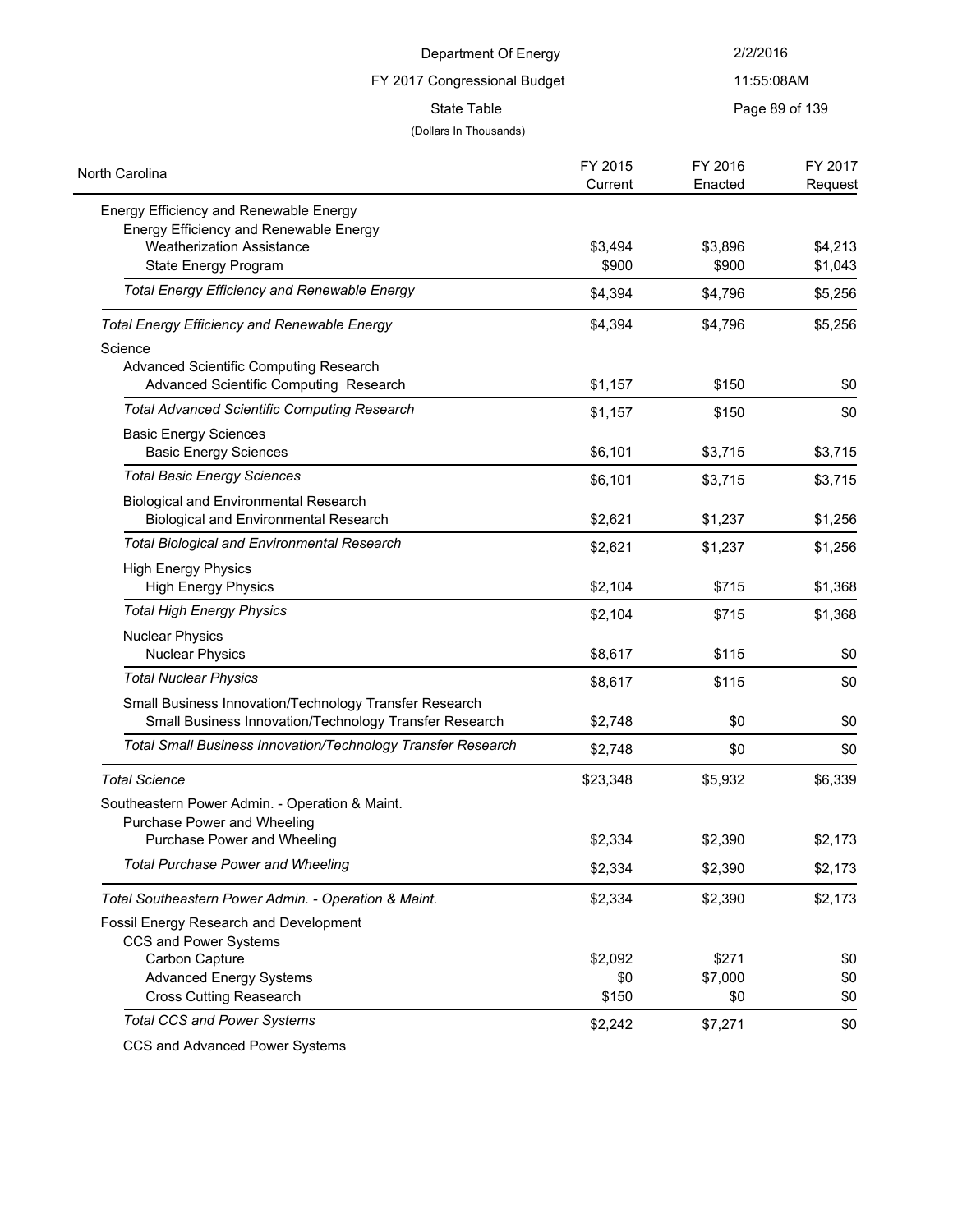|                                                     | Department Of Energy         |                    | 2/2/2016           |  |
|-----------------------------------------------------|------------------------------|--------------------|--------------------|--|
|                                                     | FY 2017 Congressional Budget |                    | 11:55:08AM         |  |
| State Table                                         |                              |                    | Page 90 of 139     |  |
|                                                     | (Dollars In Thousands)       |                    |                    |  |
| North Carolina                                      | FY 2015<br>Current           | FY 2016<br>Enacted | FY 2017<br>Request |  |
| Carbon Capture                                      | \$0                          | \$0                | \$1,120            |  |
| <b>Total CCS and Advanced Power Systems</b>         | \$0                          | \$0                | \$1,120            |  |
| <b>Total Fossil Energy Research and Development</b> | \$2.242                      | \$7,271            | \$1,120            |  |
| <b>Total North Carolina</b>                         | \$32,318                     | \$20,389           | \$14,888           |  |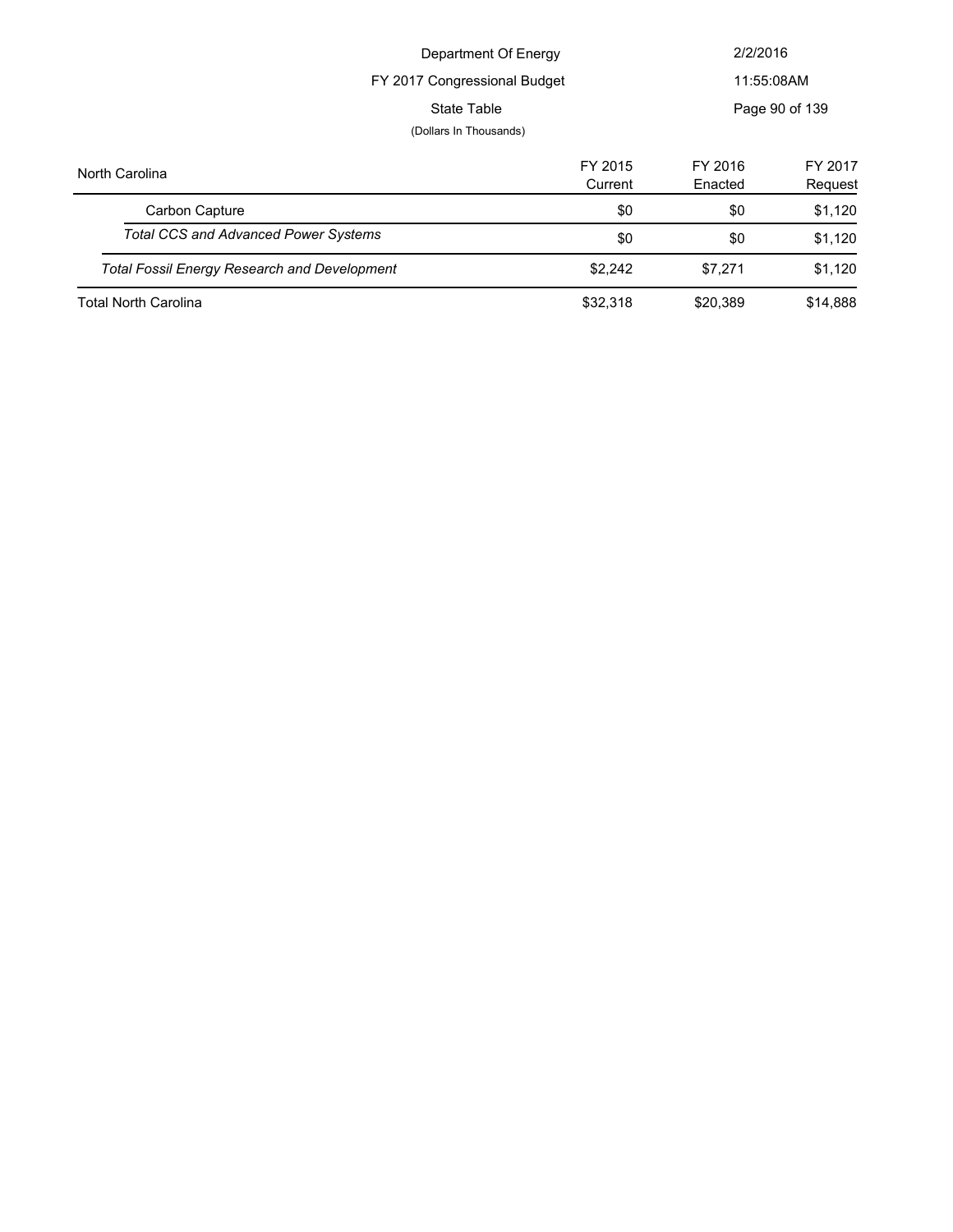| Department Of Energy                                                             |          | 2/2/2016   |                |
|----------------------------------------------------------------------------------|----------|------------|----------------|
| FY 2017 Congressional Budget<br><b>State Table</b>                               |          | 11:55:08AM |                |
|                                                                                  |          |            | Page 91 of 139 |
| (Dollars In Thousands)                                                           |          |            |                |
| North Dakota                                                                     | FY 2015  | FY 2016    | FY 2017        |
|                                                                                  | Current  | Enacted    | Request        |
| Energy Efficiency and Renewable Energy<br>Energy Efficiency and Renewable Energy |          |            |                |
| <b>Weatherization Assistance</b>                                                 | \$2,116  | \$2,358    | \$2,483        |
| State Energy Program                                                             | \$286    | \$286      | \$328          |
| <b>Total Energy Efficiency and Renewable Energy</b>                              | \$2,402  | \$2,644    | \$2,811        |
| <b>Total Energy Efficiency and Renewable Energy</b>                              | \$2,402  | \$2,644    | \$2,811        |
| Science                                                                          |          |            |                |
| <b>Basic Energy Sciences</b>                                                     |          |            |                |
| <b>Basic Energy Sciences</b>                                                     | \$150    | \$0        | \$0            |
| <b>Total Basic Energy Sciences</b>                                               | \$150    | \$0        | \$0            |
| <b>Biological and Environmental Research</b>                                     |          |            |                |
| <b>Biological and Environmental Research</b>                                     | \$0      | \$0        | \$0            |
| <b>Total Biological and Environmental Research</b>                               | \$0      | \$0        | \$0            |
| <b>Total Science</b>                                                             | \$150    | \$0        | \$0            |
| Western Area Power Admin. Const., Rehab., O&M                                    |          |            |                |
| Systems Operation and Maintenance                                                |          |            |                |
| Systems Operation and Maintenance                                                | \$41,255 | \$72,804   | \$72,096       |
| <b>Total Systems Operation and Maintenance</b>                                   | \$41,255 | \$72,804   | \$72,096       |
| Program Direction                                                                |          |            |                |
| Program Direction                                                                | \$12,026 | \$12,512   | \$11,905       |
| <b>Total Program Direction</b>                                                   | \$12,026 | \$12,512   | \$11,905       |
| Total Western Area Power Admin. Const., Rehab., O&M                              | \$53,281 | \$85,316   | \$84,001       |
| Colorado River Basins Power Marketing Fund                                       |          |            |                |
| Equipment, Contracts and Other Related Expenses                                  |          |            |                |
| Colorado River Storage Project                                                   | \$4,393  | \$8,402    | \$8,269        |
| Total Equipment, Contracts and Other Related Expenses                            | \$4,393  | \$8,402    | \$8,269        |
| Program Direction                                                                |          |            |                |
| Program Direction                                                                | \$200    | \$201      | \$203          |
| <b>Total Program Direction</b>                                                   | \$200    | \$201      | \$203          |
| <b>Total Colorado River Basins Power Marketing Fund</b>                          | \$4,593  | \$8,603    | \$8,472        |
| Fossil Energy Research and Development                                           |          |            |                |
| CCS and Power Systems                                                            |          |            |                |
| Carbon Capture                                                                   | \$1,000  | \$1,000    | \$0            |
| Carbon Storage                                                                   | \$3,000  | \$1,000    | \$0            |
| <b>Total CCS and Power Systems</b>                                               | \$4,000  | \$2,000    | \$0            |
| CCS and Advanced Power Systems                                                   |          |            |                |
| Carbon Capture                                                                   | \$0      | \$0        | \$1,000        |
| Carbon Storage                                                                   | \$0      | \$0        | \$1,250        |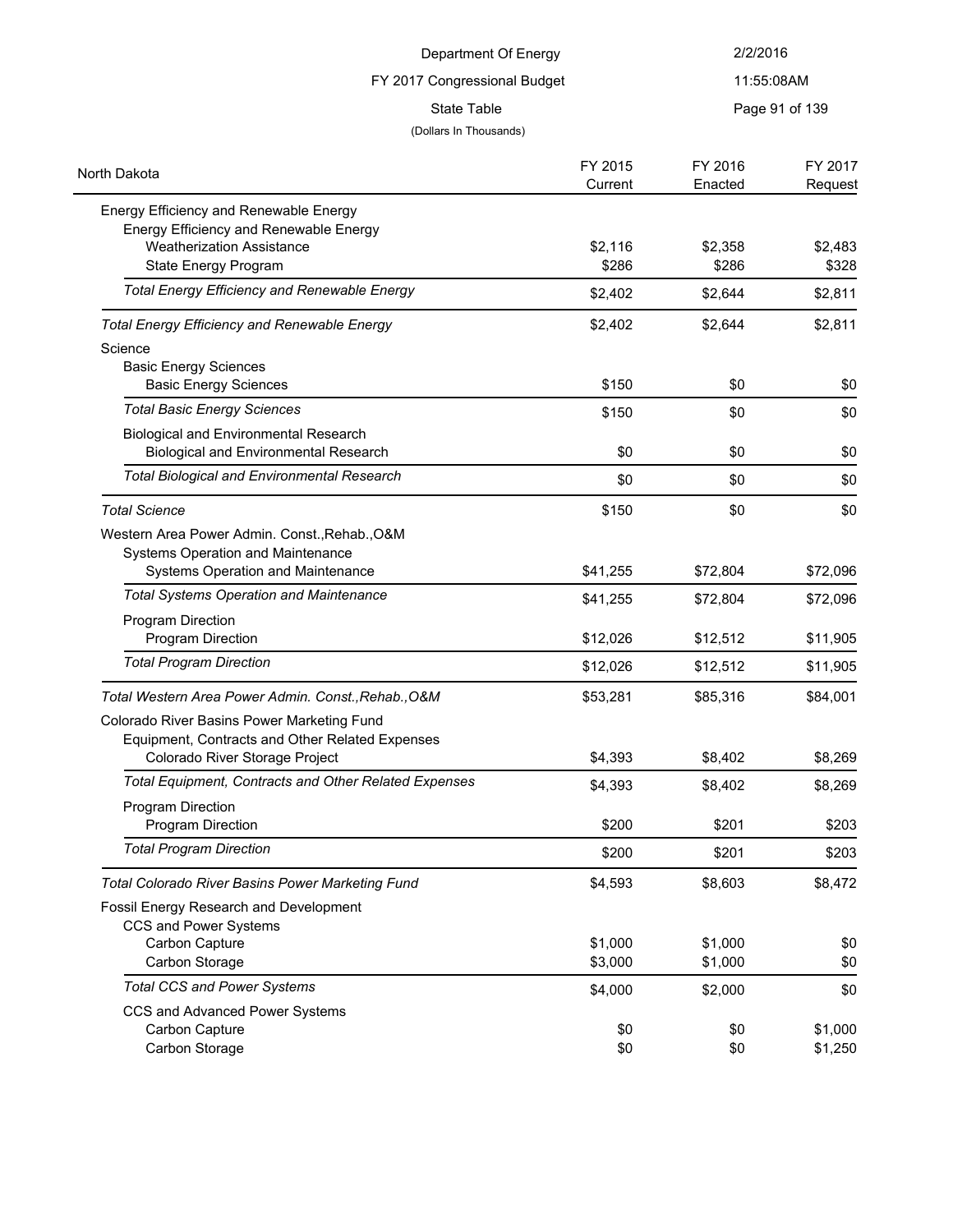|                                                     | Department Of Energy   |                    | 2/2/2016           |
|-----------------------------------------------------|------------------------|--------------------|--------------------|
| FY 2017 Congressional Budget                        |                        |                    | 11:55:08AM         |
|                                                     | State Table            |                    | Page 92 of 139     |
|                                                     | (Dollars In Thousands) |                    |                    |
| North Dakota                                        | FY 2015<br>Current     | FY 2016<br>Enacted | FY 2017<br>Request |
| <b>Total CCS and Advanced Power Systems</b>         | \$0                    | \$0                | \$2,250            |
| <b>Total Fossil Energy Research and Development</b> | \$4,000                | \$2,000            | \$2,250            |
| <b>Total North Dakota</b>                           | \$64,426               | \$98,563           | \$97,534           |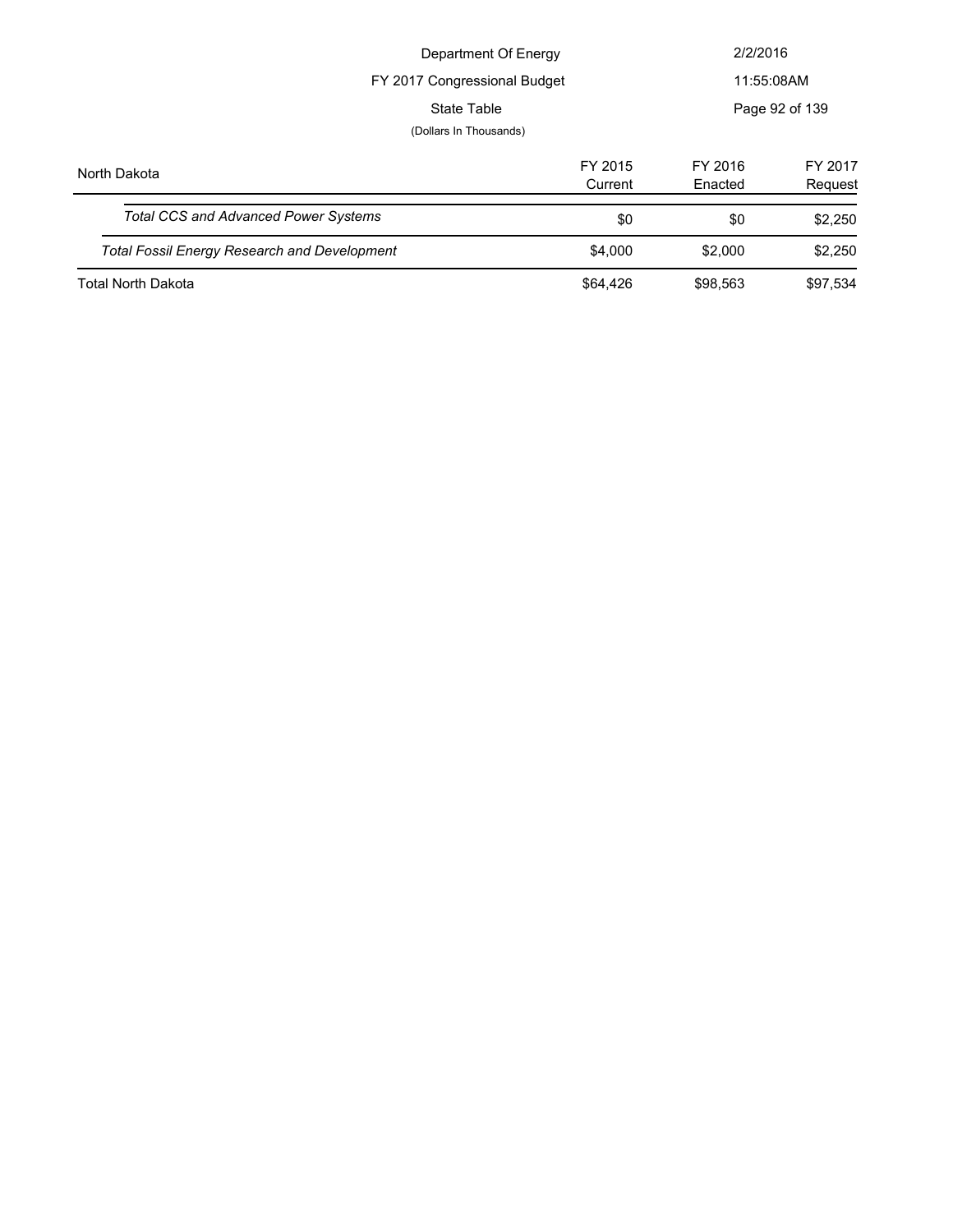| Department Of Energy                                |         | 2/2/2016   |                |
|-----------------------------------------------------|---------|------------|----------------|
| FY 2017 Congressional Budget                        |         | 11:55:08AM |                |
| State Table                                         |         |            | Page 93 of 139 |
| (Dollars In Thousands)                              |         |            |                |
| Northern Mariana Islands                            | FY 2015 | FY 2016    | FY 2017        |
|                                                     | Current | Enacted    | Request        |
| Energy Efficiency and Renewable Energy              |         |            |                |
| Energy Efficiency and Renewable Energy              |         |            |                |
| <b>Weatherization Assistance</b>                    | \$160   | \$177      | \$611          |
| State Energy Program                                | \$195   | \$195      | \$233          |
| <b>Total Energy Efficiency and Renewable Energy</b> | \$355   | \$372      | \$844          |
| <b>Total Energy Efficiency and Renewable Energy</b> | \$355   | \$372      | \$844          |
| Total Northern Mariana Islands                      | \$355   | \$372      | \$844          |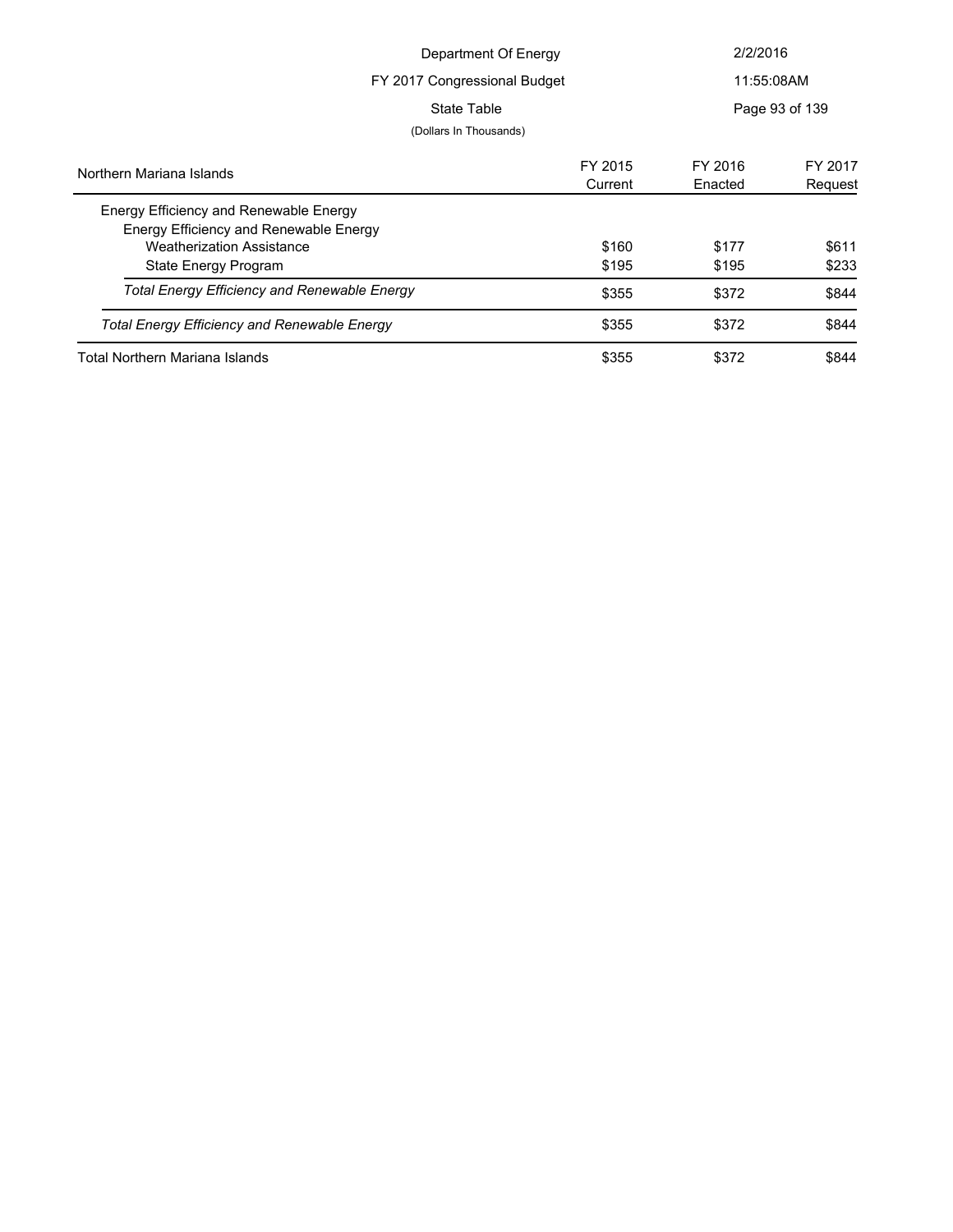| 11:55:08AM<br>FY 2017 Congressional Budget<br><b>State Table</b><br>Page 94 of 139<br>(Dollars In Thousands)<br>FY 2015<br>FY 2016<br>Current<br>Enacted<br>Non-Defense Environmental Cleanup<br><b>Gaseous Diffusion Plants</b><br><b>Gaseous Diffusion Plants</b><br>\$49,517<br>\$51,517<br><b>Total Gaseous Diffusion Plants</b><br>\$49,517<br>\$51,517<br><b>Small Sites</b><br><b>Small Sites</b><br>\$8,408<br>\$0<br>\$0<br>\$0<br>\$9,500<br>Southwest Experimental Fast Oxide Reactor<br>\$0<br><b>Total Small Sites</b><br>\$8,408<br>\$9,500<br>\$0<br>\$57,925<br>\$61,017<br>\$50,959<br><b>Total Non-Defense Environmental Cleanup</b><br>Energy Efficiency and Renewable Energy<br>Energy Efficiency and Renewable Energy<br><b>Weatherization Assistance</b><br>\$11,595<br>\$12,928<br>State Energy Program<br>\$1,495<br>\$1,495<br><b>Total Energy Efficiency and Renewable Energy</b><br>\$13,090<br>\$14,423<br><b>Total Energy Efficiency and Renewable Energy</b><br>\$13,090<br>\$14,423<br>Uranium Enrichment Decon, & Decom, Fund<br>Uranium Enrichment D&D Fund<br>Pens & Comm & Reg Support Portsmouth<br>\$1,795<br>\$1,795<br>Portsmouth Gaseous Diffusion Plant<br>\$214,024<br>\$225,166<br><b>Total Uranium Enrichment D&amp;D Fund</b><br>\$215,819<br>\$226,961<br>Total Uranium Enrichment Decon, & Decom, Fund<br>\$215,819<br>\$226,961<br>Science<br>Advanced Scientific Computing Research<br>Advanced Scientific Computing Research<br>\$150<br>\$0<br>\$1,052<br><b>Total Advanced Scientific Computing Research</b><br>\$1,052<br>\$150<br>\$0<br><b>Basic Energy Sciences</b><br><b>Basic Energy Sciences</b><br>\$6,468<br>\$2,448<br><b>Total Basic Energy Sciences</b><br>\$6,468<br>\$2,448<br>\$2,448<br><b>Biological and Environmental Research</b><br><b>Biological and Environmental Research</b><br>\$178<br>\$39<br><b>Total Biological and Environmental Research</b><br>\$178<br>\$39<br><b>High Energy Physics</b><br><b>High Energy Physics</b><br>\$3,990<br>\$4,378<br><b>Total High Energy Physics</b><br>\$3,990<br>\$4,378<br><b>Nuclear Physics</b><br><b>Nuclear Physics</b><br>\$2,403<br>\$85<br><b>Total Nuclear Physics</b><br>\$2,403<br>\$85 | Department Of Energy |  | 2/2/2016 |                    |
|------------------------------------------------------------------------------------------------------------------------------------------------------------------------------------------------------------------------------------------------------------------------------------------------------------------------------------------------------------------------------------------------------------------------------------------------------------------------------------------------------------------------------------------------------------------------------------------------------------------------------------------------------------------------------------------------------------------------------------------------------------------------------------------------------------------------------------------------------------------------------------------------------------------------------------------------------------------------------------------------------------------------------------------------------------------------------------------------------------------------------------------------------------------------------------------------------------------------------------------------------------------------------------------------------------------------------------------------------------------------------------------------------------------------------------------------------------------------------------------------------------------------------------------------------------------------------------------------------------------------------------------------------------------------------------------------------------------------------------------------------------------------------------------------------------------------------------------------------------------------------------------------------------------------------------------------------------------------------------------------------------------------------------------------------------------------------------------------------------------------------------------------------------------------------------------------------------------------|----------------------|--|----------|--------------------|
|                                                                                                                                                                                                                                                                                                                                                                                                                                                                                                                                                                                                                                                                                                                                                                                                                                                                                                                                                                                                                                                                                                                                                                                                                                                                                                                                                                                                                                                                                                                                                                                                                                                                                                                                                                                                                                                                                                                                                                                                                                                                                                                                                                                                                        |                      |  |          |                    |
|                                                                                                                                                                                                                                                                                                                                                                                                                                                                                                                                                                                                                                                                                                                                                                                                                                                                                                                                                                                                                                                                                                                                                                                                                                                                                                                                                                                                                                                                                                                                                                                                                                                                                                                                                                                                                                                                                                                                                                                                                                                                                                                                                                                                                        |                      |  |          |                    |
|                                                                                                                                                                                                                                                                                                                                                                                                                                                                                                                                                                                                                                                                                                                                                                                                                                                                                                                                                                                                                                                                                                                                                                                                                                                                                                                                                                                                                                                                                                                                                                                                                                                                                                                                                                                                                                                                                                                                                                                                                                                                                                                                                                                                                        |                      |  |          |                    |
|                                                                                                                                                                                                                                                                                                                                                                                                                                                                                                                                                                                                                                                                                                                                                                                                                                                                                                                                                                                                                                                                                                                                                                                                                                                                                                                                                                                                                                                                                                                                                                                                                                                                                                                                                                                                                                                                                                                                                                                                                                                                                                                                                                                                                        | Ohio                 |  |          | FY 2017<br>Request |
|                                                                                                                                                                                                                                                                                                                                                                                                                                                                                                                                                                                                                                                                                                                                                                                                                                                                                                                                                                                                                                                                                                                                                                                                                                                                                                                                                                                                                                                                                                                                                                                                                                                                                                                                                                                                                                                                                                                                                                                                                                                                                                                                                                                                                        |                      |  |          |                    |
|                                                                                                                                                                                                                                                                                                                                                                                                                                                                                                                                                                                                                                                                                                                                                                                                                                                                                                                                                                                                                                                                                                                                                                                                                                                                                                                                                                                                                                                                                                                                                                                                                                                                                                                                                                                                                                                                                                                                                                                                                                                                                                                                                                                                                        |                      |  |          | \$50,959           |
|                                                                                                                                                                                                                                                                                                                                                                                                                                                                                                                                                                                                                                                                                                                                                                                                                                                                                                                                                                                                                                                                                                                                                                                                                                                                                                                                                                                                                                                                                                                                                                                                                                                                                                                                                                                                                                                                                                                                                                                                                                                                                                                                                                                                                        |                      |  |          | \$50,959           |
|                                                                                                                                                                                                                                                                                                                                                                                                                                                                                                                                                                                                                                                                                                                                                                                                                                                                                                                                                                                                                                                                                                                                                                                                                                                                                                                                                                                                                                                                                                                                                                                                                                                                                                                                                                                                                                                                                                                                                                                                                                                                                                                                                                                                                        |                      |  |          |                    |
|                                                                                                                                                                                                                                                                                                                                                                                                                                                                                                                                                                                                                                                                                                                                                                                                                                                                                                                                                                                                                                                                                                                                                                                                                                                                                                                                                                                                                                                                                                                                                                                                                                                                                                                                                                                                                                                                                                                                                                                                                                                                                                                                                                                                                        |                      |  |          |                    |
|                                                                                                                                                                                                                                                                                                                                                                                                                                                                                                                                                                                                                                                                                                                                                                                                                                                                                                                                                                                                                                                                                                                                                                                                                                                                                                                                                                                                                                                                                                                                                                                                                                                                                                                                                                                                                                                                                                                                                                                                                                                                                                                                                                                                                        |                      |  |          |                    |
|                                                                                                                                                                                                                                                                                                                                                                                                                                                                                                                                                                                                                                                                                                                                                                                                                                                                                                                                                                                                                                                                                                                                                                                                                                                                                                                                                                                                                                                                                                                                                                                                                                                                                                                                                                                                                                                                                                                                                                                                                                                                                                                                                                                                                        |                      |  |          |                    |
|                                                                                                                                                                                                                                                                                                                                                                                                                                                                                                                                                                                                                                                                                                                                                                                                                                                                                                                                                                                                                                                                                                                                                                                                                                                                                                                                                                                                                                                                                                                                                                                                                                                                                                                                                                                                                                                                                                                                                                                                                                                                                                                                                                                                                        |                      |  |          |                    |
|                                                                                                                                                                                                                                                                                                                                                                                                                                                                                                                                                                                                                                                                                                                                                                                                                                                                                                                                                                                                                                                                                                                                                                                                                                                                                                                                                                                                                                                                                                                                                                                                                                                                                                                                                                                                                                                                                                                                                                                                                                                                                                                                                                                                                        |                      |  |          |                    |
|                                                                                                                                                                                                                                                                                                                                                                                                                                                                                                                                                                                                                                                                                                                                                                                                                                                                                                                                                                                                                                                                                                                                                                                                                                                                                                                                                                                                                                                                                                                                                                                                                                                                                                                                                                                                                                                                                                                                                                                                                                                                                                                                                                                                                        |                      |  |          | \$13,598           |
|                                                                                                                                                                                                                                                                                                                                                                                                                                                                                                                                                                                                                                                                                                                                                                                                                                                                                                                                                                                                                                                                                                                                                                                                                                                                                                                                                                                                                                                                                                                                                                                                                                                                                                                                                                                                                                                                                                                                                                                                                                                                                                                                                                                                                        |                      |  |          | \$1,693            |
|                                                                                                                                                                                                                                                                                                                                                                                                                                                                                                                                                                                                                                                                                                                                                                                                                                                                                                                                                                                                                                                                                                                                                                                                                                                                                                                                                                                                                                                                                                                                                                                                                                                                                                                                                                                                                                                                                                                                                                                                                                                                                                                                                                                                                        |                      |  |          | \$15,291           |
|                                                                                                                                                                                                                                                                                                                                                                                                                                                                                                                                                                                                                                                                                                                                                                                                                                                                                                                                                                                                                                                                                                                                                                                                                                                                                                                                                                                                                                                                                                                                                                                                                                                                                                                                                                                                                                                                                                                                                                                                                                                                                                                                                                                                                        |                      |  |          | \$15,291           |
|                                                                                                                                                                                                                                                                                                                                                                                                                                                                                                                                                                                                                                                                                                                                                                                                                                                                                                                                                                                                                                                                                                                                                                                                                                                                                                                                                                                                                                                                                                                                                                                                                                                                                                                                                                                                                                                                                                                                                                                                                                                                                                                                                                                                                        |                      |  |          |                    |
|                                                                                                                                                                                                                                                                                                                                                                                                                                                                                                                                                                                                                                                                                                                                                                                                                                                                                                                                                                                                                                                                                                                                                                                                                                                                                                                                                                                                                                                                                                                                                                                                                                                                                                                                                                                                                                                                                                                                                                                                                                                                                                                                                                                                                        |                      |  |          | \$1,795            |
|                                                                                                                                                                                                                                                                                                                                                                                                                                                                                                                                                                                                                                                                                                                                                                                                                                                                                                                                                                                                                                                                                                                                                                                                                                                                                                                                                                                                                                                                                                                                                                                                                                                                                                                                                                                                                                                                                                                                                                                                                                                                                                                                                                                                                        |                      |  |          | \$255,150          |
|                                                                                                                                                                                                                                                                                                                                                                                                                                                                                                                                                                                                                                                                                                                                                                                                                                                                                                                                                                                                                                                                                                                                                                                                                                                                                                                                                                                                                                                                                                                                                                                                                                                                                                                                                                                                                                                                                                                                                                                                                                                                                                                                                                                                                        |                      |  |          | \$256,945          |
|                                                                                                                                                                                                                                                                                                                                                                                                                                                                                                                                                                                                                                                                                                                                                                                                                                                                                                                                                                                                                                                                                                                                                                                                                                                                                                                                                                                                                                                                                                                                                                                                                                                                                                                                                                                                                                                                                                                                                                                                                                                                                                                                                                                                                        |                      |  |          | \$256,945          |
|                                                                                                                                                                                                                                                                                                                                                                                                                                                                                                                                                                                                                                                                                                                                                                                                                                                                                                                                                                                                                                                                                                                                                                                                                                                                                                                                                                                                                                                                                                                                                                                                                                                                                                                                                                                                                                                                                                                                                                                                                                                                                                                                                                                                                        |                      |  |          |                    |
|                                                                                                                                                                                                                                                                                                                                                                                                                                                                                                                                                                                                                                                                                                                                                                                                                                                                                                                                                                                                                                                                                                                                                                                                                                                                                                                                                                                                                                                                                                                                                                                                                                                                                                                                                                                                                                                                                                                                                                                                                                                                                                                                                                                                                        |                      |  |          |                    |
|                                                                                                                                                                                                                                                                                                                                                                                                                                                                                                                                                                                                                                                                                                                                                                                                                                                                                                                                                                                                                                                                                                                                                                                                                                                                                                                                                                                                                                                                                                                                                                                                                                                                                                                                                                                                                                                                                                                                                                                                                                                                                                                                                                                                                        |                      |  |          |                    |
|                                                                                                                                                                                                                                                                                                                                                                                                                                                                                                                                                                                                                                                                                                                                                                                                                                                                                                                                                                                                                                                                                                                                                                                                                                                                                                                                                                                                                                                                                                                                                                                                                                                                                                                                                                                                                                                                                                                                                                                                                                                                                                                                                                                                                        |                      |  |          |                    |
|                                                                                                                                                                                                                                                                                                                                                                                                                                                                                                                                                                                                                                                                                                                                                                                                                                                                                                                                                                                                                                                                                                                                                                                                                                                                                                                                                                                                                                                                                                                                                                                                                                                                                                                                                                                                                                                                                                                                                                                                                                                                                                                                                                                                                        |                      |  |          | \$2,448            |
|                                                                                                                                                                                                                                                                                                                                                                                                                                                                                                                                                                                                                                                                                                                                                                                                                                                                                                                                                                                                                                                                                                                                                                                                                                                                                                                                                                                                                                                                                                                                                                                                                                                                                                                                                                                                                                                                                                                                                                                                                                                                                                                                                                                                                        |                      |  |          |                    |
|                                                                                                                                                                                                                                                                                                                                                                                                                                                                                                                                                                                                                                                                                                                                                                                                                                                                                                                                                                                                                                                                                                                                                                                                                                                                                                                                                                                                                                                                                                                                                                                                                                                                                                                                                                                                                                                                                                                                                                                                                                                                                                                                                                                                                        |                      |  |          |                    |
|                                                                                                                                                                                                                                                                                                                                                                                                                                                                                                                                                                                                                                                                                                                                                                                                                                                                                                                                                                                                                                                                                                                                                                                                                                                                                                                                                                                                                                                                                                                                                                                                                                                                                                                                                                                                                                                                                                                                                                                                                                                                                                                                                                                                                        |                      |  |          | \$0                |
|                                                                                                                                                                                                                                                                                                                                                                                                                                                                                                                                                                                                                                                                                                                                                                                                                                                                                                                                                                                                                                                                                                                                                                                                                                                                                                                                                                                                                                                                                                                                                                                                                                                                                                                                                                                                                                                                                                                                                                                                                                                                                                                                                                                                                        |                      |  |          | \$0                |
|                                                                                                                                                                                                                                                                                                                                                                                                                                                                                                                                                                                                                                                                                                                                                                                                                                                                                                                                                                                                                                                                                                                                                                                                                                                                                                                                                                                                                                                                                                                                                                                                                                                                                                                                                                                                                                                                                                                                                                                                                                                                                                                                                                                                                        |                      |  |          | \$3,280            |
|                                                                                                                                                                                                                                                                                                                                                                                                                                                                                                                                                                                                                                                                                                                                                                                                                                                                                                                                                                                                                                                                                                                                                                                                                                                                                                                                                                                                                                                                                                                                                                                                                                                                                                                                                                                                                                                                                                                                                                                                                                                                                                                                                                                                                        |                      |  |          | \$3,280            |
|                                                                                                                                                                                                                                                                                                                                                                                                                                                                                                                                                                                                                                                                                                                                                                                                                                                                                                                                                                                                                                                                                                                                                                                                                                                                                                                                                                                                                                                                                                                                                                                                                                                                                                                                                                                                                                                                                                                                                                                                                                                                                                                                                                                                                        |                      |  |          | \$0                |
|                                                                                                                                                                                                                                                                                                                                                                                                                                                                                                                                                                                                                                                                                                                                                                                                                                                                                                                                                                                                                                                                                                                                                                                                                                                                                                                                                                                                                                                                                                                                                                                                                                                                                                                                                                                                                                                                                                                                                                                                                                                                                                                                                                                                                        |                      |  |          | \$0                |

Small Business Innovation/Technology Transfer Research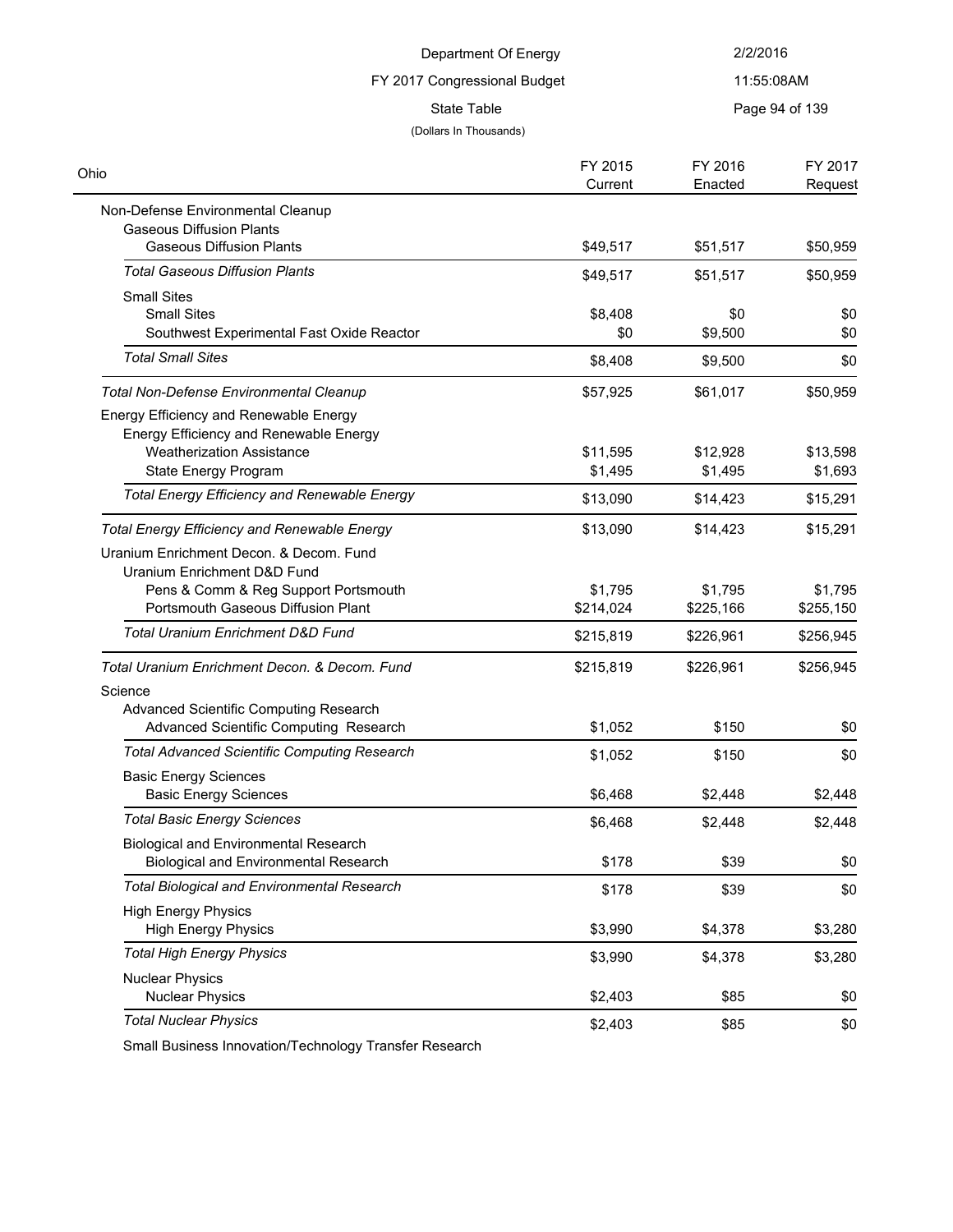| Department Of Energy                                                                                                       |                    | 2/2/2016           |                    |
|----------------------------------------------------------------------------------------------------------------------------|--------------------|--------------------|--------------------|
| FY 2017 Congressional Budget                                                                                               |                    | 11:55:08AM         |                    |
| <b>State Table</b><br>(Dollars In Thousands)                                                                               |                    |                    | Page 95 of 139     |
| Ohio                                                                                                                       | FY 2015<br>Current | FY 2016<br>Enacted | FY 2017<br>Request |
| Small Business Innovation/Technology Transfer Research                                                                     | \$11,001           | \$0                | \$0                |
| <b>Total Small Business Innovation/Technology Transfer Research</b>                                                        | \$11,001           | \$0                | \$0                |
| <b>Total Science</b>                                                                                                       | \$25,092           | \$7,100            | \$5,728            |
| Weapons Activities<br>Site Stewardship                                                                                     |                    |                    |                    |
| Site Stewardship                                                                                                           | \$430              | \$0                | \$0                |
| <b>Total Site Stewardship</b>                                                                                              | \$430              | \$0                | \$0                |
| <b>Total Weapons Activities</b>                                                                                            | \$430              | \$0                | \$0                |
| <b>Other Defense Activities</b><br>Environment, Health, Safety and Security<br>Environment, Health, Safety and Security    | \$5                | \$5                | \$5                |
| Total Environment, Health, Safety and Security                                                                             | \$5                | \$5                | \$5                |
| Office of Legacy Management<br>Legacy Management                                                                           | \$39,537           | \$37,496           | \$30,819           |
| <b>Total Office of Legacy Management</b>                                                                                   | \$39,537           | \$37,496           | \$30,819           |
| <b>Total Other Defense Activities</b>                                                                                      | \$39,542           | \$37,501           | \$30,824           |
| Defense Nuclear Nonproliferation<br><b>Global Threat Reduction Initiative</b><br><b>Global Threat Reduction Initiative</b> | \$503              | \$0                | \$0                |
| <b>Total Global Threat Reduction Initiative</b>                                                                            | \$503              | \$0                | \$0                |
| Material Management and Minimization<br>Material Management and Minimization                                               | \$0                | \$0                | \$1,000            |
| <b>Total Material Management and Minimization</b>                                                                          | \$0                | \$0                | \$1,000            |
| <b>Total Defense Nuclear Nonproliferation</b>                                                                              | \$503              | \$0                | \$1,000            |
| Fossil Energy Research and Development<br>CCS and Power Systems                                                            |                    |                    |                    |
| Carbon Capture                                                                                                             | \$0                | \$748              | \$0                |
| Carbon Storage<br><b>Advanced Energy Systems</b>                                                                           | \$2,298<br>\$1,000 | \$41<br>\$0        | \$0<br>\$0         |
| <b>Cross Cutting Reasearch</b>                                                                                             | \$0                | \$2,884            | \$0                |
| <b>Total CCS and Power Systems</b>                                                                                         | \$3,298            | \$3,673            | \$0                |
| Natural Gas Technologies<br>Natural Gas Technologies                                                                       | \$0                | \$1,470            | \$0                |
| <b>Total Natural Gas Technologies</b>                                                                                      | \$0                | \$1,470            | \$0                |
| Fuel Supply Impact Mitigation<br>Fuel Supply Impact Mitigation                                                             | \$0                | \$0                | \$1,280            |
| <b>Total Fuel Supply Impact Mitigation</b>                                                                                 | \$0                | \$0                | \$1,280            |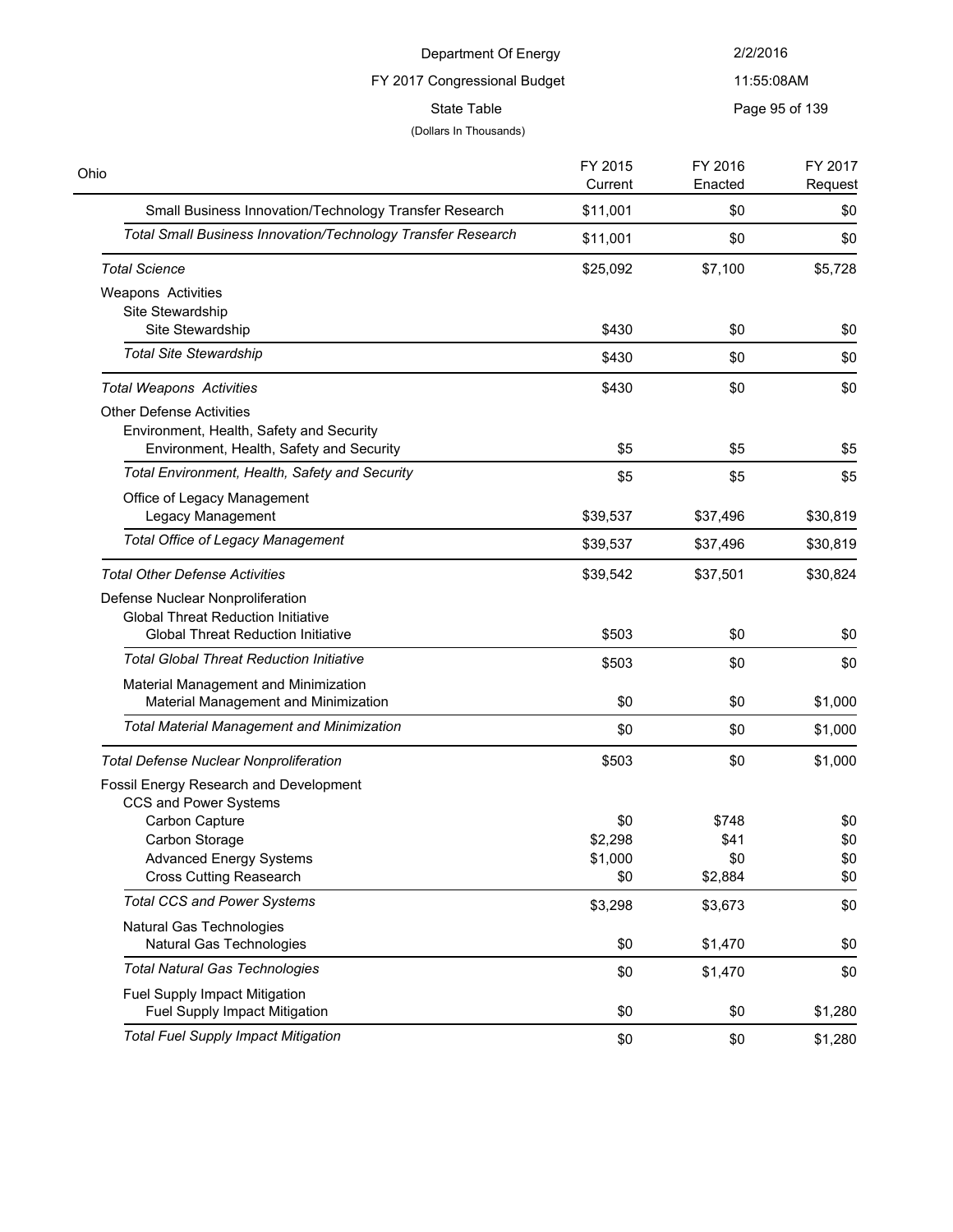# FY 2017 Congressional Budget

11:55:08AM

State Table **Page 96 of 139** 

| Ohio                                                                                   | FY 2015   | FY 2016   | FY 2017   |
|----------------------------------------------------------------------------------------|-----------|-----------|-----------|
|                                                                                        | Current   | Enacted   | Request   |
| Unconventional Fossil Energy Technologies<br>Unconventional Fossil Energy Technologies | \$524     | \$1.879   | \$0       |
| <b>Total Unconventional Fossil Energy Technologies</b>                                 | \$524     | \$1,879   | \$0       |
| CCS and Advanced Power Systems<br>Crosscutting Research and Analysis                   | \$0       | \$0       | \$5,010   |
| <b>Total CCS and Advanced Power Systems</b>                                            | \$0       | \$0       | \$5,010   |
| <b>Total Fossil Energy Research and Development</b>                                    | \$3,822   | \$7,022   | \$6,290   |
| Defense Environmental Cleanup<br><b>Closure Sites</b><br>Fernald                       | \$1,500   | \$1,300   | \$1,000   |
| Miamisburg                                                                             | \$0       | \$0       | \$0       |
| <b>Total Closure Sites</b>                                                             | \$1,500   | \$1,300   | \$1,000   |
| <b>Program Direction</b><br><b>Consolidated Business Center</b>                        | \$36,220  | \$36,021  | \$33,249  |
| <b>Total Program Direction</b>                                                         | \$36,220  | \$36,021  | \$33,249  |
| Safequards and Security<br>Portsmouth                                                  | \$8,492   | \$10,492  | \$14,049  |
| <b>Total Safeguards and Security</b>                                                   | \$8,492   | \$10,492  | \$14,049  |
| <b>Total Defense Environmental Cleanup</b>                                             | \$46,212  | \$47,813  | \$48,298  |
| <b>Total Ohio</b>                                                                      | \$402,435 | \$401,837 | \$415,335 |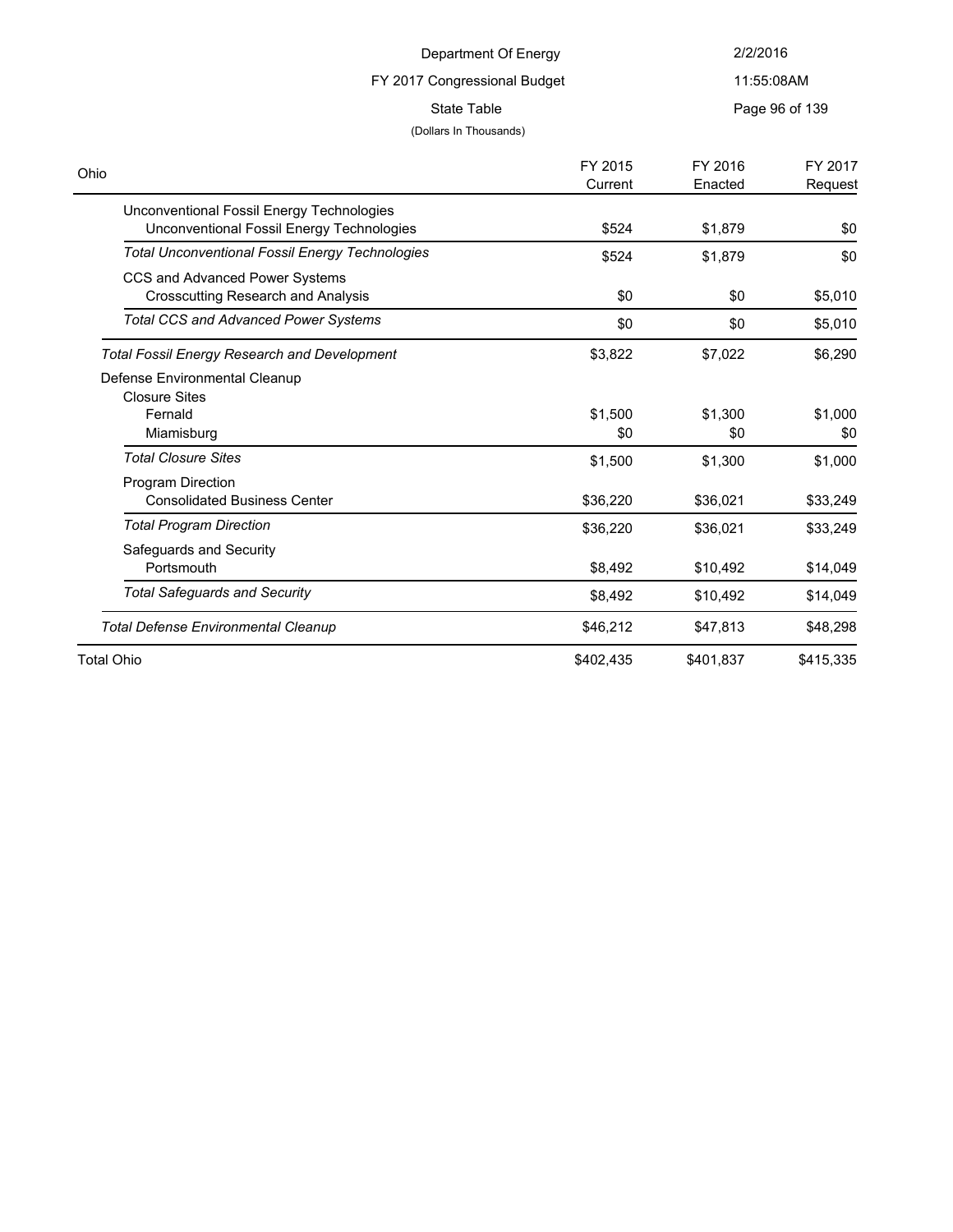| Department Of Energy                                                                                             |                    | 2/2/2016           |                    |  |  |
|------------------------------------------------------------------------------------------------------------------|--------------------|--------------------|--------------------|--|--|
| FY 2017 Congressional Budget                                                                                     |                    | 11:55:08AM         |                    |  |  |
| <b>State Table</b>                                                                                               |                    |                    | Page 97 of 139     |  |  |
| (Dollars In Thousands)                                                                                           |                    |                    |                    |  |  |
| Oklahoma                                                                                                         | FY 2015<br>Current | FY 2016<br>Enacted | FY 2017<br>Request |  |  |
| Energy Efficiency and Renewable Energy                                                                           |                    |                    |                    |  |  |
| Energy Efficiency and Renewable Energy                                                                           |                    |                    |                    |  |  |
| <b>Weatherization Assistance</b><br>State Energy Program                                                         | \$2,180<br>\$559   | \$2,431<br>\$559   | \$2,527<br>\$643   |  |  |
| <b>Total Energy Efficiency and Renewable Energy</b>                                                              |                    |                    |                    |  |  |
|                                                                                                                  | \$2,739            | \$2,990            | \$3,170            |  |  |
| <b>Total Energy Efficiency and Renewable Energy</b>                                                              | \$2,739            | \$2,990            | \$3,170            |  |  |
| Science                                                                                                          |                    |                    |                    |  |  |
| <b>Basic Energy Sciences</b><br><b>Basic Energy Sciences</b>                                                     | \$1,530            | \$50               | \$50               |  |  |
| <b>Total Basic Energy Sciences</b>                                                                               |                    |                    |                    |  |  |
| <b>Biological and Environmental Research</b>                                                                     | \$1,530            | \$50               | \$50               |  |  |
| <b>Biological and Environmental Research</b>                                                                     | \$2,233            | \$0                | \$0                |  |  |
| <b>Total Biological and Environmental Research</b>                                                               | \$2,233            | \$0                | \$0                |  |  |
| <b>Fusion Energy Sciences</b>                                                                                    |                    |                    |                    |  |  |
| <b>Fusion Energy Sciences</b>                                                                                    | \$100              | \$0                | \$0                |  |  |
| <b>Total Fusion Energy Sciences</b>                                                                              | \$100              | \$0                | \$0                |  |  |
| <b>High Energy Physics</b>                                                                                       |                    |                    |                    |  |  |
| <b>High Energy Physics</b>                                                                                       | \$1,052            | \$210              | \$1,040            |  |  |
| <b>Total High Energy Physics</b>                                                                                 | \$1,052            | \$210              | \$1,040            |  |  |
| Small Business Innovation/Technology Transfer Research<br>Small Business Innovation/Technology Transfer Research | \$1,111            | \$0                | \$0                |  |  |
| Total Small Business Innovation/Technology Transfer Research                                                     | \$1,111            | \$0                | \$0                |  |  |
| <b>Total Science</b>                                                                                             | \$6,026            | \$260              | \$1,090            |  |  |
| Southwestern Power Admin. - Operation & Maint.                                                                   |                    |                    |                    |  |  |
| Systems Operation and Maintenance                                                                                |                    |                    |                    |  |  |
| Systems Operation and Maintenance                                                                                | \$5,456            | \$8,683            | \$5,496            |  |  |
| <b>Total Systems Operation and Maintenance</b>                                                                   | \$5,456            | \$8,683            | \$5,496            |  |  |
| <b>SWPA Construction</b><br>Construction                                                                         | \$4,688            | \$4,264            | \$5,562            |  |  |
| <b>Total SWPA Construction</b>                                                                                   | \$4,688            | \$4,264            | \$5,562            |  |  |
| Program Direction                                                                                                |                    |                    |                    |  |  |
| Program Direction                                                                                                | \$19,089           | \$19,780           | \$19,761           |  |  |
| <b>Total Program Direction</b>                                                                                   | \$19,089           | \$19,780           | \$19,761           |  |  |
| Total Southwestern Power Admin. - Operation & Maint.                                                             | \$29,233           | \$32,727           | \$30,819           |  |  |
| Fossil Energy Research and Development                                                                           |                    |                    |                    |  |  |
| Natural Gas Technologies                                                                                         |                    |                    |                    |  |  |
| Natural Gas Technologies                                                                                         | \$3,204            | \$5,200            | \$0                |  |  |
| <b>Total Natural Gas Technologies</b>                                                                            | \$3,204            | \$5,200            | \$0                |  |  |
|                                                                                                                  |                    |                    |                    |  |  |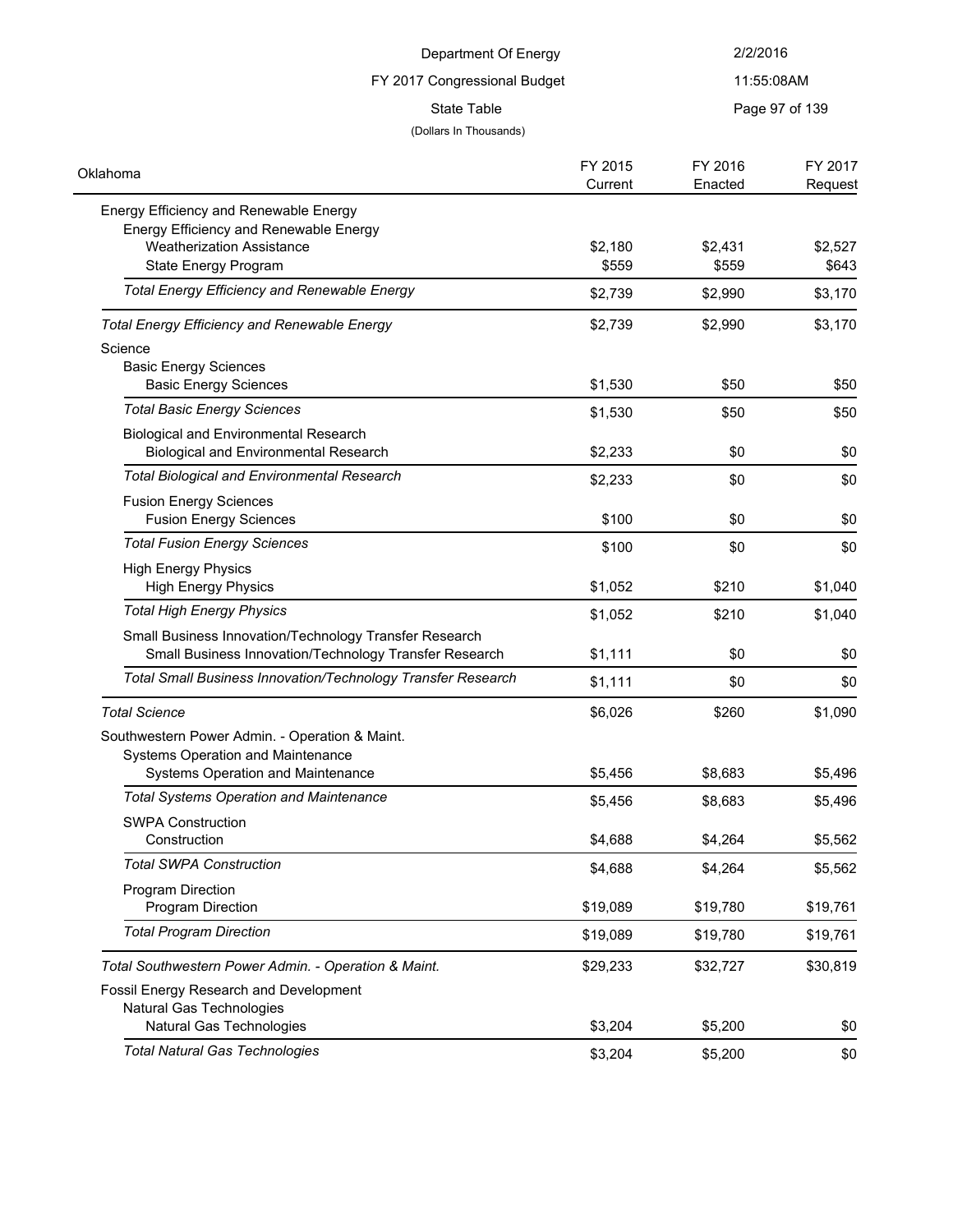| Department Of Energy<br>FY 2017 Congressional Budget                                                                                                             |                    | 2/2/2016<br>11:55:08AM |                    |
|------------------------------------------------------------------------------------------------------------------------------------------------------------------|--------------------|------------------------|--------------------|
| State Table<br>(Dollars In Thousands)                                                                                                                            |                    |                        | Page 98 of 139     |
| Oklahoma                                                                                                                                                         | FY 2015<br>Current | FY 2016<br>Enacted     | FY 2017<br>Request |
| <b>Total Fossil Energy Research and Development</b><br>Strategic Petroleum Reserve<br><b>SPR Geotechnical Analytical Support</b><br>SPR - Facilities Development | \$3,204<br>\$446   | \$5,200<br>\$446       | \$0<br>\$456       |
| <b>Total SPR Geotechnical Analytical Support</b>                                                                                                                 | \$446              | \$446                  | \$456              |
| <b>Total Strategic Petroleum Reserve</b>                                                                                                                         | \$446              | \$446                  | \$456              |
| Total Oklahoma                                                                                                                                                   | \$41,648           | \$41,623               | \$35,535           |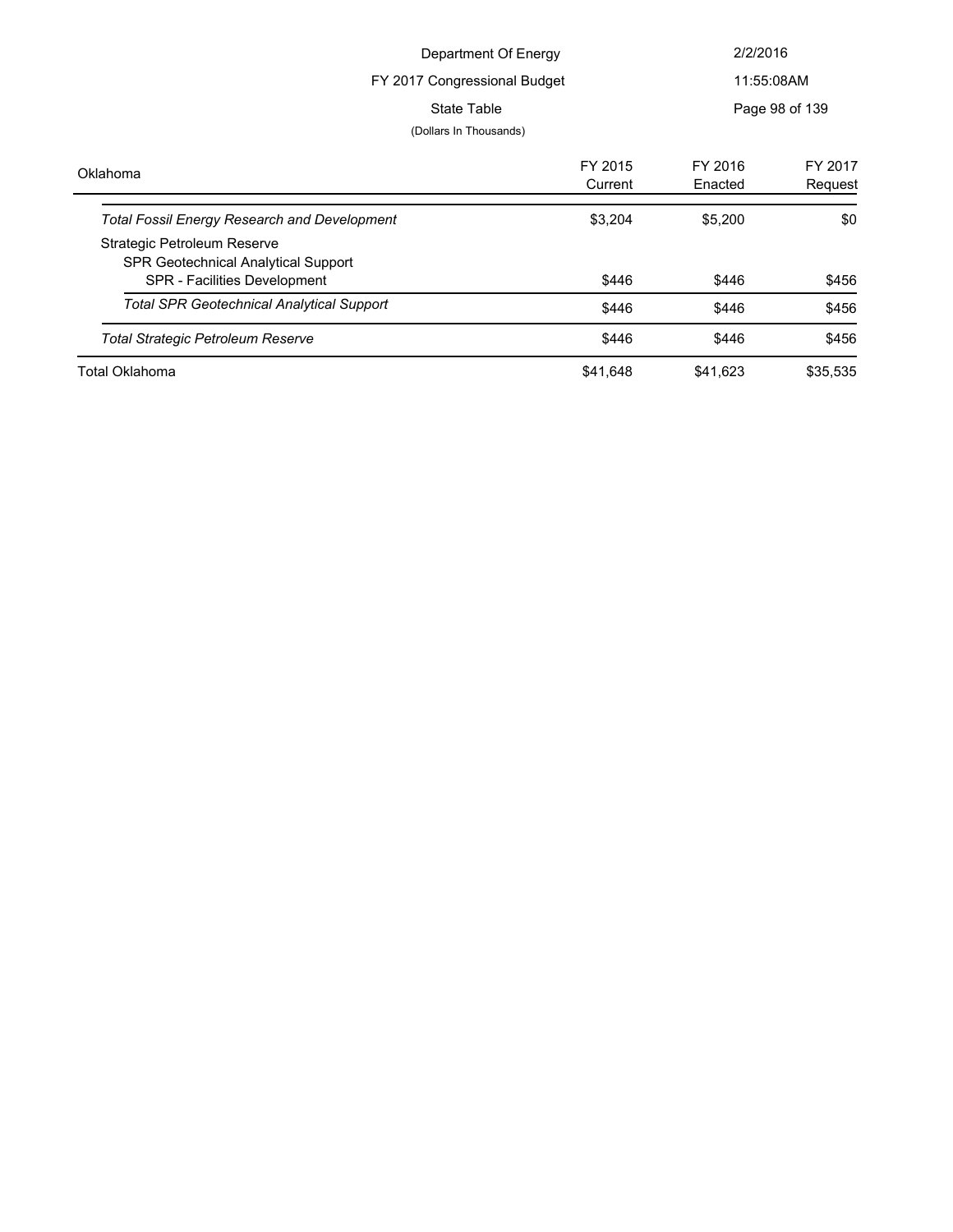| Department Of Energy                                                                                                                         |                    | 2/2/2016           |                    |
|----------------------------------------------------------------------------------------------------------------------------------------------|--------------------|--------------------|--------------------|
| FY 2017 Congressional Budget                                                                                                                 |                    | 11:55:08AM         |                    |
| <b>State Table</b>                                                                                                                           |                    |                    | Page 99 of 139     |
| (Dollars In Thousands)                                                                                                                       |                    |                    |                    |
| Oregon                                                                                                                                       | FY 2015<br>Current | FY 2016<br>Enacted | FY 2017<br>Request |
| Energy Efficiency and Renewable Energy<br>Energy Efficiency and Renewable Energy<br><b>Weatherization Assistance</b><br>State Energy Program | \$2,388<br>\$507   | \$2,663<br>\$507   | \$2,825<br>\$589   |
| <b>Total Energy Efficiency and Renewable Energy</b>                                                                                          | \$2,895            | \$3,170            | \$3,414            |
| <b>Total Energy Efficiency and Renewable Energy</b><br>Science<br>Advanced Scientific Computing Research                                     | \$2,895            | \$3,170            | \$3,414            |
| Advanced Scientific Computing Research                                                                                                       | \$593              | \$0                | \$0                |
| <b>Total Advanced Scientific Computing Research</b>                                                                                          | \$593              | \$0                | \$0                |
| <b>Basic Energy Sciences</b><br><b>Basic Energy Sciences</b>                                                                                 | \$1,325            | \$700              | \$700              |
| <b>Total Basic Energy Sciences</b>                                                                                                           | \$1,325            | \$700              | \$700              |
| <b>Biological and Environmental Research</b><br><b>Biological and Environmental Research</b>                                                 | \$31               | \$0                | \$0                |
| <b>Total Biological and Environmental Research</b>                                                                                           | \$31               | \$0                | \$0                |
| <b>High Energy Physics</b><br><b>High Energy Physics</b>                                                                                     | \$981              | \$955              | \$927              |
| <b>Total High Energy Physics</b>                                                                                                             | \$981              | \$955              | \$927              |
| <b>Nuclear Physics</b><br><b>Nuclear Physics</b>                                                                                             | \$470              | \$0                | \$0                |
| <b>Total Nuclear Physics</b>                                                                                                                 | \$470              | \$0                | \$0                |
| Small Business Innovation/Technology Transfer Research<br>Small Business Innovation/Technology Transfer Research                             | \$1,293            | \$0                | \$0                |
| <b>Total Small Business Innovation/Technology Transfer Research</b>                                                                          | \$1,293            | \$0                | \$0                |
| <b>Total Science</b>                                                                                                                         | \$4,693            | \$1,655            | \$1,627            |
| Fossil Energy Research and Development<br>CCS and Power Systems<br><b>Cross Cutting Reasearch</b>                                            | \$310              | \$175              | \$0                |
| <b>Total CCS and Power Systems</b>                                                                                                           | \$310              | \$175              | \$0                |
| Natural Gas Technologies<br>Natural Gas Technologies                                                                                         | \$147              | \$0                | \$0                |
| <b>Total Natural Gas Technologies</b>                                                                                                        | \$147              | \$0                | \$0                |
| <b>Fossil Energy Environmental Restoration</b><br><b>Fossil Energy Environmental Restoration</b>                                             | \$1,345            | \$1,345            | \$0                |
| <b>Total Fossil Energy Environmental Restoration</b>                                                                                         | \$1,345            | \$1,345            | \$0                |
| <b>Total Fossil Energy Research and Development</b>                                                                                          | \$1,802            | \$1,520            | \$0                |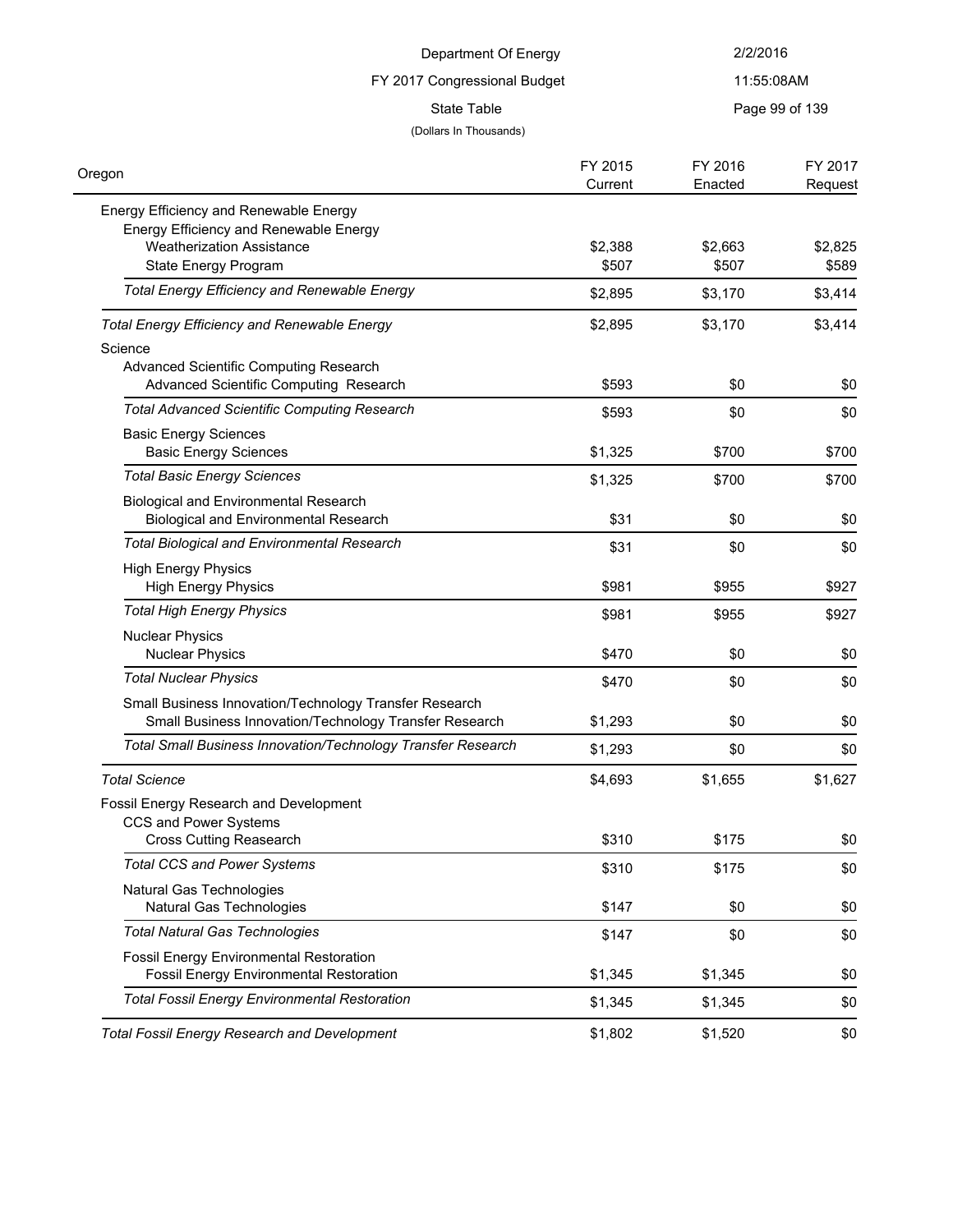|              | Department Of Energy         |         | 2/2/2016<br>11:55:08AM<br>Page 100 of 139 |  |
|--------------|------------------------------|---------|-------------------------------------------|--|
|              | FY 2017 Congressional Budget |         |                                           |  |
|              | State Table                  |         |                                           |  |
|              | (Dollars In Thousands)       |         |                                           |  |
| Oregon       | FY 2015                      | FY 2016 | FY 2017                                   |  |
|              | Current                      | Enacted | Request                                   |  |
| Total Oregon | \$9,390                      | \$6,345 | \$5,041                                   |  |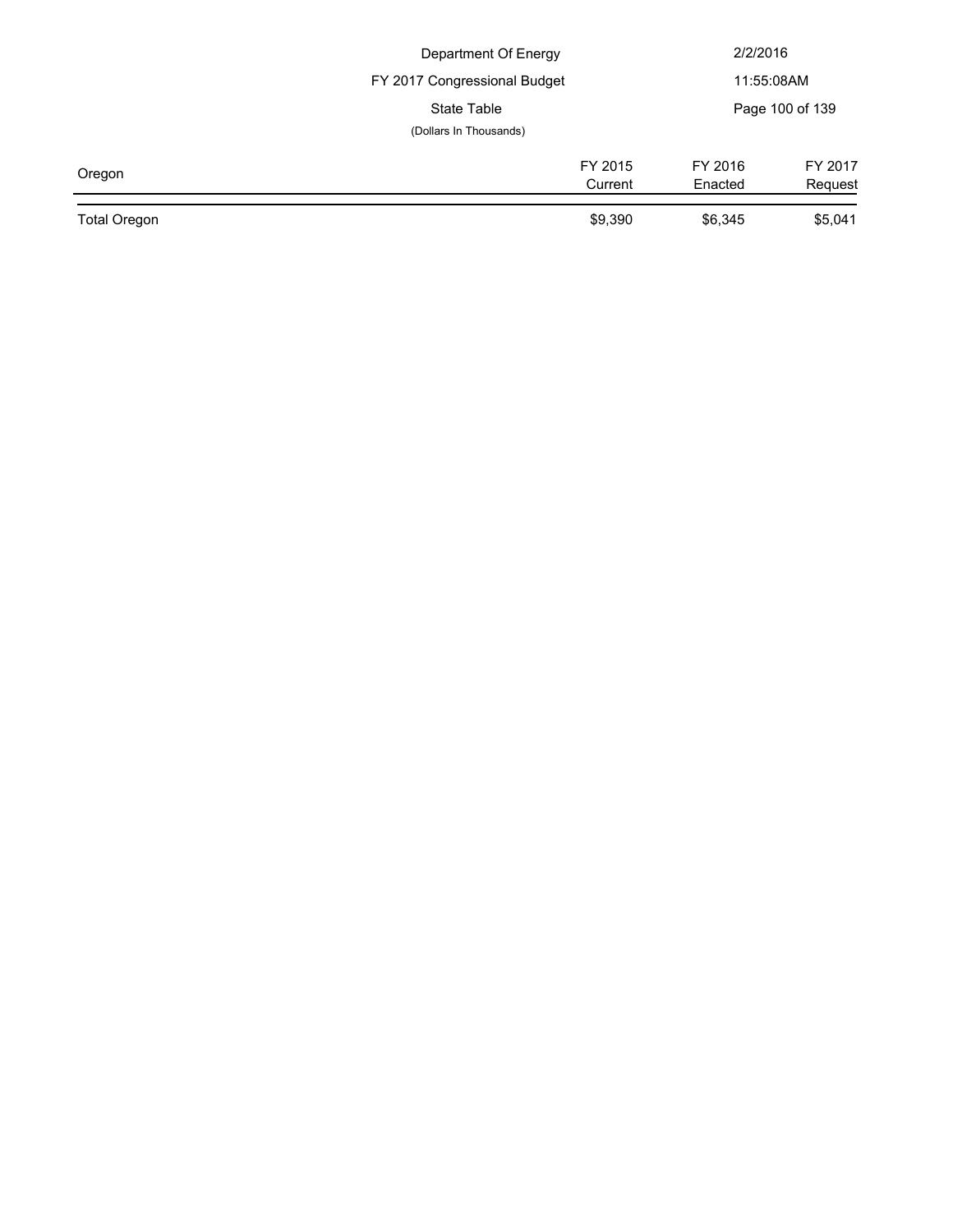| Department Of Energy<br>FY 2017 Congressional Budget                                                             |           | 2/2/2016<br>11:55:08AM |           |                    |
|------------------------------------------------------------------------------------------------------------------|-----------|------------------------|-----------|--------------------|
|                                                                                                                  |           |                        |           | <b>State Table</b> |
| (Dollars In Thousands)                                                                                           |           |                        |           |                    |
|                                                                                                                  | FY 2015   | FY 2016                | FY 2017   |                    |
| Pennsylvania                                                                                                     | Current   | Enacted                | Request   |                    |
| Energy Efficiency and Renewable Energy                                                                           |           |                        |           |                    |
| Energy Efficiency and Renewable Energy<br><b>Weatherization Assistance</b>                                       | \$12,412  |                        | \$14,305  |                    |
| State Energy Program                                                                                             | \$1,524   | \$13,838<br>\$1,524    | \$1,729   |                    |
| <b>Total Energy Efficiency and Renewable Energy</b>                                                              | \$13,936  | \$15,362               | \$16,034  |                    |
|                                                                                                                  |           |                        |           |                    |
| <b>Total Energy Efficiency and Renewable Energy</b>                                                              | \$13,936  | \$15,362               | \$16,034  |                    |
| Science                                                                                                          |           |                        |           |                    |
| Advanced Scientific Computing Research<br>Advanced Scientific Computing Research                                 | \$2,861   | \$1,391                | \$0       |                    |
| <b>Total Advanced Scientific Computing Research</b>                                                              |           |                        |           |                    |
| <b>Basic Energy Sciences</b>                                                                                     | \$2,861   | \$1,391                | \$0       |                    |
| <b>Basic Energy Sciences</b>                                                                                     | \$19,864  | \$10,808               | \$10,808  |                    |
| <b>Total Basic Energy Sciences</b>                                                                               | \$19,864  | \$10,808               | \$10,808  |                    |
| <b>Biological and Environmental Research</b>                                                                     |           |                        |           |                    |
| <b>Biological and Environmental Research</b>                                                                     | \$2,968   | \$948                  | \$0       |                    |
| <b>Total Biological and Environmental Research</b>                                                               | \$2,968   | \$948                  | \$0       |                    |
| <b>Fusion Energy Sciences</b>                                                                                    |           |                        |           |                    |
| <b>Fusion Energy Sciences</b>                                                                                    | \$1,155   | \$100                  | \$0       |                    |
| <b>Total Fusion Energy Sciences</b>                                                                              | \$1,155   | \$100                  | \$0       |                    |
| <b>High Energy Physics</b>                                                                                       |           |                        |           |                    |
| <b>High Energy Physics</b>                                                                                       | \$6,403   | \$5,599                | \$6,720   |                    |
| <b>Total High Energy Physics</b>                                                                                 | \$6,403   | \$5,599                | \$6,720   |                    |
| <b>Nuclear Physics</b><br><b>Nuclear Physics</b>                                                                 | \$3,332   | \$0                    | \$0       |                    |
| <b>Total Nuclear Physics</b>                                                                                     |           |                        |           |                    |
|                                                                                                                  | \$3,332   | \$0                    | \$0       |                    |
| Small Business Innovation/Technology Transfer Research<br>Small Business Innovation/Technology Transfer Research | \$7,778   | \$0                    | \$0       |                    |
| Total Small Business Innovation/Technology Transfer Research                                                     | \$7,778   | \$0                    | \$0       |                    |
| <b>Total Science</b>                                                                                             | \$44,361  | \$18,846               | \$17,528  |                    |
| Weapons Activities                                                                                               |           |                        |           |                    |
| Infrastructure and Operations                                                                                    |           |                        |           |                    |
| Infrastructure and Operations                                                                                    | \$826     | \$1,450                | \$1,330   |                    |
| <b>Total Infrastructure and Operations</b>                                                                       | \$826     | \$1,450                | \$1,330   |                    |
| <b>Total Weapons Activities</b>                                                                                  | \$826     | \$1,450                | \$1,330   |                    |
| <b>Naval Reactors</b>                                                                                            |           |                        |           |                    |
| Naval Reactors Program                                                                                           |           |                        |           |                    |
| Naval Reactors Program                                                                                           | \$465,370 | \$485,696              | \$513,287 |                    |
| <b>Total Naval Reactors Program</b>                                                                              | \$465,370 | \$485,696              | \$513,287 |                    |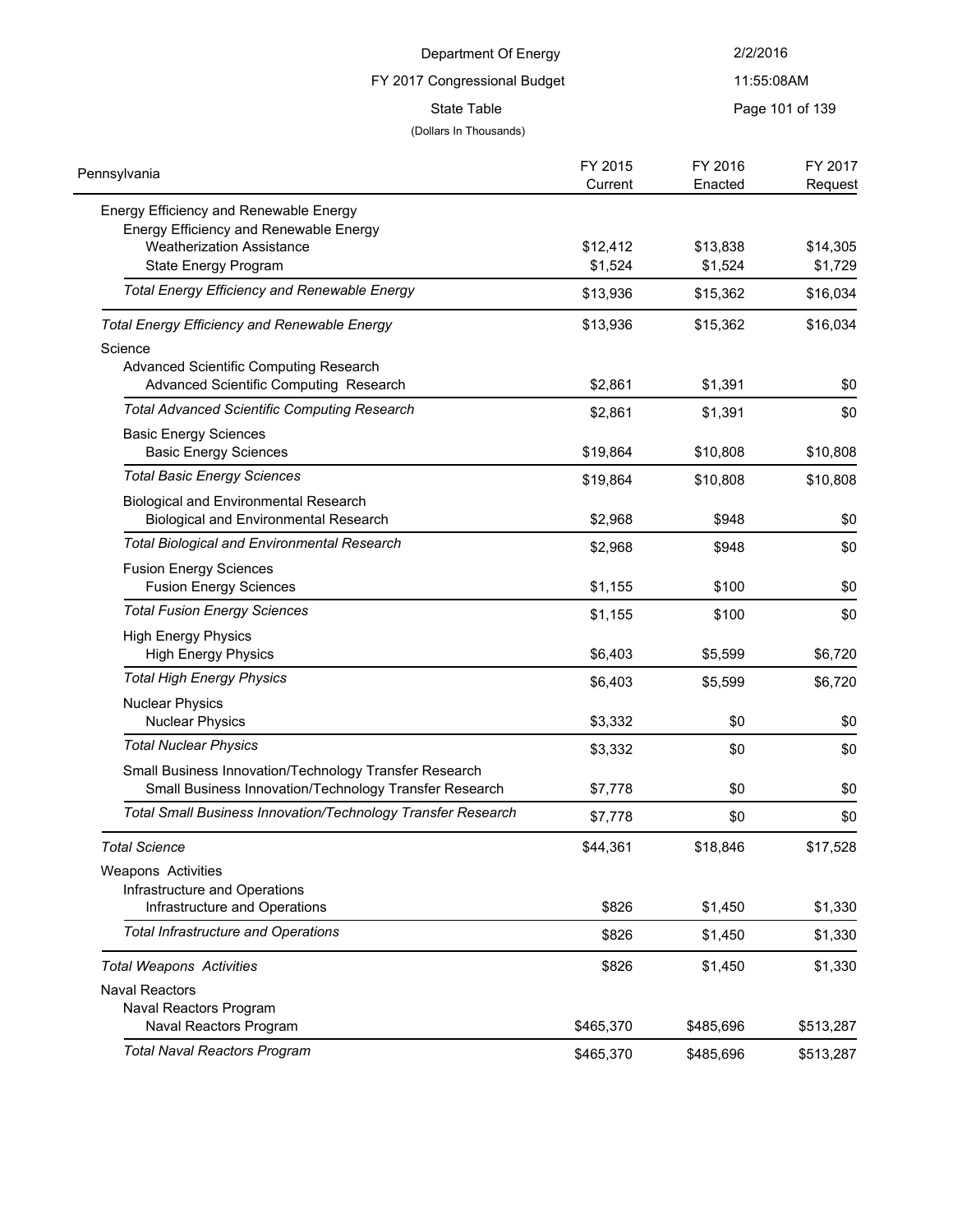| Department Of Energy<br>FY 2017 Congressional Budget                                             |                    | 2/2/2016<br>11:55:08AM |                     |                                       |
|--------------------------------------------------------------------------------------------------|--------------------|------------------------|---------------------|---------------------------------------|
|                                                                                                  |                    |                        |                     | State Table<br>(Dollars In Thousands) |
| Pennsylvania                                                                                     | FY 2015<br>Current | FY 2016<br>Enacted     | FY 2017<br>Request  |                                       |
| <b>Total Naval Reactors</b>                                                                      | \$465,370          | \$485,696              | \$513,287           |                                       |
| Southeastern Power Admin. - Operation & Maint.<br>Purchase Power and Wheeling                    |                    |                        |                     |                                       |
| Purchase Power and Wheeling                                                                      | \$2,878            | \$2,878                | \$2,941             |                                       |
| <b>Total Purchase Power and Wheeling</b>                                                         | \$2,878            | \$2,878                | \$2,941             |                                       |
| Total Southeastern Power Admin. - Operation & Maint.                                             | \$2,878            | \$2,878                | \$2,941             |                                       |
| Fossil Energy Research and Development<br>CCS and Power Systems                                  |                    |                        |                     |                                       |
| Carbon Capture                                                                                   | \$10,345           | \$11,428               | \$0                 |                                       |
| Carbon Storage                                                                                   | \$625              | \$0                    | \$0                 |                                       |
| <b>Advanced Energy Systems</b>                                                                   | \$9,854            | \$6,629                | \$0                 |                                       |
| <b>Cross Cutting Reasearch</b>                                                                   | \$310              | \$188                  | \$0                 |                                       |
| <b>NETL Coal R&amp;D</b>                                                                         | \$25,000           | \$0                    | \$0                 |                                       |
| <b>Total CCS and Power Systems</b>                                                               | \$46,134           | \$18,245               | \$0                 |                                       |
| <b>Fossil Energy Environmental Restoration</b><br><b>Fossil Energy Environmental Restoration</b> | \$352              | \$350                  | \$0                 |                                       |
| <b>Total Fossil Energy Environmental Restoration</b>                                             | \$352              | \$350                  | \$0                 |                                       |
| CCS and Advanced Power Systems<br>Carbon Capture<br><b>Advanced Energy Systems</b>               | \$0<br>\$0         | \$0<br>\$0             | \$11,905<br>\$2,383 |                                       |
| <b>Total CCS and Advanced Power Systems</b>                                                      | \$0                | \$0                    | \$14,288            |                                       |
| <b>Total Fossil Energy Research and Development</b>                                              | \$46,486           | \$18,595               | \$14,288            |                                       |
| Total Pennsylvania                                                                               | \$573,857          | \$542,827              | \$565,408           |                                       |
|                                                                                                  |                    |                        |                     |                                       |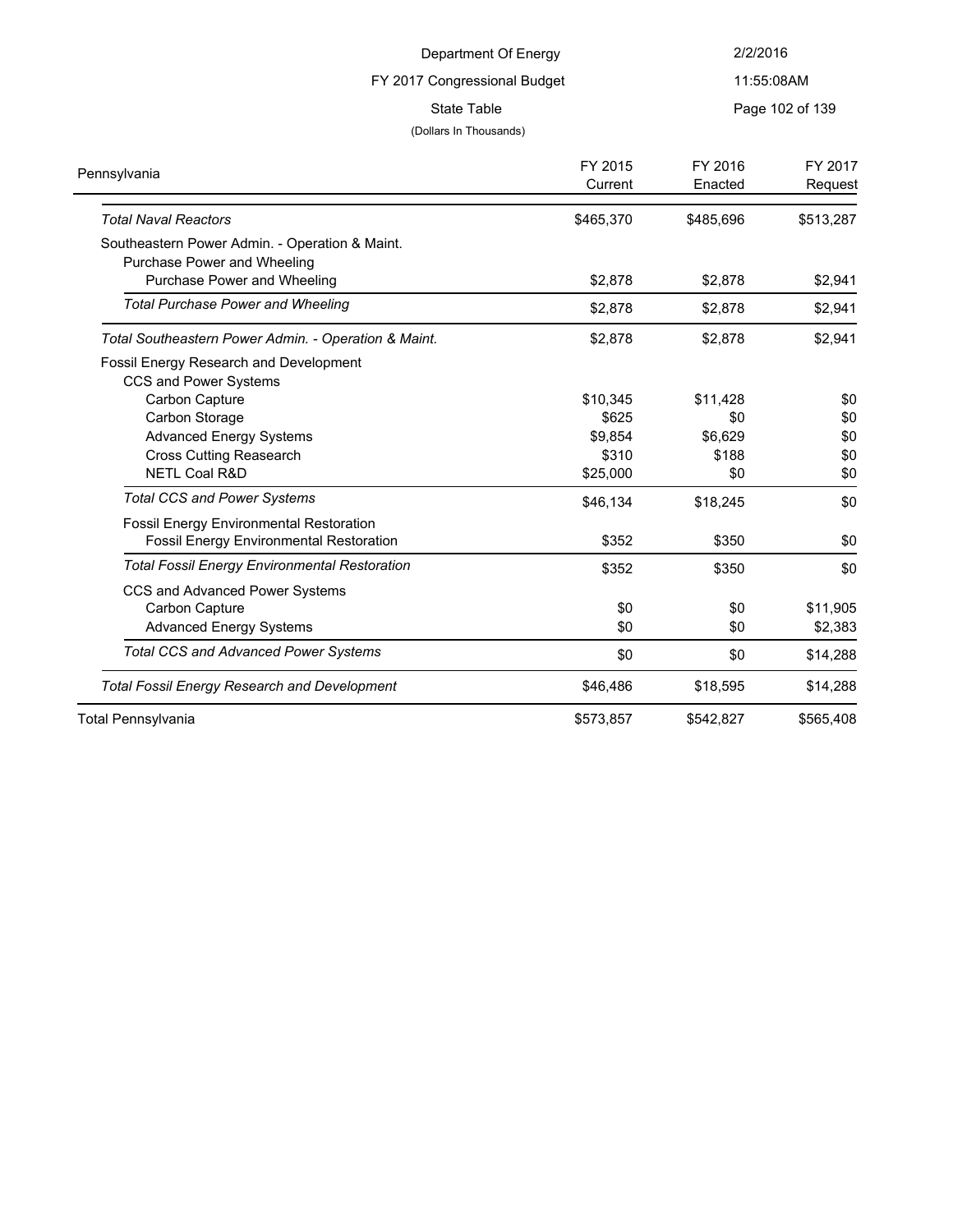| Department Of Energy                                |             | 2/2/2016<br>11:55:08AM |                 |  |
|-----------------------------------------------------|-------------|------------------------|-----------------|--|
| FY 2017 Congressional Budget                        |             |                        |                 |  |
|                                                     |             |                        |                 |  |
|                                                     | State Table |                        | Page 103 of 139 |  |
| (Dollars In Thousands)                              |             |                        |                 |  |
| Puerto Rico                                         | FY 2015     | FY 2016                | FY 2017         |  |
|                                                     | Current     | Enacted                | Request         |  |
| Energy Efficiency and Renewable Energy              |             |                        |                 |  |
| Energy Efficiency and Renewable Energy              |             |                        |                 |  |
| <b>Weatherization Assistance</b>                    | \$689       | \$768                  | \$186           |  |
| State Energy Program                                | \$474       | \$474                  | \$558           |  |
| <b>Total Energy Efficiency and Renewable Energy</b> | \$1,163     | \$1,242                | \$744           |  |
| <b>Total Energy Efficiency and Renewable Energy</b> | \$1,163     | \$1,242                | \$744           |  |
| Science                                             |             |                        |                 |  |
| <b>Biological and Environmental Research</b>        |             |                        |                 |  |
| <b>Biological and Environmental Research</b>        | \$105       | \$105                  | \$106           |  |
| <b>Total Biological and Environmental Research</b>  | \$105       | \$105                  | \$106           |  |
| <b>Total Science</b>                                | \$105       | \$105                  | \$106           |  |
| <b>Total Puerto Rico</b>                            | \$1,268     | \$1,347                | \$850           |  |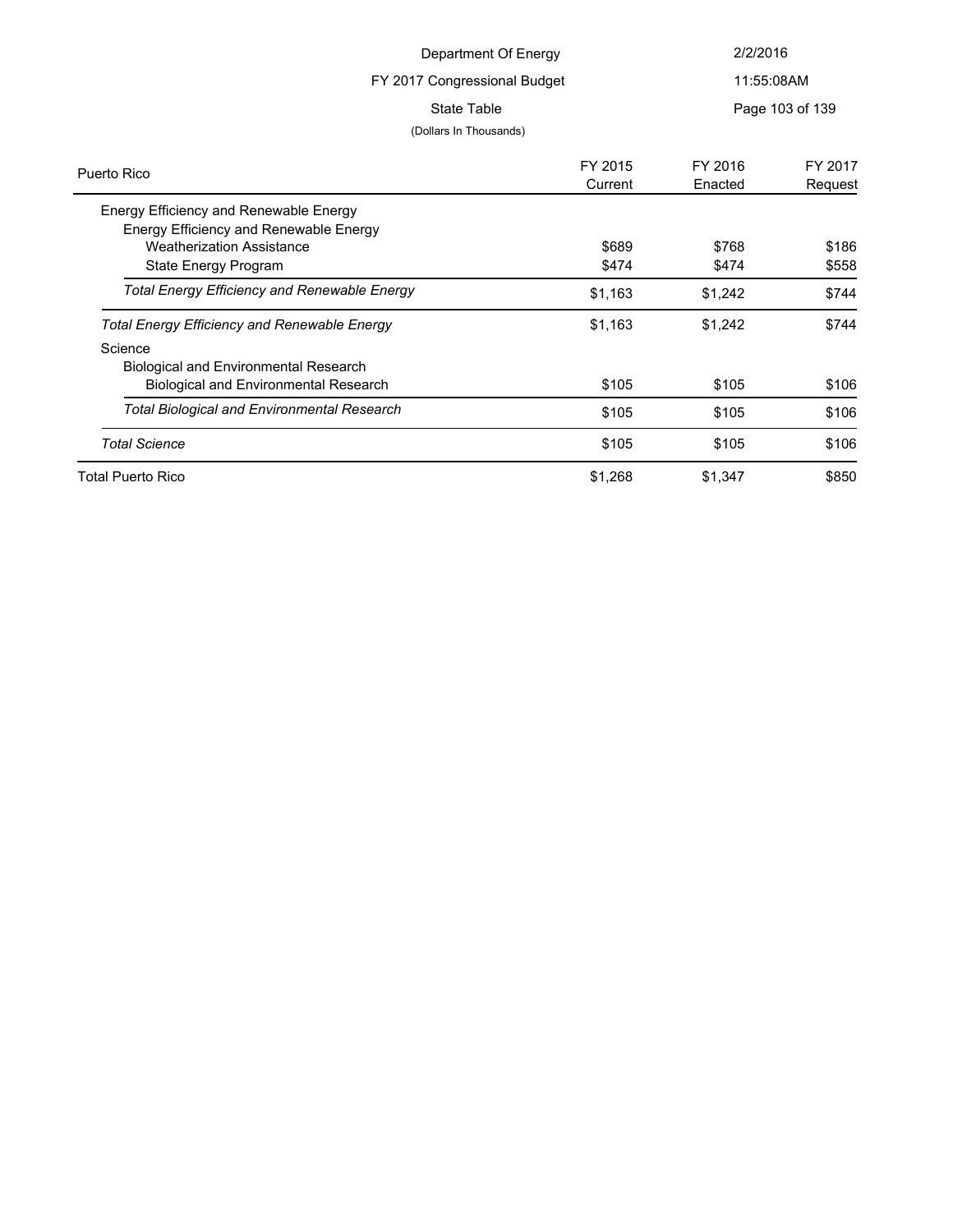| Department Of Energy                                                                                             |                    | 2/2/2016           |                    |
|------------------------------------------------------------------------------------------------------------------|--------------------|--------------------|--------------------|
| FY 2017 Congressional Budget<br><b>State Table</b><br>(Dollars In Thousands)                                     |                    | 11:55:08AM         |                    |
|                                                                                                                  |                    |                    | Page 104 of 139    |
| Rhode Island                                                                                                     | FY 2015<br>Current | FY 2016<br>Enacted | FY 2017<br>Request |
| Energy Efficiency and Renewable Energy<br>Energy Efficiency and Renewable Energy                                 |                    |                    |                    |
| <b>Weatherization Assistance</b><br>State Energy Program                                                         | \$980<br>\$303     | \$1,091<br>\$303   | \$1,151<br>\$353   |
| <b>Total Energy Efficiency and Renewable Energy</b>                                                              | \$1,283            | \$1,394            | \$1,504            |
| <b>Total Energy Efficiency and Renewable Energy</b><br>Science                                                   | \$1,283            | \$1,394            | \$1,504            |
| Advanced Scientific Computing Research<br>Advanced Scientific Computing Research                                 | \$453              | \$300              | \$300              |
| <b>Total Advanced Scientific Computing Research</b>                                                              | \$453              | \$300              | \$300              |
| <b>Basic Energy Sciences</b><br><b>Basic Energy Sciences</b>                                                     | \$2,454            | \$2,305            | \$2,305            |
| <b>Total Basic Energy Sciences</b>                                                                               | \$2,454            | \$2,305            | \$2,305            |
| <b>Biological and Environmental Research</b><br><b>Biological and Environmental Research</b>                     | \$157              | \$108              | \$0                |
| <b>Total Biological and Environmental Research</b>                                                               | \$157              | \$108              | \$0                |
| <b>High Energy Physics</b><br><b>High Energy Physics</b>                                                         | \$1,643            | \$680              | \$1,660            |
| <b>Total High Energy Physics</b>                                                                                 | \$1,643            | \$680              | \$1,660            |
| Small Business Innovation/Technology Transfer Research<br>Small Business Innovation/Technology Transfer Research | \$999              | \$0                | \$0                |
| Total Small Business Innovation/Technology Transfer Research                                                     | \$999              | \$0                | \$0                |
| <b>Total Science</b>                                                                                             | \$5,706            | \$3,393            | \$4,265            |
| Fossil Energy Research and Development<br>Natural Gas Technologies                                               |                    |                    |                    |
| Natural Gas Technologies<br><b>Total Natural Gas Technologies</b>                                                | \$10               | \$5                | \$0                |
|                                                                                                                  | \$10               | \$5                | \$0                |
| <b>Total Fossil Energy Research and Development</b>                                                              | \$10               | \$5                | \$0                |
| <b>Total Rhode Island</b>                                                                                        | \$6,999            | \$4,792            | \$5,769            |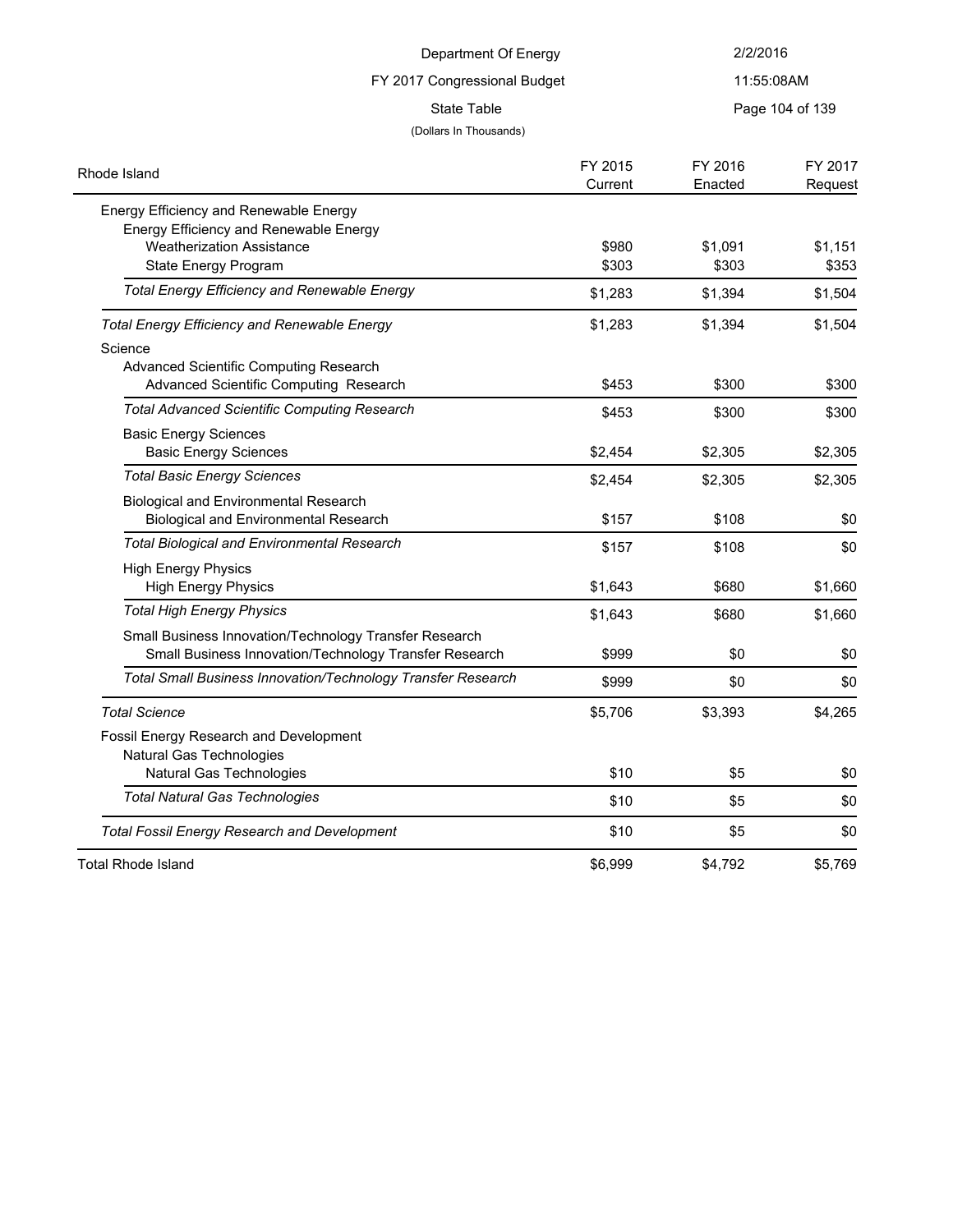| Department Of Energy                                                      |              | 2/2/2016   |                 |
|---------------------------------------------------------------------------|--------------|------------|-----------------|
| FY 2017 Congressional Budget                                              |              | 11:55:08AM |                 |
| <b>State Table</b>                                                        |              |            | Page 105 of 139 |
| (Dollars In Thousands)                                                    |              |            |                 |
|                                                                           |              |            |                 |
| South Carolina                                                            | FY 2015      | FY 2016    | FY 2017         |
|                                                                           | Current      | Enacted    | Request         |
| <b>Electricity Delivery and Energy Reliability</b>                        |              |            |                 |
| <b>Electricity Delivery and Energy Reliability</b>                        |              |            |                 |
| Clean Energy Transmission and Reliability                                 | \$50         | \$0        | \$0             |
| <b>Energy Storage</b><br><b>Cybersecurity for Energy Delivery Systems</b> | \$50<br>\$50 | \$0<br>\$0 | \$0<br>\$0      |
|                                                                           |              |            |                 |
| <b>Total Electricity Delivery and Energy Reliability</b>                  | \$150        | \$0        | \$0             |
| <b>Total Electricity Delivery and Energy Reliability</b>                  | \$150        | \$0        | \$0             |
| <b>Nuclear Energy</b>                                                     |              |            |                 |
| Fuel Cycle R & D                                                          |              |            |                 |
| Fuel Cycle R & D                                                          | \$4,500      | \$4,400    | \$7,500         |
| Total Fuel Cycle R & D                                                    | \$4,500      | \$4,400    | \$7,500         |
| <b>Total Nuclear Energy</b>                                               | \$4,500      | \$4,400    | \$7,500         |
| Energy Efficiency and Renewable Energy                                    |              |            |                 |
| Energy Efficiency and Renewable Energy                                    |              |            |                 |
| Wind Energy                                                               | \$106        | \$0        | \$0             |
| Hydrogen & Fuel Cell Technologies                                         | \$2,900      | \$3,100    | \$1,400         |
| <b>Weatherization Assistance</b>                                          | \$1,489      | \$1,659    | \$1,759         |
| State Energy Program                                                      | \$561        | \$561      | \$655           |
| <b>Bioenergy Technologies</b>                                             | \$370        | \$310      | \$0             |
| <b>Total Energy Efficiency and Renewable Energy</b>                       | \$5,426      | \$5,630    | \$3,814         |
| <b>Total Energy Efficiency and Renewable Energy</b>                       | \$5,426      | \$5,630    | \$3,814         |
| Science                                                                   |              |            |                 |
| Advanced Scientific Computing Research                                    |              |            |                 |
| Advanced Scientific Computing Research                                    | \$37         | \$38       | \$0             |
| <b>Total Advanced Scientific Computing Research</b>                       | \$37         | \$38       | \$0             |
| <b>Basic Energy Sciences</b>                                              |              |            |                 |
| <b>Basic Energy Sciences</b>                                              | \$3,567      | \$2,417    | \$2,417         |
| <b>Total Basic Energy Sciences</b>                                        | \$3,567      | \$2,417    | \$2,417         |
| <b>Biological and Environmental Research</b>                              |              |            |                 |
| <b>Biological and Environmental Research</b>                              | \$310        | \$75       | \$0             |
| <b>Total Biological and Environmental Research</b>                        | \$310        | \$75       | \$0             |
| <b>High Energy Physics</b>                                                |              |            |                 |
| <b>High Energy Physics</b>                                                | \$460        | \$439      | \$495           |
| <b>Total High Energy Physics</b>                                          | \$460        | \$439      | \$495           |
| <b>Nuclear Physics</b>                                                    | \$150        | \$0        |                 |
| <b>Nuclear Physics</b>                                                    |              |            | \$0             |
| <b>Total Nuclear Physics</b>                                              | \$150        | \$0        | \$0             |

 $\frac{1}{2}$ 

Small Business Innovation/Technology Transfer Research Small Business Innovation/Technology Transfer Research  $$1,973$   $$0$   $$9$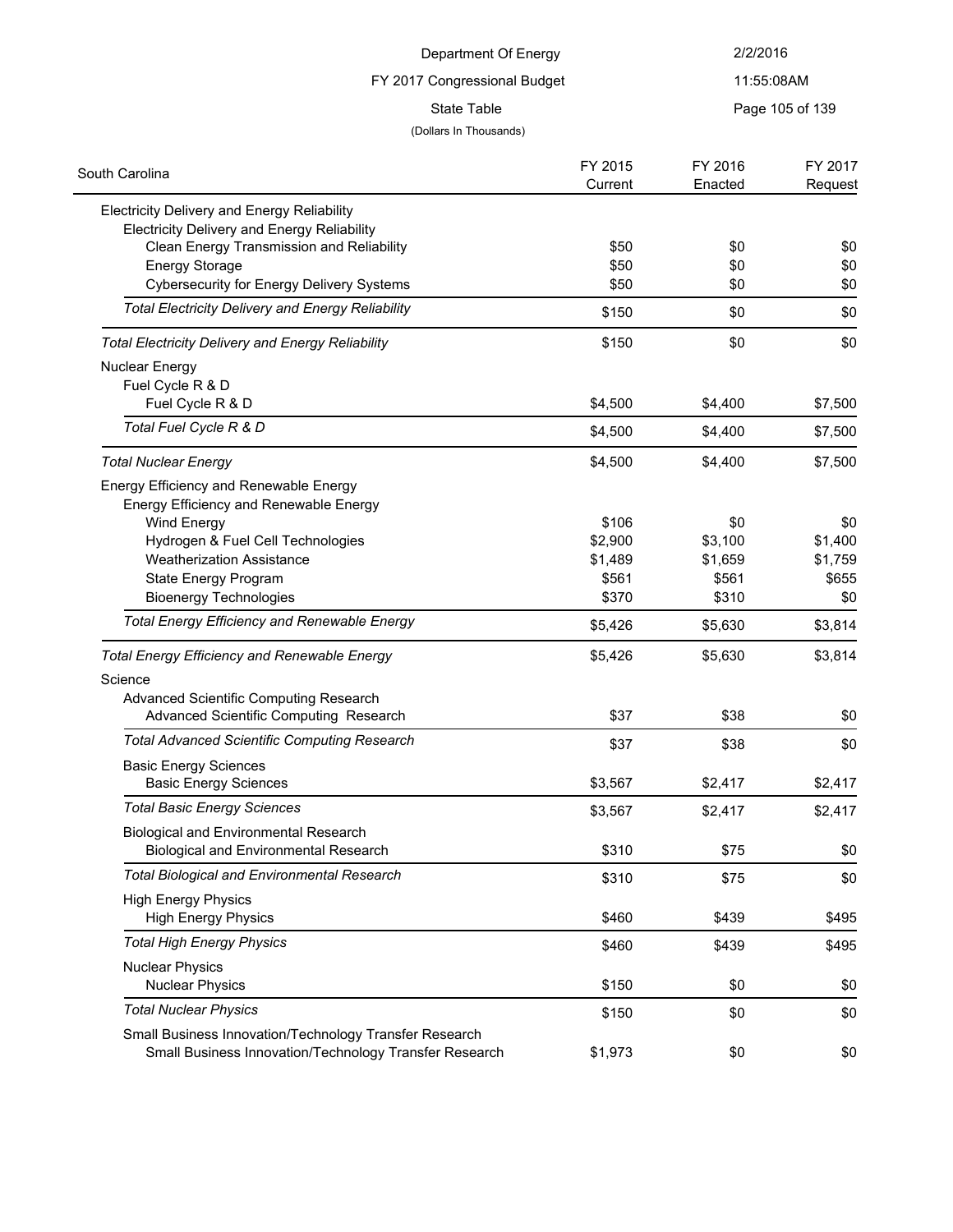| Department Of Energy<br>FY 2017 Congressional Budget                                     |                    | 2/2/2016           |                    |
|------------------------------------------------------------------------------------------|--------------------|--------------------|--------------------|
|                                                                                          |                    |                    | 11:55:08AM         |
| <b>State Table</b><br>(Dollars In Thousands)                                             |                    |                    | Page 106 of 139    |
| South Carolina                                                                           | FY 2015<br>Current | FY 2016<br>Enacted | FY 2017<br>Request |
| Total Small Business Innovation/Technology Transfer Research                             | \$1,973            | \$0                | \$0                |
| <b>Total Science</b>                                                                     | \$6,497            | \$2,969            | \$2,912            |
| Weapons Activities<br>Directed Stockpile Work<br>Directed Stockpile Work                 | \$91,645           | \$110,461          | \$104,610          |
| <b>Total Directed Stockpile Work</b>                                                     | \$91,645           | \$110,461          | \$104,610          |
| Site Stewardship<br>Site Stewardship                                                     | \$980              | \$0                | \$0                |
| <b>Total Site Stewardship</b>                                                            | \$980              | \$0                | \$0                |
| Engineering<br><b>Engineering Campaign</b>                                               | \$1,900            | \$1,542            | \$1,618            |
| <b>Total Engineering</b>                                                                 | \$1,900            | \$1,542            | \$1,618            |
| <b>Defense Nuclear Security</b><br><b>Defense Nuclear Security</b>                       | \$6,894            | \$6,830            | \$6,967            |
| <b>Total Defense Nuclear Security</b>                                                    | \$6,894            | \$6,830            | \$6,967            |
| Readiness Campaign<br>Readiness Campaign                                                 | \$0                | \$0                | \$0                |
| <b>Total Readiness Campaign</b>                                                          | \$0                | \$0                | \$0                |
| Information technology and Cybersecurity<br>Information technology and Cybersecurity     | \$4,944            | \$4,000            | \$4,000            |
| Total Information technology and Cybersecurity                                           | \$4,944            | \$4,000            | \$4,000            |
| Infrastructure and Operations<br>Infrastructure and Operations                           | \$125,555          | \$110,925          | \$129,270          |
| <b>Total Infrastructure and Operations</b>                                               | \$125,555          | \$110,925          | \$129,270          |
| Nuclear Counterterrorism Incident Response<br>Nuclear Counterterrorism Incident Response | \$3,154            | \$0                | \$0                |
| Total Nuclear Counterterrorism Incident Response                                         | \$3,154            | \$0                | \$0                |
| <b>Advanced Manufacturing Development</b><br>Advanced Manufacturing Development          | \$5,148            | \$8,200            | \$5,071            |
| <b>Total Advanced Manufacturing Development</b>                                          | \$5,148            | \$8,200            | \$5,071            |
| <b>Total Weapons Activities</b>                                                          | \$240,220          | \$241,958          | \$251,536          |
| <b>Other Defense Activities</b>                                                          |                    |                    |                    |
| Environment, Health, Safety and Security<br>Environment, Health, Safety and Security     | \$510              | \$510              | \$510              |
| Total Environment, Health, Safety and Security                                           | \$510              | \$510              | \$510              |
| <b>Total Other Defense Activities</b>                                                    | \$510              | \$510              | \$510              |

Defense Nuclear Nonproliferation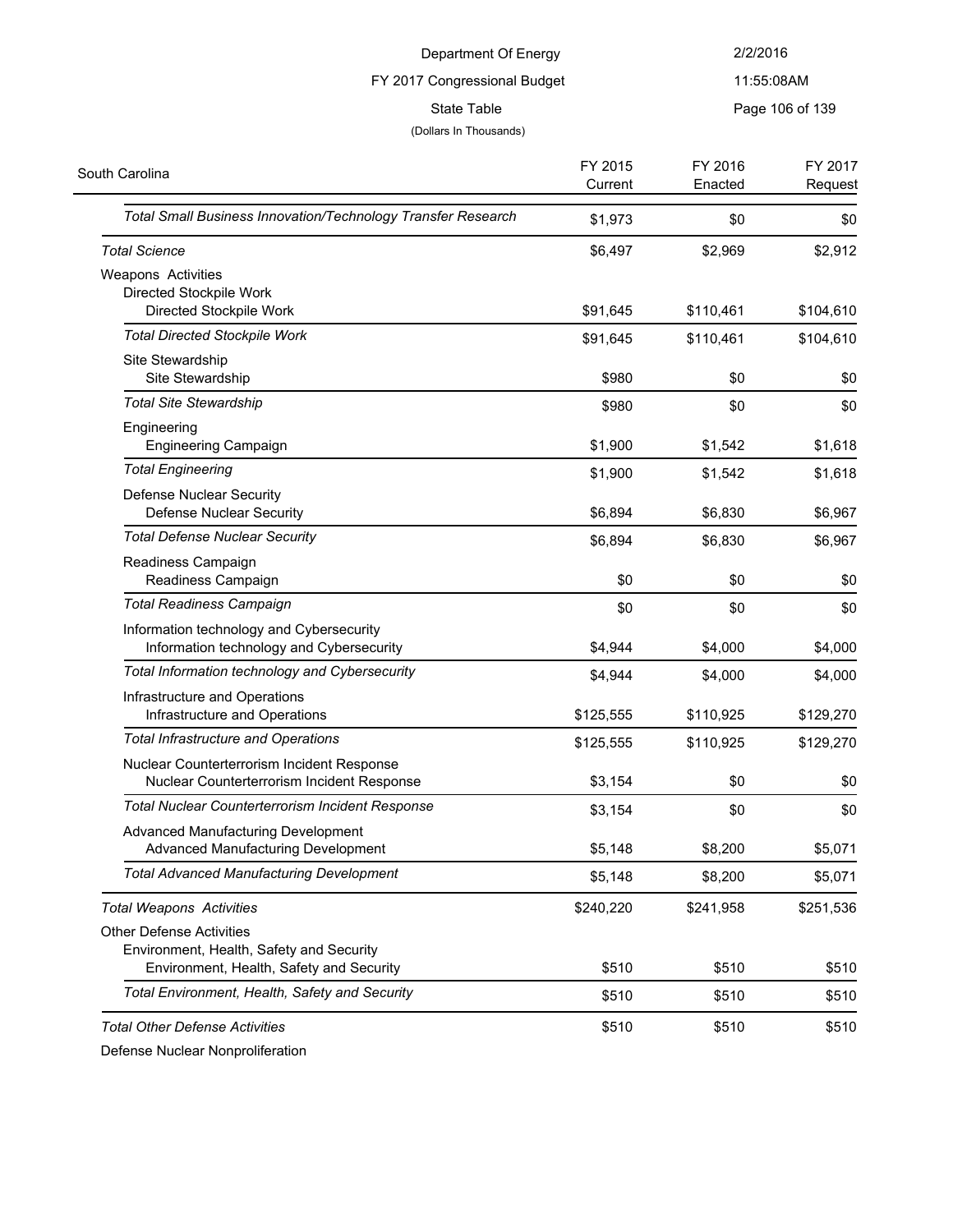### FY 2017 Congressional Budget

11:55:08AM

State Table **Page 107 of 139** 

| South Carolina                                                                                         | FY 2015<br>Current | FY 2016<br>Enacted | FY 2017<br>Request |
|--------------------------------------------------------------------------------------------------------|--------------------|--------------------|--------------------|
| <b>Global Threat Reduction Initiative</b><br><b>Global Threat Reduction Initiative</b>                 | \$26,954           | \$0                | \$0                |
| <b>Total Global Threat Reduction Initiative</b>                                                        |                    |                    |                    |
|                                                                                                        | \$26,954           | \$0                | \$0                |
| Nonproliferation and Verification R&D<br>Nonproliferation and Verification R&D                         | \$0                | \$0                | \$0                |
| Total Nonproliferation and Verification R&D                                                            | \$0                | \$0                | \$0                |
| Defense Nuclear Nonproliferation R&D<br>Defense Nuclear Nonproliferation R&D                           | \$8,056            | \$6,065            | \$5,737            |
| Total Defense Nuclear Nonproliferation R&D                                                             | \$8,056            | \$6,065            | \$5,737            |
| Nonproliferation and International Security<br>Nonproliferation and International Security             | \$5,500            | \$0                | \$0                |
| <b>Total Nonproliferation and International Security</b>                                               | \$5,500            | \$0                | \$0                |
| International Material Protection and Cooperation<br>International Material Protection and Cooperation | \$75               | \$0                | \$0                |
| <b>Total International Material Protection and Cooperation</b>                                         | \$75               | \$0                | \$0                |
| <b>Fissile Materials Disposition</b><br><b>Fissile Materials Disposition</b>                           | \$370,304          | \$0                | \$0                |
| <b>Total Fissile Materials Disposition</b>                                                             | \$370,304          | \$0                | \$0                |
| Nuclear Counterterrorism and Incident Response<br>Nuclear Counterterrorism Incident Response           | \$0                | \$2,110            | \$2,304            |
| <b>Total Nuclear Counterterrorism and Incident Response</b>                                            | \$0                | \$2,110            | \$2,304            |
| <b>Global Material Security</b><br><b>Global Material Security</b>                                     | \$0                | \$182              | \$0                |
| <b>Total Global Material Security</b>                                                                  | \$0                | \$182              | \$0                |
| Material Management and Minimization<br>Material Management and Minimization                           | \$0                | \$44,846           | \$84,492           |
| <b>Total Material Management and Minimization</b>                                                      | \$0                | \$44,846           | \$84,492           |
| Nonproliferation and Arms Control<br>Nonproliferation and Arms Control                                 | \$0                | \$5,210            | \$5,129            |
| <b>Total Nonproliferation and Arms Control</b>                                                         | \$0                | \$5,210            | \$5,129            |
| Nonproliferation Construction<br>Nonproliferation Construction                                         | \$0                | \$340,000          | \$270,000          |
| <b>Total Nonproliferation Construction</b>                                                             | \$0                | \$340,000          | \$270,000          |
| <b>Total Defense Nuclear Nonproliferation</b>                                                          | \$410,889          | \$398,413          | \$367,662          |
| <b>Federal Salaries and Expenses</b>                                                                   |                    |                    |                    |
| <b>Federal Salaries and Expenses</b><br><b>Federal Salaries and Expenses</b>                           | \$4,727            | \$5,157            | \$5,353            |
| <b>Total Federal Salaries and Expenses</b>                                                             | \$4,727            | \$5,157            | \$5,353            |
|                                                                                                        |                    |                    |                    |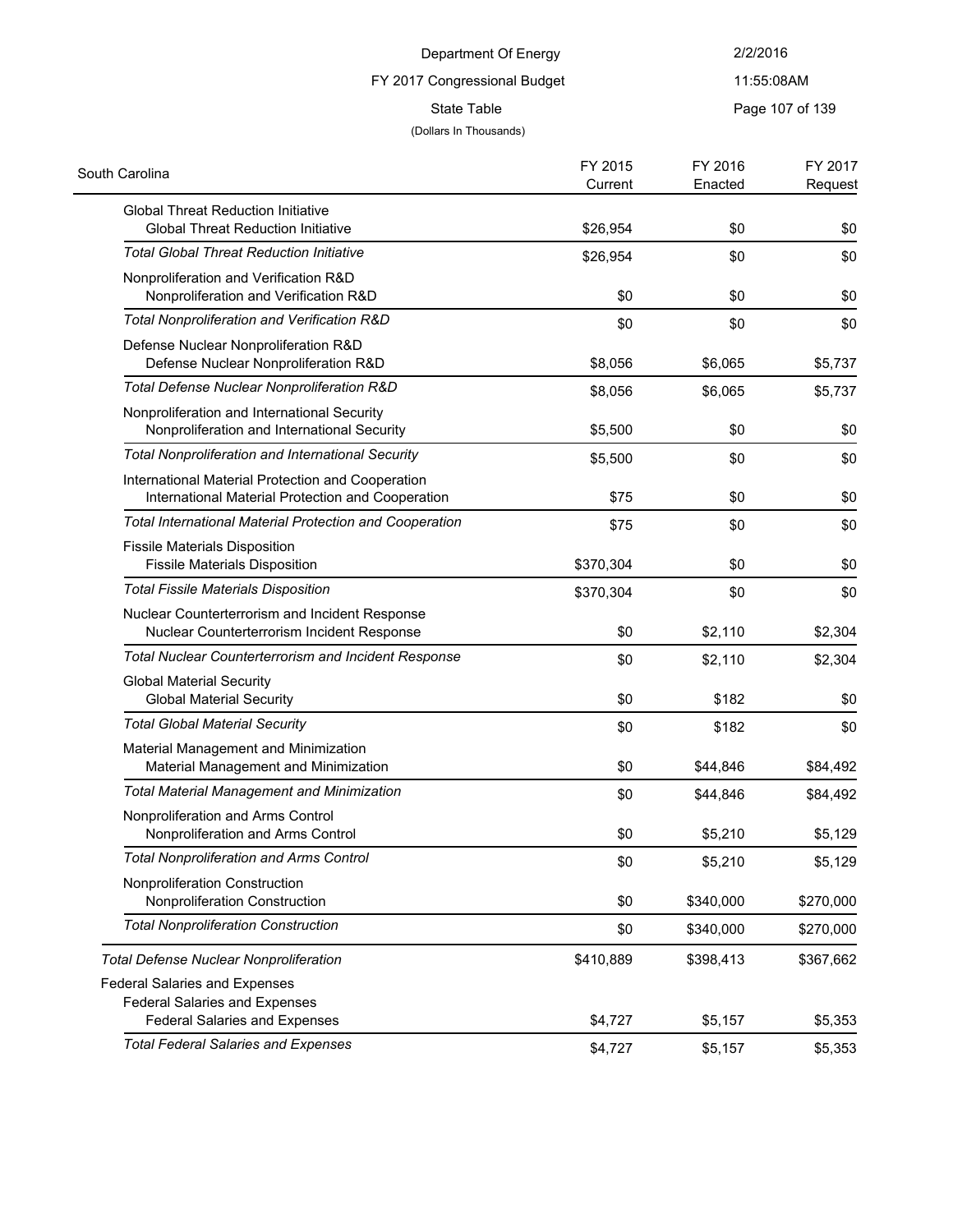| Department Of Energy<br>FY 2017 Congressional Budget<br><b>State Table</b> |                    |                    | 2/2/2016           |  |
|----------------------------------------------------------------------------|--------------------|--------------------|--------------------|--|
|                                                                            |                    |                    | 11:55:08AM         |  |
|                                                                            |                    |                    | Page 108 of 139    |  |
| (Dollars In Thousands)                                                     |                    |                    |                    |  |
| South Carolina                                                             | FY 2015<br>Current | FY 2016<br>Enacted | FY 2017<br>Request |  |
| <b>Total Federal Salaries and Expenses</b>                                 | \$4,727            | \$5,157            | \$5,353            |  |
| Office of the Administrator                                                |                    |                    |                    |  |
| Office of the Administrator                                                |                    |                    |                    |  |
| Office of the Administrator                                                | \$0                | \$0                | \$0                |  |
| <b>Total Office of the Administrator</b>                                   | \$0                | \$0                | \$0                |  |
| <b>Total Office of the Administrator</b>                                   | \$0                | \$0                | \$0                |  |
| Departmental Administration                                                |                    |                    |                    |  |
| Strategic Partnership Projects                                             |                    |                    |                    |  |
| <b>Strategic Partnership Projects</b>                                      | \$0                | \$6,700            | \$6,700            |  |
| <b>Total Strategic Partnership Projects</b>                                | \$0                | \$6,700            | \$6,700            |  |
| Cost of Work for Others                                                    |                    |                    |                    |  |
| Cost of Work for Others                                                    | \$5,500            | \$0                | \$0                |  |
| <b>Total Cost of Work for Others</b>                                       | \$5,500            | \$0                | \$0                |  |
| <b>Total Departmental Administration</b>                                   | \$5,500            | \$6,700            | \$6,700            |  |
| Southeastern Power Admin. - Operation & Maint.                             |                    |                    |                    |  |
| Purchase Power and Wheeling                                                |                    |                    |                    |  |
| Purchase Power and Wheeling                                                | \$606              | \$635              | \$721              |  |
| <b>Total Purchase Power and Wheeling</b>                                   | \$606              | \$635              | \$721              |  |
| Total Southeastern Power Admin. - Operation & Maint.                       | \$606              | \$635              | \$721              |  |
| Fossil Energy Research and Development                                     |                    |                    |                    |  |
| CCS and Power Systems                                                      |                    |                    |                    |  |
| <b>Advanced Energy Systems</b>                                             | \$700              | \$0                | \$0                |  |
| <b>Total CCS and Power Systems</b>                                         | \$700              | \$0                | \$0                |  |
| <b>Total Fossil Energy Research and Development</b>                        | \$700              | \$0                | \$0                |  |
| Defense Environmental Cleanup                                              |                    |                    |                    |  |
| <b>Savannah River Sites</b>                                                |                    |                    |                    |  |
| <b>Site Risk Management Operations</b>                                     | \$397,976          | \$413,652          | \$0                |  |
| Community and Regulatory Support                                           | \$11,013           | \$11,249           | \$11,249           |  |
| Radioactive Liquid Tank Waste Stabilization and Disposition                | \$712,318          | \$783,520          | \$813,783          |  |
| Nuclear Material Management                                                | \$0                | \$0                | \$325,726          |  |
| <b>Environmental Cleanup</b>                                               | \$0                | \$0                | \$163,242          |  |
| <b>Total Savannah River Sites</b>                                          | \$1,121,307        | \$1,208,421        | \$1,314,000        |  |
| Program Direction                                                          |                    |                    |                    |  |
| Savannah River                                                             | \$44,490           | \$46,578           | \$48,123           |  |
| <b>Total Program Direction</b>                                             | \$44,490           | \$46,578           | \$48,123           |  |
| Safeguards and Security                                                    |                    |                    |                    |  |
| Savannah River Site                                                        | \$138,235          | \$128,145          | \$134,000          |  |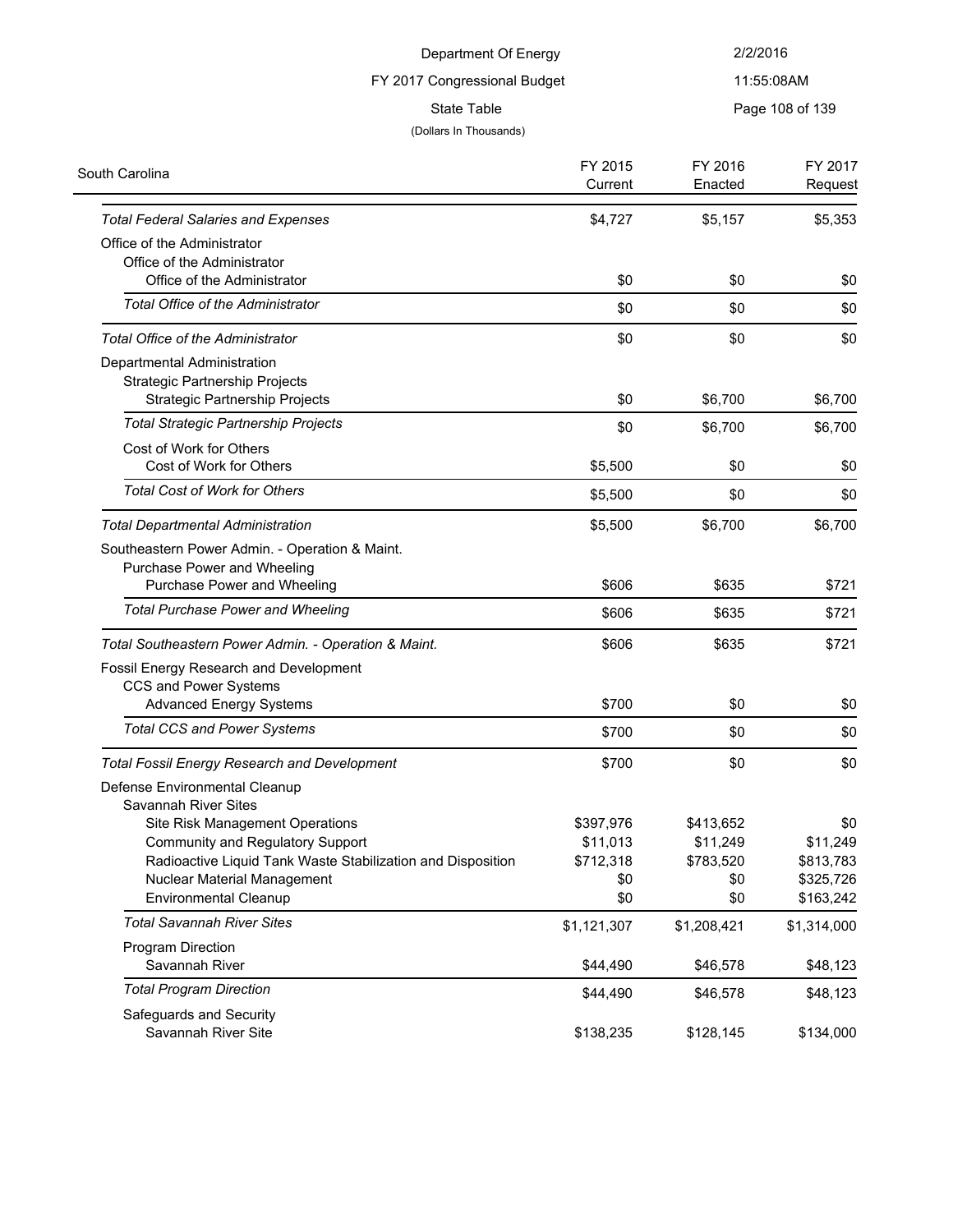|                                            | Department Of Energy                  |                    | 2/2/2016           |
|--------------------------------------------|---------------------------------------|--------------------|--------------------|
|                                            | FY 2017 Congressional Budget          |                    | 11:55:08AM         |
|                                            | State Table<br>(Dollars In Thousands) |                    | Page 109 of 139    |
|                                            |                                       |                    |                    |
| South Carolina                             | FY 2015<br>Current                    | FY 2016<br>Enacted | FY 2017<br>Request |
| <b>Total Safequards and Security</b>       | \$138,235                             | \$128.145          | \$134,000          |
| <b>Total Defense Environmental Cleanup</b> | \$1,304,032                           | \$1,383,144        | \$1,496,123        |
| <b>Total South Carolina</b>                | \$1,983,757                           | \$2,049,516        | \$2,142,831        |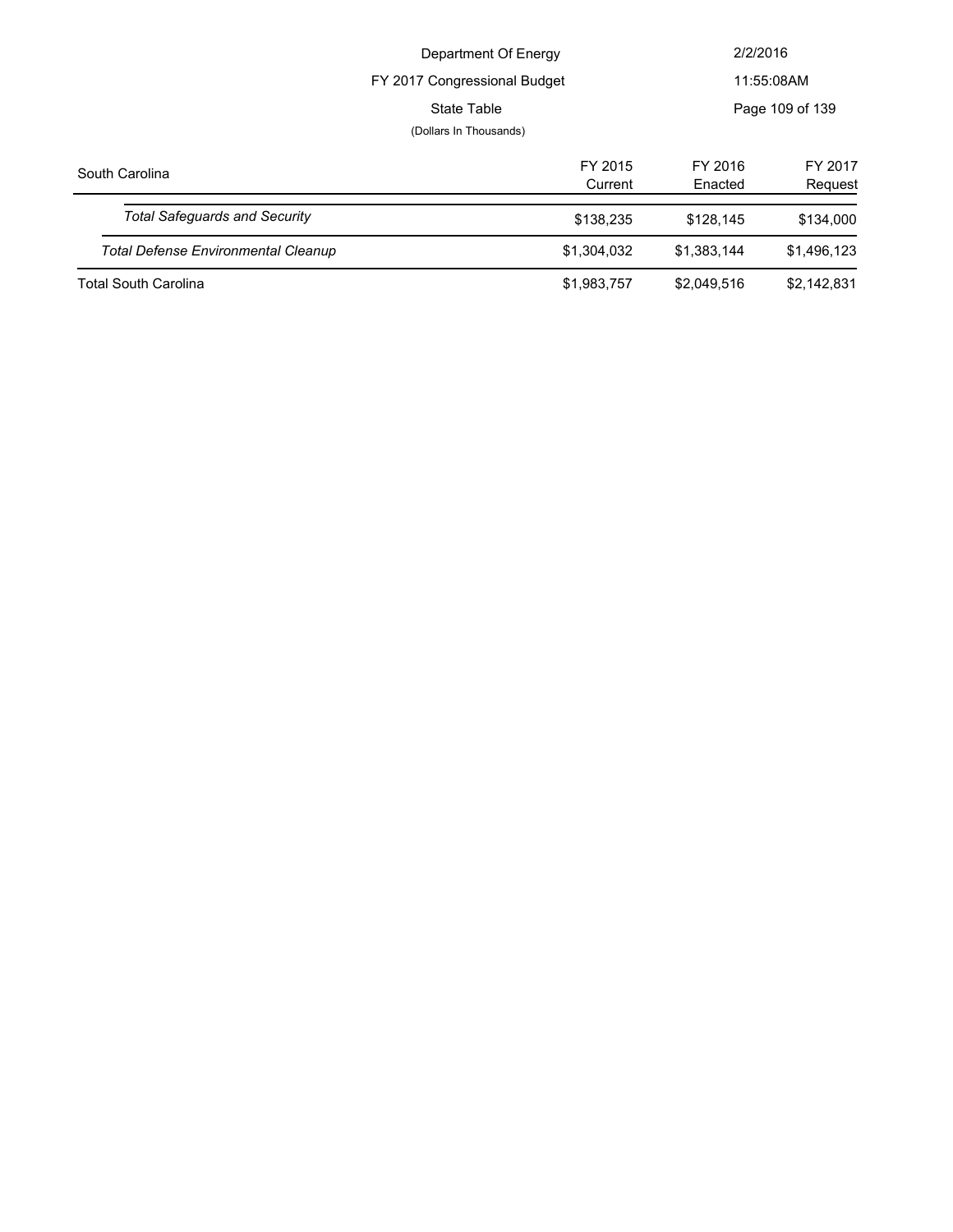| Department Of Energy<br>FY 2017 Congressional Budget<br><b>State Table</b> |          | 2/2/2016   |                 |
|----------------------------------------------------------------------------|----------|------------|-----------------|
|                                                                            |          | 11:55:08AM |                 |
|                                                                            |          |            | Page 110 of 139 |
| (Dollars In Thousands)                                                     |          |            |                 |
| South Dakota                                                               | FY 2015  | FY 2016    | FY 2017         |
|                                                                            | Current  | Enacted    | Request         |
| Energy Efficiency and Renewable Energy                                     |          |            |                 |
| Energy Efficiency and Renewable Energy                                     |          |            |                 |
| <b>Weatherization Assistance</b>                                           | \$1,622  | \$1,809    | \$1,905         |
| State Energy Program                                                       | \$278    | \$278      | \$318           |
| <b>Total Energy Efficiency and Renewable Energy</b>                        | \$1,900  | \$2,087    | \$2,223         |
| <b>Total Energy Efficiency and Renewable Energy</b>                        | \$1,900  | \$2,087    | \$2,223         |
| Science                                                                    |          |            |                 |
| <b>High Energy Physics</b>                                                 |          |            |                 |
| <b>High Energy Physics</b>                                                 | \$296    | \$366      | \$436           |
| <b>Total High Energy Physics</b>                                           | \$296    | \$366      | \$436           |
| Small Business Innovation/Technology Transfer Research                     |          |            |                 |
| Small Business Innovation/Technology Transfer Research                     | \$1,150  | \$0        | \$0             |
| Total Small Business Innovation/Technology Transfer Research               | \$1,150  | \$0        | \$0             |
| <b>Total Science</b>                                                       | \$1,446  | \$366      | \$436           |
| Western Area Power Admin. Const., Rehab., O&M                              |          |            |                 |
| Systems Operation and Maintenance                                          |          |            |                 |
| Systems Operation and Maintenance                                          | \$15,028 | \$23,508   | \$25,910        |
| <b>Total Systems Operation and Maintenance</b>                             | \$15,028 | \$23,508   | \$25,910        |
| Program Direction                                                          |          |            |                 |
| Program Direction                                                          | \$34,080 | \$35,143   | \$33,604        |
| <b>Total Program Direction</b>                                             | \$34,080 | \$35,143   | \$33,604        |
| Total Western Area Power Admin. Const., Rehab., O&M                        | \$49,108 | \$58,651   | \$59,514        |
| Colorado River Basins Power Marketing Fund                                 |          |            |                 |
| Equipment, Contracts and Other Related Expenses                            |          |            |                 |
| Colorado River Storage Project                                             | \$363    | \$694      | \$683           |
| Total Equipment, Contracts and Other Related Expenses                      | \$363    | \$694      | \$683           |
| <b>Total Colorado River Basins Power Marketing Fund</b>                    | \$363    | \$694      | \$683           |
| <b>Total South Dakota</b>                                                  | \$52,817 | \$61,798   | \$62,856        |
|                                                                            |          |            |                 |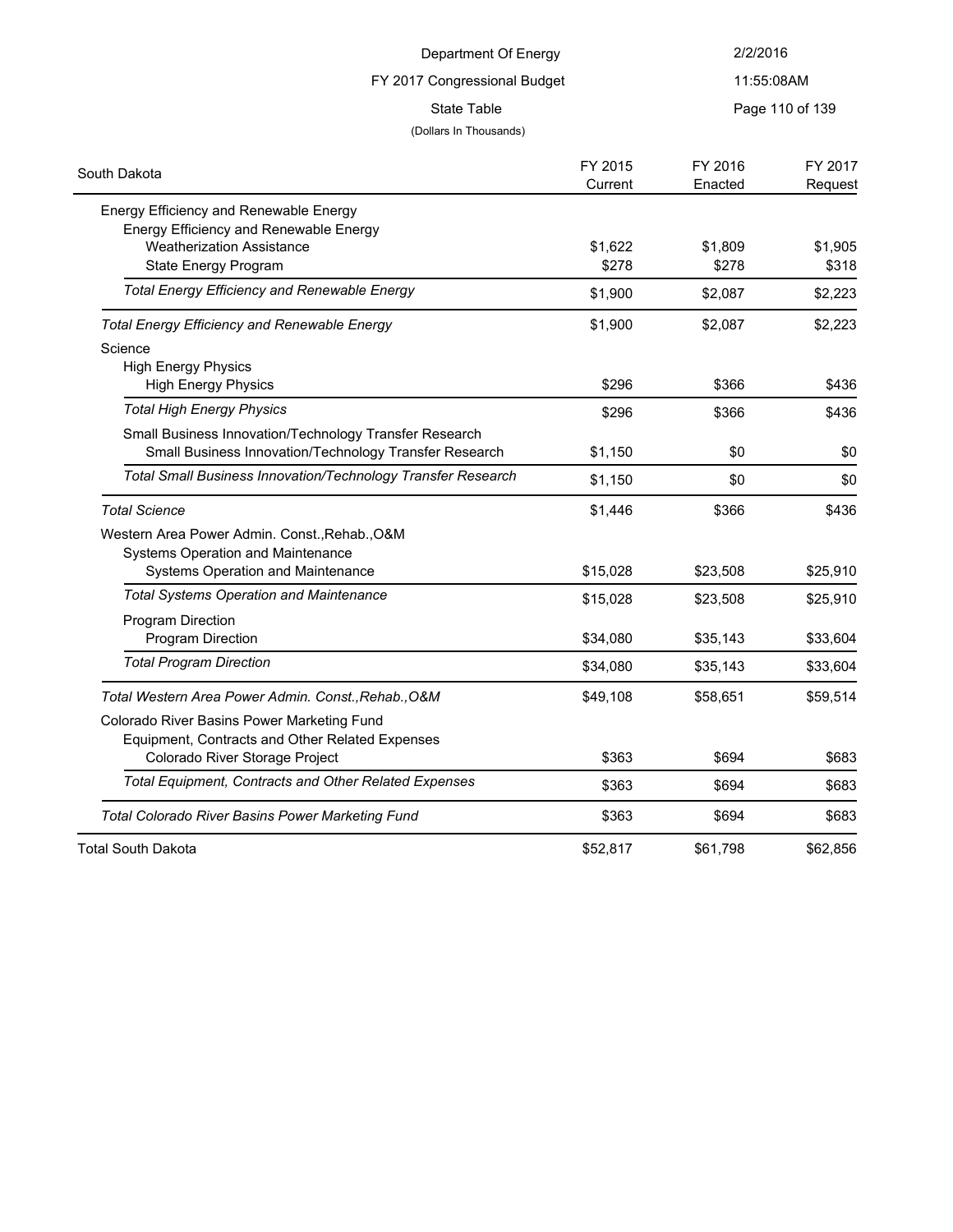| Department Of Energy<br>FY 2017 Congressional Budget                                                     |                    | 2/2/2016           |                    |
|----------------------------------------------------------------------------------------------------------|--------------------|--------------------|--------------------|
|                                                                                                          |                    | 11:55:08AM         |                    |
| <b>State Table</b><br>(Dollars In Thousands)                                                             |                    |                    | Page 111 of 139    |
| Tennessee                                                                                                | FY 2015<br>Current | FY 2016<br>Enacted | FY 2017<br>Request |
| Non-Defense Environmental Cleanup<br><b>Small Sites</b>                                                  |                    |                    |                    |
| Oak Ridge - ETTP                                                                                         | \$2,119            | \$6,000            | \$0                |
| <b>Total Small Sites</b>                                                                                 | \$2,119            | \$6,000            | \$0                |
| <b>Total Non-Defense Environmental Cleanup</b>                                                           | \$2,119            | \$6,000            | \$0                |
| <b>Electricity Delivery and Energy Reliability</b><br><b>Electricity Delivery and Energy Reliability</b> |                    |                    |                    |
| Program Direction                                                                                        | \$7                | \$0                | \$0                |
| Clean Energy Transmission and Reliability                                                                | \$2,325            | \$2,000            | \$100              |
| Smart Grid                                                                                               | \$600              | \$950              | \$800              |
| Infrastructure Security & Energy Restoration                                                             | \$125              | \$100              | \$195              |
| <b>Energy Storage</b>                                                                                    | \$768              | \$1,243            | \$2,698            |
| <b>Cybersecurity for Energy Delivery Systems</b>                                                         | \$50               | \$227              | \$268              |
| <b>National Electricity Delivery</b>                                                                     | \$115              | \$50               | \$50               |
| Transformer Resilience and Advanced Components                                                           | \$0                | \$2,200            | \$1,000            |
| <b>Total Electricity Delivery and Energy Reliability</b>                                                 | \$3,990            | \$6,770            | \$5,111            |
| <b>Total Electricity Delivery and Energy Reliability</b>                                                 | \$3,990            | \$6,770            | \$5,111            |
| Nuclear Energy                                                                                           |                    |                    |                    |
| Fuel Cycle R & D                                                                                         |                    |                    |                    |
| Fuel Cycle R & D                                                                                         | \$25,400           | \$22,500           | \$30,800           |
| Total Fuel Cycle R & D                                                                                   | \$25,400           | \$22,500           | \$30,800           |
| Radiological Facilities Management<br>Radiological Facilities Management                                 | \$19,898           | \$17,930           | \$0                |
| <b>Total Radiological Facilities Management</b>                                                          | \$19,898           | \$17,930           | \$0                |
| Program Direction-NE                                                                                     |                    |                    |                    |
| Program Direction-NE                                                                                     | \$526              | \$526              | \$1,291            |
| <b>Total Program Direction-NE</b>                                                                        | \$526              | \$526              | \$1,291            |
| <b>Nuclear Energy Enabling Technologies</b><br>Nuclear Energy Enabling Technologies                      | \$26,530           | \$26,239           | \$26,011           |
| <b>Total Nuclear Energy Enabling Technologies</b>                                                        | \$26,530           | \$26,239           | \$26,011           |
| Reactors Concepts RD&D<br>Reactors Concepts RD&D                                                         | \$17,099           | \$18,395           | \$15,880           |
| <b>Total Reactors Concepts RD&amp;D</b>                                                                  | \$17,099           | \$18,395           | \$15,880           |
| International Nuclear Energy Cooperation<br>International Nuclear Energy Cooperation                     | \$305              | \$410              | \$550              |
| <b>Total International Nuclear Energy Cooperation</b>                                                    | \$305              | \$410              | \$550              |
| <b>SMR Licensing Technical Support</b><br><b>SMR Licensing Technical Support</b>                         | \$0                | \$200              | \$0                |
| <b>Total SMR Licensing Technical Support</b>                                                             |                    |                    |                    |
|                                                                                                          | \$0                | \$200              | \$0                |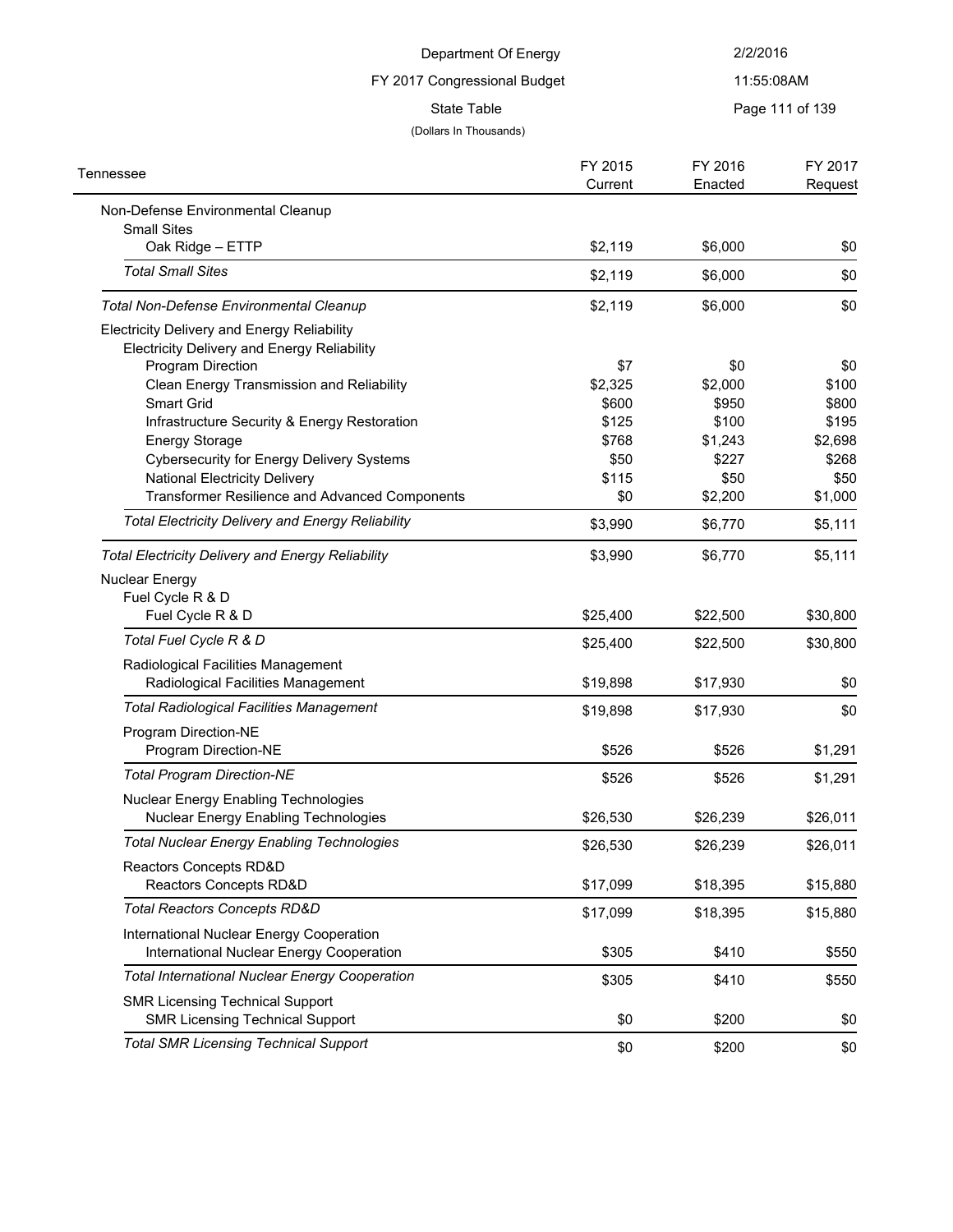### FY 2017 Congressional Budget

### 11:55:08AM

State Table **Page 112 of 139** 

| Page 112 of 139 |  |  |  |
|-----------------|--|--|--|
|-----------------|--|--|--|

| Tennessee                                                                                    | FY 2015<br>Current | FY 2016<br>Enacted | FY 2017<br>Request |
|----------------------------------------------------------------------------------------------|--------------------|--------------------|--------------------|
| <b>Total Nuclear Energy</b>                                                                  | \$89,758           | \$86,200           | \$74,532           |
| Energy Efficiency and Renewable Energy                                                       |                    |                    |                    |
| Energy Efficiency and Renewable Energy                                                       |                    |                    |                    |
| Wind Energy                                                                                  | \$150              | \$0                | \$664              |
| Geothermal Technologies                                                                      | \$2,647            | \$1,748            | \$3,519            |
| Hydrogen & Fuel Cell Technologies                                                            | \$5,450            | \$5,900            | \$5,800            |
| <b>Water Power</b>                                                                           | \$3,251            | \$2,800            | \$3,625            |
| Solar Energy                                                                                 | \$0                | \$0                | \$3,458            |
| Vehicle Technologies                                                                         | \$37,607           | \$42,778           | \$42,778           |
| <b>Building Technologies</b>                                                                 | \$19,902           | \$14,173           | \$10,903           |
| Federal Energy Management Program                                                            | \$3,155            | \$3,429            | \$5,462            |
| <b>Weatherization Assistance</b>                                                             | \$4,151            | \$4,556            | \$5,105            |
| State Energy Program                                                                         | \$749              | \$774              | \$895              |
| <b>Advanced Manufacturing</b>                                                                | \$24,957           | \$29,820           | \$32,500           |
| <b>Strategic Programs</b>                                                                    | \$545              | \$650              | \$650              |
| <b>Bioenergy Technologies</b>                                                                | \$11,515           | \$11,317           | \$10,509           |
| <b>Total Energy Efficiency and Renewable Energy</b>                                          | \$114,079          | \$117,945          | \$125,868          |
| <b>Total Energy Efficiency and Renewable Energy</b>                                          | \$114,079          | \$117,945          | \$125,868          |
| Uranium Enrichment Decon. & Decom. Fund                                                      |                    |                    |                    |
| Uranium Enrichment D&D Fund                                                                  |                    |                    |                    |
| Pension & comm & Reg Suport Oak Ridge                                                        | \$19,524           | \$16,856           | \$18,772           |
| Oak Ridge                                                                                    | \$170,067          | \$194,673          | \$159,416          |
| <b>Total Uranium Enrichment D&amp;D Fund</b>                                                 | \$189,591          | \$211,529          | \$178,188          |
| Total Uranium Enrichment Decon. & Decom. Fund                                                | \$189,591          | \$211,529          | \$178,188          |
| Science                                                                                      |                    |                    |                    |
| Advanced Scientific Computing Research                                                       |                    |                    |                    |
| Advanced Scientific Computing Research                                                       | \$126,307          | \$115,896          | \$112,817          |
| <b>Total Advanced Scientific Computing Research</b>                                          | \$126,307          | \$115,896          | \$112,817          |
| <b>Basic Energy Sciences</b>                                                                 |                    |                    |                    |
| <b>Basic Energy Sciences</b>                                                                 | \$314,839          | \$326,090          | \$323,328          |
| <b>Total Basic Energy Sciences</b>                                                           | \$314,839          | \$326,090          | \$323,328          |
| <b>Biological and Environmental Research</b><br><b>Biological and Environmental Research</b> | \$79,216           | \$77,162           | \$63,800           |
| <b>Total Biological and Environmental Research</b>                                           | \$79,216           | \$77,162           | \$63,800           |
| <b>Fusion Energy Sciences</b>                                                                |                    |                    |                    |
| <b>Fusion Energy Sciences</b>                                                                | \$174,575          | \$128,378          | \$140,097          |
| <b>Total Fusion Energy Sciences</b>                                                          | \$174,575          | \$128,378          | \$140,097          |
| <b>High Energy Physics</b><br><b>High Energy Physics</b>                                     | \$2,101            | \$1,278            | \$650              |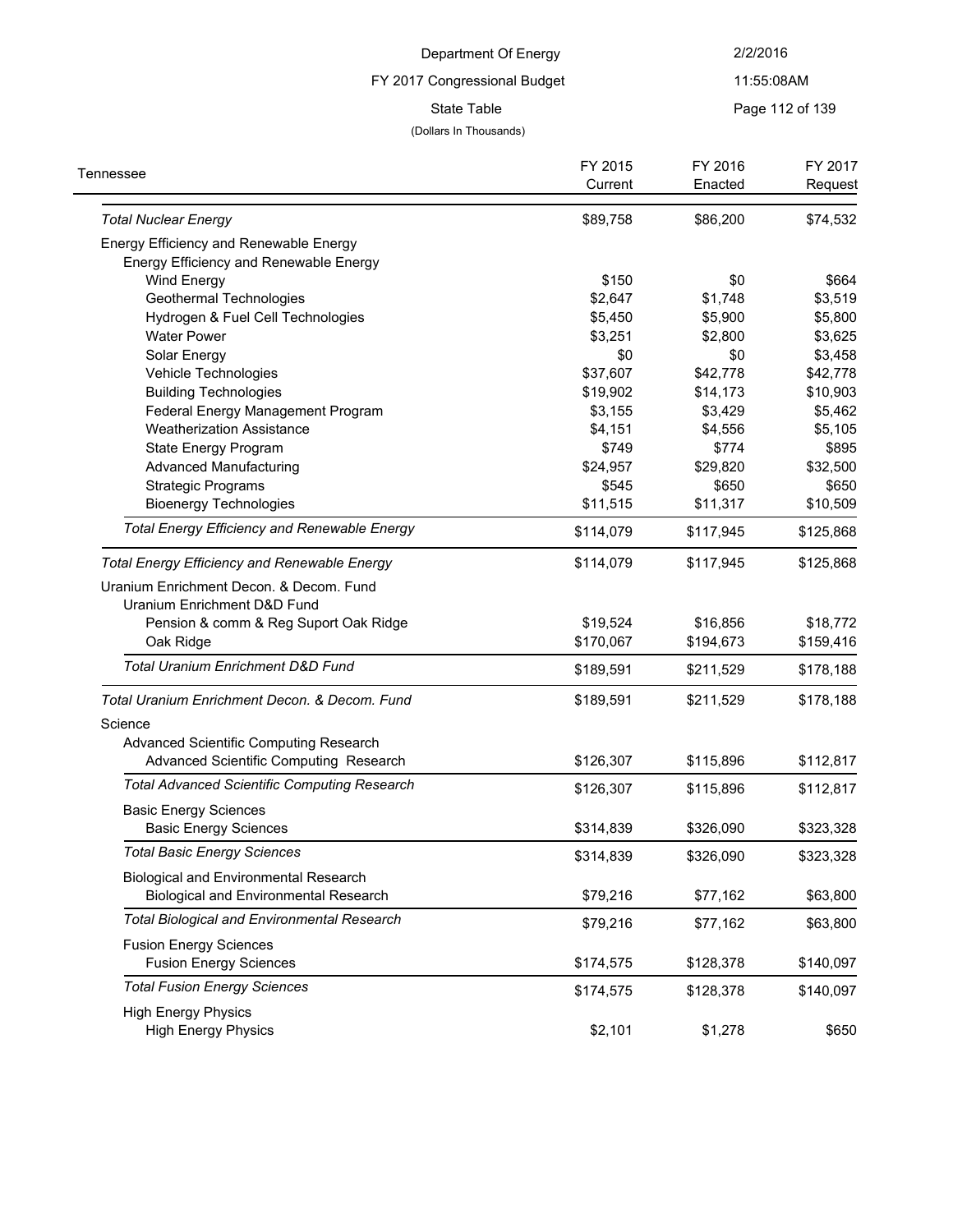#### 11:55:08AM

State Table **Page 113 of 139** 

### (Dollars In Thousands)

FY 2017 Congressional Budget

| Page 115 OF 15 |  |  |
|----------------|--|--|
|                |  |  |

| Tennessee                                                                                                        | FY 2015<br>Current | FY 2016<br>Enacted | FY 2017<br>Request |
|------------------------------------------------------------------------------------------------------------------|--------------------|--------------------|--------------------|
| <b>Total High Energy Physics</b>                                                                                 | \$2,101            | \$1,278            | \$650              |
| <b>Nuclear Physics</b>                                                                                           |                    |                    |                    |
| <b>Nuclear Physics</b>                                                                                           | \$24,825           | \$20,303           | \$19,702           |
| <b>Total Nuclear Physics</b>                                                                                     | \$24,825           | \$20,303           | \$19,702           |
| Workforce Development for Teachers and Scientists<br>Workforce Development for Teachers and Scientists           | \$9,686            | \$2,500            | \$0                |
| Total Workforce Development for Teachers and Scientists                                                          | \$9,686            | \$2,500            | \$0                |
| Science Laboratories Infrastructure<br>Science Laboratories Infrastructure                                       | \$6,977            | \$19,377           | \$33,382           |
| Total Science Laboratories Infrastructure                                                                        | \$6,977            | \$19,377           | \$33,382           |
| Safeguards and Security<br>Safeguards and Security                                                               | \$32,504           | \$35,883           | \$36,823           |
| <b>Total Safeguards and Security</b>                                                                             | \$32,504           | \$35,883           | \$36,823           |
| Program Direction<br>Program Direction                                                                           | \$44,366           | \$41,875           | \$45,129           |
| <b>Total Program Direction</b>                                                                                   | \$44,366           | \$41,875           | \$45,129           |
| Small Business Innovation/Technology Transfer Research<br>Small Business Innovation/Technology Transfer Research | \$3,733            | \$0                | \$0                |
| Total Small Business Innovation/Technology Transfer Research                                                     | \$3,733            | \$0                | \$0                |
| <b>Total Science</b>                                                                                             | \$819,129          | \$768,742          | \$775,728          |
| Weapons Activities                                                                                               |                    |                    |                    |
| Directed Stockpile Work                                                                                          |                    |                    |                    |
| Directed Stockpile Work                                                                                          | \$250,628          | \$420,099          | \$399,711          |
| <b>Total Directed Stockpile Work</b>                                                                             | \$250,628          | \$420,099          | \$399,711          |
| Science                                                                                                          |                    |                    |                    |
| Science Campaign                                                                                                 | \$410              | \$437              | \$300              |
| <b>Total Science</b>                                                                                             | \$410              | \$437              | \$300              |
| Site Stewardship<br>Site Stewardship                                                                             | \$1,742            | \$0                | \$0                |
| <b>Total Site Stewardship</b>                                                                                    | \$1,742            | \$0                | \$0                |
| Counterterrorism and Counterproliferation Programs                                                               |                    |                    |                    |
| Counterterrorism and Counterproliferation Programs                                                               | \$1,150            | \$0                | \$0                |
| Total Counterterrorism and Counterproliferation Programs                                                         | \$1,150            | \$0                | \$0                |
| Engineering                                                                                                      |                    |                    |                    |
| Engineering Campaign                                                                                             | \$2,264            | \$2,246            | \$2,332            |
| <b>Total Engineering</b>                                                                                         | \$2,264            | \$2,246            | \$2,332            |
| Inertial Confinement Fusion Ignition High Yield<br>Inertial Confinement Fusion Ignition High Yield Campaign      | \$160              | \$60               | \$0                |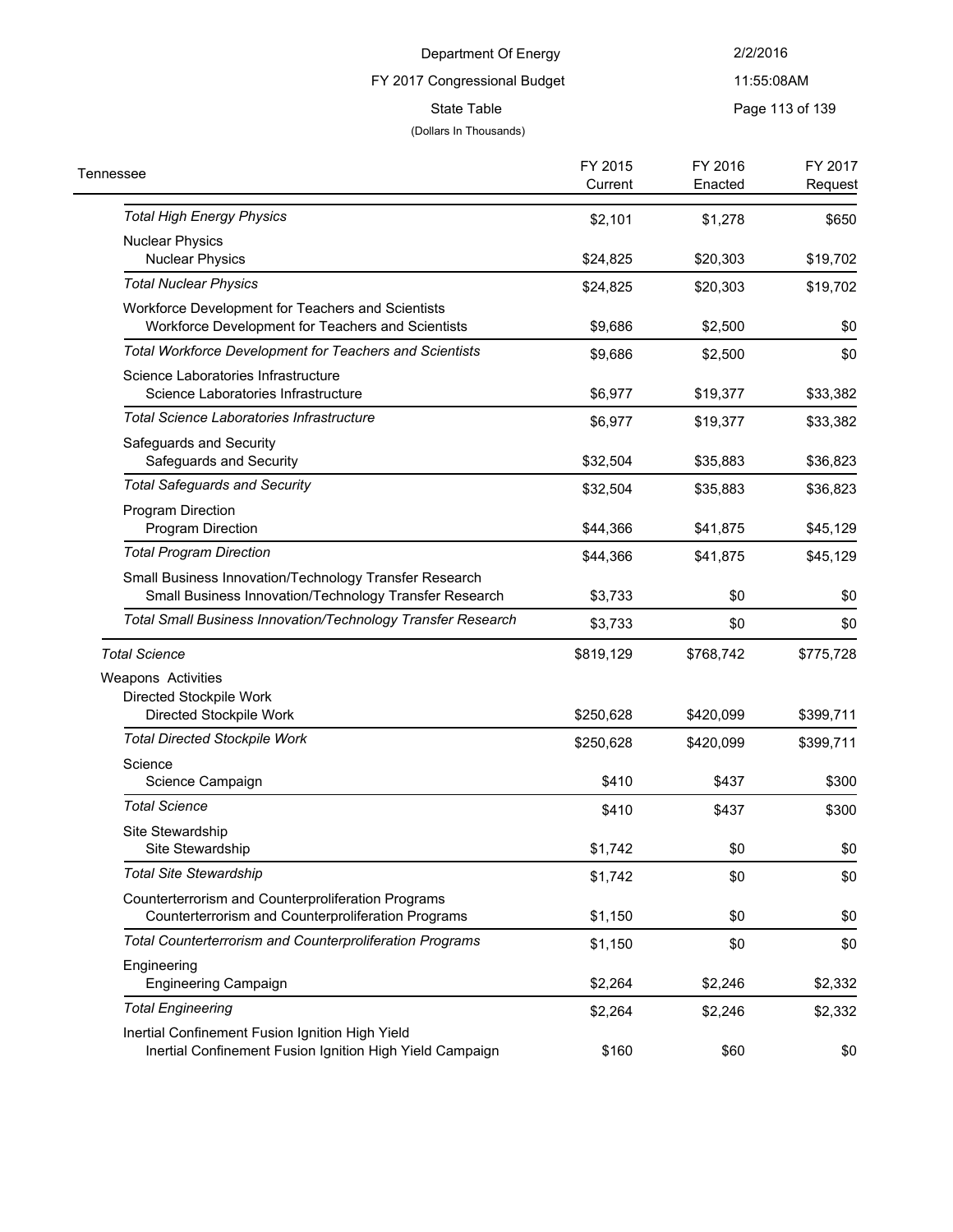# FY 2017 Congressional Budget

### 11:55:08AM

State Table **Page 114 of 139** 

| Tennessee                                                                                                               | FY 2015<br>Current | FY 2016<br>Enacted | FY 2017<br>Request |
|-------------------------------------------------------------------------------------------------------------------------|--------------------|--------------------|--------------------|
| <b>Total Inertial Confinement Fusion Ignition High Yield</b>                                                            | \$160              | \$60               | \$0                |
| <b>Advanced Simulation &amp; Computing</b><br>Advanced Simulation & Computing Campaign                                  | \$1,002            | \$275              | \$0                |
| <b>Total Advanced Simulation &amp; Computing</b>                                                                        | \$1,002            | \$275              | \$0                |
| Defense Nuclear Security<br><b>Defense Nuclear Security</b>                                                             | \$164,422          | \$170,378          | \$175,562          |
| <b>Total Defense Nuclear Security</b>                                                                                   | \$164,422          | \$170,378          | \$175,562          |
| Information technology and Cybersecurity<br>Information technology and Cybersecurity                                    | \$5,395            | \$7,034            | \$7,034            |
| Total Information technology and Cybersecurity                                                                          | \$5,395            | \$7,034            | \$7,034            |
| Infrastructure and Operations<br>Infrastructure and Operations                                                          | \$663,829          | \$667,329          | \$854,695          |
| <b>Total Infrastructure and Operations</b>                                                                              | \$663,829          | \$667,329          | \$854,695          |
| Secure Transportation Asset<br>Secure Transportation Asset                                                              | \$0                | \$2                | \$5                |
| <b>Total Secure Transportation Asset</b>                                                                                | \$0                | \$2                | \$5                |
| Nuclear Counterterrorism Incident Response<br>Nuclear Counterterrorism Incident Response                                | \$18,048           | \$0                | \$0                |
| Total Nuclear Counterterrorism Incident Response                                                                        | \$18,048           | \$0                | \$0                |
| Domestic Uranium Enrichment RD&D<br>Domestic Uranium Enrichment RD&D                                                    | \$97,200           | \$0                | \$0                |
| Total Domestic Uranium Enrichment RD&D                                                                                  | \$97,200           | \$0                | \$0                |
| Advanced Manufacturing Development<br>Advanced Manufacturing Development                                                | \$19,381           | \$25,138           | \$30,522           |
| <b>Total Advanced Manufacturing Development</b>                                                                         | \$19,381           | \$25,138           | \$30,522           |
| <b>Total Weapons Activities</b>                                                                                         | \$1,225,631        | \$1,292,998        | \$1,470,161        |
| <b>Other Defense Activities</b><br>Environment, Health, Safety and Security<br>Environment, Health, Safety and Security | \$5,455            | \$5,455            | \$5,455            |
| Total Environment, Health, Safety and Security                                                                          | \$5,455            | \$5,455            | \$5,455            |
| <b>Total Other Defense Activities</b>                                                                                   | \$5,455            | \$5,455            | \$5,455            |
| Defense Nuclear Nonproliferation<br><b>Global Threat Reduction Initiative</b>                                           |                    |                    |                    |
| <b>Global Threat Reduction Initiative</b>                                                                               | \$37,750           | \$0                | \$0                |
| <b>Total Global Threat Reduction Initiative</b>                                                                         | \$37,750           | \$0                | \$0                |
| Nonproliferation and Verification R&D<br>Nonproliferation and Verification R&D                                          | \$0                | \$0                | \$0                |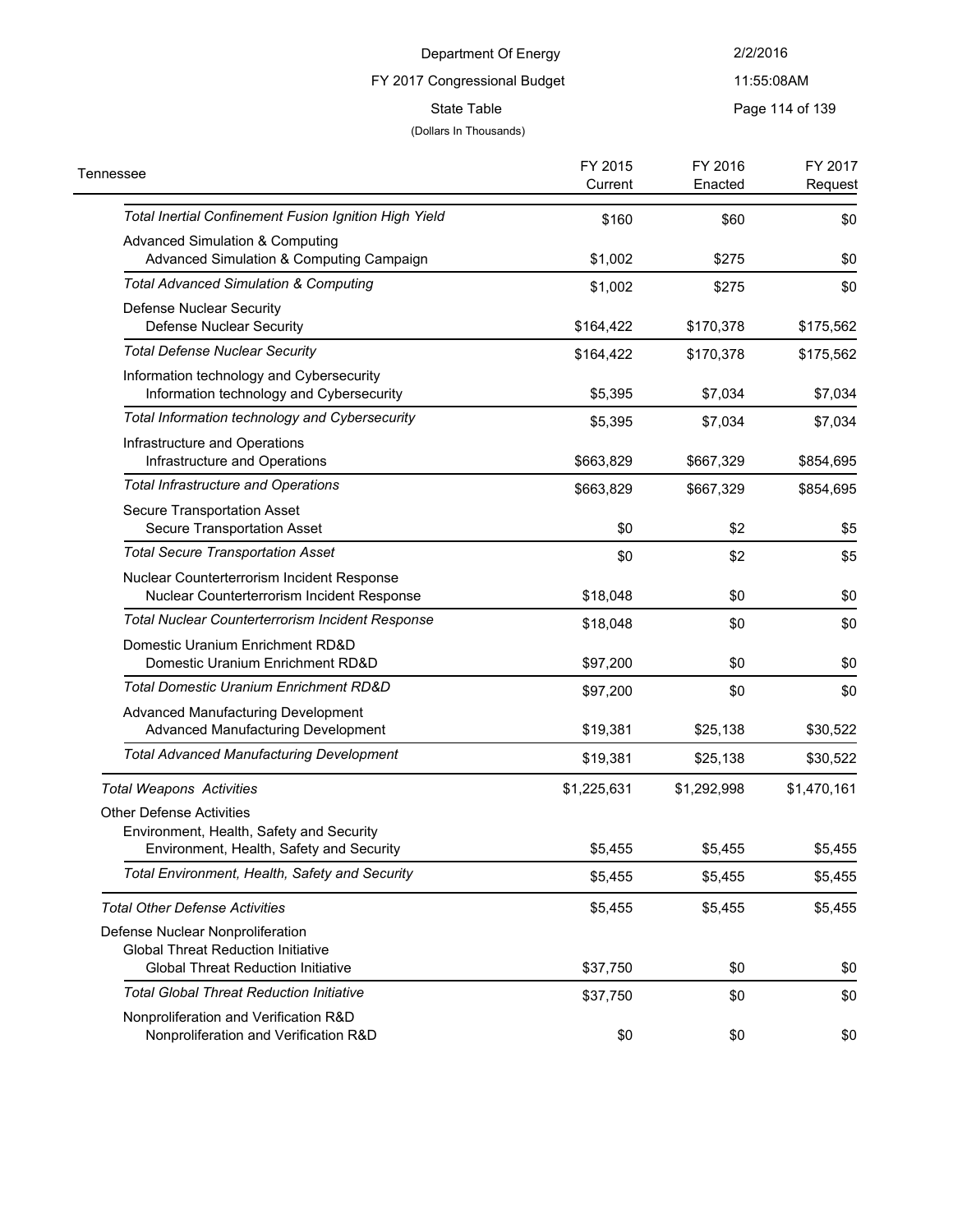FY 2017 Congressional Budget

11:55:08AM

State Table **Page 115 of 139** 

| Tennessee                                                                                                     | FY 2015   | FY 2016   | FY 2017   |
|---------------------------------------------------------------------------------------------------------------|-----------|-----------|-----------|
|                                                                                                               | Current   | Enacted   | Request   |
| Total Nonproliferation and Verification R&D                                                                   | \$0       | \$0       | \$0       |
| Defense Nuclear Nonproliferation R&D<br>Defense Nuclear Nonproliferation R&D                                  | \$25,995  | \$22,064  | \$20,768  |
| Total Defense Nuclear Nonproliferation R&D                                                                    | \$25,995  | \$22,064  | \$20,768  |
| Nonproliferation and International Security<br>Nonproliferation and International Security                    | \$21,750  | \$0       | \$0       |
| <b>Total Nonproliferation and International Security</b>                                                      | \$21,750  | \$0       | \$0       |
| International Material Protection and Cooperation<br>International Material Protection and Cooperation        | \$25,719  | \$0       | \$0       |
| <b>Total International Material Protection and Cooperation</b>                                                | \$25,719  | \$0       | \$0       |
| <b>Fissile Materials Disposition</b><br><b>Fissile Materials Disposition</b>                                  | \$33,388  | \$0       | \$0       |
| <b>Total Fissile Materials Disposition</b>                                                                    | \$33,388  | \$0       | \$0       |
| Nuclear Counterterrorism and Incident Response<br>Nuclear Counterterrorism Incident Response                  | \$0       | \$16,256  | \$10,597  |
| <b>Total Nuclear Counterterrorism and Incident Response</b>                                                   | \$0       | \$16,256  | \$10,597  |
| <b>Global Material Security</b><br><b>Global Material Security</b>                                            | \$0       | \$33,469  | \$25,763  |
| <b>Total Global Material Security</b>                                                                         | \$0       | \$33,469  | \$25,763  |
| Material Management and Minimization<br>Material Management and Minimization                                  | \$0       | \$48,638  | \$52,488  |
| <b>Total Material Management and Minimization</b>                                                             | \$0       | \$48,638  | \$52,488  |
| Nonproliferation and Arms Control<br>Nonproliferation and Arms Control                                        | \$0       | \$23,260  | \$22,893  |
| <b>Total Nonproliferation and Arms Control</b>                                                                | \$0       | \$23,260  | \$22,893  |
| <b>Total Defense Nuclear Nonproliferation</b>                                                                 | \$144,602 | \$143,687 | \$132,509 |
| Departmental Administration<br><b>Strategic Partnership Projects</b><br><b>Strategic Partnership Projects</b> | \$0       | \$8.968   | \$7,567   |
| <b>Total Strategic Partnership Projects</b>                                                                   | \$0       | \$8,968   | \$7,567   |
| Cost of Work for Others<br>Cost of Work for Others                                                            | \$14,768  | \$0       | \$0       |
| <b>Total Cost of Work for Others</b>                                                                          | \$14,768  | \$0       | \$0       |
| <b>Total Departmental Administration</b>                                                                      | \$14,768  | \$8,968   | \$7,567   |
| Southeastern Power Admin. - Operation & Maint.<br>Purchase Power and Wheeling<br>Purchase Power and Wheeling  | \$9,924   | \$11,158  | \$12,202  |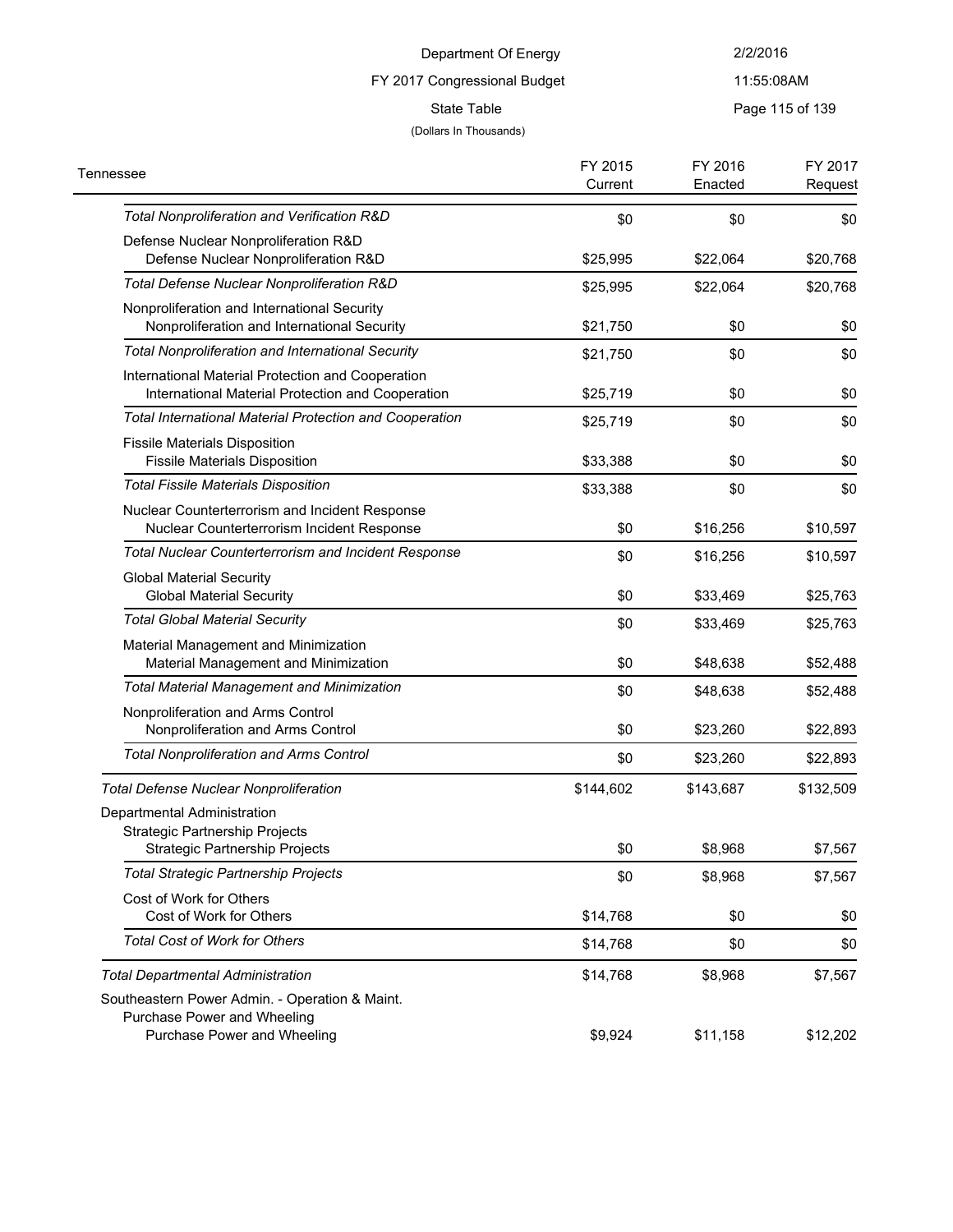### FY 2017 Congressional Budget

11:55:08AM

State Table **Page 116 of 139** 

### (Dollars In Thousands)

 $\frac{1}{2}$ 

| Tennessee                                                       | FY 2015     | FY 2016     | FY 2017     |
|-----------------------------------------------------------------|-------------|-------------|-------------|
|                                                                 | Current     | Enacted     | Request     |
| <b>Total Purchase Power and Wheeling</b>                        | \$9,924     | \$11,158    | \$12,202    |
| Total Southeastern Power Admin. - Operation & Maint.            | \$9,924     | \$11,158    | \$12,202    |
| Fossil Energy Research and Development<br>CCS and Power Systems |             |             |             |
| <b>Advanced Energy Systems</b>                                  | \$1,575     | \$1.000     | \$0         |
| <b>Cross Cutting Reasearch</b>                                  | \$2,110     | \$1,915     | \$0         |
| <b>Total CCS and Power Systems</b>                              | \$3,685     | \$2,915     | \$0         |
| CCS and Advanced Power Systems                                  |             |             |             |
| <b>Advanced Energy Systems</b>                                  | \$0         | \$0         | \$300       |
| <b>Crosscutting Research and Analysis</b>                       | \$0         | \$0         | \$2,060     |
| <b>Total CCS and Advanced Power Systems</b>                     | \$0         | \$0         | \$2,360     |
| <b>Total Fossil Energy Research and Development</b>             | \$3,685     | \$2,915     | \$2,360     |
| Defense Environmental Cleanup                                   |             |             |             |
| Oak Ridge Reservation                                           |             |             |             |
| Nuclear Facility D & D, ETTP                                    | \$0         | \$0         | \$100       |
| Nuclear Facility D & D, Y-12                                    | \$42,697    | \$75,458    | \$48,442    |
| Nuclear Facility D & D, ORNL                                    | \$39,858    | \$45,900    | \$50,409    |
| ORR Community and Regulatory Support                            | \$4,365     | \$4,400     | \$4,400     |
| Clean-up and Disposition                                        | \$136,130   | \$74,597    | \$54,557    |
| OR Technology Development and Deployment                        | \$0         | \$2,800     | \$3,000     |
| U233 Disposition Program                                        | \$0         | \$35,895    | \$37,311    |
| <b>Total Oak Ridge Reservation</b>                              | \$223,050   | \$239,050   | \$198,219   |
| Program Direction                                               |             |             |             |
| Oak Ridge                                                       | \$14,763    | \$14,231    | \$16,693    |
| <b>Total Program Direction</b>                                  | \$14,763    | \$14,231    | \$16,693    |
| Safeguards and Security                                         |             |             |             |
| Oak Ridge Reservation                                           | \$16,382    | \$11,828    | \$15,000    |
| <b>Total Safeguards and Security</b>                            | \$16,382    | \$11,828    | \$15,000    |
| <b>Total Defense Environmental Cleanup</b>                      | \$254,195   | \$265,109   | \$229,912   |
| Strategic Petroleum Reserve                                     |             |             |             |
| SPR Econometric Modelling Support                               |             |             |             |
| Management                                                      | \$490       | \$490       | \$490       |
| <b>Total SPR Econometric Modelling Support</b>                  | \$490       | \$490       | \$490       |
| Total Strategic Petroleum Reserve                               | \$490       | \$490       | \$490       |
| <b>Total Tennessee</b>                                          | \$2,877,416 | \$2,927,966 | \$3,020,083 |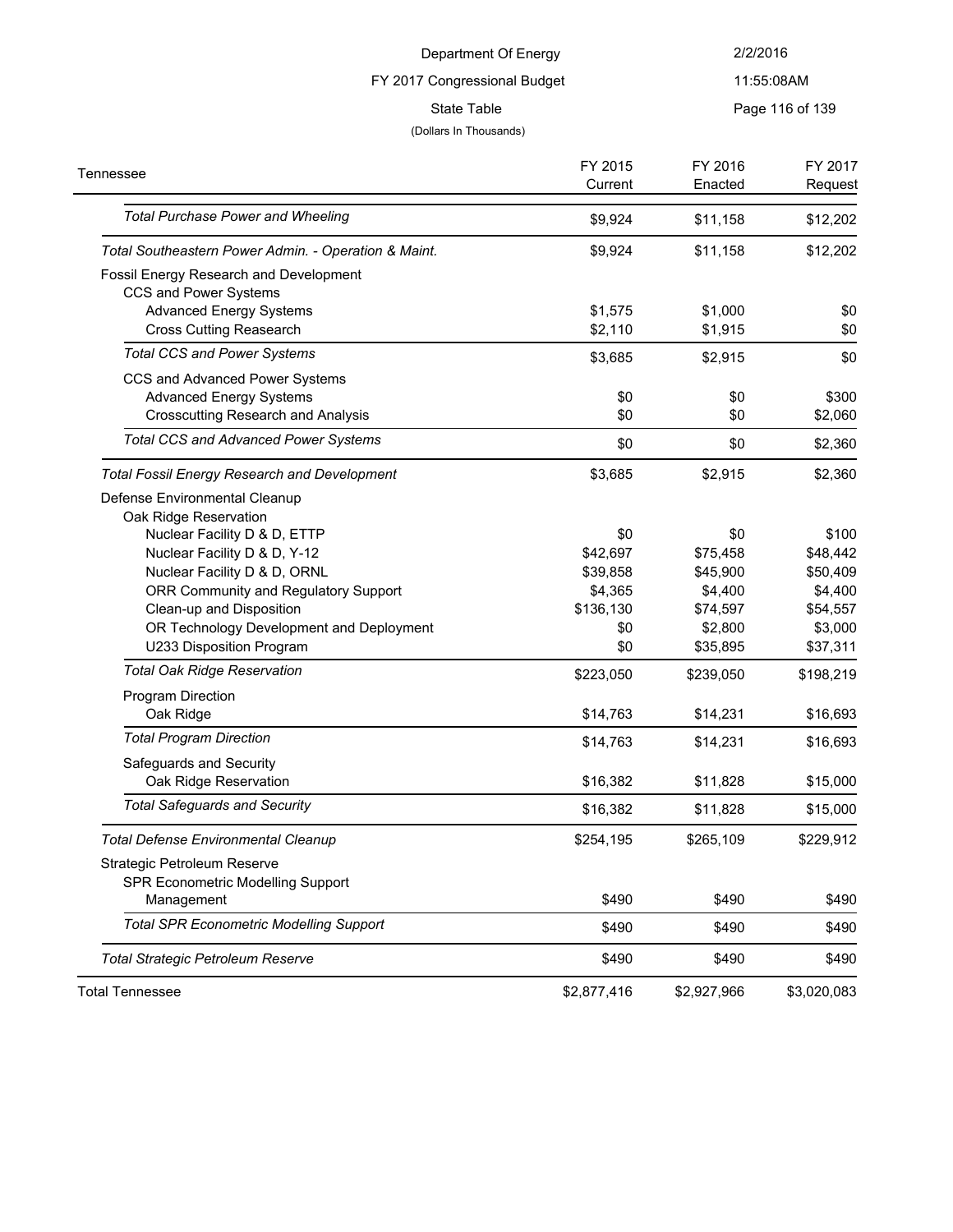| Department Of Energy                                                                                                                         |                     | 2/2/2016           |                    |
|----------------------------------------------------------------------------------------------------------------------------------------------|---------------------|--------------------|--------------------|
| FY 2017 Congressional Budget                                                                                                                 |                     | 11:55:08AM         |                    |
| <b>State Table</b>                                                                                                                           |                     |                    | Page 117 of 139    |
| (Dollars In Thousands)                                                                                                                       |                     |                    |                    |
| Texas                                                                                                                                        | FY 2015<br>Current  | FY 2016<br>Enacted | FY 2017<br>Request |
| Energy Efficiency and Renewable Energy<br>Energy Efficiency and Renewable Energy<br><b>Weatherization Assistance</b><br>State Energy Program | \$4,620<br>\$2,324  | \$5,152<br>\$2,324 | \$6,096<br>\$2,756 |
| <b>Total Energy Efficiency and Renewable Energy</b>                                                                                          | \$6,944             | \$7,476            | \$8,852            |
| <b>Total Energy Efficiency and Renewable Energy</b><br>Science<br><b>Advanced Scientific Computing Research</b>                              | \$6,944             | \$7,476            | \$8,852            |
| Advanced Scientific Computing Research                                                                                                       | \$5,595             | \$1,640            | \$1,085            |
| <b>Total Advanced Scientific Computing Research</b><br><b>Basic Energy Sciences</b><br><b>Basic Energy Sciences</b>                          | \$5,595<br>\$12,457 | \$1,640<br>\$5,913 | \$1,085<br>\$5,913 |
| <b>Total Basic Energy Sciences</b>                                                                                                           | \$12,457            | \$5,913            | \$5,913            |
| <b>Biological and Environmental Research</b><br><b>Biological and Environmental Research</b>                                                 | \$4,282             | \$3,529            | \$2,736            |
| <b>Total Biological and Environmental Research</b>                                                                                           | \$4,282             | \$3,529            | \$2,736            |
| <b>Fusion Energy Sciences</b><br><b>Fusion Energy Sciences</b>                                                                               | \$4,896             | \$0                | \$2,791            |
| <b>Total Fusion Energy Sciences</b>                                                                                                          | \$4,896             | \$0                | \$2,791            |
| <b>High Energy Physics</b><br><b>High Energy Physics</b>                                                                                     | \$7,146             | \$3,945            | \$5,720            |
| <b>Total High Energy Physics</b>                                                                                                             | \$7,146             | \$3,945            | \$5,720            |
| <b>Nuclear Physics</b><br><b>Nuclear Physics</b>                                                                                             | \$6,013             | \$0                | \$0                |
| <b>Total Nuclear Physics</b>                                                                                                                 | \$6,013             | \$0                | \$0                |
| Small Business Innovation/Technology Transfer Research<br>Small Business Innovation/Technology Transfer Research                             | \$3,732             | \$0                | \$0                |
| Total Small Business Innovation/Technology Transfer Research                                                                                 | \$3,732             | \$0                | \$0                |
| <b>Total Science</b><br>Weapons Activities                                                                                                   | \$44,121            | \$15,027           | \$18,245           |
| Directed Stockpile Work<br>Directed Stockpile Work                                                                                           | \$222,324           | \$316,897          | \$369,106          |
| <b>Total Directed Stockpile Work</b>                                                                                                         | \$222,324           | \$316,897          | \$369,106          |
| Engineering<br><b>Engineering Campaign</b>                                                                                                   | \$1,887             | \$1,891            | \$2,068            |
| <b>Total Engineering</b>                                                                                                                     | \$1,887             | \$1,891            | \$2,068            |
| Defense Nuclear Security<br>Defense Nuclear Security                                                                                         | \$128,000           | \$125,422          | \$129,238          |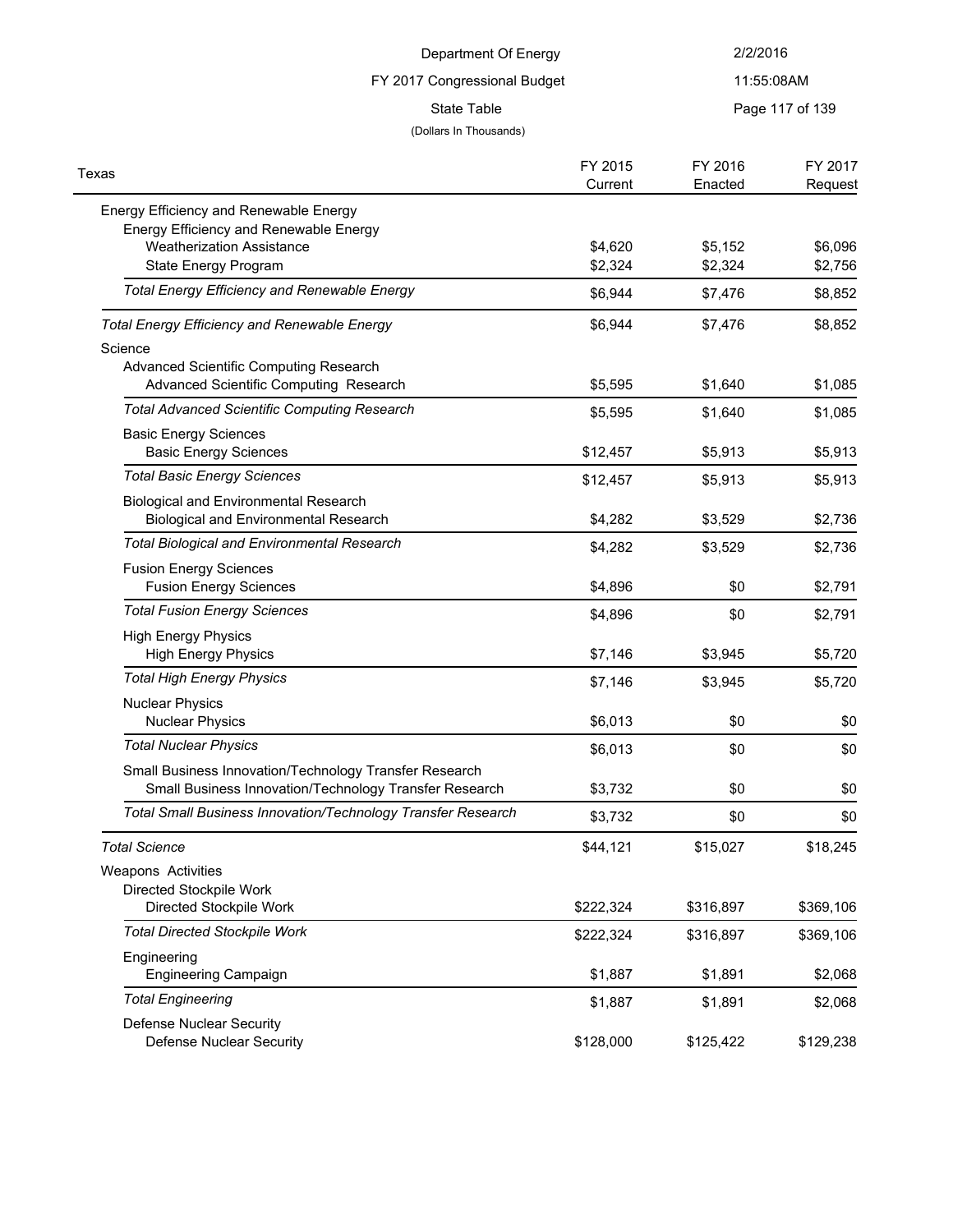# 11:55:08AM

State Table **Page 118 of 139** 

#### (Dollars In Thousands)

 $\overline{a}$ 

FY 2017 Congressional Budget

| Texas                                                                                        | FY 2015<br>Current | FY 2016<br>Enacted | FY 2017<br>Request |
|----------------------------------------------------------------------------------------------|--------------------|--------------------|--------------------|
| <b>Total Defense Nuclear Security</b>                                                        |                    |                    |                    |
| Readiness Campaign                                                                           | \$128,000          | \$125,422          | \$129,238          |
| Readiness Campaign                                                                           | \$0                | \$0                | \$0                |
| <b>Total Readiness Campaign</b>                                                              | \$0                | \$0                | \$0                |
| Information technology and Cybersecurity<br>Information technology and Cybersecurity         | \$7,273            | \$6,822            | \$6,822            |
| Total Information technology and Cybersecurity                                               | \$7,273            | \$6,822            | \$6,822            |
| Infrastructure and Operations<br>Infrastructure and Operations                               | \$183,688          | \$191,016          | \$178,913          |
| <b>Total Infrastructure and Operations</b>                                                   | \$183,688          | \$191,016          | \$178,913          |
| Secure Transportation Asset<br>Secure Transportation Asset                                   | \$5,948            | \$8,184            | \$8,566            |
| <b>Total Secure Transportation Asset</b>                                                     | \$5,948            | \$8,184            | \$8,566            |
| Advanced Manufacturing Development<br>Advanced Manufacturing Development                     | \$100              | \$3,950            | \$4,153            |
| <b>Total Advanced Manufacturing Development</b>                                              | \$100              | \$3,950            | \$4,153            |
| <b>Total Weapons Activities</b>                                                              | \$549,220          | \$654,182          | \$698,866          |
| <b>Other Defense Activities</b>                                                              |                    |                    |                    |
| Environment, Health, Safety and Security                                                     |                    |                    |                    |
| Environment, Health, Safety and Security                                                     | \$10               | \$10               | \$10               |
| Total Environment, Health, Safety and Security                                               | \$10               | \$10               | \$10               |
| <b>Total Other Defense Activities</b>                                                        | \$10               | \$10               | \$10               |
| Defense Nuclear Nonproliferation<br>Nonproliferation and Verification R&D                    |                    |                    |                    |
| Nonproliferation and Verification R&D                                                        | \$0                | \$0                | \$0                |
| Total Nonproliferation and Verification R&D                                                  | \$0                | \$0                | \$0                |
| Defense Nuclear Nonproliferation R&D<br>Defense Nuclear Nonproliferation R&D                 | \$2,000            | \$2,000            | \$2,000            |
| Total Defense Nuclear Nonproliferation R&D                                                   | \$2,000            | \$2,000            | \$2,000            |
| Nonproliferation and International Security<br>Nonproliferation and International Security   | \$0                | \$0                | \$0                |
| <b>Total Nonproliferation and International Security</b>                                     | \$0                | \$0                | \$0                |
| <b>Fissile Materials Disposition</b><br><b>Fissile Materials Disposition</b>                 | \$3,644            | \$0                | \$0                |
| <b>Total Fissile Materials Disposition</b>                                                   | \$3,644            | \$0                | \$0                |
| Nuclear Counterterrorism and Incident Response<br>Nuclear Counterterrorism Incident Response | \$0                | \$1,357            | \$1,441            |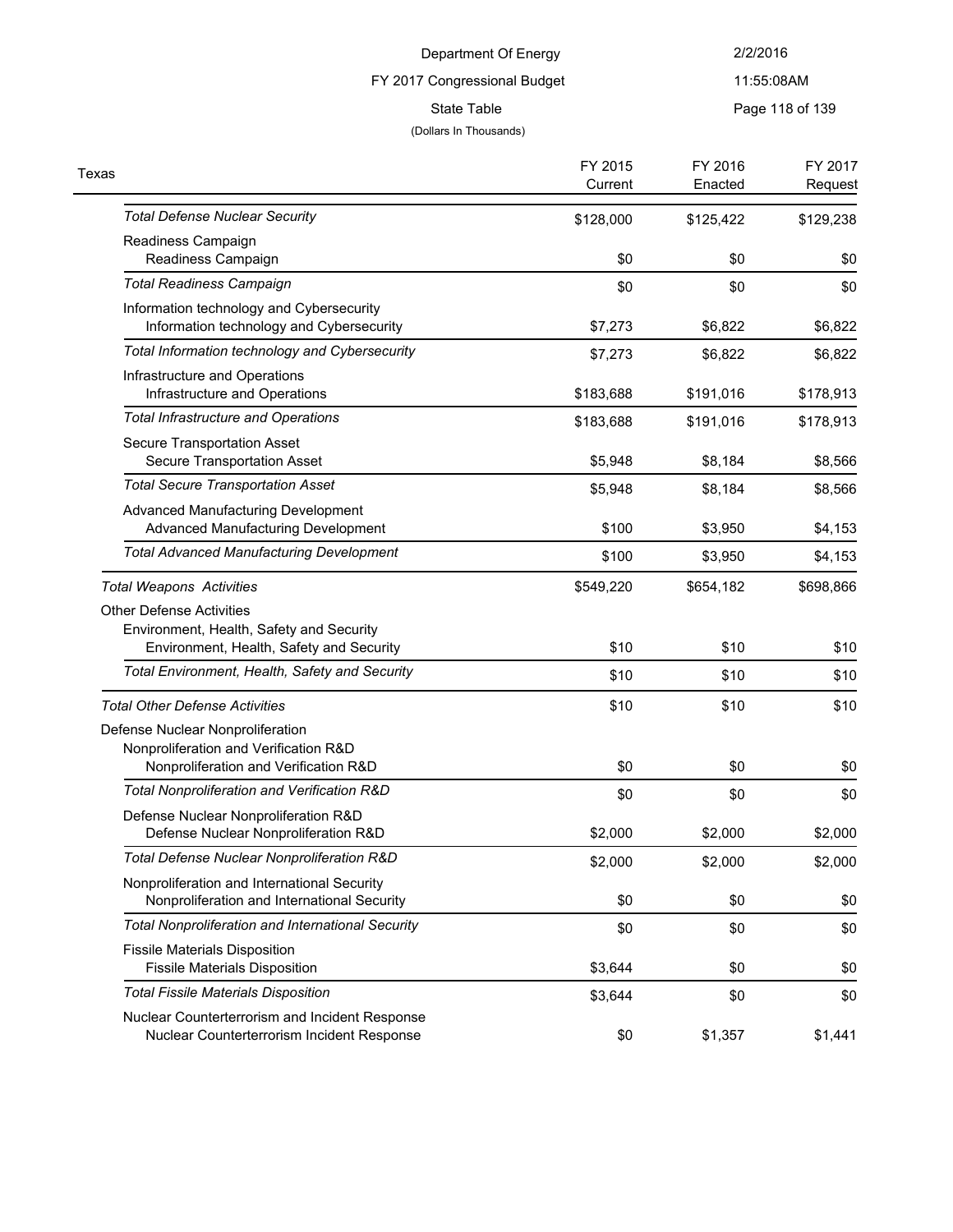| Department Of Energy         | 2/2/2016        |
|------------------------------|-----------------|
| FY 2017 Congressional Budget | 11:55:08AM      |
| State Table                  | Page 119 of 139 |
| (Dollars In Thousands)       |                 |
|                              |                 |

| Texas                                                 | FY 2015<br>Current | FY 2016<br>Enacted | FY 2017<br>Request |
|-------------------------------------------------------|--------------------|--------------------|--------------------|
| Total Nuclear Counterterrorism and Incident Response  | \$0                | \$1,357            | \$1,441            |
| <b>Total Defense Nuclear Nonproliferation</b>         | \$5,644            | \$3,357            | \$3,441            |
| Falcon & Amistad - Operating & Maintenance Fund       |                    |                    |                    |
| Falcon & Amistad Operating and Maintenance Fund       |                    |                    |                    |
| Falcon & Amistad - Operating and Maintenance          | \$4,722            | \$4,485            | \$4,065            |
| Total Falcon & Amistad Operating and Maintenance Fund | \$4,722            | \$4,485            | \$4,065            |
| Total Falcon & Amistad - Operating & Maintenance Fund | \$4,722            | \$4,485            | \$4,065            |
| Fossil Energy Research and Development                |                    |                    |                    |
| CCS and Power Systems                                 |                    |                    |                    |
| Carbon Capture                                        | \$2,326            | \$0                | \$0                |
| Carbon Storage                                        | \$0                | \$4                | \$0                |
| <b>Total CCS and Power Systems</b>                    | \$2,326            | \$4                | \$0                |
| Natural Gas Technologies                              |                    |                    |                    |
| Natural Gas Technologies                              | \$9,209            | \$7,912            | \$0                |
| <b>Total Natural Gas Technologies</b>                 | \$9,209            | \$7,912            | \$0                |
| <b>Total Fossil Energy Research and Development</b>   | \$11,535           | \$7,916            | \$0                |
| Strategic Petroleum Reserve                           |                    |                    |                    |
| SPR Geotechnical Analytical Support                   |                    |                    |                    |
| SPR - Facilities Development                          | \$46,933           | \$46,809           | \$64,191           |
| <b>Total SPR Geotechnical Analytical Support</b>      | \$46,933           | \$46,809           | \$64,191           |
| <b>Total Strategic Petroleum Reserve</b>              | \$46,933           | \$46,809           | \$64,191           |
| <b>Energy Information Administration</b>              |                    |                    |                    |
| Energy Information Administration                     |                    |                    |                    |
| National Energy Information System                    | \$229              | \$237              | \$237              |
| <b>Total Energy Information Administration</b>        | \$229              | \$237              | \$237              |
| <b>Total Energy Information Administration</b>        | \$229              | \$237              | \$237              |
| <b>Total Texas</b>                                    | \$669,358          | \$739,499          | \$797,907          |
|                                                       |                    |                    |                    |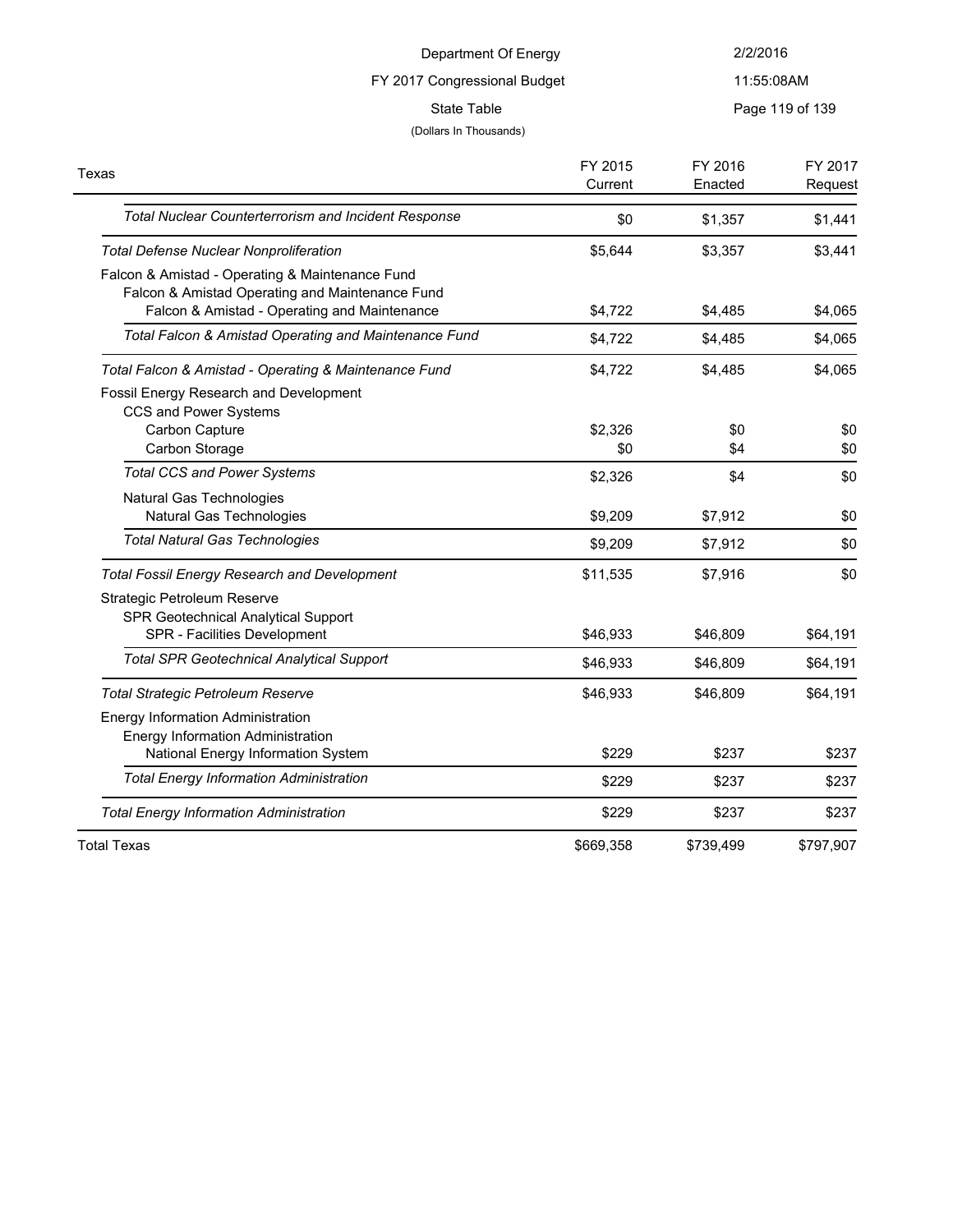### FY 2017 Congressional Budget

### 11:55:08AM

State Table **Page 120 of 139** 

#### (Dollars In Thousands)

| <b>Undesignated State</b>                                | FY 2015  | FY 2016  | FY 2017   |
|----------------------------------------------------------|----------|----------|-----------|
|                                                          | Current  | Enacted  | Request   |
| Electricity Delivery and Energy Reliability              |          |          |           |
| <b>Electricity Delivery and Energy Reliability</b>       |          |          |           |
| Clean Energy Transmission and Reliability                | \$10,405 | \$6,429  | \$4,300   |
| <b>Smart Grid</b>                                        | \$2,700  | \$4,266  | \$1,926   |
| Infrastructure Security & Energy Restoration             | \$4,199  | \$6,280  | \$12,211  |
| <b>Energy Storage</b>                                    | \$180    | \$1,238  | \$2,687   |
| <b>Cybersecurity for Energy Delivery Systems</b>         | \$10,149 | \$13,938 | \$8,455   |
| <b>National Electricity Delivery</b>                     | \$518    | \$2.150  | \$1,875   |
| Transformer Resilience and Advanced Components           | \$0      | \$200    | \$2,000   |
| State Distribution-level Reform                          | \$0      | \$0      | \$15,000  |
| <b>Total Electricity Delivery and Energy Reliability</b> | \$28,151 | \$34,501 | \$48,454  |
| <b>Total Electricity Delivery and Energy Reliability</b> | \$28,151 | \$34,501 | \$48,454  |
| Energy Efficiency and Renewable Energy                   |          |          |           |
| Energy Efficiency and Renewable Energy                   |          |          |           |
| <b>Water Power</b>                                       | \$7,553  | \$9,200  | \$10,497  |
| Vehicle Technologies                                     | \$7,691  | \$8,487  | \$8,487   |
| <b>Bioenergy Technologies</b>                            | \$442    | \$746    | \$0       |
| <b>Crosscutting Innovation Initiatives</b>               | \$0      | \$0      | \$215,000 |
| Cities, Counties and Communities Energy Program          | \$0      | \$0      | \$26,000  |
| <b>Total Energy Efficiency and Renewable Energy</b>      | \$15,686 | \$18,433 | \$259,984 |
| <b>Total Energy Efficiency and Renewable Energy</b>      | \$15,686 | \$18,433 | \$259,984 |
| Weapons Activities                                       |          |          |           |
| Directed Stockpile Work                                  |          |          |           |
| Directed Stockpile Work                                  | \$0      | \$1,000  | \$1,830   |
| <b>Total Directed Stockpile Work</b>                     | \$0      | \$1,000  | \$1,830   |
| Site Stewardship                                         |          |          |           |
| Site Stewardship                                         | \$17,319 | \$0      | \$0       |
| <b>Total Site Stewardship</b>                            | \$17,319 | \$0      | \$0       |
| Infrastructure and Operations                            |          |          |           |
| Infrastructure and Operations                            | \$2,987  | \$0      | \$0       |
| <b>Total Infrastructure and Operations</b>               | \$2,987  | \$0      | \$0       |
| <b>Total Weapons Activities</b>                          | \$20,306 | \$1,000  | \$1,830   |
| <b>Other Defense Activities</b>                          |          |          |           |
| Environment, Health, Safety and Security                 |          |          |           |
| <b>Program Direction</b>                                 | \$62,235 | \$62,235 | \$66,519  |
| Total Environment, Health, Safety and Security           | \$62,235 | \$62,235 | \$66,519  |
| <b>Total Other Defense Activities</b>                    | \$62,235 | \$62,235 | \$66,519  |
|                                                          |          |          |           |

Defense Nuclear Nonproliferation

Nonproliferation and International Security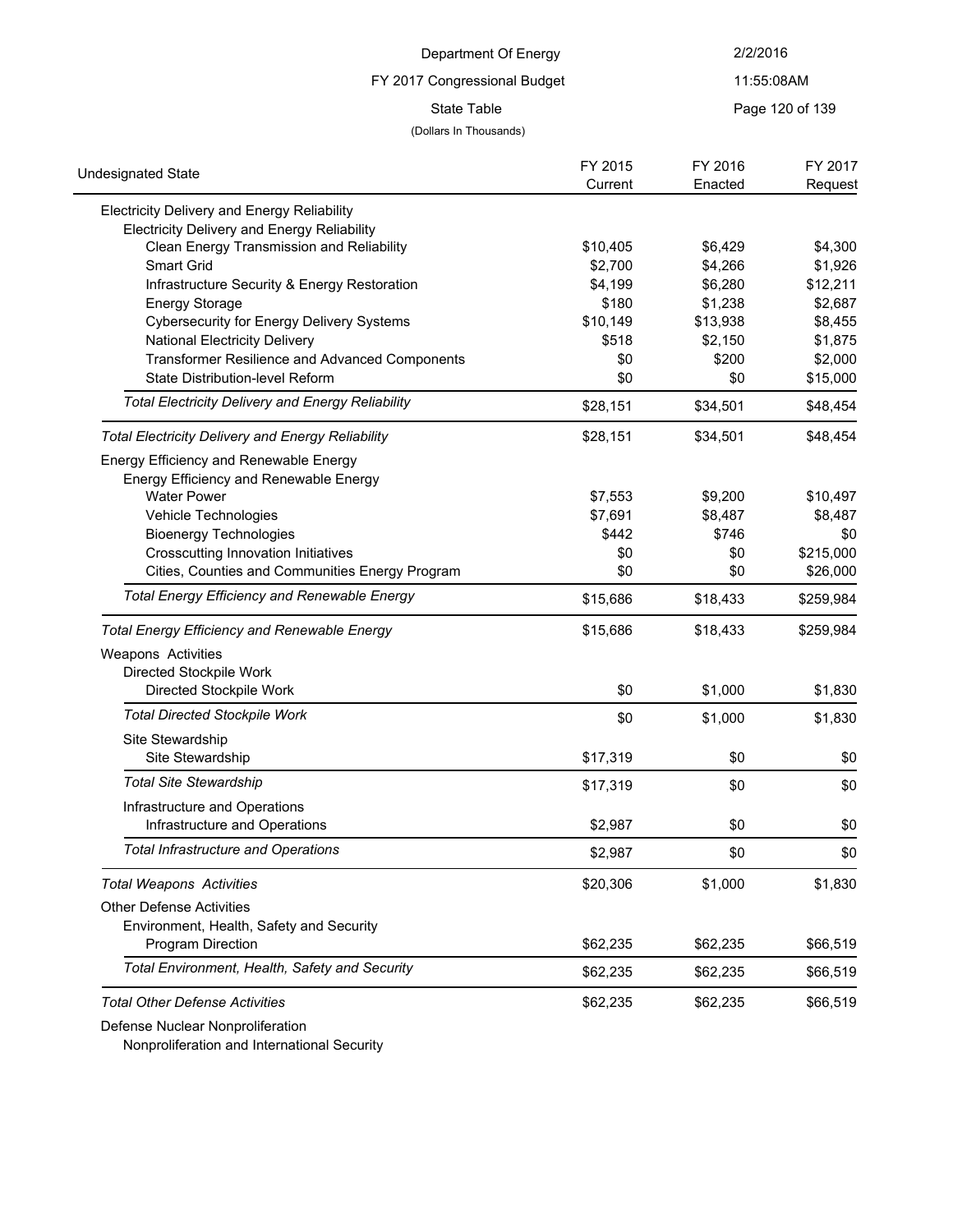# FY 2017 Congressional Budget

11:55:08AM

State Table **Page 121 of 139** 

| <b>Undesignated State</b>                                                                     | FY 2015<br>Current | FY 2016<br>Enacted | FY 2017<br>Request |
|-----------------------------------------------------------------------------------------------|--------------------|--------------------|--------------------|
| Nonproliferation and International Security                                                   | \$825              | \$0                | \$0                |
| <b>Total Nonproliferation and International Security</b>                                      | \$825              | \$0                | \$0                |
| <b>Fissile Materials Disposition</b><br><b>Fissile Materials Disposition</b>                  | \$60               | \$0                | \$0                |
| <b>Total Fissile Materials Disposition</b>                                                    | \$60               | \$0                | \$0                |
| Material Management and Minimization<br>Material Management and Minimization                  | \$0                | \$3,890            | \$4,000            |
| <b>Total Material Management and Minimization</b>                                             | \$0                | \$3,890            | \$4,000            |
| <b>Total Defense Nuclear Nonproliferation</b>                                                 | \$885              | \$3,890            | \$4,000            |
| <b>Federal Salaries and Expenses</b><br><b>Federal Salaries and Expenses</b>                  |                    |                    |                    |
| <b>Federal Salaries and Expenses</b>                                                          | \$22,793           | \$25,285           | \$26,022           |
| <b>Total Federal Salaries and Expenses</b>                                                    | \$22,793           | \$25,285           | \$26,022           |
| <b>Total Federal Salaries and Expenses</b>                                                    | \$22,793           | \$25,285           | \$26,022           |
| Office of the Administrator<br>Office of the Administrator<br>Office of the Administrator     | \$0                | \$0                | \$0                |
| <b>Total Office of the Administrator</b>                                                      | \$0                | \$0                | \$0                |
| <b>Total Office of the Administrator</b>                                                      | \$0                | \$0                | \$0                |
| Departmental Administration<br>Management                                                     |                    |                    |                    |
| Program Direction                                                                             | \$27,563           | \$28,860           | \$25,881           |
| <b>Total Management</b>                                                                       | \$27,563           | \$28,860           | \$25,881           |
| Chief Information Officer<br>Digital Service Team - CIO                                       | \$0                | \$0                | \$4,000            |
| <b>Total Chief Information Officer</b>                                                        | \$0                | \$0                | \$4,000            |
| <b>Total Departmental Administration</b>                                                      | \$27,563           | \$28,860           | \$29,881           |
| Western Area Power Admin. Const., Rehab., O&M<br>Systems Operation and Maintenance            |                    |                    |                    |
| Systems Operation and Maintenance                                                             | \$155,661          | \$181,598          | \$201,637          |
| <b>Total Systems Operation and Maintenance</b>                                                | \$155,661          | \$181,598          | \$201,637          |
| Total Western Area Power Admin. Const., Rehab., O&M                                           | \$155,661          | \$181,598          | \$201,637          |
| Colorado River Basins Power Marketing Fund<br>Equipment, Contracts and Other Related Expenses |                    |                    |                    |
| Colorado River Storage Project                                                                | \$0                | \$0                | \$0                |
| <b>Total Equipment, Contracts and Other Related Expenses</b>                                  | \$0                | \$0                | \$0                |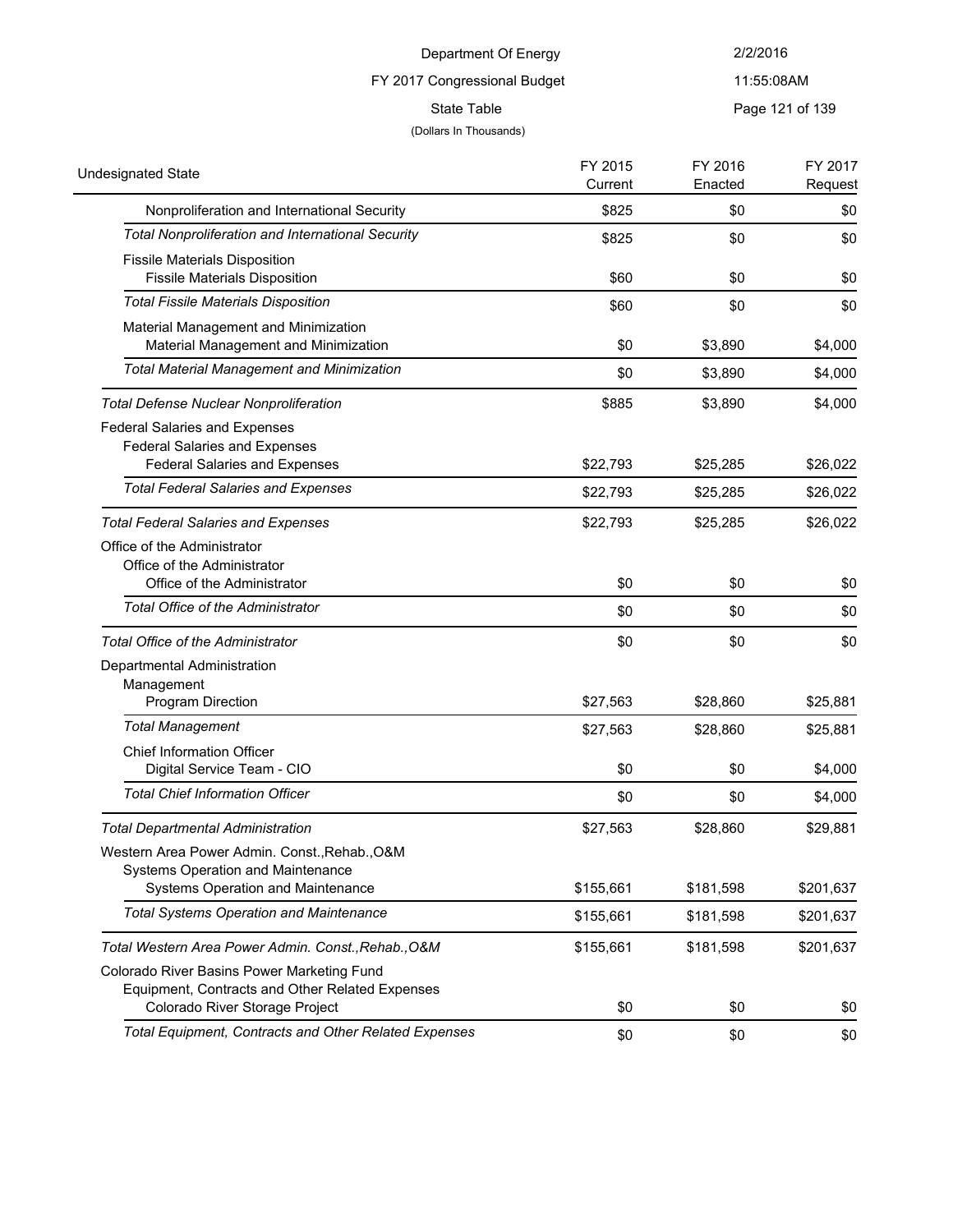### 11:55:08AM

State Table **Page 122 of 139** 

### (Dollars In Thousands)

FY 2017 Congressional Budget

| <b>Undesignated State</b>                              | FY 2015   | FY 2016   | FY 2017   |
|--------------------------------------------------------|-----------|-----------|-----------|
|                                                        | Current   | Enacted   | Request   |
| Total Colorado River Basins Power Marketing Fund       | \$0       | \$0       | \$0       |
| Fossil Energy Research and Development                 |           |           |           |
| CCS and Power Systems                                  |           |           |           |
| Carbon Capture                                         | \$31,246  | \$35,000  | \$0       |
| Carbon Storage                                         | \$32,424  | \$19,976  | \$0       |
| <b>Advanced Energy Systems</b>                         | \$54,337  | \$1,550   | \$0       |
| <b>Cross Cutting Reasearch</b>                         | \$18,200  | \$16,547  | \$0       |
| <b>Total CCS and Power Systems</b>                     | \$136,207 | \$73,073  | \$0       |
| Natural Gas Technologies                               |           |           |           |
| Natural Gas Technologies                               | \$1,900   | \$0       | \$0       |
| <b>Total Natural Gas Technologies</b>                  | \$1,900   | \$0       | \$0       |
| Program Direction                                      |           |           |           |
| <b>Headquarters Program Direction</b>                  | \$13,688  | \$11,763  | \$14,636  |
| <b>Total Program Direction</b>                         | \$13,688  | \$11,763  | \$14,636  |
| Plant & Capital Equipment                              |           |           |           |
| Plant & Capital Equipment                              | \$15,782  | \$15,782  | \$0       |
| <b>Total Plant &amp; Capital Equipment</b>             | \$15,782  | \$15,782  | \$0       |
| <b>Special Recruitment Programs</b>                    |           |           |           |
| <b>Special Recruitment Programs</b>                    | \$700     | \$700     | \$0       |
| <b>Total Special Recruitment Programs</b>              | \$700     | \$700     | \$0       |
| Unconventional Fossil Energy Technologies              |           |           |           |
| Unconventional Fossil Energy Technologies              | \$1,000   | \$0       | \$0       |
| <b>Total Unconventional Fossil Energy Technologies</b> | \$1,000   | \$0       | \$0       |
| <b>Total Fossil Energy Research and Development</b>    | \$169,277 | \$101,318 | \$14,636  |
| <b>Total Undesignated State</b>                        | \$502,557 | \$457,120 | \$652,963 |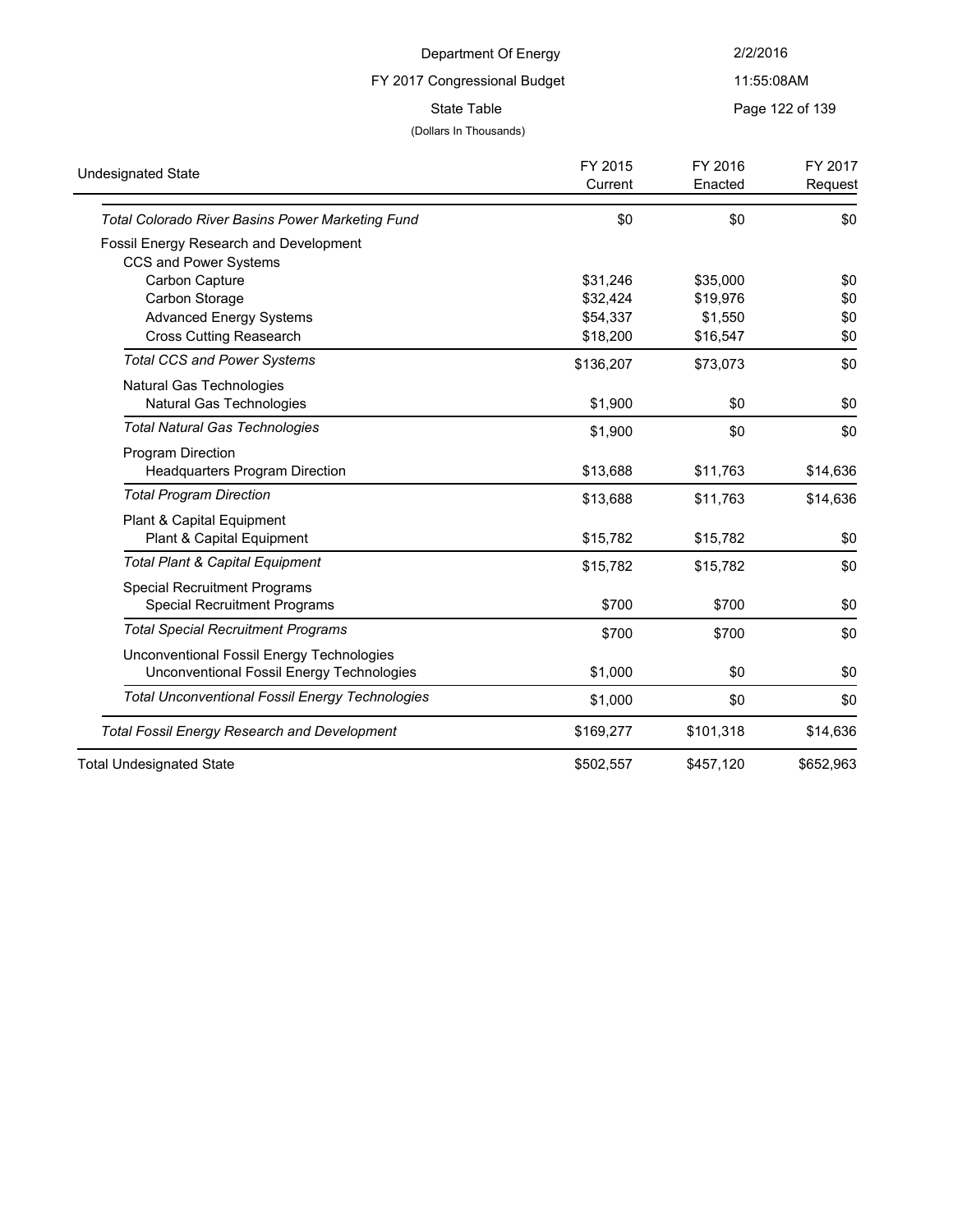| Department Of Energy<br>FY 2017 Congressional Budget<br><b>State Table</b>                                       |                    | 2/2/2016<br>11:55:08AM |                    |
|------------------------------------------------------------------------------------------------------------------|--------------------|------------------------|--------------------|
|                                                                                                                  |                    |                        |                    |
|                                                                                                                  |                    | (Dollars In Thousands) |                    |
| Utah                                                                                                             | FY 2015<br>Current | FY 2016<br>Enacted     | FY 2017<br>Request |
| Non-Defense Environmental Cleanup                                                                                |                    |                        |                    |
| <b>Small Sites</b><br><b>Small Sites</b>                                                                         | \$37,867           | \$38,644               | \$34,784           |
| <b>Total Small Sites</b>                                                                                         | \$37,867           | \$38,644               | \$34,784           |
| <b>Total Non-Defense Environmental Cleanup</b>                                                                   | \$37,867           | \$38,644               | \$34,784           |
| Energy Efficiency and Renewable Energy<br>Energy Efficiency and Renewable Energy                                 |                    |                        |                    |
| <b>Weatherization Assistance</b><br>State Energy Program                                                         | \$1,758<br>\$399   | \$1,960<br>\$399       | \$2,162<br>\$460   |
| <b>Total Energy Efficiency and Renewable Energy</b>                                                              | \$2,157            | \$2,359                | \$2,622            |
| <b>Total Energy Efficiency and Renewable Energy</b>                                                              | \$2,157            | \$2,359                | \$2,622            |
| Science                                                                                                          |                    |                        |                    |
| Advanced Scientific Computing Research<br>Advanced Scientific Computing Research                                 | \$1,374            | \$450                  | \$0                |
| <b>Total Advanced Scientific Computing Research</b>                                                              | \$1,374            | \$450                  | \$0                |
| <b>Basic Energy Sciences</b><br><b>Basic Energy Sciences</b>                                                     | \$2,261            | \$834                  | \$834              |
| <b>Total Basic Energy Sciences</b>                                                                               | \$2,261            | \$834                  | \$834              |
| <b>Biological and Environmental Research</b><br><b>Biological and Environmental Research</b>                     | \$1,050            | \$72                   | \$0                |
| <b>Total Biological and Environmental Research</b>                                                               | \$1,050            | \$72                   | \$0                |
| <b>Fusion Energy Sciences</b><br><b>Fusion Energy Sciences</b>                                                   | \$463              | \$0                    | \$0                |
| <b>Total Fusion Energy Sciences</b>                                                                              | \$463              | \$0                    | \$0                |
| <b>High Energy Physics</b><br><b>High Energy Physics</b>                                                         | \$657              | \$777                  | \$500              |
| <b>Total High Energy Physics</b>                                                                                 | \$657              | \$777                  | \$500              |
| Small Business Innovation/Technology Transfer Research<br>Small Business Innovation/Technology Transfer Research | \$1,760            | \$0                    | \$0                |
| Total Small Business Innovation/Technology Transfer Research                                                     | \$1,760            | \$0                    | \$0                |
| <b>Total Science</b>                                                                                             | \$7,565            | \$2,133                | \$1,334            |
| Falcon & Amistad - Operating & Maintenance Fund<br>Falcon & Amistad Operating and Maintenance Fund               |                    |                        |                    |
| Falcon & Amistad - Operating and Maintenance                                                                     | \$5                | \$5                    | \$5                |
| Total Falcon & Amistad Operating and Maintenance Fund                                                            | \$5                | \$5                    | \$5                |
| Total Falcon & Amistad - Operating & Maintenance Fund                                                            | \$5                | \$5                    | \$5                |
| Western Area Rower Admin Copet Behab ORM                                                                         |                    |                        |                    |

Western Area Power Admin. Const.,Rehab.,O&M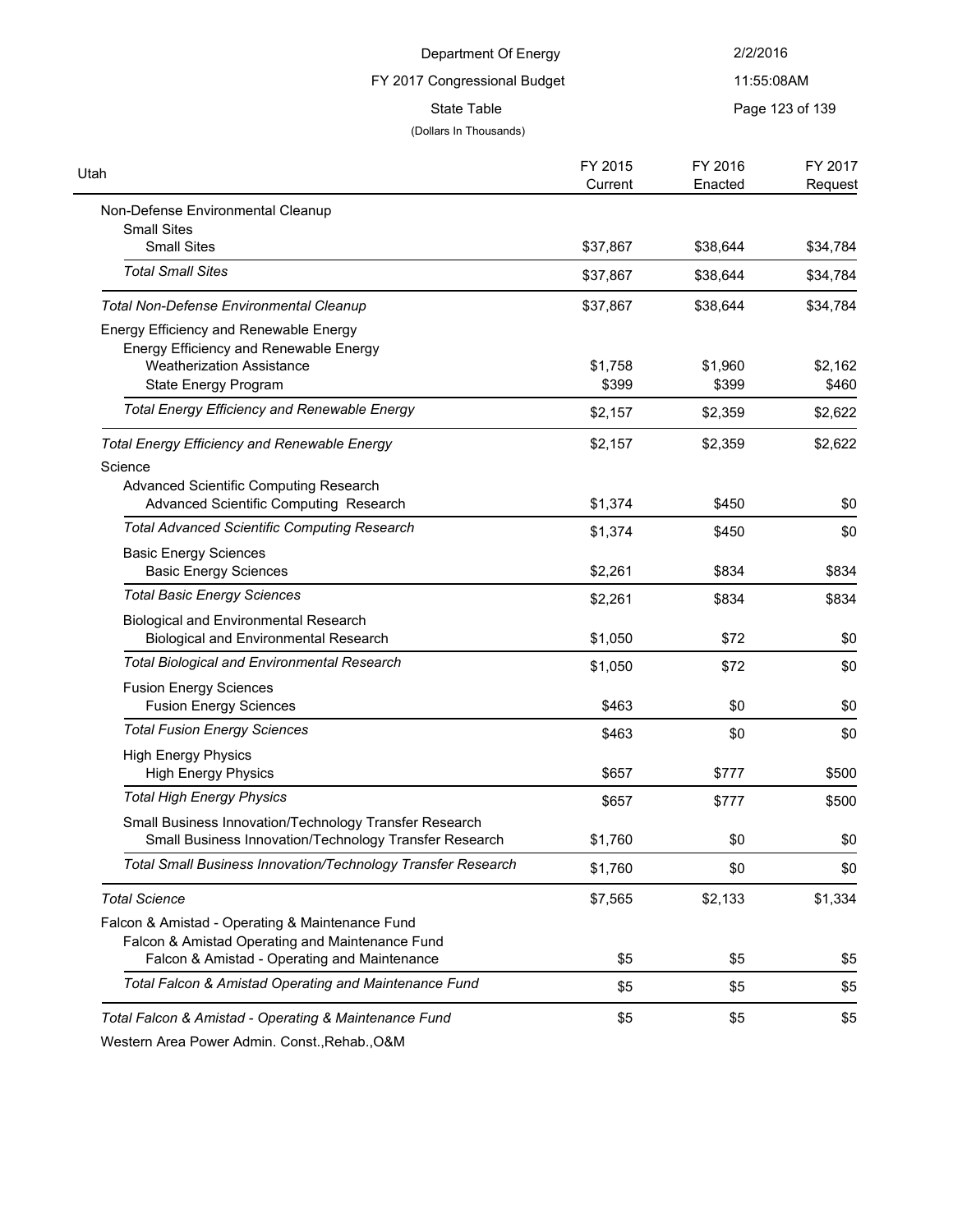# FY 2017 Congressional Budget

11:55:08AM

State Table **Page 124 of 139** 

| Utah                                                         | FY 2015  | FY 2016  | FY 2017  |
|--------------------------------------------------------------|----------|----------|----------|
|                                                              | Current  | Enacted  | Request  |
| <b>Systems Operation and Maintenance</b>                     |          |          |          |
| Systems Operation and Maintenance                            | \$2      | \$1      | \$1      |
| <b>Total Systems Operation and Maintenance</b>               | \$2      | \$1      | \$1      |
| Program Direction                                            |          |          |          |
| <b>Program Direction</b>                                     | \$60     | \$71     | \$63     |
| <b>Total Program Direction</b>                               | \$60     | \$71     | \$63     |
| Total Western Area Power Admin. Const., Rehab., O&M          | \$62     | \$72     | \$64     |
| Colorado River Basins Power Marketing Fund                   |          |          |          |
| Equipment, Contracts and Other Related Expenses              |          |          |          |
| Colorado River Storage Project                               | \$19,617 | \$22,857 | \$23,956 |
| <b>Total Equipment, Contracts and Other Related Expenses</b> | \$19,617 | \$22,857 | \$23,956 |
| Program Direction                                            |          |          |          |
| Program Direction                                            | \$4,714  | \$4,758  | \$4,796  |
| <b>Total Program Direction</b>                               | \$4,714  | \$4,758  | \$4,796  |
| <b>Total Colorado River Basins Power Marketing Fund</b>      | \$24,331 | \$27,615 | \$28,752 |
| Fossil Energy Research and Development                       |          |          |          |
| Unconventional Fossil Energy Technologies                    |          |          |          |
| Unconventional Fossil Energy Technologies                    | \$65     | \$0      | \$0      |
| <b>Total Unconventional Fossil Energy Technologies</b>       | \$65     | \$0      | \$0      |
| <b>Total Fossil Energy Research and Development</b>          | \$65     | \$0      | \$0      |
| <b>Total Utah</b>                                            | \$72,052 | \$70,828 | \$67,561 |
|                                                              |          |          |          |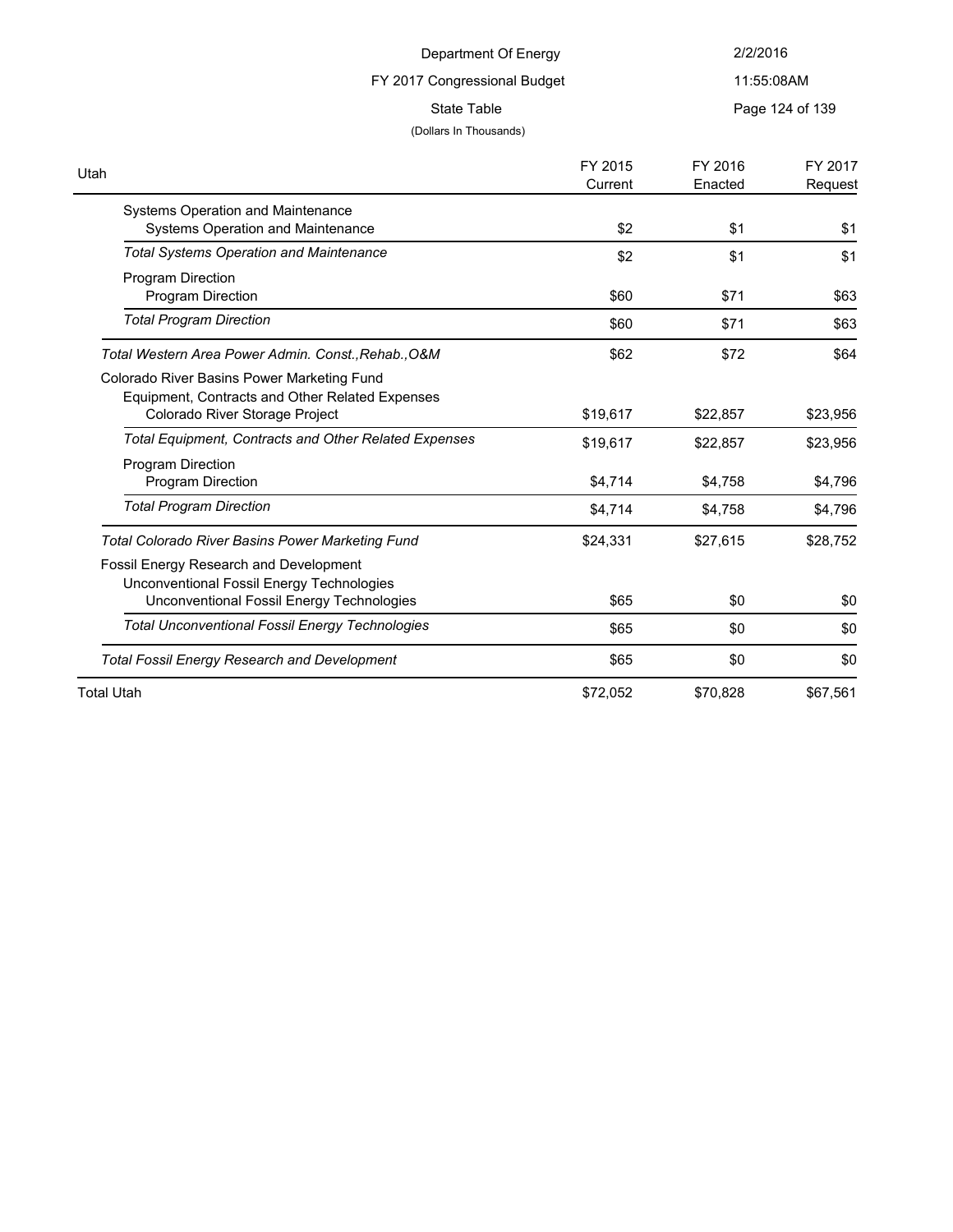| Department Of Energy                                |         | 2/2/2016   |                 |
|-----------------------------------------------------|---------|------------|-----------------|
| FY 2017 Congressional Budget                        |         | 11:55:08AM |                 |
| <b>State Table</b>                                  |         |            | Page 125 of 139 |
| (Dollars In Thousands)                              |         |            |                 |
|                                                     | FY 2015 | FY 2016    | FY 2017         |
| Vermont                                             | Current | Enacted    | Request         |
| Energy Efficiency and Renewable Energy              |         |            |                 |
| Energy Efficiency and Renewable Energy              |         |            |                 |
| <b>Weatherization Assistance</b>                    | \$1,083 | \$1,208    | \$1,264         |
| State Energy Program                                | \$268   | \$268      | \$312           |
| <b>Total Energy Efficiency and Renewable Energy</b> | \$1,351 | \$1,476    | \$1,576         |
| <b>Total Energy Efficiency and Renewable Energy</b> | \$1,351 | \$1,476    | \$1,576         |
| Science                                             |         |            |                 |
| <b>Biological and Environmental Research</b>        |         |            |                 |
| Biological and Environmental Research               | \$155   | \$0        | \$0             |
| <b>Total Biological and Environmental Research</b>  | \$155   | \$0        | \$0             |
| <b>Fusion Energy Sciences</b>                       |         |            |                 |
| <b>Fusion Energy Sciences</b>                       | \$145   | \$0        | \$0             |
| <b>Total Fusion Energy Sciences</b>                 | \$145   | \$0        | \$0             |
| <b>Total Science</b>                                | \$300   | \$0        | \$0             |
| <b>Total Vermont</b>                                | \$1,651 | \$1,476    | \$1,576         |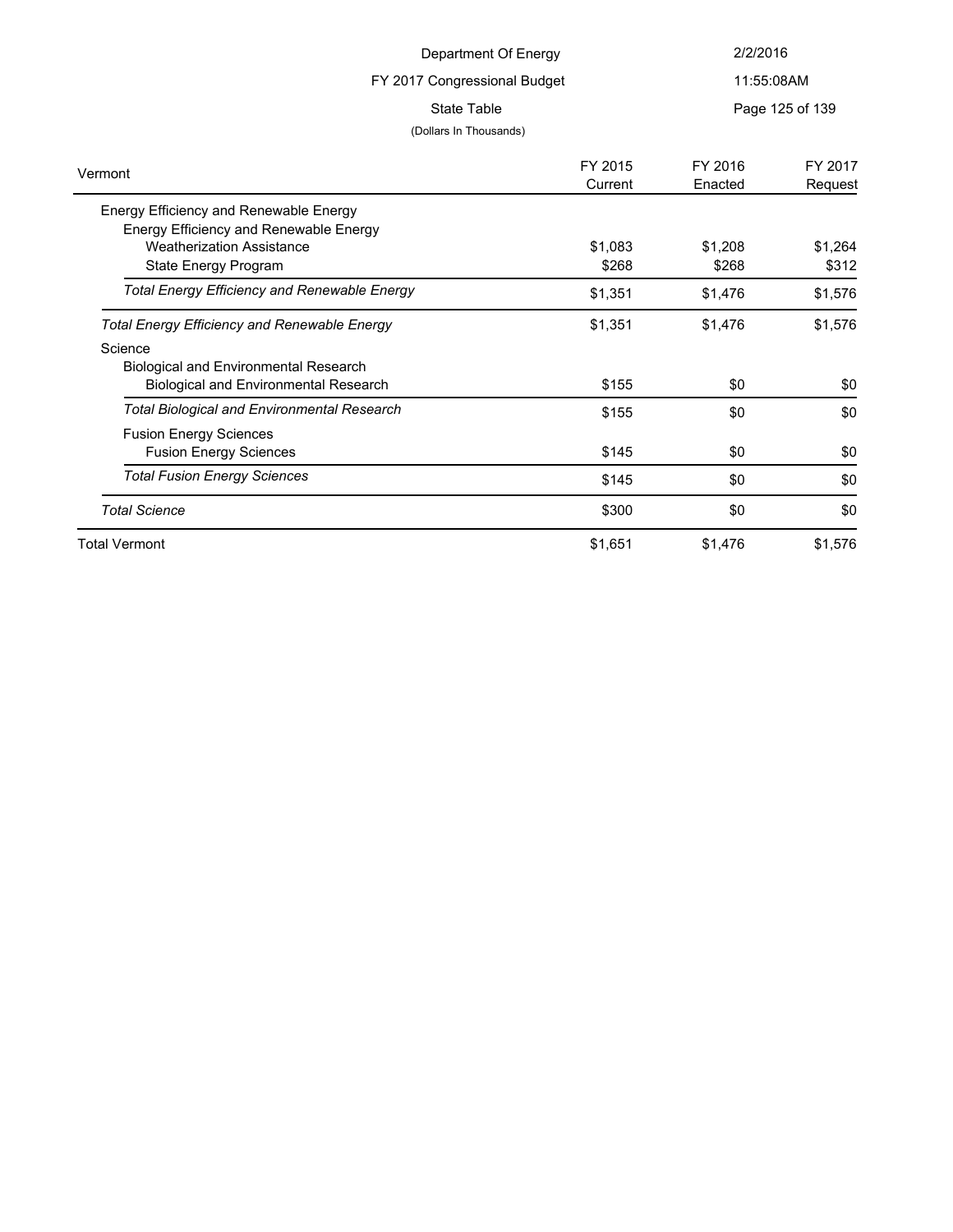| Department Of Energy                                |         | 2/2/2016   |                 |
|-----------------------------------------------------|---------|------------|-----------------|
| FY 2017 Congressional Budget                        |         | 11:55:08AM |                 |
| State Table                                         |         |            | Page 126 of 139 |
| (Dollars In Thousands)                              |         |            |                 |
| Virgin Islands                                      | FY 2015 | FY 2016    | FY 2017         |
|                                                     | Current | Enacted    | Request         |
| Energy Efficiency and Renewable Energy              |         |            |                 |
| Energy Efficiency and Renewable Energy              |         |            |                 |
| <b>Weatherization Assistance</b>                    | \$166   | \$184      | \$191           |
| State Energy Program                                | \$217   | \$217      | \$256           |
| <b>Total Energy Efficiency and Renewable Energy</b> | \$383   | \$401      | \$447           |
| <b>Total Energy Efficiency and Renewable Energy</b> | \$383   | \$401      | \$447           |
| <b>Total Virgin Islands</b>                         | \$383   | \$401      | \$447           |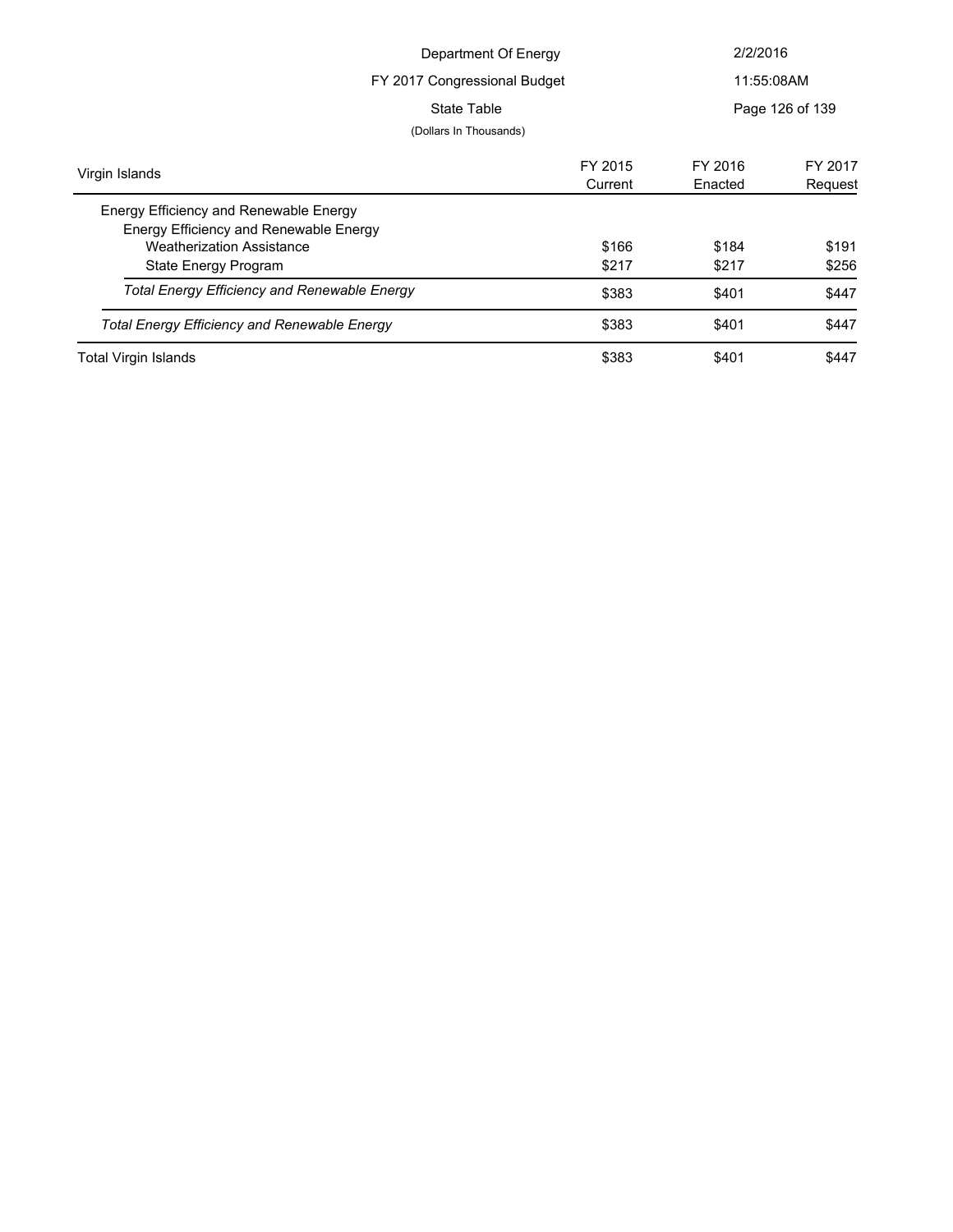| Department Of Energy                                                                                                                         |                    | 2/2/2016           |                    |
|----------------------------------------------------------------------------------------------------------------------------------------------|--------------------|--------------------|--------------------|
| FY 2017 Congressional Budget                                                                                                                 |                    |                    | 11:55:08AM         |
| State Table<br>(Dollars In Thousands)                                                                                                        |                    |                    | Page 127 of 139    |
| Virginia                                                                                                                                     | FY 2015<br>Current | FY 2016<br>Enacted | FY 2017<br>Request |
| Energy Efficiency and Renewable Energy<br>Energy Efficiency and Renewable Energy<br><b>Weatherization Assistance</b><br>State Energy Program | \$3,386<br>\$876   | \$3,775<br>\$876   | \$4,000<br>\$1,009 |
| <b>Total Energy Efficiency and Renewable Energy</b>                                                                                          | \$4,262            | \$4,651            | \$5,009            |
| <b>Total Energy Efficiency and Renewable Energy</b><br>Science<br>Advanced Scientific Computing Research                                     | \$4,262            | \$4,651            | \$5,009            |
| Advanced Scientific Computing Research                                                                                                       | \$4,608            | \$1,074            | \$1,080            |
| <b>Total Advanced Scientific Computing Research</b><br><b>Basic Energy Sciences</b>                                                          | \$4,608            | \$1,074            | \$1,080            |
| <b>Basic Energy Sciences</b>                                                                                                                 | \$4,933            | \$2,264            | \$2,230            |
| <b>Total Basic Energy Sciences</b><br><b>Biological and Environmental Research</b>                                                           | \$4,933            | \$2,264            | \$2,230            |
| <b>Biological and Environmental Research</b>                                                                                                 | \$1,973            | \$2,343            | \$843              |
| <b>Total Biological and Environmental Research</b>                                                                                           | \$1,973            | \$2,343            | \$843              |
| <b>Fusion Energy Sciences</b><br><b>Fusion Energy Sciences</b>                                                                               | \$577              | \$0                | \$0                |
| <b>Total Fusion Energy Sciences</b>                                                                                                          | \$577              | \$0                | \$0                |
| <b>High Energy Physics</b><br><b>High Energy Physics</b>                                                                                     | \$3,744            | \$2,275            | \$2,235            |
| <b>Total High Energy Physics</b>                                                                                                             | \$3,744            | \$2,275            | \$2,235            |
| <b>Nuclear Physics</b><br><b>Nuclear Physics</b>                                                                                             | \$132,075          | \$117,590          | \$114,365          |
| <b>Total Nuclear Physics</b>                                                                                                                 | \$132,075          | \$117,590          | \$114,365          |
| Workforce Development for Teachers and Scientists<br>Workforce Development for Teachers and Scientists                                       | \$280              | \$0                | \$0                |
| <b>Total Workforce Development for Teachers and Scientists</b>                                                                               | \$280              | \$0                | \$0                |
| Science Laboratories Infrastructure<br>Science Laboratories Infrastructure                                                                   | \$0                | \$0                | \$8,000            |
| <b>Total Science Laboratories Infrastructure</b>                                                                                             | \$0                | \$0                | \$8,000            |
| Safeguards and Security<br>Safeguards and Security                                                                                           | \$1,853            | \$2,563            | \$2,709            |
| <b>Total Safeguards and Security</b>                                                                                                         | \$1,853            | \$2,563            | \$2,709            |
| Program Direction<br>Program Direction                                                                                                       | \$1,856            | \$1,813            | \$2,050            |
| <b>Total Program Direction</b>                                                                                                               | \$1,856            | \$1,813            | \$2,050            |
| Small Business Innovation/Technology Transfer Research<br>Small Business Innovation/Technology Transfer Research                             | \$3,813            | \$0                | \$0                |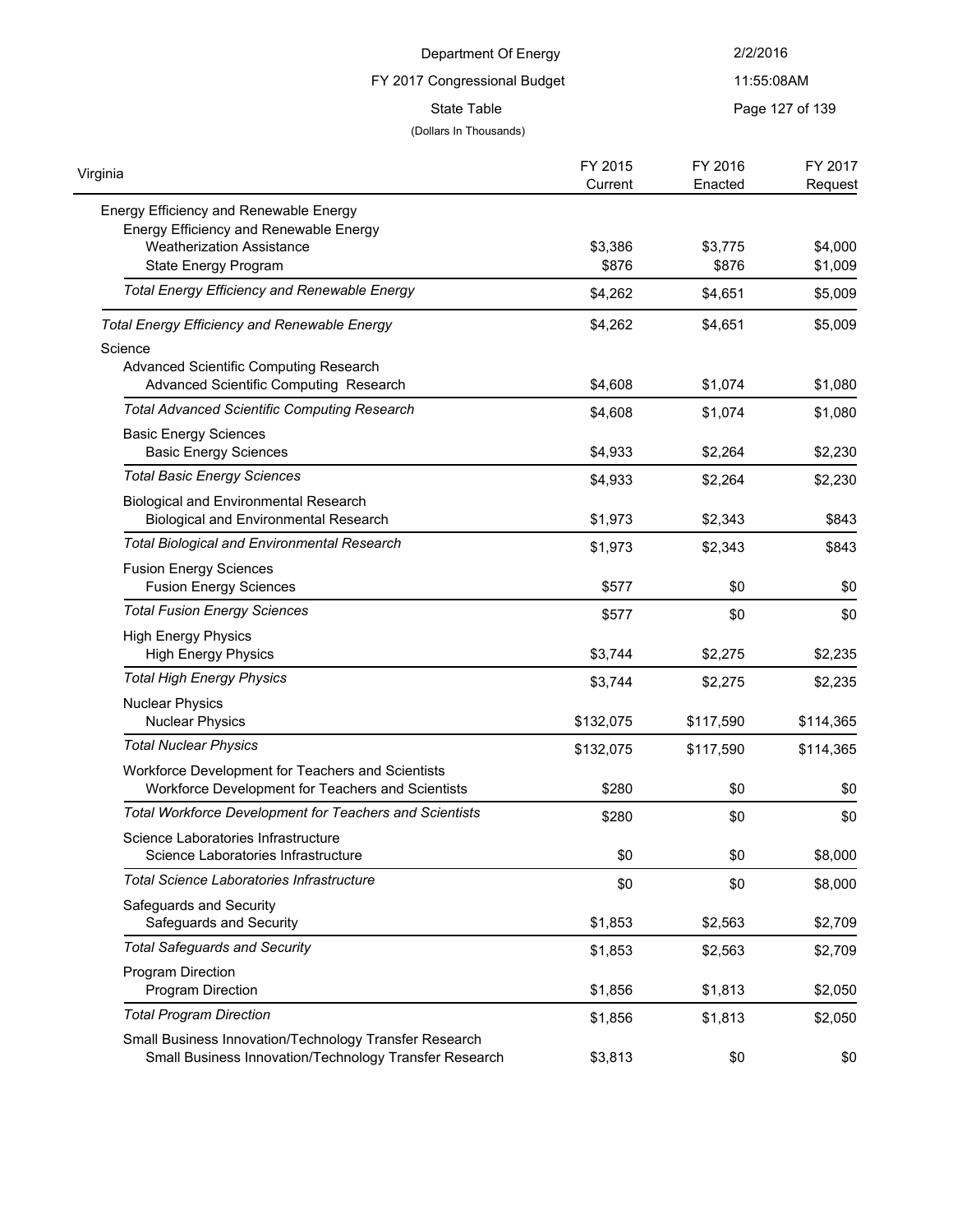| Department Of Energy                                                                                                |                    | 2/2/2016           |                    |
|---------------------------------------------------------------------------------------------------------------------|--------------------|--------------------|--------------------|
| FY 2017 Congressional Budget                                                                                        |                    |                    | 11:55:08AM         |
| <b>State Table</b><br>(Dollars In Thousands)                                                                        |                    |                    | Page 128 of 139    |
| Virginia                                                                                                            | FY 2015<br>Current | FY 2016<br>Enacted | FY 2017<br>Request |
| Total Small Business Innovation/Technology Transfer Research                                                        | \$3,813            | \$0                | \$0                |
| <b>Total Science</b>                                                                                                | \$155,712          | \$129,922          | \$133,512          |
| Fossil Energy Research and Development<br>CCS and Power Systems<br>Carbon Storage<br><b>Cross Cutting Reasearch</b> | \$1,160<br>\$325   | \$256<br>\$187     | \$0<br>\$0         |
| <b>Total CCS and Power Systems</b>                                                                                  | \$1,485            | \$443              | \$0                |
| Natural Gas Technologies<br>Natural Gas Technologies                                                                | \$300              | \$450              | \$0                |
| <b>Total Natural Gas Technologies</b>                                                                               | \$300              | \$450              | \$0                |
| Fuel Supply Impact Mitigation<br>Fuel Supply Impact Mitigation                                                      | \$0                | \$0                | \$550              |
| <b>Total Fuel Supply Impact Mitigation</b>                                                                          | \$0                | \$0                | \$550              |
| <b>Total Fossil Energy Research and Development</b><br><b>Energy Information Administration</b>                     | \$1,785            | \$893              | \$550              |
| Energy Information Administration<br>National Energy Information System                                             | \$27,557           | \$33,184           | \$35,070           |
| <b>Total Energy Information Administration</b>                                                                      | \$27,557           | \$33,184           | \$35,070           |
| <b>Total Energy Information Administration</b>                                                                      | \$27,557           | \$33,184           | \$35,070           |
| <b>Total Virginia</b>                                                                                               | \$189,316          | \$168,650          | \$174,141          |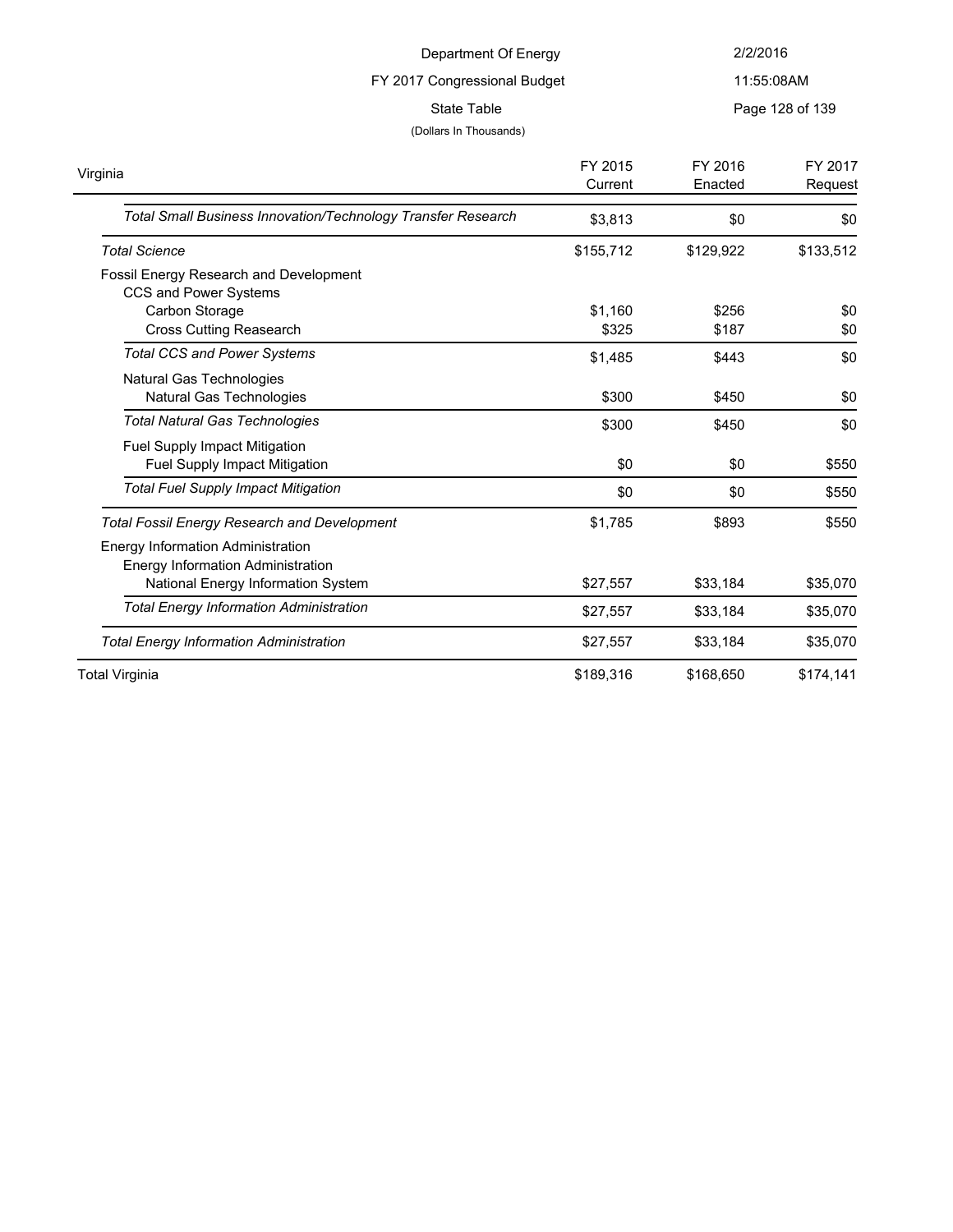| Department Of Energy                                                                              |                    | 2/2/2016            |                     |
|---------------------------------------------------------------------------------------------------|--------------------|---------------------|---------------------|
| FY 2017 Congressional Budget                                                                      |                    | 11:55:08AM          |                     |
| <b>State Table</b><br>(Dollars In Thousands)                                                      |                    |                     | Page 129 of 139     |
| Washington                                                                                        | FY 2015<br>Current | FY 2016<br>Enacted  | FY 2017<br>Request  |
| Non-Defense Environmental Cleanup                                                                 |                    |                     |                     |
| <b>Fast Flux Test Reactor Facility</b><br><b>Fast Flux Test Reactor Facility</b>                  | \$2,562            | \$2,562             | \$2,240             |
| <b>Total Fast Flux Test Reactor Facility</b>                                                      | \$2,562            | \$2,562             | \$2,240             |
| <b>Total Non-Defense Environmental Cleanup</b>                                                    | \$2,562            | \$2,562             | \$2,240             |
| Electricity Delivery and Energy Reliability<br><b>Electricity Delivery and Energy Reliability</b> |                    |                     |                     |
| Clean Energy Transmission and Reliability<br><b>Smart Grid</b>                                    | \$6,870<br>\$2,769 | \$3,050<br>\$11,671 | \$1,000             |
| Infrastructure Security & Energy Restoration                                                      | \$944              | \$1,620             | \$11,671<br>\$3,150 |
| <b>Energy Storage</b>                                                                             | \$4,477            | \$7,619             | \$16,539            |
| <b>Cybersecurity for Energy Delivery Systems</b>                                                  | \$1,042            | \$1,178             | \$1,350             |
| <b>National Electricity Delivery</b>                                                              | \$170              | \$100               | \$100               |
| Transformer Resilience and Advanced Components                                                    | \$0                | \$800               | \$1,000             |
| <b>Total Electricity Delivery and Energy Reliability</b>                                          | \$16,272           | \$26,038            | \$34,810            |
| <b>Total Electricity Delivery and Energy Reliability</b>                                          | \$16,272           | \$26,038            | \$34,810            |
| Nuclear Energy                                                                                    |                    |                     |                     |
| Fuel Cycle R & D                                                                                  |                    |                     |                     |
| Fuel Cycle R & D                                                                                  | \$10,500           | \$10,900            | \$12,000            |
| Total Fuel Cycle R & D                                                                            | \$10,500           | \$10,900            | \$12,000            |
| Nuclear Energy Enabling Technologies<br>Nuclear Energy Enabling Technologies                      | \$0                | \$0                 | \$20                |
| <b>Total Nuclear Energy Enabling Technologies</b>                                                 | \$0                | \$0                 | \$20                |
| Reactors Concepts RD&D                                                                            |                    |                     |                     |
| Reactors Concepts RD&D                                                                            | \$1,425            | \$1,775             | \$900               |
| <b>Total Reactors Concepts RD&amp;D</b>                                                           | \$1,425            | \$1,775             | \$900               |
| International Nuclear Energy Cooperation                                                          |                    |                     |                     |
| International Nuclear Energy Cooperation                                                          | \$262              | \$100               | \$50                |
| <b>Total International Nuclear Energy Cooperation</b>                                             | \$262              | \$100               | \$50                |
| <b>Total Nuclear Energy</b>                                                                       | \$12,187           | \$12,775            | \$12,970            |
| Energy Efficiency and Renewable Energy                                                            |                    |                     |                     |
| Energy Efficiency and Renewable Energy                                                            |                    |                     |                     |
| Wind Energy                                                                                       | \$4,086            | \$1,654             | \$7,843             |
| Geothermal Technologies                                                                           | \$2,349            | \$1,228             | \$2,414             |
| Hydrogen & Fuel Cell Technologies                                                                 | \$3,530            | \$3,800             | \$6,100             |
| <b>Water Power</b>                                                                                | \$4,895            | \$3,300             | \$7,306             |
| Solar Energy                                                                                      | \$0                | \$0                 | \$1,399             |
| Vehicle Technologies                                                                              | \$8,044            | \$9,150             | \$9,150             |
| <b>Building Technologies</b>                                                                      | \$26,709           | \$23,000            | \$22,137            |
| Federal Energy Management Program                                                                 | \$1,455            | \$1,582             | \$2,519             |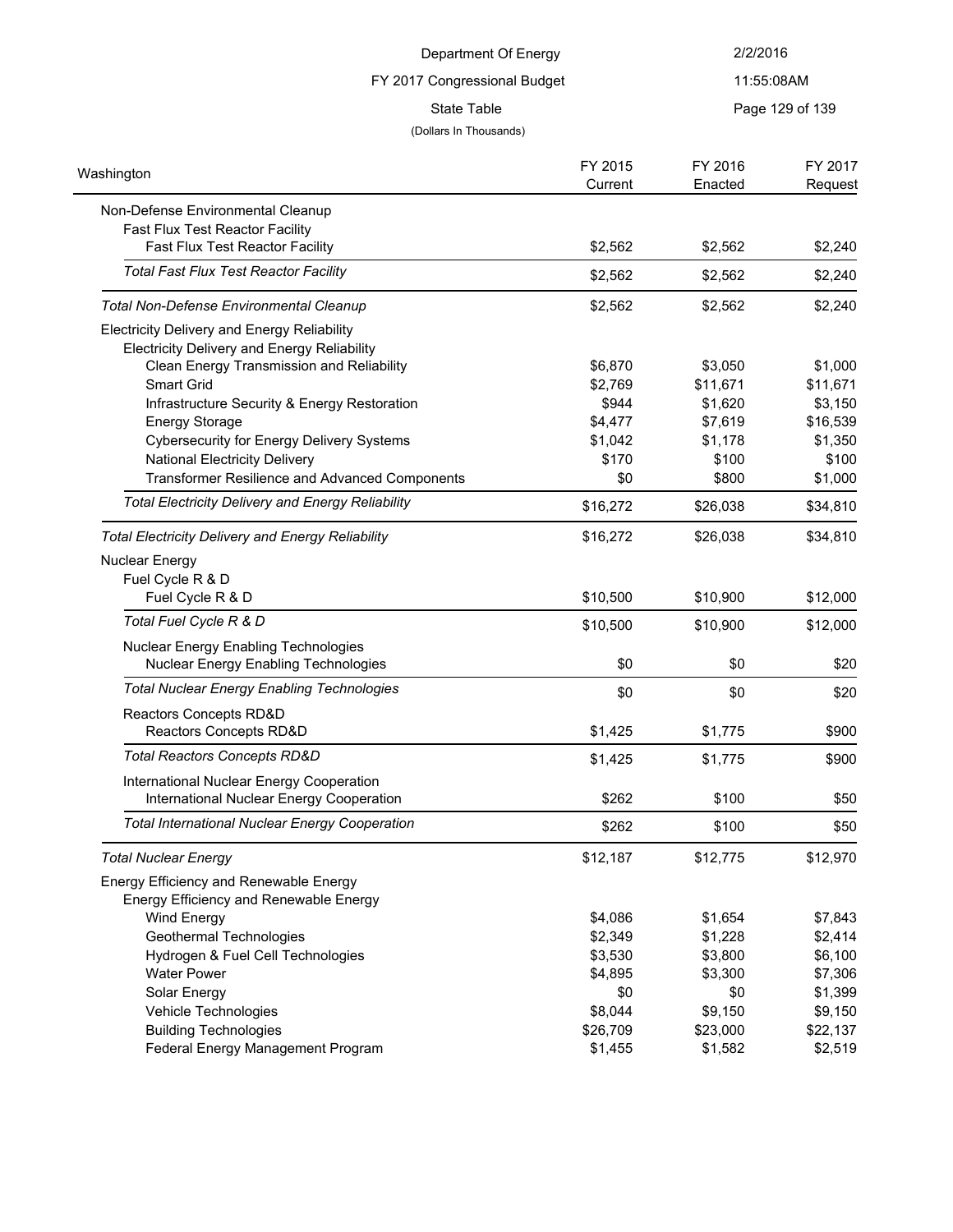### 11:55:08AM

FY 2017 Congressional Budget

### (Dollars In Thousands)

State Table **Page 130 of 139** 

| Washington                                                                                                       | FY 2015<br>Current | FY 2016<br>Enacted | FY 2017<br>Request |
|------------------------------------------------------------------------------------------------------------------|--------------------|--------------------|--------------------|
| <b>Weatherization Assistance</b>                                                                                 | \$3,841            | \$4,283            | \$4,537            |
| State Energy Program                                                                                             | \$845              | \$885              | \$993              |
| <b>Advanced Manufacturing</b>                                                                                    | \$250              | \$450              | \$500              |
| <b>Strategic Programs</b>                                                                                        | \$545              | \$150              | \$230              |
| <b>Bioenergy Technologies</b>                                                                                    | \$18,770           | \$19,396           | \$17,825           |
| <b>Total Energy Efficiency and Renewable Energy</b>                                                              | \$75,319           | \$68,878           | \$82,953           |
| <b>Total Energy Efficiency and Renewable Energy</b>                                                              | \$75,319           | \$68,878           | \$82,953           |
| Science                                                                                                          |                    |                    |                    |
| Advanced Scientific Computing Research                                                                           |                    |                    |                    |
| Advanced Scientific Computing Research                                                                           | \$7,966            | \$7,464            | \$2,893            |
| <b>Total Advanced Scientific Computing Research</b>                                                              | \$7,966            | \$7,464            | \$2,893            |
| <b>Basic Energy Sciences</b>                                                                                     |                    |                    |                    |
| <b>Basic Energy Sciences</b>                                                                                     | \$33,871           | \$25,996           | \$26,043           |
| <b>Total Basic Energy Sciences</b>                                                                               | \$33,871           | \$25,996           | \$26,043           |
| <b>Biological and Environmental Research</b>                                                                     |                    |                    |                    |
| <b>Biological and Environmental Research</b>                                                                     | \$110,723          | \$107,900          | \$104,086          |
| <b>Total Biological and Environmental Research</b>                                                               | \$110,723          | \$107,900          | \$104,086          |
| <b>Fusion Energy Sciences</b><br><b>Fusion Energy Sciences</b>                                                   | \$3,528            | \$2,041            | \$1,658            |
| <b>Total Fusion Energy Sciences</b>                                                                              | \$3,528            | \$2,041            | \$1,658            |
| <b>High Energy Physics</b>                                                                                       |                    |                    |                    |
| <b>High Energy Physics</b>                                                                                       | \$5,756            | \$4,975            | \$4,815            |
| <b>Total High Energy Physics</b>                                                                                 | \$5,756            | \$4,975            | \$4,815            |
| <b>Nuclear Physics</b>                                                                                           |                    |                    |                    |
| <b>Nuclear Physics</b>                                                                                           | \$8,776            | \$665              | \$500              |
| <b>Total Nuclear Physics</b>                                                                                     | \$8,776            | \$665              | \$500              |
| Workforce Development for Teachers and Scientists                                                                |                    |                    |                    |
| Workforce Development for Teachers and Scientists                                                                | \$1,020            | \$0                | \$0                |
| Total Workforce Development for Teachers and Scientists                                                          | \$1,020            | \$0                | \$0                |
| Safeguards and Security<br>Safeguards and Security                                                               | \$11,701           | \$13,126           | \$12,839           |
| <b>Total Safeguards and Security</b>                                                                             | \$11,701           | \$13,126           | \$12,839           |
| Program Direction                                                                                                |                    |                    |                    |
| Program Direction                                                                                                | \$4,863            | \$4,650            | \$5,008            |
| <b>Total Program Direction</b>                                                                                   | \$4,863            | \$4,650            | \$5,008            |
| Small Business Innovation/Technology Transfer Research<br>Small Business Innovation/Technology Transfer Research | \$6,582            | \$0                | \$0                |
| Total Small Business Innovation/Technology Transfer Research                                                     | \$6,582            | \$0                | \$0                |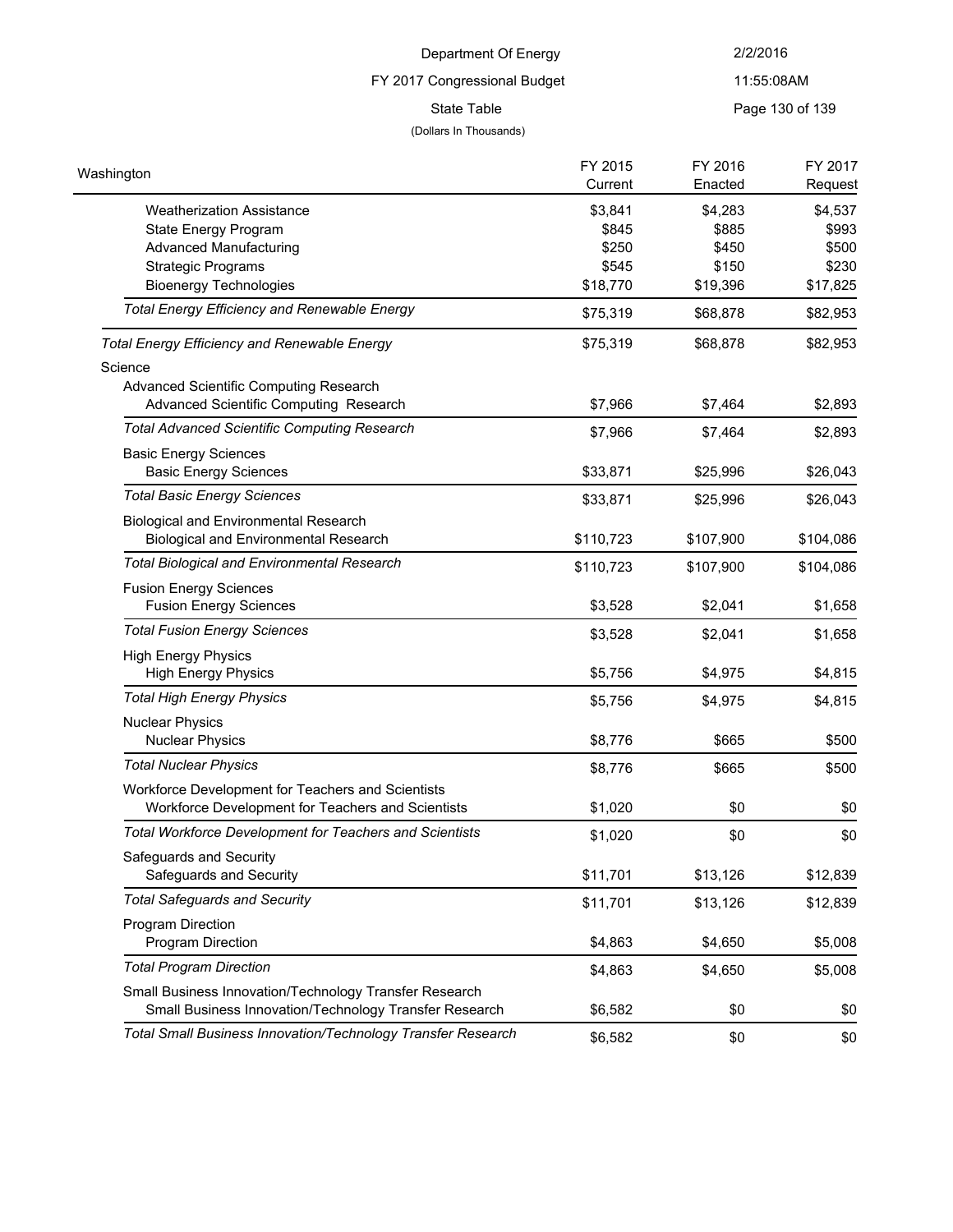| Department Of Energy                                           |           | 2/2/2016  |                 |
|----------------------------------------------------------------|-----------|-----------|-----------------|
| FY 2017 Congressional Budget                                   |           |           | 11:55:08AM      |
| <b>State Table</b>                                             |           |           | Page 131 of 139 |
| (Dollars In Thousands)                                         |           |           |                 |
|                                                                | FY 2015   | FY 2016   | FY 2017         |
| Washington                                                     | Current   | Enacted   | Request         |
| <b>Total Science</b>                                           | \$194,786 | \$166,817 | \$157,842       |
| Weapons Activities                                             |           |           |                 |
| Directed Stockpile Work                                        |           |           |                 |
| Directed Stockpile Work                                        | \$24,712  | \$23,082  | \$23,067        |
| <b>Total Directed Stockpile Work</b>                           | \$24,712  | \$23,082  | \$23,067        |
| Science                                                        |           |           |                 |
| Science Campaign                                               | \$5       | \$20      | \$0             |
| <b>Total Science</b>                                           | \$5       | \$20      | \$0             |
| Site Stewardship                                               |           |           |                 |
| Site Stewardship                                               | \$827     | \$0       | \$0             |
| <b>Total Site Stewardship</b>                                  | \$827     | \$0       | \$0             |
| Counterterrorism and Counterproliferation Programs             |           |           |                 |
| Counterterrorism and Counterproliferation Programs             | \$50      | \$0       | \$0             |
| Total Counterterrorism and Counterproliferation Programs       | \$50      | \$0       | \$0             |
| Engineering                                                    |           |           |                 |
| <b>Engineering Campaign</b>                                    | \$1,345   | \$2,185   | \$0             |
| <b>Total Engineering</b>                                       | \$1,345   | \$2,185   | \$0             |
| Readiness Campaign                                             |           |           |                 |
| Readiness Campaign                                             | \$0       | \$0       | \$0             |
| <b>Total Readiness Campaign</b>                                | \$0       | \$0       | \$0             |
| Infrastructure and Operations                                  |           |           |                 |
| Infrastructure and Operations                                  | \$3,116   | \$2,400   | \$3,000         |
| <b>Total Infrastructure and Operations</b>                     | \$3,116   | \$2,400   | \$3,000         |
| Nuclear Counterterrorism Incident Response                     |           |           |                 |
| Nuclear Counterterrorism Incident Response                     | \$4,455   | \$0       | \$0             |
| <b>Total Nuclear Counterterrorism Incident Response</b>        | \$4,455   | \$0       | \$0             |
| <b>Total Weapons Activities</b>                                | \$34,510  | \$27,687  | \$26,067        |
| <b>Other Defense Activities</b>                                |           |           |                 |
| Environment, Health, Safety and Security                       |           |           |                 |
| Environment, Health, Safety and Security                       | \$2,905   | \$2,905   | \$2,905         |
| <b>Enterprise Assessments</b><br><b>Enterprise Assessments</b> | \$125     | \$125     | \$160           |
|                                                                |           |           |                 |
| <b>Total Enterprise Assessments</b>                            | \$3,030   | \$3,030   | \$3,065         |
| <b>Total Other Defense Activities</b>                          | \$3,030   | \$3,030   | \$3,065         |
| Defense Nuclear Nonproliferation                               |           |           |                 |
| <b>Global Threat Reduction Initiative</b>                      |           |           |                 |
| <b>Global Threat Reduction Initiative</b>                      | \$78,740  | \$0       | \$0             |
| <b>Total Global Threat Reduction Initiative</b>                | \$78,740  | \$0       | \$0             |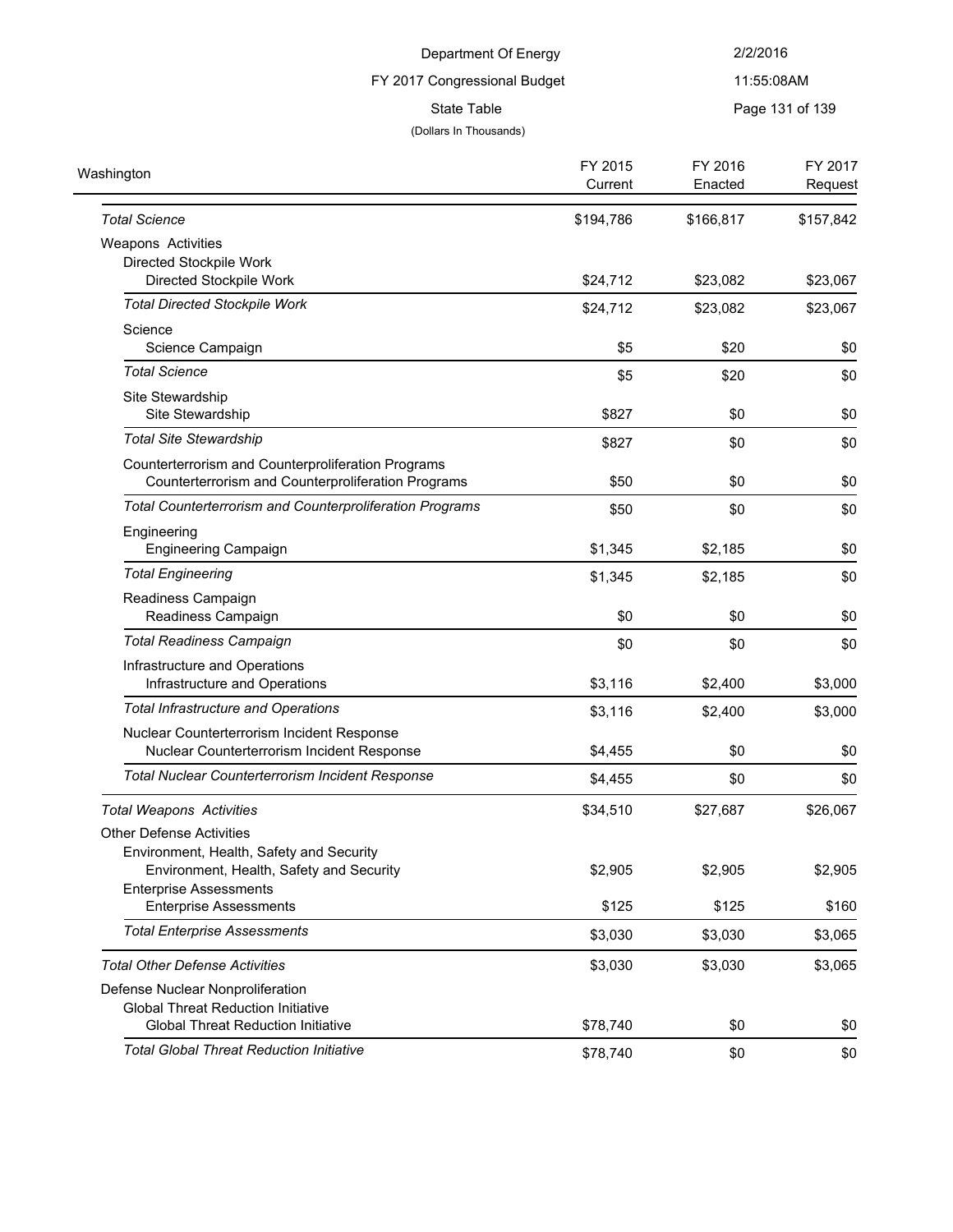### FY 2017 Congressional Budget

11:55:08AM

State Table **Page 132 of 139** 

#### (Dollars In Thousands)

| Washington                                                                                             | FY 2015<br>Current | FY 2016<br>Enacted | FY 2017<br>Request |
|--------------------------------------------------------------------------------------------------------|--------------------|--------------------|--------------------|
| Nonproliferation and Verification R&D<br>Nonproliferation and Verification R&D                         | \$0                | \$0                | \$0                |
| Total Nonproliferation and Verification R&D                                                            | \$0                | \$0                | \$0                |
| Defense Nuclear Nonproliferation R&D<br>Defense Nuclear Nonproliferation R&D                           | \$23,872           | \$22,280           | \$25,571           |
| Total Defense Nuclear Nonproliferation R&D                                                             | \$23,872           | \$22,280           | \$25,571           |
| Nonproliferation and International Security<br>Nonproliferation and International Security             | \$20,300           | \$0                | \$0                |
| <b>Total Nonproliferation and International Security</b>                                               | \$20,300           | \$0                | \$0                |
| International Material Protection and Cooperation<br>International Material Protection and Cooperation | \$157,539          | \$0                | \$0                |
| <b>Total International Material Protection and Cooperation</b>                                         | \$157,539          | \$0                | \$0                |
| Nuclear Counterterrorism and Incident Response<br>Nuclear Counterterrorism Incident Response           | \$0                | \$4,642            | \$10,446           |
| <b>Total Nuclear Counterterrorism and Incident Response</b>                                            | \$0                | \$4,642            | \$10,446           |
| <b>Global Material Security</b><br><b>Global Material Security</b>                                     | \$0                | \$223,837          | \$138,251          |
| <b>Total Global Material Security</b>                                                                  | \$0                | \$223,837          | \$138,251          |
| Material Management and Minimization<br>Material Management and Minimization                           | \$0                | \$26,445           | \$25,221           |
| <b>Total Material Management and Minimization</b>                                                      | \$0                | \$26,445           | \$25,221           |
| Nonproliferation and Arms Control<br>Nonproliferation and Arms Control                                 | \$0                | \$18,613           | \$17,532           |
| <b>Total Nonproliferation and Arms Control</b>                                                         | \$0                | \$18,613           | \$17,532           |
| <b>Total Defense Nuclear Nonproliferation</b>                                                          | \$280,451          | \$295,817          | \$217,021          |
| Departmental Administration                                                                            |                    |                    |                    |
| <b>Strategic Partnership Projects</b><br><b>Strategic Partnership Projects</b>                         | \$0                | \$10,100           | \$10,100           |
| <b>Total Strategic Partnership Projects</b>                                                            | \$0                | \$10,100           | \$10,100           |
| Cost of Work for Others<br>Cost of Work for Others                                                     | \$9,100            | \$0                | \$0                |
| <b>Total Cost of Work for Others</b>                                                                   | \$9,100            | \$0                | \$0                |
| Chief Information Officer<br><b>Cybersecurity and Secure Management</b>                                | \$5,900            | \$0                | \$0                |
| <b>Total Chief Information Officer</b>                                                                 | \$5,900            | \$0                | \$0                |
| <b>Total Departmental Administration</b>                                                               | \$15,000           | \$10,100           | \$10,100           |

Fossil Energy Research and Development

CCS and Power Systems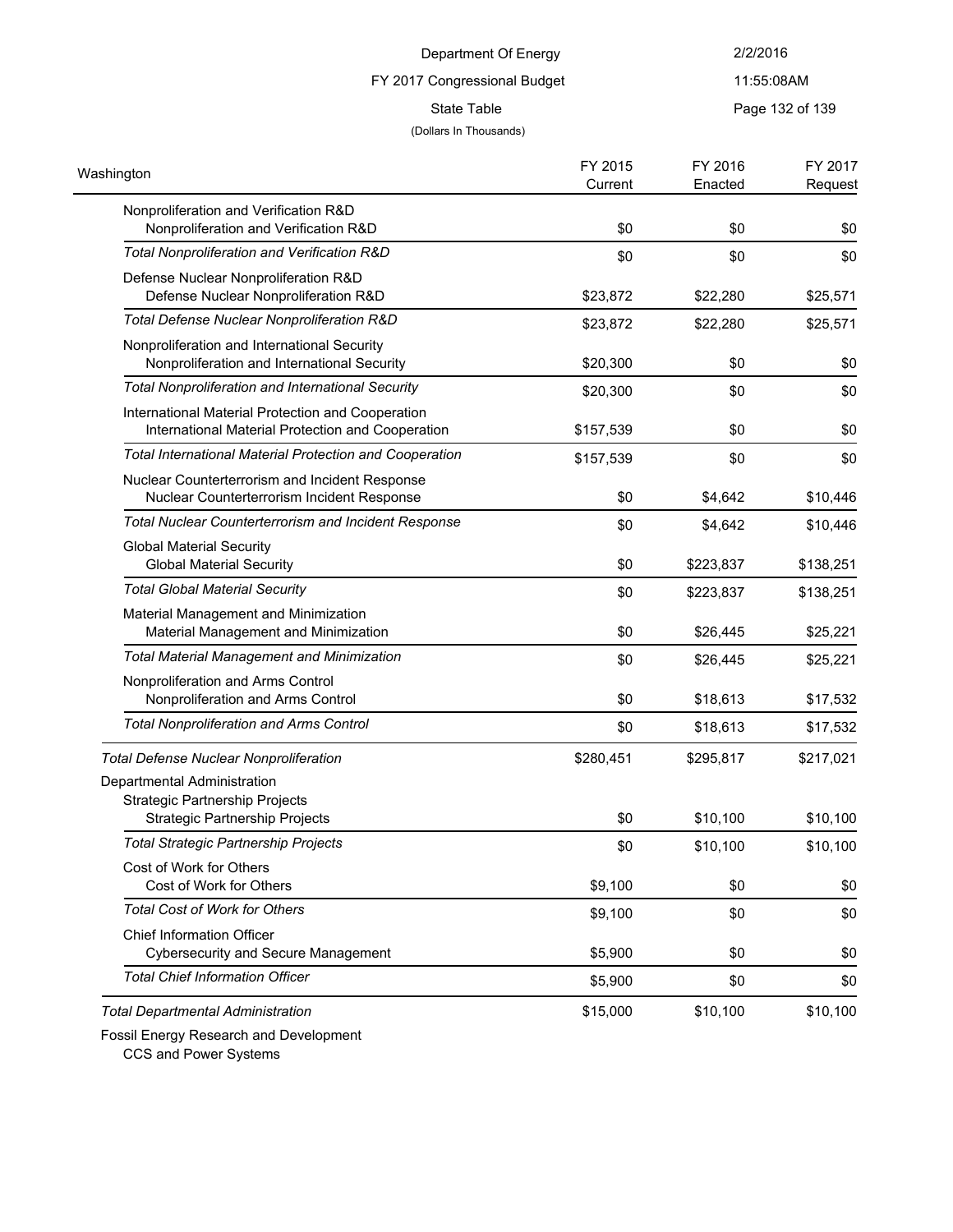# FY 2017 Congressional Budget

(Dollars In Thousands)

11:55:08AM

State Table **Page 133 of 139** 

| Washington                                                                  | FY 2015<br>Current | FY 2016<br>Enacted | FY 2017<br>Request |
|-----------------------------------------------------------------------------|--------------------|--------------------|--------------------|
| Carbon Capture                                                              | \$1,266            | \$2,215            | \$0                |
| Carbon Storage                                                              | \$200              | \$200              | \$0                |
| <b>Advanced Energy Systems</b>                                              | \$4,000            | \$6,500            | \$0                |
| <b>Cross Cutting Reasearch</b>                                              | \$3,325            | \$975              | \$0                |
| <b>Total CCS and Power Systems</b>                                          | \$8,791            | \$9,890            | \$0                |
| Natural Gas Technologies<br>Natural Gas Technologies                        | \$320              | \$50               | \$0                |
| <b>Total Natural Gas Technologies</b>                                       | \$320              | \$50               | \$0                |
| CCS and Advanced Power Systems                                              |                    |                    |                    |
| Carbon Capture                                                              | \$0                | \$0                | \$1,000            |
| <b>Advanced Energy Systems</b><br><b>Crosscutting Research and Analysis</b> | \$0<br>\$0         | \$0<br>\$0         | \$1,000<br>\$200   |
| <b>Total CCS and Advanced Power Systems</b>                                 |                    |                    |                    |
|                                                                             | \$0                | \$0                | \$2,200            |
| <b>Total Fossil Energy Research and Development</b>                         | \$9,111            | \$9,940            | \$2,200            |
| Defense Environmental Cleanup                                               |                    |                    |                    |
| <b>Hanford Site</b>                                                         |                    |                    |                    |
| <b>Central Plateau Remediation</b>                                          | \$543,511          | \$632,179          | \$641,304          |
| River Corridor & Other Cleanup Operations                                   | \$377,788          | \$270,710          | \$64,755           |
| Community and Regulatory Support                                            | \$19,701           | \$19,701           | \$19,701           |
| <b>Total Hanford Site</b>                                                   | \$941,000          | \$922,590          | \$725,760          |
| Office of River Protection                                                  |                    |                    |                    |
| <b>Tank Farm Activities</b>                                                 | \$545,000          | \$724,000          | \$806,965          |
| <b>Waste Treatment Plant</b>                                                | \$667,000          | \$690,000          | \$693,000          |
| <b>Total Office of River Protection</b>                                     | \$1,212,000        | \$1,414,000        | \$1,499,965        |
| <b>Program Direction</b>                                                    |                    |                    |                    |
| Richland                                                                    | \$41,987           | \$43,473           | \$43,128           |
| Office of River Protection                                                  | \$31,009           | \$29,022           | \$31,974           |
| <b>Total Program Direction</b>                                              | \$72,996           | \$72,495           | \$75,102           |
| Safeguards and Security                                                     |                    |                    |                    |
| Richland/Hanford Site                                                       | \$63,668           | \$65,501           | \$72,000           |
| <b>Total Safeguards and Security</b>                                        | \$63,668           | \$65,501           | \$72,000           |
| <b>Total Defense Environmental Cleanup</b>                                  | \$2,289,664        | \$2,474,586        | \$2,372,827        |
|                                                                             | \$2,932,892        | \$3,098,230        | \$2,922,095        |
| <b>Total Washington</b>                                                     |                    |                    |                    |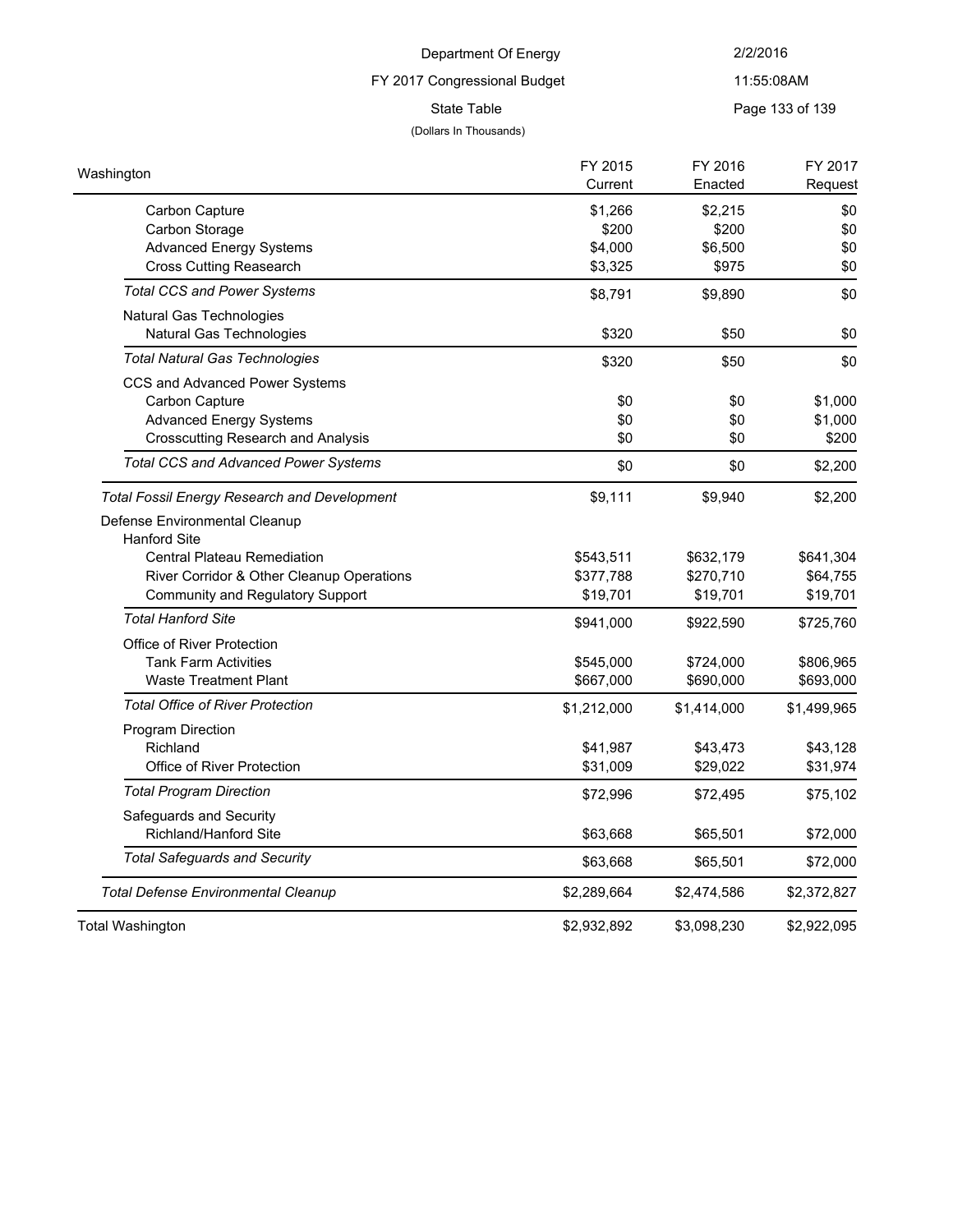| Department Of Energy                                     |                    | 2/2/2016           |                 |
|----------------------------------------------------------|--------------------|--------------------|-----------------|
| FY 2017 Congressional Budget                             |                    |                    | 11:55:08AM      |
| <b>State Table</b>                                       |                    |                    | Page 134 of 139 |
| (Dollars In Thousands)                                   |                    |                    |                 |
|                                                          |                    |                    |                 |
| West Virginia                                            | FY 2015<br>Current | FY 2016<br>Enacted | FY 2017         |
|                                                          |                    |                    | Request         |
| Electricity Delivery and Energy Reliability              |                    |                    |                 |
| <b>Electricity Delivery and Energy Reliability</b>       |                    |                    |                 |
| Program Direction                                        | \$6,590            | \$6,970            | \$7,102         |
| Clean Energy Transmission and Reliability                | \$3,797            | \$13,191           | \$24,500        |
| <b>Smart Grid</b>                                        | \$3,614            | \$9,645            | \$7,500         |
| Infrastructure Security & Energy Restoration             | \$528              | \$1,000            | \$1,944         |
| <b>Cybersecurity for Energy Delivery Systems</b>         | \$30,061           | \$44,000           | \$32,000        |
| Transformer Resilience and Advanced Components           | \$0                | \$1,500            | \$8,000         |
| <b>Total Electricity Delivery and Energy Reliability</b> | \$44,590           | \$76,306           | \$81,046        |
| <b>Total Electricity Delivery and Energy Reliability</b> | \$44,590           | \$76,306           | \$81,046        |
| Energy Efficiency and Renewable Energy                   |                    |                    |                 |
| Energy Efficiency and Renewable Energy                   |                    |                    |                 |
| Program Direction                                        | \$14,195           | \$14,834           | \$14,876        |
| Geothermal Technologies                                  | \$410              | \$35,600           | \$36,042        |
| Solar Energy                                             | \$0                | \$0                | \$1,472         |
| Vehicle Technologies                                     | \$123,219          | \$140,424          | \$298,924       |
| <b>Building Technologies</b>                             | \$23,989           | \$14,000           | \$15,000        |
| <b>Weatherization Assistance</b>                         | \$2,715            | \$3,027            | \$3,082         |
| State Energy Program                                     | \$551              | \$551              | \$492           |
| <b>Advanced Manufacturing</b>                            | \$250              | \$400              | \$400           |
| <b>Strategic Programs</b>                                | \$150              | \$130              | \$300           |
| <b>Total Energy Efficiency and Renewable Energy</b>      | \$165,479          | \$208,966          | \$370,588       |
|                                                          |                    |                    |                 |
| <b>Total Energy Efficiency and Renewable Energy</b>      | \$165,479          | \$208,966          | \$370,588       |
| Science                                                  |                    |                    |                 |
| <b>Basic Energy Sciences</b>                             |                    |                    |                 |
| <b>Basic Energy Sciences</b>                             | \$150              | \$150              | \$150           |
| <b>Total Basic Energy Sciences</b>                       | \$150              | \$150              | \$150           |
| <b>Fusion Energy Sciences</b>                            |                    |                    |                 |
| <b>Fusion Energy Sciences</b>                            | \$230              | \$0                | \$0             |
| <b>Total Fusion Energy Sciences</b>                      | \$230              | \$0                | \$0             |
| <b>Total Science</b>                                     | \$380              | \$150              | \$150           |
| Weapons Activities                                       |                    |                    |                 |
| Directed Stockpile Work                                  |                    |                    |                 |

| DIICOLCU OLUUNUIIC VVUIN                        |          |         |         |
|-------------------------------------------------|----------|---------|---------|
| Directed Stockpile Work                         | \$11.066 | \$8.101 | \$8.216 |
| <b>Total Directed Stockpile Work</b>            | \$11.066 | \$8.101 | \$8,216 |
| Engineering<br><b>Engineering Campaign</b>      | \$1.253  | \$420   | \$0     |
| <b>Total Engineering</b>                        | \$1.253  | \$420   | \$0     |
| Inertial Confinement Fusion Ignition High Yield |          |         |         |

Inertial Confinement Fusion Ignition High Yield Campaign \$107 \$0 \$0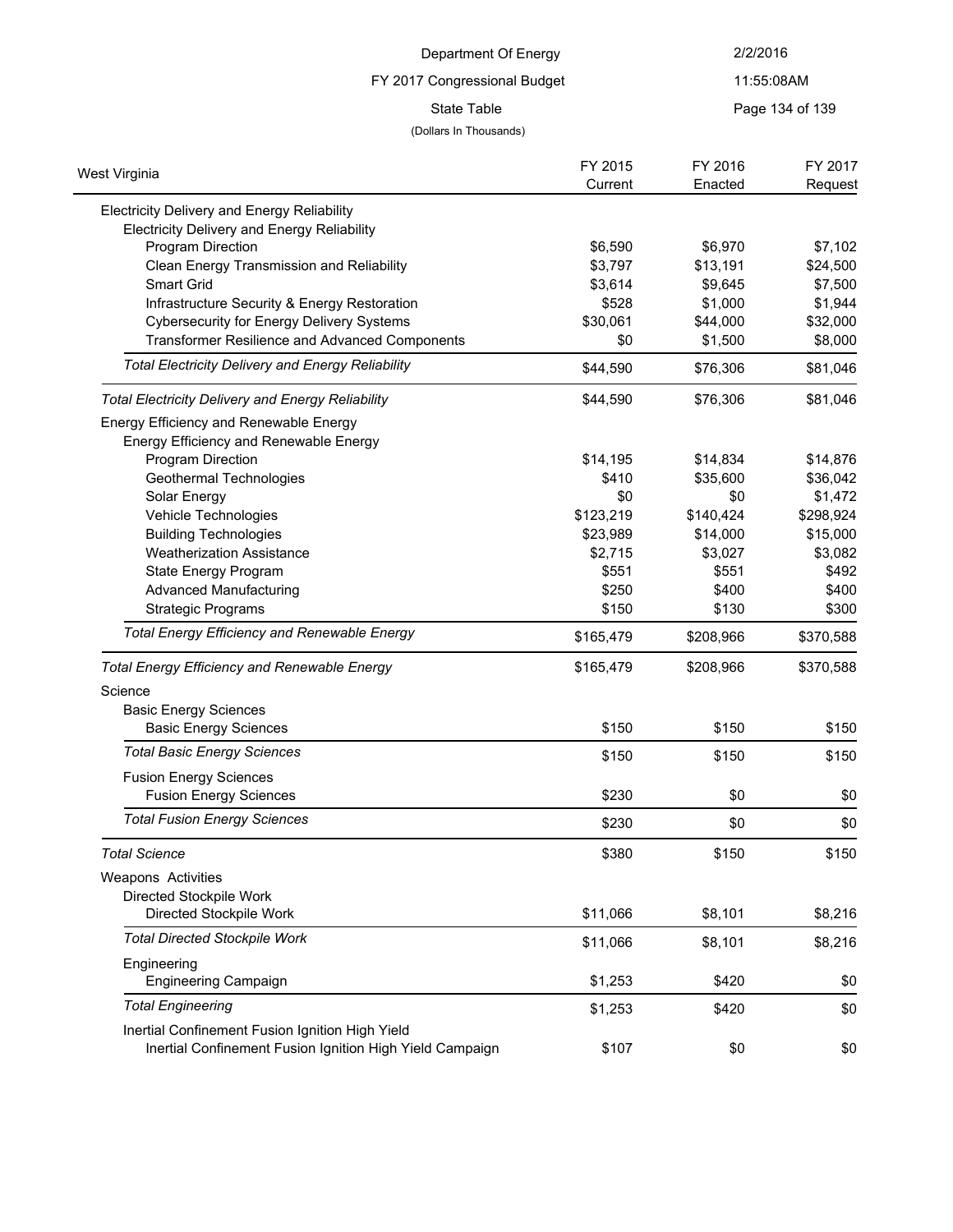FY 2017 Congressional Budget

11:55:08AM

State Table **Page 135 of 139** 

| Page 135 of 139 |  |
|-----------------|--|
|                 |  |

| West Virginia                                         | FY 2015<br>Current | FY 2016<br>Enacted | FY 2017<br>Request |
|-------------------------------------------------------|--------------------|--------------------|--------------------|
| Total Inertial Confinement Fusion Ignition High Yield | \$107              | \$0                | \$0                |
| <b>Advanced Simulation &amp; Computing</b>            |                    |                    |                    |
| Advanced Simulation & Computing Campaign              | \$0                | \$136              | \$0                |
| <b>Total Advanced Simulation &amp; Computing</b>      | \$0                | \$136              | \$0                |
| Readiness Campaign                                    |                    |                    |                    |
| Readiness Campaign                                    | \$0                | \$0                | \$0                |
| <b>Total Readiness Campaign</b>                       | \$0                | \$0                | \$0                |
| Infrastructure and Operations                         |                    |                    |                    |
| Infrastructure and Operations                         | \$325              | \$0                | \$0                |
| <b>Total Infrastructure and Operations</b>            | \$325              | \$0                | \$0                |
| Advanced Manufacturing Development                    |                    |                    |                    |
| Advanced Manufacturing Development                    | \$1,335            | \$1,200            | \$0                |
| <b>Total Advanced Manufacturing Development</b>       | \$1,335            | \$1,200            | \$0                |
| <b>Total Weapons Activities</b>                       | \$14,086           | \$9,857            | \$8,216            |
| <b>Other Defense Activities</b>                       |                    |                    |                    |
| Office of Legacy Management                           |                    |                    |                    |
| Legacy Management                                     | \$11,432           | \$11,462           | \$11,925           |
| <b>Total Office of Legacy Management</b>              | \$11,432           | \$11,462           | \$11,925           |
| <b>Total Other Defense Activities</b>                 | \$11,432           | \$11,462           | \$11,925           |
| Departmental Administration                           |                    |                    |                    |
| <b>Strategic Partnership Projects</b>                 |                    |                    |                    |
| <b>Strategic Partnership Projects</b>                 | \$0                | \$150              | \$100              |
| <b>Total Strategic Partnership Projects</b>           | \$0                | \$150              | \$100              |
| Cost of Work for Others                               |                    |                    |                    |
| Cost of Work for Others                               | \$150              | \$0                | \$0                |
| <b>Total Cost of Work for Others</b>                  | \$150              | \$0                | \$0                |
| <b>Total Departmental Administration</b>              | \$150              | \$150              | \$100              |
| Fossil Energy Research and Development                |                    |                    |                    |
| CCS and Power Systems                                 |                    |                    |                    |
| Carbon Capture                                        | \$1,250            | \$1,250            | \$0                |
| Carbon Storage                                        | \$28,031           | \$78,756           | \$0                |
| <b>Advanced Energy Systems</b>                        | \$7,550            | \$76,788           | \$0                |
| <b>Cross Cutting Reasearch</b>                        | \$8,553            | \$14,886           | \$0                |
| STEP (Supercritical CO2)                              | \$9,690            | \$15,000           | \$0                |
| <b>NETL Coal R&amp;D</b>                              | \$25,000           | \$53,000           | \$0                |
| <b>Total CCS and Power Systems</b>                    | \$80,074           | \$239,680          | \$0                |
| Natural Gas Technologies                              |                    |                    |                    |
| Natural Gas Technologies                              | \$4,004            | \$21,040           | \$0                |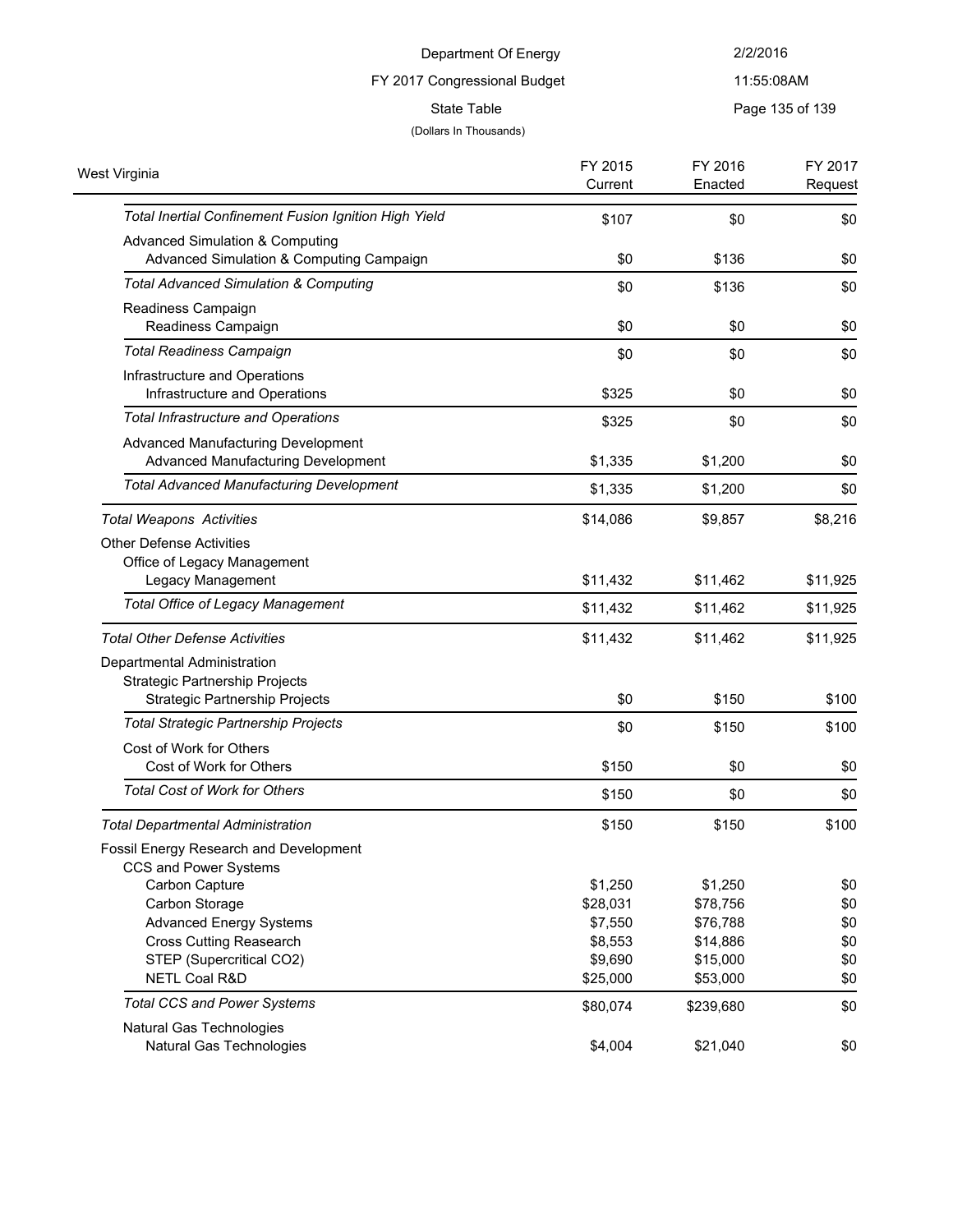FY 2017 Congressional Budget

11:55:08AM

State Table **Page 136 of 139** 

| West Virginia                                          | FY 2015   | FY 2016   | FY 2017   |
|--------------------------------------------------------|-----------|-----------|-----------|
|                                                        | Current   | Enacted   | Request   |
| <b>Total Natural Gas Technologies</b>                  | \$4,004   | \$21,040  | \$0       |
| Fuel Supply Impact Mitigation                          |           |           |           |
| Fuel Supply Impact Mitigation                          | \$0       | \$0       | \$20,501  |
| <b>Total Fuel Supply Impact Mitigation</b>             | \$0       | \$0       | \$20,501  |
| <b>Program Direction</b>                               |           |           |           |
| National Energy Technology Center Program Direction    | \$87,504  | \$83,893  | \$28,736  |
| <b>Total Program Direction</b>                         | \$87,504  | \$83,893  | \$28,736  |
| <b>Fossil Energy Environmental Restoration</b>         |           |           |           |
| <b>Fossil Energy Environmental Restoration</b>         | \$3,925   | \$5,625   | \$0       |
| <b>Total Fossil Energy Environmental Restoration</b>   | \$3,925   | \$5,625   | \$0       |
| Unconventional Fossil Energy Technologies              |           |           |           |
| Unconventional Fossil Energy Technologies              | \$1,020   | \$8,380   | \$0       |
| <b>Total Unconventional Fossil Energy Technologies</b> | \$1,020   | \$8,380   | \$0       |
| <b>NETL Research and Operations</b>                    |           |           |           |
| <b>NETL Research and Operations</b>                    | \$0       | \$0       | \$76,070  |
| <b>Total NETL Research and Operations</b>              | \$0       | \$0       | \$76,070  |
| <b>NETL Infrastructure</b>                             |           |           |           |
| <b>NETL Infrastructure</b>                             | \$0       | \$0       | \$68,055  |
| <b>Total NETL Infrastructure</b>                       | \$0       | \$0       | \$68,055  |
| CCS and Advanced Power Systems                         |           |           |           |
| Carbon Capture                                         | \$0       | \$0       | \$105,004 |
| Carbon Storage                                         | \$0       | \$0       | \$74,680  |
| <b>Advanced Energy Systems</b>                         | \$0       | \$0       | \$42,858  |
| <b>Crosscutting Research and Analysis</b>              | \$0       | \$0       | \$31,472  |
| <b>Total CCS and Advanced Power Systems</b>            | \$0       | \$0       | \$254,014 |
| <b>Total Fossil Energy Research and Development</b>    | \$176,527 | \$358,618 | \$447,376 |
| <b>Total West Virginia</b>                             | \$412,644 | \$665,509 | \$919,401 |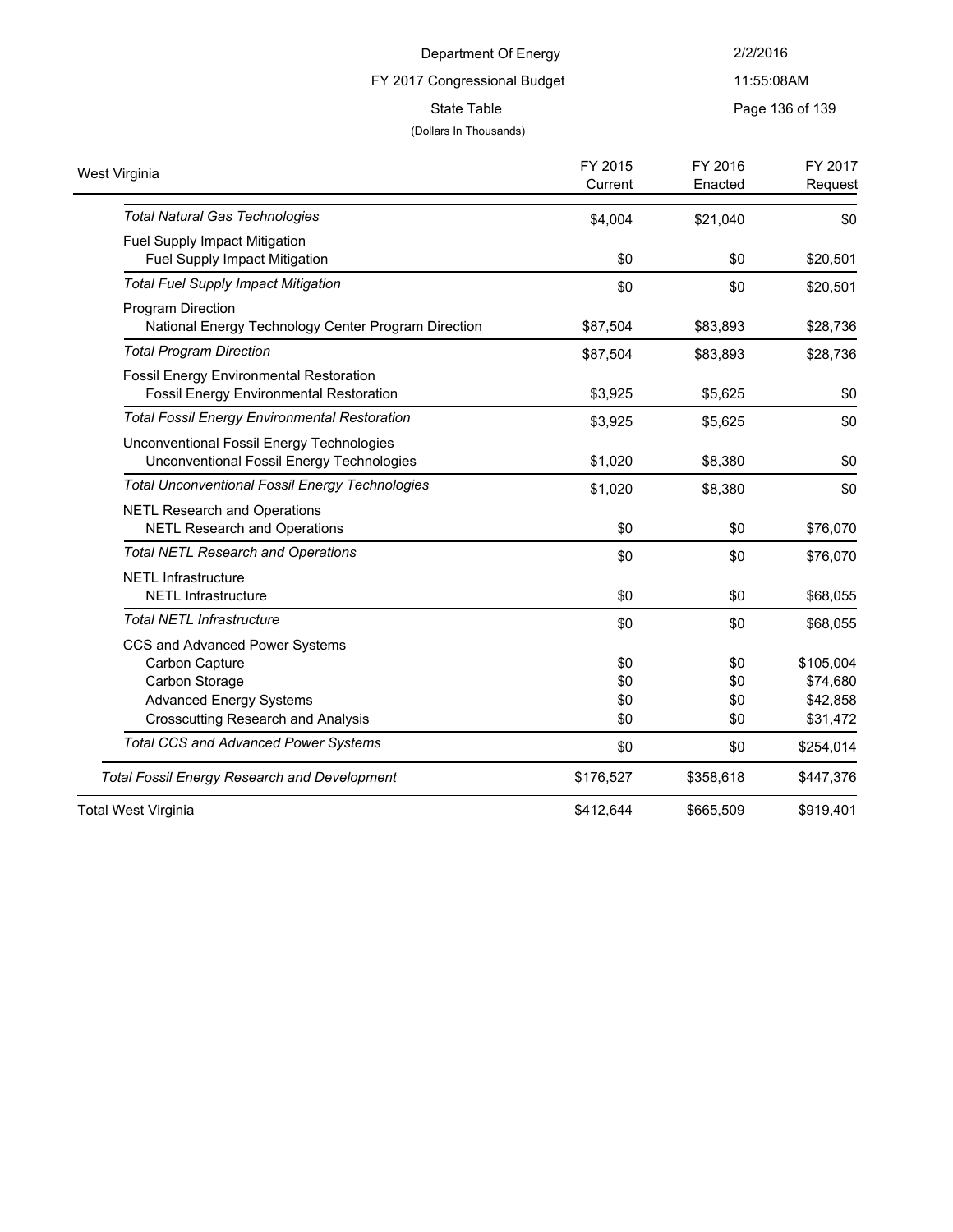| Department Of Energy<br>FY 2017 Congressional Budget<br><b>State Table</b> |          | 2/2/2016<br>11:55:08AM<br>Page 137 of 139 |          |                        |         |         |         |
|----------------------------------------------------------------------------|----------|-------------------------------------------|----------|------------------------|---------|---------|---------|
|                                                                            |          |                                           |          | (Dollars In Thousands) |         |         |         |
|                                                                            |          |                                           |          | Wisconsin              | FY 2015 | FY 2016 | FY 2017 |
|                                                                            | Current  | Enacted                                   | Request  |                        |         |         |         |
| Energy Efficiency and Renewable Energy                                     |          |                                           |          |                        |         |         |         |
| Energy Efficiency and Renewable Energy                                     |          |                                           |          |                        |         |         |         |
| <b>Weatherization Assistance</b>                                           | \$7,244  | \$8,076                                   | \$8,709  |                        |         |         |         |
| State Energy Program                                                       | \$848    | \$848                                     | \$958    |                        |         |         |         |
| <b>Total Energy Efficiency and Renewable Energy</b>                        | \$8,092  | \$8,924                                   | \$9,667  |                        |         |         |         |
| <b>Total Energy Efficiency and Renewable Energy</b>                        | \$8,092  | \$8,924                                   | \$9,667  |                        |         |         |         |
| Science                                                                    |          |                                           |          |                        |         |         |         |
| Advanced Scientific Computing Research                                     |          |                                           |          |                        |         |         |         |
| Advanced Scientific Computing Research                                     | \$535    | \$600                                     | \$0      |                        |         |         |         |
| <b>Total Advanced Scientific Computing Research</b>                        | \$535    | \$600                                     | \$0      |                        |         |         |         |
| <b>Basic Energy Sciences</b>                                               |          |                                           |          |                        |         |         |         |
| <b>Basic Energy Sciences</b>                                               | \$8,063  | \$3,523                                   | \$3,523  |                        |         |         |         |
| <b>Total Basic Energy Sciences</b>                                         | \$8,063  | \$3,523                                   | \$3,523  |                        |         |         |         |
| <b>Biological and Environmental Research</b>                               |          |                                           |          |                        |         |         |         |
| <b>Biological and Environmental Research</b>                               | \$25,407 | \$25,328                                  | \$24,988 |                        |         |         |         |
| <b>Total Biological and Environmental Research</b>                         | \$25,407 | \$25,328                                  | \$24,988 |                        |         |         |         |
| <b>Fusion Energy Sciences</b>                                              |          |                                           |          |                        |         |         |         |
| <b>Fusion Energy Sciences</b>                                              | \$15,391 | \$1,727                                   | \$1,767  |                        |         |         |         |
| <b>Total Fusion Energy Sciences</b>                                        | \$15,391 | \$1,727                                   | \$1,767  |                        |         |         |         |
| <b>High Energy Physics</b>                                                 |          |                                           |          |                        |         |         |         |
| <b>High Energy Physics</b>                                                 | \$2,350  | \$2,350                                   | \$2,010  |                        |         |         |         |
| <b>Total High Energy Physics</b>                                           | \$2,350  | \$2,350                                   | \$2,010  |                        |         |         |         |
| Small Business Innovation/Technology Transfer Research                     |          |                                           |          |                        |         |         |         |
| Small Business Innovation/Technology Transfer Research                     | \$150    | \$0                                       | \$0      |                        |         |         |         |
| Total Small Business Innovation/Technology Transfer Research               | \$150    | \$0                                       | \$0      |                        |         |         |         |
| <b>Total Science</b>                                                       | \$51,896 | \$33,528                                  | \$32,288 |                        |         |         |         |
| <b>Total Wisconsin</b>                                                     | \$59,988 | \$42,452                                  | \$41,955 |                        |         |         |         |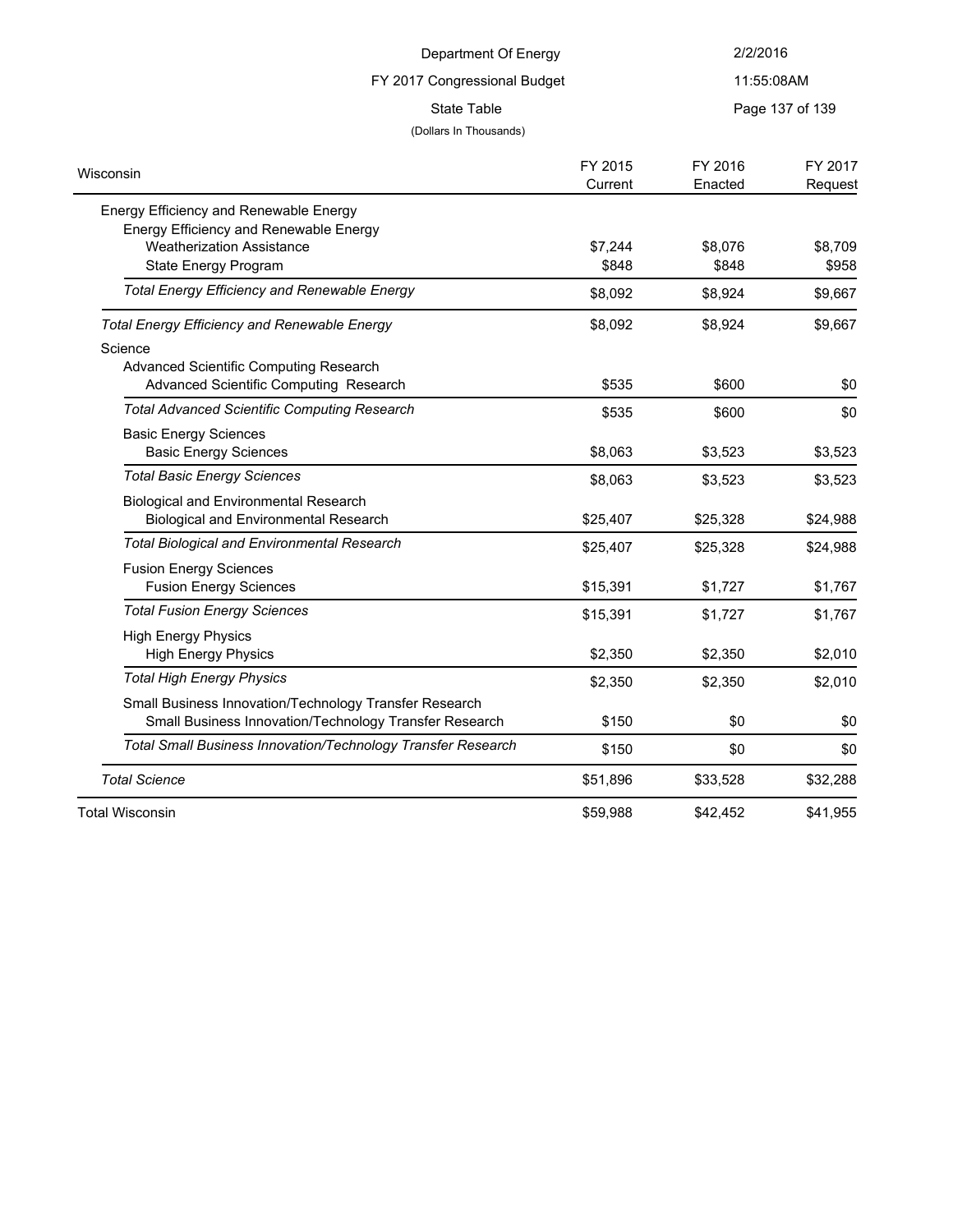| Department Of Energy<br>FY 2017 Congressional Budget<br><b>State Table</b>                                       |          | 2/2/2016<br>11:55:08AM<br>Page 138 of 139 |          |                        |                    |                    |                    |
|------------------------------------------------------------------------------------------------------------------|----------|-------------------------------------------|----------|------------------------|--------------------|--------------------|--------------------|
|                                                                                                                  |          |                                           |          | (Dollars In Thousands) |                    |                    |                    |
|                                                                                                                  |          |                                           |          | Wyoming                | FY 2015<br>Current | FY 2016<br>Enacted | FY 2017<br>Request |
| Energy Efficiency and Renewable Energy                                                                           |          |                                           |          |                        |                    |                    |                    |
| Energy Efficiency and Renewable Energy                                                                           |          |                                           |          |                        |                    |                    |                    |
| <b>Weatherization Assistance</b>                                                                                 | \$912    | \$1,015                                   | \$1,166  |                        |                    |                    |                    |
| State Energy Program                                                                                             | \$269    | \$269                                     | \$313    |                        |                    |                    |                    |
| <b>Total Energy Efficiency and Renewable Energy</b>                                                              | \$1,181  | \$1,284                                   | \$1,479  |                        |                    |                    |                    |
| <b>Total Energy Efficiency and Renewable Energy</b>                                                              | \$1,181  | \$1,284                                   | \$1,479  |                        |                    |                    |                    |
| Science                                                                                                          |          |                                           |          |                        |                    |                    |                    |
| <b>Basic Energy Sciences</b>                                                                                     |          |                                           |          |                        |                    |                    |                    |
| <b>Basic Energy Sciences</b>                                                                                     | \$2,225  | \$1,300                                   | \$1,300  |                        |                    |                    |                    |
| <b>Total Basic Energy Sciences</b>                                                                               | \$2,225  | \$1,300                                   | \$1,300  |                        |                    |                    |                    |
| <b>Biological and Environmental Research</b><br><b>Biological and Environmental Research</b>                     | \$584    | \$0                                       | \$0      |                        |                    |                    |                    |
| <b>Total Biological and Environmental Research</b>                                                               | \$584    | \$0                                       | \$0      |                        |                    |                    |                    |
| Small Business Innovation/Technology Transfer Research<br>Small Business Innovation/Technology Transfer Research | \$150    | \$0                                       | \$0      |                        |                    |                    |                    |
| Total Small Business Innovation/Technology Transfer Research                                                     | \$150    | \$0                                       | \$0      |                        |                    |                    |                    |
| <b>Total Science</b>                                                                                             | \$2,959  | \$1,300                                   | \$1,300  |                        |                    |                    |                    |
| Western Area Power Admin. Const., Rehab., O&M                                                                    |          |                                           |          |                        |                    |                    |                    |
| Systems Operation and Maintenance                                                                                |          |                                           |          |                        |                    |                    |                    |
| Systems Operation and Maintenance                                                                                | \$7,992  | \$4,170                                   | \$3,664  |                        |                    |                    |                    |
| <b>Total Systems Operation and Maintenance</b>                                                                   | \$7,992  | \$4,170                                   | \$3,664  |                        |                    |                    |                    |
| Program Direction                                                                                                |          |                                           |          |                        |                    |                    |                    |
| Program Direction                                                                                                | \$8,595  | \$8,760                                   | \$8,432  |                        |                    |                    |                    |
| <b>Total Program Direction</b>                                                                                   | \$8,595  | \$8,760                                   | \$8,432  |                        |                    |                    |                    |
| Total Western Area Power Admin. Const., Rehab., O&M                                                              | \$16,587 | \$12,930                                  | \$12,096 |                        |                    |                    |                    |
| Colorado River Basins Power Marketing Fund                                                                       |          |                                           |          |                        |                    |                    |                    |
| Equipment, Contracts and Other Related Expenses                                                                  |          |                                           |          |                        |                    |                    |                    |
| Colorado River Storage Project                                                                                   | \$91     | \$439                                     | \$93     |                        |                    |                    |                    |
| <b>Total Equipment, Contracts and Other Related Expenses</b>                                                     | \$91     | \$439                                     | \$93     |                        |                    |                    |                    |
| <b>Total Colorado River Basins Power Marketing Fund</b>                                                          | \$91     | \$439                                     | \$93     |                        |                    |                    |                    |
| Fossil Energy Research and Development                                                                           |          |                                           |          |                        |                    |                    |                    |
| <b>Fossil Energy Environmental Restoration</b>                                                                   |          |                                           |          |                        |                    |                    |                    |
| <b>Fossil Energy Environmental Restoration</b>                                                                   | \$200    | \$600                                     | \$0      |                        |                    |                    |                    |
| <b>Total Fossil Energy Environmental Restoration</b>                                                             | \$200    | \$600                                     | \$0      |                        |                    |                    |                    |
| <b>Total Fossil Energy Research and Development</b>                                                              | \$200    | \$600                                     | \$0      |                        |                    |                    |                    |

Naval Petroleum and Oil Shale Reserves

Naval Petroleum and Oil Shale Reserves